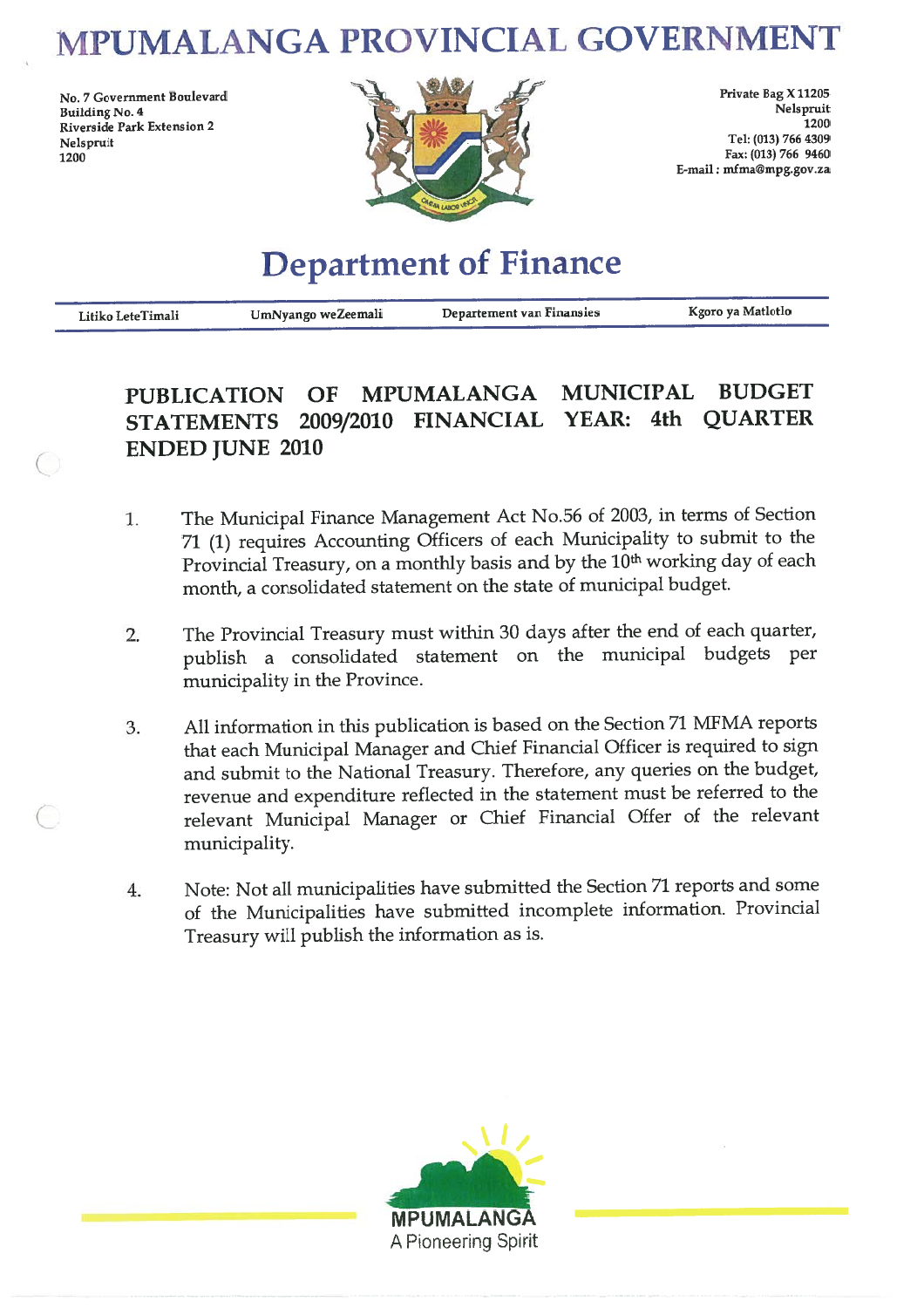Below are the non submissions and incomplete reports by these municipalities:

| Municipality         | Complete     | Incomplete   | Non<br>submission |
|----------------------|--------------|--------------|-------------------|
| Bushbuckridge        |              | $\checkmark$ |                   |
| Ehlanzeni            | $\checkmark$ |              |                   |
| Nkomazi              | $\checkmark$ |              |                   |
| Mbombela             | $\checkmark$ |              |                   |
| Thaba Chweu          |              |              | ✓                 |
| Umjindi              | $\checkmark$ |              |                   |
| <b>Steve Tshwete</b> |              |              |                   |
| Nkangala             | ✓            |              |                   |
| Dr JS Moroka         | $\checkmark$ |              |                   |
| Victor Khanye        | $\checkmark$ |              |                   |
| Emakhazeni           | $\checkmark$ |              |                   |
| Emalahleni           | $\checkmark$ |              |                   |
| Thembisile           |              |              |                   |
| Lekwa                |              |              |                   |
| Govan Mbeki          | $\checkmark$ |              |                   |
| Gert Sibande         | $\checkmark$ |              |                   |
| Dipaleseng           |              | $\checkmark$ |                   |
| Pixley Ka Seme       |              |              |                   |
| Mkhondo              |              | $\checkmark$ |                   |
| Albert Luthuli       | $\checkmark$ |              |                   |
| Msukaligwa           |              | ✓            |                   |

 $\bigcirc$ ₿∏K∪ M<sub>M</sub> **MR HEAD OF DEPARTMENT** DATE:

Ž.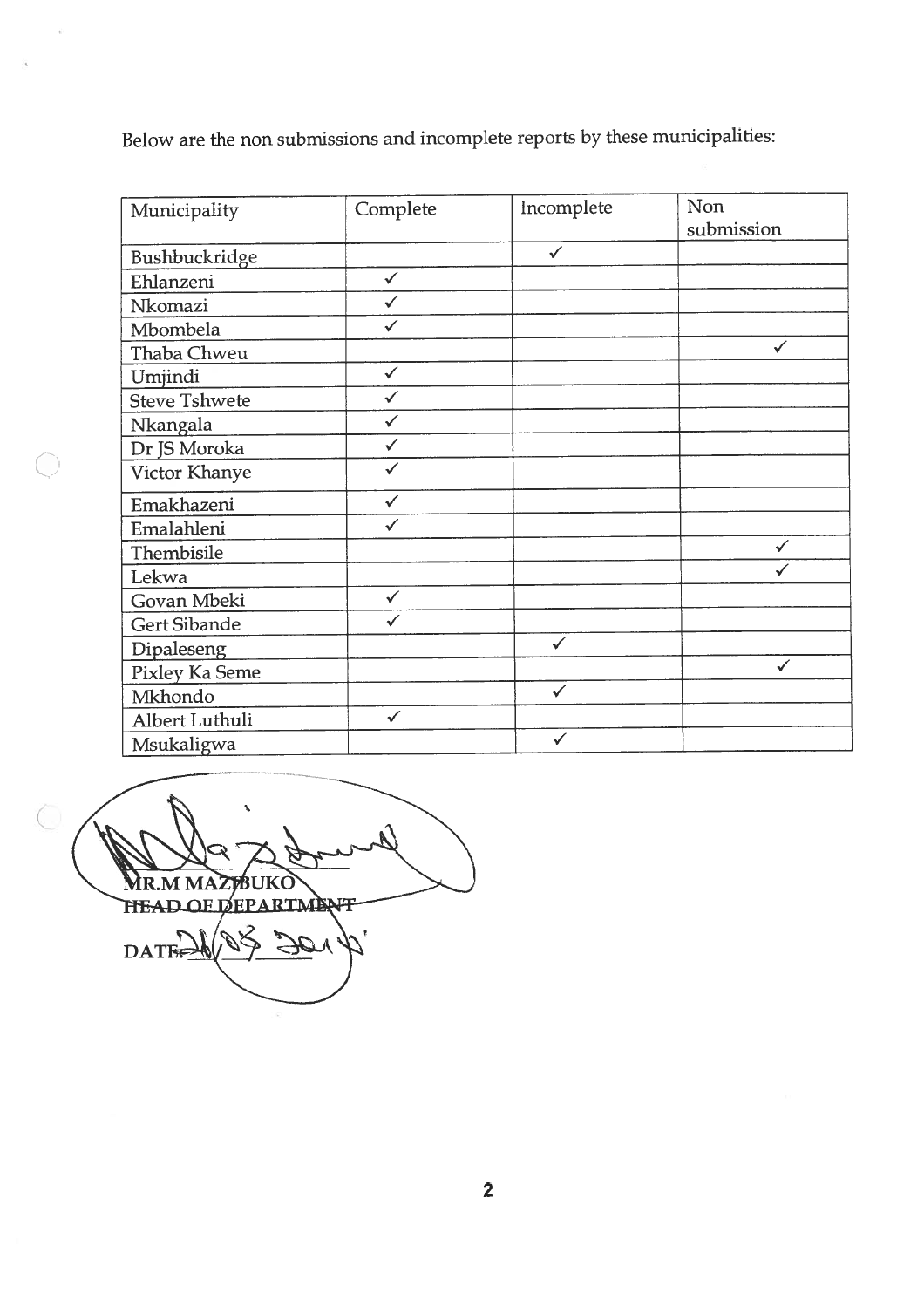# **Mpumalanga: Albert Luthuli(MP301) STATEMENT OF CAPITAL AND OPERATING EXPENDITURE FOR THE 4th QUARTER ENDED 30 JUNE 2010**

#### **Part1: Operating Revenue and Expenditure**

|                                         |               |             |                      |                          |                | 2009/10 |                      |          |                |          |              |          |                | 2008/09        |               |
|-----------------------------------------|---------------|-------------|----------------------|--------------------------|----------------|---------|----------------------|----------|----------------|----------|--------------|----------|----------------|----------------|---------------|
|                                         |               | Budget      | <b>First Quarter</b> |                          | Second Quarter |         | <b>Third Quarter</b> |          | Fourth Quarter |          | Year to Date |          |                | Fourth Quarter |               |
|                                         | Main          | Adiusted    | Actual               | 1st Q as                 | Actual         | 2ndQ    | Actual               | 3rd Q as | Actual         | 4th Q as | Actual       | Total    | Actual         | Total          | Q4 of 2008/09 |
|                                         | appropriation | Budget      | Expenditure          | $%$ of                   | Expenditure    | as % of | Expenditure          | $%$ of   | Expenditure    | $%$ of   | Expenditure  | Expendit | Expenditure    | Expenditure as | to Q4 of      |
|                                         |               |             |                      | Main                     |                | Main    |                      | adjusted |                | adjusted |              | ure as % |                | % of adjusted  | 2009/10       |
|                                         |               |             |                      | appropri                 |                | appropr |                      | budget   |                | budget   |              | nf       |                | budget         |               |
| Rand                                    |               |             |                      | ation                    |                | iation  |                      |          |                |          |              | adjusted |                |                |               |
|                                         |               |             |                      |                          |                |         |                      |          |                |          |              |          |                |                |               |
| Operating Revenue and Expenditure       |               |             |                      |                          |                |         |                      |          |                |          |              |          |                |                |               |
| <b>Operating Revenue</b>                | 173.855.043   | 173.855.043 | 82.399.499           | 47.4%                    | 47.053.996     | 27.1%   | 42.162.791           | 24.3%    | 15.731.941     | 9.0%     | 187.348.227  | 107.8%   | 11.307.432     | 90.6%          | 39.1%         |
| Property rates                          | 21.387.503    | 21.387.503  | 4.117.959            | 19.3%                    | 1.915.494      | 9.0%    | 1.844.177            | 8.6%     | 1.888.526      | 8.8%     | 9.766.156    | 45.7%    | 1.682.513      | 111.6%         | 12.2%         |
| Service charges                         | 42.041.797    | 42.041.797  | 5.104.266            | 12.1%                    | 3.447.925      | 8.2%    | 5.150.543            | 12.3%    | 3.435.013      | 8.2%     | 17.137.747   | 40.8%    | 4.458.201      | 88.7%          | $(23.0\%)$    |
| Other own revenue                       | 110.425.743   | 110.425.743 | 73.177.274           | 66.3%                    | 41.690.577     | 37.8%   | 35.168.071           | 31.8%    | 10.408.402     | 9.4%     | 160.444.324  | 145.3%   | 5.166.718      | 88.2%          | 101.5%        |
|                                         |               |             |                      |                          |                |         |                      |          |                |          |              |          |                |                |               |
| <b>Operating Expenditure</b>            | 173.721.113   | 173.721.113 | 32.045.979           | 18.4%                    | 35.921.743     | 20.7%   | 33.576.898           | 19.3%    | 34.606.879     | 19.9%    | 136.151.499  | 78.4%    | 31.041.123     | 75.6%          | 11.5%         |
| Employee related costs                  | 73.483.284    | 73.483.284  | 17.687.134           | 24.1%                    | 17.812.437     | 24.2%   | 17.322.680           | 23.6%    | 17.345.379     | 23.6%    | 70.167.630   | 95.5%    | 13.731.745     | 78.4%          | 26.3%         |
| Bad and doubtful debt                   |               |             |                      | $\overline{\phantom{a}}$ |                |         |                      |          |                |          |              |          | 867.055        | 64.9%          | $(100.0\%)$   |
| <b>Bulk purchases</b>                   | 19.112.550    | 19.112.550  |                      | $\sim$                   | 4.805.813      | 25.1%   | 3.847.901            | 20.1%    | 2.443.410      | 12.8%    | 11.097.124   | 58.1%    | 2.357.980      | 86.9%          | 3.6%          |
| Other expenditure                       | 81.125.279    | 81.125.279  | 14.358.845           | 17.7%                    | 13.303.493     | 16.4%   | 12.406.317           | 15.3%    | 14.818.090     | 18.3%    | 54.886.745   | 67.7%    | 14.084.343     | 71.1%          | 5.2%          |
|                                         |               |             |                      |                          |                |         |                      |          |                |          |              |          |                |                |               |
| Surplus/(Deficit)                       | 133.930       | 133.930     | 50.353.520           |                          | 11.132.253     |         | 8.585.893            |          | (18.874.938)   |          | 51.196.728   |          | (19.733.691)   |                |               |
| Capital transfers and other adjustments |               |             |                      | ٠                        |                |         |                      |          |                |          |              |          |                |                | $\sim$        |
| <b>Revised Surplus/(Deficit)</b>        | 133.930       |             | 133,930 50,353,520   |                          | 11.132.253     |         | 8.585.893            |          | (18.874.938)   |          | 51.196.728   |          | (19, 733, 691) |                |               |

### **Part 2: Capital Revenue and Expenditure**

|                                   |               | 2009/10<br>2008/09 |                          |                          |                |         |               |          |                          |          |                          |                          |             |                |               |
|-----------------------------------|---------------|--------------------|--------------------------|--------------------------|----------------|---------|---------------|----------|--------------------------|----------|--------------------------|--------------------------|-------------|----------------|---------------|
|                                   | Budget        |                    | <b>First Quarter</b>     |                          | Second Quarter |         | Third Quarter |          | Fourth Quarter           |          | Year to Date             |                          |             | Fourth Quarter |               |
|                                   | Main          | Adjusted           | Actual                   | 1st Q as                 | Actual         | 2ndQ    | Actual        | 3rd Q as | Actual                   | 4th Q as | Actual                   | Total                    | Actual      | Total          | Q4 of 2008/09 |
|                                   | appropriation | Budget             | Expenditure              | $%$ of                   | Expenditure    | as % of | Expenditure   | $%$ of   | Expenditure              | $%$ of   | Expenditure              | Expendit                 | Expenditure | Expenditure as | to Q4 of      |
|                                   |               |                    |                          | Main                     |                | Main    |               | adjusted |                          | adjusted |                          | ure as %                 |             | % of adjusted  | 2009/10       |
|                                   |               |                    |                          | appropri                 |                | appropr |               | budget   |                          | budget   |                          | nf                       |             | budget         |               |
| Rand                              |               |                    |                          | ation                    |                | iation  |               |          |                          |          |                          | adiusted                 |             |                |               |
|                                   |               |                    |                          |                          |                |         |               |          |                          |          |                          |                          |             |                |               |
| Capital Revenue and Expenditure   |               |                    |                          |                          |                |         |               |          |                          |          |                          |                          |             |                |               |
| Source of Finance                 | 14.610.184    | 14.610.184         | $\overline{\phantom{a}}$ | ٠                        |                |         |               | ٠        | $\overline{\phantom{a}}$ | ٠        |                          | $\overline{\phantom{a}}$ | 18.136.583  | 107.3%         | $(100.0\%)$   |
| External loans                    |               |                    | $\sim$                   | $\sim$                   | $\sim$         |         |               |          |                          | ٠        | $\sim$                   |                          |             | $\sim$         |               |
| Internal contributions            |               |                    | $\sim$                   | $\sim$                   |                |         |               |          |                          | ٠        | $\sim$                   | ×.                       | 5.537.944   | 80.3%          | $(100.0\%)$   |
| Transfers and subsidies           |               |                    |                          | $\sim$                   |                |         |               |          |                          | ٠        | $\sim$                   | ×.                       | 12.598.639  | 115.0%         | $(100.0\%)$   |
| Other                             | 14,610.184    | 14,610.184         | ×.                       |                          |                |         |               |          |                          |          |                          |                          |             | ×.             |               |
|                                   |               |                    |                          |                          |                |         |               |          |                          |          |                          |                          |             |                |               |
| Capital Expenditure               | 67.003.378    | 67.003.378         | ٠                        |                          |                |         |               | ٠        | $\overline{\phantom{a}}$ | $\sim$   |                          | $\overline{\phantom{a}}$ | 18.136.583  | 107.3%         | $(100.0\%)$   |
| Water and Sanitation              |               |                    | $\sim$                   | $\sim$                   | $\sim$         |         |               |          |                          | ٠        | $\sim$                   | $\sim$                   | 4.655.637   | 57.2%          | $(100.0\%)$   |
| Electricity                       |               |                    | $\sim$                   | $\overline{\phantom{a}}$ |                |         |               |          |                          | ٠        | $\overline{\phantom{a}}$ | $\sim$                   | 2.278.967   | 160.5%         | $(100.0\%)$   |
| Housing                           |               |                    | ×.                       | $\sim$                   |                |         |               |          |                          | ٠        | $\sim$                   |                          |             | $\sim$         |               |
| Roads, pavements, bridges and sto | 1,500,000     | 1,500,000          | $\sim$                   | $\sim$                   |                |         |               |          |                          | ٠        | $\sim$                   | ×.                       | 1,578,317   | 207.3%         | $(100.0\%)$   |
| Other                             | 65,503,378    | 65,503,378         |                          |                          |                |         |               |          |                          |          |                          |                          | 9,623,662   | 130.9%         | $(100.0\%)$   |
|                                   |               |                    |                          |                          |                |         |               |          |                          |          |                          |                          |             |                |               |

#### **Total Capital and Operating Expenditure**

|                                    |               |                        |                      |          |                | 2008/09 |                      |          |                |          |              |          |             |                |               |
|------------------------------------|---------------|------------------------|----------------------|----------|----------------|---------|----------------------|----------|----------------|----------|--------------|----------|-------------|----------------|---------------|
|                                    |               | Budget                 | <b>First Quarter</b> |          | Second Quarter |         | <b>Third Quarter</b> |          | Fourth Quarter |          | Year to Date |          |             | Fourth Quarter |               |
|                                    | Main          | Adjusted               | Actual               | 1st Q as | Actual         | 2ndQ    | Actual               | 3rd Q as | Actual         | 4th Q as | Actual       | Total    | Actual      | Total          | Q4 of 2008/09 |
|                                    | appropriation | Budget                 | Expenditure          | $%$ of   | Expenditure    | as % of | Expenditure          | $%$ of   | Expenditure    | $%$ of   | Expenditure  | Expendit | Expenditure | Expenditure as | to Q4 of      |
|                                    |               |                        |                      | Main     |                | Main    |                      | adjusted |                | adiusted |              | ure as % |             | % of adjusted  | 2009/10       |
|                                    |               |                        |                      | appropri |                | appropr |                      | budget   |                | budget   |              | nf       |             | budget         |               |
| Rand                               |               |                        |                      | ation    |                | iation  |                      |          |                |          |              | adiusted |             |                |               |
| Capital and Operating Revenue      |               |                        |                      |          |                |         |                      |          |                |          |              |          |             |                |               |
| Operating Revenue                  | 173.855.043   | 173.855.043            | 82.399.499           | 47.4%    | 47.053.996     | 27.1%   | 42.162.791           | 24.3%    | 15.731.941     | 9.0%     | 187.348.227  | 107.8%   | 11.307.432  | 90.6%          | 39.1%         |
| Capital Revenue                    | 14.610.184    | 14.610.184             |                      |          |                |         |                      |          |                |          |              |          | 18.136.583  | 107.3%         | $(100.0\%)$   |
| <b>Total Revenue</b>               | 188.465.227   | 188.465.227 82.399.499 |                      | 43.7%    | 47.053.996     | 25.0%   | 42.162.791           | 22.4%    | 15.731.941     | 8.3%     | 187.348.227  | 99.4%    | 29.444.015  | 95.4%          | (46.6%)       |
| Capital and Operating Expenditure  |               |                        |                      |          |                |         |                      |          |                |          |              |          |             |                |               |
| <b>Operating Expenditure</b>       | 173.721.113   | 173.721.113            | 32.045.979           | 18.4%    | 35.921.743     | 20.7%   | 33.576.898           | 19.3%    | 34.606.879     | 19.9%    | 136.151.499  | 78.4%    | 31.041.123  | 75.6%          | 11.5%         |
| Capital Expenditure                | 67.003.378    | 67.003.378             |                      | $\sim$   |                |         |                      |          |                |          |              |          | 18.136.583  | 107.3%         | $(100.0\%)$   |
| <b>Total Expenditure</b>           | 240.724.491   | 240.724.491 32.045.979 |                      | 13.3%    | 35.921.743     | 14.9%   | 33.576.898           | 13.9%    | 34.606.879     | 14.4%    | 136.151.499  | 56.6%    | 49.177.706  | 84.8%          | (29.6%)       |
| Part 3: Cash Receipts and Payments |               |                        |                      |          |                |         |                      |          |                |          |              |          |             |                |               |
|                                    |               |                        |                      |          |                |         |                      |          |                |          |              |          |             |                |               |

|                                         |                | 2009/10                  |                      |          |                |                          |                      |          |                |          |              | 2008/09  |             |                |               |
|-----------------------------------------|----------------|--------------------------|----------------------|----------|----------------|--------------------------|----------------------|----------|----------------|----------|--------------|----------|-------------|----------------|---------------|
|                                         | Budget         |                          | <b>First Quarter</b> |          | Second Quarter |                          | <b>Third Quarter</b> |          | Fourth Quarter |          | Year to Date |          |             | Fourth Quarter |               |
|                                         | Main           | Adjusted                 | Actual               | 1st Q as | Actual         | 2ndQ                     | Actual               | 3rd Q as | Actual         | 4th Q as | Actual       | Total    | Actual      | Total          | O4 of 2008/09 |
|                                         | appropriation  | Budget                   | Expenditure          | $%$ of   | Expenditure    | as % of                  | Expenditure          | $%$ of   | Expenditure    | $%$ of   | Expenditure  | Expendit | Expenditure | Expenditure as | to Q4 of      |
|                                         |                |                          |                      | Main     |                | Main                     |                      | adiusted |                | adjusted |              | ure as % |             | % of adjusted  | 2009/10       |
|                                         |                |                          |                      | appropri |                | appropr                  |                      | budget   |                | budget   |              | nf       |             | budget         |               |
| Rand                                    |                |                          |                      | ation    |                | iation                   |                      |          |                |          |              | adiusted |             |                |               |
|                                         |                |                          |                      |          |                |                          |                      |          |                |          |              |          |             |                |               |
| <b>Cash Receipts and Payments</b>       |                |                          |                      |          |                |                          |                      |          |                |          |              |          |             |                |               |
| <b>Opening Cash Balance</b>             |                | $\overline{\phantom{a}}$ | 2,361,548            |          | 42.598.274     |                          | 34.093.345           |          | 52.236.554     |          | 2.361.548    |          |             |                |               |
| Cash receipts by source                 | 104.019.988    | 104.019.988              | 79,314,171           | 76.2%    | 50,336,887     | 48.4%                    | 72.093.595           | 69.3%    | 41.851.075     | 40.2%    | 243,595,728  | 234.2%   |             |                | $(100.0\%)$   |
| Statutory receipts (including VAT)      |                |                          |                      |          |                |                          |                      |          |                |          |              |          |             |                |               |
| Service charges                         |                |                          |                      |          |                |                          |                      |          |                |          |              |          |             |                |               |
| Transfers (operational and capital)     | 101.909.512    | 101.909.512              | 72.007.174           | 70.7%    | 41.269.551     | 40.5%                    | 61.294.984           | 60.1%    | 2.450.339      | 2.4%     | 177.022.048  | 173.7%   |             |                | (100.0%       |
| Other receipts                          | 2.110.476      | 2.110.476                | 7.306.997            | 346.2%   | 9.067.336      | 429.6%                   | 10.798.61            | 511.7%   | 39.400.736     | .866.9%  | 66.573.680   | 3.154.4% |             |                | (100.0%)      |
| Contributions recognised - cap. & cr    |                |                          |                      |          |                |                          |                      |          |                |          |              |          |             |                |               |
| Proceeds on disposal of PPE             |                |                          |                      |          |                |                          |                      |          |                |          |              |          |             |                |               |
| <b>External loans</b>                   |                |                          |                      |          |                |                          |                      |          |                |          |              |          |             |                |               |
| Net increase (decr.) in assets / liabil |                |                          |                      |          |                |                          |                      |          |                |          |              |          |             |                |               |
| Cash payments by type                   | 150.505.782    | 150,505,782              | 39.077.445           | 26.0%    | 58.841.816     | 39.1%                    | 53.950.386           | 35.8%    | 52.129.849     | 34.6%    | 203.999.496  | 135.5%   |             | $\overline{a}$ | $(100.0\%)$   |
| Employee related costs                  | 73.556.248     | 73.556.248               | 16.217.051           | 22.0%    | 17.842.434     | 24.3%                    | 17.322.680           | 23.6%    | 17.343.942     | 23.6%    | 68.726.107   | 93.4%    |             |                | (100.0%       |
| Grant and subsidies                     |                |                          |                      |          |                |                          |                      |          |                |          |              |          |             |                |               |
| Bulk Purchases - electr., water and     |                |                          |                      |          |                |                          |                      | ٠        |                | $\sim$   |              |          |             |                |               |
| Other payments to service providers     |                |                          | 16.465.293           |          | 30.750.875     | $\overline{\phantom{a}}$ | 16,254,220           | ×.       | 14.089.741     | ×.       | 77.560.129   |          |             |                | (100.0%       |
| Capital assets                          | 50.016.794     | 50.016.794               | 6.395.101            | 12.8%    | 10.248.507     | 20.5%                    | 20.373.486           | 40.7%    | 20.696.166     | 41 4%    | 57.713.260   | 115.4%   |             |                | (100.0%       |
| Repayment of borrowing                  |                |                          |                      |          |                |                          |                      |          |                |          |              |          |             |                |               |
| Other cash flows / payments             | 26.932.740     | 26.932.740               |                      |          |                |                          |                      |          |                |          |              |          |             |                |               |
| Closing Cash Balance                    | (46, 485, 794) | (46, 485, 794)           | 42,598,274           |          | 34.093.345     |                          | 52.236.554           |          | 41.957.780     |          | 41.957.780   |          |             |                |               |
|                                         |                |                          |                      |          |                |                          |                      |          |                |          |              |          |             |                |               |

#### **Part 4a: Operating Revenue and Expenditure by Function Rand Main appropriation Adjusted Budget Actual Expenditure 1st Q as % of Main appropri ation Actual Expenditure 2nd Q as % of Main appropr iation Actual Expenditure 3rd Q as % of adjusted budget Actual Expenditure 4th Q as % of adjusted budget Actual Expenditure Total Expendit ure as % of adjusted Actual Expenditure**  ter<br>Total<br>enditure **Expenditure as % of adjusted budget Water Operating Revenue 8,792,936 8,792,936 12,301,282 139.9% 3,646,793 41.5% 5,353,458 60.9% 1,873,681 21.3% 23,175,214 263.6% 1,174,017 17.3% 59.6%** Service charges 3,203,309 3,203,309 639,555 20.0% 588,284 18.4% 1,833,092 57.2% 366,283 11.4% 3,427,214 107.0% 519,395 284.8% (29.5%) Transfers and subsidies | 6,954,000 6,954,000 11,653,278 167.6% 3,052,249 43.9% 3,514,647 50.5% 1,498,270 21.5% 19,718,444 283.6% 654,622 3.5% 128.9% Other own revenue (1,364,373) 8,449 (1,364,373) (.6%) 6,260 (.5%) 5,719 (.4%) 9,128 (.7%) 29,556 (2.2%) - - (100.0%) **Operating Expenditure 16,591,811 16,591,811 4,305,528 25.9% 5,029,113 30.3% 5,033,420 30.3% 7,098,879 42.8% 21,466,940 129.4% 2,577,125 35.9% 175.5%** Employee related costs 7,758,168 7,758,168 2,751,694 35.5% 2,759,019 35.6% 2,358,612 30.4% 2,213,274 28.5% 10,082,599 130.0% 1,246,984 22.5% 77.5% Bad and doubtful debt - - - - - - - - - - - - 100.0% (127,535) (100.0%) Bulk purchases 250,000 | 250,000 | - | - | 2,963 | 1.2% | 607 | .2% | - | - | 3,570 | 1.4% | 42,274 | 70.1% | (100.0%) Other expenditure 8,583,643 | 8,583,643 | 1,553,834 | 18.1% | 2,267,131 | 26.4% | 2,454,201 | 31,2% | 4,885,605 | 56.4% | 1,3190,771 | 132.6% | 1,415,402 | 55.4% | 245.2%  **Fourth Quarter 2009/10 2008/09 Q4 of 2008/09 to Q4 of 2009/10 Budget First Quarter Second Quarter Third Quarter Fourth Quarter Year to Date**

**Surplus/(Deficit) (7,798,875 (7,798,875 ) 7,995,75 ) (1,382,320 4 320,03 ) (5,225,198 8 1,708,27 ) (1,403,108 4 )**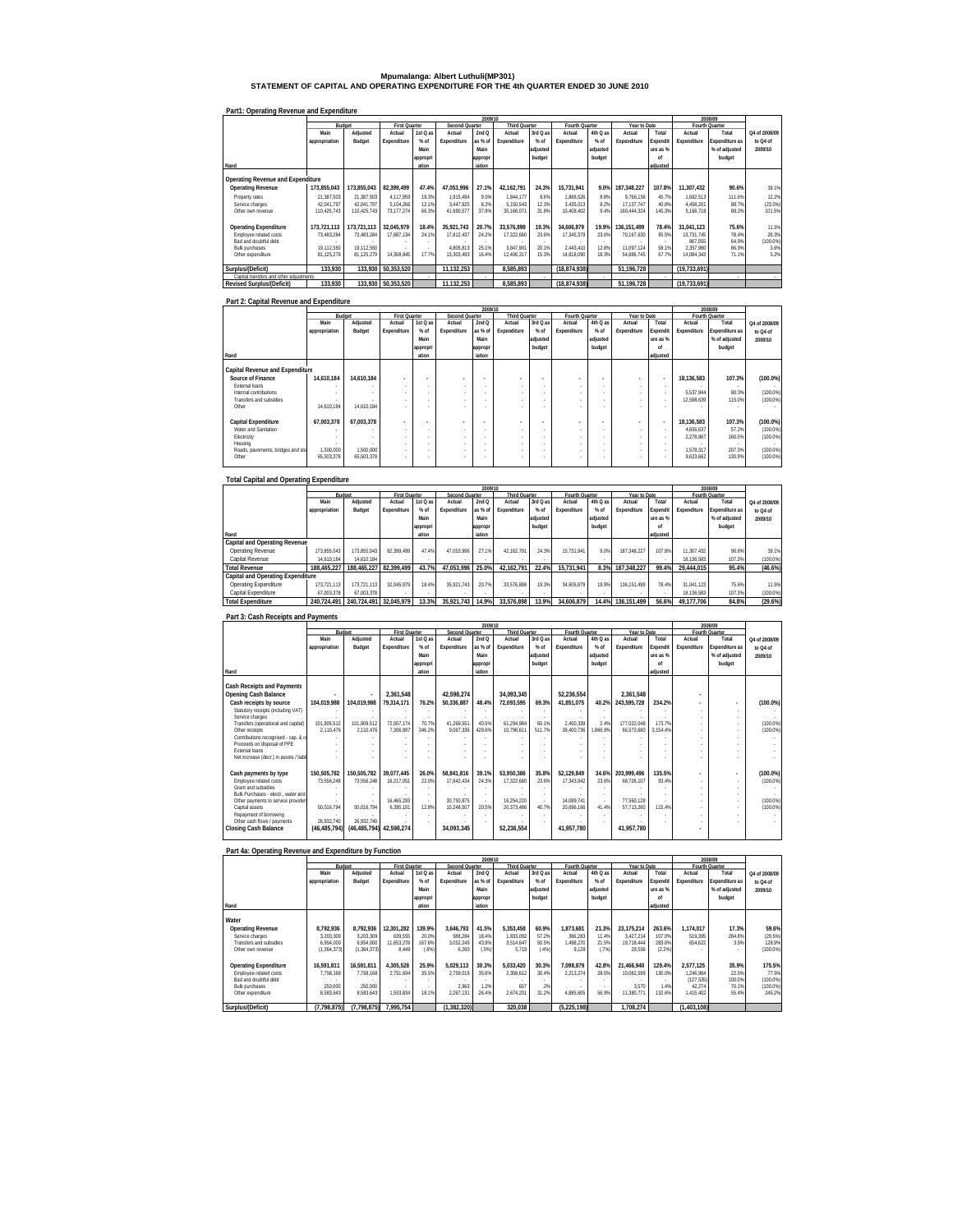|  | Part 4b: Operating Revenue and Expenditure by Function |  |
|--|--------------------------------------------------------|--|

|                                                 |               | 2009/10     |                        |          |                      |         |                      |          |                  |           |                         |          |                       | 2008/09         |                   |
|-------------------------------------------------|---------------|-------------|------------------------|----------|----------------------|---------|----------------------|----------|------------------|-----------|-------------------------|----------|-----------------------|-----------------|-------------------|
|                                                 | <b>Budget</b> |             | <b>First Quarter</b>   |          | Second Quarter       |         | <b>Third Quarter</b> |          | Fourth Quarter   |           | Year to Date            |          |                       | Fourth Quarter  |                   |
|                                                 | Main          | Adjusted    | Actual                 | 1st Q as | Actual               | 2nd Q   | Actual               | 3rd Q as | Actual           | 4th Q as  | Actual                  | Total    | Actual                | Total           | Q4 of 2008/09     |
|                                                 | appropriation | Budget      | Expenditure            | $%$ of   | Expenditure          | as % of | Expenditure          | $%$ of   | Expenditure      | $%$ of    | Expenditure             | Expendit | Expenditure           | Expenditure as  | to Q4 of          |
|                                                 |               |             |                        | Main     |                      | Main    |                      | adjusted |                  | adiusted  |                         | ure as % |                       | % of adjusted   | 2009/10           |
|                                                 |               |             |                        | appropri |                      | appropr |                      | budget   |                  | budget    |                         | nf       |                       | budget          |                   |
| Rand                                            |               |             |                        | ation    |                      | iation  |                      |          |                  |           |                         | adiusted |                       |                 |                   |
| Electricity                                     |               |             |                        |          |                      |         |                      |          |                  |           |                         |          |                       |                 |                   |
| Operating Revenue                               | 29.518.000    | 29.518.000  | 10.815.145             | 36.6%    | 3.523.113            | 11.9%   | 3.361.146            | 11.4%    | 3.099.523        | 10.5%     | 20.798.927              | 70.5%    | 2.331.954             | 60.5%           | 32.9%             |
| Service charges<br>Transfers and subsidies      | 32.018.000    | 32.018.000  | 3.210.612<br>7.567.691 | 10.0%    | 2.848.889<br>639.508 | 8.9%    | 3.305.651<br>796     | 10.3%    | 3.067.017<br>788 | 9.6%<br>٠ | 12.432.169<br>8,208.783 | 38.8%    | 2.329.334<br>(3, 300) | 55.0%<br>$\sim$ | 31.7%<br>(123.9%  |
| Other own revenue                               | (2.500.000)   | (2.500.000) | 36.842                 | (1.5%)   | 34.716               | (1.4%   | 54.699               | (2.2%)   | 31.718           | (1.3%)    | 157.975                 | (6.3%)   | 5.920                 | (38.5%)         | 435.8%            |
| <b>Operating Expenditure</b>                    | 29.433.165    | 29.433.165  | 4.749.098              | 16.1%    | 8.666.295            | 29.4%   | 6.699.176            | 22.8%    | 5.819.693        | 19.8%     | 25.934.262              | 88.1%    | 3.513.628             | 80.2%           | 65.6%             |
| Employee related costs<br>Bad and doubtful debt | 2.003.559     | 2.003.559   | 411.780                | 20.6%    | 484.321              | 24.2%   | 490.758              | 24.5%    | 598.498          | 29.9%     | 1.985.357               | 99.1%    | 306.096<br>175.000    | 55.6%<br>87.5%  | 95.5%<br>(100.0%) |
| <b>Bulk purchases</b>                           | 16.350.000    | 16.350.000  |                        |          | 4.802.850            | 29.4%   | 3.847.294            | 23.5%    | 2.443.410        | 14.9%     | 11.093.554              | 67.9%    | 2.315.707             | 90.1%           | 5.5%              |
| Other expenditure                               | 11.079.606    | 11.079.606  | 4.337.318              | 39.1%    | 3.379.124            | 30.5%   | 2.361.124            | 21.3%    | 2.777.785        | 25.1%     | 12.855.351              | 116.0%   | 716.825               | 69.5%           | 287.5%            |
| Surplus/(Deficit)                               | 84.835        | 84.835      | 6.066.047              |          | (5.143.182)          |         | (3.338.030)          |          | (2.720.170)      |           | (5.135.335)             |          | (1.181.674)           |                 |                   |

|                              |               |             |                      |            |                | 2009/10 |                      |          |                |          |              |          |             | 2008/09        |               |
|------------------------------|---------------|-------------|----------------------|------------|----------------|---------|----------------------|----------|----------------|----------|--------------|----------|-------------|----------------|---------------|
|                              | Budget        |             | <b>First Quarter</b> |            | Second Quarter |         | <b>Third Quarter</b> |          | Fourth Quarter |          | Year to Date |          |             | Fourth Quarter |               |
|                              | Main          | Adjusted    | Actual               | 1st Q as   | Actual         | 2ndQ    | Actual               | 3rd Q as | Actual         | 4th Q as | Actual       | Total    | Actual      | Total          | Q4 of 2008/09 |
|                              | appropriation | Budget      | Expenditure          | $%$ of     | Expenditure    | as % of | Expenditure          | $%$ of   | Expenditure    | $%$ of   | Expenditure  | Expendit | Expenditure | Expenditure as | to Q4 of      |
|                              |               |             |                      | Main       |                | Main    |                      | adjusted |                | adiusted |              | ure as % |             | % of adjusted  | 2009/10       |
|                              |               |             |                      | appropri   |                | appropr |                      | budget   |                | budget   |              | nl       |             | budget         |               |
| Rand                         |               |             |                      | ation      |                | iation  |                      |          |                |          |              | adjusted |             |                |               |
|                              |               |             |                      |            |                |         |                      |          |                |          |              |          |             |                |               |
| Waste Water Management       |               |             |                      |            |                |         |                      |          |                |          |              |          |             |                |               |
| <b>Operating Revenue</b>     | 4.189.916     | 4.189.916   | 7.134.670            | 170.3%     | 1.669.742      | 39.9%   | 1.333.230            | 31.8%    | 1.913.240      | 45.7%    | 12.050.882   | 287.6%   |             |                | $(100.0\%)$   |
| Service charges              | 6.686.545     | 6.686.545   | 1.247.637            | 18.7%      | 7.112          | .1%     | 6.478                | 1%       | 687            |          | 1.261.914    | 18.9%    |             |                | $(100.0\%)$   |
| Transfers and subsidies      |               |             | 5.263.466            |            |                |         | 33.742               |          | 34.305         |          | 5.331.512    |          |             |                | $(100.0\%)$   |
| Other own revenue            | (2.496.629)   | (2.496.629) | 623.567              | $(25.0\%)$ | 1.662.631      | (66.6%) | 1.293.010            | (51.8%)  | 1.878.248      | (75.2%)  | 5.457.456    | (218.6%) |             |                | $(100.0\%)$   |
|                              |               |             |                      |            |                |         |                      |          |                |          |              |          |             |                |               |
| <b>Operating Expenditure</b> | 13.100.267    | 13.100.267  | 1.244.165            | 9.5%       | 1.657.290      | 12.7%   | 1.430.460            | 10.9%    | 1.127.945      | 8.6%     | 5.459.860    | 41.7%    |             |                | $(100.0\%)$   |
| Employee related costs       | 4.399.814     | 4.399.814   | 843.803              | 19.2%      | 1.190.209      | 27.1%   | 832.798              | 18 9%    | 856.023        | 19.5%    | 3.722.833    | 84.6%    |             |                | $(100.0\%)$   |
| Bad and doubtful debt        |               |             |                      |            |                |         |                      |          |                |          |              |          |             |                |               |
| Bulk purchases               |               |             |                      |            |                |         |                      |          |                |          |              |          |             |                |               |
| Other expenditure            | 8.700.453     | 8.700.453   | 400.362              | 4.6%       | 467.081        | 5.4%    | 597.662              | 6.9%     | 271.922        | 3.1%     | 1.737.027    | 20.0%    |             |                | $(100.0\%)$   |
|                              |               |             |                      |            |                |         |                      |          |                |          |              |          |             |                |               |
| Surplus/(Deficit)            | (8.910.351)   | (8.910.351) | 5.890.505            |            | 12.452         |         | (97, 230)            |          | 785.295        |          | 6.591.022    |          | ٠           |                |               |

### **Part 4d: Operating Revenue and Expenditure by Function**

|                                              |                          | 2009/10                  |                      |          |                          |         |                          |                |                          |          |              |                          |                          | 2008/09                  |               |
|----------------------------------------------|--------------------------|--------------------------|----------------------|----------|--------------------------|---------|--------------------------|----------------|--------------------------|----------|--------------|--------------------------|--------------------------|--------------------------|---------------|
|                                              |                          | Budget                   | <b>First Quarter</b> |          | Second Quarter           |         | Third Quarter            |                | Fourth Quarter           |          | Year to Date |                          |                          | Fourth Quarter           |               |
|                                              | Main                     | Adjusted                 | Actual               | 1st Q as | Actual                   | 2ndQ    | Actual                   | 3rd Q as       | Actual                   | 4th Q as | Actual       | Total                    | Actual                   | Total                    | Q4 of 2008/09 |
|                                              | appropriation            | Budget                   | Expenditure          | $%$ of   | Expenditure              | as % of | Expenditure              | $%$ of         | Expenditure              | $%$ of   | Expenditure  | Expendit                 | Expenditure              | Expenditure as           | to Q4 of      |
|                                              |                          |                          |                      | Main     |                          | Main    |                          | adjusted       |                          | adjusted |              | ure as %                 |                          | % of adjusted            | 2009/10       |
|                                              |                          |                          |                      | appropri |                          | appropr |                          | budget         |                          | budget   |              | of                       |                          | budget                   |               |
| Rand                                         |                          |                          |                      | ation    |                          | iation  |                          |                |                          |          |              | adjusted                 |                          |                          |               |
| Waste Management                             |                          |                          |                      |          |                          |         |                          |                |                          |          |              |                          |                          |                          |               |
| <b>Operating Revenue</b>                     | $\overline{\phantom{a}}$ | $\overline{\phantom{a}}$ | ٠                    | ٠        | $\overline{\phantom{a}}$ | ÷       | $\overline{\phantom{a}}$ | $\overline{a}$ | $\overline{\phantom{a}}$ |          | $\sim$       | $\overline{\phantom{a}}$ | $\overline{\phantom{a}}$ | $\overline{\phantom{a}}$ |               |
| Service charges                              |                          | . .                      | $\sim$               |          | $\sim$                   | ٠       | ٠                        |                | ٠                        | ٠        | $\sim$       | ٠                        | $\sim$                   |                          |               |
| Transfers and subsidies<br>Other own revenue |                          | . .                      |                      |          | $\sim$                   | ٠       |                          |                | ٠                        |          | $\sim$       | ٠                        | $\sim$                   |                          |               |
|                                              |                          |                          | ×.                   | ٠        |                          | ٠       |                          |                | ٠                        |          | $\sim$       |                          | $\sim$                   |                          |               |
| <b>Operating Expenditure</b>                 | ۰                        | $\overline{\phantom{a}}$ | ٠                    | ٠        | $\overline{\phantom{a}}$ |         | $\overline{\phantom{a}}$ | ۰              | ÷                        |          |              | $\sim$                   | $\overline{\phantom{a}}$ | $\overline{\phantom{a}}$ | ۰             |
| Employee related costs                       |                          | . .                      |                      | ٠        | $\sim$                   | ٠       | ٠                        |                | ٠                        | ٠        | $\sim$       | $\sim$                   |                          |                          |               |
| Bad and doubtful debt                        |                          | . .                      | $\sim$               |          | $\sim$                   | $\sim$  | ٠                        |                | ٠                        | ٠        | $\sim$       | $\sim$                   |                          |                          |               |
| <b>Bulk purchases</b>                        |                          | . .                      |                      |          | $\sim$                   | ٠       |                          |                | ٠                        |          | $\sim$       | $\sim$                   | $\sim$                   |                          |               |
| Other expenditure                            |                          |                          |                      |          | ۰                        | ٠       |                          |                | ٠                        |          | $\sim$       |                          | $\sim$                   |                          |               |
| Surplus/(Deficit)                            |                          | ٠                        | ٠                    |          |                          |         | $\mathbf{r}$             |                |                          |          |              |                          |                          |                          |               |

#### **Part 5: Debtor Age Analysis**

|                                       |           | $0 - 30$ Days | $30 - 60$ Days |      | 60 - 90 Days |      | Over 90 Days |       | Total       |        | Written Off |   |
|---------------------------------------|-----------|---------------|----------------|------|--------------|------|--------------|-------|-------------|--------|-------------|---|
| Rand                                  | Amount    | %             | Amount         | $\%$ | Amount       | $\%$ | Amount       | $\%$  | Amount      | $\%$   | Amount      | % |
| Debtor Age Analysis By Income Source  |           |               |                |      |              |      |              |       |             |        |             |   |
| Water                                 | 148.434   | 3.4%          | 119.771        | 2.7% | 96.301       | 2.2% | 4.038.545    | 91.7% | 4.403.051   | 2.6%   |             |   |
| Electricity                           | 627.810   | 6.3%          | 450.777        | 4.5% | 336.966      | 3.4% | 8.517.558    | 85.7% | 9.933.111   | 5.8%   |             |   |
| <b>Property Rates</b>                 | 2.393.053 | 2.4%          | .886.041       | 1.9% | 1.949.326    | 1.9% | 95.599.908   | 93.9% | 101.828.328 | 59.7%  |             |   |
| Sanitation                            |           |               |                |      |              |      |              |       |             |        |             |   |
| Refuse Removal                        |           |               |                |      |              |      |              |       |             |        |             |   |
| Other                                 | 1.154.764 | 2.1%          | 877.966        | 1.6% | 879.813      | 1.6% | 51.464.171   | 94.6% | 54.376.714  | 31.9%  |             |   |
| <b>Total By Income Source</b>         | 4.324.061 | 2.5%          | 3.334.555      | 2.0% | 3.262.406    | 1.9% | 159.620.182  | 93.6% | 170.541.204 | 100.0% |             |   |
| Debtor Age Analysis By Customer Group |           |               |                |      |              |      |              |       |             |        |             |   |
| Government                            | 135.243   | 8.4%          | 100.640        | 6.3% | 127.622      | 8.0% | 1.238.492    | 77.3% | 1.601.997   | .9%    |             |   |
| <b>Business</b>                       | 383.196   | 4.7%          | 361.680        | 4.4% | 306.889      | 3.8% | 7.080.562    | 87.1% | 8.132.327   | 4.8%   |             |   |
| Households                            | 3.784.486 | 2.4%          | 2.856.110      | 1.8% | 2.812.879    | 18%  | 150.817.460  | 94.1% | 160.270.935 | 94.0%  |             |   |
| Other                                 | 21.136    | 3.9%          | 16.125         | 3.0% | 15.016       | 2.8% | 483.668      | 90.2% | 535.945     | .3%    |             |   |
| <b>Total By Customer Group</b>        | 4.324.061 | 2.5%          | 3.334.555      | 2.0% | 3.262.406    | 1.9% | 159.620.182  | 93.6% | 170.541.204 | 100.0% |             |   |

#### **Part 6: Creditor Age Analysis**

|                                                                                                                                                                                                  |                            | $0 - 30$ Days                       | 30 - 60 Days |                                 | 60 - 90 Days                                       |                                                        | Over 90 Days                |                                     | Total        |        |
|--------------------------------------------------------------------------------------------------------------------------------------------------------------------------------------------------|----------------------------|-------------------------------------|--------------|---------------------------------|----------------------------------------------------|--------------------------------------------------------|-----------------------------|-------------------------------------|--------------|--------|
| Rand                                                                                                                                                                                             | Amount                     | %                                   | Amount       | %                               | Amount                                             | $\%$                                                   | Amount                      | %                                   | Amount       | %      |
| <b>Creditor Age Analysis</b><br><b>Bulk Electricity</b><br><b>Bulk Water</b><br>PAYE deductions<br>VAT (output less input)<br>Pensions / Retirement<br>Loan repayments<br><b>Trade Creditors</b> | ٠<br>٠<br>٠<br>٠<br>25.092 | ٠<br>٠<br>٠<br>٠<br>٠<br>٠<br>10.8% | ٠            | ٠<br>٠<br>٠<br>٠<br>٠<br>٠<br>٠ | ٠<br>٠<br>$\sim$<br>$\sim$<br>$\sim$<br>٠<br>4.810 | ٠<br>٠<br>$\sim$<br>$\sim$<br>$\sim$<br>$\sim$<br>2.1% | ٠<br>٠<br>٠<br>٠<br>202.186 | ٠<br>٠<br>٠<br>٠<br>٠<br>٠<br>87.1% | ٠<br>232.088 | 100.0% |
| Auditor-General<br>Other<br>Total                                                                                                                                                                | ٠<br>٠<br>25,092           | ٠<br>٠<br>10.8%                     | ٠            | ٠<br>٠<br>٠                     | ٠<br>$\sim$<br>4.810                               | ٠<br>٠<br>2.1%                                         | 202.186                     | ٠<br>87.1%                          | 232,088      | 100.0% |

#### **Contact Details** Municipal Manager Financial Manager D R Mango 017 843 4045 S P H Kruger 017 843 4032

Source Local Government Database 1. All figures in this report are unaudited

Municpal Manager: Chief Financial Officer:

Date: Date: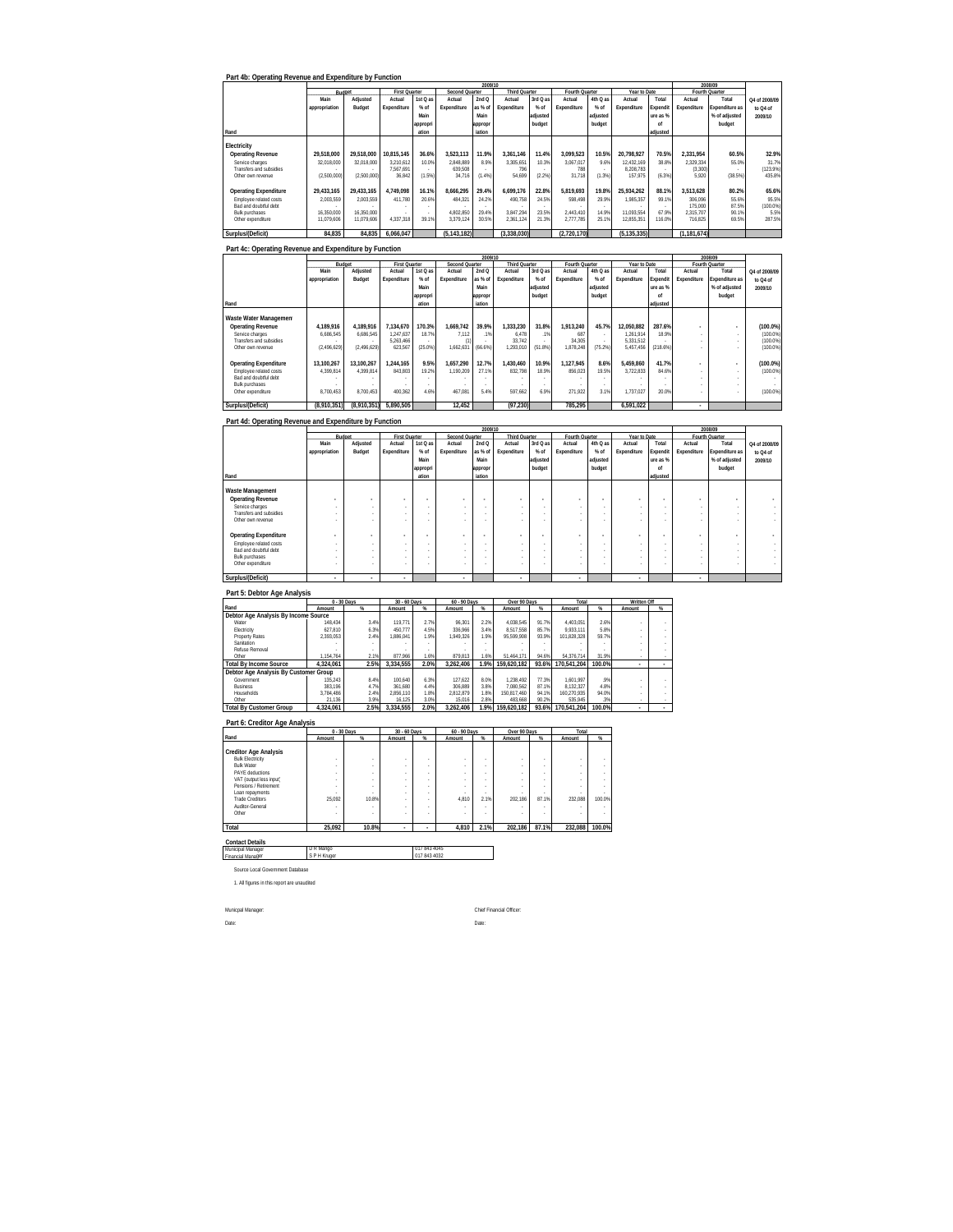## **Mpumalanga: Bushbuckridge(MP325) STATEMENT OF CAPITAL AND OPERATING EXPENDITURE FOR THE 4th QUARTER ENDED 30 JUNE 2010**

### **Part1: Operating Revenue and Expenditure**

|                                         |               |          |                      |                          |                |          | 2009/10              |                          |                |               |              |            |             | 2008/09        |               |
|-----------------------------------------|---------------|----------|----------------------|--------------------------|----------------|----------|----------------------|--------------------------|----------------|---------------|--------------|------------|-------------|----------------|---------------|
|                                         | Budget        |          | <b>First Quarter</b> |                          | Second Quarter |          | <b>Third Quarter</b> |                          | Fourth Quarter |               | Year to Date |            |             | Fourth Quarter |               |
|                                         | Main          | Adjusted | Actual               | 1st Q as %               | Actual         | 2ndQ     | Actual               | 3rd Q as                 | Actual         | 4th Q as % of | Actual       | Total      | Actual      | Total          | Q4 of 2008/09 |
|                                         | appropriation | Budget   | Expenditure          | of Main                  | Expenditure    | as % of  | Expenditure          | % of                     | Expenditure    | adjusted      | Expenditure  | Expenditur | Expenditure | Expenditure as | to Q4 of      |
|                                         |               |          |                      | appropriat               |                | Main     |                      | adjusted                 |                | budget        |              | e as % of  |             | % of adjusted  | 2009/10       |
| Rand                                    |               |          |                      | ion                      |                | appropri |                      | budget                   |                |               |              | adiusted   |             | budget         |               |
|                                         |               |          |                      |                          |                |          |                      |                          |                |               |              |            |             |                |               |
| Operating Revenue and Expenditure       |               |          |                      |                          |                |          |                      |                          |                |               |              |            |             |                |               |
| <b>Operating Revenue</b>                |               |          | 31.680.242           |                          |                | ٠.       | 133.564.104          | $\overline{\phantom{a}}$ | 53.681.914     |               | 218.926.260  |            | 123.786.774 | 80.8%          | (56.6%)       |
| Property rates                          |               |          | 261.351              |                          |                |          | 388.353              | ×.                       | 1.177.328      | $\sim$        | 1.827.032    | ×.         | (184, 108)  | 97.5%          | (739.5%)      |
| Service charges                         |               |          | 2.449.700            | ×.                       |                |          | 31.080.535           | $\sim$                   | 14.399.038     | $\sim$        | 47.929.273   | ×.         | 4.976.264   | 42.4%          | 189.4%        |
| Other own revenue                       |               |          | 28.969.191           |                          |                |          | 102.095.216          |                          | 38.105.548     |               | 169.169.955  |            | 18.994.618  | 84.3%          | $(68.0\%)$    |
|                                         |               |          |                      |                          |                |          |                      |                          |                |               |              |            |             |                |               |
| <b>Operating Expenditure</b>            |               |          | 53.082.777           | $\overline{\phantom{a}}$ | ٠              | ٠.       | 85.203.099           | $\overline{\phantom{a}}$ | 60.581.954     | $\sim$        | 198.867.830  |            | 108.644.045 | 116.0%         | (44.2%)       |
| Employee related costs                  |               | $\sim$   | 24.808.476           |                          |                |          | 39.489.914           | $\sim$                   | 25.888.698     | $\sim$        | 90.187.088   |            | 36.701.983  | 112.0%         | (29.5%)       |
| Bad and doubtful debt                   |               |          |                      |                          |                |          |                      | $\sim$                   |                |               |              |            |             |                |               |
| <b>Bulk purchases</b>                   |               |          | 12.000.000           |                          |                |          | 12.000.000           | ×.                       | 18.000.000     | $\sim$        | 42.000.000   |            | 28.532.899  | 148.6%         | (36.9%)       |
| Other expenditure                       |               |          | 16.274.301           |                          |                |          | 33.713.185           |                          | 16.693.256     |               | 66.680.742   |            | 43.409.163  | 106.0%         | (61.5%)       |
|                                         |               |          |                      |                          |                |          |                      |                          |                |               |              |            |             |                |               |
| Surplus/(Deficit)                       | ٠             |          | (21.402.535)         |                          | ٠              |          | 48.361.005           |                          | (6.900.040)    |               | 20.058.430   |            | 15.142.729  |                |               |
| Capital transfers and other adjustments |               |          |                      |                          |                |          |                      |                          |                |               |              |            |             |                |               |
| <b>Revised Surplus/(Deficit)</b>        | ٠             |          | (21, 402, 535)       |                          | ٠              |          | 48.361.005           |                          | (6,900,040)    |               | 20.058.430   |            | 15.142.729  |                |               |

#### **Part 2: Capital Revenue and Expenditure**

|                                 |               |          |                          |            |                |          | 2009/10                  |                          |                |               |                          |            |                | 2008/09        |               |
|---------------------------------|---------------|----------|--------------------------|------------|----------------|----------|--------------------------|--------------------------|----------------|---------------|--------------------------|------------|----------------|----------------|---------------|
|                                 | Budget        |          | <b>First Quarter</b>     |            | Second Quarter |          | <b>Third Quarter</b>     |                          | Fourth Quarter |               | Year to Date             |            | Fourth Quarter |                | Q4 of 2008/09 |
|                                 | Main          | Adjusted | Actual                   | 1st Q as % | Actual         | 2ndQ     | Actual                   | 3rd Q as                 | Actual         | 4th Q as % of | Actual                   | Total      | Actual         | Total          |               |
|                                 | appropriation | Budget   | Expenditure              | of Main    | Expenditure    | as % of  | Expenditure              | % of                     | Expenditure    | adjusted      | Expenditure              | Expenditur | Expenditure    | Expenditure as | to Q4 of      |
|                                 |               |          |                          | appropriat |                | Main     |                          | adjusted                 |                | budget        |                          | e as % of  |                | % of adjusted  | 2009/10       |
| Rand                            |               |          |                          | ion        |                | appropri |                          | budget                   |                |               |                          | adjusted   |                | budget         |               |
|                                 |               |          |                          |            |                |          |                          |                          |                |               |                          |            |                |                |               |
| Capital Revenue and Expenditure |               |          |                          |            |                |          |                          |                          |                |               |                          |            |                |                |               |
| Source of Finance               |               |          | $\overline{\phantom{a}}$ |            |                |          | $\overline{\phantom{a}}$ | $\overline{\phantom{a}}$ |                | ٠             | $\overline{\phantom{a}}$ |            | 78.688.198     | 75.2%          | $(100.0\%)$   |
| External loans                  |               |          |                          | $\sim$     |                | $\sim$   |                          | $\sim$                   |                |               | $\sim$                   |            |                |                |               |
| Internal contributions          |               |          |                          |            |                |          |                          | $\sim$                   | $\sim$         |               | $\sim$                   |            |                |                |               |
| Transfers and subsidies         |               |          | $\sim$                   |            |                |          |                          | $\sim$                   |                |               | $\sim$                   |            | 78.688.198     | 75.2%          | $(100.0\%)$   |
| Other                           |               |          |                          |            |                |          |                          |                          |                |               |                          |            |                |                |               |
| Capital Expenditure             | $\sim$        |          | 3.443.158                |            |                |          | (1,497,660)              |                          | (33,057,631)   |               | (31, 112, 133)           |            | 78,688,198     | 75.2%          | $(142.0\%)$   |
|                                 |               |          |                          |            |                | $\sim$   |                          | ٠                        |                | $\sim$        |                          | ٠          |                |                |               |
| Water and Sanitation            |               | $\sim$   | 2.598.419                | $\sim$     |                | $\sim$   | 205.091                  | $\sim$                   | (20, 394, 845) | $\sim$        | (17, 591, 335)           |            | 63,336,325     | 80.3%          | (132.2%)      |
| Electricity                     |               |          |                          |            |                | $\sim$   |                          | $\sim$                   |                |               |                          |            |                |                |               |
| Housing                         |               |          |                          | $\sim$     |                | $\sim$   | 24.370                   | $\sim$                   | (116.800)      | $\sim$        | (92, 430)                | ×.         | 233.913        |                | (149.9%)      |
| Roads, pavements, bridges and   |               |          | 627.763                  | $\sim$     |                | $\sim$   | 3.701.000                |                          | (4.393.329)    | $\sim$        | (64, 566)                |            | 7.566.586      | 104.3%         | $(158.1\%)$   |
| Other                           |               |          | 216.976                  |            |                | $\sim$   | (5.428.121)              | $\sim$                   | (8.152.657)    | $\sim$        | (13, 363, 802)           |            | 7.551.374      | 48.0%          | $(208.0\%)$   |
|                                 |               |          |                          |            |                |          |                          |                          |                |               |                          |            |                |                |               |

### **Total Capital and Operating Expenditure**

|                                   |               |          |                      |             |                |          | 2009/10              |                          |                |               |              |            |             | 2008/09        |               |
|-----------------------------------|---------------|----------|----------------------|-------------|----------------|----------|----------------------|--------------------------|----------------|---------------|--------------|------------|-------------|----------------|---------------|
|                                   | Budget        |          | <b>First Quarter</b> |             | Second Quarter |          | <b>Third Quarter</b> |                          | Fourth Quarter |               | Year to Date |            |             | Fourth Quarter |               |
|                                   | Main          | Adiusted | Actual               | 1st Q as %  | Actual         | 2ndQ     | Actual               | 3rd Q as                 | Actual         | 4th Q as % of | Actual       | Total      | Actual      | Total          | Q4 of 2008/09 |
|                                   | appropriation | Budget   | Expenditure          | of Main     | Expenditure    | as % of  | Expenditure          | % of                     | Expenditure    | adiusted      | Expenditure  | Expenditur | Expenditure | Expenditure as | to Q4 of      |
|                                   |               |          |                      | lappropriat |                | Main     |                      | adiusted                 |                | budget        |              | e as % of  |             | % of adjusted  | 2009/10       |
| Rand                              |               |          |                      | ion         |                | appropri |                      | budget                   |                |               |              | adiusted   |             | budget         |               |
| Capital and Operating Revenue     |               |          |                      |             |                |          |                      |                          |                |               |              |            |             |                |               |
| Operating Revenue                 |               |          | 31.680.242           |             |                |          | 133.564.104          | $\sim$                   | 53.681.914     |               | 218,926.260  |            | 123.786.774 | 80.8%          | (56.6%)       |
| Capital Revenue                   |               |          |                      |             |                |          |                      |                          |                |               |              |            | 78.688.198  | 75.2%          | $(100.0\%)$   |
| <b>Total Revenue</b>              |               |          | 31.680.242           |             |                |          | 133.564.104          |                          | 53.681.914     |               | 218.926.260  |            | 202.474.972 | 79.2%          | (73.5%)       |
| Capital and Operating Expenditure |               |          |                      |             |                |          |                      |                          |                |               |              |            |             |                |               |
| Operating Expenditure             |               |          | 53.082.777           |             |                |          | 85,203,099           | $\overline{\phantom{a}}$ | 60.581.954     | $\sim$        | 198.867.830  |            | 108.644.045 | 116.0%         | (44.2%)       |
| Capital Expenditure               |               |          | 3.443.158            |             |                |          | (1.497.660)          |                          | (33.057.631)   |               | (31.112.133) |            | 78.688.198  | 75.2%          | (142.0%       |
| <b>Total Expenditure</b>          |               |          | 56.525.935           |             |                |          | 83.705.439           |                          | 27.524.323     | ٠             | 167.755.697  |            | 187.332.243 | 97.9%          | (85.3%)       |

# **Part 3: Cash Receipts and Payments**

|                                   |                       |                       |                      |            |                |          | 2009/10                  |                          |                |               |              |            |             | 2008/09        |               |
|-----------------------------------|-----------------------|-----------------------|----------------------|------------|----------------|----------|--------------------------|--------------------------|----------------|---------------|--------------|------------|-------------|----------------|---------------|
|                                   | Budget                |                       | <b>First Quarter</b> |            | Second Quarter |          | <b>Third Quarter</b>     |                          | Fourth Quarter |               | Year to Date |            |             | Fourth Quarter |               |
|                                   | Main                  | Adjusted              | Actual               | 1st Q as % | Actual         | 2nd Q    | Actual                   | 3rd Q as                 | Actual         | 4th Q as % of | Actual       | Total      | Actual      | Total          | Q4 of 2008/09 |
|                                   | appropriation         | Budget                | Expenditure          | of Main    | Expenditure    | as % of  | Expenditure              | % of                     | Expenditure    | adiusted      | Expenditure  | Expenditur | Expenditure | Expenditure as | to Q4 of      |
|                                   |                       |                       |                      | appropriat |                | Main     |                          | adjusted                 |                | budget        |              | e as % of  |             | % of adjusted  | 2009/10       |
| Rand                              |                       |                       |                      | ion        |                | appropri |                          | budget                   |                |               |              | adjusted   |             | budget         |               |
|                                   |                       |                       |                      |            |                |          |                          |                          |                |               |              |            |             |                |               |
| <b>Cash Receipts and Payments</b> |                       |                       |                      |            |                |          |                          |                          |                |               |              |            |             |                |               |
| Opening Cash Balance              |                       | 35,666,457 35,666,457 | 34,983,836           |            | 94.430.863     |          | 94,430,863               |                          | 94.430.863     |               | 34.983.836   |            |             |                |               |
| Cash receipts by source           | 534.927.480           | *********             | 171.068.202          | 32.0%      |                | ٠        |                          | $\overline{\phantom{a}}$ |                |               | 171.068.202  | 32.0%      |             |                |               |
| Statutory receipts (including VA  | 30.399.067            | 30.399.067            | 139.000              | .5%        |                |          |                          |                          |                |               | 139.000      | .5%        |             |                |               |
| Service charges                   | 79.697.354            | 79.697.354            | 2.596.149            | 3.3%       |                |          |                          |                          |                |               | 2.596.149    | 3.3%       |             |                |               |
| Transfers (operational and capit  | 411.051.607           | 411.051.607           | 162.750.543          | 39.6%      |                |          |                          |                          |                |               | 162.750.543  | 39.6%      |             |                |               |
| Other receipts                    | 13.779.452            | 13.779.452            | 5,582,510            | 40.5%      |                |          |                          |                          |                |               | 5,582,510    | 40.5%      |             |                |               |
| Contributions recognised - cap.   |                       |                       |                      |            |                |          |                          |                          |                |               |              |            |             |                |               |
| Proceeds on disposal of PPE       |                       |                       |                      |            |                |          |                          |                          |                |               |              |            |             |                |               |
| <b>External Inans</b>             |                       |                       |                      |            |                |          |                          |                          |                |               |              |            |             |                |               |
| Net increase (decr.) in assets /  |                       |                       |                      |            |                |          |                          |                          |                |               |              |            |             |                |               |
|                                   |                       |                       |                      |            |                |          |                          |                          |                |               |              |            |             |                |               |
| Cash payments by type             | 553.388.657           | *********             | 111.621.175          | 20.2%      |                |          | $\overline{\phantom{a}}$ | $\overline{\phantom{a}}$ | $\blacksquare$ |               | 111.621.175  | 20.2%      |             |                |               |
| Employee related costs            | 150.171.040           | 150.171.040           | 35.903.500           | 23.9%      |                |          |                          |                          | ٠              |               | 35.903.500   | 23.9%      |             |                |               |
| Grant and subsidies               |                       |                       |                      |            |                |          |                          |                          |                |               |              |            |             |                |               |
| Bulk Purchases - electr., water.  |                       |                       |                      |            |                |          |                          |                          |                |               |              |            |             |                |               |
| Other payments to service provi   | 187.646.419           | 187.646.419           | 7.012.803            | 3.7%       |                |          |                          |                          |                |               | 7.012.803    | 3.7%       |             |                |               |
| Capital assets                    | 215.571.198           | 215.571.198           | 32.260.476           | 15.0%      |                |          |                          |                          |                |               | 32.260.476   | 15.0%      |             |                |               |
| Repayment of borrowing            |                       |                       |                      |            |                |          |                          |                          |                |               |              |            |             |                |               |
| Other cash flows / payments       |                       |                       | 36.444.396           |            |                |          |                          |                          |                |               | 36.444.396   |            |             |                |               |
| <b>Closing Cash Balance</b>       | 17.205.280 17.205.280 |                       | 94,430,863           |            | 94.430.863     |          | 94.430.863               |                          | 94.430.863     |               | 94.430.863   |            |             |                |               |
|                                   |                       |                       |                      |            |                |          |                          |                          |                |               |              |            |             |                |               |

### **Part 4a: Operating Revenue and Expenditure by Function**

|                              |               |          |                      |             |                |          | 2009/10              |                          |                |               |              |            |              | 2008/09        |               |
|------------------------------|---------------|----------|----------------------|-------------|----------------|----------|----------------------|--------------------------|----------------|---------------|--------------|------------|--------------|----------------|---------------|
|                              | Budget        |          | <b>First Quarter</b> |             | Second Quarter |          | <b>Third Quarter</b> |                          | Fourth Quarter |               | Year to Date |            |              | Fourth Quarter |               |
|                              | Main          | Adiusted | Actual               | 1st Q as %  | Actual         | 2ndQ     | Actual               | 3rd Q as                 | Actual         | 4th Q as % of | Actual       | Total      | Actual       | Total          | Q4 of 2008/09 |
|                              | appropriation | Budget   | Expenditure          | of Main     | Expenditure    | as % of  | Expenditure          | % of                     | Expenditure    | adiusted      | Expenditure  | Expenditur | Expenditure  | Expenditure as | to Q4 of      |
|                              |               |          |                      | lappropriat |                | Main     |                      | adjusted                 |                | budget        |              | e as % of  |              | % of adjusted  | 2009/10       |
| Rand                         |               |          |                      | ion         |                | appropri |                      | budget                   |                |               |              | adjusted   |              | budget         |               |
|                              |               |          |                      |             |                |          |                      |                          |                |               |              |            |              |                |               |
| Water                        |               |          |                      |             |                |          |                      |                          |                |               |              |            |              |                |               |
| <b>Operating Revenue</b>     |               |          | 1.599.981            |             |                |          | 29.126.134           | $\overline{\phantom{a}}$ | 13.182.568     |               | 43.908.683   |            | 14.955.264   | 81.2%          | (11.9%)       |
| Service charges              |               |          | .599.981             |             |                | $\sim$   | 29.123.918           | $\sim$                   | 13.182.040     | .             | 43.905.939   | ×.         | 4.976.264    | 42.4%          | 164.9%        |
| Transfers and subsidies      |               |          |                      |             |                |          |                      | ×.                       |                |               |              |            | 9.979.000    | 85.3%          | $(100.0\%)$   |
| Other own revenue            |               |          |                      |             |                |          | 2.216                |                          | 528            |               | 2.744        |            |              |                | $(100.0\%)$   |
| <b>Operating Expenditure</b> |               |          | 16.341.843           |             | ٠              |          | 22.867.234           | $\overline{\phantom{a}}$ | 22.878.062     |               | 62.087.139   |            | 108.644.045  | 116.0%         | (78.9%)       |
| Employee related costs       |               |          |                      |             |                |          |                      | ٠                        |                |               |              |            | 36.701.983   | 112.0%         | $(100.0\%)$   |
| Bad and doubtful debt        |               |          |                      |             |                | $\sim$   |                      | ٠                        |                |               |              |            |              |                |               |
| Bulk purchases               |               | ٠        | 12.000.000           |             |                | $\sim$   | 12.000.000           | ×.                       | 18.000.000     | $\sim$        | 42.000.000   | ×.         | 28.532.899   | 148.6%         | (36.9%)       |
| Other expenditure            |               |          | 4.341.843            |             |                | $\sim$   | 10.867.234           | ٠                        | 4.878.062      |               | 20.087.139   |            | 43.409.163   | 106.0%         | (88.8%)       |
| Surplus/(Deficit)            |               |          | (14.741.862)         |             |                |          | 6.258.900            |                          |                |               | (18.178.456) |            | (93.688.781) |                |               |
|                              |               | ٠        |                      |             |                |          |                      |                          | (9,695,494)    |               |              |            |              |                |               |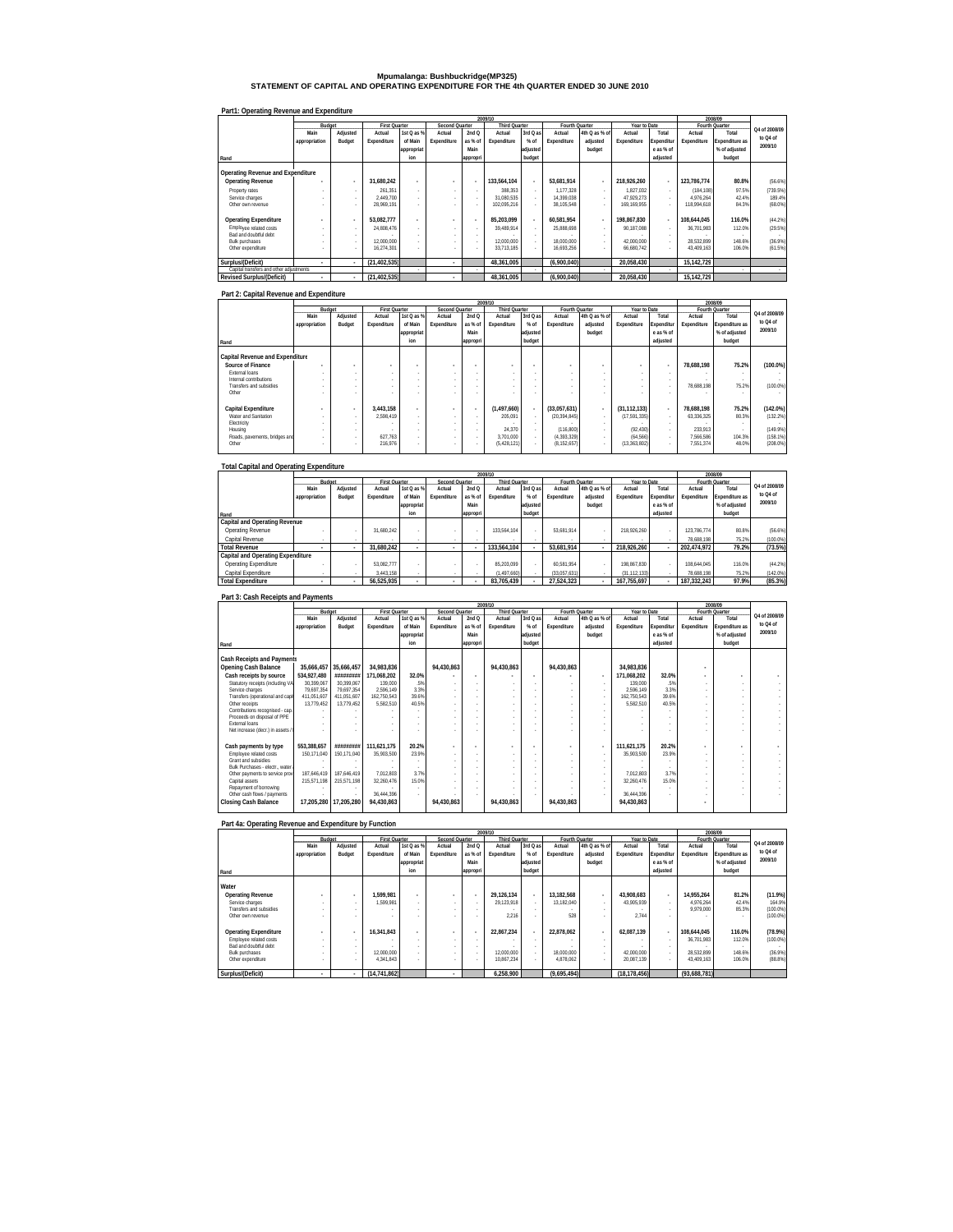| Part 4b: Operating Revenue and Expenditure by Function |                          |                          |                          |                |                |                          |                          |                          |                          |               |                          |            |                |                          |               |
|--------------------------------------------------------|--------------------------|--------------------------|--------------------------|----------------|----------------|--------------------------|--------------------------|--------------------------|--------------------------|---------------|--------------------------|------------|----------------|--------------------------|---------------|
|                                                        |                          |                          |                          |                |                |                          | 2009/10                  |                          |                          |               |                          |            |                | 2008/09                  |               |
|                                                        | Budget                   |                          | First Quarter            |                | Second Quarter |                          | <b>Third Quarter</b>     |                          | Fourth Quarter           |               | Year to Date             |            |                | Fourth Quarter           |               |
|                                                        | Main                     | Adjusted                 | Actual                   | 1st Q as %     | Actual         | 2ndQ                     | Actual                   | 3rd Q as                 | Actual                   | 4th Q as % of | Actual                   | Total      | Actual         | Total                    | Q4 of 2008/09 |
|                                                        | appropriation            | Budget                   | Expenditure              | of Main        | Expenditure    | as % of                  | Expenditure              | % of                     | Expenditure              | adjusted      | Expenditure              | Expenditur | Expenditure    | Expenditure as           | to Q4 of      |
|                                                        |                          |                          |                          | lappropriat    |                | Main                     |                          | adjusted                 |                          | budget        |                          | e as % of  |                | % of adjusted            | 2009/10       |
|                                                        |                          |                          |                          |                |                |                          |                          |                          |                          |               |                          |            |                |                          |               |
| Rand                                                   |                          |                          |                          | ion            |                | appropri                 |                          | budget                   |                          |               |                          | adjusted   |                | budget                   |               |
| Electricity                                            |                          |                          |                          |                |                |                          |                          |                          |                          |               |                          |            |                |                          |               |
| <b>Operating Revenue</b>                               | $\overline{\phantom{a}}$ | ٠                        | $\overline{\phantom{a}}$ | $\overline{a}$ |                | ٠                        | $\overline{\phantom{a}}$ | $\overline{\phantom{a}}$ | $\overline{\phantom{a}}$ |               | ٠                        |            | $\overline{a}$ |                          |               |
| Service charges                                        |                          |                          | $\sim$                   | $\sim$         |                |                          | $\sim$                   |                          | $\sim$                   | ٠             | $\sim$                   |            |                | ۰                        |               |
| Transfers and subsidies                                | $\sim$                   |                          | $\sim$                   | $\sim$         | ٠              | ٠                        | $\sim$                   |                          | $\sim$                   | ٠             | $\overline{\phantom{a}}$ |            |                |                          |               |
| Other own revenue                                      |                          |                          |                          |                |                |                          | $\sim$                   |                          | $\sim$                   |               | ٠                        |            |                |                          | . .           |
|                                                        |                          |                          |                          |                |                |                          |                          |                          |                          |               |                          |            |                |                          |               |
| <b>Operating Expenditure</b>                           | $\overline{\phantom{a}}$ | $\overline{\phantom{a}}$ | $\overline{\phantom{a}}$ | $\overline{a}$ |                | $\overline{\phantom{a}}$ | 466.976                  | ٠                        | 1.443.059                | $\sim$        | 1.910.035                | ٠          | $\overline{a}$ | $\overline{\phantom{a}}$ | $(100.0\%)$   |
| Employee related costs                                 |                          | ×.                       | $\sim$                   | $\sim$         | ×.             | $\sim$                   |                          |                          | $\sim$                   | ٠             |                          |            | ×.             |                          |               |
| Bad and doubtful debt                                  |                          |                          | $\sim$                   |                |                |                          | $\sim$                   |                          | $\sim$                   | ٠             |                          |            |                |                          |               |
| <b>Bulk purchases</b>                                  |                          |                          | $\sim$                   | ۰              |                |                          |                          |                          | $\sim$                   | ٠             |                          |            |                |                          |               |
| Other expenditure                                      |                          |                          | $\sim$                   |                |                |                          | 466,976                  |                          | 1.443.059                |               | 1,910,035                |            |                |                          | $(100.0\%)$   |
| Surplus/(Deficit)                                      | ٠                        | ٠                        |                          |                |                |                          | (466, 976)               |                          | (1,443,059)              |               | (1,910,035)              |            | ٠              |                          |               |

|                              |               |                          |                          |                |                |          | 2009/10                  |                          |                |               |              |            |             | 2008/09                  |               |
|------------------------------|---------------|--------------------------|--------------------------|----------------|----------------|----------|--------------------------|--------------------------|----------------|---------------|--------------|------------|-------------|--------------------------|---------------|
|                              | Budget        |                          | <b>First Quarter</b>     |                | Second Quarter |          | <b>Third Quarter</b>     |                          | Fourth Quarter |               | Year to Date |            |             | Fourth Quarter           | Q4 of 2008/09 |
|                              | Main          | Adjusted                 | Actual                   | 1st Q as %     | Actual         | 2ndQ     | Actual                   | 3rd Q as                 | Actual         | 4th Q as % of | Actual       | Total      | Actual      | Total                    |               |
|                              | appropriation | Budget                   | Expenditure              | of Main        | Expenditure    | as % of  | Expenditure              | % of                     | Expenditure    | adjusted      | Expenditure  | Expenditur | Expenditure | Expenditure as           | to Q4 of      |
|                              |               |                          |                          | appropriat     |                | Main     |                          | adjusted                 |                | budget        |              | e as % of  |             | % of adjusted            | 2009/10       |
| Rand                         |               |                          |                          | ion            |                | appropri |                          | budget                   |                |               |              | adjusted   |             | budget                   |               |
|                              |               |                          |                          |                |                |          |                          |                          |                |               |              |            |             |                          |               |
| Waste Water Managemen        |               |                          |                          |                |                |          |                          |                          |                |               |              |            |             |                          |               |
| <b>Operating Revenue</b>     |               | $\overline{\phantom{a}}$ | 387.991                  | $\overline{a}$ |                |          | 624.569                  | $\sim$                   | 355.538        |               | 1.368.098    |            |             |                          | $(100.0\%)$   |
| Service charges              |               |                          | 387.991                  |                | ٠              |          | 624.569                  | $\sim$                   | 355.538        | $\sim$        | .368.098     | ٠          | $\sim$      |                          | $(100.0\%)$   |
| Transfers and subsidies      |               |                          |                          |                |                |          |                          | $\sim$                   |                |               |              |            |             |                          |               |
| Other own revenue            |               |                          |                          |                |                |          | ٠                        |                          |                |               |              |            |             |                          |               |
|                              |               |                          |                          |                |                |          |                          |                          |                |               |              |            |             |                          |               |
| <b>Operating Expenditure</b> |               |                          | $\overline{\phantom{a}}$ |                |                | ٠        | $\overline{\phantom{a}}$ | $\overline{\phantom{a}}$ | 172.575        |               | 172.575      |            |             | $\overline{\phantom{a}}$ | $(100.0\%)$   |
| Employee related costs       |               |                          |                          |                |                |          | $\sim$                   |                          | . .            |               |              |            |             |                          |               |
| Bad and doubtful debt        |               |                          |                          |                |                |          | $\sim$                   | $\sim$                   | $\sim$         |               | $\sim$       |            |             |                          |               |
| <b>Bulk purchases</b>        |               |                          |                          |                |                |          | ٠                        |                          |                |               |              |            |             |                          |               |
| Other expenditure            |               |                          |                          |                |                |          | ٠                        | $\sim$                   | 172.575        |               | 172.575      |            |             |                          | $(100.0\%)$   |
| Surplus/(Deficit)            | ٠             |                          | 387.991                  |                | ٠              |          | 624.569                  |                          | 182.963        |               | 1.195.523    |            |             |                          |               |

#### **Part 4d: Operating Revenue and Expenditure by Function**

|                              |               | 2009/10<br><b>First Quarter</b><br>Second Quarter<br>Fourth Quarter<br>Budget |             |             |             |                          |                      |          |             |               |              |                          |             | 2008/09        |               |
|------------------------------|---------------|-------------------------------------------------------------------------------|-------------|-------------|-------------|--------------------------|----------------------|----------|-------------|---------------|--------------|--------------------------|-------------|----------------|---------------|
|                              |               |                                                                               |             |             |             |                          | <b>Third Quarter</b> |          |             |               | Year to Date |                          |             | Fourth Quarter |               |
|                              | Main          | Adjusted                                                                      | Actual      | 1st Q as %  | Actual      | 2ndQ                     | Actual               | 3rd Q as | Actual      | 4th Q as % of | Actual       | Total                    | Actual      | Total          | Q4 of 2008/09 |
|                              | appropriation | Budget                                                                        | Expenditure | of Main     | Expenditure | as % of                  | Expenditure          | % of     | Expenditure | adjusted      | Expenditure  | Expenditur               | Expenditure | Expenditure as | to Q4 of      |
|                              |               |                                                                               |             | lappropriat |             | Main                     |                      | adjusted |             | budget        |              | e as % of                |             | % of adjusted  | 2009/10       |
| Rand                         |               |                                                                               |             | ion         |             | appropri                 |                      | budget   |             |               |              | adjusted                 |             | budget         |               |
|                              |               |                                                                               |             |             |             |                          |                      |          |             |               |              |                          |             |                |               |
| Waste Management             |               |                                                                               |             |             |             |                          |                      |          |             |               |              |                          |             |                |               |
| <b>Operating Revenue</b>     | $\sim$        | $\overline{\phantom{a}}$                                                      | 461.728     |             |             | $\overline{\phantom{a}}$ | 707.725              | ٠        | 454.597     | . .           | 1.624.050    | $\overline{\phantom{a}}$ |             |                | $(100.0\%)$   |
| Service charges              |               |                                                                               | 461.728     | $\sim$      |             | ٠                        | 706.936              | $\sim$   | 454.334     |               | 1.622.998    | ٠                        |             |                | $(100.0\%)$   |
| Transfers and subsidies      |               |                                                                               |             |             |             | ٠                        |                      | $\sim$   |             |               |              | ٠                        |             |                |               |
| Other own revenue            |               |                                                                               |             |             |             |                          | 789                  |          | 263         |               | 1.052        |                          |             |                | $(100.0\%)$   |
| <b>Operating Expenditure</b> |               |                                                                               | 384.992     |             |             | $\overline{\phantom{a}}$ | 471.219              | ٠        | 67.001      | . .           | 923.212      | ٠                        | ۰           |                | $(100.0\%)$   |
| Employee related costs       |               |                                                                               |             |             |             | ٠                        |                      | $\sim$   | $\sim$      |               |              |                          |             |                |               |
| Bad and doubtful debt        |               |                                                                               |             |             |             |                          | $\sim$               | $\sim$   |             |               |              |                          |             |                |               |
| <b>Bulk purchases</b>        |               |                                                                               |             |             |             | ٠                        |                      | $\sim$   |             |               |              | ٠                        |             |                |               |
| Other expenditure            |               |                                                                               | 384.992     |             |             | ٠                        | 471.219              |          | 67.001      |               | 923.212      |                          |             |                | $(100.0\%)$   |
| Surplus/(Deficit)            |               |                                                                               | 76.736      |             |             |                          | 236.506              |          | 387.596     |               | 700.838      |                          |             |                |               |

# **Part 5: Debtor Age Analysis**

|                                       | 0 - 30 Days |        | $30 - 60$ Days |   | 60 - 90 Days |      | Over 90 Days |   | Total                    |   | Written Off |   |  |
|---------------------------------------|-------------|--------|----------------|---|--------------|------|--------------|---|--------------------------|---|-------------|---|--|
| Rand                                  | Amount      | $\%$   | Amount         | % | Amount       | $\%$ | Amount       | % | Amount                   | % | Amount      | % |  |
| Debtor Age Analysis By Income Source  |             |        |                |   |              |      |              |   |                          |   |             |   |  |
| Water                                 |             |        |                |   |              |      |              |   |                          |   |             |   |  |
| Electricity                           |             |        |                |   |              |      |              |   |                          |   |             |   |  |
| <b>Property Rates</b>                 |             |        |                |   |              |      |              |   |                          |   |             |   |  |
| Sanitation                            |             |        |                |   |              |      |              |   |                          |   |             |   |  |
| Refuse Removal                        |             |        |                |   |              |      |              |   |                          |   |             |   |  |
| Other                                 | ٠           |        |                | ٠ |              | ٠    |              |   |                          |   |             |   |  |
| <b>Total By Income Source</b>         | ٠           |        |                |   |              |      |              |   | $\overline{\phantom{a}}$ |   | ٠           |   |  |
| Debtor Age Analysis By Customer Group |             |        |                |   |              |      |              |   |                          |   |             |   |  |
| Government                            |             |        |                |   |              |      |              |   |                          |   |             |   |  |
| <b>Business</b>                       |             |        |                |   |              |      |              |   |                          |   |             |   |  |
| Households                            |             |        |                |   |              |      |              |   |                          |   |             |   |  |
| Other                                 |             |        |                |   |              | ٠    |              |   |                          |   | ٠           |   |  |
| <b>Total By Customer Group</b>        | ٠           | $\sim$ | ٠              |   |              |      | $\sim$       |   | $\overline{\phantom{a}}$ |   | ٠           |   |  |

### **Part 6: Creditor Age Analysis**

|                                                                                                 | 0 - 30 Days |           | 30 - 60 Days |             | 60 - 90 Days |      | Over 90 Days |             | Total  |  |
|-------------------------------------------------------------------------------------------------|-------------|-----------|--------------|-------------|--------------|------|--------------|-------------|--------|--|
| Rand                                                                                            | Amount      | $\propto$ | Amount       | %           | Amount       | $\%$ | Amount       | $\%$        | Amount |  |
| <b>Creditor Age Analysis</b><br><b>Bulk Electricity</b><br><b>Bulk Water</b><br>PAYE deductions |             | ٠<br>٠    |              | ٠<br>٠      |              | ٠    | ٠<br>٠       | ٠<br>٠      |        |  |
| VAT (output less input)<br>Pensions / Retirement                                                | ٠<br>٠      | ٠         |              | ٠<br>٠      |              |      | ٠<br>٠       | ٠<br>٠      |        |  |
| Loan repayments<br><b>Trade Creditors</b><br>Auditor-General                                    |             | ٠<br>٠    |              | ٠<br>٠<br>٠ |              |      | ٠<br>٠       | ٠<br>٠<br>٠ |        |  |
| Other                                                                                           | ٠           |           |              | ٠           |              |      |              | ٠           |        |  |
| Total                                                                                           | ٠           | ٠         | ٠            | ٠           | ٠            | ٠    |              | ٠           |        |  |

**Contact Details** Municipal Manager Financial Manager C Lisa 013 708 6018 E Nyalungu 013 799 1889

Source Local Government Database

1. All figures in this report are unaudited

Municpal Manager: Chief Financial Officer: Date: Date: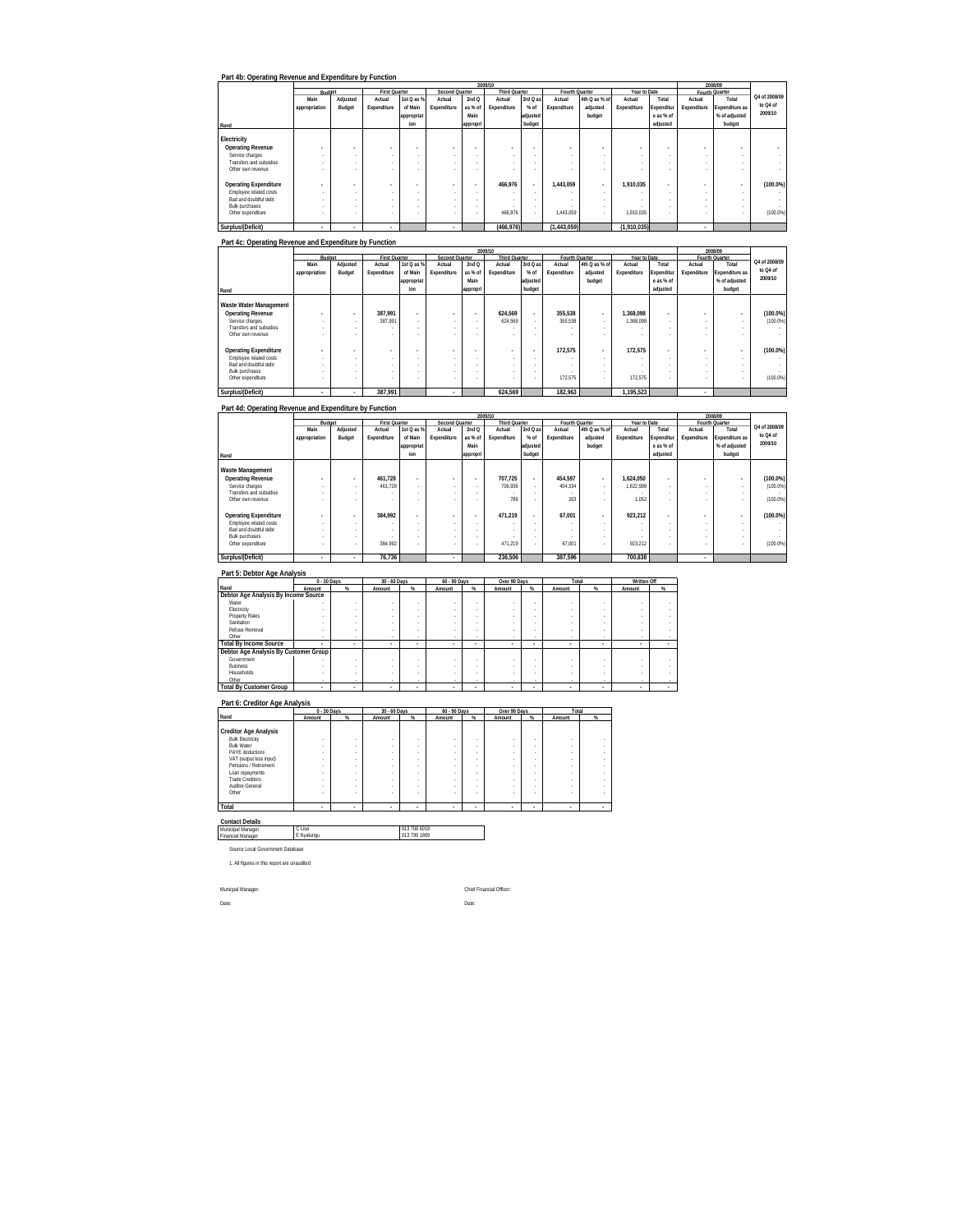# **Mpumalanga: Dipaleseng(MP306) STATEMENT OF CAPITAL AND OPERATING EXPENDITURE FOR THE 4th QUARTER ENDED 30 JUNE 2010**

| Part1: Operating Revenue and Expenditure |  |
|------------------------------------------|--|

|                                         |               |             |                      |          |             | 2009/10               |                      |          |                |                          |              |          |               | 2008/09               |               |
|-----------------------------------------|---------------|-------------|----------------------|----------|-------------|-----------------------|----------------------|----------|----------------|--------------------------|--------------|----------|---------------|-----------------------|---------------|
|                                         |               | Budget      | <b>First Quarter</b> |          |             | <b>Second Quarter</b> | <b>Third Quarter</b> |          | Fourth Quarter |                          | Year to Date |          |               | Fourth Quarter        |               |
|                                         | Main          | Adiusted    | Actual               | 1st Q as | Actual      | 2nd Q as % of         | Actual               | 3rd Q as | Actual         | 4th Q as                 | Actual       | Total    | Actual        | Total                 | Q4 of 2008/09 |
|                                         | appropriation | Budget      | Expenditure          | $%$ of   | Expenditure | Main                  | Expenditure          | $%$ of   | Expenditure    | $%$ of                   | Expenditure  | Expendit | Expenditure   | <b>Expenditure as</b> | to Q4 of      |
|                                         |               |             |                      | Main     |             | appropriation         |                      | adiusted |                | adiusted                 |              | ure as % |               | % of adjusted         | 2009/10       |
|                                         |               |             |                      | appropri |             |                       |                      | budget   |                | budget                   |              | nf       |               | budget                |               |
| Rand                                    |               |             |                      | ation    |             |                       |                      |          |                |                          |              | adjusted |               |                       |               |
| Operating Revenue and Expenditure       |               |             |                      |          |             |                       |                      |          |                |                          |              |          |               |                       |               |
|                                         |               |             |                      |          |             |                       |                      |          |                |                          |              |          |               |                       |               |
| <b>Operating Revenue</b>                | 87.144.700    | 87.144.700  | 17.933.535           | 20.6%    |             | $\sim$                | 26.164.935           | 30.0%    | 26.788.205     | 30.7%                    | 70.886.675   | 81.3%    | 12.594.470    | 105.0%                | 112.7%        |
| Property rates                          | 11.238.000    | 11,238,000  | 1.319.590            | 11.7%    | $\sim$      | $\sim$                | 1.741.030            | 15.5%    | 1.723.540      | 15.3%                    | 4.784.160    | 42.6%    | 1.098.750     | 103.0%                | 56.9%         |
| Service charges                         | 31.424.755    | 31.424.755  | 3.310.395            | 10.5%    | $\sim$      | $\sim$                | 12.489.930           | 39.7%    | 9.566.005      | 30.4%                    | 25.366.330   | 80.7%    | 9.079.645     | 107.3%                | 5.4%          |
| Other own revenue                       | 44.481.945    | 44.481.945  | 13.303.550           | 29.9%    |             |                       | 11.933.975           | 26.8%    | 15.498.660     | 34.8%                    | 40.736.185   | 91.6%    | 2.416.075     | 102.9%                | 541.5%        |
|                                         |               |             |                      |          |             |                       |                      |          |                |                          |              |          |               |                       |               |
| <b>Operating Expenditure</b>            | 94.735.359    | 94.735.359  | 4.850.140            | 5.1%     |             | $\sim$                | 20.871.670           | 22.0%    | 20.751.420     | 21.9%                    | 46.473.230   | 49.1%    | 14.887.535    | 84.4%                 | 39.4%         |
| Employee related costs                  | 30.873.004    | 30.873.004  | 2.042.120            | 6.6%     | $\sim$      | $\sim$                | 7.599.125            | 24.6%    | 7.114.830      | 23.0%                    | 16.756.075   | 54.3%    | 6.356.370     | 92.2%                 | 11.9%         |
| Bad and doubtful debt                   |               |             |                      |          |             | $\sim$                |                      |          |                | $\overline{\phantom{a}}$ |              |          | 568.000       | 76.5%                 | $(100.0\%)$   |
| <b>Bulk purchases</b>                   | 18,250,000    | 18,250,000  | 2.354.205            | 12.9%    |             | $\sim$                | 3.539.805            | 19.4%    | 5.516.135      | 30.2%                    | 11.410.145   | 62.5%    | 3.603.445     | 106.3%                | 53.1%         |
| Other expenditure                       | 45.612.355    | 45.612.355  | 453.815              | 1.0%     |             | $\sim$                | 9.732.740            | 21.3%    | 8.120.455      | 17.8%                    | 18.307.010   | 40.1%    | 4.359.720     | 66.7%                 | 86.3%         |
|                                         |               |             |                      |          |             |                       |                      |          |                |                          |              |          |               |                       |               |
| Surplus/(Deficit)                       | (7.590.659)   | (7.590.659) | 13.083.395           |          | ٠           |                       | 5.293.265            |          | 6.036.785      |                          | 24.413.445   |          | (2, 293, 065) |                       |               |
| Capital transfers and other adjustments |               |             |                      |          |             |                       |                      |          |                |                          |              |          |               |                       |               |
| <b>Revised Surplus/(Deficit)</b>        | (7,590,659)   | (7,590,659) | 13.083.395           |          | ٠           |                       | 5.293.265            |          | 6.036.785      |                          | 24.413.445   |          | (2.293.065)   |                       |               |

#### **Part 2: Capital Revenue and Expenditure**

|                                        |               |            |                      |          |             | 2009/10        |                      |                          |                          |                          |              |          |             | 2008/09        |               |
|----------------------------------------|---------------|------------|----------------------|----------|-------------|----------------|----------------------|--------------------------|--------------------------|--------------------------|--------------|----------|-------------|----------------|---------------|
|                                        | Budget        |            | <b>First Quarter</b> |          |             | Second Quarter | <b>Third Quarter</b> |                          | Fourth Quarter           |                          | Year to Date |          |             | Fourth Quarter |               |
|                                        | Main          | Adjusted   | Actual               | 1st Q as | Actual      | 2nd Q as % of  | Actual               | 3rd Q as                 | Actual                   | 4th Q as                 | Actual       | Total    | Actual      | Total          | Q4 of 2008/09 |
|                                        | appropriation | Budget     | Expenditure          | $%$ of   | Expenditure | Main           | Expenditure          | % of                     | Expenditure              | % of                     | Expenditure  | Expendit | Expenditure | Expenditure as | to Q4 of      |
|                                        |               |            |                      | Main     |             | appropriation  |                      | adjusted                 |                          | adjusted                 |              | ure as % |             | % of adjusted  | 2009/10       |
|                                        |               |            |                      | appropri |             |                |                      | budget                   |                          | budget                   |              | nf       |             | budget         |               |
| Rand                                   |               |            |                      | ation    |             |                |                      |                          |                          |                          |              | adjusted |             |                |               |
|                                        |               |            |                      |          |             |                |                      |                          |                          |                          |              |          |             |                |               |
| <b>Capital Revenue and Expenditure</b> |               |            |                      |          |             |                |                      |                          |                          |                          |              |          |             |                |               |
| Source of Finance                      | 38.524.720    | 38.524.720 | 2.145.075            | 5.6%     |             | $\sim$         | 289.745              | .8%                      | $\overline{\phantom{a}}$ | $\overline{\phantom{a}}$ | 2.434.820    | 6.3%     | 15.372.965  | 154.2%         | $(100.0\%)$   |
| External loans                         |               |            |                      |          |             | ×.             |                      |                          | $\sim$                   |                          |              |          |             |                |               |
| Internal contributions                 |               |            |                      |          |             |                |                      |                          |                          |                          |              |          | 1.069.505   | 100.4%         | $(100.0\%)$   |
| Transfers and subsidies                | 17.833.270    | 17.833.270 | 2.145.075            | 12.0%    | ×.          | ×.             | 289.745              | 1.6%                     |                          | $\sim$                   | 2.434.820    | 13.7%    | 14.303.460  | 160.6%         | $(100.0\%)$   |
| Other                                  | 20.691.450    | 20.691.450 |                      |          |             | ×.             |                      |                          |                          |                          |              |          |             |                |               |
|                                        |               |            |                      |          |             |                |                      |                          |                          |                          |              |          |             |                |               |
| Capital Expenditure                    | 38.524.720    | 38.524.720 | 2.145.075            | 5.6%     | 7.899.395   | 20.5%          | 9.662.080            | 25.1%                    | 4.927.980                | 12.8%                    | 24.634.530   | 63.9%    | 15.372.965  | 154.2%         | (67.9%)       |
| Water and Sanitation                   | 19.049.043    | 19.049.043 | 893.865              | 4.7%     | 2.192.660   | 11.5%          | 2.192.660            | 11.5%                    | 222.290                  | 1.2%                     | 5.501.475    | 28.9%    | 10.471.600  | 248.1%         | (97.9%)       |
| Electricity                            | 1,657,200     | 1.657.200  |                      | ×.       |             | ×.             |                      | $\overline{\phantom{a}}$ | 1,221,830                | 73.7%                    | 1,221,830    | 73.7%    |             |                | $(100.0\%)$   |
| Housing                                |               |            |                      |          |             |                |                      |                          |                          |                          |              |          |             |                |               |
| Roads, payements, bridges and storm    | 12.737.000    | 12.737.000 | 1.084.905            | 8.5%     | 4.985.190   | 39.1%          | 6.747.875            | 53.0%                    | 2.447.335                | 19.2%                    | 15,265,305   | 119.9%   | 3.090.585   | 121.0%         | (20.8%)       |
| Other                                  | 5.081.477     | 5.081.477  | 166.305              | 3.3%     | 721.545     | 14.2%          | 721.545              | 14.2%                    | 1.036.525                | 20.4%                    | 2,645,920    | 52.1%    | 1.810.780   | 87.0%          | (42.8%)       |
|                                        |               |            |                      |          |             |                |                      |                          |                          |                          |              |          |             |                |               |

|                                   |               |             |                      |          |             | 2009/10        |                      |          |                |          |              |          |             | 9008/09        |               |
|-----------------------------------|---------------|-------------|----------------------|----------|-------------|----------------|----------------------|----------|----------------|----------|--------------|----------|-------------|----------------|---------------|
|                                   |               | Budget      | <b>First Quarter</b> |          |             | Second Quarter | <b>Third Quarter</b> |          | Fourth Quarter |          | Year to Date |          |             | Fourth Quarter |               |
|                                   | Main          | Adiusted    | Actual               | 1st Q as | Actual      | 2nd Q as % of  | Actual               | 3rd Q as | Actual         | 4th Q as | Actual       | Total    | Actual      | Total          | Q4 of 2008/09 |
|                                   | appropriation | Budget      | Expenditure          | $%$ of   | Expenditure | Main           | Expenditure          | % of     | Expenditure    | % of     | Expenditure  | Expendit | Expenditure | Expenditure as | to Q4 of      |
|                                   |               |             |                      | Main     |             | appropriation  |                      | adjusted |                | adjusted |              | ure as % |             | % of adjusted  | 2009/10       |
|                                   |               |             |                      | appropri |             |                |                      | budget   |                | budget   |              | nf       |             | budget         |               |
| Rand                              |               |             |                      | ation    |             |                |                      |          |                |          |              | adjusted |             |                |               |
| Capital and Operating Revenue     |               |             |                      |          |             |                |                      |          |                |          |              |          |             |                |               |
| Operating Revenue                 | 87.144.700    | 87.144.700  | 17.933.535           | 20.6%    |             |                | 26.164.935           | 30.09    | 26.788.205     | 30.79    | 70.886.675   | 81.3%    | 12.594.470  | 105.0%         | 112.7%        |
| Capital Revenue                   | 38.524.720    | 38.524.720  | 2.145.075            | 5.6%     |             |                | 289.745              | 89       |                | $\sim$   | 2.434.820    | 6.3%     | 15.372.965  | 154.2%         | $(100.0\%)$   |
| <b>Total Revenue</b>              | 125.669.420   | 125.669.420 | 20.078.610           | 16.0%    |             | $\mathbf{r}$   | 26.454.680           | 21.1%    | 26.788.205     | 21.3%    | 73.321.495   | 58.3%    | 27.967.435  | 116.6%         | (4.2%)        |
| Capital and Operating Expenditure |               |             |                      |          |             |                |                      |          |                |          |              |          |             |                |               |
| Operating Expenditure             | 94.735.359    | 94.735.359  | 4.850.140            | 5.1%     |             | ٠              | 20.871.670           | 22.0%    | 20.751.420     | 21.9%    | 46.473.230   | 49.1%    | 14.887.535  | 84.4%          | 39.4%         |
| Capital Expenditure               | 38.524.720    | 38.524.720  | 2.145.075            | 5.6%     | 7.899.395   | 20.5%          | 9.662.080            | 25.1%    | 4.927.980      | 12.8%    | 24.634.530   | 63.99    | 15.372.965  | 154.2%         | (67.9%)       |
| <b>Total Expenditure</b>          | 133.260.079   | 133.260.079 | 6,995,215            | 5.2%     | 7.899.395   | 5.9%           | 30,533,750           | 22.9%    | 25,679,400     | 19.3%    | 71.107.760   | 53.4%    | 30,260,500  | 100.8%         | $(15.1\%)$    |

#### **Rand Main appropriation Adjusted Budget Actual Expenditure 1st Q as % of Main appropri ation Actual Expenditure 2nd Q as % of Main appropriation Actual Expenditure 3rd Q as % of adjusted budget Fourth C**<br>Actual **Expenditure 4th Q as % of adjusted budget Actual Expenditure Total Expendit ure as % of adjusted Rourth Quarter**<br> **Actual Expenditure Total Expenditure as % of adjusted budget Cash Receipts and Payments Opening Cash Balance (88,531 (88,531) (88,531 ) 12,533,43 ) 24,663,01 5 26,661,25 0 (88,531 5 - ) Cash receipts by source 125,669,416 125,669,416 28,341,301 22.6% 27,874,410 22.2% 24,177,900 19.2% 19,785,120 15.7% 100,178,731 79.7% - - (100.0%)** Statutory receipts (including VAT) - - 1,530,095 - 1,522,060 - 1,439,885 - 1,771,095 - 6,263,135 - - - (100.0%) Service charges - - 13,641,940 - 13,550,015 - 12,243,355 - 9,125,655 - 48,560,965 - - - (100.0%) Transfers (operational and capital) 58,393,804 58,393,804 17,990,311 30.8% 12,763,000 21.9% 10,439,790 17.9% 6,000,000 10.3% 47,193,101 80.8% - - (100.0%) Other receipts 67,275,612 67,275,612 - - - - - - 2,843,680 4.2% 2,843,680 4.2% - - (100.0%) Contributions recognised - cap. & cont - - - - - - - - - - - - - - - Proceeds on disposal of PPE - - - - - - - - - - - - - - - External loans - - - - - - - - - - - - - - - Net increase (decr.) in assets / liabilitie - - - (4,821,045) 39,335 - 54,870 - 44,690 - - (4,682,150) - - (100.0%) **Cash payments by type 125,666,340 125,666,340 15,719,335 12.5% 15,744,835 12.5% 22,179,655 17.6% 23,755,770 18.9% 77,399,595 61.6% - - (100.0%)** Employee related costs 30,873,000 30,873,000 6,573,310 21.3% 7,533,780 24.4% 7,587,970 24.6% 7,114,830 23.0% 28,809,890 93.3% - - (100.0%) Grant and subsidies - - 1,244,900 - 1,217,490 - 2,431,950 - 1,695,805 - 6,590,145 - - - (100.0%) Bulk Purchases - electr., water and se - - - - - - - - - - - - - - - Other payments to service providers 92,008,344 92,008,344 3,704,185 4.0% 3,983,185 4.3% 8,837,335 9.6% 9,661,975 10.5% 26,186,680 28.5% - - (100.0%) Capital assets 2,784,996 2,784,996 4,185,360 150.3% 2,992,490 107.5% 2,740,995 98.4% 5,269,645 189.2% 15,188,490 545.4% - - (100.0%) Repayment of borrowing - - - - - - - - - - - - - - - Other cash flows / payments - - 11,580 - 17,890 - 581,405 - 13,515 - 624,390 - - - (100.0%) **Closing Cash Balance (85,455 (85,455) 12,533,43 ) 24,663,01 5 26,661,25 0 22,690,60 5 22,690,60 5 - 5 2009/10 2008/09 Q4 of 2008/09 to Q4 of 2009/10 Budget First Quarter First Quarter Second Quarter First Third Quarter Fourth Quarter Fourth Cuarter Figure 1, Second Quarter Property Control Property Control on the Second Quarter Property Control Property Control on the**

| Part 4a: Operating Revenue and Expenditure by Function |               |                          |                      |          |                          |                |                      |          |                |                          |              |          |             |                |               |
|--------------------------------------------------------|---------------|--------------------------|----------------------|----------|--------------------------|----------------|----------------------|----------|----------------|--------------------------|--------------|----------|-------------|----------------|---------------|
|                                                        |               |                          |                      |          |                          | 2009/10        |                      |          |                |                          |              |          |             | 2008/09        |               |
|                                                        | Budget        |                          | <b>First Quarter</b> |          |                          | Second Quarter | <b>Third Quarter</b> |          | Fourth Quarter |                          | Year to Date |          |             | Fourth Quarter |               |
|                                                        | Main          | Adjusted                 | Actual               | 1st Q as | Actual                   | 2nd Q as % of  | Actual               | 3rd Q as | Actual         | 4th Q as                 | Actual       | Total    | Actual      | Total          | Q4 of 2008/09 |
|                                                        | appropriation | Budget                   | Expenditure          | $%$ of   | Expenditure              | Main           | Expenditure          | % of     | Expenditure    | % of                     | Expenditure  | Expendit | Expenditure | Expenditure as | to Q4 of      |
|                                                        |               |                          |                      | Main     |                          | appropriation  |                      | adjusted |                | adjusted                 |              | ure as % |             | % of adjusted  | 2009/10       |
|                                                        |               |                          |                      | appropri |                          |                |                      | budget   |                | budget                   |              | nf       |             | budget         |               |
|                                                        |               |                          |                      |          |                          |                |                      |          |                |                          |              |          |             |                |               |
| Rand                                                   |               |                          |                      | ation    |                          |                |                      |          |                |                          |              | adjusted |             |                |               |
| Water                                                  |               |                          |                      |          |                          |                |                      |          |                |                          |              |          |             |                |               |
| <b>Operating Revenue</b>                               |               | $\overline{a}$           | 2.812.750            | ٠        | $\overline{\phantom{a}}$ | $\sim$         | 4.340.780            | $\sim$   | 2.866.405      | $\overline{\phantom{a}}$ | 10.019.935   | ٠        | 2.563.130   | 108.1%         | 11.8%         |
| Service charges                                        |               | $\overline{\phantom{a}}$ | 1.040.865            |          |                          | . .            | 3.271.595            |          | 2.866.405      |                          | 7.178.865    | ٠        | 2.561.920   | 108.1%         | 11.9%         |
| Transfers and subsidies                                |               | $\sim$                   | 1.769.645            |          |                          | $\sim$         | 1.061.785            |          |                |                          | 2.831.430    | ٠        |             | 105.8%         |               |
| Other own revenue                                      |               |                          | 2.240                |          |                          | $\sim$         | 7,400                |          |                |                          | 9.640        |          | 1,210       | . .            | (100.0%       |
| <b>Operating Expenditure</b>                           |               | $\overline{\phantom{a}}$ | 354.205              | ٠        | $\blacksquare$           | $\sim$         | 2.282.305            | . .      | 1.538.065      | $\overline{\phantom{a}}$ | 4.174.575    | ٠        | 1.739.210   | 83.6%          | (11.6%)       |
|                                                        |               |                          |                      |          |                          |                |                      |          |                |                          |              |          |             |                |               |
| Employee related costs                                 |               | $\sim$                   | 79.895               |          | $\sim$                   | $\sim$         | 305.815              |          | 310.920        |                          | 696.630      | $\sim$   | 247.515     | 94.4%          | 25.6%         |
| Bad and doubtful debt                                  |               | $\sim$                   |                      |          |                          | $\sim$         |                      | $\sim$   |                | $\sim$                   |              | ٠        |             |                |               |
| <b>Bulk purchases</b>                                  |               | $\sim$                   |                      |          | $\sim$                   | $\sim$         |                      |          |                |                          |              | ٠        | 323.550     | 53.2%          | (100.0%       |
| Other expenditure                                      |               | $\sim$                   | 274.310              |          |                          | $\sim$         | 1.976.490            |          | 1,227.145      | ×.                       | 3.477.945    | ٠        | 1.168.145   | 85.7%          | 5.1%          |
| Surplus/(Deficit)                                      | $\sim$        | ٠                        | 2,458,545            |          | ٠                        |                | 2.058.475            |          | 1.328.340      |                          | 5.845.360    |          | 823.920     |                |               |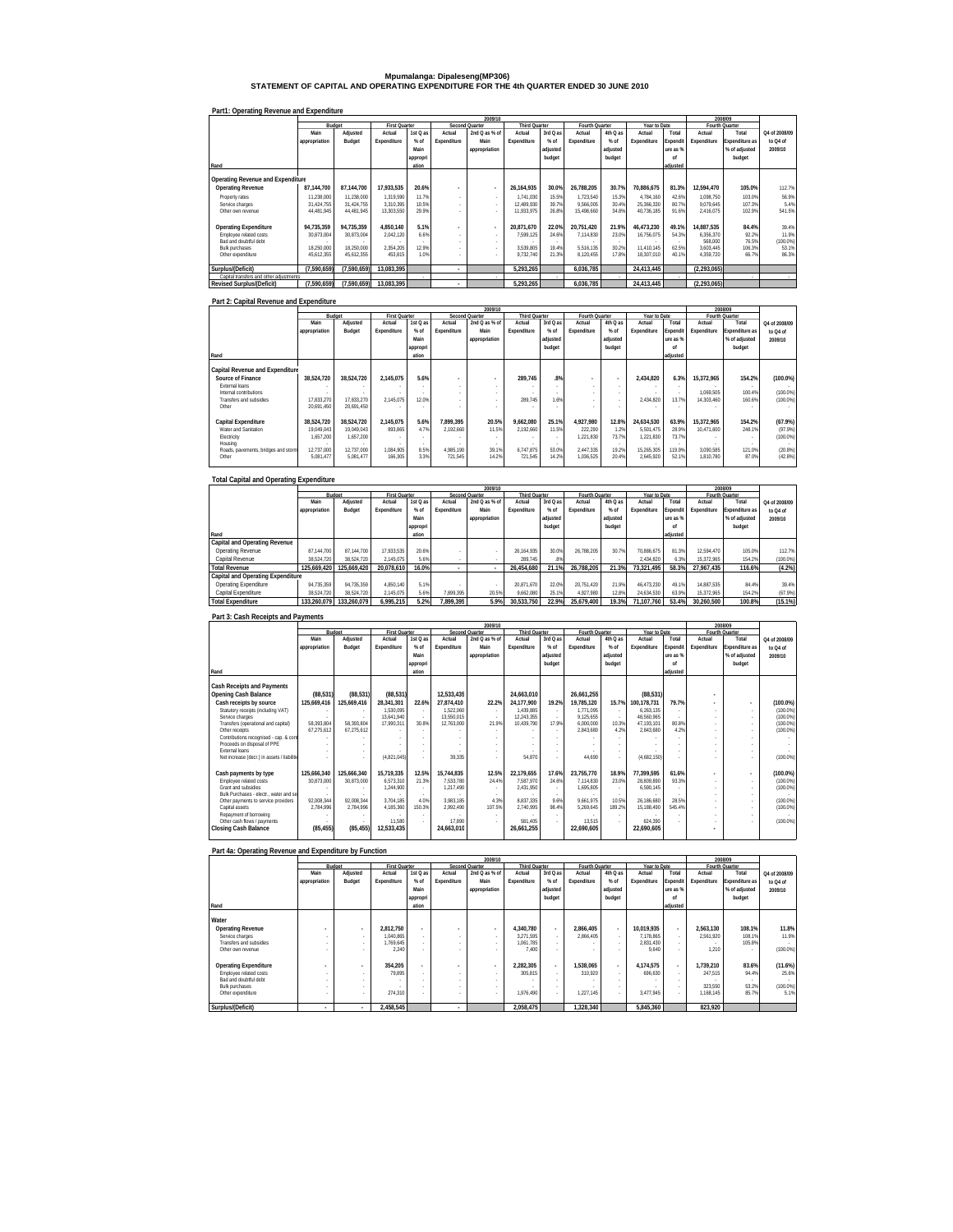| Part 4b: Operating Revenue and Expenditure by Function |               |            |                      |          |                          |                |                      |          |                |                          |              |          |                |                |               |
|--------------------------------------------------------|---------------|------------|----------------------|----------|--------------------------|----------------|----------------------|----------|----------------|--------------------------|--------------|----------|----------------|----------------|---------------|
|                                                        |               |            |                      |          |                          | 2009/10        |                      |          |                |                          |              |          |                | 2008/09        |               |
|                                                        | Budget        |            | <b>First Quarter</b> |          |                          | Second Quarter | <b>Third Quarter</b> |          | Fourth Quarter |                          | Year to Date |          | Fourth Quarter |                |               |
|                                                        | Main          | Adjusted   | Actual               | 1st Q as | Actual                   | 2nd Q as % of  | Actual               | 3rd Q as | Actual         | 4th Q as                 | Actual       | Total    | Actual         | Total          | Q4 of 2008/09 |
|                                                        | appropriation | Budget     | Expenditure          | $%$ of   | Expenditure              | Main           | Expenditure          | % of     | Expenditure    | % of                     | Expenditure  | Expendit | Expenditure    | Expenditure as | to Q4 of      |
|                                                        |               |            |                      | Main     |                          | appropriation  |                      | adjusted |                | adjusted                 |              | ure as % |                | % of adjusted  | 2009/10       |
|                                                        |               |            |                      | appropri |                          |                |                      | budget   |                | budget                   |              | nf       |                | budget         |               |
| Rand                                                   |               |            |                      | ation    |                          |                |                      |          |                |                          |              | adiusted |                |                |               |
| Electricity                                            |               |            |                      |          |                          |                |                      |          |                |                          |              |          |                |                |               |
| <b>Operating Revenue</b>                               | 21.999.360    | 21.999.360 | 2.546.170            | 11.6%    | $\blacksquare$           | $\sim$         | 6.074.145            | 27.6%    | 4.679.140      | 21.3%                    | 13.299.455   | 60.5%    | 3.650.385      | 95.4%          | 28.2%         |
| Service charges                                        | 18.897.500    | 18.897.500 | 1.308.575            | 6.9%     | ۰                        | $\sim$         | 5.264.655            | 27.9%    | 4.679.140      | 24.8%                    | 11.252.370   | 59.5%    | 3.153.765      | 90.2%          | 48.4%         |
| Transfers and subsidies                                | 2.901.090     | 2.901.090  | 1.237.595            | 42.7%    | ÷.                       | $\sim$         | 742.560              | 25.6%    |                | $\overline{\phantom{a}}$ | 1.980.155    | 68.3%    |                | 108.4%         |               |
| Other own revenue                                      | 200.770       | 200.770    |                      |          |                          | $\sim$         | 66.930               | 33.3%    |                |                          | 66.930       | 33.3%    | 496.620        | 332.0%         | $(100.0\%)$   |
|                                                        |               |            |                      |          |                          |                |                      |          |                |                          |              |          |                |                |               |
| <b>Operating Expenditure</b>                           | 20.824.985    | 20.824.985 | 2.604.750            | 12.5%    | $\blacksquare$           | $\sim$         | 3.840.660            | 18.4%    | 7.652.380      | 36.7%                    | 14.097.790   | 67.7%    | 4.560.135      | 119.6%         | 67.8%         |
| Employee related costs                                 | 1,152,085     | 152.085    | 89.175               | 7.7%     |                          | $\sim$         | 300.855              | 26.1%    | 276.285        | 24.0%                    | 666,315      | 57.8%    | 272.700        | 108.0%         | 1.3%          |
| Bad and doubtful debt                                  |               |            |                      |          | ٠                        |                |                      |          |                |                          |              |          |                |                |               |
| <b>Bulk purchases</b>                                  | 17.000.000    | 17,000,000 | 2.354.205            | 13.8%    |                          | $\sim$         | 3.539.805            | 20.8%    | 5.516.135      | 32.4%                    | 11.410.145   | 67.1%    | 3.362.895      | 124.8%         | 64.0%         |
| Other expenditure                                      | 2,672,900     | 2.672.900  | 161.370              | 6.0%     |                          |                |                      |          | 1.859.960      | 69.6%                    | 2,021,330    | 75.6%    | 924.540        | 97.5%          | 101.2%        |
| Surplus/(Deficit)                                      | 1.174.375     | 1.174.375  | (58, 580)            |          | $\overline{\phantom{a}}$ |                | 2.233.485            |          | (2,973,240)    |                          | (798, 335)   |          | (909, 750)     |                |               |

|                              |               |            |                      |          |                          | 2009/10                  |                      |          |                |          |              |          |                | 2008/09        |               |
|------------------------------|---------------|------------|----------------------|----------|--------------------------|--------------------------|----------------------|----------|----------------|----------|--------------|----------|----------------|----------------|---------------|
|                              | Budget        |            | <b>First Quarter</b> |          |                          | Second Quarter           | <b>Third Quarter</b> |          | Fourth Quarter |          | Year to Date |          | Fourth Quarter |                |               |
|                              | Main          | Adjusted   | Actual               | 1st Q as | Actual                   | 2nd Q as % of            | Actual               | 3rd Q as | Actual         | 4th Q as | Actual       | Total    | Actual         | Total          | Q4 of 2008/09 |
|                              | appropriation | Budget     | Expenditure          | $%$ of   | Expenditure              | Main                     | Expenditure          | % of     | Expenditure    | % of     | Expenditure  | Expendit | Expenditure    | Expenditure as | to Q4 of      |
|                              |               |            |                      | Main     |                          | appropriation            |                      | adjusted |                | adjusted |              | ure as % |                | % of adjusted  | 2009/10       |
|                              |               |            |                      | appropri |                          |                          |                      | budget   |                | budget   |              | nf       |                | budget         |               |
| Rand                         |               |            |                      | ation    |                          |                          |                      |          |                |          |              | adjusted |                |                |               |
| Waste Water Managemen        |               |            |                      |          |                          |                          |                      |          |                |          |              |          |                |                |               |
| <b>Operating Revenue</b>     | 24.184.290    | 24.184.290 | 565.960              | 2.3%     |                          | $\overline{\phantom{a}}$ | 2.363.790            | 9.8%     | 1.261.945      | 5.2%     | 4.191.695    | 17.3%    | ٠              |                | $(100.0\%)$   |
| Service charges              | 8.782.000     | 8.782.000  | 565.960              | 6.4%     |                          | $\sim$                   | 2.363.790            | 26.9%    | 1.261.945      | 14.4%    | 4.191.695    | 47.7%    | ×.             |                | (100.0%       |
| Transfers and subsidies      | 4.148.290     | 4.148.290  |                      |          |                          | $\sim$                   |                      |          |                | $\sim$   |              |          | ×.             |                |               |
| Other own revenue            | 11.254.000    | 11,254,000 |                      |          |                          | ٠                        |                      |          |                |          |              |          |                |                |               |
| <b>Operating Expenditure</b> | 17.096.105    | 17.096.105 | 110.040              | .6%      | $\overline{\phantom{a}}$ | $\overline{\phantom{a}}$ | 1.363.105            | 8.0%     | 920.810        | 5.4%     | 2.393.955    | 14.0%    |                |                | $(100.0\%)$   |
| Employee related costs       | 5.620.855     | 5.620.855  | 110,040              | 2.0%     |                          | $\overline{\phantom{a}}$ | 502.705              | 8.9%     | 502.975        | 8.9%     | 1.115.720    | 19.8%    | ×.             |                | $(100.0\%)$   |
| Bad and doubtful debt        |               |            |                      |          |                          | $\overline{\phantom{a}}$ |                      |          |                | $\sim$   |              |          |                |                |               |
| Bulk purchases               | 1.250.000     | 1.250.000  |                      |          |                          | $\overline{\phantom{a}}$ |                      |          |                | $\sim$   |              |          | ×.             |                |               |
| Other expenditure            | 10.225.250    | 10.225.250 |                      |          |                          | ٠                        | 860.400              | 8.4%     | 417.835        | 4.1%     | 1.278.235    | 12.5%    | ÷.             |                | $(100.0\%)$   |
| Surplus/(Deficit)            | 7.088.185     | 7.088.185  | 455.920              |          |                          |                          | 1.000.685            |          | 341.135        |          | 1.797.740    |          |                |                |               |

### **Part 4d: Operating Revenue and Expenditure by Function**

|                              |               |            |                      |          |                          | 2009/10                  |                      |          |                |          |              |          |             | 2008/09        |               |
|------------------------------|---------------|------------|----------------------|----------|--------------------------|--------------------------|----------------------|----------|----------------|----------|--------------|----------|-------------|----------------|---------------|
|                              |               | Budget     | <b>First Quarter</b> |          |                          | Second Quarter           | <b>Third Quarter</b> |          | Fourth Quarter |          | Year to Date |          |             | Fourth Quarter |               |
|                              | Main          | Adjusted   | Actual               | 1st Q as | Actual                   | 2nd Q as % of            | Actual               | 3rd Q as | Actual         | 4th Q as | Actual       | Total    | Actual      | Total          | Q4 of 2008/09 |
|                              | appropriation | Budget     | Expenditure          | $%$ of   | Expenditure              | Main                     | Expenditure          | % of     | Expenditure    | % of     | Expenditure  | Expendit | Expenditure | Expenditure as | to Q4 of      |
|                              |               |            |                      | Main     |                          | appropriation            |                      | adjusted |                | adjusted |              | ure as % |             | % of adjusted  | 2009/10       |
|                              |               |            |                      | appropri |                          |                          |                      | budget   |                | budget   |              | nf       |             | budget         |               |
| Rand                         |               |            |                      | ation    |                          |                          |                      |          |                |          |              | adjusted |             |                |               |
| Waste Management             |               |            |                      |          |                          |                          |                      |          |                |          |              |          |             |                |               |
| <b>Operating Revenue</b>     | 3.574.255     | 3.574.255  | 394.995              | 11.1%    |                          | $\overline{\phantom{a}}$ | 908.975              | 25.4%    | 674.660        | 18.9%    | 1.978.630    | 55.4%    | ٠           |                | $(100.0\%)$   |
| Service charges              | 3,565,255     | 3.565.255  | 394.995              | 11.1%    |                          | $\overline{\phantom{a}}$ | 908.975              | 25.5%    | 674.660        | 18.9%    | 1,978,630    | 55.5%    | ×.          |                | $(100.0\%)$   |
| Transfers and subsidies      |               |            |                      |          |                          | $\overline{\phantom{a}}$ |                      |          |                | $\sim$   |              |          | ×.          |                |               |
| Other own revenue            | 9.000         | 9.000      |                      |          |                          |                          |                      |          |                |          |              |          |             |                |               |
|                              |               |            |                      |          |                          |                          |                      |          |                |          |              |          |             |                |               |
| <b>Operating Expenditure</b> | 3.948.530     | 3.948.530  | 178.780              | 4.5%     | $\overline{\phantom{a}}$ | $\overline{a}$           | 572.505              | 14.5%    | 538.600        | 13.6%    | 1.289.885    | 32.7%    |             |                | $(100.0\%)$   |
| Employee related costs       | 2.408.660     | 2.408.660  | 178,780              | 74%      |                          | $\overline{\phantom{a}}$ | 572.505              | 23.8%    | 517.610        | 21.5%    | 1.268.895    | 52.7%    | ×.          |                | $(100.0\%)$   |
| Bad and doubtful debt        |               |            |                      |          |                          | $\overline{\phantom{a}}$ |                      |          |                | $\sim$   |              |          |             |                |               |
| <b>Bulk purchases</b>        |               |            |                      |          |                          | ٠                        |                      |          |                | $\sim$   |              |          |             |                |               |
| Other expenditure            | 1.539.870     | 1.539.870  |                      |          |                          | ٠                        |                      |          | 20.990         | 1.4%     | 20.990       | 1.4%     | ×.          |                | $(100.0\%)$   |
| Surplus/(Deficit)            | (374.275)     | (374, 275) | 216.215              |          | ٠                        |                          | 336.470              |          | 136.060        |          | 688.745      |          | ٠           |                |               |

| Part 5: Debtor Age Analysis           |        |               |                |        |              |        |              |        |        |        |             |   |
|---------------------------------------|--------|---------------|----------------|--------|--------------|--------|--------------|--------|--------|--------|-------------|---|
|                                       |        | $0 - 30$ Days | $30 - 60$ Days |        | 60 - 90 Days |        | Over 90 Days |        | Total  |        | Written Off |   |
| Rand                                  | Amount | %             | Amount         | %      | Amount       | %      | Amount       | %      | Amount | %      | Amount      | % |
| Debtor Age Analysis By Income Source  |        |               |                |        |              |        |              |        |        |        |             |   |
| Water                                 | ٠      |               |                |        |              |        |              |        |        |        |             |   |
| Electricity                           |        |               |                |        |              |        |              |        |        |        |             |   |
| <b>Property Rates</b>                 |        |               |                |        |              |        |              |        |        |        |             |   |
| Sanitation                            |        |               |                |        |              |        |              |        |        |        |             |   |
| Refuse Removal                        |        |               |                |        |              |        |              |        |        |        |             |   |
| Other                                 | ٠      | ٠             |                | ٠      | ٠            |        | $\sim$       | $\sim$ |        |        |             |   |
| <b>Total By Income Source</b>         | $\sim$ |               | ٠              | $\sim$ | ٠            | ٠      | ٠            | -      |        |        | ٠           |   |
| Debtor Age Analysis By Customer Group |        |               |                |        |              |        |              |        |        |        |             |   |
| Government                            |        |               |                |        |              |        |              |        |        |        |             |   |
| <b>Business</b>                       |        |               |                |        |              |        |              |        |        |        |             |   |
| Households                            |        |               |                |        |              |        |              |        |        |        |             |   |
| Other                                 | ٠      | ٠             |                | ٠      | ٠            |        | $\sim$       | $\sim$ |        | $\sim$ |             |   |
| <b>Total By Customer Group</b>        | $\sim$ |               |                |        |              | $\sim$ | ٠            | $\sim$ |        |        | $\sim$      |   |

**Part 6: Creditor Age Analysis**

|                                                                                                                                   | $0 - 30$ Days                     |                            | 30 - 60 Days          |                              |        | 60 - 90 Days          | Over 90 Days                |                                      | Total                             |                         |
|-----------------------------------------------------------------------------------------------------------------------------------|-----------------------------------|----------------------------|-----------------------|------------------------------|--------|-----------------------|-----------------------------|--------------------------------------|-----------------------------------|-------------------------|
| Rand                                                                                                                              | Amount                            | %                          | Amount                | %                            | Amount | %                     | Amount                      | $\%$                                 | Amount                            | %                       |
| <b>Creditor Age Analysis</b><br><b>Bulk Electricity</b><br><b>Bulk Water</b><br><b>PAYE</b> deductions<br>VAT (output less input) | 2.604.290<br>223.955<br>(257.100) | 100.0%<br>100.0%<br>100.0% | ٠<br>٠<br>٠           | ٠<br>٠<br>٠<br>٠             |        | ٠<br>٠<br>٠<br>٠      | ٠<br>٠<br>٠<br>٠            | -<br>٠<br>٠<br>٠                     | 2.604.290<br>223.955<br>(257.100) | 29.7%<br>2.6%<br>(2.9%) |
| Pensions / Retirement<br>Loan repayments<br><b>Trade Creditors</b><br>Auditor-General<br>Other                                    | 464.840<br>5.732.820              | 100.0%<br>100.0%           | ٠<br>٠<br>٠<br>٠<br>٠ | ٠<br>٠<br>٠<br>٠<br>٠        |        | ٠<br>٠<br>٠<br>٠<br>٠ | $\sim$<br>٠<br>90<br>٠<br>٠ | $\sim$<br>$\sim$<br>$\sim$<br>٠<br>٠ | 464.840<br>5.732.910              | 5.3%<br>65.4%           |
| Total                                                                                                                             | 8,768,805                         | 100.0%                     |                       | ٠                            | ٠      | ٠                     | 90                          | ٠                                    | 8.768.895                         | 100.0%                  |
| <b>Contact Details</b><br>Municipal Manager<br><b>Financial Manager</b>                                                           | P B Malebye<br>J D Luus           |                            |                       | 017 773 0055<br>017 773 1329 |        |                       |                             |                                      |                                   |                         |

Municipal Manager Financial Manager Source Local Government Database

1. All figures in this report are unaudited

Municpal Manager: Chief Financial Officer:

Date: Date: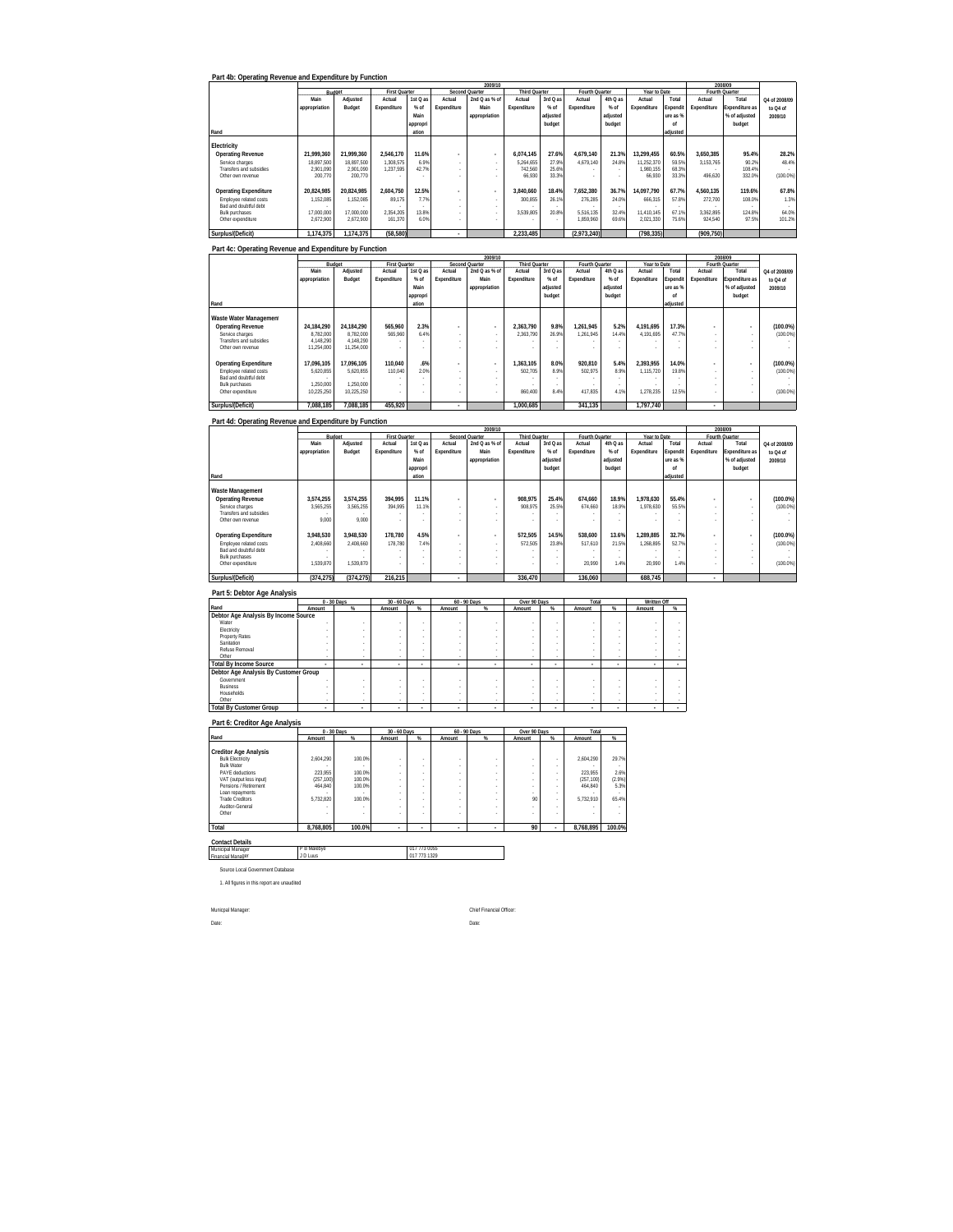# **Mpumalanga: Dr J.S. Moroka(MP316) STATEMENT OF CAPITAL AND OPERATING EXPENDITURE FOR THE 4th QUARTER ENDED 30 JUNE 2010**

|                                         |               |             |                      |            |                | 2009/10     |               |          |                |          |              |                          |              | 2008/09        |               |
|-----------------------------------------|---------------|-------------|----------------------|------------|----------------|-------------|---------------|----------|----------------|----------|--------------|--------------------------|--------------|----------------|---------------|
|                                         |               | Budget      | <b>First Quarter</b> |            | Second Quarter |             | Third Quarter |          | Fourth Quarter |          | Year to Date |                          |              | Fourth Quarter |               |
|                                         | Main          | Adjusted    | Actual               | 1st Q as % | Actual         | 2nd Q as %  | Actual        | 3rd Q as | Actual         | 4th Q as | Actual       | Total                    | Actual       | Total          | Q4 of 2008/09 |
|                                         | appropriation | Budget      | Expenditure          | of Main    | Expenditure    | of Main     | Expenditure   | $%$ of   | Expenditure    | $%$ of   | Expenditure  | Expendit                 | Expenditure  | Expenditure as | to Q4 of      |
|                                         |               |             |                      | appropriat |                | appropriati |               | adjusted |                | adjusted |              | ure as %                 |              | % of adiusted  | 2009/10       |
|                                         |               |             |                      | inn        |                | nn          |               | budget   |                | budget   |              | nf                       |              | budget         |               |
| Rand                                    |               |             |                      |            |                |             |               |          |                |          |              | adjusted                 |              |                |               |
|                                         |               |             |                      |            |                |             |               |          |                |          |              |                          |              |                |               |
| Operating Revenue and Expenditure       |               |             |                      |            |                |             |               |          |                |          |              |                          |              |                |               |
| <b>Operating Revenue</b>                | 392.909.285   | 392.909.285 | 109.837.400          | 28.0%      | 79.071.200     | 20.1%       | 15.470.074    | 3.9%     | 22.049.372     | 5.6%     | 226.428.046  | 57.6%                    | 35.364.484   | 101.6%         | (37.7%)       |
| Property rates                          | 500.000       | 500.000     |                      |            |                |             |               | $\sim$   |                |          |              | $\overline{\phantom{a}}$ | 209.210      | 100.9%         | (100.0%       |
| Service charges                         | 29.414.100    | 29.414.100  | 11.254.209           | 38.3%      | 19.313.364     | 65.7%       | 3.554.297     | 12.1%    | 2.719.854      | 9.2%     | 36.841.724   | 125.3%                   |              |                | (100.0%       |
| Other own revenue                       | 362.995.185   | 362.995.185 | 98.583.191           | 27.2%      | 59.757.836     | 16.5%       | 11.915.777    | 3.3%     | 19.329.518     | 5.3%     | 189.586.322  | 52.2%                    | 35.155.274   | 101.6%         | $(45.0\%)$    |
|                                         |               |             |                      |            |                |             |               |          |                |          |              |                          |              |                |               |
| <b>Operating Expenditure</b>            | 290.730.732   | 290.730.732 | 34.642.639           | 11.9%      | 49.461.128     | 17.0%       | 13.672.573    | 4.7%     | 42.697.777     | 14.7%    | 140.474.117  | 48.3%                    | 62.016.401   | 77.1%          | (31.2%)       |
| Employee related costs                  | 94.595.964    | 94.595.964  | 17.544.080           | 18.5%      | 18.958.566     | 20.0%       | 6.364.764     | 6.7%     | 12.862.314     | 13.6%    | 55.729.724   | 58.9%                    | 14.619.184   | 78.9%          | $(12.0\%)$    |
| Bad and doubtful debt                   |               |             |                      |            |                |             |               |          |                |          |              |                          | 1.660.570    | 35.3%          | $(100.0\%)$   |
| <b>Bulk purchases</b>                   |               |             |                      |            |                |             |               |          |                |          |              |                          |              |                |               |
| Other expenditure                       | 196.134.768   | 196.134.768 | 17.098.559           | 8.7%       | 30.502.562     | 15.6%       | 7.307.809     | 3.7%     | 29.835.463     | 15.2%    | 84.744.393   | 43.2%                    | 45.736.647   | 78.9%          | (34.8%)       |
|                                         |               |             |                      |            |                |             |               |          |                |          |              |                          |              |                |               |
| Surplus/(Deficit)                       | 102.178.553   | 102,178,553 | 75.194.761           |            | 29.610.072     |             | 1.797.501     |          | (20.648.405)   |          | 85.953.929   |                          | (26.651.917) |                |               |
| Capital transfers and other adjustments |               |             |                      |            |                |             |               |          |                |          |              |                          |              |                |               |
| <b>Revised Surplus/(Deficit)</b>        | 102.178.553   | 102.178.553 | 75.194.761           |            | 29.610.072     |             | 1.797.501     |          | (20.648.405)   |          | 85.953.929   |                          | (26.651.917) |                |               |

#### **Part1: Operating Revenue and Expenditure**

#### **Part 2: Capital Revenue and Expenditure**

|                                          |               |               |                          |                          |                | 2009/10     |                      |          |                |          |              |          | 2008/09        |                |               |
|------------------------------------------|---------------|---------------|--------------------------|--------------------------|----------------|-------------|----------------------|----------|----------------|----------|--------------|----------|----------------|----------------|---------------|
|                                          |               | <b>Budget</b> | <b>First Quarter</b>     |                          | Second Quarter |             | <b>Third Quarter</b> |          | Fourth Quarter |          | Year to Date |          | Fourth Quarter |                |               |
|                                          | Main          | Adjusted      | Actual                   | 1st Q as %               | Actual         | 2nd Q as %  | Actual               | 3rd Q as | Actual         | 4th Q as | Actual       | Total    | Actual         | Total          | Q4 of 2008/09 |
|                                          | appropriation | Budget        | Expenditure              | of Main                  | Expenditure    | of Main     | Expenditure          | $%$ of   | Expenditure    | $%$ of   | Expenditure  | Expendit | Expenditure    | Expenditure as | to Q4 of      |
|                                          |               |               |                          | appropriat               |                | appropriati |                      | adjusted |                | adjusted |              | ure as % |                | % of adiusted  | 2009/10       |
|                                          |               |               |                          | ion                      |                | on          |                      | budget   |                | budget   |              | nf       |                | budget         |               |
| Rand                                     |               |               |                          |                          |                |             |                      |          |                |          |              | adiusted |                |                |               |
|                                          |               |               |                          |                          |                |             |                      |          |                |          |              |          |                |                |               |
| Capital Revenue and Expenditure          |               |               |                          |                          |                |             |                      |          |                |          |              |          |                |                |               |
| Source of Finance                        | 117.795.000   | 117.795.000   | $\overline{\phantom{a}}$ | $\overline{\phantom{a}}$ | 35.256.306     | 29.9%       | 3.070.367            | 2.6%     | 15.868.458     | 13.5%    | 54.195.131   | 46.0%    | 29.561.261     | 64.3%          | (46.3%)       |
| External loans<br>Internal contributions |               |               | $\sim$<br>٠              |                          |                |             |                      |          |                | $\sim$   |              |          | 8.027.857      | 36.9%          | $(100.0\%)$   |
| <b>Transfers and subsidies</b>           | 65.005.000    | 65.005.000    | $\sim$                   | $\sim$                   | 18.732.454     | 28.8%       | 1.877.593            | 2.9%     | 12.561.597     | 19.3%    | 33.171.644   | 51.0%    | 21.533.404     | 68.09          | (41.7%)       |
| Other                                    | 52.790.000    | 52.790.000    | ٠                        |                          | 16.523.852     | 31.3%       | 1.192.774            | 2.3%     | 3.306.861      | 6.3%     | 21.023.487   | 39.8%    |                |                | $(100.0\%)$   |
| Capital Expenditure                      | 117.795.000   | 117.795.000   | 15.787.897               | 13.4%                    | 35.256.306     | 29.9%       | 3.070.365            | 2.6%     | 15.868.458     | 13.5%    | 69.983.026   | 59.4%    | 29.561.261     | 64.3%          | (46.3%)       |
| Water and Sanitation                     | 52.795.000    | 52.795.000    | 3.670.076                | 7.0%                     | 4.018.714      | 7.6%        | 325.540              | .6%      | 6.401.924      | 12.1%    | 14.416.254   | 27.3%    | 5.795.047      | 50.4%          | 10.5%         |
| Electricity                              | 8.000.000     | 8.000.000     | 1.859.004                | 23.2%                    | 4.365.070      | 54.6%       | 384.047              | 4.8%     | 1,257,200      | 15.7%    | 7.865.321    | 98.3%    | 1.540.526      | 67.0%          | (18.4%)       |
| Housing                                  |               |               |                          |                          |                |             |                      |          |                |          |              |          |                |                |               |
| Roads, pavements, bridges and            | 39.100.000    | 39.100.000    | 8.461.391                | 21.6%                    | 22.258.241     | 56.9%       | 1.833.962            | 4.7%     | 2.515.593      | 6.4%     | 35.069.187   | 89.7%    | 12.242.036     | 64.1%          | (79.5%)       |
| Other                                    | 17.900.000    | 17.900.000    | 1.797.426                | 10.0%                    | 4.614.281      | 25.8%       | 526.816              | 2.9%     | 5.693.741      | 31.8%    | 12.632.264   | 70.6%    | 9.983.652      | 76.7%          | $(43.0\%)$    |
|                                          |               |               |                          |                          |                |             |                      |          |                |          |              |          |                |                |               |

#### **Total Capital and Operating Expenditure**

|                                      |               |             |                      |            |                | 2009/10        |                      |          |                |          |              |          |                | 2008/09        |               |
|--------------------------------------|---------------|-------------|----------------------|------------|----------------|----------------|----------------------|----------|----------------|----------|--------------|----------|----------------|----------------|---------------|
|                                      | Budget        |             | <b>First Quarter</b> |            | Second Quarter |                | <b>Third Quarter</b> |          | Fourth Quarter |          | Year to Date |          | Fourth Quarter |                |               |
|                                      | Main          | Adjusted    | Actual               | 1st Q as % | Actual         | 2nd $Q$ as $%$ | Actual               | 3rd Q as | Actual         | 4th Q as | Actual       | Total    | Actual         | Total          | Q4 of 2008/09 |
|                                      | appropriation | Budget      | Expenditure          | of Main    | Expenditure    | of Main        | Expenditure          | $%$ of   | Expenditure    | $%$ of   | Expenditure  | Expendit | Expenditure    | Expenditure as | to Q4 of      |
|                                      |               |             |                      | appropriat |                | appropriati    |                      | adjusted |                | adjusted |              | ure as % |                | % of adiusted  | 2009/10       |
|                                      |               |             |                      | ion        |                | on             |                      | budget   |                | budget   |              | nf       |                | budget         |               |
| Rand                                 |               |             |                      |            |                |                |                      |          |                |          |              | adjusted |                |                |               |
| <b>Capital and Operating Revenue</b> |               |             |                      |            |                |                |                      |          |                |          |              |          |                |                |               |
| Operating Revenue                    | 392.909.285   | 392.909.285 | 109.837.400          | 28.0%      | 79.071.200     | 20.1%          | 15.470.074           | 3.9%     | 22.049.372     | 5.6%     | 226.428.046  | 57.6%    | 35.364.484     | 101.6%         | (37.7%)       |
| Capital Revenue                      | 117.795.000   | 117.795.000 |                      |            | 35.256.306     | 29.9%          | 3.070.367            | 2.6%     | 15.868.458     | 13.5%    | 54.195.131   | 46.09    | 29.561.261     | 64.3%          | (46.3%)       |
| <b>Total Revenue</b>                 | 510.704.285   | 510.704.285 | 109.837.400          | 21.5%      | 114.327.506    | 22.4%          | 18.540.441           | 3.6%     | 37.917.830     | 7.4%     | 280.623.177  | 54.9%    | 64.925.745     | 87.0%          | (41.6%)       |
| Capital and Operating Expenditure    |               |             |                      |            |                |                |                      |          |                |          |              |          |                |                |               |
| Operating Expenditure                | 290.730.732   | 290.730.732 | 34.642.639           | 11.9%      | 49.461.128     | 17.0%          | 13.672.573           | 4.7%     | 42.697.777     | 14.7%    | 140.474.117  | 48.3%    | 62.016.401     | 77.1%          | (31.2%)       |
| Capital Expenditure                  | 117,795,000   | 117.795.000 | 15.787.897           | 13.4%      | 35.256.306     | 29.9%          | 3.070.365            | 2.6%     | 15.868.458     | 13.5%    | 69.983.026   | 59.4%    | 29.561.261     | 64.3%          | $(46.3\%)$    |
| <b>Total Expenditure</b>             | 408.525.732   | 408.525.732 | 50.430.536           | 12.3%      | 84.717.434     | 20.7%          | 16.742.938           | 4.1%     | 58.566.235     | 14.3%    | 210.457.143  | 51.5%    | 91.577.662     | 72.1%          | $(36.0\%)$    |
| Part 3: Cash Receipts and Payments   |               |             |                      |            |                |                |                      |          |                |          |              |          |                |                |               |

#### **Rand Main appropriation Adjusted Budget Actual Expenditure 1st Q as % of Main appropriat ion Actual Expenditure 2nd Q as % of Main appropriati on Actual Expenditure 3rd Q as % of adjusted budget Actual Expenditure 4th Q as % of adjusted budget Actual Expenditure Total Expendit ure as % of adjusted Rourth Quarter**<br> **Actual Expenditure Total Expenditure as % of adjusted budget**  Cash Rockering Cash Balance<br>
Cash Rockering Cash Balance<br>
Subukiyy source 328,138,586 328,138,586 428,17,996 38.6% 79,071,001 24.1% 27,411,291 8.4% 22,049,373 6.7% 255,349,641 77.8% 326,17% 255,349,641 77.8% 326,17% 255,3 **Cash payments by type 254,819,904 254,819,904 34,634,770 13.6% 67,192,750 26.4% 34,536,151 13.6% 61,615,898 24.2% 197,979,569 77.7% - - (100.0%)** Employee related costs 92,567,304 92,567,304 17,536,211 18.9% 18,958,621 20.5% 13,035,299 14.1% 12,862,313 13.9% 62,392,444 67.4% - - (100.0%) Grant and subsidies - - - - - - - - 1,657,969 - 1,657,969 - - - (100.0%) Bulk Purchases - electr., water an - - - - - - - - - - - - - - - Other payments to service provid 141,872,600 141,872,600 - - - - - - - - - - - - - Capital assets 110,000 110,000 - - 25,212,751 22,920.7% 4,667,533 4,243.2% 15,868,458 14,425.9% 45,748,742 ######## - - (100.0%) Repayment of borrowing - - 22,734 - 21,834 - 13,514 - 12,997 - 71,079 - - - (100.0%) Other cash flows / payments 20,270,000 20,270,000 17,075,825 84.2% 22,999,544 113.5% 16,819,805 83.0% 31,214,161 154.0% 88,109,335 434.7% - - (100.0%) **Closing Cash Balance 73,318,68 73,318,682 97,035,29 2 108,913,55 9 101,788,69 0 62,222,16 0 62,222,16 5 - 5 2009/10 2008/09 Q4 of 2008/09 to Q4 of 2009/10 Budget First Quarter International Second Quarter Third Quarter Fourth Quarter Property Pear to Date**

| Part 4a: Operating Revenue and Expenditure by Function |                          |                          |                         |               |                         |                |                    |                 |                    |              |                          |                  |                         |                  |                    |
|--------------------------------------------------------|--------------------------|--------------------------|-------------------------|---------------|-------------------------|----------------|--------------------|-----------------|--------------------|--------------|--------------------------|------------------|-------------------------|------------------|--------------------|
|                                                        |                          |                          |                         |               |                         | 2009/10        |                    |                 |                    |              |                          |                  |                         | 2008/09          |                    |
|                                                        | Budget                   |                          | <b>First Quarter</b>    |               | Second Quarter          |                | Third Quarter      |                 | Fourth Quarter     |              | Year to Date             |                  |                         | Fourth Quarter   |                    |
|                                                        | Main                     | Adjusted                 | Actual                  | 1st Q as %    | Actual                  | 2nd Q as %     | Actual             | 3rd Q as        | Actual             | 4th Q as     | Actual                   | Total            | Actual                  | Total            | Q4 of 2008/09      |
|                                                        | appropriation            | Budget                   | Expenditure             | of Main       | Expenditure             | of Main        | Expenditure        | $%$ of          | Expenditure        | $%$ of       | Expenditure              | <b>Expendit</b>  | Expenditure             | Expenditure as   | to Q4 of           |
|                                                        |                          |                          |                         | appropriat    |                         | appropriati    |                    | adjusted        |                    | adjusted     |                          | ure as %         |                         | % of adjusted    | 2009/10            |
|                                                        |                          |                          |                         | inn           |                         | nn             |                    | budget          |                    | budget       |                          | nf               |                         | budget           |                    |
| Rand                                                   |                          |                          |                         |               |                         |                |                    |                 |                    |              |                          | adjusted         |                         |                  |                    |
| Water                                                  |                          |                          |                         |               |                         |                |                    |                 |                    |              |                          |                  |                         |                  |                    |
| Operating Revenue<br>Service charges                   | 79.092.000<br>23.089.000 | 79.092.000<br>23.089.000 | 10.256.313<br>1.248.313 | 13.0%<br>5.4% | 35.444.961<br>8.066.961 | 44.8%<br>34.9% | 157.620<br>157.620 | .2%<br>7%       | 843.712<br>843.712 | 1.1%<br>3.7% | 46.702.606<br>10.316.606 | 59.0%<br>44.7%   | 17.438.314              | 310.2%           | (95.2%)<br>(100.0% |
| Transfers and subsidies<br>Other own revenue           | 56.003.000               | 56.003.000               | 9.008.000               | 16.1%         | 27.378.000              | 48.9%          |                    | $\sim$          |                    |              | 36.386.000               | 65.0%            | 12.441.502<br>4.996.812 | 447.9%<br>111.8% | (100.0%<br>(100.0% |
| <b>Operating Expenditure</b>                           | 47.862.776               | 47.862.776               | 11.021.697              | 23.0%         | 17.386.488              | 36.3%          | 5.822.259          | 12.2%           | 10.615.288         | 22.2%        | 44.845.732               | 93.7%            | 17.898.954              | 117.1%           | (40.7%             |
| Employee related costs<br>Bad and doubtful debt        | 6.721.262                | 6.721.262                | 4.762.778               | 70.9%         | 5.873.726               | 87.4%          | 2.026.955          | 30.2%<br>$\sim$ | 3.478.672          | 51.8%        | 16.142.131               | 240.2%<br>$\sim$ | 4.521.633<br>5.699.138  | 298.4%<br>230.9% | (23.1%)<br>(100.0% |
| <b>Bulk purchases</b><br>Other expenditure             | 41.141.514               | 41.141.514               | 6.258.919               | 15.2%         | 11.512.762              | 28.0%          | 3.795.304          | $\sim$<br>9.2%  | 7.136.616          | 17.3%        | 28.703.601               | 69.8%            | 7.678.183               | 92.2%            | (7.1%              |
| Surplus/(Deficit)                                      | 31.229.224               | 31.229.224               | (765, 384)              |               | 18.058.473              |                | (5,664,639)        |                 | (9.771.576)        |              | 1.856.874                |                  | (460.640)               |                  |                    |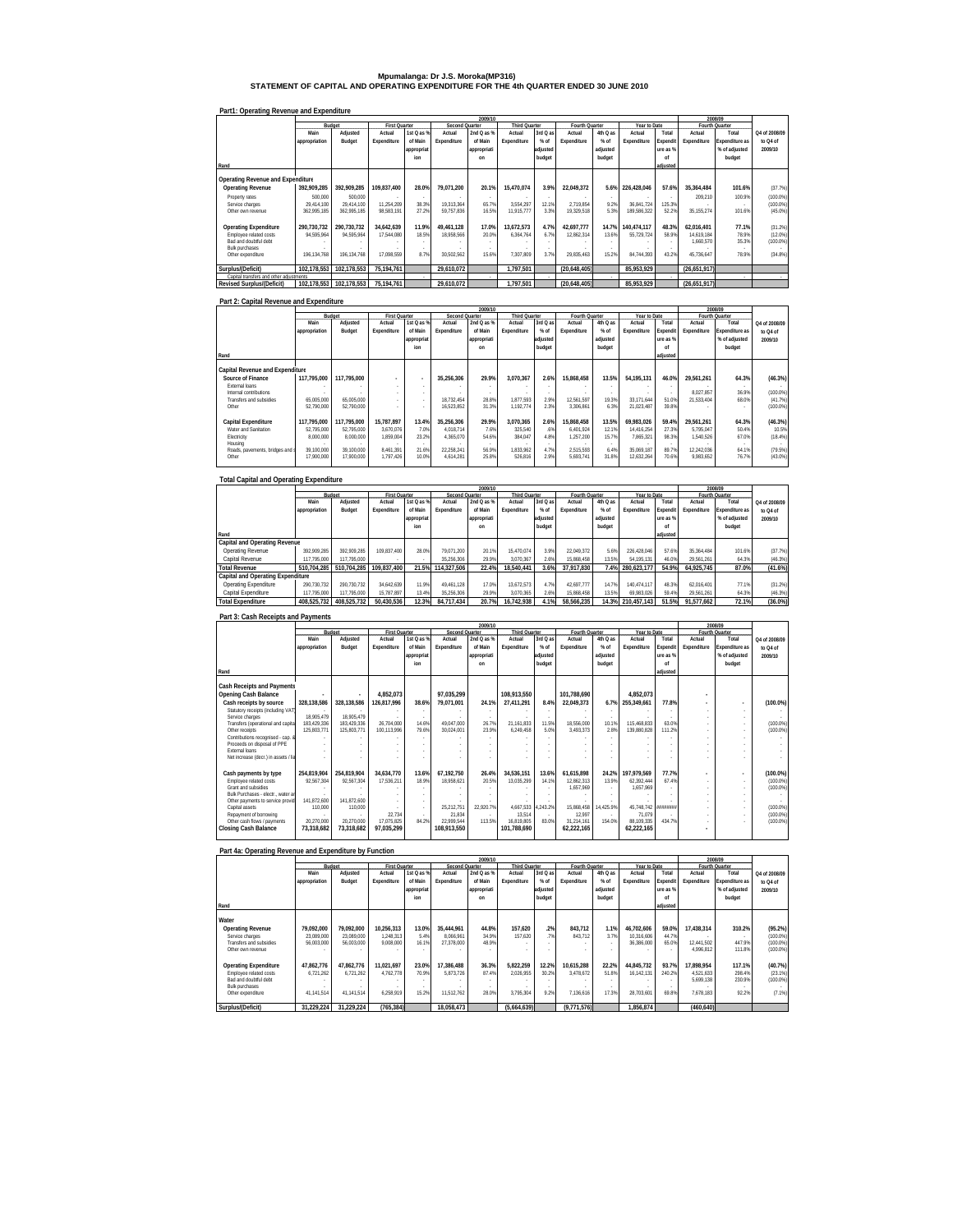| Part 4b: Operating Revenue and Expenditure by Function |  |  |
|--------------------------------------------------------|--|--|

|                              |                |                          |               |                          |                | 2009/10        |                      |          |                |          |              |                          |             | 2008/09        |               |
|------------------------------|----------------|--------------------------|---------------|--------------------------|----------------|----------------|----------------------|----------|----------------|----------|--------------|--------------------------|-------------|----------------|---------------|
|                              | Budget         |                          | First Quarter |                          | Second Quarter |                | <b>Third Quarter</b> |          | Fourth Quarter |          | Year to Date |                          |             | Fourth Quarter |               |
|                              | Main           | Adjusted                 | Actual        | 1st Q as %               | Actual         | 2nd Q as %     | Actual               | 3rd Q as | Actual         | 4th Q as | Actual       | Total                    | Actual      | Total          | Q4 of 2008/09 |
|                              | appropriation  | Budget                   | Expenditure   | of Main                  | Expenditure    | of Main        | Expenditure          | $%$ of   | Expenditure    | $%$ of   | Expenditure  | Expendit                 | Expenditure | Expenditure as | to Q4 of      |
|                              |                |                          |               | appropriat               |                | appropriati    |                      | adjusted |                | adjusted |              | ure as %                 |             | % of adjusted  | 2009/10       |
|                              |                |                          |               | ion                      |                | on             |                      | budget   |                | budget   |              | nf                       |             | budget         |               |
| Rand                         |                |                          |               |                          |                |                |                      |          |                |          |              | adiusted                 |             |                |               |
|                              |                |                          |               |                          |                |                |                      |          |                |          |              |                          |             |                |               |
| Electricity                  |                |                          |               |                          |                |                |                      |          |                |          |              |                          |             |                |               |
| <b>Operating Revenue</b>     | ×              | $\overline{\phantom{a}}$ |               | $\overline{\phantom{a}}$ | 1.469.138      | $\overline{a}$ | $\overline{a}$       |          | ٠              | $\sim$   | 1.469.138    | $\overline{\phantom{a}}$ |             | ٠              |               |
| Service charges              |                |                          | ٠             |                          | .469.138       |                | $\sim$               |          |                | $\sim$   | 1.469.138    | $\sim$                   | ٠           |                |               |
| Transfers and subsidies      |                |                          |               |                          |                |                | ×.                   |          |                |          |              |                          |             |                |               |
| Other own revenue            |                |                          |               |                          |                |                |                      |          |                |          |              |                          |             |                |               |
|                              |                |                          |               |                          |                |                |                      |          |                |          |              |                          |             |                |               |
| <b>Operating Expenditure</b> | 43.131.295     | 43.131.295               | 1.020.736     | 2.4%                     | 736.937        | 1.7%           | 77.008               | .2%      | 169.151        | .4%      | 2.003.832    | 4.6%                     |             | ٠              | $(100.0\%)$   |
| Employee related costs       | 1.851.295      | 1.851.295                | 103.420       | 5.6%                     | 125.106        | 6.8%           | 34.964               | 1.9%     | 94.238         | 5.1%     | 357.728      | 19.3%                    | $\sim$      |                | $(100.0\%)$   |
| Bad and doubtful debt        |                |                          |               |                          |                |                |                      |          |                |          |              |                          | ۰           |                |               |
| <b>Bulk purchases</b>        |                |                          |               |                          |                |                | ×.                   |          |                |          |              |                          |             |                |               |
| Other expenditure            | 41.280.000     | 41.280.000               | 917.316       | 2.2%                     | 611.831        | 1.5%           | 42.044               | .1%      | 74.913         | 2%       | 1.646.104    | 4.0%                     |             |                | $(100.0\%)$   |
| Surplus/(Deficit)            | (43, 131, 295) | (43, 131, 295)           | (1.020.736)   |                          | 732.201        |                | (77,008)             |          | (169.151)      |          | (534, 694)   |                          | ٠           |                |               |

|                              |               |           |                      |            |                | 2009/10        |                      |          |                          |                          |              |                          |             | 2008/09        |               |
|------------------------------|---------------|-----------|----------------------|------------|----------------|----------------|----------------------|----------|--------------------------|--------------------------|--------------|--------------------------|-------------|----------------|---------------|
|                              |               | Budget    | <b>First Quarter</b> |            | Second Quarter |                | <b>Third Quarter</b> |          | Fourth Quarter           |                          | Year to Date |                          |             | Fourth Quarter |               |
|                              | Main          | Adjusted  | Actual               | 1st Q as % | Actual         | 2nd $Q$ as $%$ | Actual               | 3rd Q as | Actual                   | 4th Q as                 | Actual       | Total                    | Actual      | Total          | Q4 of 2008/09 |
|                              | appropriation | Budget    | Expenditure          | of Main    | Expenditure    | of Main        | Expenditure          | $%$ of   | Expenditure              | $%$ of                   | Expenditure  | Expendit                 | Expenditure | Expenditure as | to Q4 of      |
|                              |               |           |                      | appropriat |                | appropriati    |                      | adjusted |                          | adjusted                 |              | ure as %                 |             | % of adjusted  | 2009/10       |
|                              |               |           |                      | ion        |                | on             |                      | budget   |                          | budget                   |              | nf                       |             | budget         |               |
| Rand                         |               |           |                      |            |                |                |                      |          |                          |                          |              | adjusted                 |             |                |               |
|                              |               |           |                      |            |                |                |                      |          |                          |                          |              |                          |             |                |               |
| Waste Water Management       |               |           |                      |            |                |                |                      |          |                          |                          |              |                          |             |                |               |
| <b>Operating Revenue</b>     | 3,750,000     | 3.750.000 | 747.743              | 19.9%      | 386.793        | 10.3%          | 200.694              | 5.4%     | $\overline{\phantom{a}}$ | $\overline{\phantom{a}}$ | 1.335.230    | 35.6%                    |             |                |               |
| Service charges              | 3.750.000     | 3.750.000 | 747.743              | 19.9%      | 386.793        | 10.3%          | 200.694              | 5.4%     | $\sim$                   |                          | 1.335.230    | 35.6%                    |             |                |               |
| Transfers and subsidies      |               |           |                      |            |                |                | ٠                    |          |                          |                          |              |                          |             |                |               |
| Other own revenue            |               |           |                      |            |                |                |                      |          |                          |                          |              |                          |             |                |               |
|                              |               |           |                      |            |                |                |                      |          |                          |                          |              |                          |             |                |               |
| <b>Operating Expenditure</b> |               |           |                      |            |                |                | ٠                    |          | 1.394.105                | $\overline{\phantom{a}}$ | 1.394.105    | $\overline{\phantom{a}}$ |             |                | $(100.0\%)$   |
| Employee related costs       |               |           |                      |            |                |                | ×.                   | $\sim$   | 192.401                  |                          | 192.401      | $\overline{\phantom{a}}$ | $\sim$      |                | $(100.0\%)$   |
| Bad and doubtful debt        |               |           |                      |            |                |                |                      |          |                          |                          |              | ٠                        |             |                |               |
| <b>Bulk purchases</b>        |               |           |                      |            |                |                | ٠                    |          |                          |                          |              |                          |             |                |               |
| Other expenditure            |               |           | $\sim$               |            |                |                | ٠                    | $\sim$   | 1.201.704                | . .                      | 1.201.704    | ٠                        |             |                | $(100.0\%)$   |
| Surplus/(Deficit)            | 3.750.000     | 3,750,000 | 747.743              |            | 386,793        |                | 200.694              |          | (1, 394, 105)            |                          | (58, 875)    |                          | ٠           |                |               |

#### **Part 4d: Operating Revenue and Expenditure by Function**

|                                                |               |             |                      |            |                | 2009/10     |                      |          |                |          |              |          |                          | 2008/09        |               |
|------------------------------------------------|---------------|-------------|----------------------|------------|----------------|-------------|----------------------|----------|----------------|----------|--------------|----------|--------------------------|----------------|---------------|
|                                                | Budget        |             | <b>First Quarter</b> |            | Second Quarter |             | <b>Third Quarter</b> |          | Fourth Quarter |          | Year to Date |          |                          | Fourth Quarter |               |
|                                                | Main          | Adjusted    | Actual               | 1st Q as % | Actual         | 2nd Q as %  | Actual               | 3rd Q as | Actual         | 4th Q as | Actual       | Total    | Actual                   | Total          | Q4 of 2008/09 |
|                                                | appropriation | Budget      | Expenditure          | of Main    | Expenditure    | of Main     | Expenditure          | $%$ of   | Expenditure    | $%$ of   | Expenditure  | Expendi  | Expenditure              | Expenditure as | to Q4 of      |
|                                                |               |             |                      | appropriat |                | appropriati |                      | adjusted |                | adjusted |              | ure as % |                          | % of adjusted  | 2009/10       |
|                                                |               |             |                      | ion        |                | on          |                      | budget   |                | budget   |              | of       |                          | budget         |               |
| Rand                                           |               |             |                      |            |                |             |                      |          |                |          |              | adjusted |                          |                |               |
| Waste Management                               |               |             |                      |            |                |             |                      |          |                |          |              |          |                          |                |               |
| <b>Operating Revenue</b>                       | 2.575.100     | 2.575.100   | 590.005              | 22.9%      | 609.737        | 23.7%       | 201.994              | 7.8%     | 403.768        | 15.7%    | 1.805.504    | 70.1%    | ٠                        | ٠              | $(100.0\%)$   |
| Service charges<br>Transfers and subsidies     | 2.575.100     | 2.575.100   | 590.005              | 22.9%      | 609.737        | 23.7%       | 201.994<br>$\sim$    | 7.8%     | 403.768        | 15.7%    | 1.805.504    | 70.1%    | ۰<br>$\sim$              | ٠              | $(100.0\%)$   |
| Other own revenue                              |               |             |                      |            |                |             | ×.                   |          |                |          |              |          |                          |                |               |
| <b>Operating Expenditure</b>                   | 7.772.591     | 7.772.591   | 464.980              | 6.0%       | 1.082.938      | 13.9%       | 164.868              | 2.1%     | 921.909        | 11.9%    | 2.634.695    | 33.9%    | $\overline{\phantom{a}}$ | ٠              | $(100.0\%)$   |
| Employee related costs                         | 2.387.591     | 2.387.591   | 243.538              | 10.2%      | 336.349        | 14.1%       | 124,680              | 5.2%     | 256.068        | 10.7%    | 960.635      | 40.2%    | ۰                        |                | $(100.0\%)$   |
| Bad and doubtful debt<br><b>Bulk purchases</b> |               |             |                      |            |                |             | $\sim$               |          |                |          |              |          | $\sim$<br>۰              |                |               |
| Other expenditure                              | 5.385.000     | 5.385.000   | 221.442              | 4 1%       | 746.589        | 13.9%       | 40.188               | 7%       | 665.841        | 12.4%    | 1.674.060    | 31.1%    |                          |                | $(100.0\%)$   |
| Surplus/(Deficit)                              | (5.197.491)   | (5.197.491) | 125.025              |            | (473.201)      |             | 37.126               |          | (518.141)      |          | (829.191)    |          | ٠                        |                |               |

| Part 5: Debtor Age Analysis           |             |       |              |       |              |       |              |       |            |        |                    |   |
|---------------------------------------|-------------|-------|--------------|-------|--------------|-------|--------------|-------|------------|--------|--------------------|---|
|                                       | 0 - 30 Days |       | 30 - 60 Days |       | 60 - 90 Days |       | Over 90 Days |       | Total      |        | <b>Written Off</b> |   |
| Rand                                  | Amount      | %     | Amount       | %     | Amount       | $\%$  | Amount       | $\%$  | Amount     | %      | Amount             | % |
| Debtor Age Analysis By Income Source  |             |       |              |       |              |       |              |       |            |        |                    |   |
| Water                                 | 588.397     | 2.2%  | 1.906.493    | 7.1%  | 714.004      | 2.7%  | 23.609.332   | 88.0% | 26.818.226 | 35.1%  |                    |   |
| Electricity                           |             |       |              |       |              |       |              |       |            |        |                    |   |
| Property Rates                        | 107.072     | 1.5%  | 516.850      | 7.2%  | 66.999       | .9%   | 6.533.459    | 90.4% | 7.224.380  | 9.5%   |                    |   |
| Sanitation                            |             |       |              |       |              |       |              |       |            |        |                    |   |
| Refuse Removal                        |             |       |              |       |              |       |              |       |            |        |                    |   |
| Other                                 | 918.320     | 2.2%  | 937.402      | 2.2%  | 899.890      | 2.1%  | 39.507.764   | 93.5% | 42.263.376 | 55.4%  |                    |   |
| <b>Total By Income Source</b>         | 1.613.789   | 2.1%  | 3.360.745    | 4.4%  | .680.893     | 2.2%  | 69.650.555   | 91.3% | 76.305.982 | 100.0% |                    |   |
| Debtor Age Analysis By Customer Group |             |       |              |       |              |       |              |       |            |        |                    |   |
| Government                            | 75.969      | 1.2%  | 125.678      | 2.0%  | 56.328       | .9%   | 6.090.796    | 95.9% | 6.348.771  | 8.3%   |                    |   |
| <b>Business</b>                       | 103.098     | 2.9%  | 146.600      | 4.1%  | 65.595       | 1.8%  | 3.251.538    | 91.2% | 3.566.831  | 4.7%   |                    |   |
| Households                            | 1.331.479   | 2.0%  | 2.958.423    | 4.5%  | 1.402.181    | 2.1%  | 59,680,810   | 91.3% | 65.372.893 | 85.7%  |                    |   |
| Other                                 | 103.243     | 10.1% | 130.044      | 12.8% | 156.789      | 15.4% | 627.411      | 61.7% | 1.017.487  | 1.3%   |                    |   |
| <b>Total By Customer Group</b>        | 1.613.789   | 2.1%  | 3.360.745    | 4.4%  | .680.893     | 2.2%  | 69.650.555   | 91.3% | 76.305.982 | 100.0% |                    |   |

**Part 6: Creditor Age Analysis**

|                                                                                                                                                                                                                              | $0 - 30$ Days                             |                                                                                        | 30 - 60 Days                                                       |                                 | 60 - 90 Days |                                           | Over 90 Days                              |                                                                    | Total                                     |   |
|------------------------------------------------------------------------------------------------------------------------------------------------------------------------------------------------------------------------------|-------------------------------------------|----------------------------------------------------------------------------------------|--------------------------------------------------------------------|---------------------------------|--------------|-------------------------------------------|-------------------------------------------|--------------------------------------------------------------------|-------------------------------------------|---|
| Rand                                                                                                                                                                                                                         | Amount                                    | %                                                                                      | Amount                                                             | %                               | Amount       | %                                         | Amount                                    | %                                                                  | Amount                                    | % |
| <b>Creditor Age Analysis</b><br><b>Bulk Electricity</b><br><b>Bulk Water</b><br>PAYE deductions<br>VAT (output less input)<br>Pensions / Retirement<br>Loan repayments<br><b>Trade Creditors</b><br>Auditor-General<br>Other | ٠<br>٠<br>٠<br>٠<br>٠<br>٠<br>٠<br>٠<br>٠ | $\sim$<br>$\sim$<br>$\sim$<br>$\sim$<br>$\sim$<br>$\sim$<br>$\sim$<br>$\sim$<br>$\sim$ | $\sim$<br>$\sim$<br>٠<br>٠<br>٠<br>$\sim$<br>$\sim$<br>$\sim$<br>٠ | ٠<br>٠<br>٠<br>٠<br>٠<br>٠<br>٠ | ٠<br>٠<br>٠  | ٠<br>٠<br>٠<br>٠<br>٠<br>٠<br>٠<br>٠<br>٠ | ٠<br>٠<br>٠<br>٠<br>٠<br>٠<br>٠<br>٠<br>٠ | $\sim$<br>-<br>-<br>$\sim$<br>-<br>$\sim$<br>$\sim$<br>$\sim$<br>- | ٠<br>٠<br>٠<br>٠<br>٠<br>٠<br>٠<br>٠<br>٠ |   |
|                                                                                                                                                                                                                              |                                           |                                                                                        |                                                                    |                                 |              |                                           |                                           |                                                                    |                                           |   |
| Total                                                                                                                                                                                                                        | ٠                                         | ٠                                                                                      | ٠                                                                  | ٠                               | ٠            | $\overline{\phantom{a}}$                  | ٠                                         | ٠                                                                  | ٠                                         | ٠ |
| <b>Contact Details</b><br>Municipal Manager<br><b>Financial Manager</b>                                                                                                                                                      | M M Mathebela<br>M S Monageng             |                                                                                        |                                                                    | 013 973 1101<br>013 973 1101    |              |                                           |                                           |                                                                    |                                           |   |

Source Local Government Database 1. All figures in this report are unaudited

Municpal Manager: Chief Fit and the Chief Fit and the Chief Fit and the Chief Fit and the Date: Date:

Chief Financial Officer: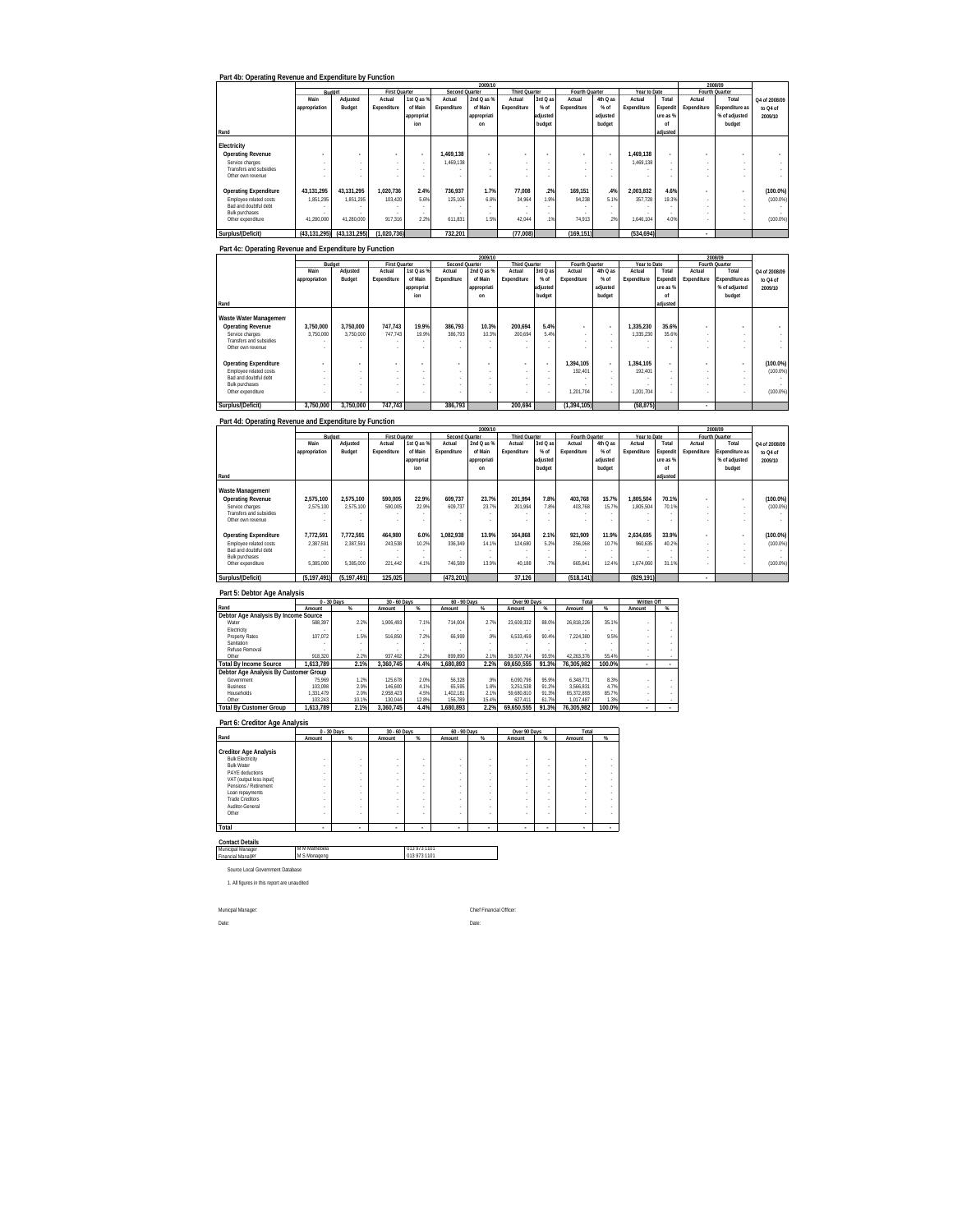# **Mpumalanga: Ehlanzeni(DC32) STATEMENT OF CAPITAL AND OPERATING EXPENDITURE FOR THE 4th QUARTER ENDED 30 JUNE 2010**

### **Part1: Operating Revenue and Expenditure**

|                                         |               |             |                      |           |                | 2009/10   |                      |          |                |                          |              |            |                | 2008/09               |               |
|-----------------------------------------|---------------|-------------|----------------------|-----------|----------------|-----------|----------------------|----------|----------------|--------------------------|--------------|------------|----------------|-----------------------|---------------|
|                                         | Budget        |             | <b>First Quarter</b> |           | Second Quarter |           | <b>Third Quarter</b> |          | Fourth Quarter |                          | Year to Date |            | Fourth Quarter |                       |               |
|                                         | Main          | Adjusted    | Actual               | 1st Q as  | Actual         | 2nd Q as  | Actual               | 3rd Q as | Actual         | 4th Q as                 | Actual       | Total      | Actual         | Total                 | Q4 of 2008/09 |
|                                         | appropriation | Budget      | Expenditure          | % of Main | Expenditure    | % of Main | Expenditure          | $%$ of   | Expenditure    | $%$ of                   | Expenditure  | Expenditu  | Expenditure    | <b>Expenditure as</b> | to Q4 of      |
|                                         |               |             |                      | appropri  |                | appropria |                      | adiusted |                | adiusted                 |              | re as % of |                | % of adjusted         | 2009/10       |
|                                         |               |             |                      | ation     |                | tion      |                      | budget   |                | budget                   |              | adjusted   |                | budget                |               |
| Rand                                    |               |             |                      |           |                |           |                      |          |                |                          |              | budget     |                |                       |               |
| Operating Revenue and Expenditure       |               |             |                      |           |                |           |                      |          |                |                          |              |            |                |                       |               |
| <b>Operating Revenue</b>                | 173.635.363   | 173.635.363 | 64.494.897           | 37.1%     | 8.664.929      | 5.0%      | 57.753.555           | 33.3%    | 57.395.604     | 33.1%                    | 188.308.985  | 108.5%     | 11.537.890     |                       | 397.5%        |
| Property rates                          | 3.000.000     | 3.000.000   |                      |           |                |           |                      |          | 50.894.238     | .696.5%                  | 50.894.238   | 1.696.5%   |                |                       | $(100.0\%)$   |
| Service charges                         |               |             |                      |           |                |           |                      |          |                | $\overline{\phantom{a}}$ |              |            |                |                       |               |
| Other own revenue                       | 170.635.363   | 170.635.363 | 64.494.897           | 37.8%     | 8.664.929      | 5.1%      | 57.753.555           | 33.8%    | 6.501.366      | 3.8%                     | 137.414.747  | 80.5%      | 11.537.890     |                       | (43.7%)       |
| <b>Operating Expenditure</b>            | 159.680.013   | 159.680.013 | 20.583.947           | 12.9%     | 27.385.027     | 17.1%     | 24.600.071           | 15.4%    | 43.327.697     | 27.1%                    | 115.896.742  | 72.6%      | 46.754.933     | ٠                     | (7.3%)        |
| Employee related costs                  | 66.172.636    | 66.172.636  | 14.498.301           | 21.9%     | 15.743.267     | 23.8%     | 16.895.022           | 25.5%    | 17.762.571     | 26.8%                    | 64.899.161   | 98.1%      | 13.561.576     |                       | 31.0%         |
| Bad and doubtful debt                   |               |             |                      |           |                |           |                      |          |                |                          |              |            |                |                       |               |
| <b>Bulk purchases</b>                   |               |             |                      |           |                |           |                      |          |                | $\sim$                   |              |            |                |                       |               |
| Other expenditure                       | 93.507.377    | 93.507.377  | 6.085.646            | 6.5%      | 11.641.760     | 12.5%     | 7.705.049            | 8.2%     | 25.565.126     | 27.3%                    | 50.997.581   | 54.5%      | 33.193.357     |                       | $(23.0\%)$    |
| Surplus/(Deficit)                       | 13.955.350    | 13.955.350  | 43.910.950           |           | (18.720.098)   |           | 33.153.484           |          | 14.067.907     |                          | 72.412.243   |            | (35.217.043)   |                       |               |
| Capital transfers and other adjustments |               |             |                      |           |                |           |                      |          |                |                          |              |            |                |                       |               |
| <b>Revised Surplus/(Deficit)</b>        | 13.955.350    | 13.955.350  | 43.910.950           |           | (18.720.098)   |           | 33.153.484           |          | 14.067.907     |                          | 72.412.243   |            | (35, 217, 043) |                       |               |

# **Part 2: Capital Revenue and Expenditure**

|                                     |                        |                        |                      |           |                   | 2009/10      |                      |          |                         |                 |                         |                  |                           | 2008/09                  |                     |
|-------------------------------------|------------------------|------------------------|----------------------|-----------|-------------------|--------------|----------------------|----------|-------------------------|-----------------|-------------------------|------------------|---------------------------|--------------------------|---------------------|
|                                     |                        | Budget                 | <b>First Quarter</b> |           | Second Quarter    |              | <b>Third Quarter</b> |          | Fourth Quarter          |                 | Year to Date            |                  |                           | Fourth Quarter           |                     |
|                                     | Main                   | Adiusted               | Actual               | 1st Q as  | Actual            | 2nd Q as     | Actual               | 3rd Q as | Actual                  | 4th Q as        | Actual                  | Total            | Actual                    | Total                    | Q4 of 2008/09       |
|                                     | appropriation          | Budget                 | Expenditure          | 6 of Main | Expenditure       | % of Main    | Expenditure          | $%$ of   | Expenditure             | $%$ of          | Expenditure             | Expenditu        | Expenditure               | Expenditure as           | to Q4 of            |
|                                     |                        |                        |                      | appropri  |                   | appropria    |                      | adjusted |                         | adiusted        |                         | re as % of       |                           | % of adjusted            | 2009/10             |
|                                     |                        |                        |                      | ation     |                   | tion         |                      | budget   |                         | budget          |                         | adjusted         |                           | budget                   |                     |
| Rand                                |                        |                        |                      |           |                   |              |                      |          |                         |                 |                         | budget           |                           |                          |                     |
| Capital Revenue and Expenditure     |                        |                        |                      |           |                   |              |                      |          |                         |                 |                         |                  |                           |                          |                     |
| Source of Finance                   | 316.779.350            | 316.779.350            | 37.771.749           | 11.9%     | 80.201.861        | 25.3%        | 50.960.094           | 16.1%    | 80.737.394              | 25.5%           | 249.671.098             | 78.8%            | (21.721.892)              |                          | (471.7%)            |
| External loans                      | 302.000.000            | 302.000.000            | 37.135.358           | 12.3%     | 79.407.620        | 26.3%        | 48.364.359           | 16.09    | 45.113.318              | 14.9%           | 210.020.655             | 69.5%            |                           |                          | (100.0%)            |
| Internal contributions              | 824.000                | 824.000                | 63.623               | 7.7%      | 90.351            | 11.0%        | 1.560                | .2%      | 6.953.437               | 843.9%          | 7.108.971               | 862.7%           |                           |                          | (100.0%)            |
| Transfers and subsidies<br>Other    | 6.462.000<br>7.493.350 | 6.462.000<br>7.493.350 | 572.768              | 8.9%      | 650.261<br>53.629 | 10.1%<br>.7% | 2.594.175            | 40.1%    | 4.722.484<br>23.948.155 | 73.1%<br>319.6% | 8.539.688<br>24.001.784 | 132.2%<br>320.3% | 8.895.936<br>(30,617,828) |                          | (46.9%)<br>(178.2%) |
|                                     |                        |                        |                      |           |                   |              |                      |          |                         |                 |                         |                  |                           |                          |                     |
| Capital Expenditure                 | 316.779.350            | 316.779.350            | 37.771.749           | 11.9%     | 80.216.267        | 25.3%        | 50.974.493           | 16.1%    | 80.737.391              | 25.5%           | 249.699.900             | 78.8%            | (21.721.892)              | $\overline{\phantom{a}}$ | (471.7%)            |
| Water and Sanitation                | 37.077.000             | 37.077.000             | 1.957.430            | 5.3%      | 1.408.203         | 3.8%         | 4.074.797            | 11.0%    | 11.383.174              | 30.7%           | 18.823.604              | 50.8%            | 10.164.970                |                          | 12.0%               |
| Electricity                         |                        |                        |                      |           |                   |              |                      |          |                         |                 | ×.                      |                  | 242.916                   |                          | $(100.0\%)$         |
| Housing                             |                        |                        |                      |           |                   |              |                      |          |                         |                 |                         |                  |                           |                          |                     |
| Roads, pavements, bridges and storm | 27.600.000             | 27.600.000             | 8.055.453            | 29.2%     | 7.353.284         | 26.6%        | 5.884.749            | 21.3%    | 3.479.590               | 12.6%           | 24.773.076              | 89.8%            | (10.543.142)              |                          | $(133.0\%)$         |
| Other                               | 252.102.350            | 252.102.350            | 27,758,866           | 11.0%     | 71,454,780        | 28.39        | 41.014.947           | 16.39    | 65,874,627              | 26.1%           | 206.103.220             | 81.8%            | (21, 586, 636)            |                          | (405.2%)            |
|                                     |                        |                        |                      |           |                   |              |                      |          |                         |                 |                         |                  |                           |                          |                     |

| <b>Total Capital and Operating Expenditure</b> |  |
|------------------------------------------------|--|
|                                                |  |
|                                                |  |

|                                          |               |             |                      |           |                | 2009/10   |                      |          |                       |          |              |            |                | 2008/09               |               |
|------------------------------------------|---------------|-------------|----------------------|-----------|----------------|-----------|----------------------|----------|-----------------------|----------|--------------|------------|----------------|-----------------------|---------------|
|                                          |               | Budget      | <b>First Quarter</b> |           | Second Quarter |           | <b>Third Quarter</b> |          | <b>Fourth Quarter</b> |          | Year to Date |            |                | <b>Fourth Ouarter</b> |               |
|                                          | Main          | Adiusted    | Actual               | 1st Q as  | Actual         | 2nd Q as  | Actual               | 3rd Q as | Actual                | 4th Q as | Actual       | Total      | Actual         | Total                 | Q4 of 2008/09 |
|                                          | appropriation | Budget      | Expenditure          | % of Main | Expenditure    | % of Main | Expenditure          | $%$ of   | Expenditure           | $%$ of   | Expenditure  | Expenditu  | Expenditure    | <b>Expenditure as</b> | to Q4 of      |
|                                          |               |             |                      | appropri  |                | appropria |                      | adiusted |                       | adiusted |              | re as % of |                | % of adjusted         | 2009/10       |
|                                          |               |             |                      | ation     |                | tion      |                      | budget   |                       | budget   |              | adjusted   |                | budget                |               |
| Rand                                     |               |             |                      |           |                |           |                      |          |                       |          |              | budget     |                |                       |               |
| Capital and Operating Revenue            |               |             |                      |           |                |           |                      |          |                       |          |              |            |                |                       |               |
| Operating Revenue                        | 173.635.363   | 173.635.363 | 64.494.897           | 37.1%     | 8.664.929      | 5.0%      | 57.753.555           | 33.3%    | 57.395.604            | 33.19    | 188.308.985  | 108.5%     | 11.537.890     |                       | 397.5%        |
| Capital Revenue                          | 316.779.350   | 316.779.350 | 37.771.749           | 11.9%     | 80.201.861     | 25.3%     | 50.960.094           | 16.1%    | 80.737.394            | 25.59    | 249.671.098  | 78.8%      | (21.721.892)   |                       | (471.7%       |
| <b>Total Revenue</b>                     | 490.414.713   | 490.414.713 | 102.266.646          | 20.9%     | 88.866.790     | 18.1%     | 108.713.649          | 22.2%    | 138.132.998           | 28.2%    | 437.980.083  | 89.3%      | (10.184.002)   |                       | $(1.456.4\%)$ |
| <b>Capital and Operating Expenditure</b> |               |             |                      |           |                |           |                      |          |                       |          |              |            |                |                       |               |
| Operating Expenditure                    | 159.680.013   | 159.680.013 | 20.583.947           | 12.9%     | 27.385.027     | 17.1%     | 24.600.071           | 15.4%    | 43.327.697            | 27.19    | 115.896.742  | 72.6%      | 46.754.933     |                       | (7.3%)        |
| Capital Expenditure                      | 316.779.350   | 316.779.350 | 37.771.749           | 11.9%     | 80.216.267     | 25.3%     | 50.974.493           | 16.1%    | 80.737.391            | 25.59    | 249.699.900  | 78.8%      | (21, 721, 892) |                       | (471.7%)      |
| <b>Total Expenditure</b>                 | 476.459.363   | 476.459.363 | 58.355.696           | 12.2%     | 107.601.294    | 22.6%     | 75.574.564           | 15.9%    | 124.065.088           | 26.0%    | 365.596.642  | 76.7%      | 25.033.041     |                       | 395.6%        |
|                                          |               |             |                      |           |                |           |                      |          |                       |          |              |            |                |                       |               |
| Part 3: Cash Receipts and Payments       |               |             |                      |           |                |           |                      |          |                       |          |              |            |                |                       |               |
|                                          |               |             |                      |           |                |           |                      |          |                       |          |              |            |                |                       |               |

|                                                                |               |             | 2009/10              |           |                |           |                      |          |                |          | 2008/09      |            |                       |                |               |
|----------------------------------------------------------------|---------------|-------------|----------------------|-----------|----------------|-----------|----------------------|----------|----------------|----------|--------------|------------|-----------------------|----------------|---------------|
|                                                                | Budget        |             | <b>First Quarter</b> |           | Second Quarter |           | <b>Third Quarter</b> |          | Fourth Quarter |          | Year to Date |            | <b>Fourth Quarter</b> |                |               |
|                                                                | Main          | Adjusted    | Actual               | 1st Q as  | Actual         | 2nd Q as  | Actual               | 3rd Q as | Actual         | 4th Q as | Actual       | Total      | Actual                | Total          | Q4 of 2008/09 |
|                                                                | appropriation | Budget      | Expenditure          | % of Main | Expenditure    | % of Main | Expenditure          | $%$ of   | Expenditure    | $%$ of   | Expenditure  | Expenditu  | Expenditure           | Expenditure as | to Q4 of      |
|                                                                |               |             |                      | appropri  |                | appropria |                      | adiusted |                | adiusted |              | re as % of |                       | % of adjusted  | 2009/10       |
|                                                                |               |             |                      | ation     |                | tion      |                      | budget   |                | budget   |              | adiusted   |                       | budget         |               |
| Rand                                                           |               |             |                      |           |                |           |                      |          |                |          |              | budget     |                       |                |               |
|                                                                |               |             |                      |           |                |           |                      |          |                |          |              |            |                       |                |               |
| <b>Cash Receipts and Payments</b>                              |               |             |                      |           |                |           |                      |          |                |          |              |            |                       |                |               |
| Opening Cash Balance                                           | 6.245.187     | 6.245.187   | 6.245.187            |           | 125.460.958    |           | 132.893.990          |          | 104.223.075    |          | 6.245.187    |            | 25,715,291            |                |               |
| Cash receipts by source                                        | 507,536,741   | 507,536,741 | 177.994.897          | 35.1%     | 151,328,916    | 29.8%     | 15.946.011           | 3.1%     | 57.104.852     | 11.3%    | 402,374,676  | 79.3%      | 8.407.560             |                | 579.2%        |
| Statutory receipts (including VAT)                             |               |             |                      |           |                |           |                      |          |                |          |              |            |                       |                |               |
| Service charges                                                |               |             |                      |           |                |           |                      |          |                |          |              |            |                       |                |               |
| Transfers (operational and capital)                            | 191.816.885   | 191.816.885 | 63.959.989           | 33.3%     | 51.161.670     | 26.7%     | 6.052                |          | 1.569.932      | 8%       | 116.697.643  | 60.8%      |                       |                | $(100.0\%)$   |
| Other receipts                                                 | 13.719.852    | 13.719.852  | 528.369              | 3.9%      | 8.667.246      | 63.2%     | 15.939.959           | 116.2%   | 55.534.920     | 404.8%   | 80.670.494   | 588.0%     | 8.394.545             |                | 561.6%        |
| Contributions recognised - cap. & contr.                       |               |             |                      |           |                |           |                      |          |                |          |              |            |                       |                |               |
| Proceeds on disposal of PPE                                    |               |             |                      |           |                |           |                      |          |                |          |              |            |                       |                |               |
| <b>External loans</b>                                          | 302.000.004   | 302.000.004 | 113.500.000          | 37.6%     | 91.500.000     | 30.3%     |                      |          |                | ٠        | 205.000.000  | 67.9%      |                       |                |               |
| Net increase (decr.) in assets / liabilities                   |               |             | 6.539                |           |                |           |                      |          |                |          | 6.539        |            | 13.015                |                | (100.0%       |
|                                                                |               |             |                      |           |                |           |                      |          |                |          |              |            |                       |                |               |
| Cash payments by type                                          | 475.635.360   | 475.635.360 | 58.779.126           | 12.4%     | 143.895.884    | 30.3%     | 44.616.926           | 9.4%     | 53.583.996     | 11.3%    | 300.875.932  | 63.3%      | 106.279.398           |                | (49.6%)       |
| Employee related costs                                         | 66.172.632    | 66.172.632  | 13.925.171           | 21.0%     | 14.665.138     | 22.2%     | 11.473.220           | 17.3%    | 16.755.135     | 25.3%    | 56.818.664   | 85.9%      | 13.829.099            |                | 21.2%         |
| Grant and subsidies<br>Bulk Purchases - electr., water and sew |               |             |                      |           |                |           |                      |          |                |          |              |            |                       |                |               |
| Other payments to service providers                            | 45.478.128    | 45.478.128  | 6.115.097            | 13.4%     | 25.523.337     | 56.1%     | 5.212.056            | 11.5%    | 17.072.353     | 37.5%    | 53.922.843   | 118.6%     | 54.380.790            |                | (68.6%)       |
| Capital assets                                                 | 315.955.356   | 315.955.356 | 38.738.858           | 12.3%     | 103.707.409    | 32.8%     | 27.931.650           | 8.8%     | 19.756.508     | 6.3%     | 190.134.425  | 60.2%      | 38.069.509            |                | (48.1%)       |
| Repayment of borrowing                                         | 48.029.244    | 48.029.244  |                      |           |                |           |                      |          |                |          |              |            |                       |                |               |
| Other cash flows / payments                                    |               |             |                      |           |                |           |                      |          |                |          |              |            |                       |                |               |
| Closing Cash Balance                                           | 38.146.568    | 38.146.568  | 125.460.958          |           | 132.893.990    |           | 104.223.075          |          | 107.743.931    |          | 107.743.931  |            | (72, 156, 547)        |                |               |
|                                                                |               |             |                      |           |                |           |                      |          |                |          |              |            |                       |                |               |

| Part 4a: Operating Revenue and Expenditure by Function |                          |                          |                          |                          |                          |                          |                          |                          |                          |                          |                          |            |                          |                          |               |
|--------------------------------------------------------|--------------------------|--------------------------|--------------------------|--------------------------|--------------------------|--------------------------|--------------------------|--------------------------|--------------------------|--------------------------|--------------------------|------------|--------------------------|--------------------------|---------------|
|                                                        |                          |                          |                          |                          |                          | 2009/10                  |                          |                          |                          |                          |                          |            |                          | 2008/09                  |               |
|                                                        |                          | Budget                   | <b>First Quarter</b>     |                          | Second Quarter           |                          | <b>Third Quarter</b>     |                          | Fourth Quarter           |                          | Year to Date             |            |                          | Fourth Quarter           |               |
|                                                        | Main                     | Adjusted                 | Actual                   | 1st Q as                 | Actual                   | 2nd Q as                 | Actual                   | 3rd Q as                 | Actual                   | 4th Q as                 | Actual                   | Total      | Actual                   | Total                    | Q4 of 2008/09 |
|                                                        | appropriation            | Budget                   | Expenditure              | % of Main                | Expenditure              | % of Main                | Expenditure              | $%$ of                   | Expenditure              | $%$ of                   | Expenditure              | Expenditu  | Expenditure              | Expenditure as           | to Q4 of      |
|                                                        |                          |                          |                          | appropri                 |                          | appropria                |                          | adjusted                 |                          | adjusted                 |                          | re as % of |                          | % of adjusted            | 2009/10       |
|                                                        |                          |                          |                          | ation                    |                          | tion                     |                          | budget                   |                          | budget                   |                          | adjusted   |                          | budget                   |               |
| Rand                                                   |                          |                          |                          |                          |                          |                          |                          |                          |                          |                          |                          | budget     |                          |                          |               |
| Water                                                  |                          |                          |                          |                          |                          |                          |                          |                          |                          |                          |                          |            |                          |                          |               |
| <b>Operating Revenue</b>                               | $\overline{\phantom{a}}$ | $\overline{\phantom{a}}$ | $\sim$                   | $\blacksquare$           | ٠                        | $\overline{\phantom{a}}$ | $\overline{\phantom{a}}$ | $\overline{\phantom{a}}$ | $\overline{\phantom{a}}$ | $\overline{\phantom{a}}$ | $\overline{\phantom{a}}$ |            | $\overline{\phantom{a}}$ | $\overline{\phantom{a}}$ |               |
| Service charges                                        | $\sim$                   |                          |                          |                          | $\sim$                   | . .                      |                          | ٠                        | ٠                        |                          |                          |            |                          | ×.                       |               |
| Transfers and subsidies                                | $\sim$                   |                          |                          | ٠                        | $\sim$                   | ٠.                       |                          | ٠                        | ٠                        |                          |                          |            |                          | ×.                       |               |
| Other own revenue                                      |                          |                          |                          |                          | $\sim$                   |                          |                          |                          |                          |                          | $\overline{\phantom{a}}$ |            |                          | $\sim$                   |               |
| <b>Operating Expenditure</b>                           | $\overline{\phantom{a}}$ |                          |                          | $\overline{\phantom{a}}$ | $\overline{\phantom{a}}$ |                          | $\overline{\phantom{a}}$ | ٠                        | $\overline{\phantom{a}}$ | ÷                        | $\overline{\phantom{a}}$ |            | $\overline{\phantom{a}}$ | $\overline{\phantom{a}}$ |               |
| Employee related costs                                 | $\sim$                   |                          | $\sim$                   |                          | $\sim$                   | . .                      | . .                      | ٠                        | ٠                        | $\sim$                   |                          |            |                          | $\sim$                   |               |
| Bad and doubtful debt                                  |                          |                          |                          |                          |                          |                          |                          |                          | ٠                        |                          |                          |            |                          |                          |               |
| <b>Bulk purchases</b>                                  |                          | ×.                       | $\overline{\phantom{a}}$ | ٠                        | $\sim$                   | ٠.                       | $\sim$                   |                          | ×,                       |                          | $\sim$                   | $\sim$     |                          |                          |               |
| Other expenditure                                      |                          |                          |                          | ٠                        |                          |                          |                          |                          |                          |                          | $\sim$                   |            |                          |                          |               |
| Surplus/(Deficit)                                      |                          |                          | $\overline{a}$           |                          | ٠                        |                          | ٠                        |                          |                          |                          | $\overline{a}$           |            | ٠                        |                          |               |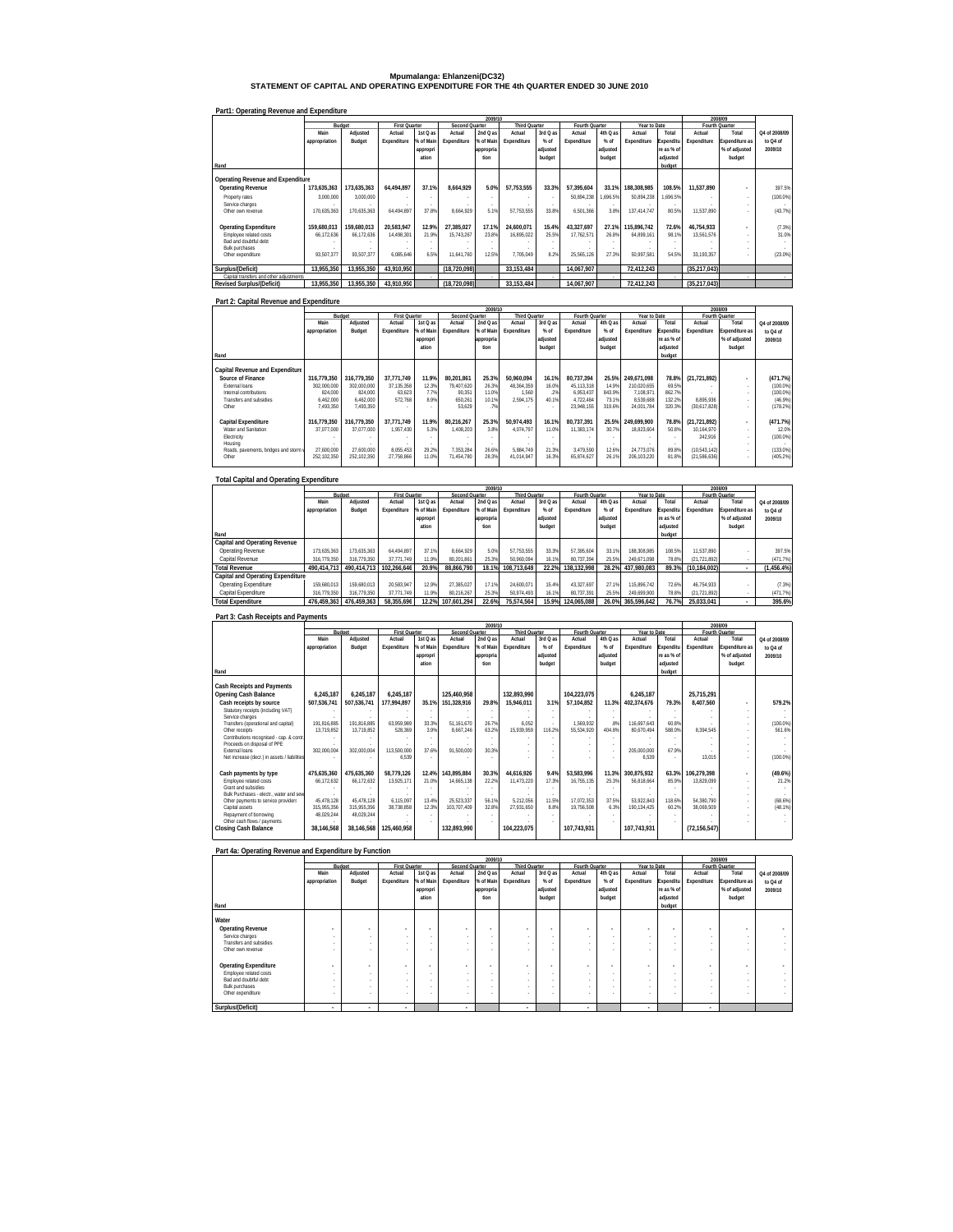|                              |                          |          |                          |           |                          | 2009/10   |                      |          |                          |          |                |            |                          | 2008/09        |               |
|------------------------------|--------------------------|----------|--------------------------|-----------|--------------------------|-----------|----------------------|----------|--------------------------|----------|----------------|------------|--------------------------|----------------|---------------|
|                              |                          | Budget   | First Quarter            |           | Second Quarter           |           | <b>Third Quarter</b> |          | Fourth Quarter           |          | Year to Date   |            |                          | Fourth Quarter |               |
|                              | Main                     | Adjusted | Actual                   | 1st Q as  | Actual                   | 2nd Q as  | Actual               | 3rd Q as | Actual                   | 4th Q as | Actual         | Total      | Actual                   | Total          | Q4 of 2008/09 |
|                              | appropriation            | Budget   | Expenditure              | % of Main | Expenditure              | % of Main | Expenditure          | $%$ of   | Expenditure              | $%$ of   | Expenditure    | Expenditu  | Expenditure              | Expenditure as | to Q4 of      |
|                              |                          |          |                          | appropri  |                          | appropria |                      | adjusted |                          | adjusted |                | re as % of |                          | % of adjusted  | 2009/10       |
|                              |                          |          |                          | ation     |                          | tion      |                      | budget   |                          | budget   |                | adjusted   |                          | budget         |               |
| Rand                         |                          |          |                          |           |                          |           |                      |          |                          |          |                | budget     |                          |                |               |
|                              |                          |          |                          |           |                          |           |                      |          |                          |          |                |            |                          |                |               |
| Electricity                  |                          |          |                          |           |                          |           |                      |          |                          |          |                |            |                          |                |               |
| <b>Operating Revenue</b>     | $\sim$                   |          | $\overline{\phantom{a}}$ |           | $\overline{\phantom{a}}$ |           | $\sim$               | ÷        | $\overline{\phantom{a}}$ | . .      | $\sim$         |            | ٠                        |                |               |
| Service charges              | $\overline{\phantom{a}}$ |          |                          |           | $\sim$                   |           | ×.                   | ٠        | $\overline{\phantom{a}}$ | $\sim$   | $\sim$         |            | $\sim$                   |                |               |
| Transfers and subsidies      | $\sim$                   |          |                          |           |                          |           |                      | ٠        | $\overline{\phantom{a}}$ |          | $\sim$         |            | $\sim$                   |                |               |
| Other own revenue            |                          |          |                          |           |                          |           |                      |          | $\sim$                   |          |                |            |                          |                |               |
|                              |                          |          |                          |           |                          |           |                      |          |                          |          |                |            |                          |                |               |
| <b>Operating Expenditure</b> |                          |          |                          |           |                          |           | $\sim$               |          | $\overline{\phantom{a}}$ | . .      | $\sim$         |            | $\overline{\phantom{a}}$ |                |               |
| Employee related costs       | $\overline{\phantom{a}}$ |          |                          |           | $\sim$                   |           | ×.                   | ٠        | $\overline{\phantom{a}}$ | $\sim$   | $\sim$         |            | $\sim$                   | $\sim$         |               |
| Bad and doubtful debt        | $\sim$                   |          |                          |           | $\sim$                   |           |                      | ٠        | $\overline{\phantom{a}}$ |          | <b>м.</b>      |            | $\sim$                   |                |               |
| <b>Bulk purchases</b>        |                          |          |                          |           |                          |           | ×.                   |          | $\sim$                   | $\sim$   | $\sim$         |            |                          |                |               |
| Other expenditure            |                          |          |                          |           |                          |           |                      | ٠        | $\sim$                   | $\sim$   | $\sim$         |            | $\sim$                   |                |               |
|                              |                          |          |                          |           |                          |           |                      |          |                          |          |                |            |                          |                |               |
| Surplus/(Deficit)            | ٠                        | ٠        | $\mathbf{r}$             |           | ٠                        |           | $\mathbf{r}$         |          | ٠                        |          | $\overline{a}$ |            |                          |                |               |

### **Part 4c: Operating Revenue and Expenditure by Function**

|                              |                          |          |               |           |                          | 2009/10   |                          |          |                          |                          |              |            |                | 2008/09        |                          |
|------------------------------|--------------------------|----------|---------------|-----------|--------------------------|-----------|--------------------------|----------|--------------------------|--------------------------|--------------|------------|----------------|----------------|--------------------------|
|                              |                          | Budget   | First Quarter |           | Second Quarter           |           | <b>Third Quarter</b>     |          | Fourth Quarter           |                          | Year to Date |            | Fourth Quarter |                |                          |
|                              | Main                     | Adjusted | Actual        | 1st Q as  | Actual                   | 2nd Q as  | Actual                   | 3rd Q as | Actual                   | 4th Q as                 | Actual       | Total      | Actual         | Total          | Q4 of 2008/09            |
|                              | appropriation            | Budget   | Expenditure   | % of Main | Expenditure              | % of Main | Expenditure              | $%$ of   | Expenditure              | $%$ of                   | Expenditure  | Expenditu  | Expenditure    | Expenditure as | to Q4 of                 |
|                              |                          |          |               | appropri  |                          | appropria |                          | adjusted |                          | adjusted                 |              | re as % of |                | % of adjusted  | 2009/10                  |
|                              |                          |          |               | ation     |                          | tion      |                          | budget   |                          | budget                   |              | adjusted   |                | budget         |                          |
| Rand                         |                          |          |               |           |                          |           |                          |          |                          |                          |              | budget     |                |                |                          |
|                              |                          |          |               |           |                          |           |                          |          |                          |                          |              |            |                |                |                          |
| Waste Water Management       |                          |          |               |           |                          |           |                          |          |                          |                          |              |            |                |                |                          |
| <b>Operating Revenue</b>     | $\overline{\phantom{a}}$ |          |               |           | $\overline{\phantom{a}}$ |           | $\overline{\phantom{a}}$ |          | ٠                        | $\overline{\phantom{a}}$ | $\bullet$    |            |                |                |                          |
| Service charges              |                          |          |               |           |                          |           |                          |          | . .                      | ٠                        |              | ٠          |                |                |                          |
| Transfers and subsidies      |                          |          |               |           |                          |           |                          |          |                          |                          | ٠            |            |                |                |                          |
| Other own revenue            |                          |          |               |           |                          |           |                          |          |                          |                          |              |            |                |                | ×.                       |
|                              |                          |          |               |           |                          |           |                          |          |                          |                          |              |            |                |                |                          |
| <b>Operating Expenditure</b> |                          |          |               |           | ٠                        |           | $\overline{\phantom{a}}$ |          | ۰                        | ٠                        | $\bullet$    | ٠          |                |                | $\overline{\phantom{a}}$ |
| Employee related costs       |                          |          |               |           |                          | ٠         |                          | $\sim$   | $\overline{\phantom{a}}$ | $\sim$                   | ×.           |            | ×.             |                | ×.                       |
| Bad and doubtful debt        |                          |          |               |           |                          |           |                          |          |                          |                          |              |            |                |                |                          |
| <b>Bulk purchases</b>        |                          |          |               |           |                          |           |                          |          |                          |                          |              |            |                |                | ×.                       |
| Other expenditure            |                          |          |               |           |                          |           |                          |          | . .                      |                          |              |            | ÷.             |                |                          |
| Surplus/(Deficit)            |                          | ٠        | ٠             |           | ٠                        |           | $\overline{\phantom{a}}$ |          | ٠                        |                          | ٠            |            | ٠              |                |                          |

### **Part 4d: Operating Revenue and Expenditure by Function**

|                                            |               |          |                          |           |                | 2009/10   |                          |          |                          |                          |              |            |                          | 2008/09        |               |
|--------------------------------------------|---------------|----------|--------------------------|-----------|----------------|-----------|--------------------------|----------|--------------------------|--------------------------|--------------|------------|--------------------------|----------------|---------------|
|                                            |               | Budget   | <b>First Quarter</b>     |           | Second Quarter |           | <b>Third Quarter</b>     |          | Fourth Quarter           |                          | Year to Date |            |                          | Fourth Quarter |               |
|                                            | Main          | Adjusted | Actual                   | 1st Q as  | Actual         | 2nd Q as  | Actual                   | 3rd Q as | Actual                   | 4th Q as                 | Actual       | Total      | Actual                   | Total          | Q4 of 2008/09 |
|                                            | appropriation | Budget   | Expenditure              | % of Main | Expenditure    | % of Main | Expenditure              | $%$ of   | Expenditure              | $%$ of                   | Expenditure  | Expenditu  | Expenditure              | Expenditure as | to Q4 of      |
|                                            |               |          |                          | appropri  |                | appropria |                          | adjusted |                          | adjusted                 |              | re as % of |                          | % of adjusted  | 2009/10       |
|                                            |               |          |                          | ation     |                | tion      |                          | budget   |                          | budget                   |              | adjusted   |                          | budget         |               |
| Rand                                       |               |          |                          |           |                |           |                          |          |                          |                          |              | budget     |                          |                |               |
| Waste Management                           |               |          |                          |           |                |           |                          |          |                          |                          |              |            |                          |                |               |
| <b>Operating Revenue</b>                   |               | ٠        | $\bullet$                |           |                | ٠         | $\overline{\phantom{a}}$ | ٠        | $\overline{\phantom{a}}$ | $\overline{\phantom{a}}$ | $\sim$       |            |                          |                |               |
| Service charges                            |               | ۰        |                          | ٠         |                | ٠         | ٠                        | $\sim$   | . .                      | ٠                        | $\sim$       | ٠          | $\sim$                   |                |               |
| Transfers and subsidies                    | $\sim$        | ۰        | $\sim$                   |           |                | $\sim$    | ٠                        | $\sim$   | . .                      | ٠                        | $\sim$       |            | $\sim$                   |                |               |
| Other own revenue                          |               |          |                          |           |                |           |                          |          |                          |                          |              |            |                          |                |               |
|                                            |               |          |                          |           |                |           |                          |          |                          |                          |              |            |                          |                |               |
| <b>Operating Expenditure</b>               | ۰             | ۰        | $\overline{\phantom{a}}$ |           |                | ۰         | $\sim$                   | ۰        | $\overline{\phantom{a}}$ | $\overline{\phantom{a}}$ | $\sim$       |            |                          |                |               |
| Employee related costs                     |               | ۰        |                          | ٠         |                | ٠         | ٠                        | $\sim$   | . .                      | ٠                        |              | ٠          | $\sim$                   |                |               |
| Bad and doubtful debt                      |               | ۰        |                          | ٠         |                |           | ٠                        | ٠        |                          | ٠                        | $\sim$       |            | $\sim$                   |                |               |
| <b>Bulk purchases</b><br>Other expenditure |               |          |                          |           |                |           | ٠                        |          |                          |                          | ٠<br>٠       |            | $\overline{\phantom{a}}$ |                |               |
|                                            |               |          |                          | ٠         | $\sim$         |           |                          |          |                          | ٠                        |              |            |                          |                |               |
| Surplus/(Deficit)                          | ٠             | ٠        | $\overline{\phantom{a}}$ |           |                |           | $\overline{\phantom{a}}$ |          | ٠                        |                          | ٠            |            | ٠                        |                |               |

#### **Part 5: Debtor Age Analysis**

|                                       |        | $0 - 30$ Days | 30 - 60 Days |   | 60 - 90 Days |                 | Over 90 Days |        | Total  |   | Written Off |   |
|---------------------------------------|--------|---------------|--------------|---|--------------|-----------------|--------------|--------|--------|---|-------------|---|
| Rand                                  | Amount | %             | Amount       | % | Amount       | %               | Amount       | %      | Amount | % | Amount      | % |
| Debtor Age Analysis By Income Source  |        |               |              |   |              |                 |              |        |        |   |             |   |
| Water                                 |        |               |              |   |              |                 |              |        |        |   |             |   |
| Electricity                           |        |               |              |   |              |                 |              |        |        |   |             |   |
| <b>Property Rates</b>                 |        |               |              |   |              |                 |              | ٠      |        |   |             |   |
| Sanitation                            |        |               |              |   |              |                 |              |        |        |   |             |   |
| Refuse Removal                        |        |               |              |   |              |                 |              |        |        |   |             |   |
| Other                                 |        | . .           |              | ٠ |              |                 | ٠            | ٠      | $\sim$ |   |             |   |
| <b>Total By Income Source</b>         |        | ٠             | ٠            |   |              | <b>Security</b> |              |        |        |   |             | - |
| Debtor Age Analysis By Customer Group |        |               |              |   |              |                 |              |        |        |   |             |   |
| Government                            |        |               |              |   |              |                 |              |        |        |   |             |   |
| <b>Business</b>                       |        |               |              |   |              |                 |              |        |        |   |             |   |
| Households                            |        |               |              |   |              |                 |              | ٠      |        |   |             |   |
| Other                                 |        | $\sim$        |              | ٠ | ٠            | ٠               | ٠            | $\sim$ | $\sim$ | ٠ | ٠           |   |
| <b>Total By Customer Group</b>        | ٠      | ٠             | ٠            |   |              | $\sim$          |              |        |        |   |             |   |

**Part 6: Creditor Age Analysis**

|                                                                                                                                                                                                                              |                       | $0 - 30$ Days | 30 - 60 Days               |                                      | 60 - 90 Days                    |                                           | Over 90 Days                         |                                                                                   | Total                                |   |
|------------------------------------------------------------------------------------------------------------------------------------------------------------------------------------------------------------------------------|-----------------------|---------------|----------------------------|--------------------------------------|---------------------------------|-------------------------------------------|--------------------------------------|-----------------------------------------------------------------------------------|--------------------------------------|---|
|                                                                                                                                                                                                                              |                       |               |                            |                                      |                                 |                                           |                                      |                                                                                   |                                      |   |
| Rand                                                                                                                                                                                                                         | Amount                | $\%$          | Amount                     | %                                    | Amount                          | %                                         | Amount                               | %                                                                                 | Amount                               | % |
| <b>Creditor Age Analysis</b><br><b>Bulk Electricity</b><br><b>Bulk Water</b><br>PAYE deductions<br>VAT (output less input)<br>Pensions / Retirement<br>Loan repayments<br><b>Trade Creditors</b><br>Auditor-General<br>Other | ٠<br>٠<br>٠<br>٠<br>٠ |               | ٠<br>٠<br>٠<br>٠<br>٠<br>٠ | ٠<br>٠<br>٠<br>٠<br>٠<br>٠<br>٠<br>٠ | ٠<br>٠<br>٠<br>٠<br>٠<br>٠<br>٠ | ٠<br>٠<br>٠<br>٠<br>٠<br>٠<br>٠<br>٠<br>٠ | ٠<br>٠<br>٠<br>٠<br>٠<br>٠<br>٠<br>٠ | ٠<br>$\sim$<br>$\sim$<br>$\sim$<br>$\sim$<br>$\sim$<br>$\sim$<br>$\sim$<br>$\sim$ | ٠<br>۰<br>٠<br>۰<br>٠<br>۰<br>۰<br>٠ |   |
| Total                                                                                                                                                                                                                        | $\sim$                | ٠             | $\overline{\phantom{a}}$   | ٠                                    | ٠                               | ٠                                         | ٠                                    | ٠                                                                                 | ٠                                    |   |
| <b>Contact Details</b>                                                                                                                                                                                                       |                       |               |                            |                                      |                                 |                                           |                                      |                                                                                   |                                      |   |
| Municipal Manager<br>Financial Manager                                                                                                                                                                                       | H Mbatha<br>G Landman |               |                            | 013 759 8625<br>013 759 8512         |                                 |                                           |                                      |                                                                                   |                                      |   |

Financial Manager Source Local Government Database

1. All figures in this report are unaudited

Municpal Manager: Chief Financial Officer:

Date: Date: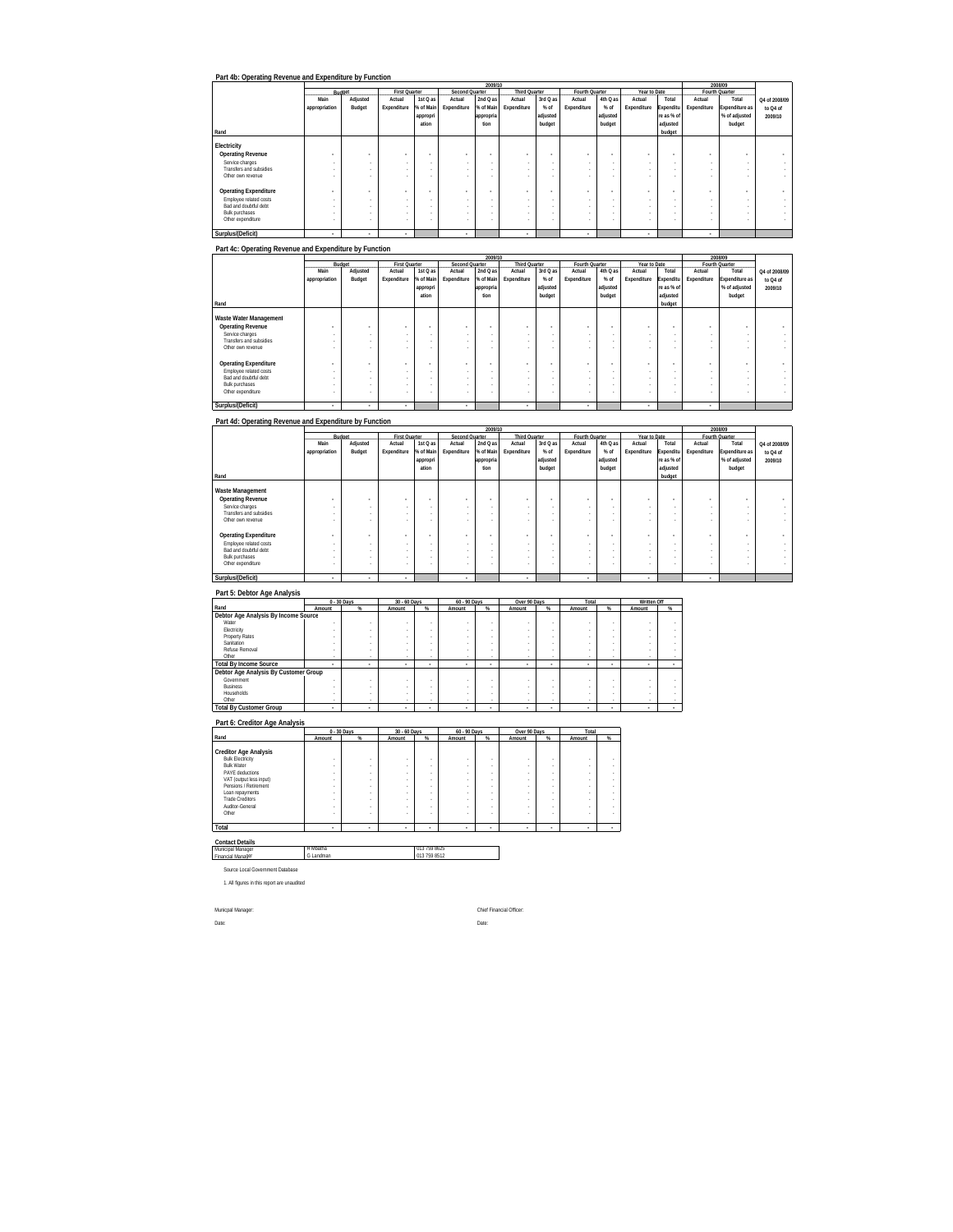# **Mpumalanga: Emakhazeni(MP314) STATEMENT OF CAPITAL AND OPERATING EXPENDITURE FOR THE 4th QUARTER ENDED 30 JUNE 2010**

| Part1: Operating Revenue and Expenditure |               |             |                      |          |                |          |                      |            |                |         |              |          |             |                       |               |
|------------------------------------------|---------------|-------------|----------------------|----------|----------------|----------|----------------------|------------|----------------|---------|--------------|----------|-------------|-----------------------|---------------|
|                                          |               |             |                      |          |                | 2009/10  |                      |            |                |         |              |          |             | 2008/09               |               |
|                                          | Budget        |             | <b>First Quarter</b> |          | Second Quarter |          | <b>Third Quarter</b> |            | Fourth Quarter |         | Year to Date |          |             | Fourth Quarter        |               |
|                                          | Main          | Adjusted    | Actual               | 1st Q as | Actual         | 2nd Q as | Actual               | $3rd$ O as | Actual         | 4th Q   | Actual       | Total    | Actual      | Total                 | Q4 of 2008/09 |
|                                          | appropriation | Budget      | Expenditure          | $%$ of   | Expenditure    | $%$ of   | Expenditure          | $%$ of     | Expenditure    | as % of | Expenditure  | Expendi  | Expenditure | <b>Expenditure as</b> |               |
|                                          |               |             |                      | Main     |                | Main     |                      | adjusted   |                | adjuste |              | ure as % |             | % of adjusted         | to Q4 of      |
|                                          |               |             |                      | appropr  |                | appropri |                      | budget     |                |         |              | nf       |             | budget                | 2009/10       |
|                                          |               |             |                      | iation   |                | ation    |                      |            |                | budget  |              | adjusted |             |                       |               |
| Rand                                     |               |             |                      |          |                |          |                      |            |                |         |              |          |             |                       |               |
|                                          |               |             |                      |          |                |          |                      |            |                |         |              | budget   |             |                       |               |
| Operating Revenue and Expenditure        |               |             |                      |          |                |          |                      |            |                |         |              |          |             |                       |               |
|                                          | 102.390.967   | 102.390.967 | 30.419.876           | 29.7%    | 15.022.776     | 14.7%    | 12.456.541           | 12.2%      | 33.301.144     | 32.5%   | 91.200.337   | 89.1%    | 4.313.466   |                       |               |
| <b>Operating Revenue</b>                 |               |             |                      |          |                |          |                      |            |                |         |              |          |             |                       | 672.0%        |
| Property rates                           | 18.559.206    | 18.559.206  | 2.828.445            | 15.2%    | 3.355.541      | 18.1%    | 2.221.573            | 12.0%      | 1.625.960      | 8.8%    | 10.031.519   | 54.1%    | 772.039     | $\sim$                | 110.6%        |
| Service charges                          | 43.451.927    | 43.451.927  | 9.208.455            | 21.2%    | 10.804.780     | 24.9%    | 9.270.458            | 21.3%      | 5.302.990      | 12.2%   | 34.586.683   | 79.6%    | 2.086.628   | ×.                    | 154.1%        |
| Other own revenue                        | 40.379.834    | 40.379.834  | 18.382.976           | 45.5%    | 862.455        | 2.1%     | 964.510              | 2.4%       | 26.372.194     | 65.3%   | 46.582.135   | 115.4%   | 1.454.799   |                       | 1.712.8%      |
|                                          |               |             |                      |          |                |          |                      |            |                |         |              |          |             |                       |               |
| <b>Operating Expenditure</b>             | 102.390.967   | 102.390.967 | 18.499.197           | 18.1%    | 23.756.568     | 23.2%    | 19.988.710           | 19.5%      | 15.579.404     | 15.2%   | 77.823.879   | 76.0%    | 5.930.650   | ٠                     | 162.7%        |
| Employee related costs                   | 40.870.320    | 40.870.320  | 8.340.418            | 20.4%    | 9.095.115      | 22.3%    | 10.233.805           | 25.0%      | 6.384.098      | 15.6%   | 34.053.436   | 83.3%    | 2.736.826   | $\sim$                | 133.3%        |
| Bad and doubtful debt                    | 2.992.618     | 2.992.618   |                      |          |                |          |                      |            |                |         |              |          |             |                       |               |
| Bulk purchases                           | 14.434.888    | 14.434.888  | 5.300.147            | 36.7%    | 3.933.313      | 27.2%    | 3.420.206            | 23.7%      | 2.362.655      | 16.4%   | 15.016.321   | 104.0%   | 835.733     |                       | 182.7%        |
| Other expenditure                        | 44.093.141    | 44.093.141  | 4.858.632            | 11.0%    | 10.728.140     | 24.3%    | 6.334.699            | 14.4%      | 6.832.651      | 15.5%   | 28.754.122   | 65.2%    | 2.358.091   |                       | 189.8%        |
|                                          |               |             |                      |          |                |          |                      |            |                |         |              |          |             |                       |               |
| Surplus/(Deficit)                        | $\mathbf{r}$  |             | 11.920.679           |          | (8, 733, 792)  |          | (7.532.169)          |            | 17.721.740     |         | 13.376.458   |          | (1.617.184) |                       |               |
| Capital transfers and other adjustments  |               |             |                      |          |                |          |                      |            |                |         |              |          |             |                       |               |
| <b>Revised Surplus/(Deficit)</b>         | ٠             |             | 11.920.679           |          | (8, 733, 792)  |          | (7,532,169)          |            | 17.721.740     |         | 13.376.458   |          | (1,617,184) |                       |               |

### **Part 2: Capital Revenue and Expenditure**

|                                                    |                         |            |                      |             |                | 2009/10      |                      |             |                |         |              |               |             | 2008/09                  |                     |
|----------------------------------------------------|-------------------------|------------|----------------------|-------------|----------------|--------------|----------------------|-------------|----------------|---------|--------------|---------------|-------------|--------------------------|---------------------|
|                                                    | Budget                  |            | <b>First Quarter</b> |             | Second Quarter |              | <b>Third Quarter</b> |             | Fourth Quarter |         | Year to Date |               |             | Fourth Quarter           |                     |
|                                                    | Main                    | Adjusted   | Actual               | 1st Q as    | Actual         | 2nd Q as     | Actual               | 3rd Q as    | Actual         | 4th Q   | Actual       | Total         | Actual      | Total                    | Q4 of 2008/09       |
|                                                    | appropriation           | Budget     | Expenditure          | $%$ of      | Expenditure    | $%$ of       | Expenditure          | $%$ of      | Expenditure    | as % of | Expenditure  | Expendit      | Expenditure | Expenditure as           |                     |
|                                                    |                         |            |                      | Main        |                | Main         |                      | adjusted    |                | adjuste |              | ure as %      |             | % of adjusted            | to Q4 of<br>2009/10 |
|                                                    |                         |            |                      | appropr     |                | appropri     |                      | budget      |                |         |              | 'n            |             | budget                   |                     |
|                                                    |                         |            |                      | iation      |                | ation        |                      |             |                | budget  |              | adjusted      |             |                          |                     |
| Rand                                               |                         |            |                      |             |                |              |                      |             |                |         |              | budget        |             |                          |                     |
| Capital Revenue and Expenditure                    |                         |            |                      |             |                |              |                      |             |                |         |              |               |             |                          |                     |
| Source of Finance                                  | 21.904.000              | 21,904.000 | 865.068              | 3.9%        | 2.297.830      | 10.5%        | 971.295              | 4.4%        | 377.352        | 1.7%    | 4.511.545    | 20.6%         | 421.742     |                          | (10.5%)             |
| External loans                                     |                         |            |                      |             |                |              |                      |             |                |         |              |               |             |                          |                     |
| Internal contributions                             |                         |            |                      | $\sim$      |                | ٠            | $\sim$<br>$\sim$     | ×.          |                |         |              |               |             |                          |                     |
| Transfers and subsidies                            | 19.602.000              | 19.602.000 | 835.363              | 4.3%        | 2.171.583      | 11.1%        | 631.947              | 3.2%        | 267.224        | 1.4%    | 3.906.117    | 19 9%         | 401.769     | ×.                       | (33.5%)             |
| Other                                              | 2,302,000               | 2.302.000  | 29.705               | 1.3%        | 126.247        | 5.5%         | 339.348              | 14.7%       | 110.128        | 4.8%    | 605.428      | 26.3%         | 19.973      |                          | 451.4%              |
|                                                    |                         |            |                      |             |                |              |                      |             |                |         |              |               |             |                          |                     |
| Capital Expenditure                                | 21.904.000              | 21.904.000 | 865.068              | 3.9%        | 2.304.328      | 10.5%        | 971.295              | 4.4%        | 377.352        | 1.7%    | 4.518.043    | 20.6%         | 421.742     | $\overline{\phantom{a}}$ | (10.5%)             |
| Water and Sanitation                               | 2,900.000               | 2,900,000  | 624.030              | 21.5%       | 1.561.545      | 53.8%        | 423.126              | 14.6%       | 267.224        | 9.2%    | 2.875.925    | 99.2%         | 284.869     |                          | (6.2%)              |
| Electricity                                        | 4.000.000               | 4,000,000  |                      |             |                |              | 115.969              | 2.9%        |                |         | 115.969      | 2.9%          |             |                          |                     |
| Housing                                            |                         |            |                      |             |                |              | $\sim$               |             |                |         |              |               |             |                          |                     |
| Roads, pavements, bridges and storm water<br>Other | 10.500.000<br>4.504.000 | 10.500.000 | 211.333<br>29.705    | 2.0%<br>.7% | 610.038        | 5.8%<br>2.9% | 92.852               | .9%<br>7.5% | 110.128        | 2.4%    | 914.223      | 8.7%<br>13.6% | 116,900     |                          | (100.0%<br>451.4%   |
|                                                    |                         | 4,504,000  |                      |             | 132,745        |              | 339,348              |             |                |         | 611,926      |               | 19,973      |                          |                     |

| <b>Total Capital and Operating Expenditure</b> |               |             |                      |          |                |          |                      |          |                |         |              |                |             |                       |               |
|------------------------------------------------|---------------|-------------|----------------------|----------|----------------|----------|----------------------|----------|----------------|---------|--------------|----------------|-------------|-----------------------|---------------|
|                                                |               |             |                      |          |                | 2009/10  |                      |          |                |         |              |                |             | 2008/09               |               |
|                                                |               | Budget      | <b>First Quarter</b> |          | Second Quarter |          | <b>Third Quarter</b> |          | Fourth Quarter |         | Year to Date |                |             | Fourth Quarter        |               |
|                                                | Main          | Adjusted    | Actual               | 1st Q as | Actual         | 2nd Q as | Actual               | 3rd Q as | Actual         | 4th Q   | Actual       | Total          | Actual      | Total                 | Q4 of 2008/09 |
|                                                | appropriation | Budget      | Expenditure          | $%$ of   | Expenditure    | $%$ of   | Expenditure          | $%$ of   | Expenditure    | as % of | Expenditure  | <b>xpendit</b> | Expenditure | <b>Expenditure as</b> | to Q4 of      |
|                                                |               |             |                      | Main     |                | Main     |                      | adiusted |                | adjuste |              | ure as %       |             | % of adjusted         | 2009/10       |
|                                                |               |             |                      | appropr  |                | appropri |                      | budget   |                |         |              | n              |             | budget                |               |
|                                                |               |             |                      | iation   |                | ation    |                      |          |                | budget  |              | adjusted       |             |                       |               |
| Rand                                           |               |             |                      |          |                |          |                      |          |                |         |              | budget         |             |                       |               |
| Capital and Operating Revenue                  |               |             |                      |          |                |          |                      |          |                |         |              |                |             |                       |               |
| Operating Revenue                              | 102.390.967   | 102.390.967 | 30.419.876           | 29.7%    | 15.022.776     | 14.7%    | 12.456.541           | 12.2%    | 33.301.144     | 32.5%   | 91.200.337   | 89.1%          | 4.313.466   |                       | 672.0%        |
| Capital Revenue                                | 21.904.000    | 21.904.000  | 865.068              | 3.9%     | 2,297.830      | 10.5%    | 971.295              | 4 4%     | 377.352        | 1.7%    | 4.511.545    | 20.6%          | 421.742     |                       | (10.5%)       |
| <b>Total Revenue</b>                           | 124.294.967   | 124.294.967 | 31.284.944           | 25.2%    | 17.320.606     | 13.9%    | 13.427.836           | 10.8%    | 33.678.496     | 27.1%   | 95.711.882   | 77.0%          | 4.735.208   |                       | 611.2%        |
| Capital and Operating Expenditure              |               |             |                      |          |                |          |                      |          |                |         |              |                |             |                       |               |
| Operating Expenditure                          | 102.390.967   | 102.390.967 | 18.499.197           | 18.1%    | 23.756.568     | 23.2%    | 19.988.710           | 19.5%    | 15.579.404     | 15.2%   | 77.823.879   | 76.0%          | 5.930.650   |                       | 162.7%        |
| Capital Expenditure                            | 21.904.000    | 21.904.000  | 865.068              | 3.9%     | 2.304.328      | 10.5%    | 971.295              | 4.4%     | 377.352        | 1.7%    | 4.518.043    | 20.6%          | 421.742     |                       | (10.5%)       |
| <b>Total Expenditure</b>                       | 124.294.967   | 124.294.967 | 19.364.265           | 15.6%    | 26.060.896     | 21.0%    | 20.960.005           | 16.9%    | 15.956.756     | 12.8%   | 82.341.922   | 66.2%          | 6.352.392   |                       | 151.2%        |

#### **Part 3: Cash Receipts and Payments**

|                                                 |               |                          |                      |          |                | 2009/10  |                      |          |                |         |              |          |             | 2008/09                  |               |
|-------------------------------------------------|---------------|--------------------------|----------------------|----------|----------------|----------|----------------------|----------|----------------|---------|--------------|----------|-------------|--------------------------|---------------|
|                                                 | Budget        |                          | <b>First Quarter</b> |          | Second Quarter |          | <b>Third Quarter</b> |          | Fourth Quarter |         | Year to Date |          |             | Fourth Quarter           |               |
|                                                 | Main          | Adjusted                 | Actual               | 1st Q as | Actual         | 2nd Q as | Actual               | 3rd Q as | Actual         | 4th Q   | Actual       | Total    | Actual      | Total                    | O4 of 2008/09 |
|                                                 | appropriation | Budget                   | Expenditure          | $%$ of   | Expenditure    | $%$ of   | Expenditure          | $%$ of   | Expenditure    | as % of | Expenditure  | Expendit | Expenditure | <b>Expenditure as</b>    |               |
|                                                 |               |                          |                      | Main     |                | Main     |                      | adiusted |                | adjuste |              | ure as % |             | % of adjusted            | to 04 of      |
|                                                 |               |                          |                      |          |                |          |                      | budget   |                | d       |              | nf       |             | budget                   | 2009/10       |
|                                                 |               |                          |                      | appropr  |                | appropri |                      |          |                |         |              |          |             |                          |               |
|                                                 |               |                          |                      | iation   |                | ation    |                      |          |                | budget  |              | adiusted |             |                          |               |
| Rand                                            |               |                          |                      |          |                |          |                      |          |                |         |              | hudnot   |             |                          |               |
| Cash Receipts and Payments                      |               |                          |                      |          |                |          |                      |          |                |         |              |          |             |                          |               |
|                                                 |               |                          |                      |          |                |          |                      |          |                |         |              |          |             |                          |               |
| Opening Cash Balance                            |               | $\overline{\phantom{a}}$ | 1.360.608            |          | 11.412.049     |          | 6.312.910            |          | 8.836.903      |         | 1.360.608    |          | 9.988.753   |                          |               |
| Cash receipts by source                         | 102,390,976   | 102,390,976              | 33,772,135           | 33.0%    | 19,030,182     | 18.6%    | 22,765,264           | 22.2%    | 9,223,473      | 9.0%    | 84,791,054   | 82.8%    | 4.313.466   | $\overline{\phantom{a}}$ | 113.8%        |
| Statutory receipts (including VAT)              |               |                          |                      |          |                |          |                      |          |                |         |              |          |             | $\sim$                   |               |
| Service charges                                 | 63.199.128    | 63.199.128               | 12.036.718           | 19.0%    | 12.130.478     | 19.2%    | 11.489.031           | 18.2%    | 3.694.318      | 5.8%    | 39.350.545   | 62.3%    | 2.858.667   | $\sim$                   | 29.2%         |
| Transfers (operational and capital)             | 34.250.008    | 34.250.008               | 19.792.165           | 57.8%    |                | $\sim$   | 10.345.099           | 30.2%    | 5.000.000      | 14.6%   | 35.137.264   | 102.6%   | 406.370     | ×.                       | 1.130.4%      |
| Other receipts                                  | 4.941.840     | 4.941.840                | 5.768.252            | 116.7%   | 2.775.704      | 56.2%    | 967.134              | 19.6%    | 529.155        | 10.7%   | 10.040.245   | 203.2%   | 1.048.429   |                          | (49.5%)       |
| Contributions recognised - cap. & contr. assets |               |                          |                      |          |                |          |                      |          |                |         |              |          |             |                          |               |
| Proceeds on disposal of PPE                     |               |                          |                      |          |                |          |                      |          |                |         |              |          |             |                          |               |
| <b>External loans</b>                           |               |                          |                      |          |                |          |                      |          |                |         |              |          |             |                          |               |
| Net increase (decr.) in assets / liabilities    |               |                          | (3.825.000)          |          | 4.124.000      |          | (36.000)             |          |                |         | 263.000      |          |             |                          |               |
|                                                 |               |                          |                      |          |                |          |                      |          |                |         |              |          |             |                          |               |
| Cash payments by type                           | 102.390.976   | 102.390.976              | 23.720.694           | 23.2%    | 24.129.321     | 23.6%    | 20.241.271           | 19.8%    | 8.715.511      | 8.5%    | 76.806.797   | 75.0%    | 5.316.012   | $\overline{a}$           | 63.9%         |
| Employee related costs                          | 30.636.624    | 30.636.624               | 6.429.657            | 21.0%    | 6.717.834      | 21.9%    | 7.607.676            | 24.8%    | 2.278.085      | 7.4%    | 23.033.252   | 75.2%    | 2.051.697   | $\sim$                   | 11.0%         |
| Grant and subsidies                             | 7.013.976     | 7.013.976                | 1.375.057            | 19.6%    | 1.470.929      | 21.0%    | 1.659.322            | 23.7%    | 548.417        | 7.8%    | 5.053.725    | 72.1%    | 433.862     |                          | 26.4%         |
| Bulk Purchases - electr., water and sewerage    |               |                          |                      |          |                | $\sim$   |                      | <b>A</b> |                |         |              |          |             | $\sim$                   |               |
| Other payments to service providers             | 14.434.884    | 14.434.884               | 11.217.996           | 77.7%    | 7.776.029      | 53.9%    | 5.387.480            | 37.3%    | 2.716.291      | 18.8%   | 27.097.796   | 187.7%   | 36.900      | $\sim$                   | 7.261.2%      |
| Capital assets                                  |               |                          |                      | - 1      |                | $\sim$   |                      | <b>A</b> |                | $\sim$  |              | $\sim$   |             | $\sim$                   |               |
| Repayment of borrowing                          | 1,231.524     | 1.231.524                | 287.059              | 23.3%    | 285.792        | 23.2%    | 285.792              | 23.2%    | 94.774         | 7.7%    | 953.417      | 77.4%    | 98.710      |                          | (4.0%)        |
| Other cash flows / payments                     | 49.073.968    | 49.073.968               | 4.410.925            | 9.0%     | 7.878.737      | 16.1%    | 5.301.001            | 10.8%    | 3.077.944      | 6.3%    | 20.668.607   | 42.1%    | 2.694.843   |                          | 14.2%         |
| Closing Cash Balance                            |               |                          | 11,412,049           |          | 6.312.910      |          | 8.836.903            |          | 9.344.865      |         | 9.344.865    |          | 8.986.207   |                          |               |
|                                                 |               |                          |                      |          |                |          |                      |          |                |         |              |          |             |                          |               |

| Part 4a: Operating Revenue and Expenditure by Function |               |            |                      |          |                |          |                      |          |                |         |              |          |             |                          |               |
|--------------------------------------------------------|---------------|------------|----------------------|----------|----------------|----------|----------------------|----------|----------------|---------|--------------|----------|-------------|--------------------------|---------------|
|                                                        |               |            |                      |          |                | 2009/10  |                      |          |                |         |              |          |             | 2008/09                  |               |
|                                                        | Budget        |            | <b>First Quarter</b> |          | Second Quarter |          | <b>Third Quarter</b> |          | Fourth Quarter |         | Year to Date |          |             | Fourth Quarter           |               |
|                                                        | Main          | Adjusted   | Actual               | 1st Q as | Actual         | 2nd Q as | Actual               | 3rd Q as | Actual         | 4th Q   | Actual       | Total    | Actual      | Total                    |               |
|                                                        | appropriation | Budget     | Expenditure          | $%$ of   | Expenditure    | $%$ of   | Expenditure          | $%$ of   | Expenditure    | as % of | Expenditure  | Expendit | Expenditure | <b>Expenditure as</b>    | Q4 of 2008/09 |
|                                                        |               |            |                      | Main     |                | Main     |                      | adiusted |                | adjuste |              | ure as % |             | % of adjusted            | to Q4 of      |
|                                                        |               |            |                      |          |                |          |                      |          |                |         |              |          |             |                          | 2009/10       |
|                                                        |               |            |                      | appropr  |                | appropri |                      | budget   |                | п       |              | <b>n</b> |             | budget                   |               |
|                                                        |               |            |                      | iation   |                | ation    |                      |          |                | budget  |              | adjusted |             |                          |               |
| Rand                                                   |               |            |                      |          |                |          |                      |          |                |         |              | budget   |             |                          |               |
| Water                                                  |               |            |                      |          |                |          |                      |          |                |         |              |          |             |                          |               |
| <b>Operating Revenue</b>                               | 7.001.457     | 7.001.457  | 1.867.379            | 26.7%    | 1.380.051      | 19.7%    | 1.686.798            | 24.1%    | 1.025.382      | 14.6%   | 5.959.610    | 85.1%    |             | ٠                        | $(100.0\%)$   |
| Service charges                                        | 7.750.783     | 7.750.783  | 1.864.283            | 24.1%    | 1.376.333      | 17.8%    | 1.685.400            | 21.7%    | 1.024.840      | 13.2%   | 5.950.856    | 76.8%    |             | $\overline{\phantom{a}}$ | (100.0%       |
| Transfers and subsidies                                |               |            |                      |          |                |          |                      |          |                |         |              |          |             | $\sim$                   |               |
| Other own revenue                                      | (749, 326)    | (749, 326) | 3.096                | (.4%     | 3.718          | (.5%     | 1.398                | (.2%     | 542            | (.1%    | 8.754        | (1.2%)   |             | $\overline{\phantom{a}}$ | (100.0%       |
|                                                        |               |            |                      |          |                |          |                      |          |                |         |              |          |             |                          |               |
| <b>Operating Expenditure</b>                           | 3.561.305     | 3.561.305  | 564.769              | 15.9%    | 765.127        | 21.5%    | 1.030.539            | 28.9%    | 649.798        | 18.2%   | 3.010.233    | 84.5%    |             | ٠                        | $(100.0\%)$   |
| Employee related costs                                 | 1,532,812     | 1.532.812  | 377.772              | 24.6%    | 397.716        | 25.9%    | 434.927              | 28.4%    | 265.040        | 17.3%   | 1.475.455    | 96.3%    |             | $\overline{\phantom{a}}$ | (100.0%       |
| Bad and doubtful debt                                  |               |            |                      |          |                |          | $\sim$               |          |                |         |              |          |             | $\overline{\phantom{a}}$ |               |
| <b>Bulk purchases</b>                                  |               |            |                      |          |                |          | $\sim$               | ٠        |                |         |              |          |             | $\overline{\phantom{a}}$ |               |
| Other expenditure                                      | 2.028.493     | 2.028.493  | 186.997              | 9.2%     | 367.411        | 18.1%    | 595.612              | 29.4%    | 384.758        | 19.0%   | 1.534.778    | 75.7%    |             | $\overline{\phantom{a}}$ | $(100.0\%)$   |
|                                                        |               |            |                      |          |                |          |                      |          |                |         |              |          |             |                          |               |
| Surplus/(Deficit)                                      | 3.440.152     | 3.440.152  | 1.302.610            |          | 614.924        |          | 656.259              |          | 375.584        |         | 2.949.377    |          | ٠           |                          |               |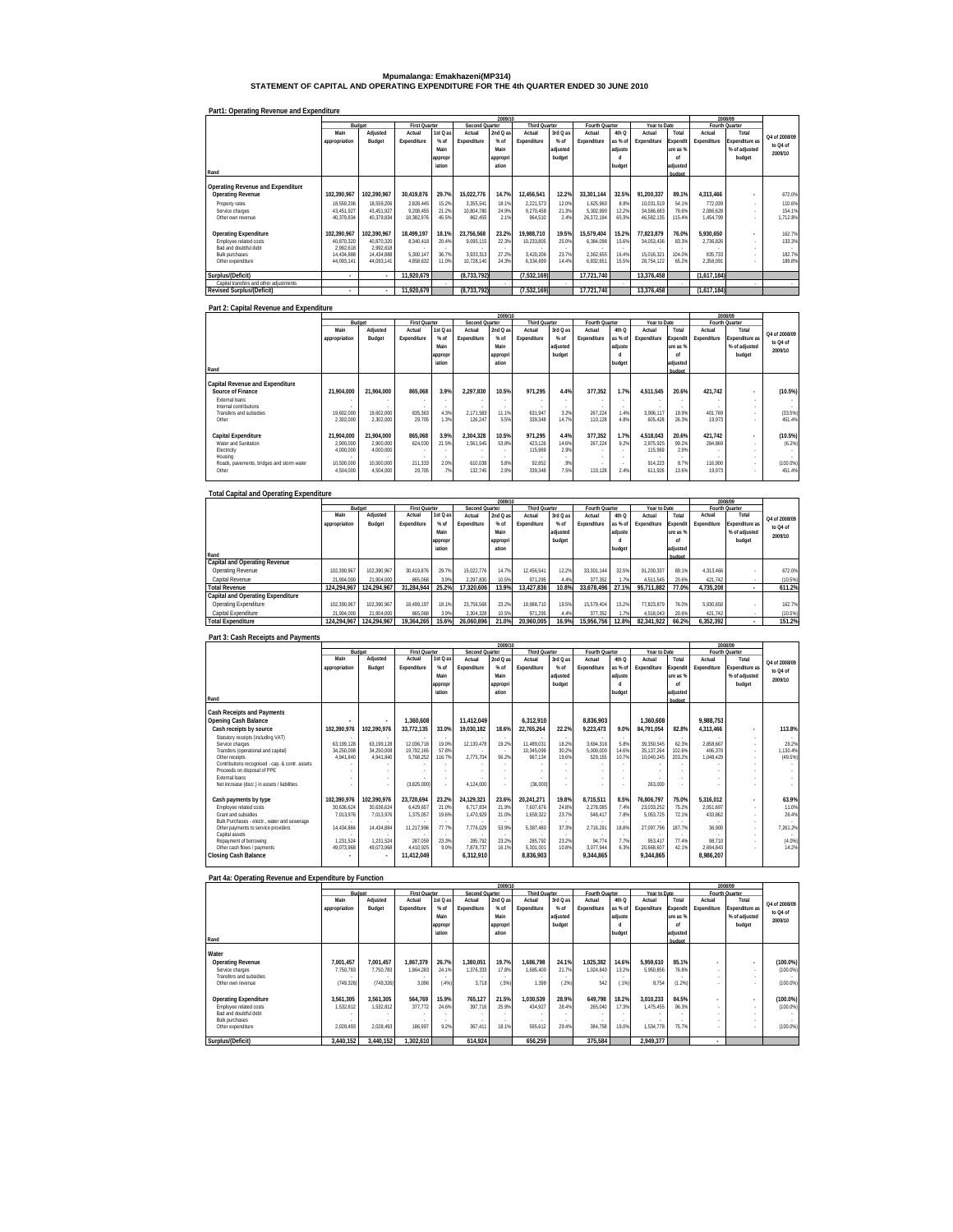| Part 4b: Operating Revenue and Expenditure by Function                                                      |                       |             |                                |                |                          | 2009/1                   |                                |                    |                          |                           |                        |                     |                          | 2008/09                                |               |
|-------------------------------------------------------------------------------------------------------------|-----------------------|-------------|--------------------------------|----------------|--------------------------|--------------------------|--------------------------------|--------------------|--------------------------|---------------------------|------------------------|---------------------|--------------------------|----------------------------------------|---------------|
|                                                                                                             | Budget<br>Main        | Adjusted    | <b>First Quarter</b><br>Actual | $1st$ Q a      | Second Quarter<br>Actual | 2ndQa                    | <b>Third Quarter</b><br>Actual | 3rd Q as           | Fourth Quarter<br>Actual | 4th <sub>Q</sub>          | Year to Date<br>Actual | Total               | Fourth Quarter<br>Actual | Total                                  | O4 of 2008/09 |
|                                                                                                             | appropriation         | Budget      | Expenditure                    | $%$ of<br>Main | Expenditure              | $%$ of<br>Main           | Expenditure                    | $%$ of<br>adjusted | Expenditure              | as % of<br>adjuste        | Expenditure            | <b>Expendit</b>     | Expenditure              | <b>Expenditure as</b><br>% of adjusted | to Q4 of      |
|                                                                                                             |                       |             |                                | approp         |                          | appropri                 |                                | budget             |                          | d                         |                        | ure as 9<br>of      |                          | budget                                 | 2009/10       |
| Rand                                                                                                        |                       |             |                                | iation         |                          | ation                    |                                |                    |                          | budget                    |                        | adjusted            |                          |                                        |               |
|                                                                                                             |                       |             |                                |                |                          |                          |                                |                    |                          |                           |                        | budget              |                          |                                        |               |
| Electricity<br><b>Operating Revenue</b>                                                                     | 26.007.009            | 26,007,009  | 5.090.398                      | 19.6%          | 7.082.392                | 27.29                    | 5,786,437                      | 22.2%              | 2,826,760                | 10.9%                     | 20.785.987             | 79.9%               | ä,                       |                                        | $(100.0\%)$   |
| Service charges                                                                                             | 26,573,398            | 26,573,398  | 5,062,378                      | 19.19          | 7,022,692                | 26.49                    | 5,731,613                      | 21.69              | 2,823,200                | 10.69                     | 20,639,883             | 77.79               |                          |                                        | (100.0%       |
| Transfers and subsidies<br>Other own revenue                                                                | (566, 389)            | (566.389)   | 28,020                         | (4.9%          | 59,700                   | (10.5%)                  | 54.824                         | (9.7%              | 3.560                    | (6%                       | 146,104                | (25.8%              |                          |                                        | (100.0%       |
| <b>Operating Expenditure</b>                                                                                | 19.196.079            | 19,196,079  | 6,122,024                      | 31.9%          | 6,652,535                | 34.79                    | 4.593.797                      | 23.99              | 3,184,382                | 16.6%                     | 20.552.738             | 107.1%              |                          |                                        | $(100.0\%)$   |
| Employee related costs                                                                                      | 571,726               | 571,726     | 149,111                        | 26.19          | 236,578                  | 41.49                    | 397,958                        | 69.69              | 265,315                  | 46.49                     | 1,048,962              | 183.5%              |                          |                                        | (100.0%       |
| Bad and doubtful debt<br><b>Bulk purchases</b>                                                              | 14 434 885            | 14 434 888  | 5.300.147                      | 36.79          | 3 9 3 3 3 1 3            | 27.29                    | 3.420.206                      | 23.75              | 2.362.655                | 16.49                     | 15 016 321             | 104.0%              | i,                       |                                        | (100.0%)      |
| Other expenditure                                                                                           | 4,189,465             | 4.189.465   | 672,766                        | 16.19          | 2,482,644                | 59.39                    | 775,633                        | 18.59              | 556,412                  | 13.3%                     | 4,487,455              | 107.1%              |                          |                                        | (100.0%       |
| Surplus/(Deficit)                                                                                           | 6,810,930             | 6,810,930   | (1,031,626)                    |                | 429,857                  |                          | 1,192,640                      |                    | (357, 622)               |                           | 233,249                |                     |                          |                                        |               |
| Part 4c: Operating Revenue and Expenditure by Function                                                      |                       |             |                                |                |                          |                          |                                |                    |                          |                           |                        |                     |                          |                                        |               |
|                                                                                                             | Budget                |             | First Quarter                  |                | Second Quarter           | 2009/1                   | <b>Third Quarter</b>           |                    | Fourth Quarter           |                           | Year to Date           |                     | Fourth Quarter           | 2008/09                                |               |
|                                                                                                             | Main                  | Adjusted    | Actual                         | 1st Q a        | Actual                   | 2ndQa                    | Actual                         | 3rd Q as           | Actual                   | 4th Q                     | Actual                 | Total               | Actual                   | Total                                  | Q4 of 2008/09 |
|                                                                                                             | appropriation         | Budget      | Expenditure                    | $%$ of<br>Main | Expenditure              | $%$ of<br>Main           | Expenditure                    | $%$ of<br>adjusted | Expenditure              | as % of<br>adjuste        | Expenditure            | xpendit<br>ure as 9 | Expenditure              | <b>Expenditure as</b><br>% of adjusted | to Q4 of      |
|                                                                                                             |                       |             |                                | approp         |                          | appropr                  |                                | budget             |                          | $\mathsf d$               |                        | of                  |                          | budget                                 | 2009/10       |
| Rand                                                                                                        |                       |             |                                | iation         |                          | ation                    |                                |                    |                          | budget                    |                        | ıdjusted<br>budget  |                          |                                        |               |
|                                                                                                             |                       |             |                                |                |                          |                          |                                |                    |                          |                           |                        |                     |                          |                                        |               |
| Waste Water Management<br><b>Operating Revenue</b>                                                          | 4,967,975             | 4,967,975   | 1,224,797                      | 24.7%          | 1,388,256                | 27.9%                    | 871.624                        | 17.5%              | 780,317                  | 15.7%                     | 4,264,994              | 85.8%               |                          |                                        | $(100.0\%)$   |
| Service charges<br>Transfers and subsidies                                                                  | 4,920,115             | 4,920,115   | 1,220,158                      | 24.89          | 1,385,191                | 28.29                    | 868,718                        | 17.75              | 778,641                  | 15.89                     | 4,252,708              | 86.49               |                          |                                        | (100.0%       |
| Other own revenue                                                                                           | 47.860                | 47.860      | 4.639                          | 9.79           | 3.065                    | 6.49                     | 2.906                          | 6.1%               | 1.676                    | 3.5%                      | 12.286                 | 25.7%               |                          | ł,                                     | (100.0%       |
| <b>Operating Expenditure</b>                                                                                | 4,087,252             | 4,087,252   | 798,058                        | 19.5%          | 1,196,711                | 29.3%                    | 986,268                        | 24.1%              | 574,981                  | 14.1%                     | 3,556,018              | 87.0%               |                          |                                        | $(100.0\%)$   |
| Employee related costs                                                                                      | 2,904,129             | 2,904,129   | 730.525                        | 25.29          | 797,205                  | 27.59                    | 849,117                        | 29.29              | 508.247                  | 17.59                     | 2,885.094              | 99.3%               |                          |                                        | (100.0%       |
| Bad and doubtful debt<br>Bulk purchases                                                                     |                       |             |                                |                |                          |                          |                                |                    |                          |                           |                        |                     | ×                        |                                        |               |
| Other expenditure                                                                                           | 1,183,123             | 1,183,123   | 67,533                         | 5.79           | 399,506                  | 33.8%                    | 137,151                        | 11.6%              | 66,734                   | 5.6%                      | 670,924                | 56.7%               | ÷                        |                                        | (100.0%       |
| Surplus/(Deficit)                                                                                           | 880,723               | 880,723     | 426,739                        |                | 191,545                  |                          | (114.644                       |                    | 205,336                  |                           | 708,976                |                     |                          |                                        |               |
| Part 4d: Operating Revenue and Expenditure by Function                                                      |                       |             |                                |                |                          |                          |                                |                    |                          |                           |                        |                     |                          |                                        |               |
|                                                                                                             |                       |             | <b>First Quarte</b>            |                | Second Quarter           | 2009/10                  | <b>Third Quarte</b>            |                    | Fourth Quarter           |                           | Year to Date           |                     | Fourth Quarter           | 2008/09                                |               |
|                                                                                                             | Main                  | Adiusted    | Actual                         | 1stQa          | Actual                   | 2ndQa                    | Actual                         | 3rd Q as           | Actual                   | 4th Q                     | Actual                 | Total               | Actual                   | Total                                  | Q4 of 2008/09 |
|                                                                                                             | appropriation         | Budget      | Expenditure                    | $%$ of<br>Main | Expenditure              | $%$ of<br>Main           | Expenditure                    | $%$ of<br>adjusted | Expenditure              | as % ol<br>adjuste        | Expenditure            | xpendi<br>ure as 9  | Expenditure              | Expenditure as<br>% of adjusted        | to Q4 of      |
|                                                                                                             |                       |             |                                | approp         |                          | appropr                  |                                | budget             |                          | d                         |                        | of                  |                          | budget                                 | 2009/10       |
| Rand                                                                                                        |                       |             |                                | iation         |                          | ation                    |                                |                    |                          | budget                    |                        | adiustec<br>udae    |                          |                                        |               |
|                                                                                                             |                       |             |                                |                |                          |                          |                                |                    |                          |                           |                        |                     |                          |                                        |               |
| Waste Management<br><b>Operating Revenue</b>                                                                | 4,244,232             | 4,244,232   | 1,061,636                      | 25.0%          | 1,020,724                | 24.0%                    | 984,727                        | 23.29              | 676,473                  | 15.9%                     | 3,743,560              | 88.2%               |                          |                                        | $(100.0\%)$   |
| Service charges<br>Transfers and subsidies                                                                  | 4,207,631             | 4,207,631   | 1,061,636                      | 25.29          | 1,020,564                | 24.3%                    | 984,727                        | 23.4%              | 676,309                  | 16.1%                     | 3,743,236              | 89.0%               |                          |                                        | (100.0%       |
| Other own revenue                                                                                           | 36,601                | 36,601      |                                |                | 160                      | .4%                      |                                |                    | 164                      | .4%                       | 324                    | .9%                 |                          |                                        | (100.0%       |
| <b>Operating Expenditure</b>                                                                                | 5,318,401             | 5,318,401   | 1,097,605                      | 20.6%          | 1,490,423                | 28.0%                    | 1,282,784                      | 24.1%              | 959,547                  | 18.0%                     | 4,830,359              | 90.8%               |                          |                                        | $(100.0\%)$   |
| Employee related costs                                                                                      | 4,165,024             | 4,165,024   | 1,002,728                      | 24.1%          | 1,089,003                | 26.1%                    | 1,031,920                      | 24.8%              | 696,987                  | 16.7%                     | 3,820,638              | 91.7%               |                          |                                        | (100.0%       |
| Bad and doubtful debt<br><b>Bulk purchases</b>                                                              |                       |             |                                |                |                          |                          |                                |                    |                          |                           |                        |                     |                          |                                        |               |
| Other expenditure                                                                                           | 1,153,377             | 1,153,377   | 94,877                         | 8.25           | 401,420                  | 34.89                    | 250,864                        | 21.85              | 262.560                  | 22.89                     | 1,009,721              | 87.59               | í,                       |                                        | (100.0%       |
| Surplus/(Deficit)                                                                                           | (1,074,169)           | (1,074,169) | (35,969)                       |                | (469,699)                |                          | (298, 057)                     |                    | (283, 074)               |                           | (1,086,799)            |                     |                          |                                        |               |
| Part 5: Debtor Age Analysis                                                                                 |                       |             |                                |                |                          |                          |                                |                    |                          |                           |                        |                     |                          |                                        |               |
| Rand                                                                                                        | 0 - 30 Days<br>Amount |             | 30 - 60 Days                   |                | 60 - 90 Days             |                          | Over 90 Days                   |                    | Total<br>Amount          |                           | Written Off            |                     |                          |                                        |               |
| Debtor Age Analysis By Income Source                                                                        |                       |             | Amount                         |                | Amount                   |                          | Amount                         |                    |                          |                           | Amount                 |                     |                          |                                        |               |
| Water<br>Electricity                                                                                        |                       |             |                                |                |                          |                          |                                |                    |                          |                           |                        |                     |                          |                                        |               |
| <b>Property Rates</b><br>Sanitation                                                                         |                       |             |                                | ż              |                          |                          | í,                             |                    | ż                        |                           |                        |                     |                          |                                        |               |
|                                                                                                             |                       |             |                                |                |                          |                          | í,                             |                    |                          | ×                         |                        |                     |                          |                                        |               |
| Refuse Removal                                                                                              |                       |             |                                | ż              |                          |                          |                                |                    |                          |                           |                        |                     |                          |                                        |               |
| Other                                                                                                       |                       |             |                                |                |                          |                          | $\overline{\phantom{a}}$       |                    |                          | $\cdot$                   |                        |                     |                          |                                        |               |
| <b>Total By Income Source</b><br>Debtor Age Analysis By Customer Group                                      |                       |             |                                |                |                          |                          |                                |                    |                          |                           |                        |                     |                          |                                        |               |
| Government<br><b>Business</b>                                                                               |                       | ×           |                                |                |                          |                          | ×,                             |                    | ×                        |                           |                        |                     |                          |                                        |               |
| Households<br>Other                                                                                         | ×                     | ٠           |                                | ×              |                          |                          | $\cdot$                        |                    |                          | ٠                         |                        |                     |                          |                                        |               |
| <b>Total By Customer Group</b>                                                                              |                       |             |                                |                |                          |                          |                                |                    |                          |                           |                        |                     |                          |                                        |               |
|                                                                                                             |                       |             |                                |                |                          |                          |                                |                    |                          |                           |                        |                     |                          |                                        |               |
| Part 6: Creditor Age Analysis                                                                               | 0 - 30 Days           |             | 30 - 60 Days                   |                | 60 - 90 Days             |                          | Over 90 Days                   |                    | Total                    |                           |                        |                     |                          |                                        |               |
| Rand                                                                                                        | Amount                |             | Amount                         | ×.             | Amount                   | $\alpha$                 | Amount                         |                    | Amount                   | $\alpha$                  |                        |                     |                          |                                        |               |
| <b>Creditor Age Analysis</b><br><b>Bulk Electricity</b>                                                     |                       |             |                                |                |                          |                          |                                |                    |                          |                           |                        |                     |                          |                                        |               |
| <b>Bulk Water</b>                                                                                           |                       | ×           |                                |                |                          |                          | à,                             |                    | $\epsilon$               | $\cdot$                   |                        |                     |                          |                                        |               |
| PAYE deductions<br>VAT (output less input)                                                                  |                       | ×           |                                | ×              |                          |                          | à,<br>ł,                       |                    | $\epsilon$<br>×          | $\cdot$<br>$\cdot$        |                        |                     |                          |                                        |               |
| Pensions / Retirement<br>Loan repayments                                                                    |                       | ×           |                                | ×              |                          | $\overline{\phantom{a}}$ | ł,<br>ł,                       |                    | ÷                        | $\frac{1}{2}$             |                        |                     |                          |                                        |               |
| <b>Trade Creditors</b><br>Auditor-General                                                                   |                       |             |                                | ł,<br>í,       |                          |                          | ł<br>í,                        |                    |                          | $\ddot{\phantom{0}}$<br>÷ |                        |                     |                          |                                        |               |
| Other                                                                                                       |                       |             |                                | ż              |                          |                          | í,                             |                    | à,                       | $\cdot$                   |                        |                     |                          |                                        |               |
| Total                                                                                                       |                       |             |                                |                |                          |                          |                                |                    |                          |                           |                        |                     |                          |                                        |               |
|                                                                                                             |                       |             |                                |                |                          |                          |                                |                    |                          |                           |                        |                     |                          |                                        |               |
| <b>Contact Details</b><br>Municipal Manager                                                                 | Oscar N Nkos          |             |                                | 013 253 1211   |                          |                          |                                |                    |                          |                           |                        |                     |                          |                                        |               |
|                                                                                                             | Gerhard Groenewald    |             |                                | 013 253 1121   |                          |                          |                                |                    |                          |                           |                        |                     |                          |                                        |               |
| <b>Financial Manager</b><br>Source Local Government Database<br>1. All figures in this report are unaudited |                       |             |                                |                |                          |                          |                                |                    |                          |                           |                        |                     |                          |                                        |               |

Date: Date:

Municpal Manager: Chief Financial Officer: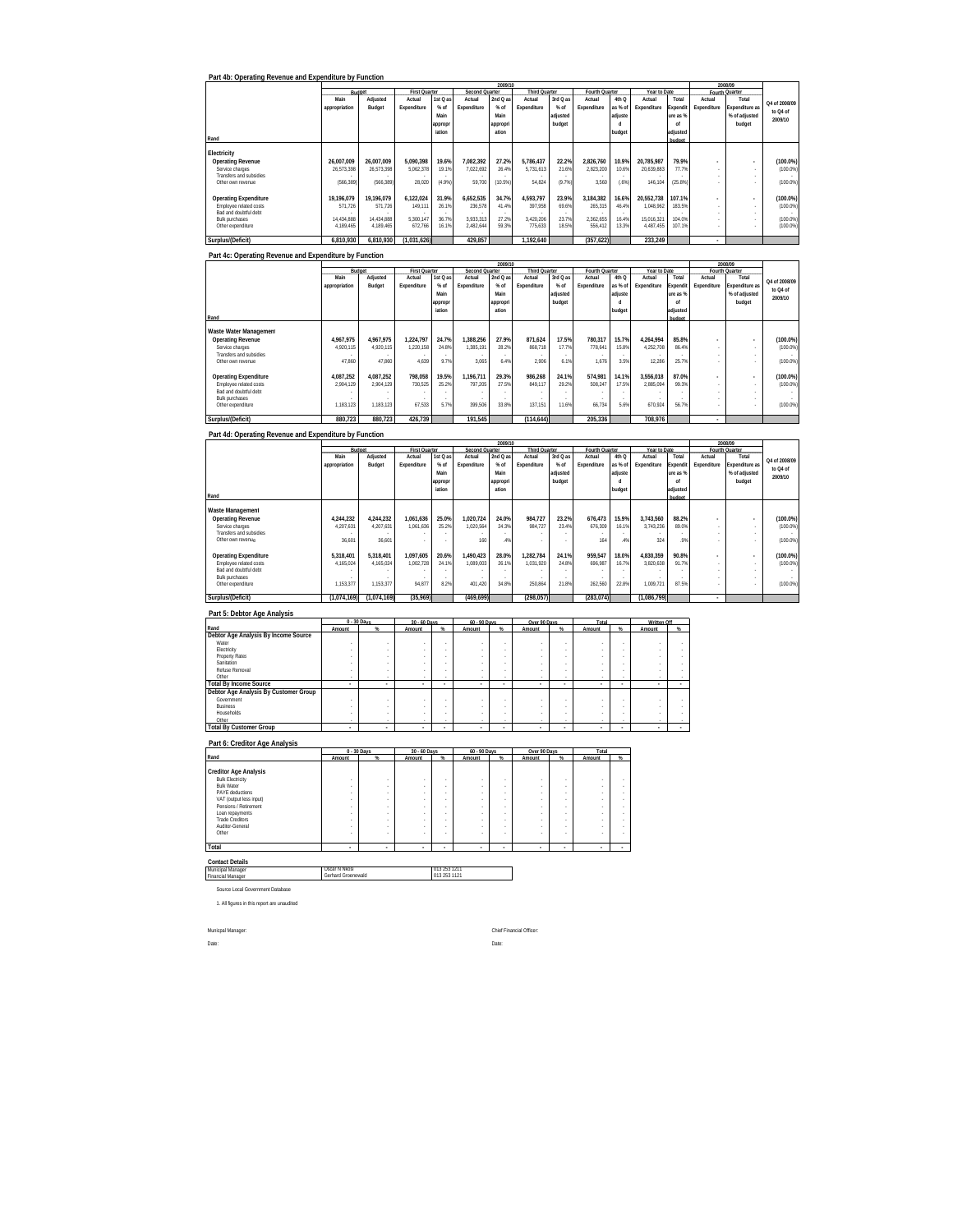# **Mpumalanga: Emalahleni (Mp)(MP312) STATEMENT OF CAPITAL AND OPERATING EXPENDITURE FOR THE 4th QUARTER ENDED 30 JUNE 2010**

|                                         |               |             |                      |            |                |             |                      |         |                |          | 2008/09      |         |               |                |             |
|-----------------------------------------|---------------|-------------|----------------------|------------|----------------|-------------|----------------------|---------|----------------|----------|--------------|---------|---------------|----------------|-------------|
|                                         |               | Budget      | <b>First Quarter</b> |            | Second Quarter |             | <b>Third Quarter</b> |         | Fourth Quarter |          | Year to Date |         |               | Fourth Quarter |             |
|                                         | Main          | Adjusted    | Actual               | 1st Q as   | Actual         | 2nd Q as %  | Actual               | 3rd Q   | Actual         | 4th Q as | Actual       | Total   | Actual        | Total          | Q4 of       |
|                                         | appropriation | Budget      | Expenditure          | % of Main  | Expenditure    | of Main     | Expenditure          | as % of | Expenditure    | $%$ of   | Expenditure  | Expendi | Expenditure   | Expenditure as | 2008/09 to  |
|                                         |               |             |                      | appropriat |                | appropriati |                      | adjuste |                | adjusted |              | ture as |               | % of adjusted  | Q4 of       |
|                                         |               |             |                      | inn        |                | nn          |                      |         |                | budget   |              | $%$ of  |               | budget         | 2009/10     |
|                                         |               |             |                      |            |                |             |                      | budget  |                |          |              | adiuste |               |                |             |
| Rand                                    |               |             |                      |            |                |             |                      |         |                |          |              |         |               |                |             |
|                                         |               |             |                      |            |                |             |                      |         |                |          |              |         |               |                |             |
| Operating Revenue and Expenditure       |               |             |                      |            |                |             |                      |         |                |          |              |         |               |                |             |
| <b>Operating Revenue</b>                | ***********   | *********** | 262.349.774          | 25.2%      | 212.290.619    |             | 20.4% 225.583.296    | 21.7%   | 183,294.692    | 17.6%    | 883.518.381  | 84.8%   | 168.909.050   | 1.698.3%       | 8.5%        |
| Property rates                          | 174.090.399   | 174.090.399 | 6.160.174            | 3.5%       | 5.287.140      | 3.0%        | 4.532.168            | 2.6%    | 4.118.080      | 2.4%     | 20.097.562   | 11.5%   | 33.823.587    | $\sim$         | (87.8%)     |
| Service charges                         | 571.899.365   | 571.899.365 | 191.614.298          | 33.5%      | 165.293.366    | 28.9%       | 172.176.128          | 30.1%   | 173.666.463    | 30.4%    | 702.750.255  | 122.9%  | 110.335.711   | 980.8%         | 57.4%       |
| Other own revenue                       | 295.815.396   | 295.815.396 | 64.575.302           | 21.8%      | 41.710.113     | 14.1%       | 48.875.000           | 16.5%   | 5.510.149      | 1 9%     | 160.670.564  | 54.3%   | 24.749.752    |                | (77.7%)     |
|                                         |               |             |                      |            |                |             |                      |         |                |          |              |         |               |                |             |
| <b>Operating Expenditure</b>            | 959.634.711   | 959.634.711 | 224.468.247          | 23.4%      | 280.366.463    |             | 29.2% 175.661.073    | 18.3%   | 195.086.696    | 20.3%    | 875.582.479  | 91.2%   | 290.923.321   | 1.918.4%       | (32.9%)     |
| Employee related costs                  | 287.024.572   | 287.024.572 | 70.636.896           | 24.6%      | 73.051.276     | 25.5%       | 73.160.924           | 25.5%   | 68.418.443     | 23.8%    | 285,267.539  | 99.4%   | 65,707,810    |                | 4.1%        |
| Bad and doubtful debt                   | 56.865.320    | 56.865.320  |                      |            | 51.825.300     | 91.1%       |                      |         |                |          | 51.825.300   | 91.1%   | 1.112.606     | $\sim$         | $(100.0\%)$ |
| Bulk purchases                          | 325.541.276   | 325.541.276 | 100.183.424          | 30.8%      | 81.583.151     | 25.1%       | 59.031.202           | 18.1%   | 73.139.766     | 22.5%    | 313.937.543  | 96.4%   | 85.367.857    | 632.8%         | (14.3%)     |
| Other expenditure                       | 290.203.543   | 290.203.543 | 53.647.927           | 18.5%      | 73.906.736     | 25.5%       | 43.468.947           | 15.0%   | 53.528.487     | 18.4%    | 224.552.097  | 77.4%   | 138.735.048   | 3.867.0%       | (61.4%)     |
|                                         |               |             |                      |            |                |             |                      |         |                |          |              |         |               |                |             |
| Surplus/(Deficit)                       | 82.170.449    | 82,170,449  | 37.881.527           |            | (68,075,844)   |             | 49.922.223           |         | (11, 792, 004) |          | 7.935.902    |         | (122.014.271) |                |             |
| Capital transfers and other adjustments | (500.065)     | (500.065)   | (11.850)             | 2.4%       | (3.367)        | .7%         | (281, 841)           | 56.4%   | 37.448         | (7.5%)   | (259.610)    | 51.9%   |               | $\sim$         | $(100.0\%)$ |
| <b>Revised Surplus/(Deficit)</b>        | 81.670.384    | 81.670.384  | 37,869,677           |            | (68.079.211)   |             | 49.640.382           |         | (11, 754, 556) |          | 7.676.292    |         | (122.014.271) |                |             |

# **Part1: Operating Revenue and Expenditure**

### **Part 2: Capital Revenue and Expenditure**

|                                                 |               |             |                      |            |                | 2009/10     |                      |         |                |          |              |         | 2008/09        |                |             |
|-------------------------------------------------|---------------|-------------|----------------------|------------|----------------|-------------|----------------------|---------|----------------|----------|--------------|---------|----------------|----------------|-------------|
|                                                 | Budget        |             | <b>First Quarter</b> |            | Second Quarter |             | <b>Third Quarter</b> |         | Fourth Quarter |          | Year to Date |         | Fourth Quarter |                |             |
|                                                 | Main          | Adjusted    | Actual               | 1st Q as   | Actual         | 2nd Q as %  | Actual               | 3rd Q   | Actual         | 4th Q as | Actual       | Total   | Actual         | Total          | Q4 of       |
|                                                 | appropriation | Budget      | Expenditure          | % of Main  | Expenditure    | of Main     | Expenditure          | as % of | Expenditure    | $%$ of   | Expenditure  | Expendi | Expenditure    | Expenditure as | 2008/09 to  |
|                                                 |               |             |                      | appropriat |                | appropriati |                      | adjuste |                | adjusted |              | ture as |                | % of adjusted  | Q4 of       |
|                                                 |               |             |                      | ion        |                | nn          |                      |         |                | budget   |              | $%$ of  |                | budget         | 2009/10     |
|                                                 |               |             |                      |            |                |             |                      | budget  |                |          |              | adjuste |                |                |             |
| Rand                                            |               |             |                      |            |                |             |                      |         |                |          |              |         |                |                |             |
|                                                 |               |             |                      |            |                |             |                      |         |                |          |              |         |                |                |             |
| Capital Revenue and Expenditure                 |               |             |                      |            |                |             |                      |         |                |          |              |         |                |                |             |
| Source of Finance                               | 328.378.019   | 328.378.019 | 19.896.062           | 6.1%       | 29.794.326     | 9.1%        | 21.766.343           | 6.6%    | 4.109.481      | 1.3%     | 75.566.212   | 23.0%   | 59.412.830     | 41.2%          | $(93.1\%)$  |
| External loans                                  | 216.974.943   | 216.974.943 | 12.269.053           | 5.7%       | 20.782.034     | 9.69        | 7.950.592            | 3.7%    | 3.969.788      | 1.8%     | 44.971.467   | 20.7%   | 37.365.551     | 51.6%          | (89.4%)     |
| Internal contributions                          |               |             |                      |            |                | $\sim$      |                      | $\sim$  |                |          |              | $\sim$  | 11.819.733     | 38.2%          | $(100.0\%)$ |
| Transfers and subsidies                         | 103.044.447   | 103.044.447 | 4.607.504            | 4.5%       | 7.209.313      | 7.0%        | 12.095.140           | 11.7%   | (2.113)        |          | 23.909.844   | 23.2%   | 10.227.546     | 30.2%          | $(100.0\%)$ |
| Other                                           | 8.358.629     | 8.358.629   | 3.019.505            | 36.1%      | 1.802.979      | 21.6%       | 1.720.611            | 20.6%   | 141.806        | 17%      | 6.684.901    | 80.09   |                | 76.8%          | $(100.0\%)$ |
|                                                 |               |             |                      |            |                |             |                      |         |                |          |              |         |                |                |             |
| <b>Capital Expenditure</b>                      | 328.378.019   | 328.378.019 | 19.896.061           | 6.1%       | 29.794.326     | 9.1%        | 21.766.342           | 6.6%    | 4.109.480      | 1.3%     | 75.566.209   | 23.0%   | 59.412.830     | 41.2%          | $(93.1\%)$  |
| Water and Sanitation                            | 129.621.402   | 129.621.402 | 9.833.372            | 7.6%       | 8.692.362      | 6.7%        | 12.082.163           | 9.3%    | (1.556.519)    | (1.2%)   | 29.051.378   | 22.4%   | 6.974.336      | 36.89          | $(122.3\%)$ |
| Electricity                                     | 41.001.572    | 41.001.572  | 1.790.039            | 4.4%       | 6.207.483      | 15.1%       | 446.516              | 1.1%    | 787.861        | 1.9%     | 9,231,899    | 22.59   | 13.316.105     | 49.9%          | (94.1%)     |
| Housing                                         | 2.500.000     | 2,500,000   |                      |            |                |             |                      | $\sim$  |                |          |              |         |                | ×.             |             |
| Roads, pavements, bridges and storm wa<br>Other | 78.321.419    | 78.321.419  | 5.218.117            | 6.7%       | 10.078.634     | 12.9%       | 6.198.882            | 7.9%    | 2.453.421      | 3.1%     | 23.949.054   | 30.6%   | 16.982.329     | 40.1%          | (85.6%)     |
|                                                 | 76.933.626    | 76.933.626  | 3.054.533            | 4.0%       | 4.815.847      | 6.3%        | 3,038,781            | 3.9%    | 2.424.717      | 3.2%     | 13.333.878   | 17.3%   | 22.140.060     | 41.8%          | $(89.0\%)$  |
|                                                 |               |             |                      |            |                |             |                      |         |                |          |              |         |                |                |             |

| <b>Total Capital and Operating Expenditure</b> |               |               |                      |            |                |             |                      |           |                   |          |              |         |             |                |            |
|------------------------------------------------|---------------|---------------|----------------------|------------|----------------|-------------|----------------------|-----------|-------------------|----------|--------------|---------|-------------|----------------|------------|
|                                                |               |               |                      |            |                | 2009/10     |                      |           |                   |          |              |         |             | 2008/09        |            |
|                                                |               | Budget        | <b>First Quarter</b> |            | Second Quarter |             | <b>Third Quarter</b> |           | Fourth Quarter    |          | Year to Date |         |             | Fourth Quarter |            |
|                                                | Main          | Adjusted      | Actual               | 1st Q as   | Actual         | 2nd Q as %  | Actual               | 3rd Q     | Actual            | 4th Q as | Actual       | Total   | Actual      | Total          | Q4 of      |
|                                                | appropriation | Budget        | Expenditure          | % of Main  | Expenditure    | of Main     | Expenditure          | as % of I | Expenditure       | $%$ of   | Expenditure  | Expendi | Expenditure | Expenditure as | 2008/09 to |
|                                                |               |               |                      | appropriat |                | appropriati |                      | adiuste   |                   | adiusted |              | ture as |             | % of adjusted  | Q4 of      |
|                                                |               |               |                      | inn        |                | nn          |                      |           |                   | budget   |              | $%$ of  |             | budget         | 2009/10    |
|                                                |               |               |                      |            |                |             |                      | budget    |                   |          |              | adjuste |             |                |            |
| Rand                                           |               |               |                      |            |                |             |                      |           |                   |          |              |         |             |                |            |
| Capital and Operating Revenue                  |               |               |                      |            |                |             |                      |           |                   |          |              |         |             |                |            |
| Operating Revenue                              | 1.041.805.160 | 1.041.805.160 | 262.349.774          | 25.2%      | 212.290.619    | 20.4%       | 225.583.296          | 21.7%     | 183.294.692       | 17.6%    | 883.518.381  | 84.8%   | 168.909.050 | 1.698.3%       | 8.5%       |
| Capital Revenue                                | 328.378.019   | 328.378.019   | 19.896.062           | 6 1%       | 29.794.326     | 9.1%        | 21.766.343           | 6.6%      | 4.109.481         | 1.3%     | 75.566.212   | 23.0%   | 59.412.830  | 41.2%          | (93.1%)    |
| <b>Total Revenue</b>                           | ***********   | ,,,,,,,,,,    | 282.245.836          | 20.6%      | 242.084.945    | 17.7%       | 247.349.639          | 18.1%     | 187.404.173       | 13.7%    | 959.084.593  | 70.0%   | 228.321.880 | 194.4%         | (17.9%)    |
| Capital and Operating Expenditure              |               |               |                      |            |                |             |                      |           |                   |          |              |         |             |                |            |
| Operating Expenditure                          | 959.634.711   | 959.634.711   | 224.468.247          | 23.4%      | 280.366.463    | 29.2%       | 175.661.073          | 18.3%     | 195.086.696       | 20.3%    | 875.582.479  | 91.2%   | 290.923.321 | 1.918.4%       | (32.9%)    |
| Capital Expenditure                            | 328.378.019   | 328.378.019   | 19.896.061           | 6.1%       | 29.794.326     | 9.1%        | 21.766.342           | 6.6%      | 4.109.480         | 1.3%     | 75.566.209   | 23.0%   | 59.412.830  | 41.2%          | (93.1%)    |
| <b>Total Expenditure</b>                       | ************  | ##########    | 244.364.308          | 19.0%      | 310.160.789    | 24.1%       | 197,427,415          |           | 15.3% 199.196.176 | 15.5%    | 951.148.688  | 73.8%   | 350.336.151 | 214.8%         | (43.1%)    |

#### **Part 3: Cash Receipts and Payments**

|                                                        |                            |                            |                           |                |                           | 2009/10        |                           |                |                          |               |                            |                 | 2008/09        |                          |             |
|--------------------------------------------------------|----------------------------|----------------------------|---------------------------|----------------|---------------------------|----------------|---------------------------|----------------|--------------------------|---------------|----------------------------|-----------------|----------------|--------------------------|-------------|
|                                                        | Budget                     |                            | <b>First Quarter</b>      |                | Second Quarter            |                | <b>Third Quarter</b>      |                | Fourth Quarter           |               | Year to Date               |                 | Fourth Quarter |                          |             |
|                                                        | Main                       | Adjusted                   | Actual                    | 1st Q as       | Actual                    | 2nd Q as %     | Actual                    | 3rd Q          | Actual                   | 4th Q as      | Actual                     | Total           | Actual         | Total                    | O4 of       |
|                                                        | appropriation              | Budget                     | Expenditure               | % of Main      | Expenditure               | of Main        | Expenditure               | as % of        | Expenditure              | $%$ of        | Expenditure                | <b>Expendi</b>  | Expenditure    | Expenditure as           | 2008/09 to  |
|                                                        |                            |                            |                           | appropriat     |                           | appropriati    |                           | adiuste        |                          | adjusted      |                            | ture as         |                | % of adjusted            | Q4 of       |
|                                                        |                            |                            |                           | inn            |                           | nn             |                           |                |                          | budget        |                            | $%$ of          |                | budget                   | 2009/10     |
|                                                        |                            |                            |                           |                |                           |                |                           | budget         |                          |               |                            | adiuste         |                |                          |             |
| Rand                                                   |                            |                            |                           |                |                           |                |                           |                |                          |               |                            |                 |                |                          |             |
|                                                        |                            |                            |                           |                |                           |                |                           |                |                          |               |                            |                 |                |                          |             |
| Cash Receipts and Payments                             |                            |                            |                           |                |                           |                |                           |                |                          |               |                            |                 |                |                          |             |
| Opening Cash Balance                                   | 160.689.932                | 160.689.932                | 160.689.932               |                | 80.156.352                |                | 35.048.666                |                | 77.205.810               |               | 160.689.932                |                 |                |                          |             |
| Cash receipts by source                                | 953.424.204                | 953.424.204                | 252,848,637               | 26.5%          | 260,628,236               | 27.3%          | 268,259,925               | 28.1%          | 221.219.324              | 23.2%         | ***********                | 105.2%          |                |                          | (100.0%     |
|                                                        |                            |                            |                           |                |                           |                |                           |                |                          |               |                            |                 |                | $\overline{\phantom{a}}$ |             |
| Statutory receipts (including VAT)                     |                            |                            |                           |                |                           |                |                           |                |                          |               |                            |                 |                |                          |             |
| Service charges<br>Transfers (operational and capital) | 775.993.308<br>177.430.896 | 775.993.308<br>177.430.896 | 208.121.866<br>64.726.771 | 26.8%<br>36.5% | 185.681.186<br>46.947.050 | 23.99<br>26.5% | 181,215.662<br>75.044.263 | 23.4%<br>42.3% | 184.650.329<br>6.568.995 | 23.8%<br>3.7% | 759.669.043<br>193,287.079 | 97.9%<br>108.9% |                | ٠                        | (100.0%     |
| Other receipts                                         |                            |                            |                           |                |                           |                |                           |                |                          |               |                            |                 |                | ٠                        | (100.0%     |
| Contributions recognised - cap. & contr. a             |                            |                            |                           |                |                           |                |                           |                |                          |               |                            |                 |                |                          |             |
| Proceeds on disposal of PPE                            |                            |                            |                           |                |                           |                |                           |                |                          |               |                            |                 |                |                          |             |
| <b>External loans</b>                                  |                            |                            |                           |                |                           |                |                           |                |                          |               |                            |                 |                |                          |             |
| Net increase (decr.) in assets / liabilities           |                            |                            | (20,000,000)              |                | 28.000.000                |                | 12.000.000                |                | 30,000,000               |               | 50.000.000                 |                 |                | ٠                        | (100.0%     |
|                                                        |                            |                            |                           |                |                           |                |                           |                |                          |               |                            |                 |                |                          |             |
| Cash payments by type                                  | 986.013.157                | 986.013.157                | 333.382.217               | 33.8%          | 305.735.922               | 31.0%          | 226.102.781               | 22.9%          | 280.976.967              | 28.5%         | ***********                | 116.2%          |                |                          | $(100.0\%)$ |
| Employee related costs                                 | 288.718.824                | 288.718.824                | 71.212.802                | 24.7%          | 73.051.268                | 25.3%          | 73.160.925                | 25.3%          | 68.418.441               | 23.7%         | 285.843.436                | 99.0%           |                |                          | $(100.0\%)$ |
| Grant and subsidies                                    |                            |                            |                           |                |                           |                |                           |                |                          |               |                            |                 |                |                          |             |
| Bulk Purchases - electr., water and sewer              |                            |                            |                           |                |                           |                |                           |                |                          |               |                            |                 |                |                          |             |
| Other payments to service providers                    | 663.755.868                | 663.755.868                | 261.193.678               | 39.4%          | 173.421.890               | 26.1%          | 134.528.756               | 20.3%          | 186.549.083              | 28.1%         | 755.693.407                | 113 9%          |                | ٠                        | (100.0%     |
| Capital assets                                         |                            |                            |                           | $\sim$         |                           | $\sim$         | 17.588.109                |                |                          | $\sim$        | 17.588.109                 |                 |                | ٠                        |             |
| Repayment of borrowing                                 | 33.538.465                 | 33.538.465                 | 975.737                   | 2.9%           | 15.989.743                | 47.7%          | 824.991                   | 2.5%           | 26.009.443               | 77.6%         | 43.799.914                 | 130.6%          |                | ×                        | $(100.0\%)$ |
| Other cash flows / payments                            |                            |                            |                           |                | 43.273.021                |                |                           |                |                          |               | 43.273.021                 |                 |                |                          |             |
| <b>Closing Cash Balance</b>                            | 128.100.979                | 128.100.979                | 80.156.352                |                | 35,048,666                |                | 77.205.810                |                | 17.448.167               |               | 17.448.167                 |                 |                |                          |             |
|                                                        |                            |                            |                           |                |                           |                |                           |                |                          |               |                            |                 |                |                          |             |

| Part 4a: Operating Revenue and Expenditure by Function |                          |                          |                        |                |                          |                |                      |                |                        |               |                          |                |                         |                          |            |
|--------------------------------------------------------|--------------------------|--------------------------|------------------------|----------------|--------------------------|----------------|----------------------|----------------|------------------------|---------------|--------------------------|----------------|-------------------------|--------------------------|------------|
|                                                        |                          |                          |                        |                |                          | 2009/10        |                      |                |                        |               |                          |                |                         | 2008/09                  |            |
|                                                        |                          | Budget                   | <b>First Quarter</b>   |                | Second Quarter           |                | <b>Third Quarter</b> |                | Fourth Quarter         |               | Year to Date             |                |                         | Fourth Quarter           |            |
|                                                        | Main                     | Adjusted                 | Actual                 | 1st Q as       | Actual                   | 2nd Q as %     | Actual               | 3rd Q          | Actual                 | 4th Q as      | Actual                   | Total          | Actual                  | Total                    | Q4 of      |
|                                                        | appropriation            | Budget                   | Expenditure            | % of Main      | Expenditure              | of Main        | Expenditure          | as % of        | Expenditure            | $%$ of        | Expenditure              | xpendi         | Expenditure             | <b>Expenditure as</b>    | 2008/09 to |
|                                                        |                          |                          |                        | appropriat     |                          | appropriati    |                      | adjuste        |                        | adjusted      |                          | ture as        |                         | % of adjusted            | Q4 of      |
|                                                        |                          |                          |                        | inn            |                          | nn             |                      |                |                        | budget        |                          | $%$ of         |                         | budget                   | 2009/10    |
|                                                        |                          |                          |                        |                |                          |                |                      | budget         |                        |               |                          | adiuste        |                         |                          |            |
| Rand                                                   |                          |                          |                        |                |                          |                |                      |                |                        |               |                          |                |                         |                          |            |
| Water                                                  |                          |                          |                        |                |                          |                |                      |                |                        |               |                          |                |                         |                          |            |
| Operating Revenue                                      | 144.382.689              | 144.382.689              | 28.276.772             | 19.6%          | 26.591.135               | 18.4%          | 27.589.819           | 19.1%          | 27.898.218             | 19.3%         | 110.355.944              | 76.4%          | 23.125.162              | $\overline{\phantom{a}}$ | 20.6%      |
| Service charges<br>Transfers and subsidies             | 115.127.461              | 115.127.461              | 28.531.130             | 24.8%          | 26.776.030               | 23.3%          | 27.574.936           | 24.0%          | 27.898.086             | 24.2%         | 110.780.182              | 96.2%          | 23.079.894              | $\sim$<br>$\sim$         | 20.9%      |
| Other own revenue                                      | 29.255.228               | 29.255.228               | (254.358)              | (.9%           | (184.895)                | $(.6\%)$       | 14.883               | 1%             | 132                    |               | (424.238)                | (1.5%          | 45.268                  | $\sim$                   | (99.7%     |
| <b>Operating Expenditure</b>                           | 101.386.770              | 101.386.770              | 18.262.881             | 18.0%          | 40.256.303               | 39.7%          | 18.622.911           | 18.4%          | 16.601.282             | 16.4%         | 93.743.377               | 92.5%          | 23.169.071              | $\overline{\phantom{a}}$ | (28.3%)    |
| Employee related costs                                 | 17.523.870               | 17.523.870               | 4.719.640              | 26.9%          | 4.874.648                | 27.8%          | 4.923.153            | 28.1%          | 4.562.171              | 26.0%         | 19.079.612               | 108.9%         | 4.396.057               | ٠                        | 3.8%       |
| Bad and doubtful debt                                  | 8.059.910                | 8.059.910                |                        |                | 8.059.910                | 100.0%         |                      |                |                        |               | 8.059.910                | 100.0%         |                         | ٠                        |            |
| <b>Bulk purchases</b>                                  | 28,400,000<br>47.402.990 | 28.400.000<br>47.402.990 | 4.282.692<br>9.260.549 | 15.1%<br>19.5% | 11.993.529<br>15.328.216 | 42.2%<br>32.3% | 7.660.985            | 27.0%<br>12.7% | 2.662.809<br>9.376.302 | 9.4%<br>19.8% | 26.600.015<br>40.003.840 | 93.7%<br>84.4% | 4.243.966<br>14.529.048 | ٠                        | (37.3%)    |
| Other expenditure                                      |                          |                          |                        |                |                          |                | 6,038,773            |                |                        |               |                          |                |                         | ٠                        | (35.5%)    |
| Surplus/(Deficit)                                      | 42.995.919               | 42.995.919               | 10.013.891             |                | (13.665.168)             |                | 8.966.908            |                | 11.296.936             |               | 16.612.567               |                | (43.909)                |                          |            |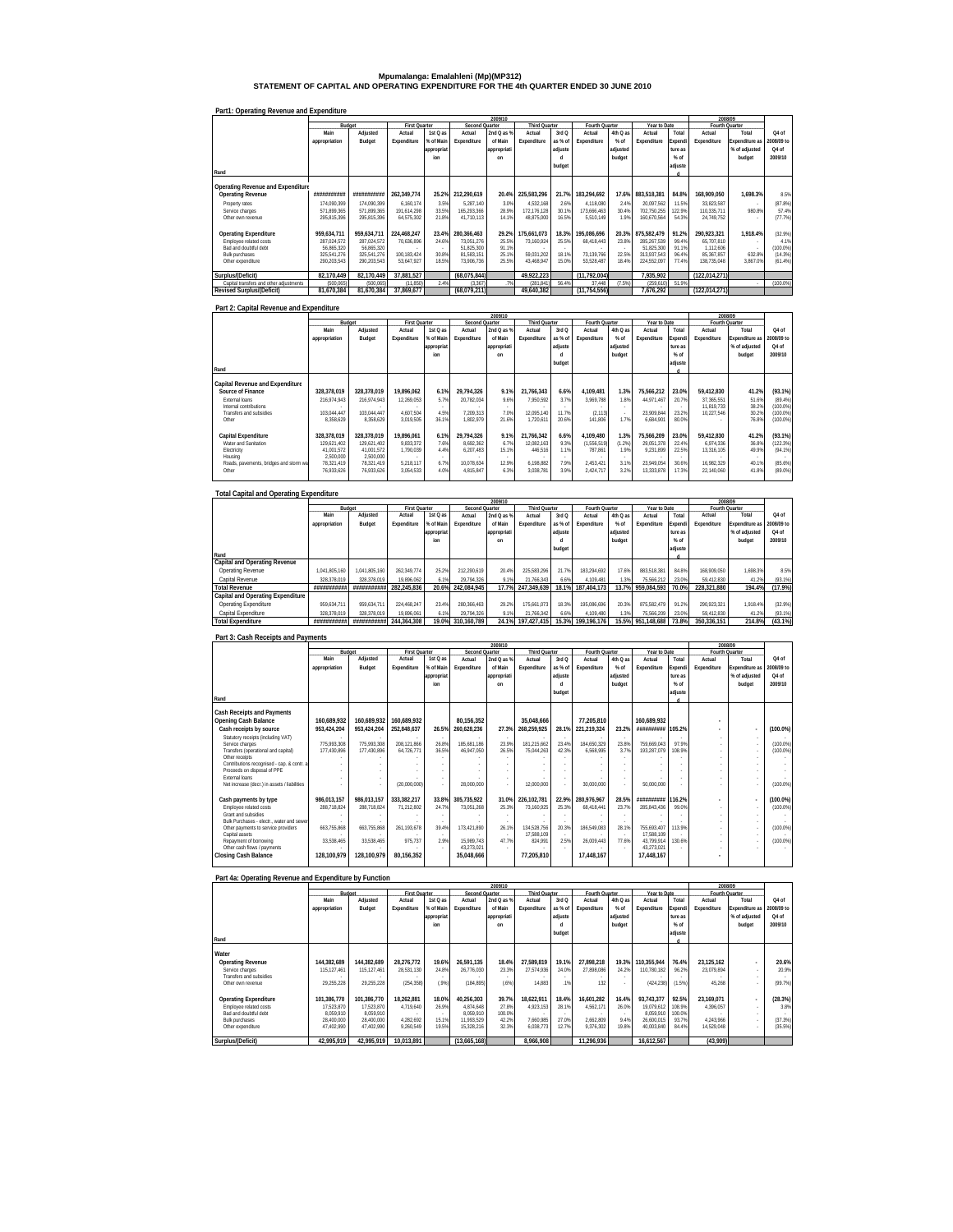| Part 4b: Operating Revenue and Expenditure by Function                 |                            |                            |                                |                        |                          | 2009/10                  |                                |                               |                           |                    |                            |                   | 2008/09                   |                                |                     |
|------------------------------------------------------------------------|----------------------------|----------------------------|--------------------------------|------------------------|--------------------------|--------------------------|--------------------------------|-------------------------------|---------------------------|--------------------|----------------------------|-------------------|---------------------------|--------------------------------|---------------------|
|                                                                        | Main                       | Budget<br>Adjusted         | <b>First Quarter</b><br>Actual | 1st Q as               | Second Quarter           | 2nd Q as 9               | <b>Third Quarter</b>           | 3rdQ                          | <b>Fourth Quarter</b>     | 4th Q as           | Year to Date               | Total             | Fourth Quarter<br>Actual  | Total                          | Q4 of               |
|                                                                        | appropriation              | Budget                     | Expenditure                    | % of Mair              | Actual<br>Expenditure    | of Main                  | Actual<br>Expenditure          | as % of                       | Actual<br>Expenditure     | $%$ of             | Actual<br>Expenditure      | :xpend            | Expenditure               | <b>Expenditure</b> as          | 008/09 to           |
|                                                                        |                            |                            |                                | appropria              |                          | appropriati              |                                | adjuste                       |                           | adiusted           |                            | ture as           |                           | % of adjusted                  | Q4 of               |
|                                                                        |                            |                            |                                | ion                    |                          | on                       |                                | $\mathsf{d}$<br>budget        |                           | budget             |                            | $%$ of<br>adjuste |                           | budget                         | 2009/10             |
| Rand                                                                   |                            |                            |                                |                        |                          |                          |                                |                               |                           |                    |                            |                   |                           |                                |                     |
| Electricity                                                            |                            |                            |                                |                        |                          |                          |                                |                               |                           |                    |                            |                   |                           |                                |                     |
| <b>Operating Revenue</b><br>Service charges                            | 384,119,265<br>368,977,805 | 384,119,265<br>368,977,805 | 115,876,830<br>115,652,930     | 30.2%<br>31.39         | 77,978,832<br>78,491,693 | 20.3%<br>21.3%           | 83,812,832<br>84,478,764       | 21.8%<br>22.9%                | 84,257,627<br>84,150,241  | 21.9%<br>22.8%     | 361,926,121<br>362,773,628 | 94.2%<br>98.39    | 69,207,547<br>50,757,443  | $\cdot$                        | 21.7%<br>65.8%      |
| Transfers and subsidies<br>Other own revenue                           | 3,924,000<br>11,217,460    | 3,924,000<br>11,217,460    | 223.900                        | 2.09                   | (512, 861)               | (4.6%                    | (665, 932)                     | (5.9%)                        | 107,386                   | 1.0%               | (847, 507)                 | (7.6%             | 18,450,104                | $\cdot$                        | (99.4%)             |
|                                                                        |                            |                            |                                |                        |                          |                          |                                |                               |                           |                    |                            |                   |                           |                                |                     |
| <b>Operating Expenditure</b><br>Employee related costs                 | 380,476,562<br>31,364,057  | 380,476,562<br>31,364,057  | 112,510,004<br>9,623,239       | 29.6%<br>30.79         | 115,382,137<br>9,638,984 | 30.3%<br>30.7%           | 68,662,189<br>9,365,86         | 18.0%<br>29.99                | 89,669,272<br>9,055,966   | 23.6%<br>28.99     | 386,223,602<br>37,684,055  | 101.5%<br>120.29  | 97,196,782<br>8,960,439   |                                | (7.7%)<br>1.1%      |
| Bad and doubtful debt<br><b>Bulk purchases</b>                         | 26,747,039<br>296,694,029  | 26,747,039<br>296,694,029  | 95,858,793                     | 32.39                  | 26,747,039<br>69,540,104 | 100.0%<br>23.4%          | 51,344,753                     | 17.3%                         | 70,416,154                | 23.79              | 26,747,039<br>287,159,804  | 100.09<br>96.89   | 81.062.360                | $\cdot$<br>$\cdot$             | (13.1%)             |
| Other expenditure                                                      | 25,671,437                 | 25,671,437                 | 7,027,972                      | 27.49                  | 9,456,010                | 36.89                    | 7,951,570                      | 31.0%                         | 10,197,152                | 39.79              | 34,632,704                 | 134.99            | 7,173,983                 | ÷,                             | 42.1%               |
| Surplus/(Deficit)                                                      | 3,642,703                  | 3,642,703                  | 3,366,826                      |                        | (37, 403, 305)           |                          | 15,150,643                     |                               | (5,411,645)               |                    | (24, 297, 481)             |                   | (27,989,235               |                                |                     |
| Part 4c: Operating Revenue and Expenditure by Function                 |                            |                            |                                |                        |                          |                          |                                |                               |                           |                    |                            |                   |                           |                                |                     |
|                                                                        |                            |                            |                                |                        |                          | 2009/10                  |                                |                               |                           |                    |                            |                   | 2008/09                   |                                |                     |
|                                                                        | Main                       | Adjusted                   | First Quarter<br>Actual        | 1st Q as               | Second Q<br>Actual       | uarter<br>2nd $Q$ as $9$ | <b>Third Quarter</b><br>Actual | 3rd Q                         | Fourth Quarter<br>Actual  | 4th Q as           | Year to Date<br>Actual     | Total             | Fourth Quarter<br>Actual  | Total                          | Q4 of               |
|                                                                        | appropriation              | Budget                     | Expenditure                    | % of Mair              | Expenditure              | of Main                  | Expenditure                    | as % of<br>adjuste            | Expenditure               | $%$ of<br>adjustec | Expenditure                | xpend<br>ture a:  | Expenditure               | xpenditure as<br>% of adjusted | 2008/09 to<br>Q4 of |
|                                                                        |                            |                            |                                | appropria<br>ion       |                          | appropriati<br>on        |                                | d                             |                           | budget             |                            | $%$ of            |                           | budget                         | 2009/10             |
| Rand                                                                   |                            |                            |                                |                        |                          |                          |                                | budget                        |                           |                    |                            | adjuste<br>d      |                           |                                |                     |
|                                                                        |                            |                            |                                |                        |                          |                          |                                |                               |                           |                    |                            |                   |                           |                                |                     |
| Waste Water Management<br><b>Operating Revenue</b>                     | 98.012.023                 | 98.012.023                 | 11,641,891                     | 11.99                  | 11.932.414               | 12.2%                    | 11,975,820                     | 12.2%                         | 11.956.213                | 12.2%              | 47.506.338                 | 48.5%             | 10.037.648                |                                | 19.1%               |
| Service charges<br>Transfers and subsidies                             | 45,738,879<br>29,675,308   | 45,738,879<br>29.675.308   | 11,640,753                     | 25.59                  | 11,932,414               | 26.19                    | 11,975,294                     | 26.2%                         | 11,956,213                | 26.19              | 47,504,674                 | 103.99            | 9,996,236                 | $\overline{\phantom{a}}$       | 19.69               |
| Other own revenue                                                      | 22,597,836                 | 22,597,836                 | 1,138                          |                        |                          |                          | 526                            |                               |                           |                    | 1,664                      |                   | 41.412                    | ÷,                             | $(100.0\%)$         |
| <b>Operating Expenditure</b>                                           | 24,445,530                 | 24 445 530                 | 9.482.900                      | 38.8%                  | 12.488.408               | 51.1%                    | 6.491.444                      | 26.6%                         | 7.545.917                 | 30.9%              | 36.008.669                 | 47.3%             | 5,048,656                 |                                | 49.5%               |
| Employee related costs                                                 | 15.429.925                 | 15.429.925                 | 4,624,419                      | 30.09                  | 5.112.504                | 33.19                    | 4,949,383                      | 32.1%                         | 4,664,887                 | 30.29              | 19.351.193                 | 125.49            | 4,303,829                 | ÷,                             | 8.4%                |
| Bad and doubtful debt<br><b>Bulk purchases</b>                         | 3.222.077<br>444,000       | 3,222,077<br>444.000       | 41.155                         | 9.3%                   | 3,222,077<br>49.518      | 100.09<br>11.29          | 25.464                         | 5.7%                          | 60.803                    | 13.79              | 3,222,077<br>176,940       | 100.0%<br>39.99   |                           | $\overline{\phantom{a}}$       | $(100.0\%)$         |
| Other expenditure                                                      | 5,349,528                  | 5.349.528                  | 4,817,326                      | 90.19                  | 4,104,309                | 76.79                    | 1,516,597                      | 28.4%                         | 2,820,227                 | 52.79              | 13,258,459                 | 247.8%            | 744.827                   |                                | 278.6%              |
| Surplus/(Deficit)                                                      | 73,566,493                 | 73,566,493                 | 2,158,991                      |                        | (555, 994)               |                          | 5,484,376                      |                               | 4.410.296                 |                    | 11,497,669                 |                   | 4,988,992                 |                                |                     |
| Part 4d: Operating Revenue and Expenditure by Function                 |                            |                            |                                |                        |                          |                          |                                |                               |                           |                    |                            |                   |                           |                                |                     |
|                                                                        |                            |                            | <b>First Quarter</b>           |                        | Second O                 | 2009/10<br><b>Jarter</b> | <b>Third Quarter</b>           |                               | Fourth Os                 | <u>rarter</u>      | Year to Date               |                   | 2008/09<br>Fourth Quarter |                                |                     |
|                                                                        | Main                       | Adjusted                   | Actual                         | 1st Q as               | Actual                   | 2nd Q as 9               | Actual                         | 3rd Q                         | Actual                    | 4th Q as           | Actual                     | Total             | Actual                    | Total                          | O4 of               |
|                                                                        | appropriation              | Budget                     | Expenditure                    | % of Main<br>appropria | Expenditure              | of Main<br>ippropriati   | Expenditure                    | as % of<br>adjuste            | Expenditure               | $%$ of<br>adjusted | Expenditure                | xpend<br>ture a:  | Expenditure               | xpenditure as<br>% of adjusted | 008/09 to<br>Q4 of  |
|                                                                        |                            |                            |                                | ion                    |                          | on                       |                                | d                             |                           | budget             |                            | $%$ of            |                           | budget                         | 2009/10             |
| Rand                                                                   |                            |                            |                                |                        |                          |                          |                                | budget                        |                           |                    |                            | adjust            |                           |                                |                     |
| Waste Management                                                       |                            |                            |                                |                        |                          |                          |                                |                               |                           |                    |                            |                   |                           |                                |                     |
| <b>Operating Revenue</b>                                               | 39,469,508                 | 39.469.508                 | 9.932.454                      | 25.2%                  | 10,046,302               | 25.5%                    | 10,131,097                     | 25.7%                         | 10,414,516                | 26.4%              | 40,524,369                 | 102.7%            | 9.108.920                 |                                | 14.3%               |
| Service charges<br>Transfers and subsidies                             | 39.390.750                 | 39.390.750                 | 9.878.092<br>41.967            | 25.19                  | 10.000.945<br>33.225     | 25.4%                    | 10.063.806<br>51.124           | 25.5%                         | 10.371.666<br>31.156      | 26.39              | 40.314.509<br>157.472      | 102.3%            | 9.024.281                 | $\sim$<br>$\sim$               | 14.9%<br>(100.0%)   |
| Other own revenue                                                      | 78,758                     | 78,758                     | 12,395                         | 15.79                  | 12,132                   | 15.49                    | 16, 16                         | 20.5%                         | 11,694                    | 14.89              | 52.388                     | 66.59             | 84,639                    | $\overline{\phantom{a}}$       | (86.2%)             |
| <b>Operating Expenditure</b>                                           | 38,601,692                 | 38,601,692                 | 10,130,567                     | 26.2%                  | 14,977,012               | 38.8%                    | 8,911,218                      | 23.1%                         | 10,091,481                | 26.1%              | 44,110,278                 | 14.3%             | 8.618.534                 |                                | 17.1%               |
| Employee related costs<br>Bad and doubtful debt                        | 22.678.805<br>2,774,939    | 22.678.805<br>2,774,939    | 6,324,057                      | 27.99                  | 6.250.083<br>2,774,939   | 27.69<br>100.0%          | 6.182.481                      | 27.3%                         | 5.703.530                 | 25.19              | 24.460.151<br>2,774,939    | 107.99<br>100.09  | 4.612.535                 | $\epsilon$<br>$\cdot$          | 23.7%               |
| <b>Bulk purchases</b><br>Other expenditure                             | 3,247<br>13,144,701        | 3,247<br>13,144,701        | 784<br>3,805,726               | 24.19<br>29.09         | 5,951,990                | 45.3%                    | 2,728,737                      | 20.8%                         | 4,387,951                 | 33.4%              | 784<br>16,874,404          | 24.19<br>128.49   | 4,005,999                 | ÷,                             | 9.5%                |
|                                                                        |                            |                            |                                |                        | (4,930,710)              |                          |                                |                               |                           |                    | (3,585,909)                |                   |                           |                                |                     |
| Surplus/(Deficit)                                                      | 867,816                    | 867,816                    | (198, 113)                     |                        |                          |                          | 1,219,879                      |                               | 323,035                   |                    |                            |                   | 490,386                   |                                |                     |
| Part 5: Debtor Age Analysis                                            |                            | 0 - 30 Days                | 30 - 60 Days                   |                        | 60 - 90 Days             |                          | Over 90 Days                   |                               | Total                     |                    | Written Off                |                   |                           |                                |                     |
|                                                                        | Amount                     |                            | Amount                         |                        | Amount                   |                          | Amount                         | -96                           | Amount                    |                    | Amount                     | %                 |                           |                                |                     |
| Debtor Age Analysis By Income Source<br>Water                          | 10.620.209                 | 8.6%                       | 5.653.869                      | 4.6%                   | 4.218.699                | 3.49                     | 103.641.954                    | 83.5%                         | 124.134.731               | 25.09              |                            |                   |                           |                                |                     |
| Electricity<br>Property Rates                                          | 20,254,233<br>10,492,027   | 17.9%<br>10.6%             | 5,469,455<br>3,651,556         | 4.8%<br>3.7%           | 3,830,871<br>2,590,720   | 3.4%<br>2.6%             | 83,552,038<br>82,387,882       | 73.9%<br>83.1%                | 113,106,597<br>99,122,185 | 22.89<br>20.09     |                            | ÷                 |                           |                                |                     |
| Sanitation<br>Refuse Removal                                           | 3,669,090<br>3,163,116     | 6.09<br>5.4%               | 1,768,162<br>1,590,462         | 2.99<br>2.79           | 1,520,825<br>1,363,226   | 2.59<br>2.3%             | 53,743,471<br>52,242,327       | 88.5%<br>89.5%                | 60,701,548<br>58,359,131  | 12.29<br>11.8%     |                            | ×                 |                           |                                |                     |
| Other                                                                  | 2,700,099                  | 6.69                       | 1,519,118                      | 3.79                   | 2,163,951                | 5.39                     | 34,538,119                     | 84.4%                         | 40,921,279                | 8.29               |                            |                   |                           |                                |                     |
| <b>Total By Income Source</b><br>Debtor Age Analysis By Customer Group | 50,898,770                 | 10.3%                      | 19,652,622                     | 4.0%                   | 15,688,292               | 3.2%                     | 410,105,787                    | 82.6%                         | 496,345,471               | 100.0%             |                            |                   |                           |                                |                     |
| Government<br><b>Business</b>                                          | 1.530.797<br>19.276.563    | 12.69<br>30.59             | 979.218<br>3,768,608           | 8.19<br>6.09           | 1.078.371<br>1.918.905   | 899<br>3.0%              | 8 555 701<br>38.307.095        | 70.59<br>60.5%                | 12.144.087<br>63.271.171  | 2.49<br>12.7%      |                            |                   |                           |                                |                     |
| Households                                                             | 28.075.928                 | 7.19                       | 13.894.670                     | 3.5%                   | 10.310.818               | 2.6%                     | 345.922.911                    | 86.9%                         | 398.204.327               | 80.29              |                            | $\epsilon$        |                           |                                |                     |
| Other<br><b>Total By Customer Group</b>                                | 2.015.482<br>50,898,770    | 8.99<br>10.3%              | 1.010.126<br>19,652,622        | 4.49<br>4.0%           | 2.380.198<br>15,688,292  | 10.59<br>3.2%            | 17.320.080<br>410,105,787      | 76.29<br>82.6%                | 22 725 886<br>496,345,471 | 4.69<br>100.0%     | ٠                          | $\cdot$           |                           |                                |                     |
|                                                                        |                            |                            |                                |                        |                          |                          |                                |                               |                           |                    |                            |                   |                           |                                |                     |
| Part 6: Creditor Age Analysis                                          |                            | 0 - 30 Days                | 30 - 60 Days                   |                        | 60 - 90 Days             |                          | Over 90 Days                   |                               | Total                     |                    |                            |                   |                           |                                |                     |
| Rand                                                                   | Amount                     |                            | Amount                         |                        | Amount                   |                          | Amount                         |                               | Amount                    |                    |                            |                   |                           |                                |                     |
| Creditor Age Analysis<br><b>Bulk Electricity</b>                       | 38,383,495                 | 100.0%                     |                                |                        |                          |                          |                                |                               | 38,383,495                | 69.8%              |                            |                   |                           |                                |                     |
| <b>Bulk Water</b>                                                      | 14,393                     | 100.0%                     | $\cdot$                        |                        |                          |                          |                                |                               | 14.393                    |                    |                            |                   |                           |                                |                     |
| PAYE deductions<br>VAT (output less input)                             | 2.619.194<br>(3.311.780)   | 100.0%<br>100.0%           | ÷,<br>$\cdot$                  | ä,<br>$\epsilon$       | ÷,<br>×                  | ł.<br>×                  |                                |                               | 2.619.194<br>(3.311.780)  | 489<br>(6.0%       |                            |                   |                           |                                |                     |
| Pensions / Retirement<br>Loan repayments                               | 2.778.785<br>12,514,231    | 100.0%<br>100.0%           | ÷,<br>ł,                       | $\epsilon$<br>à,       | ÷,<br>ł,                 | $\cdot$                  | ×.                             | ×<br>$\overline{\phantom{a}}$ | 2.778.785<br>12,514,231   | 5.19<br>22.79      |                            |                   |                           |                                |                     |
| <b>Trade Creditors</b><br>Auditor-General                              | 1,401,010<br>614,340       | 100.0%<br>100.0%           | ÷<br>ł,                        | ×                      | $\cdot$                  | ï                        |                                | $\cdot$                       | 1,401,010<br>614,340      | 2.5%<br>1.19       |                            |                   |                           |                                |                     |
| Other                                                                  |                            |                            | ł                              |                        | ÷                        |                          |                                |                               |                           |                    |                            |                   |                           |                                |                     |
| Total                                                                  | 55,013,668                 | 100.0%                     |                                |                        |                          |                          |                                |                               | 55,013,668                | 100.0%             |                            |                   |                           |                                |                     |
| <b>Contact Details</b>                                                 |                            |                            |                                |                        |                          |                          |                                |                               |                           |                    |                            |                   |                           |                                |                     |
| Municipal Manager                                                      | A M Langa                  |                            |                                | 013 690 6208           |                          |                          |                                |                               |                           |                    |                            |                   |                           |                                |                     |
| <b>Financial Manager</b>                                               |                            |                            |                                |                        |                          |                          |                                |                               |                           |                    |                            |                   |                           |                                |                     |
| Source Local Government Database                                       |                            |                            |                                |                        |                          |                          |                                |                               |                           |                    |                            |                   |                           |                                |                     |
| 1. All figures in this report are unaudited                            |                            |                            |                                |                        |                          |                          |                                |                               |                           |                    |                            |                   |                           |                                |                     |
|                                                                        |                            |                            |                                |                        |                          |                          |                                |                               |                           |                    |                            |                   |                           |                                |                     |
| Municpal Manager:                                                      |                            |                            |                                |                        |                          | Chief Financial Officer  |                                |                               |                           |                    |                            |                   |                           |                                |                     |
| Date                                                                   |                            |                            |                                |                        |                          | Date                     |                                |                               |                           |                    |                            |                   |                           |                                |                     |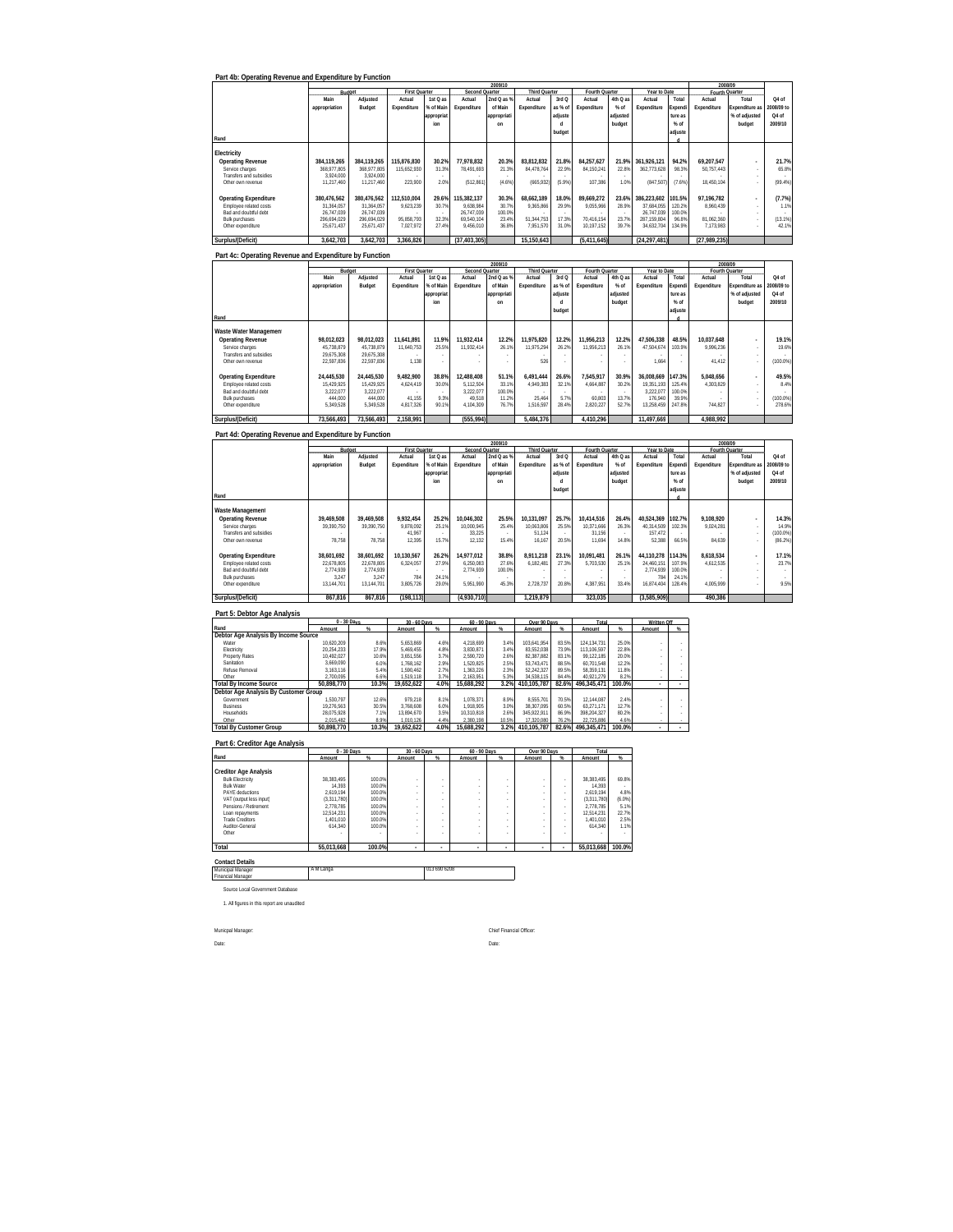**Mpumalanga: Gert Sibande(DC30) STATEMENT OF CAPITAL AND OPERATING EXPENDITURE FOR THE 4th QUARTER ENDED 30 JUNE 2010**

|--|

|                                         |               |              |                      |           |                | 2009/10   |                      |         |                |         |              |          | 2008/09        |                          |            |
|-----------------------------------------|---------------|--------------|----------------------|-----------|----------------|-----------|----------------------|---------|----------------|---------|--------------|----------|----------------|--------------------------|------------|
|                                         |               | Budget       | <b>First Quarter</b> |           | Second Quarter |           | <b>Third Quarter</b> |         | Fourth Quarter |         | Year to Date |          | Fourth Quarter |                          | Q4 of      |
|                                         | Main          | Adiusted     | Actual               | 1st Q as  | Actual         | 2nd Q as  | Actual               | 3rd Q   | Actual         | 4th Q   | Actual       | Total    | Actual         | Total                    |            |
|                                         | appropriation | Budget       | Expenditure          | % of Main | Expenditure    | % of Main | Expenditure          | as % of | Expenditure    | as % of | Expenditure  | Expendit | Expenditure    | Expenditur               | 2008/09 to |
|                                         |               |              |                      | appropri  |                | appropri  |                      | adjuste |                | adjuste |              | ure as % |                | e as % of                | Q4 of      |
|                                         |               |              |                      | ation     |                | ation     |                      |         |                |         |              | nf       |                | adjusted                 | 2009/10    |
| Rand                                    |               |              |                      |           |                |           |                      | budget  |                | budget  |              | adiusted |                | budget                   |            |
|                                         |               |              |                      |           |                |           |                      |         |                |         |              |          |                |                          |            |
| Operating Revenue and Expenditure       |               |              |                      |           |                |           |                      |         |                |         |              |          |                |                          |            |
| <b>Operating Revenue</b>                | 237.569.310   | 250.004.999  | 98.448.814           | 41.4%     | 83.556.126     | 35.2%     | 67.931.684           | 27.2%   | 13.092.889     | 5.2%    | 263.029.513  | 105.2%   | 11.360.732     | 101.9%                   | 15.2%      |
| Property rates                          |               |              |                      |           |                |           |                      |         |                |         |              |          |                |                          |            |
| Service charges                         | 000.000       |              |                      |           |                |           |                      |         |                |         |              |          |                | $\overline{\phantom{a}}$ |            |
| Other own revenue                       | 236.569.310   | 250.004.999  | 98.448.814           | 41.6%     | 83.556.126     | 35.3%     | 67.931.684           | 27.2%   | 13.092.889     | 5.2%    | 263.029.513  | 105.2%   | 11.360.732     | 101.9%                   | 15.2%      |
|                                         |               |              |                      |           |                |           |                      |         |                |         |              |          |                |                          |            |
| <b>Operating Expenditure</b>            | 277.981.910   | 294.232.884  | 36.287.487           | 13.1%     | 73.888.015     | 26.6%     | 52.541.193           | 17.9%   | 72.661.539     | 24.7%   | 235.378.234  | 80.0%    | 84.457.293     | 92.8%                    | (14.0%     |
| Employee related costs                  | 70.471.380    | 59.625.666   | 11.064.011           | 15.7%     | 11.949.507     | 17.0%     | 12.304.752           | 20.6%   | 12.177.997     | 20.4%   | 47.496.267   | 79.7%    | 9.607.638      | 88.3%                    | 26.8%      |
| Bad and doubtful debt                   |               |              |                      |           |                |           |                      |         |                |         |              |          |                |                          |            |
| <b>Bulk purchases</b>                   |               |              |                      |           |                |           |                      |         |                |         |              |          |                |                          |            |
| Other expenditure                       | 207.510.530   | 234.607.218  | 25.223.476           | 12.2%     | 61.938.508     | 29.8%     | 40.236.441           | 17.2%   | 60.483.542     | 25.8%   | 187.881.967  | 80.1%    | 74.849.655     | 93.7%                    | (19.2%)    |
|                                         |               |              |                      |           |                |           |                      |         |                |         |              |          |                |                          |            |
| Surplus/(Deficit)                       | (40.412.600)  | (44.227.885) | 62.161.327           |           | 9.668.111      |           | 15.390.491           |         | (59, 568, 650) |         | 27.651.279   |          | (73.096.561)   |                          |            |
| Capital transfers and other adjustments | 40.412.600    | 44.227.885   |                      |           |                |           |                      |         |                |         |              |          |                |                          |            |
| <b>Revised Surplus/(Deficit)</b>        | ٠             | ٠            | 62.161.327           |           | 9.668.111      |           | 15.390.491           |         | (59.568.650)   |         | 27.651.279   |          | (73.096.561)   |                          |            |

# **Part 2: Capital Revenue and Expenditure**

|                                        |               |               |                      |           |                | 2009/10   |                      |         |                |         |              |                 | 2008/09        |            |            |
|----------------------------------------|---------------|---------------|----------------------|-----------|----------------|-----------|----------------------|---------|----------------|---------|--------------|-----------------|----------------|------------|------------|
|                                        |               | <b>Budget</b> | <b>First Quarter</b> |           | Second Quarter |           | <b>Third Quarter</b> |         | Fourth Quarter |         | Year to Date |                 | Fourth Quarter |            | Q4 of      |
|                                        | Main          | Adjusted      | Actual               | 1st Q as  | Actual         | $2ndQ$ as | Actual               | 3rd Q   | Actual         | 4th Q   | Actual       | Total           | Actual         | Total      |            |
|                                        | appropriation | Budget        | Expenditure          | % of Main | Expenditure    | % of Main | Expenditure          | as % of | Expenditure    | as % of | Expenditure  | <b>Expendit</b> | Expenditure    | Expenditur | 2008/09 to |
|                                        |               |               |                      | appropri  |                | appropri  |                      | adjuste |                | adjuste |              | ure as %        |                | e as % of  | Q4 of      |
|                                        |               |               |                      | ation     |                | ation     |                      | d       |                |         |              | nf              |                | adjusted   | 2009/10    |
| Rand                                   |               |               |                      |           |                |           |                      | budget  |                | budget  |              | adiusted        |                | budget     |            |
|                                        |               |               |                      |           |                |           |                      |         |                |         |              |                 |                |            |            |
| Capital Revenue and Expenditure        |               |               |                      |           |                |           |                      |         |                |         |              |                 |                |            |            |
| Source of Finance                      | 94.000.000    | 90.004.315    | 14.539.433           | 15.5%     | 32.641.492     | 34.7%     | 20.448.691           | 22.7%   | 38.677.597     | 43.0%   | 106.307.213  | 118.1%          | 29.613.506     | 80.7%      | 30.6%      |
| External loans                         |               |               |                      |           |                |           |                      |         |                |         |              |                 |                |            |            |
| Internal contributions                 |               |               |                      |           |                |           |                      |         |                |         |              |                 |                |            |            |
| Transfers and subsidies                |               |               |                      |           |                |           |                      |         |                |         |              |                 |                |            |            |
| Other                                  | 94.000.000    | 90.004.315    | 14.539.433           | 15.5%     | 32.641.492     | 34.7%     | 20.448.691           | 22.7%   | 38.677.597     | 43.0%   | 106.307.213  | 118.1%          | 29.613.506     | 80.7%      | 30.6%      |
|                                        |               |               |                      |           |                |           |                      |         |                |         |              |                 |                |            |            |
| Capital Expenditure                    | 94.000.000    | 90.004.315    | 14.539.433           | 15.5%     | 32.641.492     | 34.7%     | 20.448.691           | 22.7%   | 38.677.597     | 43.0%   | 106.307.213  | 118.1%          | 29.613.506     | 80.7%      | 30.6%      |
| Water and Sanitation                   |               |               |                      |           |                |           |                      |         |                |         |              |                 |                |            |            |
| Electricity                            |               |               |                      |           |                |           |                      |         |                |         |              |                 |                |            |            |
| Housing                                |               |               |                      |           |                |           |                      |         |                |         |              |                 |                |            |            |
| Roads, pavements, bridges and storm wa |               |               |                      |           |                |           |                      |         |                |         |              |                 |                | $\sim$     |            |
| Other                                  | 94.000.000    | 90.004.315    | 14.539.433           | 15.5%     | 32.641.492     | 34.7%     | 20.448.691           | 22.7%   | 38.677.597     | 43.0%   | 106.307.213  | 118.1%          | 29.613.506     | 80.7%      | 30.6%      |
|                                        |               |               |                      |           |                |           |                      |         |                |         |              |                 |                |            |            |

### **Total Capital and Operating Expenditure**

|                                      |               |             |                      |           |                | 2009/10   |                      |         |                |         |              |          | 2008/09           |            |            |
|--------------------------------------|---------------|-------------|----------------------|-----------|----------------|-----------|----------------------|---------|----------------|---------|--------------|----------|-------------------|------------|------------|
|                                      |               | Budget      | <b>First Quarter</b> |           | Second Quarter |           | <b>Third Quarter</b> |         | Fourth Quarter |         | Year to Date |          | Fourth Quarter    |            | Q4 of      |
|                                      | Main          | Adiusted    | Actual               | 1st Q as  | Actual         | $2ndQ$ as | Actual               | 3rd Q   | Actual         | 4th Q   | Actual       | Total    | Actual            | Total      |            |
|                                      | appropriation | Budget      | Expenditure          | % of Main | Expenditure    | % of Main | Expenditure          | as % of | Expenditure    | as % of | Expenditure  | Expendit | Expenditure       | Expenditur | 2008/09 to |
|                                      |               |             |                      | appropri  |                | appropri  |                      | adjuste |                | adjuste |              | ure as % |                   | e as % of  | Q4 of      |
|                                      |               |             |                      | ation     |                | ation     |                      | п       |                |         |              | nf       |                   | adjusted   | 2009/10    |
| Rand                                 |               |             |                      |           |                |           |                      | budget  |                | budget  |              | adiusted |                   | budget     |            |
| <b>Capital and Operating Revenue</b> |               |             |                      |           |                |           |                      |         |                |         |              |          |                   |            |            |
| Operating Revenue                    | 237.569.310   | 250.004.999 | 98.448.814           | 41.4%     | 83.556.126     | 35.2%     | 67.931.684           | 27.2%   | 13.092.889     | 5.2%    | 263.029.513  | 105.2%   | 11.360.732        | 101.9%     | 15.2%      |
| Capital Revenue                      | 94.000.000    | 90.004.315  | 14.539.433           | 15.5%     | 32.641.492     | 34.7%     | 20.448.691           | 22.7%   | 38.677.597     | 43.0%   | 106.307.213  | 118.1%   | 29.613.506        | 80.7%      | 30.6%      |
| <b>Total Revenue</b>                 | 331.569.310   | 340.009.314 | 112.988.247          | 34.1%     | 116.197.618    | 34.2%     | 88.380.375           | 26.0%   | 51.770.486     | 15.2%   | 369.336.726  | 108.6%   | 40.974.238        | 96.1%      | 26.3%      |
| Capital and Operating Expenditure    |               |             |                      |           |                |           |                      |         |                |         |              |          |                   |            |            |
| Operating Expenditure                | 277.981.910   | 294.232.884 | 36.287.487           | 13.1%     | 73.888.015     | 26.6%     | 52.541.193           | 17.9%   | 72.661.539     | 24.7%   | 235.378.234  | 80.0%    | 84.457.293        | 92.8%      | (14.0%     |
| Capital Expenditure                  | 94.000.000    | 90.004.315  | 14.539.433           | 15.5%     | 32.641.492     | 34.7%     | 20.448.691           | 22.7%   | 38.677.597     | 43.0%   | 106.307.213  | 118.1%   | 29.613.506        | 80.7%      | 30.6%      |
| <b>Total Expenditure</b>             | 371.981.910   | 384.237.199 | 50.826.920           | 13.7%     | 106.529.507    | 27.7%     | 72.989.884           | 19.0%   | 111.339.136    | 29.0%   | 341.685.447  |          | 88.9% 114.070.799 | 89.4%      | (2.4%)     |
|                                      |               |             |                      |           |                |           |                      |         |                |         |              |          |                   |            |            |

| Part 3: Cash Receipts and Payments                    |                           |                           |                          |                |                          |                |                          |                |                          |                |                            |                  |                          |                  |                 |
|-------------------------------------------------------|---------------------------|---------------------------|--------------------------|----------------|--------------------------|----------------|--------------------------|----------------|--------------------------|----------------|----------------------------|------------------|--------------------------|------------------|-----------------|
|                                                       |                           |                           |                          |                |                          | 2009/10        |                          |                |                          |                |                            |                  | 2008/09                  |                  |                 |
|                                                       |                           | Budget                    | <b>First Quarter</b>     |                | Second Quarter           |                | <b>Third Quarter</b>     |                | Fourth Quarter           |                | Year to Date               |                  | Fourth Quarter           |                  | 04 <sub>0</sub> |
|                                                       | Main                      | Adjusted                  | Actual                   | 1st Q as       | Actual                   | 2nd Q as       | Actual                   | 3rd Q          | Actual                   | 4th Q          | Actual                     | Total            | Actual                   | Total            |                 |
|                                                       | appropriation             | Budget                    | Expenditure              | % of Main      | Expenditure              | % of Main      | Expenditure              | as % of        | Expenditure              | as % of        | Expenditure                | Expendit         | Expenditure              | Expenditur       | 2008/09 to      |
|                                                       |                           |                           |                          | appropri       |                          | appropri       |                          | adjuste        |                          | adjuste        |                            | ure as %         |                          | e as % of        | 04 <sub>0</sub> |
|                                                       |                           |                           |                          | ation          |                          | ation          |                          |                |                          |                |                            | nf               |                          | adjusted         | 2009/10         |
| Rand                                                  |                           |                           |                          |                |                          |                |                          | budget         |                          | budget         |                            | adiusted         |                          | budget           |                 |
|                                                       |                           |                           |                          |                |                          |                |                          |                |                          |                |                            |                  |                          |                  |                 |
| <b>Cash Receipts and Payments</b>                     |                           |                           |                          |                |                          |                |                          |                |                          |                |                            |                  |                          |                  |                 |
| Opening Cash Balance                                  | 279.539.213               | 279.539.213               | 169.284.229              |                | 39.271.711               |                | 36.073.555               |                | 42.860.024               |                | 169.284.229                |                  | (5,715,958)              |                  |                 |
| Cash receipts by source                               | 236.569.310               | 236,569,310               | (22, 291, 953)           | (9.4%          | 85.385.803               | 36.1%          | 67.881.714               | 28.7%          | 153.092.890              | 64.7%          | 284.068.454                | 120.1%           | 270.082.556              | 126.3%           | (43.3%)         |
| Statutory receipts (including VAT)                    |                           |                           |                          |                |                          |                |                          |                |                          |                |                            |                  |                          |                  |                 |
| Service charges                                       |                           |                           |                          |                |                          |                |                          |                |                          |                |                            |                  |                          |                  |                 |
| Transfers (operational and capital)                   | 228.234.000               | 228.234.000               | 96.293.368               | 42.2%          |                          | ٠              | 63.600.122               | 27.9%          | 10.000.000               | 4.4%           | 169.893.490                | 74 4%            |                          | 104.9%           | (100.0%         |
| Other receipts                                        | 8.335.310                 | 8.335.310                 | 2.414.679                | 29.0%          | 4.385.803                | 52.6%          | 4.281.592                | 51.4%          | 3.092.890                | 37.1%          | 14.174.964                 | 170.1%           | 9.082.556                | 216.8%           | (65.9%)         |
| Contributions recognised - cap. & contr.              |                           |                           |                          |                |                          |                |                          |                |                          |                |                            |                  |                          |                  |                 |
| Proceeds on disposal of PPE                           |                           |                           |                          |                |                          |                |                          |                |                          |                |                            |                  |                          |                  |                 |
| <b>External loans</b>                                 |                           |                           |                          |                |                          |                |                          |                |                          |                |                            |                  |                          |                  |                 |
| Net increase (decr.) in assets / liabilities          |                           |                           | (121.000.000)            |                | 81.000.000               |                |                          |                | 140.000.000              |                | 100.000.000                |                  | 261.000.000              | 275.9%           | (46.4%)         |
| Cash payments by type                                 | 371.981.910               | 371,981,910               | 107.720.565              | 29.0%          | 88.583.959               | 23.8%          | 61.095.245               | 16.4%          | 115.089.681              | 30.9%          | 372.489.450                | 100.1%           | 98.680.831               | 101.5%           | 16.6%           |
| Employee related costs                                | 70.471.380                | 70.471.380                | 11.064.012               | 15.7%          | 12.453.934               | 17 7%          | 12.304.785               | 17.5%          | 12.177.995               | 17.3%          | 48.000.726                 | 68.1%            | 10.458.159               | 74.8%            | 16.4%           |
| Grant and subsidies                                   |                           |                           |                          |                |                          |                |                          |                |                          |                |                            |                  |                          |                  |                 |
| Bulk Purchases - electr., water and sewe              |                           |                           |                          |                |                          |                |                          |                |                          |                |                            |                  |                          |                  |                 |
|                                                       |                           |                           |                          |                |                          |                |                          |                |                          |                |                            |                  |                          |                  | 13.7%           |
| Other payments to service providers<br>Capital assets | 207.510.530<br>94.000.000 | 207.510.530<br>94,000,000 | 82.117.120<br>14.539.433 | 39.6%<br>15.5% | 46 807 319<br>29.322.706 | 22.6%<br>31.2% | 28.341.769<br>20.448.691 | 13.7%<br>21.8% | 64.234.090<br>38.677.596 | 31.0%<br>41.1% | 221.500.298<br>102.988.426 | 106.7%<br>109.6% | 56 490 956<br>31.731.716 | 105.2%<br>111.9% | 21.9%           |
|                                                       |                           |                           |                          |                |                          |                |                          |                |                          |                |                            |                  |                          |                  |                 |
| Repayment of borrowing<br>Other cash flows / payments |                           |                           |                          |                |                          |                |                          |                |                          |                |                            |                  |                          |                  |                 |
| <b>Closing Cash Balance</b>                           | 144.126.613               | 144.126.613               | 39.271.711               |                | 36.073.555               |                | 42.860.024               |                | 80.863.233               |                | 80.863.233                 |                  | 165.685.767              |                  |                 |
|                                                       |                           |                           |                          |                |                          |                |                          |                |                          |                |                            |                  |                          |                  |                 |

### **Part 4a: Operating Revenue and Expenditure by Function**

|                              |               |          |                          |                          |                | 2009/10   |                      |         |                          |                          |              |                          | 2008/09                  |                          |            |
|------------------------------|---------------|----------|--------------------------|--------------------------|----------------|-----------|----------------------|---------|--------------------------|--------------------------|--------------|--------------------------|--------------------------|--------------------------|------------|
|                              |               | Budget   | <b>First Quarter</b>     |                          | Second Quarter |           | <b>Third Quarter</b> |         | Fourth Quarter           |                          | Year to Date |                          | Fourth Quarter           |                          | Q4 of      |
|                              | Main          | Adjusted | Actual                   | 1st Q as                 | Actual         | $2ndQ$ as | Actual               | 3rd Q   | Actual                   | 4th Q                    | Actual       | Total                    | Actual                   | Total                    |            |
|                              | appropriation | Budget   | Expenditure              | % of Main                | Expenditure    | % of Main | Expenditure          | as % of | Expenditure              | as % of                  | Expenditure  | Expendit                 | Expenditure              | Expenditur               | 2008/09 to |
|                              |               |          |                          | appropri                 |                | appropri  |                      | adjuste |                          | adjuste                  |              | ure as %                 |                          | e as % of                | Q4 of      |
|                              |               |          |                          | ation                    |                | ation     |                      | d       |                          | d                        |              | nf                       |                          | adjusted                 | 2009/10    |
| Rand                         |               |          |                          |                          |                |           |                      | budget  |                          | budget                   |              | adjusted                 |                          | budget                   |            |
| Water                        |               |          |                          |                          |                |           |                      |         |                          |                          |              |                          |                          |                          |            |
|                              |               |          |                          |                          |                |           |                      |         |                          |                          |              |                          |                          |                          |            |
| <b>Operating Revenue</b>     |               |          | $\overline{\phantom{a}}$ | $\overline{\phantom{a}}$ | ٠              |           |                      | ٠       | $\overline{\phantom{a}}$ | $\overline{\phantom{a}}$ | ٠            | $\overline{\phantom{a}}$ | $\overline{\phantom{a}}$ | $\overline{\phantom{a}}$ |            |
| Service charges              | ٠             | $\sim$   | . .                      | $\sim$                   |                |           | $\sim$               |         | ٠                        | ٠                        | $\sim$       |                          | $\sim$                   | $\sim$                   |            |
| Transfers and subsidies      | ٠             | $\sim$   | $\overline{\phantom{a}}$ | ٠                        |                |           | $\sim$               | ٠       | ٠                        | ٠                        | ٠            |                          |                          | $\overline{\phantom{a}}$ |            |
| Other own revenue            | ٠             | $\sim$   | . .                      |                          |                |           |                      |         |                          |                          |              |                          |                          | $\sim$                   |            |
|                              |               |          |                          |                          |                |           |                      |         |                          |                          |              |                          |                          |                          |            |
| <b>Operating Expenditure</b> |               |          | $\blacksquare$           | $\bullet$                | ٠              |           |                      |         |                          | ٠                        | ٠            | ٠                        | ٠                        |                          |            |
| Employee related costs       | ٠             | $\sim$   | . .                      | ٠                        |                |           | $\sim$               |         | ٠                        | ٠                        | ٠            |                          |                          |                          |            |
| Bad and doubtful debt        | ٠             | $\sim$   | $\overline{\phantom{a}}$ | ٠                        |                |           | $\sim$               |         |                          |                          | ٠            |                          |                          | $\sim$                   |            |
| <b>Bulk purchases</b>        | ٠             | $\sim$   | . .                      |                          |                |           | $\sim$               |         |                          |                          |              |                          |                          |                          |            |
| Other expenditure            | ٠             | $\sim$   | $\overline{\phantom{a}}$ |                          |                |           | $\sim$               |         |                          | ٠                        | ٠            |                          |                          | $\sim$                   |            |
| Surplus/(Deficit)            |               | ٠        | ٠                        |                          | ٠              |           |                      |         | ٠                        |                          | ٠            |                          | ٠                        |                          |            |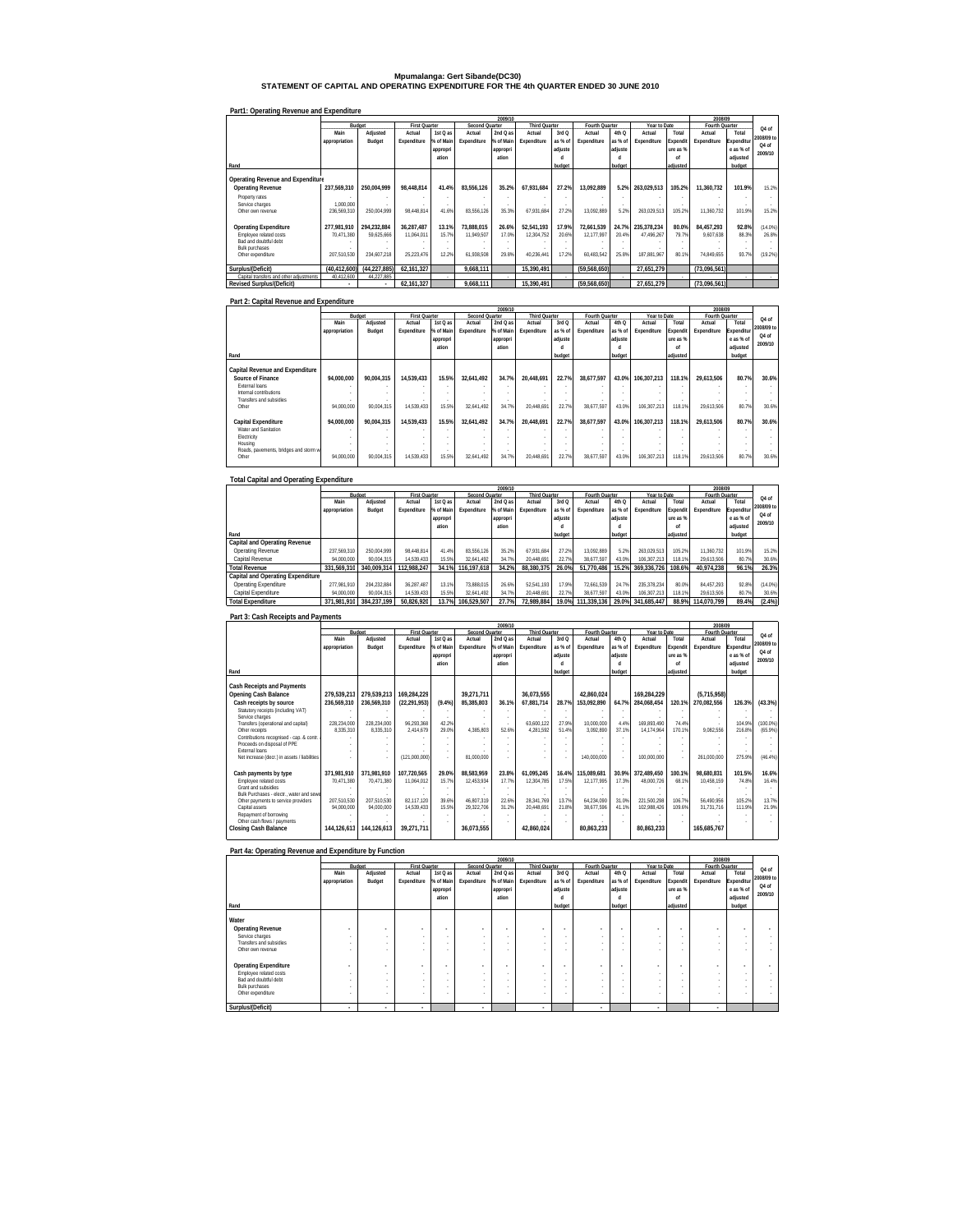|                              |               |          |                          |           |                | 2009/10   |               |         |                |                          |              |          | 2008/09        |            |            |
|------------------------------|---------------|----------|--------------------------|-----------|----------------|-----------|---------------|---------|----------------|--------------------------|--------------|----------|----------------|------------|------------|
|                              |               | Budget   | <b>First Quarter</b>     |           | Second Quarter |           | Third Quarter |         | Fourth Quarter |                          | Year to Date |          | Fourth Quarter |            | Q4 of      |
|                              | Main          | Adjusted | Actual                   | 1st Q as  | Actual         | 2nd Q as  | Actual        | 3rd Q   | Actual         | 4th Q                    | Actual       | Total    | Actual         | Total      |            |
|                              | appropriation | Budget   | Expenditure              | % of Main | Expenditure    | % of Main | Expenditure   | as % of | Expenditure    | as % of                  | Expenditure  | Expendit | Expenditure    | Expenditur | 2008/09 to |
|                              |               |          |                          | appropri  |                | appropri  |               | adjuste |                | adjuste                  |              | ure as % |                | e as % of  | Q4 of      |
|                              |               |          |                          | ation     |                | ation     |               | п       |                | п                        |              | nf       |                | adjusted   | 2009/10    |
| Rand                         |               |          |                          |           |                |           |               | budget  |                | budget                   |              | adiusted |                | budget     |            |
|                              |               |          |                          |           |                |           |               |         |                |                          |              |          |                |            |            |
| Electricity                  |               |          |                          |           |                |           |               |         |                |                          |              |          |                |            |            |
| <b>Operating Revenue</b>     |               | ۰        | . .                      |           |                |           |               |         |                | $\overline{\phantom{a}}$ |              | ۰        | ۰              |            |            |
| Service charges              |               | $\sim$   | $\sim$                   | . .       |                |           | $\sim$        | ٠       |                | ٠                        |              | $\sim$   | $\sim$         | $\sim$     |            |
| Transfers and subsidies      |               |          |                          |           |                |           |               |         |                |                          |              |          |                | $\sim$     |            |
| Other own revenue            |               |          |                          |           |                |           |               |         |                |                          |              |          |                | -          |            |
|                              |               |          |                          |           |                |           |               |         |                |                          |              |          |                |            |            |
| <b>Operating Expenditure</b> |               | ۰        | $\overline{\phantom{a}}$ |           |                |           |               |         |                | $\overline{\phantom{a}}$ |              | ٠        |                |            |            |
| Employee related costs       |               | $\sim$   |                          | . .       |                |           |               |         | ٠              | ٠                        | ٠            | $\sim$   |                | $\sim$     |            |
| Bad and doubtful debt        |               | $\sim$   | ×.                       | . .       |                |           | $\sim$        |         | ٠              |                          | ٠            | $\sim$   |                | $\sim$     |            |
| <b>Bulk purchases</b>        |               |          | $\sim$                   |           |                |           |               |         |                |                          |              |          |                |            |            |
| Other expenditure            |               | $\sim$   |                          |           |                |           |               |         |                |                          |              |          |                | $\sim$     |            |
|                              |               |          |                          |           |                |           |               |         |                |                          |              |          |                |            |            |
| Surplus/(Deficit)            | ٠             | ٠        | $\overline{a}$           |           | ٠              |           |               |         | ٠              |                          |              |          | ٠              |            |            |

**Part 4c: Operating Revenue and Expenditure by Function**

|                              |               |                   |                          |           |                | 2009/10   |               |         |                |         |              |          | 2008/09        |            |            |
|------------------------------|---------------|-------------------|--------------------------|-----------|----------------|-----------|---------------|---------|----------------|---------|--------------|----------|----------------|------------|------------|
|                              |               | Budget            | <b>First Quarter</b>     |           | Second Quarter |           | Third Quarter |         | Fourth Quarter |         | Year to Date |          | Fourth Quarter |            | Q4 of      |
|                              | Main          | Adjusted          | Actual                   | 1st Q as  | Actual         | 2nd Q as  | Actual        | 3rd Q   | Actual         | 4th Q   | Actual       | Total    | Actual         | Total      |            |
|                              | appropriation | Budget            | Expenditure              | % of Main | Expenditure    | % of Main | Expenditure   | as % of | Expenditure    | as % of | Expenditure  | Expendit | Expenditure    | Expenditur | 2008/09 to |
|                              |               |                   |                          | appropri  |                | appropri  |               | adjuste |                | adjuste |              | ure as % |                | e as % of  | Q4 of      |
|                              |               |                   |                          | ation     |                | ation     |               | п       |                | п       |              | nf       |                | adjusted   | 2009/10    |
| Rand                         |               |                   |                          |           |                |           |               | budget  |                | budget  |              | adjusted |                | budget     |            |
|                              |               |                   |                          |           |                |           |               |         |                |         |              |          |                |            |            |
| Waste Water Management       |               |                   |                          |           |                |           |               |         |                |         |              |          |                |            |            |
| <b>Operating Revenue</b>     |               | <b>COLLECTION</b> | . .                      |           | . .            |           |               |         |                |         |              | ۰        | ۰              |            |            |
| Service charges              |               | $\sim$            | $\sim$                   | . .       |                |           | $\sim$        | ٠       |                | ٠       |              | $\sim$   | $\sim$         | $\sim$     |            |
| Transfers and subsidies      |               |                   |                          |           |                |           |               |         |                |         |              |          |                | $\sim$     |            |
| Other own revenue            |               |                   |                          |           |                |           |               |         |                |         |              |          |                | -          |            |
|                              |               |                   |                          |           |                |           |               |         |                |         |              |          |                |            |            |
| <b>Operating Expenditure</b> |               |                   | $\overline{\phantom{a}}$ |           |                |           |               |         |                | ٠       |              | ٠        |                |            |            |
| Employee related costs       |               | $\sim$            |                          | . .       |                |           |               |         |                |         | ٠            | $\sim$   |                | $\sim$     |            |
| Bad and doubtful debt        |               |                   |                          |           |                |           |               |         |                |         |              |          |                | $\sim$     |            |
| Bulk purchases               |               |                   | $\sim$                   |           |                |           |               |         |                |         |              |          |                |            |            |
| Other expenditure            |               |                   |                          |           |                |           |               |         |                |         |              |          |                | $\sim$     |            |
|                              |               |                   |                          |           |                |           |               |         |                |         |              |          |                |            |            |
| Surplus/(Deficit)            | ٠             | ٠                 | ٠                        |           | ٠              |           |               |         |                |         | ٠            |          | ٠              |            |            |

### **Part 4d: Operating Revenue and Expenditure by Function**

|                              |                          |                          |                          |           |                | 2009/10   |               |           |                |         |              |          | 2008/09        |            |            |
|------------------------------|--------------------------|--------------------------|--------------------------|-----------|----------------|-----------|---------------|-----------|----------------|---------|--------------|----------|----------------|------------|------------|
|                              |                          | Budget                   | <b>First Quarter</b>     |           | Second Quarter |           | Third Quarter |           | Fourth Quarter |         | Year to Date |          | Fourth Quarter |            | Q4 of      |
|                              | Main                     | Adjusted                 | Actual                   | 1st Q as  | Actual         | $2ndQ$ as | Actual        | 3rd Q     | Actual         | 4th Q   | Actual       | Total    | Actual         | Total      |            |
|                              | appropriation            | Budget                   | Expenditure              | % of Main | Expenditure    | % of Main | Expenditure   | as % of   | Expenditure    | as % of | Expenditure  | Expendit | Expenditure    | Expenditur | 2008/09 to |
|                              |                          |                          |                          | appropri  |                | appropri  |               | adjuste   |                | adjuste |              | ure as % |                | e as % of  | Q4 of      |
|                              |                          |                          |                          | ation     |                | ation     |               | d         |                |         |              | of       |                | adjusted   | 2009/10    |
| Rand                         |                          |                          |                          |           |                |           |               | budget    |                | budget  |              | adjusted |                | budget     |            |
|                              |                          |                          |                          |           |                |           |               |           |                |         |              |          |                |            |            |
| Waste Management             |                          |                          |                          |           |                |           |               |           |                |         |              |          |                |            |            |
| <b>Operating Revenue</b>     | ۰                        | ۰                        | $\overline{\phantom{a}}$ | $\bullet$ | ٠              |           |               |           |                |         |              | ٠        | ۰              |            |            |
| Service charges              |                          | $\sim$                   | . .                      |           |                |           |               |           | ٠              |         | $\sim$       |          |                | $\sim$     |            |
| Transfers and subsidies      |                          |                          |                          | $\sim$    |                |           |               |           | ٠              |         | $\sim$       | $\sim$   |                | $\sim$     |            |
| Other own revenue            |                          |                          |                          |           |                |           |               |           |                |         | $\sim$       |          |                |            |            |
|                              |                          |                          |                          |           |                |           |               |           |                |         |              |          |                |            |            |
| <b>Operating Expenditure</b> | $\overline{\phantom{a}}$ | $\overline{\phantom{a}}$ | $\overline{\phantom{a}}$ | $\bullet$ |                | ۰         | ۰             | $\bullet$ |                |         |              |          |                |            |            |
| Employee related costs       |                          | $\sim$                   | . .                      |           |                |           |               |           | ٠              |         | $\sim$       | ٠        |                | $\sim$     |            |
| Bad and doubtful debt        |                          |                          | . .                      |           |                |           |               |           | ٠              |         | $\sim$       |          |                | $\sim$     |            |
| Bulk purchases               |                          |                          | $\sim$                   |           |                |           |               |           |                |         | $\sim$       |          |                | -          |            |
| Other expenditure            |                          |                          | $\overline{\phantom{a}}$ |           |                |           |               |           |                | ٠       | $\sim$       |          |                | $\sim$     |            |
|                              |                          |                          |                          |           |                |           |               |           |                |         |              |          |                |            |            |
| Surplus/(Deficit)            | ٠                        | ٠                        | ٠                        |           | ٠              |           |               |           | ٠              |         | ٠            |          | ٠              |            |            |

### **Part 5: Debtor Age Analysis**

|                                       |           | 0 - 30 Days | 30 - 60 Days |   | 60 - 90 Days |   | Over 90 Days |       | Total             |        | Written Off |   |
|---------------------------------------|-----------|-------------|--------------|---|--------------|---|--------------|-------|-------------------|--------|-------------|---|
| Rand                                  | Amount    | $\%$        | Amount       | % | Amount       | % | Amount       | $\%$  | Amount            | %      | Amount      | % |
| Debtor Age Analysis By Income Source  |           |             |              |   |              |   |              |       |                   |        |             |   |
| Water                                 |           |             |              |   |              |   |              |       |                   |        |             |   |
| Electricity                           |           |             |              |   |              |   |              |       |                   |        |             |   |
| Property Rates                        |           |             |              |   |              |   |              |       |                   |        |             |   |
| Sanitation                            |           |             |              |   |              |   |              |       |                   |        |             |   |
| Refuse Removal                        |           |             |              |   |              |   |              |       |                   |        |             |   |
| Other                                 | 6.288.749 | 43.2%       |              |   |              |   | 8.258.444    | 56.8% | 14.547.193        | 100.0% |             |   |
| <b>Total By Income Source</b>         | 6.288.749 | 43.2%       | ٠            |   |              |   | 8.258.444    | 56.8% | 14.547.193 100.0% |        |             |   |
| Debtor Age Analysis By Customer Group |           |             |              |   |              |   |              |       |                   |        |             |   |
| Government                            |           |             |              |   |              |   |              |       |                   |        |             |   |
| <b>Business</b>                       |           |             |              |   |              |   |              |       |                   |        |             |   |
| Households                            |           |             |              |   |              |   |              |       |                   |        |             |   |
| Other                                 | 6.288.749 | 43.2%       |              |   |              |   | 8.258.444    | 56.8% | 14.547.193        | 100.0% |             |   |
| <b>Total By Customer Group</b>        | 6.288.749 | 43.2%       |              |   |              |   | 8.258.444    | 56.8% | 14.547.193 100.0% |        |             |   |

|                                                  | 0 - 30 Days |                               | 30 - 60 Days |        | 60 - 90 Days |        | Over 90 Days |        | Total             |        |
|--------------------------------------------------|-------------|-------------------------------|--------------|--------|--------------|--------|--------------|--------|-------------------|--------|
| Rand                                             | Amount      | %                             | Amount       | %      | Amount       | %      | Amount       | $\%$   | Amount            | %      |
| <b>Creditor Age Analysis</b>                     |             |                               |              |        |              |        |              |        |                   |        |
| <b>Bulk Electricity</b><br><b>Bulk Water</b>     |             | ٠<br>$\sim$                   | ٠<br>٠       | ٠<br>٠ | ٠            | ٠<br>٠ | ٠<br>٠       | ٠      | ٠                 |        |
| PAYE deductions                                  |             | ٠                             | ٠            | ٠      | ٠            | ٠      | ٠            |        |                   |        |
| VAT (output less input)<br>Pensions / Retirement |             | ٠<br>٠                        | ٠<br>٠       | ٠<br>٠ | ٠<br>٠       | ٠<br>٠ | ٠<br>٠       | ٠<br>٠ |                   |        |
| Loan repayments<br><b>Trade Creditors</b>        |             | ٠                             | ٠<br>×,      | ٠      | ٠            | ٠<br>٠ | ٠            |        |                   |        |
| Auditor-General                                  |             | ٠<br>$\overline{\phantom{a}}$ | ×,           | ٠<br>٠ | ٠<br>٠       | ٠      | ٠<br>٠       | ٠<br>٠ |                   |        |
| Other                                            | 3.447.255   | 9.1%                          | 1.154.631    | 3.1%   | ٠            | ٠      | 33.124.031   | 87.8%  | 37.725.917        | 100.0% |
| Total                                            | 3.447.255   | 9.1%                          | 1.154.631    | 3.1%   | ٠            | ٠      | 33.124.031   | 87.8%  | 37,725,917 100.0% |        |

**Contact Details** Municipal Manager Financial Manager M. A Ngcobo 017 620 3121 A Y Singh 017 620 3015

Source Local Government Database 1. All figures in this report are unaudited

Municpal Manager: Chief Financial Officer:

Date: **Date:** Date: **Date:** Partners of the Contract of the Contract of the Contract of the Contract of the Contract of the Contract of the Contract of the Contract of the Contract of the Contract of the Contract of the Co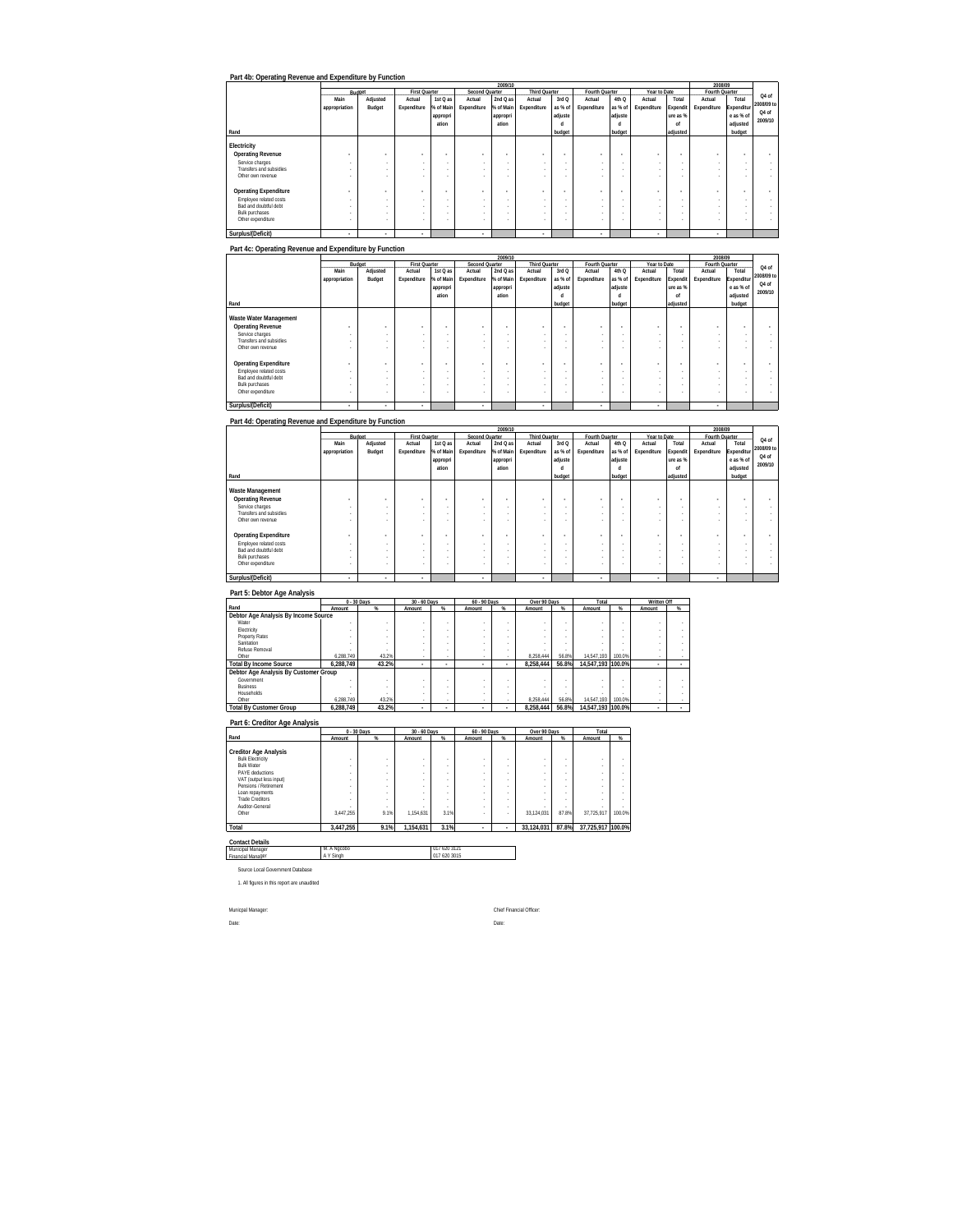# **Mpumalanga: Govan Mbeki(MP307) STATEMENT OF CAPITAL AND OPERATING EXPENDITURE FOR THE 4th QUARTER ENDED 30 JUNE 2010**

|                                         |               |               |                      |           |                | 2009/10  |                      |          |                |          |              |          | 2008/09        |          |            |
|-----------------------------------------|---------------|---------------|----------------------|-----------|----------------|----------|----------------------|----------|----------------|----------|--------------|----------|----------------|----------|------------|
|                                         |               | Budget        | <b>First Quarter</b> |           | Second Quarter |          | <b>Third Quarter</b> |          | Fourth Quarter |          | Year to Date |          | Fourth Quarter |          |            |
|                                         | Main          | Adjusted      | Actual               | 1st Q as  | Actual         | 2ndQ     | Actual               | 3rd Q as | Actual         | 4th Q as | Actual       | Total    | Actual         | Total    | Q4 of      |
|                                         | appropriation | Budget        | Expenditure          | % of Main | Expenditure    | as % of  | Expenditure          | $%$ of   | Expenditure    | $%$ of   | Expenditure  | Expendit | Expenditure    | Expendit | 2008/09 to |
|                                         |               |               |                      | appropri  |                | Main     |                      | adjusted |                | adjusted |              | ure as % |                | ure as % | Q4 of      |
|                                         |               |               |                      | ation     |                | appropri |                      | budget   |                | budget   |              | nf       |                | nf       | 2009/10    |
|                                         |               |               |                      |           |                | ation    |                      |          |                |          |              | adiusted |                | adiusted |            |
| Rand                                    |               |               |                      |           |                |          |                      |          |                |          |              | budget   |                | budget   |            |
|                                         |               |               |                      |           |                |          |                      |          |                |          |              |          |                |          |            |
| Operating Revenue and Expenditure       |               |               |                      |           |                |          |                      |          |                |          |              |          |                |          |            |
| <b>Operating Revenue</b>                | 778.764.650   | 778,764,650   | 219.715.329          | 28.2%     | 186.784.162    | 24.0%    | 225.079.688          | 28.9%    | 215.047.389    | 27.6%    | 846.626.568  | 108.7%   | 143.236.628    | 85.8%    | 50.1%      |
| Property rates                          | 154.549.900   | 154.549.900   | 38.862.607           | 25.1%     | 29.638.228     | 19.2%    | 38.822.925           | 25.1%    | 35.085.069     | 22.7%    | 142.408.829  | 92.1%    | 36.363.022     | 90.6%    | (3.5%)     |
| Service charges                         | 410.701.700   | 410.701.700   | 124.086.438          | 30.2%     | 110.211.884    | 26.8%    | 106.371.666          | 25.9%    | 115.460.714    | 28.1%    | 456.130.702  | 111.1%   | 97.440.878     | 96.5%    | 18.5%      |
| Other own revenue                       | 213,513,050   | 213,513,050   | 56.766.284           | 26.6%     | 46.934.050     | 22.0%    | 79.885.097           | 37.4%    | 64.501.606     | 30.2%    | 248.087.037  | 116.2%   | 9,432,728      | 64.09    | 583.8%     |
|                                         |               |               |                      |           |                |          |                      |          |                |          |              |          |                |          |            |
| <b>Operating Expenditure</b>            | 805.772.250   | 805.772.250   | 210.907.651          | 26.2%     | 219, 123, 433  | 27.2%    | 171.457.176          | 21.3%    | 192.685.699    | 23.9%    | 794.173.959  | 98.6%    | 179.172.810    | 90.5%    | 7.5%       |
| Employee related costs                  | 302.642.300   | 302.642.300   | 83.165.671           | 27.5%     | 71.053.726     | 23.5%    | 70.031.225           | 23.1%    | 70.171.247     | 23.2%    | 294.421.869  | 97.3%    | 63.646.275     | 103.7%   | 10.3%      |
| Bad and doubtful debt                   | 30.704.100    | 30.704.100    |                      |           | 17.856.078     | 58.2%    |                      |          |                |          | 17.856.078   | 58.2%    | 15.260.700     | 100.09   | (100.0%)   |
| <b>Bulk purchases</b>                   | 210.832.300   | 210.832.300   | 57.497.243           | 27.3%     | 54.896.093     | 26.0%    | 46.017.089           | 21.8%    | 55.495.474     | 26.3%    | 213.905.899  | 101.5%   | 33.377.238     | 87.1%    | 66.3%      |
| Other expenditure                       | 261.593.550   | 261.593.550   | 70.244.737           | 26.9%     | 75.317.536     | 28.8%    | 55.408.862           | 21.2%    | 67.018.978     | 25.6%    | 267.990.113  | 102.4%   | 66,888,597     | 81.5%    | .2%        |
|                                         |               |               |                      |           |                |          |                      |          |                |          |              |          |                |          |            |
| Surplus/(Deficit)                       | (27.007.600)  | (27.007.600)  | 8.807.678            |           | (32.339.271)   |          | 53.622.512           |          | 22.361.690     |          | 52.452.609   |          | (35,936,182)   |          |            |
| Capital transfers and other adiustments | 21.904.700    | 21.904.700    | 3.164.033            | 14.4%     | 16.019.656     | 73.1%    | 585.267              | 2.7%     |                |          | 19.768.956   | 90.2%    | 12.975.259     | 99.79    | (100.0%    |
| <b>Revised Surplus/(Deficit)</b>        | (5.102.900)   | (5, 102, 900) | 11.971.711           |           | (16.319.615)   |          | 54.207.779           |          | 22.361.690     |          | 72.221.565   |          | (22,960,923)   |          |            |

#### **Part1: Operating Revenue and Expenditure**

## **Part 2: Capital Revenue and Expenditure**

|                                       |               |             |                      |           |                       | 2009/10  |                      |           |                |          |              |          | 2008/09              |          |              |
|---------------------------------------|---------------|-------------|----------------------|-----------|-----------------------|----------|----------------------|-----------|----------------|----------|--------------|----------|----------------------|----------|--------------|
|                                       |               | Budget      | <b>First Quarter</b> |           | <b>Second Quarter</b> |          | <b>Third Quarter</b> |           | Fourth Quarter |          | Year to Date |          | Fourth Quarter       |          |              |
|                                       | Main          | Adjusted    | Actual               | 1st Q as  | Actual                | 2ndQ     | Actual               | 3rd Q as  | Actual         | 4th Q as | Actual       | Total    | Actual               | Total    | Q4 of        |
|                                       | appropriation | Budget      | Expenditure          | % of Main | Expenditure           | as % of  | Expenditure          | % of      | Expenditure    | % of     | Expenditure  | Expendit | Expenditure          | Expendit | 2008/09 to   |
|                                       |               |             |                      | appropri  |                       | Main     |                      | adiusted  |                | adiusted |              | ure as % |                      | ure as % | Q4 of        |
|                                       |               |             |                      | ation     |                       | appropri |                      | budget    |                | budget   |              | nf       |                      | nf       | 2009/10      |
|                                       |               |             |                      |           |                       | ation    |                      |           |                |          |              | adiusted |                      | adiusted |              |
| Rand                                  |               |             |                      |           |                       |          |                      |           |                |          |              | budget   |                      | budget   |              |
|                                       |               |             |                      |           |                       |          |                      |           |                |          |              |          |                      |          |              |
| Capital Revenue and Expenditure       |               |             |                      |           |                       |          |                      |           |                |          |              |          |                      |          |              |
| Source of Finance                     | 108.670.335   | 108.670.335 | 10.934.365           | 10.1%     | 15.589.063            | 14.3%    | 13.273.131           | 12.2%     | 20.834.177     | 19.2%    | 60.630.736   | 55.8%    | (5.189.197)          |          | .1% (501.5%) |
| External loans                        |               |             |                      |           |                       |          | 18.153               | <b>м.</b> |                |          | 18.153       |          | (9.823.767) (102.4%) |          | (100.0%      |
| Internal contributions                | 16.211.900    | 16.211.900  | 1.059.867            | 6.5%      | 844.376               | 5.2%     | 1.531.618            | 9.4%      | 2.074.712      | 12.8%    | 5.510.573    | 34.0%    | 3.452.637            | 35.5%    | (39.9%       |
| <b>Transfers and subsidies</b>        | 88.068.735    | 88.068.735  | 9.865.270            | 11.2%     | 14.621.822            | 16.69    | 11.723.360           | 13.3%     | 18.743.180     | 21.3%    | 54.953.632   | 62.4%    | 1.181.933            | 16.49    | .485.8%      |
| Other                                 | 4.389.700     | 4.389.700   | 9.228                | .2%       | 122.865               | 2.8%     |                      |           | 16.285         | .4%      | 148.378      | 3.4%     |                      |          | (100.0%      |
|                                       |               |             |                      |           |                       |          |                      |           |                |          |              |          |                      |          |              |
| <b>Capital Expenditure</b>            | 108.670.335   | 108.670.335 | 10.934.365           | 10.1%     | 15.586.647            | 14.3%    | 12.874.201           | 11.8%     | 20.834.177     | 19.2%    | 60.229.390   | 55.4%    | 24.475.464           | 70.2%    | (14.9%)      |
| Water and Sanitation                  | 36.175.873    | 36.175.873  | 2.957.376            | 8.2%      | 4.449.033             | 12.3%    | 5.387.354            | 14.9%     | 5.339.607      | 14.8%    | 18.133.370   | 50.1%    | 8.700.409            | 68.6%    | (38.6%)      |
| Electricity                           | 6.881.700     | 6.881.700   | 2,413,038            | 35.1%     | 2,459,902             | 35.7%    | 374.344              | 5.4%      | 360.361        | 5.2%     | 5.607.645    | 81.5%    | 106.349              | 55.8%    | 238.8%       |
| Housing                               |               |             |                      |           |                       |          |                      |           |                |          |              |          |                      |          |              |
| Roads, pavements, bridges and storm w | 11.894.000    | 11.894.000  | 668.634              | 5.6%      | 840.399               | 7.1%     | 408.430              | 3.4%      | 5.867.660      | 49.3%    | 7.785.123    | 65.5%    | 1.488.024            | 110.6%   | 294.3%       |
| Other                                 | 53.718.762    | 53.718.762  | 4,895,317            | 9.1%      | 7,837,313             | 14.69    | 6.704.073            | 12.5%     | 9.266.549      | 17.3%    | 28.703.252   | 53.4%    | 14.180.682           | 68.2%    | (34.7%)      |
|                                       |               |             |                      |           |                       |          |                      |           |                |          |              |          |                      |          |              |

| <b>Total Capital and Operating Expenditure</b> |               |             |                      |           |                |          |                      |          |                |          |              |          |                |          |            |
|------------------------------------------------|---------------|-------------|----------------------|-----------|----------------|----------|----------------------|----------|----------------|----------|--------------|----------|----------------|----------|------------|
|                                                |               |             |                      |           |                | 2009/10  |                      |          |                |          |              |          | 2008/09        |          |            |
|                                                |               | Budget      | <b>First Quarter</b> |           | Second Quarter |          | <b>Third Quarter</b> |          | Fourth Quarter |          | Year to Date |          | Fourth Quarter |          |            |
|                                                | Main          | Adjusted    | Actual               | 1st Q as  | Actual         | 2ndQ     | Actual               | 3rd Q as | Actual         | 4th Q as | Actual       | Total    | Actual         | Total    | Q4 of      |
|                                                | appropriation | Budget      | Expenditure          | % of Main | Expenditure    | as % of  | Expenditure          | % of     | Expenditure    | % of     | Expenditure  | Expendi  | Expenditure    | Expendit | 2008/09 to |
|                                                |               |             |                      | appropri  |                | Main     |                      | adiusted |                | adiusted |              | ure as % |                | ure as % | Q4 of      |
|                                                |               |             |                      | ation     |                | appropri |                      | budget   |                | budget   |              | n        |                | of       | 2009/10    |
|                                                |               |             |                      |           |                | ation    |                      |          |                |          |              | adiusted |                | adjusted |            |
| Rand                                           |               |             |                      |           |                |          |                      |          |                |          |              | budget   |                | budget   |            |
| Capital and Operating Revenue                  |               |             |                      |           |                |          |                      |          |                |          |              |          |                |          |            |
| Operating Revenue                              | 778.764.650   | 778.764.650 | 219.715.329          | 28.2%     | 186.784.162    | 24.0%    | 225.079.688          | 28.9%    | 215.047.389    | 27.6%    | 846.626.568  | 108.7%   | 143.236.628    | 85.8%    | 50.1%      |
| Capital Revenue                                | 108.670.335   | 108.670.335 | 10.934.365           | 10.1%     | 15.589.063     | 14.3%    | 13.273.131           | 12.2%    | 20.834.177     | 19.2%    | 60.630.736   | 55.8%    | (5.189.197)    |          | (501.5%)   |
| <b>Total Revenue</b>                           | 887.434.985   | 887.434.985 | 230.649.694          | 26.0%     | 202.373.225    | 22.8%    | 238.352.819          | 26.9%    | 235.881.566    | 26.6%    | 907.257.304  | 102.2%   | 138.047.431    | 75.0%    | 70.9%      |
| Capital and Operating Expenditure              |               |             |                      |           |                |          |                      |          |                |          |              |          |                |          |            |
| <b>Operating Expenditure</b>                   | 805.772.250   | 805.772.250 | 210.907.651          | 26.2%     | 219.123.433    | 27.2%    | 171.457.176          | 21.3%    | 192.685.699    | 23.9%    | 794.173.959  | 98.69    | 179.172.810    | 90.5%    | 7.5%       |
| Capital Expenditure                            | 108.670.335   | 108.670.335 | 10.934.365           | 10.1%     | 15.586.647     | 14.3%    | 12.874.201           | 11.8%    | 20.834.177     | 19.2%    | 60.229.390   | 55.4%    | 24.475.464     | 70.29    | (14.9%)    |
| <b>Total Expenditure</b>                       | 914.442.585   | 914.442.585 | 221.842.016          | 24.3%     | 234.710.080    | 25.7%    | 184.331.377          | 20.2%    | 213.519.876    | 23.3%    | 854.403.349  | 93.4%    | 203.648.274    | 88.1%    | 4.8%       |

#### **Part 3: Cash Receipts and Payments Rand Main appropriation Adjusted Budget Actual Expenditure 1st Q as % of Main appropri ation Actual Expenditure 2nd Q as % of Main appropri ation Actual Expenditure 3rd Q as % of adjusted budget Actual Expenditure 4th Q as % of adjusted budget Actual Expenditure Total Expend ure as % of adjusted budget Actual Fourth Quarter Expenditure Total Expendit ure as % of adjusted budget Cash Receipts and Payments Opening Cash Balance 10,307,54 10,307,549 10,307,54 9 (14,269,142 9 (25,880,792 ) (23,262,587 ) 10,307,54 ) (10,028,900 9 ) Cash receipts by source 247,252,797 247,252,797 247,458,797 100.1% 144,025,076 58.3% 237,579,255 96.1% 185,043,610 74.8% 814,106,738 329.3% 207,295,555 113.1% (10.7%)** Statutory receipts (including VAT) - - - - - - - - - - - - - - - Service charges 123,762,000 123,762,000 123,968,000 100.2% 68,957,249 55.7% 145,486,037 117.6% 108,467,000 87.6% 446,878,286 361.1% 99,954,011 82.8% 8.5% Transfers (operational and capital) 67,486,130 67,486,130 67,486,130 100.0% 57,056,375 84.5% 58,902,894 87.3% 47,302,110 70.1% 230,747,509 341.9% 50,652 71.9% 93,286.5% Other receipts 80,058,030 80,058,030 80,058,030 100.0% 17,508,338 21.9% 26,625,032 33.3% 14,274,500 17.8% 138,465,900 173.0% 49,265,688 464.3% (71.0%) Contributions recognised - cap. & contr. a - - - - - - - - - - - - - - - Proceeds on disposal of PPE - - - - - - - - - - - - - - - External loans - - - - - - - - - - - - 785,600 - (100.0%) Net increase (decr.) in assets / liabilities (24,053,363) (24,053,363) 100.0% 503,114 (24,053,363) (2.1%) 6,565,292 (27.3%) 15,000,000 (62.4%) 8.3% 57,239,604 (1,984,957) 474.4% (73.8%) **Cash payments by type 272,025,488 272,025,488 272,035,488 100.0% 155,636,726 57.2% 234,961,050 86.4% 185,221,350 68.1% 847,854,614 311.7% 184,696,029 111.7% .3%** Employee related costs 63,408,944 63,408,944 63,408,944 100.0% 45,257,000 71.4% 69,862,000 110.2% 87,624,000 138.2% 266,151,944 419.7% 56,901,402 79.7% 54.0% Grant and subsidies - - - - - - - - - - - - - - - Bulk Purchases - electr., water and sewe - - - - - - - - - - - - - - - Other payments to service providers 15,724,350 15,724,350 63,366,597 403.0% 80,679,393 513.1% 149,174,897 948.7% 71,713,450 456.1% 364,934,337 2,320.8% 52,839,679 81.0% 35.7% Capital assets 11,613,343 11,613,343 11,613,343 100.0% 13,083,668 112.7% 14,000,016 120.6% 25,430,000 219.0% 64,127,027 552.2% 15,587,834 70.3% 63.1% Repayment of borrowing - - - - - - 1,786,172 - - - 1,786,172 - 5,602,520 67.0% (100.0%) Other cash flows / payments 181,278,851 181,278,851 133,646,604 73.7% 16,616,665 9.2% 137,965 .1% 453,900 .3% 150,855,134 83.2% 53,764,594 567.9% (99.2%) **Closing Cash Balance (14,465,142 (14,465,142) (14,269,142 ) (25,880,792 ) (23,262,587 ) (23,440,327 ) (23,440,327 ) 12,570,62 ) 6 2009/10 2008/09 Q4 of 2008/09 to Q4 of 2009/10 Budget First Quarter Second Quarter Third Quarter Fourth Quarter Property Sear to Date**

| Part 4a: Operating Revenue and Expenditure by Function |               |              |                      |           |                       |          |                      |          |                |                          |              |          |                |             |            |
|--------------------------------------------------------|---------------|--------------|----------------------|-----------|-----------------------|----------|----------------------|----------|----------------|--------------------------|--------------|----------|----------------|-------------|------------|
|                                                        |               |              |                      |           |                       | 2009/10  |                      |          |                |                          |              |          | 2008/09        |             |            |
|                                                        |               | Budget       | <b>First Quarter</b> |           | <b>Second Quarter</b> |          | <b>Third Quarter</b> |          | Fourth Quarter |                          | Year to Date |          | Fourth Quarter |             |            |
|                                                        | Main          | Adjusted     | Actual               | 1st Q as  | Actual                | 2ndQ     | Actual               | 3rd Q as | Actual         | 4th Q as                 | Actual       | Total    | Actual         | Total       | Q4 of      |
|                                                        | appropriation | Budget       | Expenditure          | % of Main | Expenditure           | as % of  | Expenditure          | $%$ of   | Expenditure    | % of                     | Expenditure  | Expendit | Expenditure    | Expendit    | 2008/09 to |
|                                                        |               |              |                      | appropri  |                       | Main     |                      | adjusted |                | adjusted                 |              | ure as % |                | lure as % I | Q4 of      |
|                                                        |               |              |                      | ation     |                       | appropri |                      | budget   |                | budget                   |              | nf       |                | nf          | 2009/10    |
|                                                        |               |              |                      |           |                       | ation    |                      |          |                |                          |              | adiusted |                | adjusted    |            |
| Rand                                                   |               |              |                      |           |                       |          |                      |          |                |                          |              | hudnot   |                | hudget      |            |
| Water                                                  |               |              |                      |           |                       |          |                      |          |                |                          |              |          |                |             |            |
| <b>Operating Revenue</b>                               | 107.448.900   | 107.448.900  | 34.405.659           | 32.0%     | 35.174.624            | 32.7%    | 29.671.326           | 27.6%    | 31.710.271     | 29.5%                    | 130.961.880  | 121.9%   | 28.291.529     | 104.6%      | 12.1%      |
| Service charges                                        | 107.448.900   | 107.448.900  | 34.405.659           | 32.0%     | 35.174.624            | 32.7%    | 29.531.334           | 27.5%    | 31.607.419     | 29.4%                    | 130.719.036  | 121.7%   | 28.222.300     | 104.6%      | 12.0%      |
| Transfers and subsidies                                |               |              |                      |           |                       |          |                      |          |                |                          |              |          |                |             |            |
| Other own revenue                                      |               |              |                      |           |                       |          | 139.992              |          | 102.852        | $\overline{\phantom{a}}$ | 242.844      |          | 69.229         | 115.4%      | 48.6%      |
|                                                        |               |              |                      |           |                       |          |                      |          |                |                          |              |          |                |             |            |
| <b>Operating Expenditure</b>                           | 136.174.100   | 136.174.100  | 27.945.763           | 20.5%     | 34.152.278            | 25.1%    | 28.165.937           | 20.7%    | 18.354.177     | 13.5%                    | 108.618.155  | 79.8%    | 30.384.419     | 110.4%      | (39.6%)    |
| Employee related costs                                 | 7.507.000     | 7.507.000    | 1.872.454            | 24.9%     | 1.977.543             | 26.3%    | 1.963.716            | 26.2%    | 1.218.540      | 16.2%                    | 7.032.253    | 93.7%    | 1.736.885      | 135.4%      | (29.8%)    |
| Bad and doubtful debt                                  | 11.003.000    | 11.003.000   |                      |           | 4.307.250             | 39.1%    |                      | ٠        |                | $\overline{\phantom{a}}$ | 4.307.250    | 39.1%    | 3.681.201      | 100.09      | (100.0%)   |
| Bulk purchases                                         | 70.281.300    | 70.281.300   | 17.500.044           | 24.9%     | 19.190.501            | 27.3%    | 19.369.723           | 27.6%    | 12.901.948     | 18.4%                    | 68.962.216   | 98.1%    | 16.871.029     | 109.6%      | (23.5%)    |
| Other expenditure                                      | 47.382.800    | 47.382.800   | 8.573.265            | 18.1%     | 8.676.984             | 18.3%    | 6.832.498            | 14.4%    | 4.233.689      | 8.9%                     | 28.316.436   | 59.8%    | 8.095.304      | 113.3%      | (47.7%)    |
| Surplus/(Deficit)                                      | (28.725.200)  | (28.725.200) | 6.459.896            |           | 1.022.346             |          | 1.505.389            |          | 13.356.094     |                          | 22.343.725   |          | (2.092.890)    |             |            |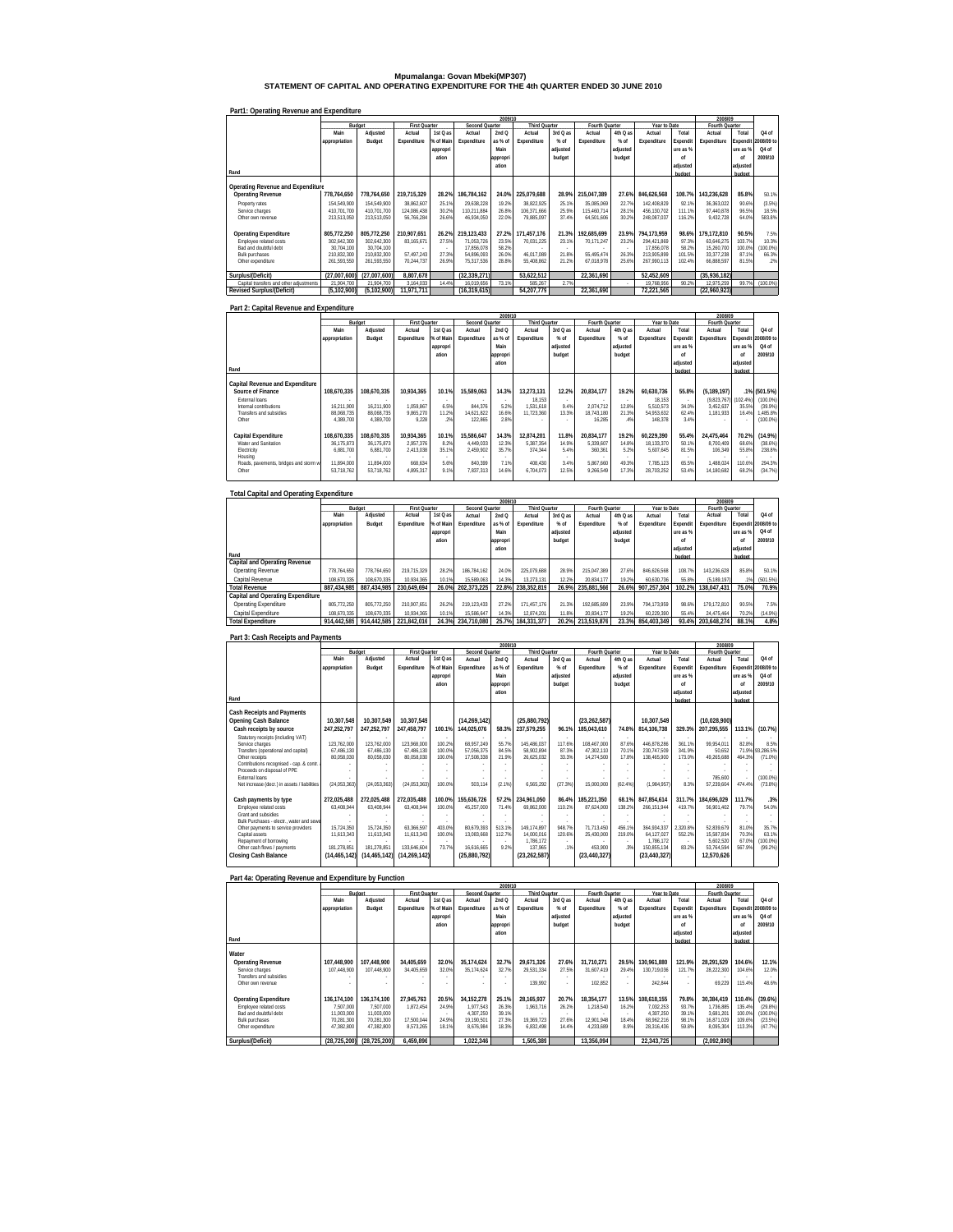|  | Part 4b: Operating Revenue and Expenditure by Function |  |
|--|--------------------------------------------------------|--|

|                                                                                                                               |                                                                     |                                                                     |                                                              |                                                              |                                                                  | 2009/10                                   |                                                     |                                 |                                                     |                                                     |                                                                     |                                            | 2008/09                                                          |                                              |                                              |
|-------------------------------------------------------------------------------------------------------------------------------|---------------------------------------------------------------------|---------------------------------------------------------------------|--------------------------------------------------------------|--------------------------------------------------------------|------------------------------------------------------------------|-------------------------------------------|-----------------------------------------------------|---------------------------------|-----------------------------------------------------|-----------------------------------------------------|---------------------------------------------------------------------|--------------------------------------------|------------------------------------------------------------------|----------------------------------------------|----------------------------------------------|
|                                                                                                                               |                                                                     | Budget                                                              | <b>First Quarter</b>                                         |                                                              | Second Quarter                                                   |                                           | <b>Third Quarter</b>                                |                                 | Fourth Quarter                                      |                                                     | Year to Date                                                        |                                            | Fourth Quarter                                                   |                                              |                                              |
|                                                                                                                               | Main                                                                | Adjusted                                                            | Actual                                                       | 1st Q as                                                     | Actual                                                           | 2ndQ                                      | Actual                                              | 3rd Q as                        | Actual                                              | 4th Q as                                            | Actual                                                              | Total                                      | Actual                                                           | Total                                        | Q4 of                                        |
|                                                                                                                               | appropriation                                                       | Budget                                                              | Expenditure                                                  | % of Main                                                    | Expenditure                                                      | as % of                                   | Expenditure                                         | % of                            | Expenditure                                         | % of                                                | Expenditure                                                         | Expendit                                   | Expenditure                                                      |                                              | Expendit 2008/09 to                          |
|                                                                                                                               |                                                                     |                                                                     |                                                              | appropri                                                     |                                                                  | Main                                      |                                                     | adjusted                        |                                                     | adjusted                                            |                                                                     | ure as %                                   |                                                                  | lure as % I                                  | Q4 of                                        |
|                                                                                                                               |                                                                     |                                                                     |                                                              | ation                                                        |                                                                  | appropri                                  |                                                     | budget                          |                                                     | budget                                              |                                                                     | nf                                         |                                                                  | of                                           | 2009/10                                      |
|                                                                                                                               |                                                                     |                                                                     |                                                              |                                                              |                                                                  | ation                                     |                                                     |                                 |                                                     |                                                     |                                                                     | adiusted                                   |                                                                  | adjusted                                     |                                              |
| Rand                                                                                                                          |                                                                     |                                                                     |                                                              |                                                              |                                                                  |                                           |                                                     |                                 |                                                     |                                                     |                                                                     | budget                                     |                                                                  | hudget                                       |                                              |
| Electricity<br>Operating Revenue<br>Service charges<br>Transfers and subsidies<br>Other own revenue                           | 239.958.700<br>233.341.200<br>٠<br>6.617.500                        | 239.958.700<br>233.341.200<br>6.617.500                             | 68.397.875<br>67.001.594<br>$\sim$<br>1.396.281              | 28.5%<br>28.7%<br>21.1%                                      | 58.028.609<br>56.725.758<br>1.302.851                            | 24.2%<br>24.3%<br>19.7%                   | 56.969.269<br>55.547.428<br>1.421.841               | 23.7%<br>23.8%<br>21.5%         | 67.365.190<br>65.574.705<br>1.790.485               | 28.1%<br>28.1%<br>$\overline{\phantom{a}}$<br>27.1% | 250.760.943<br>244.849.485<br>5.911.458                             | 104.5%<br>104.9%<br>89.3%                  | 50.372.070<br>49.124.276<br>1,247.794                            | 91.0%<br>90.6%<br>107.5%                     | 33.7%<br>33.5%<br>43.5%                      |
| <b>Operating Expenditure</b><br>Employee related costs<br>Bad and doubtful debt<br><b>Bulk purchases</b><br>Other expenditure | 237.432.414<br>40.056.300<br>6.500.000<br>140.551.000<br>50.325.114 | 237.432.414<br>40.056.300<br>6.500.000<br>140.551.000<br>50.325.114 | 44.731.303<br>4.173.601<br>$\sim$<br>34.997.199<br>5.560.503 | 18.8%<br>10.4%<br>$\overline{\phantom{a}}$<br>24.9%<br>11.0% | 56.390.195<br>3.813.102<br>6.504.501<br>35.705.592<br>10.367.000 | 23.7%<br>9.5%<br>100.1%<br>25.4%<br>20.6% | 42.191.960<br>3.675.291<br>26.647.366<br>11.869.303 | 17.8%<br>9.2%<br>19.0%<br>23.6% | 61.067.138<br>3.593.975<br>36.408.687<br>21.064.476 | 25.7%<br>9.0%<br>$\sim$<br>25.9%<br>41.9%           | 204.380.596<br>15.255.969<br>6.504.501<br>133.758.844<br>48.861.282 | 86.1%<br>38.19<br>100.1%<br>95.2%<br>97.1% | 39.420.231<br>3.507.728<br>5.559.075<br>16.506.209<br>13.847.219 | 90.2%<br>116.2%<br>100.09<br>77.0%<br>116.6% | 54.9%<br>2.5%<br>(100.0%)<br>120.6%<br>52.1% |
| Surplus/(Deficit)                                                                                                             | 2.526.286                                                           | 2.526.286                                                           | 23.666.572                                                   |                                                              | 1.638.414                                                        |                                           | 14.777.309                                          |                                 | 6.298.052                                           |                                                     | 46.380.347                                                          |                                            | 10.951.839                                                       |                                              |                                              |

|                                            |               |              |                      |           |                | 2009/10  |                      |          |                |                          |              |          | 2008/09        |                 |            |
|--------------------------------------------|---------------|--------------|----------------------|-----------|----------------|----------|----------------------|----------|----------------|--------------------------|--------------|----------|----------------|-----------------|------------|
|                                            |               | Budget       | <b>First Quarter</b> |           | Second Quarter |          | <b>Third Quarter</b> |          | Fourth Quarter |                          | Year to Date |          | Fourth Quarter |                 |            |
|                                            | Main          | Adjusted     | Actual               | 1st Q as  | Actual         | 2ndQ     | Actual               | 3rd Q as | Actual         | 4th Q as                 | Actual       | Total    | Actual         | Total           | Q4 of      |
|                                            | appropriation | Budget       | Expenditure          | % of Main | Expenditure    | as % of  | Expenditure          | $%$ of   | Expenditure    | % of                     | Expenditure  | Expendit | Expenditure    | <b>Expendit</b> | 2008/09 to |
|                                            |               |              |                      | appropri  |                | Main     |                      | adjusted |                | adjusted                 |              | ure as % |                | ure as %        | Q4 of      |
|                                            |               |              |                      | ation     |                | appropri |                      | budget   |                | budget                   |              | nf       |                | of              | 2009/10    |
|                                            |               |              |                      |           |                | ation    |                      |          |                |                          |              | adiusted |                | adiusted        |            |
| Rand                                       |               |              |                      |           |                |          |                      |          |                |                          |              | budget   |                | budget          |            |
| Waste Water Management                     |               |              |                      |           |                |          |                      |          |                |                          |              |          |                |                 |            |
| <b>Operating Revenue</b>                   | 44.254.700    | 44.254.700   | 11.254.140           | 25.4%     | 10.887.470     | 24.6%    | 10.354.975           | 23.4%    | 10.961.175     | 24.8%                    | 43.457.760   | 98.2%    | 10.227.353     | 101.3%          | 7.2%       |
| Service charges<br>Transfers and subsidies | 44.254.700    | 44.254.700   | 11.253.468           | 25.4%     | 10.886.101     | 24.6%    | 10.242.192           | 23.1%    | 10.836.323     | 24.5%                    | 43.218.084   | 97.7%    | 9.883.997      | 101.0%          | 9.6%       |
| Other own revenue                          |               |              | 672                  |           | 1.369          |          | 112.783              |          | 124.852        | ٠                        | 239.676      |          | 343.356        | 148.6%          | (63.6%)    |
| <b>Operating Expenditure</b>               | 55.358.900    | 55.358.900   | 10.807.735           | 19.5%     | 15.637.043     | 28.2%    | 15.348.434           | 27.7%    | 12.262.401     | 22.2%                    | 54.055.613   | 97.6%    | 14.058.947     | 116.9%          | $(12.8\%)$ |
| Employee related costs                     | 25.594.000    | 25.594.000   | 7.330.083            | 28.6%     | 7.491.976      | 29.3%    | 7.790.987            | 30.4%    | 7.208.805      | 28.2%                    | 29.821.851   | 116.5%   | 6.865.715      | 106.4%          | 5.0%       |
| Bad and doubtful debt                      | 1,302,200     | 7.302.200    | ×.                   |           | 2.348.451      | 32.2%    |                      |          |                | $\overline{\phantom{a}}$ | 2.348.451    | 32.2%    | 2.007.099      | 100.09          | (100.0%)   |
| <b>Bulk purchases</b>                      |               |              |                      |           |                |          |                      |          |                |                          |              |          |                |                 |            |
| Other expenditure                          | 22.462.700    | 22.462.700   | 3.477.652            | 15.5%     | 5.796.616      | 25.8%    | 7.557.447            | 33.6%    | 5.053.596      | 22.59                    | 21.885.311   | 97.4%    | 5.186.133      | 137.6%          | (2.6%)     |
| Surplus/(Deficit)                          | (11.104.200)  | (11.104.200) | 446.405              |           | (4.749.573)    |          | (4,993,459)          |          | (1.301.226)    |                          | (10.597.853) |          | (3,831,594)    |                 |            |

# **Part 4d: Operating Revenue and Expenditure by Function**

|                                                                                                                               |                                                    |                                                    |                                           |                         |                                                   | 2009/10                          |                                     |                              |                                      |                                                      |                                                    |                                   | 2008/09                                        |                                      |                                   |
|-------------------------------------------------------------------------------------------------------------------------------|----------------------------------------------------|----------------------------------------------------|-------------------------------------------|-------------------------|---------------------------------------------------|----------------------------------|-------------------------------------|------------------------------|--------------------------------------|------------------------------------------------------|----------------------------------------------------|-----------------------------------|------------------------------------------------|--------------------------------------|-----------------------------------|
|                                                                                                                               |                                                    | Budget                                             | <b>First Quarter</b>                      |                         | Second Quarter                                    |                                  | <b>Third Quarter</b>                |                              | Fourth Quarter                       |                                                      | Year to Date                                       |                                   | Fourth Quarter                                 |                                      |                                   |
|                                                                                                                               | Main                                               | Adiusted                                           | Actual                                    | 1st Q as                | Actual                                            | 2ndQ                             | Actual                              | 3rd Q as                     | Actual                               | 4th Q as                                             | Actual                                             | Total                             | Actual                                         | Total                                | Q4 of                             |
|                                                                                                                               | appropriation                                      | Budget                                             | Expenditure                               | % of Main               | Expenditure                                       | as % of                          | Expenditure                         | % of                         | Expenditure                          | % of                                                 | Expenditure                                        | Expendi                           | Expenditure                                    | Expendit                             | 2008/09 to                        |
|                                                                                                                               |                                                    |                                                    |                                           | appropri                |                                                   | Main                             |                                     | adjusted                     |                                      | adjusted                                             |                                                    | ure as %                          |                                                | ure as %                             | Q4 of                             |
|                                                                                                                               |                                                    |                                                    |                                           | ation                   |                                                   | appropri                         |                                     | budget                       |                                      | budget                                               |                                                    | nf                                |                                                | nf                                   | 2009/10                           |
|                                                                                                                               |                                                    |                                                    |                                           |                         |                                                   | ation                            |                                     |                              |                                      |                                                      |                                                    | adjusted                          |                                                | adjusted                             |                                   |
| Rand                                                                                                                          |                                                    |                                                    |                                           |                         |                                                   |                                  |                                     |                              |                                      |                                                      |                                                    | hudnot                            |                                                | hudget                               |                                   |
| Waste Management<br>Operating Revenue<br>Service charges<br>Transfers and subsidies<br>Other own revenue                      | 20.044.000<br>20.044.000                           | 20.044.000<br>20.044.000                           | ×.<br>×.<br>٠                             |                         | 11.164.844<br>7.422.284<br>3.742.560              | 55.7%<br>37.0%                   | 7.466.697<br>7.459.869<br>6.828     | 37.3%<br>37.2%<br>٠<br>ä,    | 11.136.787<br>7.442.257<br>3.694.530 | 55.6%<br>37.1%<br>$\overline{\phantom{a}}$<br>$\sim$ | 29.768.328<br>22.324.410<br>7.443.918              | 148.5%<br>111.4%                  | 10.232.696<br>10.215.266<br>17.430             | 98.3%<br>100.3%<br>79.0%             | 8.8%<br>(27.1%)<br>21.096.4%      |
| <b>Operating Expenditure</b><br>Employee related costs<br>Bad and doubtful debt<br><b>Bulk purchases</b><br>Other expenditure | 41.370.200<br>25.639.900<br>5.898.900<br>9.831.400 | 41.370.200<br>25.639.900<br>5.898.900<br>9.831.400 | 9.414.009<br>6.799.179<br>×.<br>2.614.830 | 22.8%<br>26.5%<br>26.6% | 11.174.651<br>7.256.380<br>1.434.975<br>2.483.296 | 27.0%<br>28.3%<br>24.3%<br>25.3% | 6.308.636<br>4.837.251<br>1.471.385 | 15.2%<br>18.9%<br>٠<br>15.0% | 8.347.581<br>6.855.994<br>1.491.587  | 20.2%<br>26.7%<br>$\overline{\phantom{a}}$<br>15.2%  | 35.244.877<br>25.748.804<br>1.434.975<br>8.061.098 | 85.2%<br>100.4%<br>24.3%<br>82.09 | 8.372.799<br>6.333.718<br>1,226.400<br>812.681 | 108.8%<br>113.6%<br>100.09<br>103.4% | (.3%)<br>8.2%<br>(100.0%<br>83.5% |
| Surplus/(Deficit)                                                                                                             | (21, 326, 200)                                     | (21.326.200)                                       | (9.414.009)                               |                         | (9.807)                                           |                                  | 1.158.061                           |                              | 2.789.206                            |                                                      | (5.476.549)                                        |                                   | 1.859.897                                      |                                      |                                   |

#### **Part 5: Debtor Age Analysis Rand Amount % Amount % Amount % Amount % Amount % Amount % Broom Age Analysis By Income Source**<br>
Water (1998)<br>
Electricity<br>
Property Rates<br>
Santalion<br>
Render Removal<br>
1.573,174<br>
Cher (1998)<br>
Debter (1998)<br>
Property (1998)<br>
Property (1998)<br>
Property (1998)<br>
Property (1998)<br>
Proper - II 5,319,918 4.5% 4,358,236 3.7% 3,931,642 3.4% 103,733,375 88.4% 117,343,171 28.9% - - - - - - - - - - - - -Electricity 10.6% 3,350,334 5,172,727 6.9% 2,417,913 5.0% 37,684,923 77.5% 48,625,897 12.0% - - Property Rates 8.6% 3,569,480 | 8.6% 3,071,990 7.4% 1,322,818 3.2% 33,356,646 80.7% 41,320,934 10.2% | -Sanitation 2,075,444 3.0% 2,046,951 3.0% 1,943,767 2.8% 62,379,110 91.1% 68,445,272 16.9% - -Refuse Removal | 1,573,174 | 2.5% | 1,568,622 | 2.5% | 1,479,727 | 2.4% | 58,317,979 | 92.7% | 62,939,502 | 15.5% | - - - -Other 853,318 1.3% 953,940 1.4% 966,076 1.4% 64,696,168 95.9% 67,469,502 16.6% - - **Total By Income Source 4.6% 15,350,07 18,564,061 3.8% 12,061,94 3 3.0% 360,168,201 3 88.7% 100.0 406,144,278 % - - Debtor Age Analysis By Customer Group** Government 55,115 11.7% 31,779 6.7% 43,521 9.2% 342,503 72.4% 472,918 .1% - - Business 4,677,289 13.8% 2,522,746 7.4% 1,724,375 5.1% 25,073,296 73.7% 33,997,706 8.4% - - Households 12,828,125 3.6% 12,222,642 3.4% 9,796,280 2.8% 320,688,939 90.2% 355,535,986 87.5% - - Other 1,003,532 6.2% 572,906 3.6% 497,767 3.1% 14,063,463 87.1% 16,137,668 4.0% - - 1.003.532 **1.033.532 1.033.532 <b>1.033.532 1.033.638 12,061,848 12,061,943 3.0% 3.0% 10.000 4.6% 15,350,073 3.8% 12,061,943 3.0% 3.01/88.201 88.7% 406.144,278 100.0% Written Off 0 - 30 Days 30 - 60 Days 60 - 90 Days Over 90 Days Total**

|                                              | $0 - 30$ Days |    | 30 - 60 Days |                | 60 - 90 Days |        | Over 90 Days |        | Total  |   |
|----------------------------------------------|---------------|----|--------------|----------------|--------------|--------|--------------|--------|--------|---|
| Rand                                         | Amount        | qc | Amount       | $\mathsf{Q}_n$ | Amount       | $\%$   | Amount       | $\%$   | Amount | ĸ |
| <b>Creditor Age Analysis</b>                 |               |    |              |                |              |        |              |        |        |   |
| <b>Bulk Electricity</b><br><b>Bulk Water</b> |               |    | ٠            | ٠              |              | ٠      | ٠            | ٠<br>٠ |        |   |
| PAYE deductions<br>VAT (output less input)   | ٠             |    | ٠            | ٠<br>٠         | ٠            | ٠<br>٠ | ٠<br>٠       | ٠<br>٠ | ä,     |   |
| Pensions / Retirement                        | ٠             | ٠  | ٠            | ٠              | ٠            | ٠      | ٠            | ٠      |        |   |
| Loan repayments<br><b>Trade Creditors</b>    | ٠             |    | ٠            | ٠              |              |        |              | ٠      |        |   |
| Auditor-General                              | ٠<br>٠        | ٠  | ٠<br>٠       | ٠<br>٠         |              | ٠      | ٠            | ٠<br>٠ | ä,     |   |
| Other                                        |               |    | ٠            |                |              |        | ٠            | ٠      |        |   |
| Total                                        | ٠             | ٠  | ٠            | ٠              | ٠            | ٠      | ٠            | ٠      |        |   |

**Contact Detai** Municipal Manager

Financial Manager L H Mathunyane 017 620 6287 N Ndlovu 017 620 6275

Source Local Government Database

1. All figures in this report are unaudited

Municpal Manager: Chief Financial Officer: Date: Date: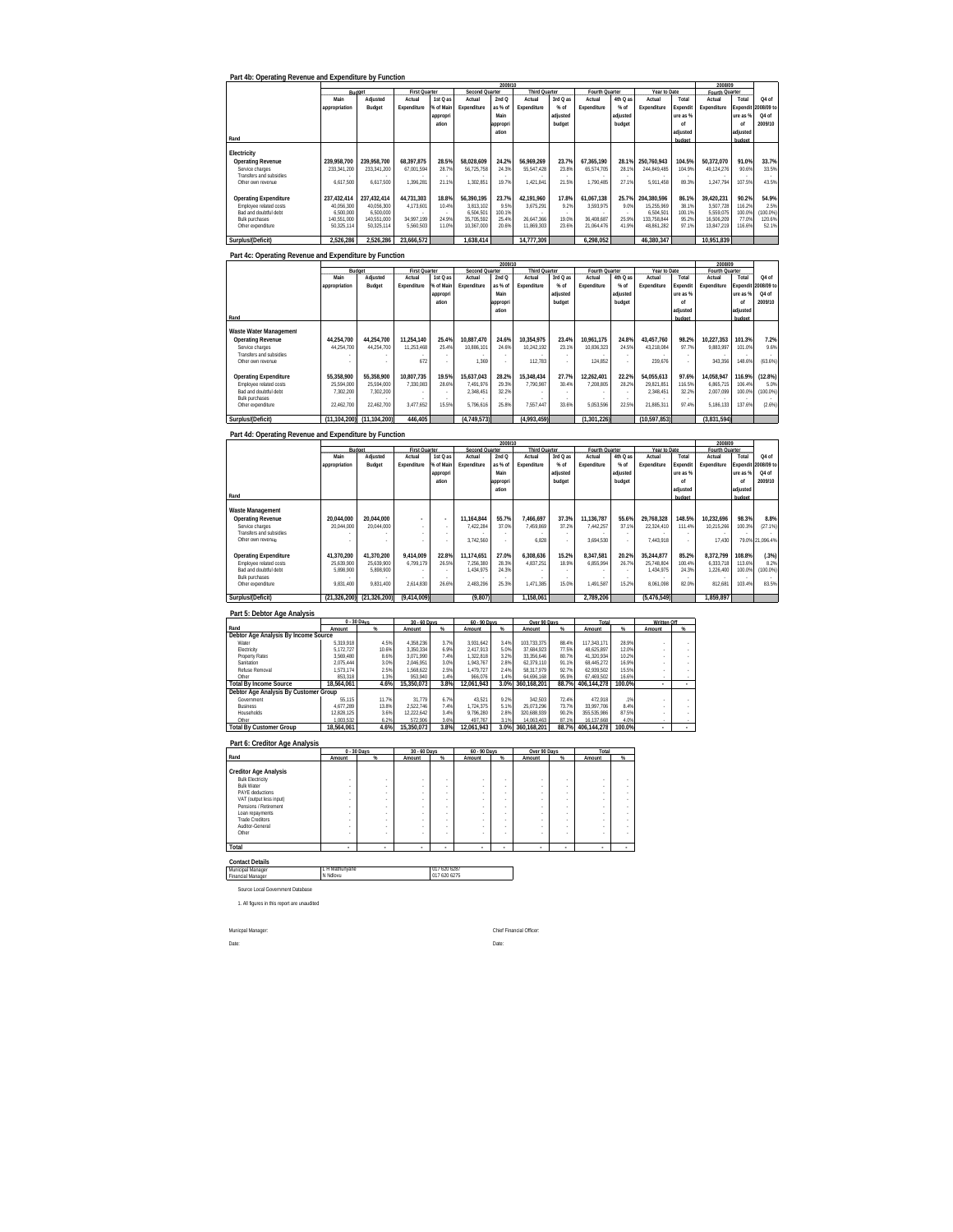# **Mpumalanga: Lekwa(MP305) STATEMENT OF CAPITAL AND OPERATING EXPENDITURE FOR THE 4th QUARTER ENDED 30 JUNE 2010**

| Part1: Operating Revenue and Expenditure |               |                          |                      |          |                |            |                      |          |                |          |              |          |                |            |                   |
|------------------------------------------|---------------|--------------------------|----------------------|----------|----------------|------------|----------------------|----------|----------------|----------|--------------|----------|----------------|------------|-------------------|
|                                          |               |                          |                      |          |                | 2009/10    |                      |          |                |          |              |          | 2008/09        |            |                   |
|                                          | Budget        |                          | <b>First Quarter</b> |          | Second Quarter |            | <b>Third Quarter</b> |          | Fourth Quarter |          | Year to Date |          | Fourth Quarter |            |                   |
|                                          | Main          | Adjusted                 | Actual               | 1st Q as | Actual         | 2nd Q as   | Actual               | 3rd Q as | Actual         | 4th Q as | Actual       | Total    | Actual         | Total      | Q4 of             |
|                                          | appropriation | Budget                   | Expenditure          | $%$ of   | Expenditure    | % of Main  | Expenditure          | $%$ of   | Expenditure    | $%$ of   | Expenditure  | Expendit | Expenditure    | Expenditur | 2008/09 to        |
|                                          |               |                          |                      | Main     |                | appropriat |                      | adjusted |                | adiusted |              | ure as % |                | e as % of  | O <sub>4</sub> of |
|                                          |               |                          |                      | appropri |                | ion        |                      | budget   |                | budget   |              | nf       |                | adjusted   | 2009/10           |
|                                          |               |                          |                      | ation    |                |            |                      |          |                |          |              | adjusted |                | budget     |                   |
| Rand                                     |               |                          |                      |          |                |            |                      |          |                |          |              |          |                |            |                   |
|                                          |               |                          |                      |          |                |            |                      |          |                |          |              | budget   |                |            |                   |
| Operating Revenue and Expenditure        |               |                          |                      |          |                |            |                      |          |                |          |              |          |                |            |                   |
|                                          |               |                          |                      |          |                |            |                      |          |                |          |              |          |                |            |                   |
| <b>Operating Revenue</b>                 | 259.512.819   | 262.569.683              | 71.725.259           | 27.6%    | 50.587.341     | 19.5%      | 86.734.870           | 33.0%    | 19.076.266     | 7.3%     | 228.123.736  | 86.9%    | 51.798.631     | 113.9%     | (63.2%)           |
| Property rates                           | 30.524.400    | 30.524.400               | 7.802.967            | 25.6%    | 10.041.973     | 32.9%      | 9.825.936            | 32.2%    | 3.269.151      | 10.7%    | 30.940.027   | 101.4%   | 4.706.508      | 99.0%      | (30.5%)           |
| Service charges                          | 155.641.248   | 155.641.248              | 37.992.762           | 24.4%    | 30.396.110     | 19.5%      | 41.789.790           | 26.9%    | 13.717.983     | 8.8%     | 123.896.645  | 79.6%    | 21.575.943     | 99.1%      | (36.4%)           |
| Other own revenue                        | 73.347.171    | 76.404.035               | 25.929.530           | 35.4%    | 10.149.258     | 13.8%      | 35.119.144           | 46.0%    | 2.089.132      | 27%      | 73.287.064   | 95.9%    | 25.516.180     | 154.0%     | (91.8%)           |
|                                          |               |                          |                      |          |                |            |                      |          |                |          |              |          |                |            |                   |
| <b>Operating Expenditure</b>             | 259.512.819   | 262.569.683              | 48.770.811           | 18.8%    | 61.662.090     | 23.8%      | 57.651.213           | 22.0%    | 22.007.131     | 8.4%     | 190.091.245  | 72.4%    | 49.753.328     | 89.3%      | (55.8%)           |
| Employee related costs                   | 81,200,737    | 78.944.225               | 17.692.476           | 21.8%    | 17.464.221     | 21.5%      | 21,316,633           | 27.0%    | 7.239.388      | 9.2%     | 63.712.718   | 80.7%    | 17.065.801     | 89.5%      | (57.6%)           |
| <b>Bad and doubtful debt</b>             |               |                          |                      |          |                |            |                      |          |                |          |              |          | 5.719.239      | 100.0%     | (100.0%           |
| <b>Bulk purchases</b>                    | 68.639.711    | 89.065.000               | 13.345.987           | 19 4%    | 29.435.839     | 42.9%      | 23.984.763           | 26.9%    | 8.013.493      | 9.0%     | 74.780.082   | 84.0%    | 14.843.767     | 122.7%     | (46.0%)           |
| Other expenditure                        | 109.672.371   | 94.560.458               | 17.732.348           | 16.2%    | 14.762.030     | 13.5%      | 12.349.817           | 13.1%    | 6.754.250      | 7.1%     | 51.598.445   | 54.6%    | 12.124.521     | 61.8%      | $(44.3\%)$        |
|                                          |               |                          |                      |          |                |            |                      |          |                |          |              |          |                |            |                   |
| Surplus/(Deficit)                        | ٠             | $\overline{\phantom{a}}$ | 22.954.448           |          | (11, 074, 749) |            | 29.083.657           |          | (2.930.865)    |          | 38.032.491   |          | 2.045.303      |            |                   |
| Capital transfers and other adjustments  |               |                          |                      |          |                |            |                      |          |                |          |              | $\sim$   |                | ٠          |                   |
| <b>Revised Surplus/(Deficit)</b>         |               | $\mathbf{r}$             | 22.954.448           |          | (11, 074, 749) |            | 29.083.657           |          | (2,930,865)    |          | 38.032.491   |          | 2,045,303      |            |                   |

| Part 2: Capital Revenue and Expenditure   |               |          |                      |          |                          |            |                      |          |                |                          |              |          |                |            |                |
|-------------------------------------------|---------------|----------|----------------------|----------|--------------------------|------------|----------------------|----------|----------------|--------------------------|--------------|----------|----------------|------------|----------------|
|                                           |               |          |                      |          |                          | 2009/10    |                      |          |                |                          |              |          | 2008/09        |            |                |
|                                           |               | Budget   | <b>First Quarter</b> |          | Second Quarter           |            | <b>Third Quarter</b> |          | Fourth Quarter |                          | Year to Date |          | Fourth Quarter |            |                |
|                                           | Main          | Adjusted | Actual               | 1st Q as | Actual                   | 2nd Q as   | Actual               | 3rd Q as | Actual         | 4th Q as                 | Actual       | Total    | Actual         | Total      | Q4 of          |
|                                           | appropriation | Budget   | Expenditure          | % of     | Expenditure              | % of Main  | Expenditure          | $%$ of   | Expenditure    | $%$ of                   | Expenditure  | Expendit | Expenditure    | Expenditur | 2008/09 to     |
|                                           |               |          |                      | Main     |                          | appropriat |                      | adjusted |                | adjusted                 |              | ure as % |                | e as % of  | Q4 of          |
|                                           |               |          |                      |          |                          | ion        |                      | budget   |                | budget                   |              | nf       |                | adjusted   | 2009/10        |
|                                           |               |          |                      | appropri |                          |            |                      |          |                |                          |              |          |                |            |                |
|                                           |               |          |                      | ation    |                          |            |                      |          |                |                          |              | adjusted |                | budget     |                |
| Rand                                      |               |          |                      |          |                          |            |                      |          |                |                          |              | budget   |                |            |                |
| Capital Revenue and Expenditure           |               |          |                      |          |                          |            |                      |          |                |                          |              |          |                |            |                |
| Source of Finance                         |               |          |                      | ٠        | ٠                        | ٠          |                      | ٠        | 10.000.000     |                          | 10.000.000   | $\sim$   |                |            | 46.5% (100.0%) |
| External loans                            |               | $\sim$   | ×.                   | $\sim$   | $\overline{\phantom{a}}$ | $\sim$     | $\sim$               | $\sim$   |                |                          | ٠            | ×.       | $\sim$         |            |                |
| Internal contributions                    |               |          | ×.                   | $\sim$   | $\overline{\phantom{a}}$ | $\sim$     |                      | $\sim$   |                |                          |              |          | $\sim$         | 42.7%      |                |
| Transfers and subsidies                   |               |          | ×.                   | $\sim$   | $\overline{\phantom{a}}$ | $\sim$     |                      | $\sim$   | 10.000.000     |                          | 10.000.000   |          | $\sim$         | 46.8%      | $(100.0\%)$    |
| Other                                     |               |          | ٠                    |          | ٠                        |            |                      | ٠        |                |                          |              |          |                |            |                |
|                                           |               |          |                      |          |                          |            |                      |          |                |                          |              |          |                |            |                |
| Capital Expenditure                       |               |          |                      | ٠        | 3.345.047                | $\sim$     | 8.635.940            |          | 5.644.343      | $\overline{\phantom{a}}$ | 17.625.330   | $\sim$   |                |            | 46.5% (100.0%) |
| Water and Sanitation                      |               | $\sim$   | ×.                   | $\sim$   | $\sim$                   | $\sim$     |                      | $\sim$   | 503.639        | ×.                       | 503.639      |          | $\sim$         | 4.3%       | $(100.0\%)$    |
| Electricity                               |               |          | ×.                   | $\sim$   | $\overline{\phantom{a}}$ | $\sim$     |                      |          | 52.406         |                          | 52.406       |          | $\sim$         |            | $(100.0\%)$    |
| Housing                                   |               |          | ×.                   | $\sim$   |                          | $\sim$     |                      | $\sim$   |                | $\sim$                   |              |          | $\sim$         |            |                |
| Roads, pavements, bridges and storm water |               | ×.       | ٠                    | $\sim$   | 3.345.047                | <b>.</b>   | 8.635.940            | $\sim$   | 4.991.623      | ×.                       | 16,972,610   |          | $\sim$         |            | $(100.0\%)$    |
| Other                                     |               |          | ×.                   | ٠        |                          | $\sim$     |                      | ٠        | 96,675         |                          | 96,675       |          | $\sim$         | 53.9%      | $(100.0\%)$    |
|                                           |               |          |                      |          |                          |            |                      |          |                |                          |              |          |                |            |                |

| <b>Total Capital and Operating Expenditure</b> |               |             |                      |          |                |            |                      |          |                |          |              |          |                |                       |         |
|------------------------------------------------|---------------|-------------|----------------------|----------|----------------|------------|----------------------|----------|----------------|----------|--------------|----------|----------------|-----------------------|---------|
|                                                |               |             |                      |          |                | 2009/10    |                      |          |                |          |              |          | 2008/09        |                       |         |
|                                                |               | Budget      | <b>First Quarter</b> |          | Second Quarter |            | <b>Third Quarter</b> |          | Fourth Quarter |          | Year to Date |          | Fourth Quarter |                       |         |
|                                                | Main          | Adjusted    | Actual               | 1st Q as | Actual         | 2nd Q as   | Actual               | 3rd Q as | Actual         | 4th Q as | Actual       | Total    | Actual         | Total                 | Q4 of   |
|                                                | appropriation | Budget      | Expenditure          | % of     | Expenditure    | % of Main  | Expenditure          | $%$ of   | Expenditure    | $%$ of   | Expenditure  | Expendit | Expenditure    | Expenditur 2008/09 to |         |
|                                                |               |             |                      | Main     |                | appropriat |                      | adjusted |                | adjusted |              | ure as % |                | e as % of             | Q4 of   |
|                                                |               |             |                      | appropri |                | ion        |                      | budget   |                | budget   |              | nf       |                | adjusted              | 2009/10 |
|                                                |               |             |                      | ation    |                |            |                      |          |                |          |              | adjusted |                | budget                |         |
| Rand                                           |               |             |                      |          |                |            |                      |          |                |          |              | budget   |                |                       |         |
| Capital and Operating Revenue                  |               |             |                      |          |                |            |                      |          |                |          |              |          |                |                       |         |
| Operating Revenue                              | 259.512.819   | 262.569.683 | 71.725.259           | 27.6%    | 50.587.341     | 19.5%      | 86.734.870           | 33.0%    | 19.076.266     | 7.3%     | 228.123.736  | 86.9%    | 51.798.631     | 113.9%                | (63.2%) |
| Capital Revenue                                |               |             |                      |          |                |            |                      |          | 10.000.000     |          | 10.000.000   |          |                | 46.5%                 | (100.0% |
| <b>Total Revenue</b>                           | 259.512.819   | 262.569.683 | 71.725.259           | 27.6%    | 50.587.341     | 19.3%      | 86.734.870           | 33.0%    | 29.076.266     | 11.1%    | 238.123.736  | 90.7%    | 51.798.631     | 104.6%                | (43.9%  |
| Capital and Operating Expenditure              |               |             |                      |          |                |            |                      |          |                |          |              |          |                |                       |         |
| Operating Expenditure                          | 259.512.819   | 262.569.683 | 48.770.811           | 18.89    | 61.662.090     | 23.8%      | 57.651.213           | 22.0%    | 22.007.131     | 8.4%     | 190.091.245  | 72.4%    | 49.753.328     | 89.3%                 | (55.8%) |
| Capital Expenditure                            |               |             |                      |          | 3.345.047      |            | 8.635.940            |          | 5.644.343      |          | 17.625.330   | .        |                | 46.5%                 | (100.0% |
| <b>Total Expenditure</b>                       | 259.512.819   | 262.569.683 | 48.770.811           | 18.8%    | 65.007.137     | 24.8%      | 66.287.153           | 25.2%    | 27.651.474     | 10.5%    | 207.716.575  | 79.1%    | 49.753.328     | 83.4%                 | (44.4%) |

| Part 3: Cash Receipts and Payments                   |               |             |                      |          |                |            |                      |          |                |          |              |          |                |                          |                   |
|------------------------------------------------------|---------------|-------------|----------------------|----------|----------------|------------|----------------------|----------|----------------|----------|--------------|----------|----------------|--------------------------|-------------------|
|                                                      |               |             |                      |          |                | 2009/10    |                      |          |                |          |              |          | 2008/09        |                          |                   |
|                                                      |               | Budget      | <b>First Quarter</b> |          | Second Quarter |            | <b>Third Quarter</b> |          | Fourth Quarter |          | Year to Date |          | Fourth Quarter |                          |                   |
|                                                      | Main          | Adjusted    | Actual               | 1st Q as | Actual         | 2nd Q as   | Actual               | 3rd Q as | Actual         | 4th Q as | Actual       | Total    | Actual         | Total                    | 04 <sub>0</sub> f |
|                                                      | appropriation | Budget      | Expenditure          | % of     | Expenditure    | % of Main  | Expenditure          | $%$ of   | Expenditure    | $%$ of   | Expenditure  | Expendit | Expenditure    | Expenditur               | 2008/09 to        |
|                                                      |               |             |                      | Main     |                | appropriat |                      | adjusted |                | adjusted |              | ure as % |                | e as % of                | 04 <sub>0</sub>   |
|                                                      |               |             |                      | appropri |                | ion        |                      | budget   |                | budget   |              | nf       |                | adjusted                 | 2009/10           |
|                                                      |               |             |                      | ation    |                |            |                      |          |                |          |              | adjusted |                | budget                   |                   |
| Rand                                                 |               |             |                      |          |                |            |                      |          |                |          |              | budget   |                |                          |                   |
|                                                      |               |             |                      |          |                |            |                      |          |                |          |              |          |                |                          |                   |
| <b>Cash Receipts and Payments</b>                    |               |             |                      |          |                |            |                      |          |                |          |              |          |                |                          |                   |
| <b>Opening Cash Balance</b>                          |               |             |                      |          | (2,772,364)    |            | (19.967.558)         |          | (732, 386)     |          |              |          |                |                          |                   |
| Cash receipts by source                              | 286.202.828   | 286.202.828 | 72.434.025           | 25.3%    | 55.891.354     | 19.5%      | 80.833.004           | 28.2%    | 97.484.246     | 34.1%    | 306.642.629  | 107.1%   |                |                          | 100.0%)           |
| Statutory receipts (including VAT)                   |               |             |                      |          |                | <b>м.</b>  |                      | $\sim$   |                |          |              |          |                |                          |                   |
| Service charges                                      | 208.843.824   | 208.843.824 | 46.284.026           | 22.2%    | 47.131.354     | 22.6%      | 69.156.886           | 33.1%    | 64.822.428     | 31.0%    | 227.394.694  | 108.9%   |                |                          | $(100.0\%)$       |
| Transfers (operational and capital)                  | 77.359.004    | 77.359.004  | 26.133.934           | 33.8%    | 8.760.000      | 11 3%      | 11.676.118           | 15 1%    | 31,270,000     | 40.4%    | 77.840.052   | 100.6%   |                |                          | $(100.0\%)$       |
| Other receipts                                       |               |             |                      |          |                |            |                      |          | 1.391.818      |          | 1.391.818    |          |                |                          | $(100.0\%)$       |
| Contributions recognised - cap. & contr. assets      |               |             |                      |          |                |            |                      |          |                |          |              |          |                |                          |                   |
| Proceeds on disposal of PPE<br><b>External loans</b> |               |             |                      |          |                |            |                      |          |                |          |              |          |                |                          |                   |
| Net increase (decr.) in assets / liabilities         |               |             | 16.065               |          |                |            |                      |          |                |          | 16.065       |          |                |                          |                   |
|                                                      |               |             |                      |          |                |            |                      |          |                |          |              |          |                |                          |                   |
| Cash payments by type                                | 286.202.820   | 286.202.820 | 75.206.389           | 26.3%    | 73.086.548     | 25.5%      | 61.597.832           | 21.5%    | 75.596.453     | 26.4%    | 285.487.222  | 99.7%    |                |                          | 100.0%)           |
| Employee related costs                               | 81,200.736    | 81.200.736  | 17.692.477           | 21.8%    | 17.464.222     | 21.5%      | 24.448.163           | 30.1%    | 25.438.394     | 31.3%    | 85.043.256   | 104.7%   |                |                          | $(100.0\%)$       |
| Grant and subsidies                                  |               |             |                      |          |                |            |                      |          |                |          |              |          |                |                          |                   |
| Bulk Purchases - electr., water and sewerage         |               |             |                      |          |                |            |                      |          |                |          |              |          |                |                          |                   |
| Other payments to service providers                  | 205.002.084   | 205.002.084 | 57.513.218           | 28.1%    | 55.622.326     | 27.1%      | 37.149.669           | 18.1%    | 50.158.059     | 24.5%    | 200.443.272  | 97.8%    |                | $\overline{\phantom{a}}$ | $(100.0\%)$       |
| Capital assets                                       |               |             |                      |          |                |            |                      |          |                |          |              |          |                |                          |                   |
| Repayment of borrowing                               |               |             |                      |          |                |            |                      |          |                |          |              |          |                |                          |                   |
| Other cash flows / payments                          |               |             | 694                  |          |                |            |                      |          |                |          | 694          |          |                |                          |                   |
| <b>Closing Cash Balance</b>                          | я             |             | (2, 772, 364)        |          | (19.967.558)   |            | (732, 386)           |          | 21.155.407     |          | 21.155.407   |          |                |                          |                   |
|                                                      |               |             |                      |          |                |            |                      |          |                |          |              |          |                |                          |                   |

| Part 4a: Operating Revenue and Expenditure by Function |               |            |                      |          |                |            |                      |          |                |          |              |          |                |            |             |
|--------------------------------------------------------|---------------|------------|----------------------|----------|----------------|------------|----------------------|----------|----------------|----------|--------------|----------|----------------|------------|-------------|
|                                                        |               |            |                      |          |                | 2009/10    |                      |          |                |          |              |          | 2008/09        |            |             |
|                                                        | Budget        |            | <b>First Quarter</b> |          | Second Quarter |            | <b>Third Quarter</b> |          | Fourth Quarter |          | Year to Date |          | Fourth Quarter |            |             |
|                                                        | Main          | Adjusted   | Actual               | 1st Q as | Actual         | 2nd Q as   | Actual               | 3rd Q as | Actual         | 4th Q as | Actual       | Total    | Actual         | Total      | Q4 of       |
|                                                        | appropriation | Budget     | Expenditure          | % of     | Expenditure    | % of Main  | Expenditure          | $%$ of   | Expenditure    | $%$ of   | Expenditure  | Expendit | Expenditure    | Expenditur | 2008/09 to  |
|                                                        |               |            |                      | Main     |                | appropriat |                      | adjusted |                | adiusted |              | ure as % |                | e as % of  | Q4 of       |
|                                                        |               |            |                      | appropri |                | ion        |                      | budget   |                | budget   |              | of       |                | adjusted   | 2009/10     |
|                                                        |               |            |                      | ation    |                |            |                      |          |                |          |              | adiusted |                | budget     |             |
| Rand                                                   |               |            |                      |          |                |            |                      |          |                |          |              | hudget   |                |            |             |
| Water                                                  |               |            |                      |          |                |            |                      |          |                |          |              |          |                |            |             |
| Operating Revenue                                      | 28.088.139    | 28.088.139 | 5.982.636            | 21.3%    | 7.291.907      | 26.0%      | 4.043.033            | 14.4%    | 1.935.638      | 6.9%     | 19.253.214   | 68.5%    | 7.753.913      | 116.3%     | $(75.0\%)$  |
| Service charges<br>Transfers and subsidies             | 27.866.279    | 27.866.279 | 5.980.094            | 21.5%    | 7.291.379      | 26.2%      | 4.041.805            | 14.5%    | 1.924.417      | 6.9%     | 19.237.695   | 69.0%    | 7.749.615      | 117.1%     | (75.2%)     |
| Other own revenue                                      | 221.860       | 221.860    | 2.542                | 1 1%     | 528            | 2%         | 1.228                | .6%      | 11.221         | 5.1%     | 15.519       | 7.0%     | 4.298          | 10.3%      | 161.1%      |
| <b>Operating Expenditure</b>                           | 19.185.678    | 20.414.340 | 2.998.180            | 15.6%    | 2.971.733      | 15.5%      | 3.667.282            | 18.0%    | 1.886.311      | 9.2%     | 11.523.506   | 56.4%    | 3.809.380      | 77.8%      | (50.5%)     |
| Employee related costs                                 | 3.480.180     | 4.243.046  | 1.003.341            | 28.8%    | 951.338        | 27.3%      | 1.149.308            | 27.1%    | 469.697        | 11.1%    | 3.573.684    | 84.2%    | 813.794        | 156.5%     | $(42.3\%)$  |
| Bad and doubtful debt                                  |               |            |                      |          |                |            |                      |          |                |          |              |          | 617.502        | 67.4%      | $(100.0\%)$ |
| <b>Bulk purchases</b>                                  | 1.315.000     | 1.165.000  |                      |          |                |            |                      |          |                |          |              |          |                | 71.8%      |             |
| Other expenditure                                      | 14.390.498    | 15.006.294 | 1.994.839            | 13.9%    | 2.020.395      | 14.0%      | 2.517.974            | 16.8%    | 1.416.614      | 9.4%     | 7.949.822    | 53.0%    | 2.378.084      | 64.9%      | (40.4%)     |
| Surplus/(Deficit)                                      | 8.902.461     | 7.673.799  | 2.984.456            |          | 4.320.174      |            | 375.751              |          | 49.327         |          | 7.729.708    |          | 3.944.533      |            |             |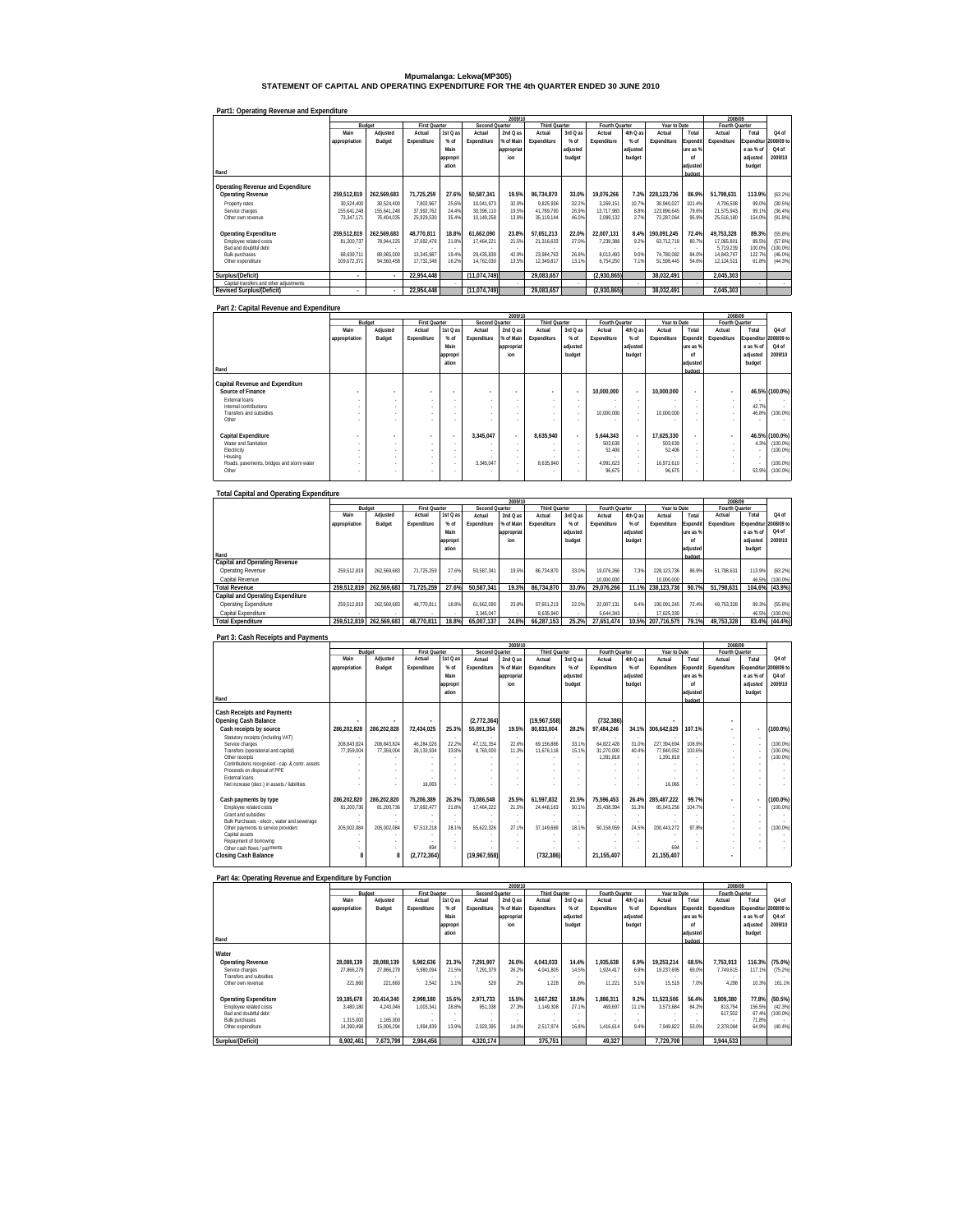| Part 4b: Operating Revenue and Expenditure by Function |                          |                          |                                |                 |                          | 2009/1                    |                                |                    |                                 |                    |                         |                          |                           |                       |                        |
|--------------------------------------------------------|--------------------------|--------------------------|--------------------------------|-----------------|--------------------------|---------------------------|--------------------------------|--------------------|---------------------------------|--------------------|-------------------------|--------------------------|---------------------------|-----------------------|------------------------|
|                                                        | Main                     | Adjusted                 | <b>First Quarter</b><br>Actual | 1st Q as        | Second Op<br>Actual      | <i>varter</i><br>2nd Q as | <b>Third Quarter</b><br>Actual | 3rd Q as           | <b>Fourth Quarter</b><br>Actual | 4th Q as           | Year to Date<br>Actual  | Total                    | Fourth Quarter<br>Actual  | Total                 | Q4 of                  |
|                                                        | appropriation            | Budget                   | Expenditure                    | % of            | Expenditure              | % of Main                 | Expenditure                    | $%$ of             | Expenditure                     | $%$ of             | Expenditure             | Expendit                 | Expenditure               | <i>xpenditu</i>       | 008/09 t               |
|                                                        |                          |                          |                                | Main<br>appropr |                          | appropria<br>ion          |                                | adjusted<br>budget |                                 | adjusted<br>budget |                         | ure as 9<br>of           |                           | e as % of<br>adjusted | Q4 of<br>2009/10       |
| Rand                                                   |                          |                          |                                | ation           |                          |                           |                                |                    |                                 |                    |                         | adjustec<br><b>hudge</b> |                           | budget                |                        |
| Electricity                                            |                          |                          |                                |                 |                          |                           |                                |                    |                                 |                    |                         |                          |                           |                       |                        |
| <b>Operating Revenue</b>                               | 103,682,565              | 103,682,565              | 27,587,716                     | 26.6%           | 16,852,734               | 16.3%                     | 30,082,160                     | 29.0%              | 9,524,840                       | 9.2%               | 84,047,450              | 81.1%                    | 15,939,257                | 94.2%                 | (40.2%                 |
| Service charges<br>Transfers and subsidies             | 103,178,565              | 103,178,565              | 27,346,440<br>241,276          | 26.5%           | 16,793,223               | 16.39                     | 30,033,219                     | 29.19              | 9,514,653                       | 9.2%               | 83,687,535              | 81.19                    | 15,877,890                | 94.59                 | (40.1%                 |
| Other own revenue                                      | 504.000                  | 504.000                  |                                | 47.9%           | 59.511                   | 11.89                     | 48.941                         | 9.79               | 10.187                          | 2.0%               | 359.915                 | 71.49                    | 61.367                    | 41.0%                 | (83.4%                 |
| <b>Operating Expenditure</b><br>Employee related costs | 94,843,000<br>6,226,154  | 111,982,193<br>6,572,134 | 17.533.578<br>1,563,937        | 18.5%<br>25.1%  | 32.961.698<br>1,531,451  | 34.8%<br>24.69            | 28,209.500<br>1,820,705        | 25.2%<br>27.79     | 10.227.835<br>675,063           | 9.1%<br>10.3%      | 88,932,611<br>5,591,156 | 79.4%<br>85.19           | 20,641,479<br>1.307.491   | 99.4%<br>80.8%        | (50.5%<br>(48.4%       |
| Bad and doubtful debt<br><b>Bulk purchases</b>         | 67.324.711               | 87.900.000               | 13.345.987                     | 19.8%           | 29.435.839               | 43.79                     | 23.984.763                     | 27.39              | 8.013.493                       | 9.1%               | 74.780.082              | 85.19                    | 560,940<br>14.843.767     | 20.4%<br>122.7%       | (100.0%<br>(46.0%      |
| Other expenditure                                      | 21,292,135               | 17,510,059               | 2,623,654                      | 12.3%           | 1,994,408                | 9.4%                      | 2,404,032                      | 13.7%              | 1,539,279                       | 8.8%               | 8,561,373               | 48.9%                    | 3,929,281                 | 88.9%                 | (60.8%                 |
| Surplus/(Deficit)                                      | 8,839,565                | (8,299,628)              | 10,054,138                     |                 | (16, 108, 964)           |                           | 1,872,660                      |                    | (702, 995)                      |                    | (4,885,161)             |                          | (4,702,222)               |                       |                        |
| Part 4c: Operating Revenue and Expenditure by Function |                          |                          |                                |                 |                          | 2009/1                    |                                |                    |                                 |                    |                         |                          | 2008/09                   |                       |                        |
|                                                        | Main                     | Adjusted                 | <b>First Quarter</b><br>Actual | 1st Q as        | Second Quarter<br>Actual | 2nd Q as                  | <b>Third Quarter</b><br>Actual | 3rd Q as           | <b>Fourth Quarter</b><br>Actual | 4th Q as           | Year to Date<br>Actual  | Total                    | Fourth Quarte<br>Actual   | Total                 | Q4 of                  |
|                                                        | appropriation            | Budget                   | Expenditure                    | % of            | Expenditure              | % of Main                 | Expenditure                    | $%$ of             | Expenditure                     | $%$ of             | Expenditure             | :xpendit                 | Expenditure               | xpenditu              | 008/09                 |
|                                                        |                          |                          |                                | Main<br>appropr |                          | appropria<br>ion          |                                | adjusted<br>budget |                                 | adjusted<br>budget |                         | ure as 9<br>of           |                           | e as % of<br>adjusted | Q4 of<br>2009/10       |
| Rand                                                   |                          |                          |                                | ation           |                          |                           |                                |                    |                                 |                    |                         | adjustec<br>budge        |                           | budget                |                        |
| Waste Water Managemen!                                 |                          |                          |                                |                 |                          |                           |                                |                    |                                 |                    |                         |                          |                           |                       |                        |
| <b>Operating Revenue</b>                               | 15,362,569               | 15,362,569               | 4,097,134                      | 26.7%           | 4,206,002                | 27.4%                     | 4,209,731                      | 27.4%              | 1,412,544                       | 9.2%               | 13,925,411              | 90.6%                    |                           |                       | $(100.0\%)$            |
| Service charges<br>Transfers and subsidies             | 15.362.569               | 15.362.569               | 4,097,134                      | 26.7%           | 4.206.002                | 27.4%                     | 4.208.230                      | 27.4%              | 1,412,544                       | 9.2%               | 13,923.910              | 90.69                    |                           |                       | (100.0%                |
| Other own revenue                                      |                          |                          |                                |                 |                          |                           | 1,501                          |                    |                                 |                    | 1,501                   |                          |                           |                       |                        |
| <b>Operating Expenditure</b><br>Employee related costs | 13,275,651<br>6,564,826  | 13,369,044<br>7,508,688  | 2,585,181<br>1,689,691         | 19.5%<br>25.7%  | 2,216,631<br>1,770,415   | 16.79<br>27.0%            | 3,413,065<br>1,844,138         | 25.5%<br>24.6%     | 1,386,716<br>639,302            | 10.4%<br>8.5%      | 9,601,593<br>5,943,546  | 71.8%<br>79.29           |                           |                       | $(100.0\%)$<br>(100.0% |
| Bad and doubtful debt<br><b>Bulk purchases</b>         |                          |                          |                                |                 |                          |                           |                                |                    |                                 |                    |                         |                          |                           |                       |                        |
| Other expenditure                                      | 6,710,825                | 5,860,356                | 895,490                        | 13.3%           | 446,216                  | 6.69                      | 1,568,927                      | 26.8%              | 747,414                         | 12.8%              | 3,658,047               | 62.49                    |                           |                       | (100.0%                |
| Surplus/(Deficit)                                      | 2,086,918                | 1,993,525                | 1,511,953                      |                 | 1.989.371                |                           | 796,666                        |                    | 25.828                          |                    | 4,323,818               |                          |                           |                       |                        |
| Part 4d: Operating Revenue and Expenditure by Function |                          |                          |                                |                 |                          |                           |                                |                    |                                 |                    |                         |                          |                           |                       |                        |
|                                                        | Main                     | Budge<br>Adjusted        | <b>First Quarter</b>           | 1st Q as        | <b>Second Quarter</b>    | 2009/1<br>2nd Q as        | <b>Third Quarter</b>           | 3rd Q as           | Fourth Quarter                  | 4th Q as           | Year to Date<br>Actual  | Tota                     | 2008/09<br>Fourth Quarter | Total                 | Q4 of                  |
|                                                        | appropriation            | Budget                   | Actual<br>Expenditure          | % of            | Actual<br>Expenditure    | % of Mair                 | Actual<br>Expenditure          | $%$ of             | Actual<br>Expenditure           | $%$ of             | Expenditure             | Expendit                 | Actual<br>Expenditure     | xpenditu              | 008/09 t               |
|                                                        |                          |                          |                                | Main<br>appropr |                          | appropria<br>ion          |                                | adjusted<br>budget |                                 | adjusted<br>budget |                         | ure as 9<br>of           |                           | e as % of<br>adjusted | Q4 of<br>2009/10       |
| Rand                                                   |                          |                          |                                | ation           |                          |                           |                                |                    |                                 |                    |                         | adjustec<br>budget       |                           | budget                |                        |
| Waste Management                                       |                          |                          |                                |                 |                          |                           |                                |                    |                                 |                    |                         |                          |                           |                       |                        |
| <b>Operating Revenue</b>                               | 9,243,835                | 9,243,835                | 1,790,329                      | 19.4%           | 2,107,595                | 22.8%                     | 3,508,069                      | 38.0%              | 864,610                         | 9.4%               | 8,270,603               | 89.5%                    |                           |                       | $(100.0\%)$            |
| Service charges<br>Transfers and subsidies             | 9,233,835                | 9,233,835                | 569,094<br>621                 | 6.2%            | 2,105,506                | 22.89                     | 3,506,536                      | 38.09              | 866,369                         | 9.4%               | 7,047,505<br>621        | 76.35                    |                           |                       | (100.0%                |
| Other own revenue                                      | 10,000                   | 10,000                   | 1,220,614                      | ,,,,,,,,        | 2,089                    | 20.99                     | 1,533                          | 15.39              | (1,759)                         | (17.6%             | 1,222,477               | ,,,,,,,                  |                           |                       | (100.0%                |
| <b>Operating Expenditure</b><br>Employee related costs | 20,802,379<br>11,942,475 | 18,908,757<br>12,742,183 | 4,371,950<br>2,977,565         | 21.0%<br>24.9%  | 4,081,494<br>3,160,200   | 19.6%<br>26.59            | 4,388,546<br>3,355,569         | 23.2%<br>26.39     | (4, 392, 536)<br>(2,908,526)    | (23.2%)<br>(22.8%  | 8,449,454<br>6,584,808  | 44.7%<br>51.79           |                           |                       | 100.0%<br>(100.0%      |
| Bad and doubtful debt<br><b>Bulk purchases</b>         |                          |                          |                                |                 |                          |                           |                                |                    |                                 |                    |                         |                          |                           |                       |                        |
| Other expenditure                                      | 8.859.904                | 6.166.574                | 1.394.385                      | 15.7%           | 921,294                  | 10.49                     | 1,032,977                      | 16.8%              | (1,484,010)                     | (24.1%             | 1.864,646               | 30.29                    |                           | ł,                    | (100.0%                |
| Surplus/(Deficit)                                      | (11, 558, 544)           | (9,664,922)              | (2,581,621)                    |                 | (1,973,899)              |                           | (880, 477)                     |                    | 5,257,146                       |                    | (178, 851)              |                          |                           |                       |                        |
| Part 5: Debtor Age Analysis                            |                          | 0 - 30 Days              | 30 - 60 Days                   |                 | 60 - 90 Days             |                           | Over 90 Days                   |                    | Tota                            |                    | Written Off             |                          |                           |                       |                        |
| Rand<br>Debtor Age Analysis By Income Source           | Amount                   |                          | Amount                         |                 | Amount                   |                           | Amount                         | $\alpha$           | Amount                          |                    | Amount                  | $\gamma$                 |                           |                       |                        |
| Water                                                  |                          |                          |                                |                 |                          |                           |                                |                    |                                 |                    |                         |                          |                           |                       |                        |
| Electricity<br>Property Rates<br>Sanitation            |                          |                          | ×                              |                 |                          |                           |                                |                    |                                 |                    |                         |                          |                           |                       |                        |
| Refuse Removal<br>Other                                | ×,                       |                          | ×                              |                 | ×                        |                           | ×                              |                    |                                 |                    |                         |                          |                           |                       |                        |
| <b>Total By Income Source</b>                          | ٠                        | ٠                        | ٠                              | ٠               | $\sim$                   | ٠                         | $\sim$                         | ٠                  |                                 |                    | ×                       | $\overline{\phantom{a}}$ |                           |                       |                        |
| Debtor Age Analysis By Customer Group<br>Government    |                          |                          |                                |                 |                          |                           |                                |                    |                                 |                    |                         |                          |                           |                       |                        |
| Business<br>Households                                 |                          |                          | ÷                              | ×               | ×                        | ł                         |                                |                    |                                 |                    |                         |                          |                           |                       |                        |
| <b>Total By Customer Group</b>                         |                          |                          |                                |                 |                          |                           |                                |                    |                                 |                    |                         |                          |                           |                       |                        |
| Part 6: Creditor Age Analysis                          |                          |                          |                                |                 |                          |                           |                                |                    |                                 |                    |                         |                          |                           |                       |                        |
| Rand                                                   | Amount                   | $0 - 30$ Days            | 30 - 60 Days<br>Amount         | %               | 60 - 90 Days<br>Amount   |                           | Over 90 Days<br>Amount         |                    | Total<br>Amount                 |                    |                         |                          |                           |                       |                        |
| Creditor Age Analysis                                  |                          |                          |                                |                 |                          |                           |                                |                    |                                 |                    |                         |                          |                           |                       |                        |
| <b>Bulk Electricity</b><br><b>Bulk Water</b>           |                          |                          | $\overline{\phantom{a}}$       |                 |                          |                           |                                |                    |                                 |                    |                         |                          |                           |                       |                        |
| PAYE deductions<br>VAT (output less input)             |                          |                          |                                |                 |                          |                           |                                |                    |                                 |                    |                         |                          |                           |                       |                        |
| Pensions / Retirement<br>Loan repayments               |                          |                          | ×                              | ×               |                          |                           |                                |                    |                                 |                    |                         |                          |                           |                       |                        |
| <b>Trade Creditors</b><br>Auditor-General              |                          |                          | à,<br>×                        | ż               |                          | ×                         |                                |                    |                                 |                    |                         |                          |                           |                       |                        |
| Other                                                  |                          |                          | ×                              | ×               |                          | ×                         |                                |                    |                                 |                    |                         |                          |                           |                       |                        |
| Total                                                  |                          |                          |                                |                 |                          | ×.                        |                                |                    |                                 |                    |                         |                          |                           |                       |                        |
| <b>Contact Details</b><br>Municipal Manage             | Sindane                  |                          |                                | 017 712 9613    |                          |                           |                                |                    |                                 |                    |                         |                          |                           |                       |                        |
| Financial Manage                                       | J M Mokgatsi (acting)    |                          |                                | 017 712 9613    |                          |                           |                                |                    |                                 |                    |                         |                          |                           |                       |                        |
| Source Local Government Database                       |                          |                          |                                |                 |                          |                           |                                |                    |                                 |                    |                         |                          |                           |                       |                        |
| 1. All figures in this report are unaudited            |                          |                          |                                |                 |                          |                           |                                |                    |                                 |                    |                         |                          |                           |                       |                        |
|                                                        |                          |                          |                                |                 |                          |                           |                                |                    |                                 |                    |                         |                          |                           |                       |                        |
| Municpal Manager:                                      |                          |                          |                                |                 |                          | Chief Financial Officer:  |                                |                    |                                 |                    |                         |                          |                           |                       |                        |
| Date:                                                  |                          |                          |                                |                 |                          | Date:                     |                                |                    |                                 |                    |                         |                          |                           |                       |                        |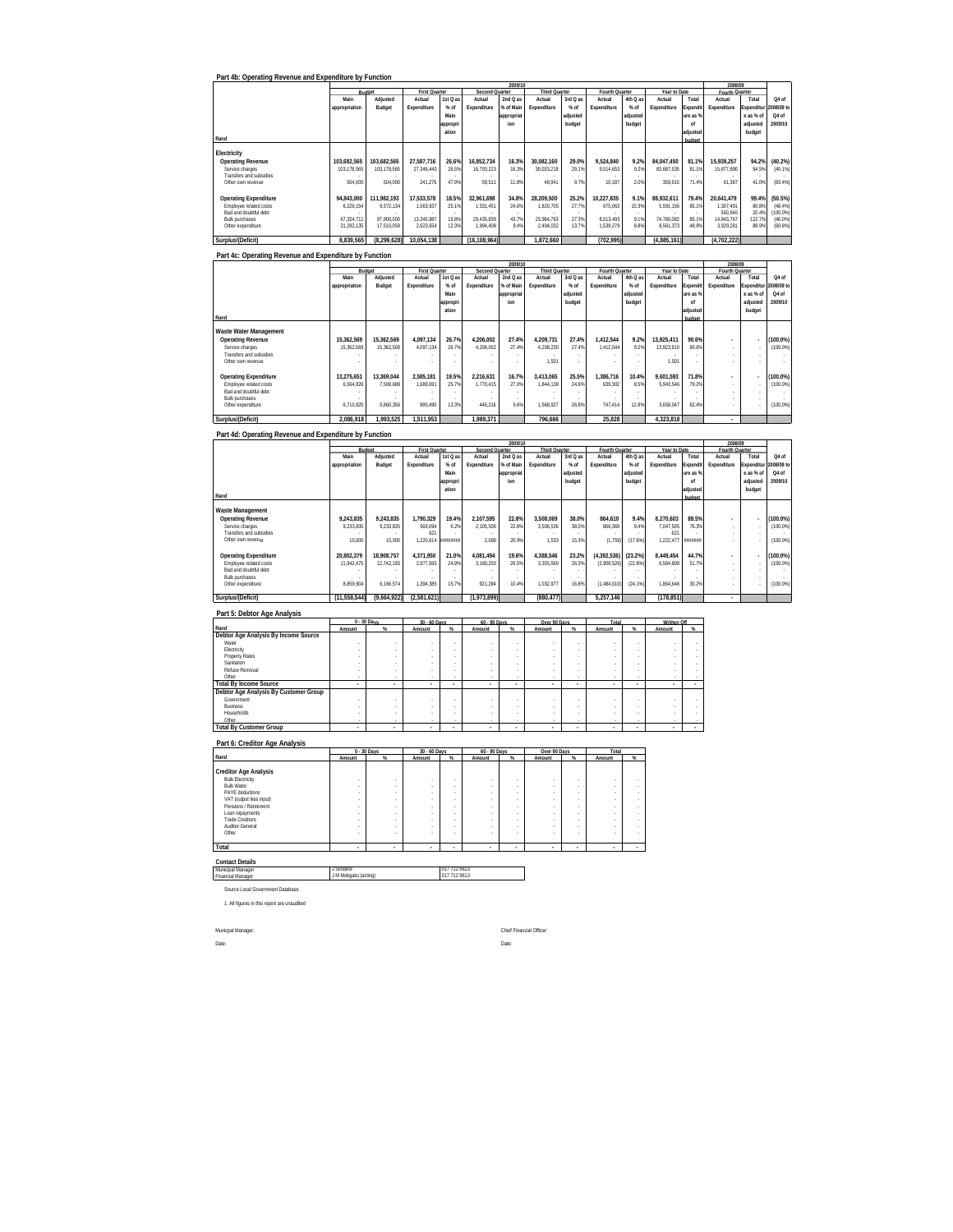# **Mpumalanga: Mbombela(MP322) STATEMENT OF CAPITAL AND OPERATING EXPENDITURE FOR THE 4th QUARTER ENDED 30 JUNE 2010**

|                                         |               |               |                      |          |                | 2009/10 |                      |          |                |         |               |         |                | 2008/09        |               |
|-----------------------------------------|---------------|---------------|----------------------|----------|----------------|---------|----------------------|----------|----------------|---------|---------------|---------|----------------|----------------|---------------|
|                                         |               | Budget        | <b>First Quarter</b> |          | Second Quarter |         | <b>Third Quarter</b> |          | Fourth Quarter |         | Year to Date  |         |                | Fourth Quarter |               |
|                                         | Main          | Adjusted      | Actual               | 1st Q as | Actual         | 2ndQ    | Actual               | 3rd Q as | Actual         | 4th Q   | Actual        | Total   | Actual         | Total          | Q4 of 2008/09 |
|                                         | appropriation | Budget        | Expenditure          | $%$ of   | Expenditure    | as % of | Expenditure          | $%$ of   | Expenditure    | as % of | Expenditure   | Expendi | Expenditure    | Expenditure as |               |
|                                         |               |               |                      | Main     |                | Main    |                      | adjusted |                | adiuste |               | ture as |                | % of adiusted  | to Q4 of      |
|                                         |               |               |                      | appropr  |                | appropr |                      | budget   |                |         |               | $%$ of  |                | budget         | 2009/10       |
|                                         |               |               |                      | iation   |                | iation  |                      |          |                | budget  |               | adjuste |                |                |               |
| Rand                                    |               |               |                      |          |                |         |                      |          |                |         |               |         |                |                |               |
|                                         |               |               |                      |          |                |         |                      |          |                |         |               |         |                |                |               |
| Operating Revenue and Expenditure       |               |               |                      |          |                |         |                      |          |                |         |               |         |                |                |               |
| <b>Operating Revenue</b>                | 931.701.594   | 195.328.606   | 293.431.461          | 31.5%    | 311.050.278    | 33.4%   | 257.276.932          | 21.5%    | 361.071.831    | 30.2%   | ***********   | 102.3%  | 138.309.660    | 107.2%         | 161.1%        |
| Property rates                          | 302.499.151   | 267.958.350   | 70.918.898           | 23.4%    | 64.870.418     | 21.4%   | 66.156.634           | 24.7%    | 68.950.553     | 25.7%   | 270.896.503   | 101.1%  | 38.495.469     | 97.2%          | 79.1%         |
| Service charges                         | 378,390,285   | 397.762.021   | 92.228.357           | 24.4%    | 99.591.339     | 26.3%   | 106.476.306          | 26.8%    | 104.190.133    | 26.2%   | 402.486.135   | 101.2%  | 76.862.806     | 96.0%          | 35.6%         |
| Other own revenue                       | 250.812.158   | 529.608.235   | 130.284.206          | 51.9%    | 146.588.521    | 58.4%   | 84.643.992           | 16.0%    | 187.931.145    | 35.5%   | 549.447.864   | 103.7%  | 22.951.385     | 127.3%         | 718.8%        |
| <b>Operating Expenditure</b>            | 949.333.756   | 1.718.227.212 | 255.115.136          | 26.9%    | 397.975.275    | 41.9%   | 376.107.157          | 21.9%    | 698.771.003    | 40.7%   | ***********   | 100.6%  | 222.812.968    | 91.3%          | 213.6%        |
| Employee related costs                  | 303.686.405   | 513.676.682   | 71.428.952           | 23.5%    | 157.849.169    | 52.0%   | 118,296.380          | 23.0%    | 150.070.059    | 29.2%   | 497.644.560   | 96.9%   | 68.207.513     | 88.3%          | 120.0%        |
| Bad and doubtful debt                   |               |               |                      |          |                |         |                      |          |                |         |               |         |                |                |               |
| <b>Bulk purchases</b>                   | 212.771.315   | 231.950.738   | 51,920.762           | 24.4%    | 54.696.294     | 25.7%   | 54.289.449           | 23.4%    | 77.682.394     | 33.5%   | 238.588.899   | 102.9%  | 37.111.213     | 92.4%          | 109.3%        |
| Other expenditure                       | 432.876.036   | 972.599.792   | 131.765.422          | 30.4%    | 185.429.812    | 42.8%   | 203.521.328          | 20.9%    | 471.018.550    | 48.4%   | 991.735.112   | 102.0%  | 117.494.242    | 92.9%          | 300.9%        |
|                                         |               |               |                      |          |                |         |                      |          |                |         |               |         |                |                |               |
| Surplus/(Deficit)                       | (17,632,162)  | (522.898.606) | 38.316.325           |          | (86.924.997)   |         | (118.830.225)        |          | (337.699.172)  |         | (505.138.069) |         | (84, 503, 308) |                |               |
| Capital transfers and other adjustments |               | 26.449.370    | 5.477.040            |          | 5.564.677      |         | 5.533.813            | 20.9%    | 5.527.483      | 20.9%   | 22.103.013    | 83.6%   | 4.689.465      | 144.6%         | 17.9%         |
| <b>Revised Surplus/(Deficit)</b>        | (17.632.162)  | (496.449.236) | 43.793.365           |          | (81.360.320)   |         | (113.296.412)        |          | (332.171.689)  |         | (483.035.056) |         | (79, 813, 843) |                |               |

#### **Part1: Operating Revenue and Expenditure**

#### **Part 2: Capital Revenue and Expenditure**

|                                           |               |               |                      |          |                       | 2009/10 |                      |          |                |         |              |         |                | 2008/09        |               |
|-------------------------------------------|---------------|---------------|----------------------|----------|-----------------------|---------|----------------------|----------|----------------|---------|--------------|---------|----------------|----------------|---------------|
|                                           |               | Budget        | <b>First Quarter</b> |          | <b>Second Quarter</b> |         | <b>Third Quarter</b> |          | Fourth Quarter |         | Year to Date |         | Fourth Quarter |                |               |
|                                           | Main          | Adiusted      | Actual               | 1st Q as | Actual                | 2ndQ    | Actual               | 3rd Q as | Actual         | 4th Q   | Actual       | Total   | Actual         | Total          | Q4 of 2008/09 |
|                                           | appropriation | Budget        | Expenditure          | $%$ of   | Expenditure           | as % of | Expenditure          | $%$ of   | Expenditure    | as % of | Expenditure  | Expendi | Expenditure    | Expenditure as |               |
|                                           |               |               |                      | Main     |                       | Main    |                      | adjusted |                | adjuste |              | ture as |                | % of adiusted  | to Q4 of      |
|                                           |               |               |                      | appropr  |                       | appropr |                      | budget   |                |         |              | $%$ of  |                | budget         | 2009/10       |
|                                           |               |               |                      | iation   |                       | iation  |                      |          |                | budget  |              | adjuste |                |                |               |
| Rand                                      |               |               |                      |          |                       |         |                      |          |                |         |              |         |                |                |               |
|                                           |               |               |                      |          |                       |         |                      |          |                |         |              |         |                |                |               |
| Capital Revenue and Expenditure           |               |               |                      |          |                       |         |                      |          |                |         |              |         |                |                |               |
| Source of Finance                         | ***********   | 1.339.189.629 | 240.457.205          | 18.0%    | 252.428.354           | 18.8%   | 165.787.868          | 12.4%    | 266.752.774    | 19.9%   | 925.426.201  | 69.1%   | 251.642.804    | 48.5%          | 6.0%          |
| External loans                            | 17.492.123    | 89.643.361    | 25.618.407           | 146.5%   | 16.693.783            | 95.4%   | 18.471.884           | 20.6%    | 23.252.310     | 25.9%   | 84.036.384   | 93.7%   |                | $\sim$         | $(100.0\%)$   |
| Internal contributions                    | 4.790.000     |               |                      |          |                       | ٠       |                      | $\sim$   |                |         |              | $\sim$  | 1.647.661      | <b>A</b>       | $(100.0\%)$   |
| Transfers and subsidies                   | 1.310.646.290 | 817.629.983   | 187.614.864          | 14.3%    | 195.227.345           | 14.9%   | 101.942.913          | 12.5%    | 126.740.495    | 15.5%   | 611.525.617  | 74.8%   | 249.995.143    | . .            | (49.3%)       |
| Other                                     | 6.261.216     | 431.916.285   | 27.223.934           | 434.8%   | 40.507.226            | 647.0%  | 45.373.071           | 10.5%    | 116.759.969    | 27.0%   | 229.864.200  | 53.2%   |                | 3.5%           | $(100.0\%)$   |
|                                           |               |               |                      |          |                       |         |                      |          |                |         |              |         |                |                |               |
| Capital Expenditure                       | ***********   | 1.339.189.629 | 240.457.205          | 18.0%    | 252.428.354           | 18.8%   | 165.787.867          | 12.4%    | 266.752.775    | 19.9%   | 925.426.201  | 69.1%   | 251.642.806    | 53.4%          | 6.0%          |
| Water and Sanitation                      | 216.473.894   | 216.473.894   | 38.114.300           | 17.6%    | 41.264.168            | 19.1%   | 33.708.015           | 15.6%    | 53.904.416     | 24.9%   | 166.990.899  | 77.1%   | 30.115.845     | 52.7%          | 79.0%         |
| Electricity                               | 151.076.920   | 151.076.920   | 16.900.647           | 11.2%    | 12.873.750            | 8.5%    | 14.390.409           | 9.5%     | 28,986,564     | 19.2%   | 73,151,370   | 48.4%   | 42.498.176     | 91.8%          | (31.8%)       |
| Housing                                   | $\sim$        |               |                      |          |                       | ÷.      |                      | $\sim$   |                |         |              | $\sim$  |                | . .            |               |
| Roads, pavements, bridges and storm water | 76.223.981    | 76.223.981    | 4.157.896            | 5.5%     | 10.676.523            | 14.0%   | 5.820.527            | 7.6%     | 18.367.503     | 24.1%   | 39.022.449   | 51.2%   | 21.250.581     | 51.9%          | (13.6%)       |
| Other                                     | 895.414.834   | 895.414.834   | 181.284.362          | 20.2%    | 187,613,913           | 21.0%   | 111.868.916          | 12.5%    | 165.494.292    | 18.5%   | 646.261.483  | 72.2%   | 157.778.204    | 51.1%          | 4.9%          |
|                                           |               |               |                      |          |                       |         |                      |          |                |         |              |         |                |                |               |

#### **Total Capital and Operating Expenditure**

|                                   |               |                         |                      |          |                | 2009/10 |                      |          |                |          |               |                      |             | 2008/09        |               |
|-----------------------------------|---------------|-------------------------|----------------------|----------|----------------|---------|----------------------|----------|----------------|----------|---------------|----------------------|-------------|----------------|---------------|
|                                   |               | Budget                  | <b>First Quarter</b> |          | Second Quarter |         | <b>Third Quarter</b> |          | Fourth Quarter |          | Year to Date  |                      |             | Fourth Quarter |               |
|                                   | Main          | Adjusted                | Actual               | 1st Q as | Actual         | 2ndQ    | Actual               | 3rd Q as | Actual         | 4th Q    | Actual        | Total                | Actual      | Total          | Q4 of 2008/09 |
|                                   | appropriation | Budget                  | Expenditure          | $%$ of   | Expenditure    | as % of | Expenditure          | $%$ of   | Expenditure    | as % of  | Expenditure   | Expendi <sup>I</sup> | Expenditure | Expenditure as | to Q4 of      |
|                                   |               |                         |                      | Main     |                | Main    |                      | adiusted |                | adiuste  |               | ture as              |             | % of adjusted  |               |
|                                   |               |                         |                      | appropr  |                | appropr |                      | budget   |                | <b>d</b> |               | $%$ of               |             | budget         | 2009/10       |
|                                   |               |                         |                      | iation   |                | iation  |                      |          |                | budget   |               | adjuste              |             |                |               |
| Rand                              |               |                         |                      |          |                |         |                      |          |                |          |               |                      |             |                |               |
| Capital and Operating Revenue     |               |                         |                      |          |                |         |                      |          |                |          |               |                      |             |                |               |
| Operating Revenue                 | 931.701.594   | 1.195.328.606           | 293.431.461          | 31.5%    | 311.050.278    | 33.4%   | 257.276.932          | 21.5%    | 361.071.831    | 30.2%    | 1222 830.502  | 102.3%               | 138.309.660 | 107.2%         | 161.1%        |
| Capital Revenue                   | 1.339.189.629 | 1.339.189.629           | 240.457.205          | 18.0%    | 252.428.354    | 18.8%   | 165.787.868          | 12.4%    | 266.752.774    | 19.9%    | 925.426.201   | 69.1%                | 251.642.804 | 48.5%          | 6.0%          |
| <b>Total Revenue</b>              |               | ######### 2.534.518.235 | 533.888.666          | 23.5%    | 563.478.632    | 22.2%   | 423.064.800          | 16.7%    | 627.824.605    | 24.8%    | ************  | 84.8%                | 389.952.464 | 69.7%          | 61.0%         |
| Capital and Operating Expenditure |               |                         |                      |          |                |         |                      |          |                |          |               |                      |             |                |               |
| Operating Expenditure             | 949.333.756   | 1.718.227.212           | 255.115.136          | 26.9%    | 397.975.275    | 41.9%   | 376.107.157          | 21.9%    | 698.771.003    | 40.7%    | 1.727.968.571 | 100.6%               | 222.812.968 | 91.3%          | 213.6%        |
| Capital Expenditure               | 1.339.189.629 | 1.339.189.629           | 240.457.205          | 18.0%    | 252.428.354    | 18.8%   | 165.787.867          | 12.4%    | 266.752.775    | 19.9%    | 925.426.201   | 69.1%                | 251.642.806 | 53.4%          | 6.0%          |
| <b>Total Expenditure</b>          |               |                         | 495.572.341          | 21.7%    | 650.403.629    | 21.3%   | 541.895.024          | 17.7%    | 965.523.778    | 31.6%    | ************  | 86.8%                | 474.455.774 | 68.0%          | 103.5%        |

#### **Part 3: Cash Receipts and Payments**

|                                               |               |               |                      |          |                       | 2009/10                  |                      |          |                       |         |                 |         | 2008/09     |                |               |
|-----------------------------------------------|---------------|---------------|----------------------|----------|-----------------------|--------------------------|----------------------|----------|-----------------------|---------|-----------------|---------|-------------|----------------|---------------|
|                                               |               | Budget        | <b>First Quarter</b> |          | <b>Second Quarter</b> |                          | <b>Third Quarter</b> |          | <b>Fourth Quarter</b> |         | Year to Date    |         |             | Fourth Quarter |               |
|                                               | Main          | Adiusted      | Actual               | 1st Q as | Actual                | 2ndQ                     | Actual               | 3rd Q as | Actual                | 4th Q   | Actual          | Total   | Actual      | Total          | O4 of 2008/09 |
|                                               | appropriation | Budget        | Expenditure          | $%$ of   | Expenditure           | as % of                  | Expenditure          | $%$ of   | Expenditure           | as % of | Expenditure     | Expend  | Expenditure | Expenditure as | to Q4 of      |
|                                               |               |               |                      | Main     |                       | Main                     |                      | adiusted |                       | adiuste |                 | ture as |             | % of adiusted  |               |
|                                               |               |               |                      | appropr  |                       | appropr                  |                      | budget   |                       |         |                 | $%$ of  |             | budget         | 2009/10       |
|                                               |               |               |                      | iation   |                       | iation                   |                      |          |                       | budget  |                 | adjuste |             |                |               |
| Rand                                          |               |               |                      |          |                       |                          |                      |          |                       |         |                 |         |             |                |               |
|                                               |               |               |                      |          |                       |                          |                      |          |                       |         |                 |         |             |                |               |
| Cash Receipts and Payments                    |               |               |                      |          |                       |                          |                      |          |                       |         |                 |         |             |                |               |
| Opening Cash Balance                          |               |               |                      |          | ***********           |                          | (291, 159, 193)      |          | (432, 733, 335)       |         |                 |         | *********** |                |               |
| Cash receipts by source                       | **********    | 1.068.517.704 | 280.727.448          | 26.3%    | 299.861.470           | 28.1%                    | 231.221.265          | 21.6%    | 364.204.234           | 34.1%   | ***********     | 110.1%  | 151.399.636 | 101.1%         | 140.6%        |
| Statutory receipts (including VAT)            |               |               |                      |          |                       | $\overline{\phantom{a}}$ |                      | . .      |                       |         |                 |         |             | . .            |               |
| Service charges                               | 680.889.432   | 680.889.432   | 163.147.253          | 24.09    | 164.461.756           | 24.2%                    | 172.632.939          | 25.4%    | 173.140.684           | 25.4%   | 673 382 632     | 98.9%   | 115.358.276 | 105.6%         | 50.1%         |
| Transfers (operational and capital)           | 273.551.004   | 273.551.004   | 87.728.835           | 32.1%    | 110.810.017           | 40.5%                    | 29.318.339           | 10.7%    | 167.722.386           | 61.3%   | 395.579.577     | 144.6%  | 10.125.669  | 106.9%         | 1.556.4%      |
| Other receipts                                | 114.077.268   | 114.077.268   | 29.851.360           | 26.2%    | 24.589.697            | 21.6%                    | 29.269.987           | 25.7%    | 23.341.164            | 20.5%   | 107.052.208     | 93.8%   | 25.915.691  | 81.2%          | (9.9%)        |
| Contributions recognised - cap. & contr. ass- |               |               |                      |          |                       |                          |                      |          |                       |         |                 |         |             |                |               |
| Proceeds on disposal of PPE                   |               |               |                      |          |                       |                          |                      |          |                       |         |                 |         |             |                |               |
| External loans                                |               |               |                      |          |                       |                          |                      |          |                       |         |                 |         |             |                |               |
| Net increase (decr.) in assets / liabilities  |               |               |                      |          |                       |                          |                      |          |                       |         |                 |         |             |                |               |
| Cash payments by type                         | 931.456.116   | 931.456.116   | 389.920.310          | 41.9%    | 481.827.801           | 51.7%                    | 372.795.407          | 40.0%    | 651.465.771           | 69.9%   | ***********     | 203.6%  | 456.906.684 | 185.1%         | 42.6%         |
| Employee related costs                        | 314.539.644   | 314.539.644   | 44.633.481           | 14.2%    | 96.152.743            | 30.6%                    | 73.291.101           | 23.3%    | 89.120.079            | 28.3%   | 303.197.404     | 96.4%   | 68.207.518  | 85.4%          | 30.7%         |
| Grant and subsidies                           |               |               |                      |          |                       |                          |                      |          |                       |         |                 |         |             |                |               |
| Bulk Purchases - electr., water and sewerad   |               |               |                      |          |                       |                          |                      |          |                       |         |                 |         |             |                |               |
| Other payments to service providers           | 616.916.472   | 616.916.472   | 105.207.508          | 17.1%    | 131.569.625           | 21.3%                    | 144.527.373          | 23.4%    | 383.885.478           | 62.2%   | 765 189 984     | 124.0%  | 135.852.468 | 92.8%          | 182.6%        |
| Capital assets                                |               |               | 240.079.321          |          | 254.105.433           |                          | 154.976.933          |          | 178.460.214           |         | 827.621.901     |         | 252.846.698 |                | (29.4%)       |
| Repayment of borrowing                        |               |               |                      |          |                       |                          |                      |          |                       |         |                 |         |             |                |               |
| Other cash flows / payments                   |               |               |                      |          |                       |                          |                      |          |                       |         |                 |         |             |                |               |
| Closing Cash Balance                          | 137.061.588   | 137.061.588   | ***********          |          | ***********           |                          | (432, 733, 335)      |          | (719.994.872)         |         | (719, 994, 872) |         | *********** |                |               |
|                                               |               |               |                      |          |                       |                          |                      |          |                       |         |                 |         |             |                |               |

#### **Part 4a: Operating Revenue and Expenditure by Function Rand Main appropriation Adjusted Budget Actual Expenditure 1st Q as % of Main appropr iation Actual Expenditure 2nd Q as % of Main appropr iation Actual Expenditure 3rd Q as % of adjusted budget Actual Expenditure 4th Q as % of adjuste d budget Actual Expenditure Total Expendi ture as % of adjuste d Actual Expenditure Total Expenditure as % of adjusted budget Water Operating Revenue 68,125,486 55,368,571 12,483,849 18.3% 10,607,490 15.6% 27,726,080 50.1% 1,299,005 2.3% 52,116,424 94.1% (2,746,096) 95.7% (147.3%)** Service charges 21,311,600 18,054,736 4,617,286 21.7% 4,285,916 20.1% 4,947,518 27.4% 4,366,917 24.2% 18,217,637 100.9% 4,410,842 101.1% (1.0%) Transfers and subsidies 36,425,000 | 33,805,387 | 5,048,000 | 13.9% | 5,409,000 | 67.1% | 578,410 | 1.7% | 33,724,410 | 99.8% | (10,000,000 | 89.7% | (105.8%) Other own revenue 3,508,448 10,388,886 2,818,563 27.1% 912,574 8.8% 89,562 2.6% ####### 174,377 (3,646,322) 5.0% 2,843,062 104.3% (228.3%) **Operating Expenditure 96,118,529 114,024,662 15,740,127 16.4% 28,378,800 29.5% 23,391,574 20.5% 31,932,478 28.0% 99,442,979 87.2% 21,594,625 87.2% 47.9%** Employee related costs 18,058,065 16,405,381 2,124,029 11.8% 5,032,191 27.9% 3,883,524 23.7% 5,160,133 31.5% 16,199,877 98.7% 3,416,475 75.7% 51.0% - Bad and doubt[uldebt | - - | - - | - - | - - | - - | - - | - - | - - | - - | - - | - - | - - | - - | - - | -Bulk purchases 13,944,377 14,461,900 2,514,868 18.0% 3,768,632 27.0% 2,954,278 20.4% 5,255,599 36.3% 14,493,377 100.2% 2,373,238 79.1% 121.5% Other expenditure | 64,116,087 | 83,157,381 | 11,101,230 | 17.3% | 19,577,977 | 30.5% | 16,553,772 | 19,9% | 21,516,746 | 25.9% | 68,749,725 | 82.7% | 15,804,912 | 91.5% | 36.1% **Surplus/(Deficit) (27,993,043 (58,656,091 ) (3,256,278 ) (17,771,310 ) 4,334,50 ) (30,633,473 6 (47,326,555 ) (24,340,721 ) ) Fourth Quarter 2009/10 2008/09 Q4 of 2008/09 to Q4 of 2009/10 Budget First Quarter Second Quarter Third Quarter Fourth Quarter Year to Date**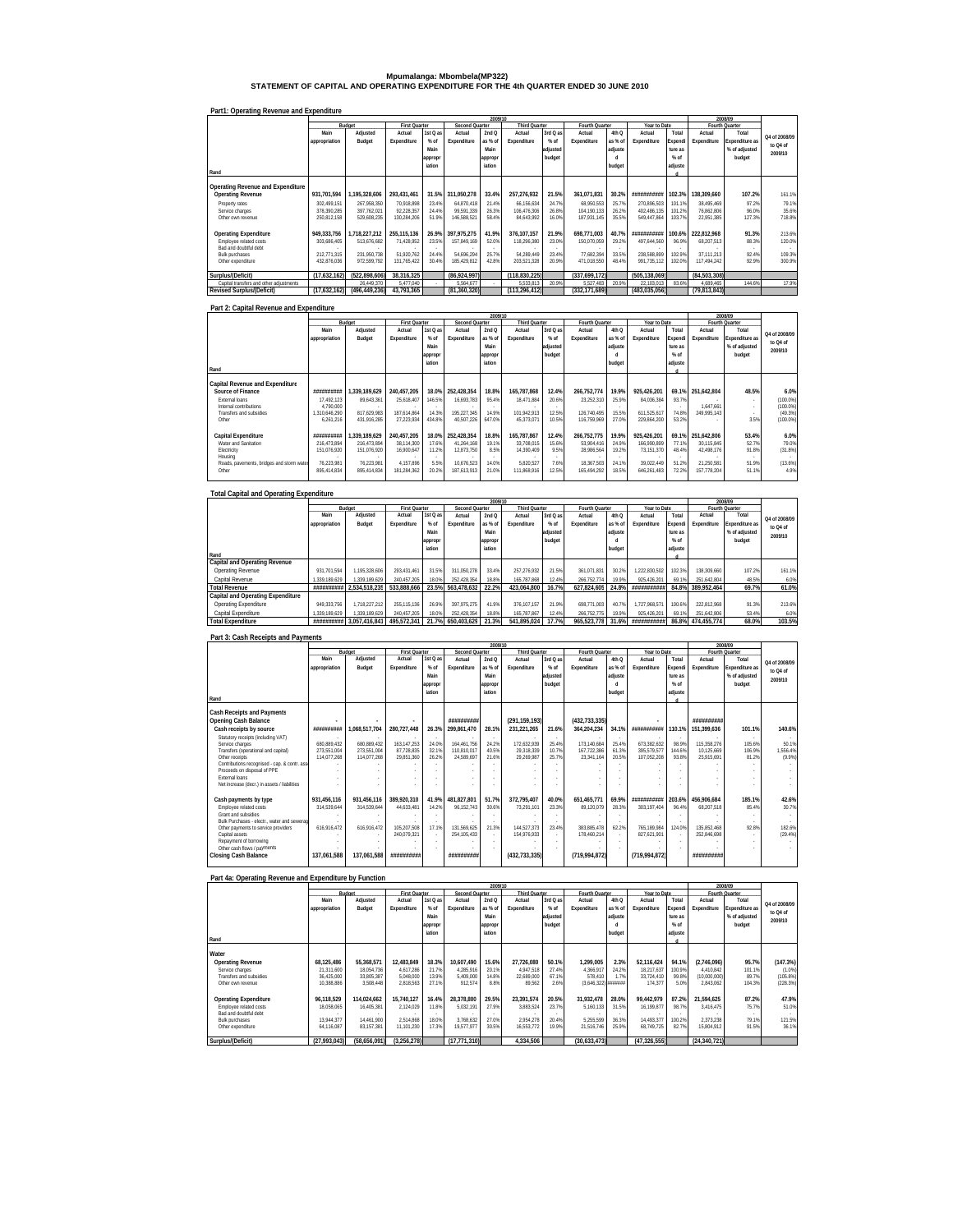|                                                                        |                            | Part 4b: Operating Revenue and Expenditure by Function |                        |                              |                         | 2009/10         |                           |                    |                            |                             |                            |                   |                         | 2008/0                         |                     |
|------------------------------------------------------------------------|----------------------------|--------------------------------------------------------|------------------------|------------------------------|-------------------------|-----------------|---------------------------|--------------------|----------------------------|-----------------------------|----------------------------|-------------------|-------------------------|--------------------------------|---------------------|
|                                                                        |                            | Budget                                                 | <b>First Quarter</b>   |                              | <b>Second Quarter</b>   |                 | <b>Third Quarter</b>      |                    | <b>Fourth Quarter</b>      |                             | Year to Date               |                   | Fourth Quarter          |                                |                     |
|                                                                        | Main<br>appropriation      | Adjusted<br>Budget                                     | Actual<br>Expenditure  | $1st$ Q a<br>$%$ of          | Actual<br>Expenditure   | 2ndQ<br>as % of | Actual<br>Expenditure     | $3rd$ Q a<br>% of  | Actual<br>Expenditure      | 4th <sub>Q</sub><br>as % of | Actual<br>Expenditure      | Total<br>xpendi   | Actual<br>Expenditure   | Total<br>xpenditure as         | Q4 of 2008/09       |
|                                                                        |                            |                                                        |                        | Main                         |                         | Main            |                           | adjusted           |                            | adjuste                     |                            | ture as           |                         | % of adjusted                  | to Q4 of<br>2009/10 |
|                                                                        |                            |                                                        |                        | approp                       |                         | pprop           |                           | budget             |                            | d                           |                            | $%$ of            |                         | budget                         |                     |
| Rand                                                                   |                            |                                                        |                        | iation                       |                         | iation          |                           |                    |                            | budget                      |                            | adjuste           |                         |                                |                     |
| Electricity                                                            |                            |                                                        |                        |                              |                         |                 |                           |                    |                            |                             |                            |                   |                         |                                |                     |
| <b>Operating Revenue</b>                                               | 302,960,059                | 324,481,755                                            | 74,529,057             | 24.6%                        | 81,773,484              | 27.0%           | 88,191,160                | 27.2%              | 88,735,947                 | 27.3%                       | 333,229,648                | 102.7%            | 60.462.015              | 94.7%                          | 46.8%               |
| Service charges                                                        | 300,109,822                | 324.871.361                                            | 73,913,299             | 24.6%                        | 81,891,019              | 27.39           | 87,553,740                | 27.0%              | 86,349,283                 | 26.6%                       | 329,707,341                | 101.59            | 59,784,443              | 94.79                          | 44.49               |
| Transfers and subsidies<br>Other own revenue                           | 2.850.237                  | (389, 606)                                             | 615,758                | 21.6%                        | (117, 535)              | (4.1%           | 637,420                   | (163.6%            | 1,751,547<br>635,117       | ,,,,,,,                     | 1,751,547<br>1,770,760     | 454.5%            | 677,572                 | 103.1%                         | (100.0%<br>(6.3%    |
|                                                                        |                            |                                                        |                        |                              |                         |                 |                           |                    |                            |                             |                            |                   |                         |                                |                     |
| <b>Operating Expenditure</b><br>Employee related costs                 | 55.896.596<br>18,193,823   | 55,401,982<br>16,597,228                               | 8,694,489<br>2,315,363 | 15.6%<br>12.79               | 14,770,078<br>5,200,551 | 26.4%<br>28.69  | 12,749,376<br>4,134,735   | 23.0%<br>24.99     | 27,978,213<br>5,095,217    | 50.5%<br>30.7%              | 64,192,156<br>16,745,866   | 115.99<br>100.99  | 11,695,077<br>3,746,919 | 76.0%<br>85.99                 | 139.29<br>36.09     |
| Bad and doubtful debt                                                  |                            |                                                        |                        |                              |                         |                 |                           |                    |                            |                             |                            |                   |                         |                                |                     |
| <b>Bulk purchases</b><br>Other expenditure                             | 37.702.773                 | 38.804.754                                             | 6,379,126              | 16.9%                        | 9.569.527               | 25.4%           | 8.614,641                 | 22.29              | 22.882.996                 | 59.0%                       | 47,446,290                 | 122.39            | 7,948,158               | 72.5%                          | 187.9%              |
|                                                                        |                            |                                                        |                        |                              |                         |                 |                           |                    |                            |                             |                            |                   |                         |                                |                     |
| Surplus/(Deficit)                                                      | 247,063,463                | 269,079,773                                            | 65,834,568             |                              | 67,003,406              |                 | 75,441,784                |                    | 60,757,734                 |                             | 269,037,492                |                   | 48,766,938              |                                |                     |
| Part 4c: Operating Revenue and Expenditure by Function                 |                            |                                                        |                        |                              |                         |                 |                           |                    |                            |                             |                            |                   |                         |                                |                     |
|                                                                        |                            | Budget                                                 | First Quarter          |                              | <b>Second Quarter</b>   | 2009/10         | <b>Third Quarter</b>      |                    | Fourth Quarter             |                             | Year to Date               |                   | Fourth Quarter          |                                |                     |
|                                                                        | Main                       | Adjusted                                               | Actual                 | 1st Q at                     | Actual                  | 2ndQ            | Actual                    | 3rd Q at           | Actual                     | 4th Q                       | Actual                     | Total             | Actual                  | Total                          | Q4 of 2008/09       |
|                                                                        | appropriation              | Budget                                                 | Expenditure            | $%$ of<br>Main               | Expenditure             | as % of<br>Main | Expenditure               | $%$ of<br>adjustec | Expenditure                | as % of<br>adjuste          | Expenditure                | Expend<br>ture as | Expenditure             | xpenditure as<br>% of adjusted | to Q4 of            |
|                                                                        |                            |                                                        |                        | approp                       |                         | approp          |                           | budget             |                            | d                           |                            | $%$ of            |                         | budget                         | 2009/10             |
|                                                                        |                            |                                                        |                        | iation                       |                         | iation          |                           |                    |                            | budget                      |                            | adjuste           |                         |                                |                     |
| Rand                                                                   |                            |                                                        |                        |                              |                         |                 |                           |                    |                            |                             |                            | d                 |                         |                                |                     |
| Waste Water Management                                                 |                            |                                                        |                        |                              |                         |                 |                           |                    |                            |                             |                            |                   |                         |                                |                     |
| <b>Operating Revenue</b><br>Service charges                            | 14.905.400<br>14,905,400   | 12,991,659<br>12,991,659                               | 3.280.843<br>3,280,843 | 22.0%<br>22.09               | 2,933,083<br>2,933,083  | 19.7%<br>19.79  | 3,527,549<br>3,393,038    | 27.2%<br>26.1%     | 3.065.463<br>3,065,463     | 23.6%<br>23.6%              | 12.806.938<br>12,672,427   | 98.6%<br>97.59    | 3.063.617<br>3,063,617  | 103.7%<br>103.79               | .1%<br>.19          |
| Transfers and subsidies                                                |                            |                                                        |                        |                              |                         |                 |                           |                    |                            |                             |                            |                   |                         |                                |                     |
| Other own revenue                                                      |                            |                                                        |                        |                              |                         |                 | 134.511                   |                    |                            |                             | 134.511                    |                   |                         |                                |                     |
| <b>Operating Expenditure</b>                                           | 20,873,993                 | 89,757,140                                             | 14,772,440             | 70.8%                        | 20,904,392              | 100.19          | 21,874,031                | 24.4%              | 23,808,572                 | 26.5%                       | 81,359,435                 | 90.6%             | 4,714,570               | 85.1%                          | 405.0%              |
| Employee related costs                                                 | 5,434,020                  | 23,400,663                                             | 3.092.546              | 56.99                        | 7,311,172               | 134.59          | 6,022,845                 | 25.79              | 7,554,255                  | 32.3%                       | 23,980,818                 | 102.59            | 1,096,851               | 84.9%                          | 588.79              |
| Bad and doubtful debt<br><b>Bulk purchases</b>                         |                            |                                                        |                        |                              |                         |                 |                           |                    |                            |                             |                            |                   |                         |                                |                     |
| Other expenditure                                                      | 15,439,973                 | 66,356,477                                             | 11,679,894             | 75.6%                        | 13,593,220              | 88.0%           | 15,851,186                | 23.9%              | 16,254,317                 | 24.5%                       | 57,378,617                 | 86.59             | 3,617,719               | 85.1%                          | 349.3%              |
| Surplus/(Deficit)                                                      | (5,968,593)                | (76, 765, 481)                                         | (11, 491, 597)         |                              | (17,971,309             |                 | (18,346,482               |                    | (20,743,109                |                             | (68.552.497                |                   | (1,650,953              |                                |                     |
|                                                                        |                            |                                                        |                        |                              |                         |                 |                           |                    |                            |                             |                            |                   |                         |                                |                     |
| Part 4d: Operating Revenue and Expenditure by Function                 |                            |                                                        |                        |                              |                         | 2009/10         |                           |                    |                            |                             |                            |                   |                         | 2008/09                        |                     |
|                                                                        |                            |                                                        | First Q                |                              | <b>Second Quarter</b>   |                 | Third Qua                 |                    | Fourth Quarte              |                             | Year to Dat                |                   | Fourth Quarter          |                                |                     |
|                                                                        | Main<br>appropriation      | Adjusted<br>Budget                                     | Actual<br>Expenditure  | $1st$ Q as<br>$%$ of         | Actual<br>Expenditure   | 2ndQ<br>as % o  | Actual<br>Expenditure     | 3rd Q a<br>$%$ of  | Actual<br>Expenditure      | 4th Q<br>as % of            | Actual<br>Expenditure      | Total<br>xpend    | Actual<br>Expenditure   | Total<br>xpenditure a          | Q4 of 2008/09       |
|                                                                        |                            |                                                        |                        | Main                         |                         | Main            |                           | adjusteo           |                            | adjuste                     |                            | ture as           |                         | % of adjusted                  | to Q4 of<br>2009/10 |
|                                                                        |                            |                                                        |                        | approp                       |                         | approp          |                           | budget             |                            | d                           |                            | $%$ of            |                         | budget                         |                     |
| Rand                                                                   |                            |                                                        |                        | iation                       |                         | iation          |                           |                    |                            | budget                      |                            | adjuste           |                         |                                |                     |
| Waste Management                                                       |                            |                                                        |                        |                              |                         |                 |                           |                    |                            |                             |                            |                   |                         |                                |                     |
| <b>Operating Revenue</b>                                               | 42,341,809                 | 43,357,310                                             | 11,135,401             | 26.3%                        | 10,593,016              | 25.0%           | 10,854,432                | 25.0%              | 10,511,116                 | 24.2%                       | 43,093,965                 | 99.4%             | 9,662,121               | 99.6%                          | 8.8%                |
| Service charges                                                        | 42,063,463                 | 41,844,265                                             | 10,416,929             | 24.8%                        | 10,481,321              | 24.9%           | 10,582,010                | 25.3%              | 10,408,470                 | 24.9%                       | 41,888,730                 | 100.1%            | 9,603,904               | 99.59                          | 8.4%                |
| Transfers and subsidies<br>Other own revenue                           | 278,346                    | 1,513,045                                              | 718,472                | 258.1%                       | 111,695                 | 40.19           | 272,422                   | 18.0%              | 102,646                    | 6.8%                        | 1,205,235                  | 79.79             | 58,217                  | 112.3%                         | 76.3%               |
|                                                                        |                            |                                                        |                        |                              |                         |                 |                           |                    |                            |                             |                            |                   |                         |                                |                     |
| <b>Operating Expenditure</b><br>Employee related costs                 | 56,236,324                 | 253,021,057                                            | 29,434,565             | 52.3%                        | 64,423,345              | 14.6%<br>150.3% | 49,804,850<br>22,336,204  | 19.7%<br>21.9%     | 78,138,535<br>33,146,849   | 30.9%<br>32.5%              | 221,801,295<br>103,899,193 | 87.7%<br>101.7%   | 17,025,245<br>8,579,833 | 95.9%<br>100.3%                | 359.0%<br>286.3%    |
| Bad and doubtful debt                                                  |                            |                                                        |                        |                              |                         |                 |                           |                    |                            |                             |                            |                   |                         |                                |                     |
|                                                                        | 23,461,292                 | 102,125,852                                            | 13,163,771             | 56.1%                        | 35,252,369              |                 |                           |                    |                            |                             |                            |                   |                         |                                |                     |
| <b>Bulk purchases</b>                                                  | 32.775.032                 |                                                        |                        | 49.6%                        |                         | 89.09           |                           |                    |                            | 29.8%                       |                            |                   |                         |                                |                     |
| Other expenditure                                                      |                            | 150,895,205                                            | 16,270,794             |                              | 29,170,976              |                 | 27,468,646                | 18.29              | 44,991,686                 |                             | 117,902,102                | 78.19             | 8,445,412               | 92.29                          | 432.7%              |
| Surplus/(Deficit)                                                      | (13,894,515)               | (209, 663, 747)                                        | (18, 299, 164)         |                              | (53,830,329             |                 | (38,950,418)              |                    | (67, 627, 419)             |                             | (178, 707, 330)            |                   | (7, 363, 124)           |                                |                     |
| Part 5: Debtor Age Analysis                                            |                            |                                                        |                        |                              |                         |                 |                           |                    |                            |                             |                            |                   |                         |                                |                     |
| Rand                                                                   |                            | 0 - 30 Days                                            | 30 - 60 Days           |                              | 60 - 90 Days            |                 | Over 90 Days              |                    | Total                      |                             | Written Off                |                   |                         |                                |                     |
| Debtor Age Analysis By Income Source                                   | Amount                     |                                                        | Amount                 |                              | Amount                  |                 | Amount                    |                    | Amount                     |                             | Amount                     |                   |                         |                                |                     |
| Water<br>Electricity                                                   | 1,245,173<br>21,493,220    | 6.0%<br>49.8%                                          | 9,403<br>962,559       | 2.2%                         | 848.599<br>4,997,138    | 4.19<br>11.6%   | 18,629,897<br>15,708,716  | 89.9%<br>36.4%     | 20,733,072<br>43, 161, 633 | 6.4%<br>13.3%               |                            |                   |                         |                                |                     |
| Property Rates                                                         | 11,059,226                 | 12.8%                                                  | 93,018                 | .19                          | 4,568,588               | 5.3%            | 70,367,255                | 81.75              | 86,088,087                 | 26.6%                       |                            |                   |                         |                                |                     |
| Sanitation<br>Refuse Removal                                           | 771.896<br>2,759,647       | 8.4%<br>4.8%                                           | 2.965<br>110,620       | 2%                           | 390.888<br>1,422,892    | 4.2%<br>2.5%    | 8.045.163<br>53,304,134   | 87.3%<br>92.59     | 9,210,912<br>57,597,293    | 2.8%<br>17.8%               |                            |                   |                         |                                |                     |
| Other                                                                  | 3 149 090                  | 2.99                                                   | 639.739                | .69                          | 2.858.920               | 279             | 100.773.510               | 93.89              | 107.421.259                | 33 1%                       |                            |                   |                         |                                |                     |
| <b>Total By Income Source</b><br>Debtor Age Analysis By Customer Group | 40,478,252                 | 12.5%                                                  | 1,818,304              | .6%                          | 15,087,025              | 4.7%            | 266,828,675               | 82.3%              | 324,212,256 100.0%         |                             |                            |                   |                         |                                |                     |
| Governmen                                                              | 1.704.103                  | 19.8%                                                  | 3.705                  |                              | 1.487.267               | 17.3%           | 5.398.699                 | 62.89              | 8.593.774                  | 2.7%                        |                            |                   |                         |                                |                     |
| <b>Business</b><br>Households                                          | 18.369.522<br>14, 127, 755 | 34.4%<br>6.5%                                          | 653.642<br>755,191     | 1.2%<br>.3%                  | 3.895.677<br>6,582,587  | 7.3%<br>3.0%    | 30.551.611<br>195,922,080 | 57.1%<br>90.1%     | 53.470.452<br>217,387,613  | 16.5%<br>67.1%              | ٠                          |                   |                         |                                |                     |
| Other                                                                  | 6,276,872                  | 14.09                                                  | 405,765                | .9%                          | 3,121,492               | 7.09            | 34,956,286                | 78.19              | 44,760,415                 | 13.89                       |                            |                   |                         |                                |                     |
| <b>Total By Customer Group</b>                                         | 40,478,252                 | 12.5%                                                  | 1.818.303              | .6%                          | 15.087.023              | 4.7%            | 266,828,676               | 82.3%              | 324,212,254                | 100.0%                      |                            |                   |                         |                                |                     |
| Part 6: Creditor Age Analysis                                          |                            |                                                        |                        |                              |                         |                 |                           |                    |                            |                             |                            |                   |                         |                                |                     |
| Rand                                                                   | Amount                     | 0 - 30 Days                                            | 30 - 60 Day<br>Amount  | x                            | 60 - 90 Day:<br>Amount  |                 | Over 90 Days<br>Amount    | $\alpha$           | Total<br>Amount            | %                           |                            |                   |                         |                                |                     |
|                                                                        |                            |                                                        |                        |                              |                         |                 |                           |                    |                            |                             |                            |                   |                         |                                |                     |
| Creditor Age Analysis<br><b>Bulk Electricity</b>                       |                            |                                                        |                        |                              |                         |                 |                           |                    |                            |                             |                            |                   |                         |                                |                     |
| <b>Bulk Water</b>                                                      |                            |                                                        |                        |                              |                         |                 |                           |                    |                            |                             |                            |                   |                         |                                |                     |
| PAYE deductions<br>VAT (output less input)                             | ż                          | ×                                                      | ×                      |                              |                         | à,              | ×                         |                    | ×                          |                             |                            |                   |                         |                                |                     |
| Pensions / Retirement                                                  |                            | ł                                                      | ×                      |                              |                         | $\cdot$         | ×                         | $\epsilon$         |                            | ٠                           |                            |                   |                         |                                |                     |
| Loan repayments<br><b>Trade Creditors</b>                              |                            |                                                        |                        |                              |                         | ×               |                           | ×                  |                            | ÷                           |                            |                   |                         |                                |                     |
| Auditor-General<br>Other                                               |                            | ×                                                      | ×<br>×                 |                              |                         | ÷,<br>÷,        |                           | à.<br>à.           |                            | $\cdot$                     |                            |                   |                         |                                |                     |
|                                                                        |                            |                                                        |                        |                              |                         |                 |                           |                    |                            |                             |                            |                   |                         |                                |                     |
| Total                                                                  |                            |                                                        |                        |                              |                         |                 |                           |                    |                            |                             |                            |                   |                         |                                |                     |
| <b>Contact Details</b>                                                 | NT Mihombi                 |                                                        |                        |                              |                         |                 |                           |                    |                            |                             |                            |                   |                         |                                |                     |
| Municipal Manager<br>Financial Manager                                 | O Mokoena                  |                                                        |                        | 013 759 2000<br>013 759 2005 |                         |                 |                           |                    |                            |                             |                            |                   |                         |                                |                     |
|                                                                        |                            |                                                        |                        |                              |                         |                 |                           |                    |                            |                             |                            |                   |                         |                                |                     |
| Source Local Government Database                                       |                            |                                                        |                        |                              |                         |                 |                           |                    |                            |                             |                            |                   |                         |                                |                     |
| 1. All figures in this report are unaudited                            |                            |                                                        |                        |                              |                         |                 |                           |                    |                            |                             |                            |                   |                         |                                |                     |
|                                                                        |                            |                                                        |                        |                              |                         |                 |                           |                    |                            |                             |                            |                   |                         |                                |                     |
| Municpal Manager:                                                      |                            |                                                        |                        |                              |                         |                 | Chief Financial Officer:  |                    |                            |                             |                            |                   |                         |                                |                     |
| Date                                                                   |                            |                                                        |                        |                              |                         | Date            |                           |                    |                            |                             |                            |                   |                         |                                |                     |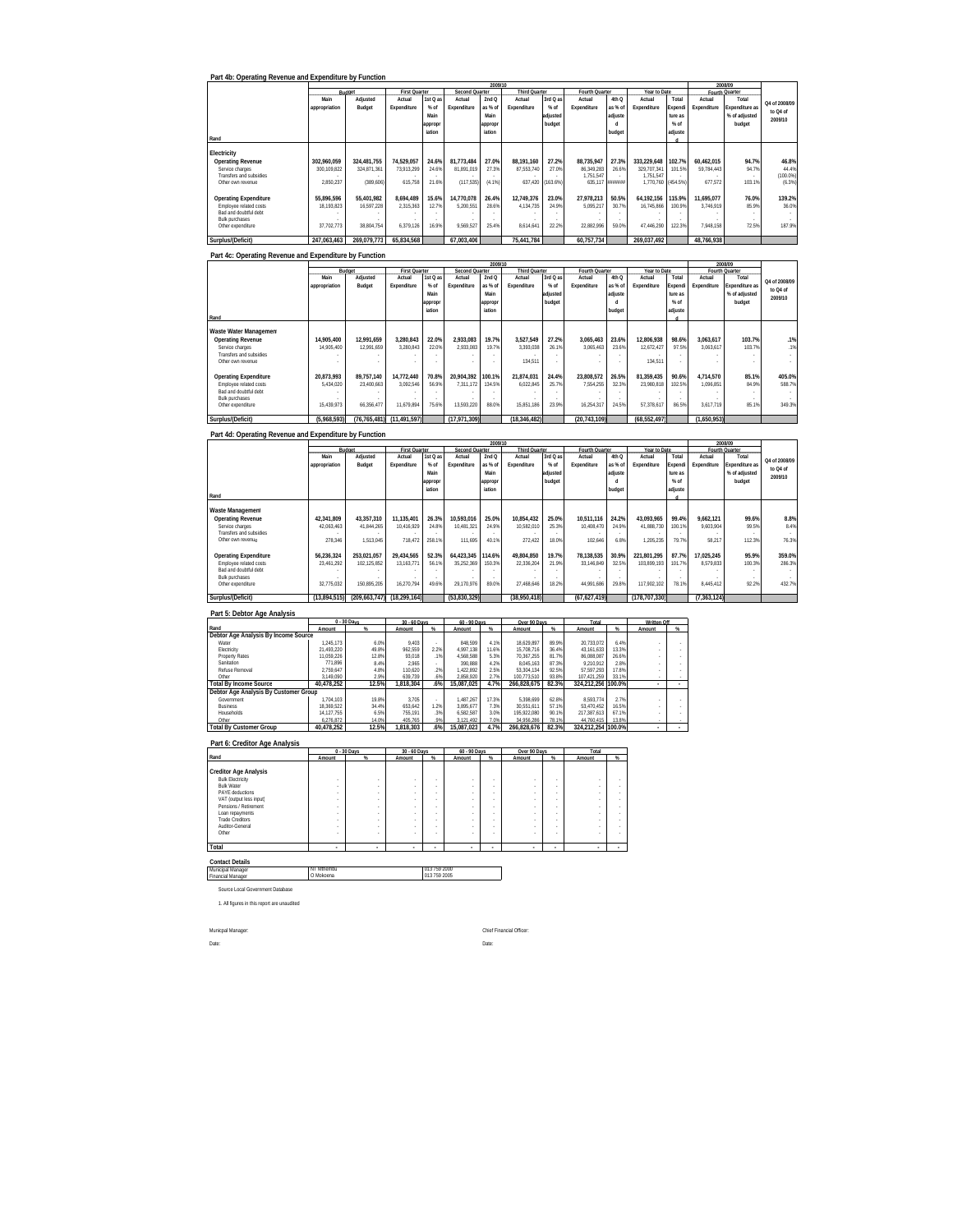**Mpumalanga: Mkhondo(MP303) STATEMENT OF CAPITAL AND OPERATING EXPENDITURE FOR THE 4th QUARTER ENDED 30 JUNE 2010**

|                                         |               | 2009/10     |                      |          |                |           |                      |                          |                |         |              |            |             | 2008/09        |               |
|-----------------------------------------|---------------|-------------|----------------------|----------|----------------|-----------|----------------------|--------------------------|----------------|---------|--------------|------------|-------------|----------------|---------------|
|                                         |               | Budget      | <b>First Quarter</b> |          | Second Quarter |           | <b>Third Quarter</b> |                          | Fourth Quarter |         | Year to Date |            |             | Fourth Quarter |               |
|                                         | Main          | Adjusted    | Actual               | 1st Q as | Actual         | 2nd Q as  | Actual               | 3rd Q as                 | Actual         | 4th Q   | Actual       | Total      | Actual      | Total          | Q4 of 2008/09 |
|                                         | appropriation | Budget      | Expenditure          | $%$ of   | Expenditure    | % of Main | Expenditure          | % of                     | Expenditure    | as % of | Expenditure  | Expenditu  | Expenditure | Expenditure as | to Q4 of      |
|                                         |               |             |                      | Main     |                | appropri  |                      | adiusted                 |                | adjuste |              | re as % of |             | % of adjusted  | 2009/10       |
|                                         |               |             |                      | appropri |                | ation     |                      | budget                   |                |         |              | adiusted   |             | budget         |               |
| Rand                                    |               |             |                      | ation    |                |           |                      |                          |                | budget  |              | budget     |             |                |               |
|                                         |               |             |                      |          |                |           |                      |                          |                |         |              |            |             |                |               |
| Operating Revenue and Expenditure       |               |             |                      |          |                |           |                      |                          |                |         |              |            |             |                |               |
| <b>Operating Revenue</b>                | 176.436.541   | 176.436.541 | 12.178.902           | 6.9%     | 32.840.165     | 18.6%     | 25.632.435           | 14.5%                    | 27.869.783     | 15.8%   | 98.521.285   | 55.8%      | 11.618.009  | 48.8%          | 139.9%        |
| Property rates                          | 24.127.891    | 24.127.891  |                      |          |                |           |                      | $\overline{\phantom{a}}$ | 10.348.860     | 42.9%   | 10.348.860   | 42.9%      | 3.335.244   | 121.2%         | 210.3%        |
| Service charges                         | 76.145.850    | 76.145.850  | 11.854.319           | 15.6%    | 12.237.544     | 16.1%     | 188.987              | .2%                      | 1.937.385      | 2.5%    | 26.218.235   | 34.4%      | 8.282.765   | 57.3%          | (76.6%)       |
| Other own revenue                       | 76.162.800    | 76.162.800  | 324.583              | 4%       | 20.602.621     | 27.1%     | 25.443.448           | 33.4%                    | 15.583.538     | 20.5%   | 61.954.190   | 81.3%      |             | 29.6%          | $(100.0\%)$   |
|                                         |               |             |                      |          |                |           |                      |                          |                |         |              |            |             |                |               |
| <b>Operating Expenditure</b>            | 160.723.401   | 160.723.401 | 27.183.644           | 16.9%    | 45.588.323     | 28.4%     | 19.275.832           | 12.0%                    | 19.456.117     | 12.1%   | 111.503.916  | 69.4%      | 14.185.962  | 60.8%          | 37.2%         |
| Employee related costs                  | 64.212.556    | 64.212.556  | 9.624.079            | 15.09    | 19.568.131     | 30.5%     | 10.490.468           | 16.3%                    | 13.975.975     | 21.8%   | 53.658.653   | 83.6%      | 5.396.460   | 60.8%          | 159.0%        |
| Bad and doubtful debt                   |               |             |                      |          |                |           |                      |                          |                |         |              |            |             |                |               |
| <b>Bulk purchases</b>                   |               |             |                      |          |                |           |                      |                          |                |         |              |            | 6.039.080   | 83.2%          | $(100.0\%)$   |
| Other expenditure                       | 96.510.845    | 96.510.845  | 17.559.565           | 18.2%    | 26.020.192     | 27.0%     | 8.785.364            | 9.1%                     | 5.480.142      | 5.7%    | 57.845.263   | 59.9%      | 2.750.422   | 53.5%          | 99.2%         |
|                                         |               |             |                      |          |                |           |                      |                          |                |         |              |            |             |                |               |
| Surplus/(Deficit)                       | 15.713.140    | 15.713.140  | (15,004,742)         |          | (12, 748, 158) |           | 6.356.603            |                          | 8.413.666      |         | (12.982.631) |            | (2,567,953) |                |               |
| Capital transfers and other adjustments |               |             |                      |          |                |           |                      |                          |                |         |              |            |             |                |               |
| <b>Revised Surplus/(Deficit)</b>        | 15.713.140    | 15.713.140  | (15.004.742)         |          | (12.748.158)   |           | 6.356.603            |                          | 8.413.666      |         | (12.982.631) |            | (2.567.953) |                |               |

#### **Part1: Operating Revenue and Expenditure**

# **Part 2: Capital Revenue and Expenditure**

|                                     |               | 2009/10<br>2008/09       |                          |                          |                |           |                          |                          |                |                          |              |            |                |                          |               |
|-------------------------------------|---------------|--------------------------|--------------------------|--------------------------|----------------|-----------|--------------------------|--------------------------|----------------|--------------------------|--------------|------------|----------------|--------------------------|---------------|
|                                     | <b>Budget</b> |                          | <b>First Quarter</b>     |                          | Second Quarter |           | <b>Third Quarter</b>     |                          | Fourth Quarter |                          | Year to Date |            | Fourth Quarter |                          |               |
|                                     | Main          | Adjusted                 | Actual                   | 1st Q as                 | Actual         | 2nd Q as  | Actual                   | $3rdQ$ as                | Actual         | 4th Q                    | Actual       | Total      | Actual         | Total                    | Q4 of 2008/09 |
|                                     | appropriation | Budget                   | Expenditure              | % of                     | Expenditure    | % of Main | Expenditure              | $%$ of                   | Expenditure    | as % of                  | Expenditure  | Expenditu  | Expenditure    | Expenditure as           | to Q4 of      |
|                                     |               |                          |                          | Main                     |                | appropri  |                          | adjusted                 |                | adjuste                  |              | re as % of |                | % of adjusted            | 2009/10       |
|                                     |               |                          |                          | appropri                 |                | ation     |                          | budget                   |                |                          |              | adjusted   |                | budget                   |               |
| Rand                                |               |                          |                          | ation                    |                |           |                          |                          |                | budget                   |              | budget     |                |                          |               |
|                                     |               |                          |                          |                          |                |           |                          |                          |                |                          |              |            |                |                          |               |
| Capital Revenue and Expenditure     |               |                          |                          |                          |                |           |                          |                          |                |                          |              |            |                |                          |               |
| Source of Finance                   |               | $\overline{\phantom{a}}$ | $\overline{\phantom{a}}$ | $\overline{\phantom{a}}$ | ٠              | ٠         | $\overline{\phantom{a}}$ | $\overline{\phantom{a}}$ |                | $\overline{\phantom{a}}$ |              |            | 10.461.373     | $\sim$                   | $(100.0\%)$   |
| External loans                      |               |                          | $\sim$                   |                          | $\sim$         | ٠         | $\overline{\phantom{a}}$ | $\sim$                   | ×,             |                          |              |            |                |                          |               |
| Internal contributions              |               |                          | $\sim$                   |                          | $\sim$         |           | $\sim$                   |                          |                |                          |              |            |                |                          |               |
| Transfers and subsidies             |               |                          | $\sim$                   | ٠                        | $\sim$         | $\sim$    | $\sim$                   | $\sim$                   |                |                          |              | $\sim$     | 6.949.000      |                          | $(100.0\%)$   |
| Other                               |               |                          | ٠                        |                          | $\sim$         |           | $\sim$                   |                          |                |                          |              |            | 3.512.373      |                          | (100.0%       |
|                                     |               |                          |                          |                          |                |           |                          |                          |                |                          |              |            |                |                          |               |
| Capital Expenditure                 | 70.948.113    | 70.948.113               | 441.631                  | .6%                      | 1.478.556      | 2.1%      | 21.444.621               | 30.2%                    | 19.843.050     | 28.0%                    | 43.207.858   | 60.9%      | 10.461.373     | $\overline{\phantom{a}}$ | 89.7%         |
| Water and Sanitation                | 32.314.915    | 32.314.915               | $\sim$                   | ٠                        | 1.028.556      | 3.2%      | 536.592                  | 1.7%                     | $\sim$         |                          | 1.565.148    | 4.8%       |                |                          |               |
| Electricity                         | 8,120,000     | 8.120.000                | ×.                       | ٠                        | 450.000        | 5.5%      | 2.467.395                | 30.4%                    |                |                          | 2.917.395    | 35.9%      |                |                          |               |
| Housing                             | 1,700,000     | 1,700,000                | $\sim$                   | ٠                        | $\sim$         |           | $\sim$                   |                          |                |                          |              |            |                |                          |               |
| Roads, payements, bridges and storn | 4,000,000     | 4,000,000                |                          |                          |                | ٠         |                          |                          |                |                          |              |            | 1.710.000      |                          | $(100.0\%)$   |
| Other                               | 24.813.198    | 24.813.198               | 441.631                  | 1.8%                     | $\sim$         | $\sim$    | 18.440.634               | 74.39                    | 19.843.050     | 80.09                    | 38.725.315   | 156.1%     | 8.751.373      |                          | 126.7%        |
|                                     |               |                          |                          |                          |                |           |                          |                          |                |                          |              |            |                |                          |               |

#### **Total Capital and Operating Expenditure**

|                                          |               | 2009/10     |                      |          |                |           |                      |          |                |         |              |            |                       |                |               |
|------------------------------------------|---------------|-------------|----------------------|----------|----------------|-----------|----------------------|----------|----------------|---------|--------------|------------|-----------------------|----------------|---------------|
|                                          | Budget        |             | <b>First Quarter</b> |          | Second Quarter |           | <b>Third Quarter</b> |          | Fourth Quarter |         | Year to Date |            | <b>Fourth Quarter</b> |                |               |
|                                          | Main          | Adiusted    | Actual               | 1st Q as | Actual         | 2nd Q as  | Actual               | 3rd Q as | Actual         | 4th Q   | Actual       | Total      | Actual                | Total          | Q4 of 2008/09 |
|                                          | appropriation | Budget      | Expenditure          | % of     | Expenditure    | % of Main | Expenditure          | % of     | Expenditure    | as % of | Expenditure  | Expenditu  | Expenditure           | Expenditure as | to Q4 of      |
|                                          |               |             |                      | Main     |                | appropri  |                      | adjusted |                | adjuste |              | re as % of |                       | % of adjusted  | 2009/10       |
|                                          |               |             |                      | appropri |                | ation     |                      | budget   |                |         |              | adjusted   |                       | budget         |               |
| Rand                                     |               |             |                      | ation    |                |           |                      |          |                | budget  |              | budget     |                       |                |               |
| Capital and Operating Revenue            |               |             |                      |          |                |           |                      |          |                |         |              |            |                       |                |               |
| Operating Revenue                        | 176.436.541   | 176.436.541 | 12.178.902           | 6.9%     | 32.840.165     | 18.6%     | 25.632.435           | 14.5%    | 27.869.783     | 15.8%   | 98.521.285   | 55.8%      | 11.618.009            | 48.8%          | 139.9%        |
| Capital Revenue                          |               |             |                      |          |                |           |                      |          |                |         |              |            | 10.461.373            |                | (100.0%)      |
| <b>Total Revenue</b>                     | 176.436.541   | 176.436.541 | 12.178.902           | 6.9%     | 32.840.165     | 18.6%     | 25.632.435           | 14.5%    | 27.869.783     | 15.8%   | 98.521.285   | 55.8%      | 22.079.382            | 89.5%          | 26.2%         |
| <b>Capital and Operating Expenditure</b> |               |             |                      |          |                |           |                      |          |                |         |              |            |                       |                |               |
| <b>Operating Expenditure</b>             | 160.723.401   | 160.723.401 | 27.183.644           | 16.9%    | 45.588.323     | 28.4%     | 19.275.832           | 12.0%    | 19.456.117     | 12.1%   | 111.503.916  | 69.4%      | 14.185.962            | 60.8%          | 37.2%         |
| Capital Expenditure                      | 70.948.113    | 70.948.113  | 441.631              | .6%      | 1.478.556      | 2.1%      | 21.444.621           | 30.2%    | 19.843.050     | 28.0%   | 43.207.858   | 60.9%      | 10.461.373            |                | 89.7%         |
| <b>Total Expenditure</b>                 | 231.671.514   | 231.671.514 | 27.625.275           | 11.9%    | 47.066.879     | 20.3%     | 40.720.453           | 17.6%    | 39.299.167     | 17.0%   | 154.711.774  | 66.8%      | 24.647.335            | 103.0%         | 59.4%         |
|                                          |               |             |                      |          |                |           |                      |          |                |         |              |            |                       |                |               |

#### **Part 3: Cash Receipts and Payments Rand Main appropriation Adjusted Budget Actual Expenditure 1st Q as % of Main appropri ation Actual 2nd Q as % of Main Expenditure appropri ation Actual Expenditure 3rd Q as % of adjusted budget Actual Expenditure 4th Q as % of adjuste d budget**  Year to<br>Actual **Expenditure Total Expenditu re as % of adjusted budget Actual Expenditure Fourth Quarter**<br> **ual** Total **Expenditure as % of adjusted budget**  Cash Receipts and Payments<br>
Cash Receipts and Payments<br>
Cash receipts by source (16,150,394)<br>
Cash receipts by source (16,150,394)<br>
Samular process (notice and the state of the state of the state of the state of the state Net increase (decr.) in assets / liabilit - - 4,018,637 - 1,035,610 - 14,347,777 - - - 19,402,024 - - - - Cash payments by type 226,831,7116  $\frac{(26,831.716)}{20,833.72}$  (5.40,682)<br>
Constant absolutes the context of the context of the context of the context of the context of the context of the context of the context of the con  **2009/10 2008/09 Q4 of 2008/09 to Q4 of 2009/10 Budget First Quarter Second Quarter First Operator Date**

|                              | Part 4a: Operating Revenue and Expenditure by Function |            |                      |          |                |           |                      |          |                |         |              |            |             |                |               |
|------------------------------|--------------------------------------------------------|------------|----------------------|----------|----------------|-----------|----------------------|----------|----------------|---------|--------------|------------|-------------|----------------|---------------|
|                              |                                                        |            |                      |          |                | 2009/10   |                      |          |                |         |              |            |             | 2008/09        |               |
|                              | Budget                                                 |            | <b>First Quarter</b> |          | Second Quarter |           | <b>Third Quarter</b> |          | Fourth Quarter |         | Year to Date |            |             | Fourth Quarter |               |
|                              | Main                                                   | Adjusted   | Actual               | 1st Q as | Actual         | 2nd Q as  | Actual               | 3rd Q as | Actual         | 4th Q   | Actual       | Total      | Actual      | Total          | Q4 of 2008/09 |
|                              | appropriation                                          | Budget     | Expenditure          | % of     | Expenditure    | % of Main | Expenditure          | % of     | Expenditure    | as % of | Expenditure  | Expenditu  | Expenditure | Expenditure as | to Q4 of      |
|                              |                                                        |            |                      | Main     |                | appropri  |                      | adjusted |                | adjuste |              | re as % of |             | % of adjusted  | 2009/10       |
|                              |                                                        |            |                      | appropri |                | ation     |                      | budget   |                |         |              | adjusted   |             | budget         |               |
| Rand                         |                                                        |            |                      | ation    |                |           |                      |          |                | budget  |              | budget     |             |                |               |
|                              |                                                        |            |                      |          |                |           |                      |          |                |         |              |            |             |                |               |
| Water                        |                                                        |            |                      |          |                |           |                      |          |                |         |              |            |             |                |               |
| <b>Operating Revenue</b>     | 11.178.395                                             | 11.178.395 | 1.685.802            | 15.1%    | 2.584.991      | 23.1%     | 1.309.395            | 11.7%    | 2.692.572      | 24.1%   | 8.272.760    | 74.0%      | 1.802.063   | 130.8%         | 49.4%         |
| Service charges              | 7.249.643                                              | 7.249.643  | 1.685.802            | 23.3%    | 1.326.484      | 18.3%     | 46.001               | 69       | 133.644        | 1.8%    | 3.191.931    | 44.0%      | 1.051.534   | 188.7%         | (87.3%        |
| Transfers and subsidies      | 3,186,000                                              | 3,186,000  |                      |          |                |           | 393.214              | 12.3%    |                |         | 393.214      | 12.3%      |             |                |               |
| Other own revenue            | 742.752                                                | 742.752    |                      |          | 1.258.507      | 169.4%    | 870.180              | 117.2%   | 2.558.928      | 344.5%  | 4.687.615    | 631.1%     | 750.529     | 123.0%         | 240.9%        |
|                              |                                                        |            |                      |          |                |           |                      |          |                |         |              |            |             |                |               |
| <b>Operating Expenditure</b> | 10.404.642                                             | 10.404.642 | 1.233.784            | 11.9%    | 2.832.663      | 27.2%     | 1.266.326            | 12.2%    | 1.555.380      | 14.9%   | 6.888.153    | 66.2%      | 3.019.368   | 243.8%         | (48.5%)       |
| Employee related costs       | 3.539.860                                              | 3.539.860  | 646.501              | 18.39    | 1.683.037      | 47.5%     | 553.323              | 15.6%    | 804.942        | 22.7%   | 3.687.803    | 104.2%     | 801.622     | 254.0%         | .4%           |
| Bad and doubtful debt        |                                                        |            |                      |          |                |           |                      |          |                |         |              |            |             |                |               |
| <b>Bulk purchases</b>        |                                                        |            |                      |          |                |           |                      |          |                |         |              |            | 425.038     | 75.5%          | $(100.0\%)$   |
| Other expenditure            | 6.864.782                                              | 6.864.782  | 587.283              | 8.6%     | 1.149.626      | 16.7%     | 713.003              | 10.4%    | 750.438        | 10.9%   | 3.200.350    | 46.69      | 1.792.708   | 282.0%         | (58.1%        |
| Surplus/(Deficit)            | 773.753                                                | 773.753    | 452.018              |          | (247, 672)     |           | 43.069               |          | 1.137.192      |         | 1.384.607    |            | (1.217.305) |                |               |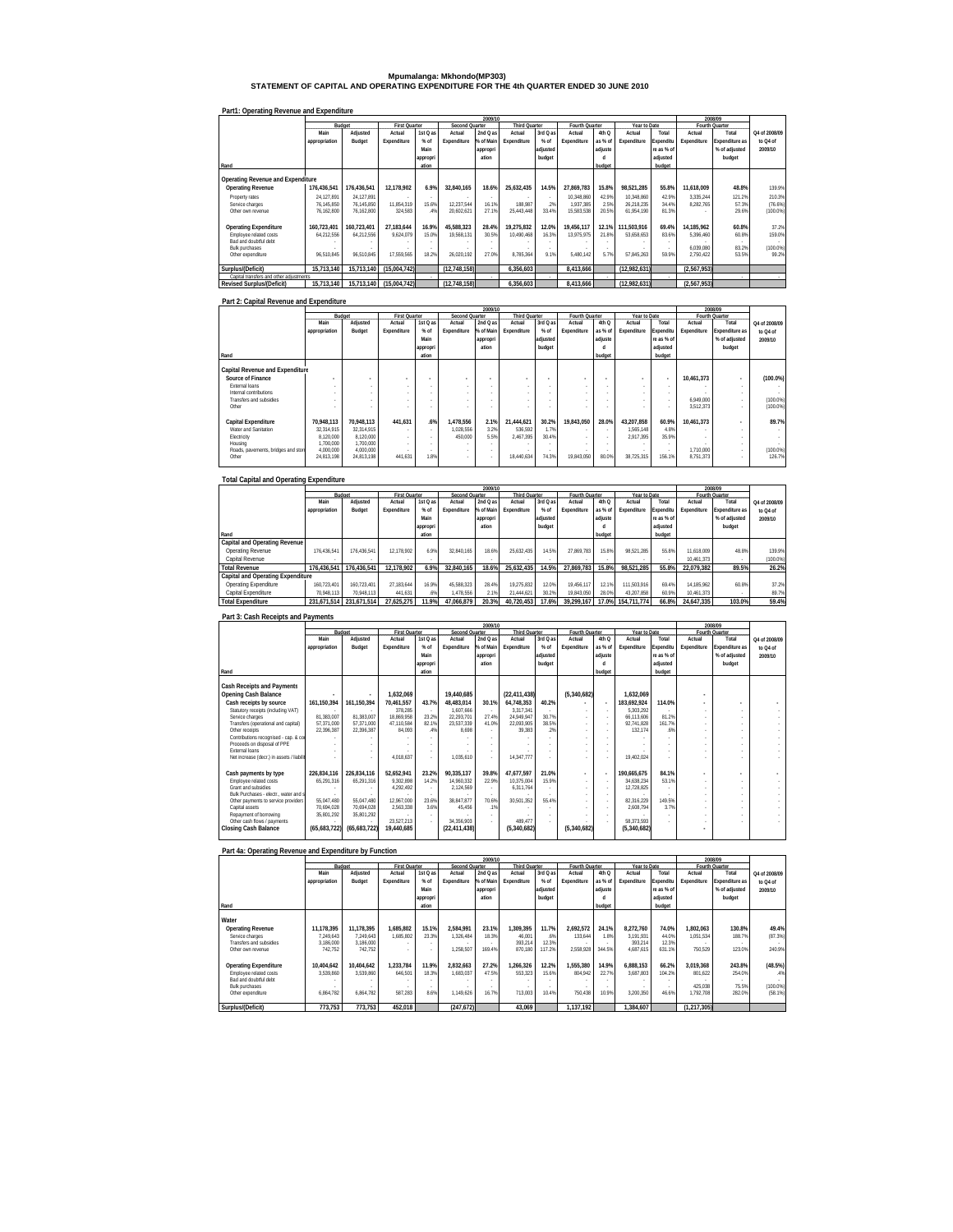|                                                 | Part 4b: Operating Revenue and Expenditure by Function |                         |                      |          |                |           |                      |            |                    |         |                       |               |                      |                |                     |
|-------------------------------------------------|--------------------------------------------------------|-------------------------|----------------------|----------|----------------|-----------|----------------------|------------|--------------------|---------|-----------------------|---------------|----------------------|----------------|---------------------|
|                                                 |                                                        |                         |                      |          |                | 2009/10   |                      |            |                    |         |                       |               |                      | 2008/09        |                     |
|                                                 | <b>Budget</b>                                          |                         | <b>First Quarter</b> |          | Second Quarter |           | <b>Third Quarter</b> |            | Fourth Quarter     |         | Year to Date          |               |                      | Fourth Quarter |                     |
|                                                 | Main                                                   | Adjusted                | Actual               | 1st Q as | Actual         | 2nd Q as  | Actual               | 3rd Q as   | Actual             | 4th Q   | Actual                | Total         | Actual               | Total          | Q4 of 2008/09       |
|                                                 | appropriation                                          | Budget                  | Expenditure          | $%$ of   | Expenditure    | % of Main | Expenditure          | % of       | Expenditure        | as % of | Expenditure           | Expenditu     | Expenditure          | Expenditure as | to Q4 of            |
|                                                 |                                                        |                         |                      | Main     |                | appropri  |                      | adjusted   |                    | adjuste |                       | re as % of    |                      | % of adjusted  | 2009/10             |
|                                                 |                                                        |                         |                      | appropri |                | ation     |                      | budget     |                    |         |                       | adjusted      |                      | budget         |                     |
| Rand                                            |                                                        |                         |                      | ation    |                |           |                      |            |                    | budget  |                       | budget        |                      |                |                     |
| Electricity                                     |                                                        |                         |                      |          |                |           |                      |            |                    |         |                       |               |                      |                |                     |
| <b>Operating Revenue</b>                        | 48.876.368                                             | 48.876.368              | 7.504.554            | 15.4%    | 11.361.900     | 23.2%     | 7.368.473            | 15.1%      | 11.714.595         | 24.0%   | 37.949.522            | 77.6%         | 8.439.715            | 111.3%         | 38.8%               |
| Service charges<br>Transfers and subsidies      | 46.629.950<br>2.127.341                                | 46.629.950<br>2.127.341 | 7.504.554            | 16.1%    | 7.152.919      | 15.3%     | 142.986<br>171.685   | .3%<br>819 | 428.520            | 9%      | 15.228.979<br>171.685 | 32.7%<br>8 1% | 6.384.924            | 918.1%         | $(93.3\%)$          |
| Other own revenue                               | 119.077                                                | 119.077                 |                      |          | 4.208.981      | 3.534.7%  | 7.053.802            | 5.923.7%   | 11.286.075 ####### |         | 22.548.858            | 18.936.4%     | 2.054.791            | 89.9%          | 449.3%              |
| <b>Operating Expenditure</b>                    | 45.960.208                                             | 45.960.208              | 9.647.584            | 21.0%    | 13.028.066     | 28.3%     | 2.691.856            | 5.9%       | (2.127.468)        | (4.6%)  | 23.240.038            | 50.6%         | 12.009.685           | 178.2%         | (117.7%)            |
| Employee related costs<br>Rad and doubtful debt | 5.230.830                                              | 5.230.830               | 879.026              | 16.8%    | 1.356.349      | 25.9%     | 895.829              | 17.1%      | 1.351.509          | 25.8%   | 4.482.713             | 85.7%         | 1,251.838<br>948.561 | 170.9%         | 8.0%<br>$(100.0\%)$ |
| <b>Bulk purchases</b>                           |                                                        |                         |                      |          |                |           |                      |            |                    |         |                       |               | 3.521.620            | 130.1%         | $(100.0\%)$         |
| Other expenditure                               | 40.729.378                                             | 40.729.378              | 8.768.558            | 21.5%    | 11.671.717     | 28.7%     | 1.796.027            | 4.4%       | (3,478,977)        | (8.5%)  | 18.757.325            | 46.1%         | 6.287.666            | 409.6%         | (155.3%)            |
| Surplus/(Deficit)                               | 2.916.160                                              | 2.916.160               | (2, 143, 030)        |          | (1,666,166)    |           | 4.676.617            |            | 13.842.063         |         | 14.709.484            |               | (3,569,970)          |                |                     |

|                              |               | 2009/10   |                      |          |                |           |                          |          |                |         |              |            | 2008/09        |                          |               |
|------------------------------|---------------|-----------|----------------------|----------|----------------|-----------|--------------------------|----------|----------------|---------|--------------|------------|----------------|--------------------------|---------------|
|                              | Budget        |           | <b>First Quarter</b> |          | Second Quarter |           | <b>Third Quarter</b>     |          | Fourth Quarter |         | Year to Date |            | Fourth Quarter |                          |               |
|                              | Main          | Adiusted  | Actual               | 1st Q as | Actual         | 2nd Q as  | Actual                   | 3rd Q as | Actual         | 4th Q   | Actual       | Total      | Actual         | Total                    | Q4 of 2008/09 |
|                              | appropriation | Budget    | Expenditure          | % of     | Expenditure    | % of Main | Expenditure              | % of     | Expenditure    | as % of | Expenditure  | Expenditu  | Expenditure    | Expenditure as           | to Q4 of      |
|                              |               |           |                      | Main     |                | appropri  |                          | adjusted |                | adjuste |              | re as % of |                | % of adjusted            | 2009/10       |
|                              |               |           |                      | appropri |                | ation     |                          | budget   |                | п       |              | adiusted   |                | budget                   |               |
| Rand                         |               |           |                      | ation    |                |           |                          |          |                | budget  |              | budget     |                |                          |               |
| Waste Water Management       |               |           |                      |          |                |           |                          |          |                |         |              |            |                |                          |               |
| <b>Operating Revenue</b>     | 5.477.446     | 5.477.446 | 765.253              | 14.0%    | 1.379.004      | 25.2%     | 750.366                  | 13.7%    | 1.086.984      | 19.8%   | 3.981.607    | 72.7%      |                | $\overline{\phantom{a}}$ | $(100.0\%)$   |
| Service charges              | 5.477.446     | 5.477.446 | 765.253              | 14.0%    | 978.548        | 17.9%     | $\overline{\phantom{a}}$ | $\sim$   | ×.             |         | 1.743.801    | 31.8%      |                |                          |               |
| Transfers and subsidies      |               |           |                      |          |                |           |                          | $\sim$   |                |         |              | ×.         | $\sim$         |                          |               |
| Other own revenue            |               |           |                      |          | 400.456        |           | 750.366                  | $\sim$   | 1.086.984      |         | 2.237.806    |            | $\sim$         |                          | $(100.0\%)$   |
|                              |               |           |                      |          |                |           |                          |          |                |         |              |            |                |                          |               |
| <b>Operating Expenditure</b> | 2.702.796     | 2.702.796 | 493.261              | 18.3%    | 910.109        | 33.7%     | 503.508                  | 18.6%    | 665.631        | 24.6%   | 2.572.509    | 95.2%      |                | $\blacksquare$           | $(100.0\%)$   |
| Employee related costs       | 1.493.620     | 1.493.620 | 178.064              | 11.9%    | 198,780        | 13.3%     | 150.034                  | 10.0%    | 213.276        | 14.3%   | 740.154      | 49.6%      |                |                          | $(100.0\%)$   |
| Bad and doubtful debt        |               |           |                      |          |                |           | . .                      | $\sim$   |                |         |              |            | $\sim$         |                          |               |
| <b>Bulk purchases</b>        |               |           |                      |          |                |           |                          | $\sim$   |                |         |              |            | $\sim$         |                          |               |
| Other expenditure            | 1.209.176     | 1.209.176 | 315.197              | 26.1%    | 711.329        | 58.8%     | 353.474                  | 29.2%    | 452.355        | 37.4%   | 1.832.355    | 151.5%     | ٠              |                          | $(100.0\%)$   |
| Surplus/(Deficit)            | 2.774.650     | 2.774.650 | 271.992              |          | 468.895        |           | 246.858                  |          | 421.353        |         | 1.409.098    |            | ٠              |                          |               |

#### **Part 4d: Operating Revenue and Expenditure by Function**

|                              | 2009/10       |                          |                      |                          |                          |           |                      |                          |                |         |              |            |             | 2008/09                  |               |
|------------------------------|---------------|--------------------------|----------------------|--------------------------|--------------------------|-----------|----------------------|--------------------------|----------------|---------|--------------|------------|-------------|--------------------------|---------------|
|                              |               | Budget                   | <b>First Quarter</b> |                          | Second Quarter           |           | <b>Third Quarter</b> |                          | Fourth Quarter |         | Year to Date |            |             | Fourth Quarter           |               |
|                              | Main          | Adjusted                 | Actual               | 1st Q as                 | Actual                   | 2nd Q as  | Actual               | 3rd Q as                 | Actual         | 4th Q   | Actual       | Total      | Actual      | Total                    | Q4 of 2008/09 |
|                              | appropriation | Budget                   | Expenditure          | % of                     | Expenditure              | % of Main | Expenditure          | % of                     | Expenditure    | as % of | Expenditure  | Expenditu  | Expenditure | Expenditure as           | to Q4 of      |
|                              |               |                          |                      | Main                     |                          | appropri  |                      | adjusted                 |                | adjuste |              | re as % of |             | % of adjusted            | 2009/10       |
|                              |               |                          |                      | appropri                 |                          | ation     |                      | budget                   |                | d       |              | adjusted   |             | budget                   |               |
| Rand                         |               |                          |                      | ation                    |                          |           |                      |                          |                | budget  |              | budget     |             |                          |               |
| Waste Management             |               |                          |                      |                          |                          |           |                      |                          |                |         |              |            |             |                          |               |
| <b>Operating Revenue</b>     |               | $\overline{\phantom{a}}$ | 912.023              | $\overline{\phantom{a}}$ | 908.566                  | ٠         | 44.104               | $\overline{\phantom{a}}$ | 128.214        |         | 1.992.907    |            |             | $\overline{\phantom{a}}$ | $(100.0\%)$   |
| Service charges              |               |                          | 912.023              | ×.                       | 453.440                  | $\sim$    | $\sim$               | ٠                        | $\sim$         |         | 1.365.463    | ٠          |             |                          |               |
| Transfers and subsidies      |               | $\sim$                   |                      |                          |                          |           | $\sim$               | $\sim$                   |                |         |              | ٠          | $\sim$      |                          |               |
| Other own revenue            |               |                          | $\sim$               |                          | 455.126                  |           | 44.104               | ٠                        | 128.214        |         | 627.444      |            |             |                          | $(100.0\%)$   |
| <b>Operating Expenditure</b> |               | $\overline{\phantom{a}}$ | 807.457              | $\sim$                   | 938.869                  |           | 33.423               | $\sim$                   | 38.115         |         | 1.817.864    | ٠          |             | $\overline{\phantom{a}}$ | $(100.0\%)$   |
| Employee related costs       |               |                          | 508.515              | ×.                       | 560.525                  | $\sim$    | 12.705               | ×.                       | 38.115         | ×.      | 1.119.860    | ٠          | ٠           |                          | $(100.0\%)$   |
| Bad and doubtful debt        |               |                          | $\sim$               |                          | $\overline{\phantom{a}}$ |           | $\sim$               | ٠                        |                |         |              |            | ٠           |                          |               |
| <b>Bulk purchases</b>        |               |                          |                      |                          |                          |           |                      | ٠                        |                |         |              |            |             |                          |               |
| Other expenditure            |               |                          | 298.942              |                          | 378.344                  |           | 20.718               | ٠                        |                |         | 698.004      |            |             |                          |               |
| Surplus/(Deficit)            |               |                          | 104.566              |                          | (30, 303)                |           | 10.681               |                          | 90.099         |         | 175.043      |            | ٠           |                          |               |

#### **Part 5: Debtor Age Analysis**

|                                       |        | 0 - 30 Days | 30 - 60 Days |   | 60 - 90 Days |        | Over 90 Days |        | Total  |        | Written Off    |      |
|---------------------------------------|--------|-------------|--------------|---|--------------|--------|--------------|--------|--------|--------|----------------|------|
| Rand                                  | Amount | $\%$        | Amount       | % | Amount       | %      | Amount       | $\%$   | Amount | $\%$   | Amount         | $\%$ |
| Debtor Age Analysis By Income Source  |        |             |              |   |              |        |              |        |        |        |                |      |
| Water                                 |        |             |              |   |              |        |              |        |        |        |                |      |
| Electricity                           |        |             |              |   |              |        |              |        |        |        |                |      |
| <b>Property Rates</b>                 |        |             |              |   |              |        |              |        |        |        |                |      |
| Sanitation                            |        |             |              |   |              |        |              |        |        |        |                |      |
| Refuse Removal                        |        |             |              |   |              |        |              |        |        |        |                |      |
| Other                                 | ٠      | ٠           | ٠            | ٠ | ٠            | ٠      |              | $\sim$ | ٠.     | ٠      |                |      |
| <b>Total By Income Source</b>         |        | ٠           | ٠            |   |              |        |              | $\sim$ |        | $\sim$ | $\sim$         |      |
| Debtor Age Analysis By Customer Group |        |             |              |   |              |        |              |        |        |        |                |      |
| Government                            |        |             |              |   |              |        |              |        |        |        |                |      |
| <b>Business</b>                       |        |             |              |   |              |        |              |        |        |        |                |      |
| Households                            |        |             |              |   |              |        |              |        |        |        |                |      |
| Other                                 |        | ٠           | ٠            | ٠ | ٠            | $\sim$ |              | $\sim$ |        |        |                |      |
| <b>Total By Customer Group</b>        | ٠      | ٠           | ٠            |   | ٠            |        |              | $\sim$ |        |        | <b>COLLECT</b> |      |

# **Part 6: Creditor Age Analysis Rand Amount % Amount % Amount % Amount % Amount %** Creditor Appe Analysis<br>
Bulk Electrony<br>
PANT deductions<br>
PANT deductions<br>
VAT deductions<br>
PANT deductions<br>
Channel Designed Management<br>
Languagements<br>
Channel Deductions<br>
Trade Creditors<br>
Channel Deductions<br>
Channel Deduct **Total - - - - - - - - - - Total 0 - 30 Days 30 - 60 Days 60 - 90 Days Over 90 Days**

**Contact Details** Municipal Manager Financial Manager R Ledwaba 017 826 8121 J P C Mabuza 017 826 8120

Source Local Government Database

1. All figures in this report are unaudited

Municpal Manager: Chief Financial Officer: Date: Date:

 $\Box$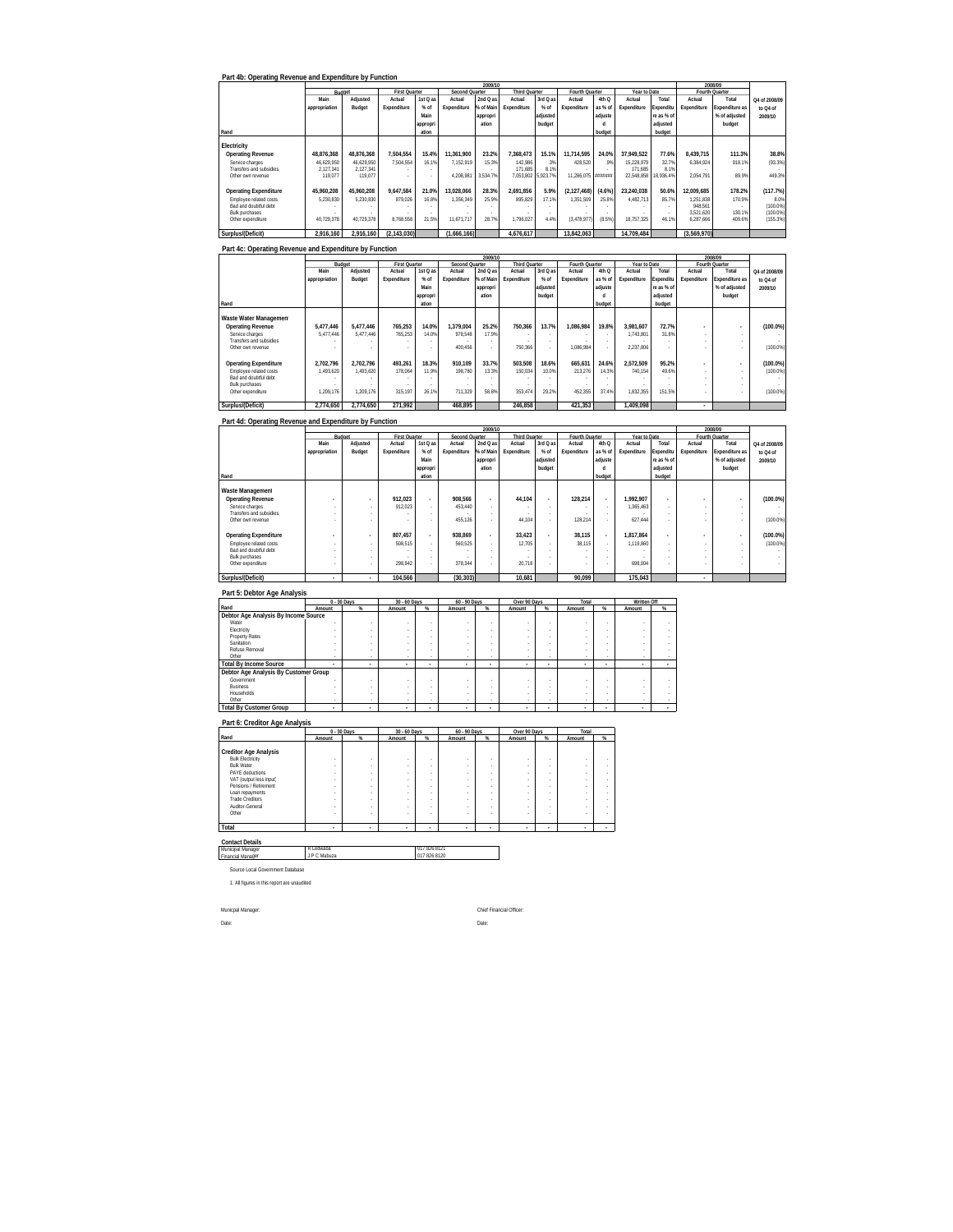# **Mpumalanga: Msukaligwa(MP302) STATEMENT OF CAPITAL AND OPERATING EXPENDITURE FOR THE 4th QUARTER ENDED 30 JUNE 2010**

|                                       | Part1: Operating Revenue and Expenditure<br>2008/09 |             |                      |                  |                |         |                      |          |                |          |              |         |                |                |               |
|---------------------------------------|-----------------------------------------------------|-------------|----------------------|------------------|----------------|---------|----------------------|----------|----------------|----------|--------------|---------|----------------|----------------|---------------|
|                                       |                                                     |             |                      |                  |                | 2009/10 |                      |          |                |          |              |         |                |                |               |
|                                       |                                                     | Budget      | <b>First Quarter</b> |                  | Second Quarter |         | <b>Third Quarter</b> |          | Fourth Quarter |          | Year to Date |         |                | Fourth Quarter |               |
|                                       | Main                                                | Adiusted    | Actual               | 1st <sub>O</sub> | Actual         | 2ndQ    | Actual               | 3rd Q as | Actual         | 4th Q as | Actual       | Total   | Actual         | Total          | O4 of 2008/09 |
|                                       | appropriation                                       | Budget      | Expenditure          | as % of          | Expenditure    | as % of | Expenditure          | % of     | Expenditure    | % of     | Expenditure  | Expendi | Expenditure    | Expenditure as |               |
|                                       |                                                     |             |                      | Main             |                | Main    |                      | adjusted |                | adjusted |              | ture as |                | % of adjusted  | to Q4 of      |
|                                       |                                                     |             |                      | appro            |                | appropr |                      | budget   |                | budget   |              | $%$ of  |                | budget         | 2009/10       |
|                                       |                                                     |             |                      |                  |                | iation  |                      |          |                |          |              |         |                |                |               |
| Rand                                  |                                                     |             |                      | priatio          |                |         |                      |          |                |          |              | adjuste |                |                |               |
|                                       |                                                     |             |                      |                  |                |         |                      |          |                |          |              |         |                |                |               |
| Operating Revenue and Expenditure     |                                                     |             |                      |                  |                |         |                      |          |                |          |              |         |                |                |               |
| Operating Revenue                     | 263.097.485                                         | 326.524.965 | 72.819.491           | 27.7%            | 63.139.465     | 24.0%   | 46.846.161           | 14.3%    | 31.037.897     | 9.5%     | 213.843.014  | 65.5%   | 47.673.589     | 92.1%          | (34.9%)       |
|                                       |                                                     |             |                      |                  |                |         |                      |          |                |          |              |         |                |                |               |
| Property rates                        | 39,259,500                                          |             | 9.815.896            | 25.0%            | 10.131.267     | 25.8%   | 10.612.986           | и.       | 3.353.801      |          | 33.913.950   |         | 9.015.119      | 98.9%          | (62.8%)       |
| Service charges                       | 129.054.440                                         | 165.358.195 | 32.216.505           | 25.0%            | 29.750.243     | 23.1%   | 28.908.634           | 17.5%    | 9.651.137      | 5.8%     | 100.526.519  | 60.8%   | 24.901.977     | 93.5%          | (61.2%)       |
| Other own revenue                     | 94.783.545                                          | 161.166.770 | 30.787.090           | 32.5%            | 23.257.955     | 24.5%   | 7.324.541            | 4.5%     | 18.032.959     | 11.2%    | 79.402.545   | 49.3%   | 13.756.493     | 88.8%          | 31.1%         |
|                                       |                                                     |             |                      |                  |                |         |                      |          |                |          |              |         |                |                |               |
| <b>Operating Expenditure</b>          | 277.040.900                                         | 271.676.650 | 56.418.620           | 20.4%            | 52.765.292     | 19.0%   | 49.728.950           | 18.3%    | 17.302.866     | 6.4%     | 176.215.728  | 64.9%   | 61.142.156     | 91.5%          | (71.7%)       |
| Employee related costs                | 113.060.420                                         | 108.172.610 | 23.914.587           | 21.2%            | 23.794.820     | 21.0%   | 24.684.637           | 22.8%    | 7.999.396      | 7.4%     | 80.393.440   | 74.3%   | 21.520.669     | 92.9%          | (62.8%)       |
| Bad and doubtful debt                 | 11.935.375                                          |             |                      |                  |                |         |                      |          |                |          |              |         | 2.618.977      | 100.0%         | $(100.0\%)$   |
| Bulk purchases                        | 60.198.300                                          | 62.198.300  | 18.340.431           | 30.5%            | 15.250.708     | 25.3%   | 13.183.806           | 21.2%    | 3.980.978      | 6.4%     | 50.755.923   | 81.6%   | 11.210.877     | 103.2%         | (64.5%)       |
| Other expenditure                     | 91.846.805                                          | 101.305.740 | 14.163.602           | 15.4%            | 13.719.764     | 14.9%   | 11.860.507           | 11.7%    | 5.322.492      | 5.3%     | 45.066.365   | 44.5%   | 25.791.633     | 85.2%          | (79.4%)       |
|                                       |                                                     |             |                      |                  |                |         |                      |          |                |          |              |         |                |                |               |
| Surplus/(Deficit)                     | (13.943.415)                                        | 54.848.315  | 16.400.871           |                  | 10.374.173     |         | (2.882.789)          |          | 13.735.031     |          | 37.627.286   |         | (13.468.567)   |                |               |
| Capital transfers and other adjustmen | 433.010                                             |             |                      |                  |                |         |                      |          |                |          |              |         |                |                |               |
| <b>Revised Surplus/(Deficit)</b>      | (13,510,405)                                        | 54.848.315  | 16.400.871           |                  | 10.374.173     |         | (2,882,789)          |          | 13.735.031     |          | 37.627.286   |         | (13, 468, 567) |                |               |

| Part 2: Capital Revenue and Expenditure |               |            |                      |                  |                |         |                      |            |                       |          |              |         |             |                |               |
|-----------------------------------------|---------------|------------|----------------------|------------------|----------------|---------|----------------------|------------|-----------------------|----------|--------------|---------|-------------|----------------|---------------|
|                                         |               |            |                      |                  |                | 2009/10 |                      |            |                       |          |              |         |             | 2008/09        |               |
|                                         | Budget        |            | <b>First Quarter</b> |                  | Second Quarter |         | <b>Third Quarter</b> |            | <b>Fourth Quarter</b> |          | Year to Date |         |             | Fourth Quarter |               |
|                                         | Main          | Adjusted   | Actual               | 1st <sub>O</sub> | Actual         | 2ndQ    | Actual               | 3rd Q as   | Actual                | 4th Q as | Actual       | Total   | Actual      | Total          |               |
|                                         | appropriation | Budget     | Expenditure          | as % of          | Expenditure    | as % of | Expenditure          | % of       | Expenditure           | % of     | Expenditure  | Expendi | Expenditure | Expenditure as | Q4 of 2008/09 |
|                                         |               |            |                      | Main             |                | Main    |                      | adjusted   |                       | adjusted |              | ture as |             | % of adjusted  | to Q4 of      |
|                                         |               |            |                      |                  |                |         |                      |            |                       | budget   |              | $%$ of  |             | budget         | 2009/10       |
|                                         |               |            |                      | appro            |                | appropr |                      | budget     |                       |          |              |         |             |                |               |
|                                         |               |            |                      | priatio          |                | iation  |                      |            |                       |          |              | adjuste |             |                |               |
| Rand                                    |               |            |                      |                  |                |         |                      |            |                       |          |              |         |             |                |               |
| Capital Revenue and Expenditure         |               |            |                      |                  |                |         |                      |            |                       |          |              |         |             |                |               |
| Source of Finance                       | 49.298.400    | 49.298.400 | 2,562,202            | 5.2%             | 8.557.312      | 17.4%   | (1,081,873)          | (2.2%)     | 5.747.444             | 11.7%    | 15.785.085   | 32.0%   | 6.451.004   | 58.1%          | (10.9%        |
| <b>External loans</b>                   | 2.550.000     | 2.550.000  |                      |                  |                |         |                      |            |                       |          |              |         |             | 90.7%          |               |
| Internal contributions                  | 1.915.950     | 1.915.950  | 414.577              | 21.6%            | 1.053.210      | 55.0%   | (459, 942)           | $(24.0\%)$ | 238.567               | 12.5%    | 1.246.412    | 65.1%   | 1.385.070   | 66.3%          | (82.8%)       |
| Transfers and subsidies                 | 44.832.450    | 44.832.450 | 2.147.625            | 4.8%             | 7.504.102      | 16.7%   | (621, 931)           | (1.4%)     | 5,508.877             | 12.3%    | 14.538.673   | 32.4%   | 5.065.934   | 53.5%          | 8.7%          |
| Other                                   |               |            |                      |                  |                |         |                      |            |                       |          |              |         |             |                |               |
|                                         |               |            |                      |                  |                |         |                      |            |                       |          |              |         |             |                |               |
| Capital Expenditure                     | 49.298.400    | 49.298.400 | 2.562.202            | 5.2%             | 8.557.313      | 17.4%   | (1,081,873)          | (2.2%)     | 5.747.444             | 11.7%    | 15.785.086   | 32.0%   | 6.451.004   | 58.1%          | (10.9%)       |
| Water and Sanitation                    | 18.357.430    | 18.357.430 | 1,805,592            | 9.8%             | 2.821.946      | 15.4%   | (17, 447)            | (.1%       | 847.008               | 4.6%     | 5.457.099    | 29.7%   | 4.772.611   | 104.0%         | (82.3%)       |
| Electricity                             | 4.900.000     | 4.900.000  | 67.624               | 1.4%             | 1.349.193      | 27.5%   | (567, 825)           | (11.6%     | 278.905               | 5.7%     | 1.127.897    | 23.0%   |             |                | (100.0%)      |
| Housing                                 | 1,000,000     | 1.000.000  |                      |                  |                |         |                      |            |                       |          |              |         |             |                |               |
| Roads, payements, bridges and storm     | 10.630.000    | 10.630.000 | 47.095               | .4%              | 657.321        | 6.2%    | (41, 667)            | (.4%       | 4.359.572             | 41.0%    | 5.022.321    | 47.2%   | 293.323     | 95.8%          | .386.3%       |
| Other                                   | 14.410.970    | 14.410.970 | 641.891              | 4.5%             | 3.728.853      | 25.9%   | (454, 934)           | (3.2%)     | 261.959               | 1.8%     | 4.177.769    | 29.0%   | 1.385.070   | 45.3%          | (81.1%        |
|                                         |               |            |                      |                  |                |         |                      |            |                       |          |              |         |             |                |               |

| <b>Total Capital and Operating Expenditure</b> |               |             |                      |                  |                |         |                      |          |                |          |              |         |             |                |               |
|------------------------------------------------|---------------|-------------|----------------------|------------------|----------------|---------|----------------------|----------|----------------|----------|--------------|---------|-------------|----------------|---------------|
|                                                |               |             |                      |                  |                | 2009/10 |                      |          |                |          |              |         |             | 2008/09        |               |
|                                                |               | Budget      | <b>First Quarter</b> |                  | Second Quarter |         | <b>Third Quarter</b> |          | Fourth Quarter |          | Year to Date |         |             | Fourth Quarter |               |
|                                                | Main          | Adjusted    | Actual               | 1st <sub>Q</sub> | Actual         | 2ndQ    | Actual               | 3rd Q as | Actual         | 4th Q as | Actual       | Total   | Actual      | Total          | Q4 of 2008/09 |
|                                                | appropriation | Budget      | Expenditure          | as % of          | Expenditure    | as % of | Expenditure          | % of     | Expenditure    | $%$ of   | Expenditure  | Expendi | Expenditure | Expenditure as | to Q4 of      |
|                                                |               |             |                      | Main             |                | Main    |                      | adiusted |                | adjusted |              | ture as |             | % of adjusted  | 2009/10       |
|                                                |               |             |                      | appro            |                | appropr |                      | budget   |                | budget   |              | $%$ of  |             | budget         |               |
|                                                |               |             |                      | priatio          |                | iation  |                      |          |                |          |              | adjuste |             |                |               |
| Rand                                           |               |             |                      |                  |                |         |                      |          |                |          |              |         |             |                |               |
| Capital and Operating Revenue                  |               |             |                      |                  |                |         |                      |          |                |          |              |         |             |                |               |
| Operating Revenue                              | 263.097.485   | 326.524.965 | 72.819.491           | 27.7%            | 63.139.465     | 24.0%   | 46.846.161           | 14.3%    | 31.037.897     | 9.5%     | 213.843.014  | 65.5%   | 47.673.589  | 92.1%          | (34.9%)       |
| Capital Revenue                                | 49.298.400    | 49.298.400  | 2,562,202            | 5.2%             | 8.557.312      | 17.4%   | (1,081,873)          | (2.2%)   | 5.747.444      | 11.7%    | 15.785.085   | 32.0%   | 6.451.004   | 58.1%          | (10.9%        |
| <b>Total Revenue</b>                           | 312.395.885   | 375.823.365 | 75.381.693 24.1%     |                  | 71.696.777     | 19.1%   | 45.764.288           | 12.2%    | 36.785.341     | 9.8%     | 229.628.099  | 61.1%   | 54.124.593  | 88.4%          | $(32.0\%)$    |
| Capital and Operating Expenditure              |               |             |                      |                  |                |         |                      |          |                |          |              |         |             |                |               |
| Operating Expenditure                          | 277.040.900   | 271.676.650 | 56.418.620           | 20.4%            | 52.765.292     | 19.0%   | 49.728.950           | 18.3%    | 17.302.866     | 6.4%     | 176.215.728  | 64.9%   | 61.142.156  | 91.5%          | (71.7%)       |
| Capital Expenditure                            | 49.298.400    | 49.298.400  | 2.562.202            | 5.2%             | 8.557.313      | 17.4%   | (1,081,873)          | (2.2%)   | 5.747.444      | 11.7%    | 15.785.086   | 32.0%   | 6.451.004   | 58.1%          | (10.9%        |
| <b>Total Expenditure</b>                       | 326.339.300   | 320.975.050 | 58.980.822 18.1%     |                  | 61.322.605     | 19.1%   | 48.647.077           | 15.2%    | 23.050.310     | 7.2%     | 192.000.814  | 59.8%   | 67.593.160  | 87.9%          | (65.9%)       |

| Part 3: Cash Receipts and Payments<br>2008/09 |               |             |                      |                  |                |         |                      |                          |                       |          |              |         |             |                |               |
|-----------------------------------------------|---------------|-------------|----------------------|------------------|----------------|---------|----------------------|--------------------------|-----------------------|----------|--------------|---------|-------------|----------------|---------------|
|                                               |               |             |                      |                  |                | 2009/10 |                      |                          |                       |          |              |         |             |                |               |
|                                               | Budget        |             | <b>First Quarter</b> |                  | Second Quarter |         | <b>Third Quarter</b> |                          | <b>Fourth Quarter</b> |          | Year to Date |         |             | Fourth Quarter |               |
|                                               | Main          | Adjusted    | Actual               | 1st <sub>O</sub> | Actual         | 2ndQ    | Actual               | 3rd Q as                 | Actual                | 4th Q as | Actual       | Total   | Actual      | Total          | Q4 of 2008/09 |
|                                               | appropriation | Budget      | Expenditure          | as % of          | Expenditure    | as % of | Expenditure          | % of                     | Expenditure           | $%$ of   | Expenditure  | Expendi | Expenditure | Expenditure as | to Q4 of      |
|                                               |               |             |                      | Main             |                | Main    |                      | adiusted                 |                       | adiusted |              | ture as |             | % of adjusted  |               |
|                                               |               |             |                      | appro            |                | appropr |                      | budget                   |                       | budget   |              | % of    |             | budget         | 2009/10       |
|                                               |               |             |                      | priatio          |                | iation  |                      |                          |                       |          |              | adjuste |             |                |               |
| Rand                                          |               |             |                      |                  |                |         |                      |                          |                       |          |              |         |             |                |               |
|                                               |               |             |                      |                  |                |         |                      |                          |                       |          |              |         |             |                |               |
| <b>Cash Receipts and Payments</b>             |               |             |                      |                  |                |         |                      |                          |                       |          |              |         |             |                |               |
| <b>Opening Cash Balance</b>                   | 3.000.000     | 3.000.000   | (531.178)            |                  | (1.415.469)    |         | 895.271              |                          | (6, 355, 516)         |          | (531.178)    |         |             |                |               |
| Cash receipts by source                       | 278.268.298   | 278.268.298 | 74.366.945           | 26.7%            | 69.440.383     | 25.0%   | 49.642.392           | 17.8%                    | 52.559.974            | 18.9%    | 246.009.694  | 88.4%   |             |                | $(100.0\%)$   |
| Statutory receipts (including VAT)            |               |             |                      |                  |                |         |                      | $\overline{\phantom{a}}$ |                       |          |              |         |             |                |               |
| Service charges                               | 149.839.320   | 149.839.320 | 40.189.849           | 26.8%            | 35.337.259     | 23.6%   | 30.214.651           | 20.2%                    | 27.738.896            | 18.59    | 133.480.655  | 89 1%   |             |                | $(100.0\%)$   |
| Transfers (operational and capital)           | 103.484.606   | 103.484.606 | 27.144.837           | 26.2%            | 18.682.552     | 18.1%   | 14.936.433           | 14.4%                    | 16.569.119            | 16.0%    | 77.332.941   | 74.7%   |             |                | $(100.0\%)$   |
| Other receipts                                | 21.944.372    | 21,944.372  | 10.428.194           | 47.5%            | 14.420.572     | 65.7%   | 4.491.308            | 20.5%                    | 5.251.959             | 23.9%    | 34.592.033   | 157.6%  |             |                | $(100.0\%)$   |
| Contributions recognised - cap. & con         |               |             |                      |                  |                |         |                      | ٠                        |                       |          |              |         |             |                |               |
| Proceeds on disposal of PPE                   |               |             |                      |                  |                |         |                      |                          |                       |          |              |         |             |                |               |
| <b>External loans</b>                         |               |             |                      |                  |                |         |                      |                          |                       |          |              |         |             |                |               |
| Net increase (decr.) in assets / liabiliti    | 3.000.000     | 3.000.000   | (3.395.935) ######   |                  | 1.000.000      | 33.3%   |                      |                          | 3.000.000             | 100.09   | 604.065      | 20 1%   |             |                | $(100.0\%)$   |
|                                               |               |             |                      |                  |                |         |                      |                          |                       |          |              |         |             |                |               |
| Cash payments by type                         | 279.333.184   | 279.333.184 | 75.251.236           | 26.9%            | 67.129.643     | 24.0%   | 56.893.179           | 20.4%                    | 49.312.568            | 17.7%    | 248.586.626  | 89.0%   |             |                | $(100.0\%)$   |
| Employee related costs                        | 113.060.424   | 113.060.424 | 23.914.587           | 21.2%            | 23.776.322     | 21.0%   | 24.684.637           | 21.8%                    | 16.331.441            | 14.4%    | 88.706.987   | 78.5%   |             |                | $(100.0\%)$   |
| Grant and subsidies                           |               |             |                      |                  |                |         |                      |                          |                       |          |              |         |             |                |               |
| Bulk Purchases - electr., water and se        |               |             |                      |                  |                |         |                      |                          |                       |          |              |         |             |                |               |
| Other payments to service providers           | 135.066.972   | 135.066.972 | 48.438.622           | 35.9%            | 33.643.147     | 24.9%   | 24.756.722           | 18.3%                    | 24.211.141            | 17 99    | 131.049.632  | 97.0%   |             |                | $(100.0\%)$   |
| Capital assets                                | 29.748.400    | 29.748.400  | 2.562.202            | 8.6%             | 9.375.792      | 31.5%   | 7.067.460            | 23.8%                    | 8.539.415             | 28.7%    | 27.544.869   | 92.6%   |             |                | $(100.0\%)$   |
| Repayment of borrowing                        | 1.457.388     | 1.457.388   | 335.825              | 23.0%            | 334.382        | 22.9%   | 384.360              | 26.4%                    | 230.571               | 15.8%    | 1.285.138    | 88.2%   |             |                | $(100.0\%)$   |
| Other cash flows / payments                   |               |             |                      |                  |                |         |                      |                          |                       |          |              |         |             |                |               |
| <b>Closing Cash Balance</b>                   | 1.935.114     | 1.935.114   | (1.415.469)          |                  | 895.271        |         | (6,355,516)          |                          | (3, 108, 110)         |          | (3.108.110)  |         |             |                |               |
|                                               |               |             |                      |                  |                |         |                      |                          |                       |          |              |         |             |                |               |

| Part 4a: Operating Revenue and Expenditure by Function |               |                          |                      |                  |                |         |                      |          |                |          |              |         |             |                |               |
|--------------------------------------------------------|---------------|--------------------------|----------------------|------------------|----------------|---------|----------------------|----------|----------------|----------|--------------|---------|-------------|----------------|---------------|
|                                                        |               |                          |                      |                  |                | 2009/10 |                      |          |                |          |              |         |             | 2008/09        |               |
|                                                        | Budget        |                          | <b>First Quarter</b> |                  | Second Quarter |         | <b>Third Quarter</b> |          | Fourth Quarter |          | Year to Date |         |             | Fourth Quarter |               |
|                                                        | Main          | Adjusted                 | Actual               | 1st <sub>Q</sub> | Actual         | 2ndQ    | Actual               | 3rd Q as | Actual         | 4th Q as | Actual       | Total   | Actual      | Total          | Q4 of 2008/09 |
|                                                        | appropriation | Budget                   | Expenditure          | as % of          | Expenditure    | as % of | Expenditure          | % of     | Expenditure    | % of     | Expenditure  | Expendi | Expenditure | Expenditure as |               |
|                                                        |               |                          |                      | Main             |                | Main    |                      | adiusted |                | adjusted |              | ture as |             | % of adjusted  | to Q4 of      |
|                                                        |               |                          |                      | appro            |                | appropr |                      | budget   |                | budget   |              | $%$ of  |             | budget         | 2009/10       |
|                                                        |               |                          |                      | priatio          |                | iation  |                      |          |                |          |              | adjuste |             |                |               |
| Rand                                                   |               |                          |                      |                  |                |         |                      |          |                |          |              |         |             |                |               |
|                                                        |               |                          |                      |                  |                |         |                      |          |                |          |              |         |             |                |               |
| Water                                                  |               |                          |                      |                  |                |         |                      |          |                |          |              |         |             |                |               |
| <b>Operating Revenue</b>                               | 18.616.535    | $\overline{\phantom{a}}$ | 4.068.275            | 21.9%            | 4.380.400      | 23.5%   | 4.401.212            |          | 1.294.194      | ٠        | 14.144.081   |         | 5.099.934   | 90.4%          | (74.6%)       |
| Service charges                                        | 18.616.235    | $\sim$                   | 4.068.275            | 21.9%            | 4.380.400      | 23.5%   | 4.401.212            | $\sim$   | 1.294.194      | $\sim$   | 14.144.081   |         | 3.249.202   | 94.6%          | (60.2%)       |
| Transfers and subsidies                                |               | $\sim$                   |                      |                  |                |         |                      |          |                |          |              |         | 1.842.660   | 82.2%          | $(100.0\%)$   |
| Other own revenue                                      | 300           | ×,                       |                      |                  |                |         |                      |          |                |          |              |         | 8.072       | 65.4%          | $(100.0\%)$   |
|                                                        |               |                          |                      |                  |                |         |                      |          |                |          |              |         |             |                |               |
| <b>Operating Expenditure</b>                           | 17.193.940    | $\overline{\phantom{a}}$ | 2.978.932            | 17.3%            | 3.079.665      | 17.9%   | 2.390.342            |          | 1.110.637      | ٠        | 9.559.576    |         | 6.857.380   | 97.7%          | (83.8%)       |
| Employee related costs                                 | 5.508.255     | $\overline{\phantom{a}}$ | .682.822             | 30.6%            | 1,745,762      | 31.7%   | 1.756.538            | $\sim$   | 540.590        |          | 5.725.712    |         | 1.692.550   | 111.2%         | $(68.1\%)$    |
| Bad and doubtful debt                                  | 1.673.460     | $\sim$                   |                      |                  |                |         |                      |          |                |          |              |         | 343.530     | 100.0%         | $(100.0\%)$   |
| <b>Bulk purchases</b>                                  | 1.800.000     | $\sim$                   |                      |                  | 78.918         | 4 4%    | 40.866               |          |                |          | 119.784      |         | 903.689     | 89.2%          | $(100.0\%)$   |
| Other expenditure                                      | 8.212.225     | $\sim$                   | 1.296.110            | 15.8%            | 1.254.985      | 15.3%   | 592.938              |          | 570.047        |          | 3.714.080    |         | 3.917.611   | 93.2%          | (85.4%)       |
|                                                        |               |                          |                      |                  |                |         |                      |          |                |          |              |         |             |                |               |
| Surplus/(Deficit)                                      | 1.422.595     | $\mathbf{r}$             | 1.089.343            |                  | 300,735        |         | 2.010.870            |          | 183.557        |          | 4.584.505    |         | (1,757,446) |                |               |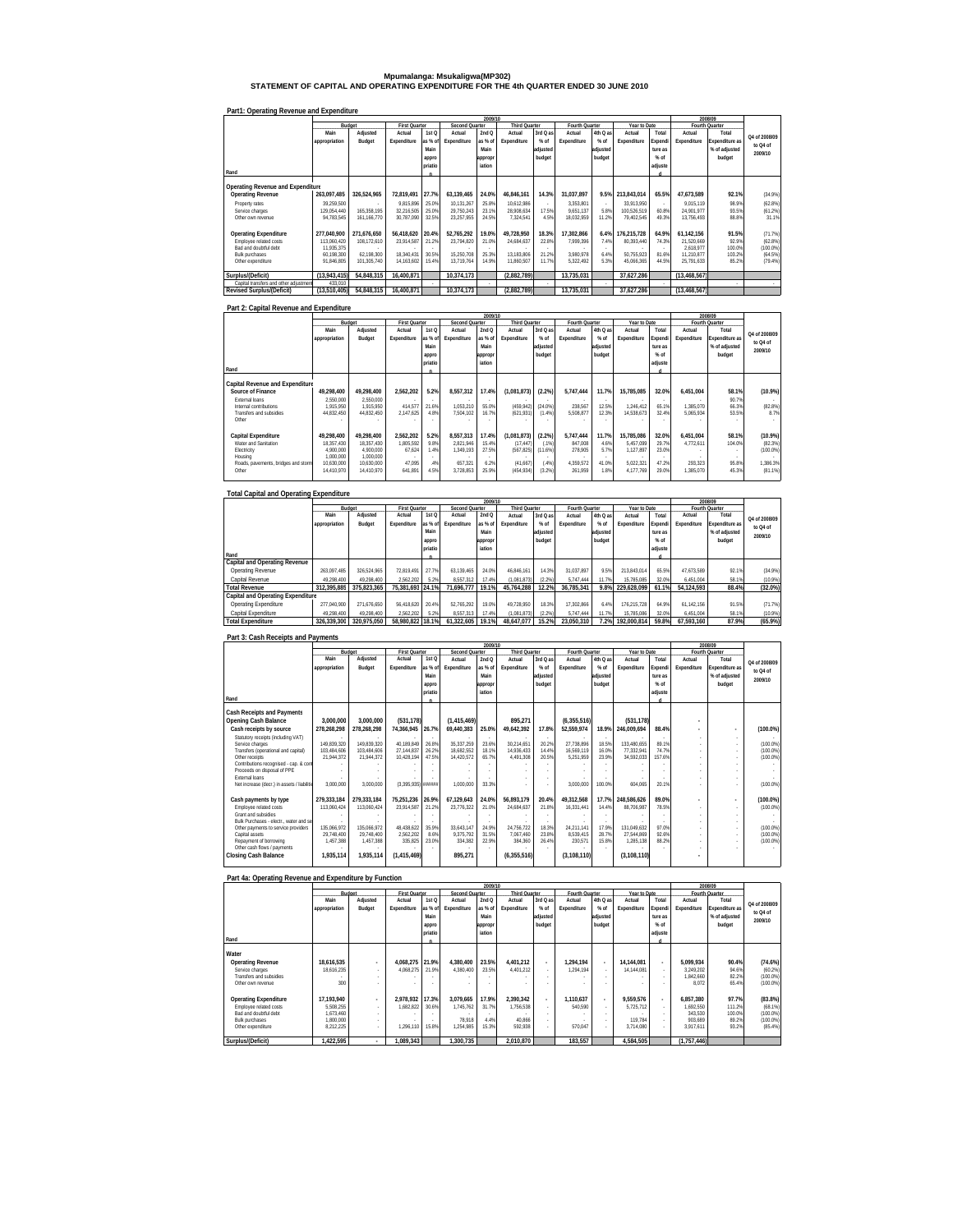| Part 4b: Operating Revenue and Expenditure by Function                                                |                          |                          |                                |                              |                                 |                  |                                |                               |                                                      |                    |                          |                    |                          | 2008/09                         |                           |
|-------------------------------------------------------------------------------------------------------|--------------------------|--------------------------|--------------------------------|------------------------------|---------------------------------|------------------|--------------------------------|-------------------------------|------------------------------------------------------|--------------------|--------------------------|--------------------|--------------------------|---------------------------------|---------------------------|
|                                                                                                       | Budget<br>Main           | Adjusted                 | First Quarter<br>Actual        | 1st Q                        | Second Quarter<br>Actual        | 2009/1<br>2nd Q  | Third Quarter<br>Actual        | 3rd Q as                      | Fourth Quarter<br>Actual                             | 4th Q at           | Year to Date<br>Actual   | Total              | Actual                   | Fourth Quarter<br>Total         |                           |
|                                                                                                       | appropriation            | Budget                   | Expenditure                    | as % of<br>Main              | Expenditure                     | as % of<br>Main  | Expenditure                    | % of<br>adjusted              | Expenditure                                          | % of<br>adjusted   | Expenditure              | Expendi<br>ture as | Expenditure              | Expenditure as<br>% of adjusted | Q4 of 2008/09<br>to Q4 of |
|                                                                                                       |                          |                          |                                | appro<br>priatic             |                                 | approp<br>iation |                                | budget                        |                                                      | budget             |                          | % of               |                          | budget                          | 2009/10                   |
| Rand                                                                                                  |                          |                          |                                |                              |                                 |                  |                                |                               |                                                      |                    |                          | adjuste            |                          |                                 |                           |
| Electricity<br><b>Operating Revenue</b>                                                               | 83,814,720               | 92,640,575               | 21,226,694                     | 25.3%                        | 18,440,184                      | 22.0%            | 17,681,142                     | 19.1%                         | 6,007,899                                            | 6.5%               | 63,355,919               | 68.4%              | 17,160,752               | 88.3%                           | $(65.0\%)$                |
| Service charges<br>Transfers and subsidies                                                            | 83,771,505               | 81.627.780               | 21.214.860                     | 25.3%                        | 18.427.521                      | 22.0%            | 17.681.194<br>(9.000)          | 21.7%                         | 6.003.383                                            | 7.49               | 63 326 958<br>(9.000)    | 77.6%              | 15.720.155<br>292.504    | 90.5%<br>29.5%                  | (61.8%<br>(100.0%         |
| Other own revenue                                                                                     | 43,215                   | 11,012,795               | 11,834                         | 27.4%                        | 12,663                          | 29.3%            | 8,948                          | .1%                           | 4,516                                                |                    | 37,961                   | .3%                | 1,148,093                | 93.0%                           | (99.6%                    |
| <b>Operating Expenditure</b>                                                                          | 77,673,155               | 79,558,234               | 21,279,091                     | 27.4%                        | 18,291,638                      | 23.5%            | 15,852,210                     | 19.9%                         | 4,930,379                                            | 6.2%               | 60,353,318               | 75.9%              | 15,787,050               | 100.0%                          | (68.8%)                   |
| Employee related costs<br>Bad and doubtful debt                                                       | 5,409,920<br>4,722,460   | 5,546,314                | 1,504,214                      | 27.8%                        | 1,430,013                       | 26.4%<br>26.09   | 1,537,854                      | 27.7%                         | 504,427                                              | 9.19               | 4,976,508                | 89.79<br>83.8%     | 1,392,973<br>905,287     | 107.9%<br>100.0%                | (63.8%<br>$(100.0\%)$     |
| <b>Bulk purchases</b><br>Other expenditure                                                            | 58,398,300<br>9,142,475  | 60,398,300<br>13,613,620 | 18,340,431<br>1,434,446        | 31.4%<br>15.7%               | 15,171,790<br>1,689,835         | 18.5%            | 13,142,940<br>1,171,416        | 21.8%<br>8.6%                 | 3,980,978<br>444,974                                 | 6.6%<br>3.3%       | 50,636,139<br>4,740,671  | 34.8%              | 10,307,188<br>3,181,602  | 103.8%<br>86.9%                 | (61.4%<br>(86.0%          |
| Surplus/(Deficit)                                                                                     | 6,141,565                | 13,082,341               | (52, 397)                      |                              | 148,546                         |                  | 1,828,932                      |                               | 1,077,520                                            |                    | 3,002,601                |                    | 1,373,702                |                                 |                           |
| Part 4c: Operating Revenue and Expenditure by Function                                                |                          |                          |                                |                              |                                 |                  |                                |                               |                                                      |                    |                          |                    |                          |                                 |                           |
|                                                                                                       | Budae<br>Main            | Adjusted                 | <b>First Quarter</b><br>Actual | 1st Q                        | <b>Second Quarter</b><br>Actual | 2009/1<br>2nd Q  | <b>Third Quarter</b><br>Actual | 3rd Q as                      | Fourth Quarter<br>Actual                             | 4th Q as           | Year to Date<br>Actual   | Total              | Fourth Quarter<br>Actual | 2008/09<br>Total                |                           |
|                                                                                                       | appropriation            | Budget                   | Expenditure                    | as % of                      | Expenditure                     | as % of          | Expenditure                    | % of                          | Expenditure                                          | % of               | Expenditure              | xpendi             | Expenditure              | xpenditure as                   | Q4 of 2008/09<br>to Q4 of |
|                                                                                                       |                          |                          |                                | Main<br>appro                |                                 | Main<br>approp   |                                | adjusted<br>budget            |                                                      | adjusted<br>budget |                          | ture as<br>% of    |                          | % of adjusted<br>budget         | 2009/10                   |
| Rand                                                                                                  |                          |                          |                                | priatio<br>$\overline{a}$    |                                 | iation           |                                |                               |                                                      |                    |                          | adjuste            |                          |                                 |                           |
| Waste Water Management                                                                                |                          |                          |                                |                              |                                 |                  |                                |                               |                                                      |                    |                          |                    |                          |                                 |                           |
| <b>Operating Revenue</b><br>Service charges                                                           | 13,449,900<br>13,449,800 |                          | 3,401,784<br>3,401,784         | 25.3%<br>25.3%               | 3,396,860<br>3,396,860          | 25.3%<br>25.3%   | 3,454,431<br>3,454,431         | $\cdot$                       | 1,171,007<br>1,171,007                               |                    | 11,424,082<br>11,424,082 |                    |                          |                                 | (100.0%<br>(100.0%        |
| Transfers and subsidies<br>Other own revenue                                                          | 100                      |                          |                                |                              |                                 |                  |                                |                               |                                                      |                    |                          |                    |                          |                                 |                           |
| <b>Operating Expenditure</b>                                                                          | 15.554.325               |                          | 1.982.023                      | 12.7%                        | 1.993.407                       | 12.8%            | 2.548.486                      | L.                            | 694.353                                              |                    | 7.218.269                |                    |                          |                                 | (100.0%                   |
| Employee related costs<br>Bad and doubtful debt                                                       | 4,949,915<br>1,202,240   |                          | 1,168,415                      | 23.69                        | 1,109,597                       | 22.49            | 1,174,034                      | ł,                            | 379,147                                              |                    | 3,831,193                |                    |                          |                                 | (100.0%                   |
| <b>Bulk purchases</b><br>Other expenditure                                                            | 9,402,170                |                          | 813,608                        | 8.7%                         | 883,810                         | 9.49             | 1,374,452                      | ×                             | 315.206                                              |                    | 3.387.076                |                    |                          |                                 | (100.0%                   |
| Surplus/(Deficit)                                                                                     | (2, 104, 425)            |                          | 1,419,761                      |                              | 1,403,453                       |                  | 905,945                        |                               | 476,654                                              |                    | 4,205,813                |                    |                          |                                 |                           |
|                                                                                                       |                          |                          |                                |                              |                                 |                  |                                |                               |                                                      |                    |                          |                    |                          |                                 |                           |
| Part 4d: Operating Revenue and Expenditure by Function                                                |                          |                          |                                |                              |                                 | 2009/10          |                                |                               |                                                      |                    |                          |                    |                          | 2008/09                         |                           |
|                                                                                                       | Main                     | Adjusted                 | <b>First Quarte</b><br>Actual  | 1st Q                        | Second Quarter<br>Actual        | 2ndQ             | <b>Third Quarter</b><br>Actual | 3rd Q as                      | Fourth OL<br>Actual                                  | rter<br>4th Q at   | Year to Date<br>Actual   | Total              | Fourth Quarter<br>Actual | Total                           | Q4 of 2008/09             |
|                                                                                                       | appropriation            | Budget                   | Expenditure                    | as % of<br>Main              | Expenditure                     | as % of<br>Main  | Expenditure                    | % of<br>adjusted              | Expenditure                                          | $%$ of<br>idjusted | Expenditure              | Expendi<br>ture as | Expenditure              | Expenditure as<br>% of adjusted | to Q4 of<br>2009/10       |
|                                                                                                       |                          |                          |                                | appro<br>priatio             |                                 | ipprop<br>iation |                                | budget                        |                                                      | budget             |                          | % of<br>adjuste    |                          | budget                          |                           |
| Rand                                                                                                  |                          |                          |                                | $\overline{ }$               |                                 |                  |                                |                               |                                                      |                    |                          | d.                 |                          |                                 |                           |
| Waste Management<br><b>Operating Revenue</b>                                                          | 12,555,300               |                          | 3.200.228                      | 25.5%                        | 3.173.610                       | 25.3%            | 3,075,414                      |                               | 1,088,746                                            |                    | 10,537,998               |                    |                          |                                 | $(100.0\%)$               |
| Service charges<br>Transfers and subsidies                                                            | 12.535.300               |                          | 3.199.596                      | 25.5%                        | 3,168,773                       | 25.3%            | 3,067,664                      | $\cdot$<br>×                  | 1,086,957                                            |                    | 10,522,990               |                    | ×,                       | ÷.<br>÷,                        | (100.0%                   |
| Other own revenue                                                                                     | 20,000                   | ×                        | 632                            | 3.2%                         | 4.837                           | 24.29            | 7.750                          | $\cdot$                       | 1.789                                                |                    | 15,008                   |                    | Î,                       | ÷.                              | (100.0%                   |
| <b>Operating Expenditure</b><br>Employee related costs                                                | 17.546.730<br>7.615.540  |                          | 3.529.529<br>1,909,196         | 20.1%<br>25.1%               | 3.664.924<br>1,911,120          | 20.9%<br>25.1%   | 3,712,833<br>1,989,676         | ÷,                            | 1.058.511<br>659,779                                 |                    | 11.965.797<br>6,469,771  |                    | ×,                       | ÷,                              | $(100.0\%)$<br>(100.0%    |
| Bad and doubtful debt<br><b>Bulk purchases</b>                                                        | 1,126,375                | $\overline{\phantom{a}}$ |                                |                              |                                 |                  |                                | ×<br>$\cdot$                  |                                                      |                    |                          |                    | Î,<br>i,                 | ×<br>$\cdot$                    |                           |
| Other expenditure                                                                                     | 8,804,815                |                          | 1,620,333                      | 18.4%                        | 1,753,804                       | 19.9%            | 1,723,157                      |                               | 398,732                                              |                    | 5,496,026                |                    |                          | ×                               | $(100.0\%)$               |
| Surplus/(Deficit)                                                                                     | (4,991,430)              |                          | (329, 301)                     |                              | (491,314                        |                  | (637, 419)                     |                               | 30,235                                               |                    | (1, 427, 799)            |                    |                          |                                 |                           |
| Part 5: Debtor Age Analysis                                                                           |                          |                          |                                |                              |                                 |                  |                                |                               | Total                                                |                    |                          |                    |                          |                                 |                           |
| Rand<br>Debtor Age Analysis By Income Source                                                          | Amount                   | 30 Days                  | 30 - 60 Days<br>Amount         | $\propto$                    | 60 - 90 Days<br>Amount          | $\gamma$         | Over 90 Days<br>Amount         | -%                            | Amount                                               | ×.                 | Written Off<br>Amount    | ്യ                 |                          |                                 |                           |
| Water<br>Electricity                                                                                  | 2.047.638<br>3.740.857   | 6 1%<br>11.1%            | 1 218 785<br>1.953.245         | 3.6%<br>5.8%                 | 656 169<br>815.194              | 1.99<br>2.4%     | 29 750 601<br>27.098.062       | 88.4%<br>80.6%                | 33.673.193<br>33.607.358                             | 19 39<br>19.29     |                          |                    |                          |                                 |                           |
| <b>Property Rates</b><br>Sanitation                                                                   | 3.186.712<br>909,238     | 9.5%<br>3.0%             | 1.129.271<br>536,967           | 3.4%<br>1.7%                 | 829.008<br>479,880              | 2.5%<br>1.6%     | 28.453.586<br>28,863,138       | 84.7%<br>93.7%                | 33.598.577<br>30,789,223                             | 19.2%<br>17.6%     |                          |                    |                          |                                 |                           |
| Refuse Removal<br>Other                                                                               | 838,889<br>599,318       | 2.8%<br>4.5%             | 495,388<br>250,746             | 1.7%<br>1.9%                 | 395,041<br>117,299              | 1.3%<br>.99      | 28,148,248<br>12,244,52        | 94.2%<br>92.79                | 29,877,566<br>13,211,889                             | 17.1%<br>7.65      |                          |                    |                          |                                 |                           |
| <b>Total By Income Source</b><br>Debtor Age Analysis By Customer Group                                | 11.322.652               | 6.5%                     | 5,584,402                      | 3.2%                         | 3,292,591                       | 1.9%             | 154,558,161                    | 88.4%                         | 174.757.806                                          | 100.0%             |                          |                    |                          |                                 |                           |
| Governmen<br><b>Business</b>                                                                          |                          | ÷                        |                                |                              |                                 |                  |                                |                               |                                                      |                    |                          |                    |                          |                                 |                           |
| Households<br>Other                                                                                   | 11 322 65                | 6.5%                     | 5 584 407                      |                              | 3 292 591                       | 1.99             | 154 558 161                    | 88.49                         | 174 757 806                                          | 100.09             |                          |                    |                          |                                 |                           |
| <b>Total By Customer Group</b>                                                                        | 11,322,652               | 6.5%                     | 5,584,402                      | 3.2%                         | 3,292,591                       | 1.9%             | 154,558,161                    | 88.4%                         | 174,757,806 100.0%                                   |                    |                          |                    |                          |                                 |                           |
| Part 6: Creditor Age Analysis                                                                         | 0 - 30 Days              |                          | 30 - 60 Days                   |                              | 60 - 90 Days                    |                  | Over 90 Days                   |                               | Total                                                |                    |                          |                    |                          |                                 |                           |
| Rand                                                                                                  | Amount                   |                          | Amount                         | %                            | Amount                          | %                | Amount                         | $\%$                          | Amount                                               |                    |                          |                    |                          |                                 |                           |
| <b>Creditor Age Analysis</b>                                                                          |                          |                          |                                |                              |                                 |                  |                                |                               |                                                      |                    |                          |                    |                          |                                 |                           |
|                                                                                                       |                          |                          |                                |                              |                                 |                  |                                |                               |                                                      |                    |                          |                    |                          |                                 |                           |
| <b>Bulk Electricity</b><br><b>Bulk Water</b>                                                          |                          |                          |                                |                              |                                 |                  |                                | $\cdot$<br>÷,                 | $\epsilon$<br>$\epsilon$                             | à,<br>ä,           |                          |                    |                          |                                 |                           |
| PAYE deductions<br>VAT (output less input)<br>Pensions / Retirement                                   | ï<br>ï                   |                          | ×                              |                              |                                 |                  |                                |                               |                                                      |                    |                          |                    |                          |                                 |                           |
| Loan repayments<br><b>Trade Creditors</b>                                                             | ł,<br>ł,                 | ×                        | ł<br>×<br>$\epsilon$           | $\cdot$                      |                                 | $\epsilon$<br>×  |                                | $\cdot$<br>$\cdot$            | $\overline{\phantom{a}}$<br>$\overline{\phantom{a}}$ | $\cdot$<br>à,      |                          |                    |                          |                                 |                           |
| Auditor-General<br>Other                                                                              |                          |                          | ×                              |                              |                                 |                  |                                | $\overline{\phantom{a}}$<br>× |                                                      | à,<br>$\cdot$      |                          |                    |                          |                                 |                           |
|                                                                                                       |                          |                          |                                |                              |                                 |                  |                                |                               |                                                      |                    |                          |                    |                          |                                 |                           |
|                                                                                                       |                          |                          |                                |                              |                                 |                  |                                |                               |                                                      |                    |                          |                    |                          |                                 |                           |
|                                                                                                       | T H Kubheka<br>H M Boers |                          |                                | 017 801 3753<br>017 801 3501 |                                 |                  |                                |                               |                                                      |                    |                          |                    |                          |                                 |                           |
| Source Local Government Database                                                                      |                          |                          |                                |                              |                                 |                  |                                |                               |                                                      |                    |                          |                    |                          |                                 |                           |
| 1. All figures in this report are unaudited                                                           |                          |                          |                                |                              |                                 |                  |                                |                               |                                                      |                    |                          |                    |                          |                                 |                           |
|                                                                                                       |                          |                          |                                |                              |                                 |                  |                                |                               |                                                      |                    |                          |                    |                          |                                 |                           |
| Total<br><b>Contact Details</b><br>Municipal Manager<br><b>Financial Manager</b><br>Municpal Manager: |                          |                          |                                |                              |                                 |                  | Chief Financial Officer        |                               |                                                      |                    |                          |                    |                          |                                 |                           |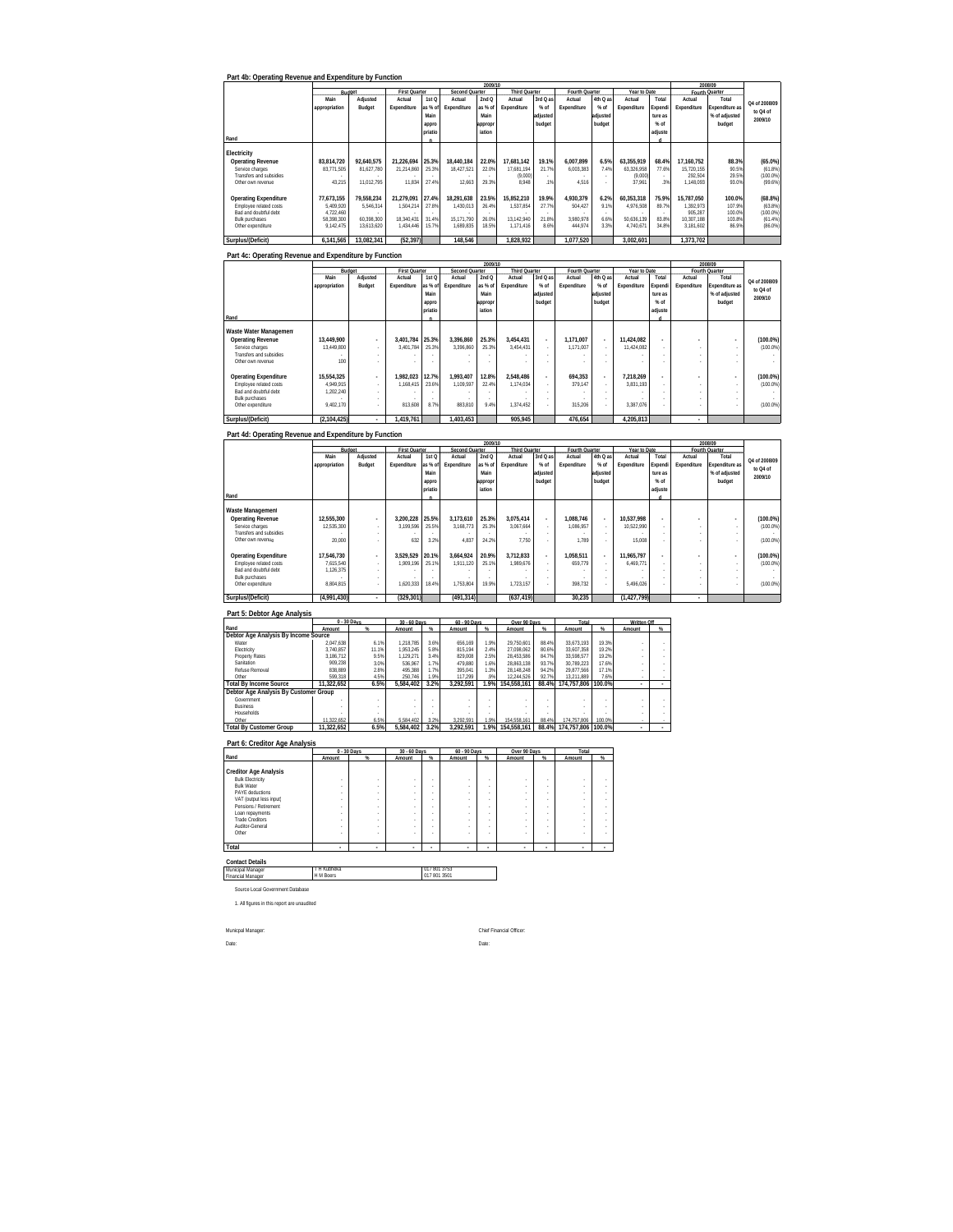**Mpumalanga: Nkangala(DC31) STATEMENT OF CAPITAL AND OPERATING EXPENDITURE FOR THE 4th QUARTER ENDED 30 JUNE 2010**

### **Part1: Operating Revenue and Expenditure**

|                                         | 2009/10       |             |                      |         |                |         |                      |        |                |         |                   |        | 2008/09        |          |               |
|-----------------------------------------|---------------|-------------|----------------------|---------|----------------|---------|----------------------|--------|----------------|---------|-------------------|--------|----------------|----------|---------------|
|                                         |               | Budget      | <b>First Quarter</b> |         | Second Quarter |         | <b>Third Quarter</b> |        | Fourth Quarter |         | Year to Date      |        | Fourth Quarter |          |               |
|                                         | Main          | Adjusted    | Actual               | 1st Q   | Actual         | 2ndQ    | Actual               | 3rd Q  | Actual         | 4th Q   | Actual            | Total  | Actual         | Total    |               |
|                                         | appropriation | Budget      | Expenditure          | as % of | Expenditure    | as % of | Expenditure          | as %   | Expenditure    | as % of | Expenditure       | Expen  | Expenditure    | Expendit | Q4 of 2008/09 |
|                                         |               |             |                      | Main    |                | Main    |                      | nf     |                | adjuste |                   | diture |                | ure as % |               |
|                                         |               |             |                      | appropr |                |         |                      | adjust |                | d       |                   | as %   |                | nf       | to O4 of      |
|                                         |               |             |                      | iation  |                | approp  |                      |        |                |         |                   |        |                |          | 2009/10       |
|                                         |               |             |                      |         |                | riation |                      | ed     |                | budget  |                   | nf     |                | adjusted |               |
|                                         |               |             |                      |         |                |         |                      | budge  |                |         |                   | adjust |                | budget   |               |
| Rand                                    |               |             |                      |         |                |         |                      |        |                |         |                   | ed     |                |          |               |
|                                         |               |             |                      |         |                |         |                      |        |                |         |                   |        |                |          |               |
| Operating Revenue and Expenditure       |               |             |                      |         |                |         |                      |        |                |         |                   |        |                |          |               |
| <b>Operating Revenue</b>                | 484.782.955   | 484.782.955 | 117.012.496          | 24.1%   | 95.466.062     | 19.7%   | 73,798,651           | 15.2%  | 8.042.743      | 1.7%    | 294.319.952       | 60.7%  | 7.776.256      | 106.7%   | 3.4%          |
| Property rates                          |               |             |                      |         |                |         |                      |        |                |         |                   |        |                |          |               |
| Service charges                         |               |             |                      |         |                |         |                      |        |                |         |                   |        |                |          |               |
| Other own revenue                       | 484.782.955   | 484.782.955 | 117.012.496          | 24.1%   | 95.466.062     | 19.7%   | 73.798.651           | 15.2%  | 8.042.743      | 1.7%    | 294.319.952       | 60.7%  | 7.776.256      | 106.7%   | 3.4%          |
|                                         |               |             |                      |         |                |         |                      |        |                |         |                   |        |                |          |               |
| <b>Operating Expenditure</b>            | 471.002.454   | 471.002.454 | 38.872.839           | 8.3%    | 65.230.949     | 13.8%   | 47.119.987           | 10.0%  | 72.574.005     | 15.4%   | 223.797.780 47.5% |        | 48.389.478     | 35.2%    | 50.0%         |
| Employee related costs                  | 73.446.524    | 73.446.524  | 8.787.755            | 12.09   | 8.687.930      | 11.8%   | 9.127.607            | 12 4%  | 8.953.333      | 12.2%   | 35.556.625        | 48 4%  | 7.561.951      | 46.9%    | 18.4%         |
| Bad and doubtful debt                   | 110,000       | 110,000     |                      |         | 1.669          | 1.5%    | 6.874                | 6.2%   |                |         | 8.543             | 7.8%   |                |          |               |
| <b>Bulk purchases</b>                   |               |             |                      |         |                |         |                      |        |                |         |                   |        |                |          |               |
| Other expenditure                       | 397.445.930   | 397.445.930 | 30.085.084           | 7.6%    | 56.541.350     | 14.2%   | 37.985.506           | 9.6%   | 63.620.672     | 16.0%   | 188,232,612       | 47.4%  | 40.827.527     | 33.2%    | 55.8%         |
|                                         |               |             |                      |         |                |         |                      |        |                |         |                   |        |                |          |               |
| Surplus/(Deficit)                       | 13.780.501    | 13,780,501  | 78,139,657           |         | 30,235,113     |         | 26,678,664           |        | (64, 531, 262) |         | 70,522,172        |        | (40,613,222)   |          |               |
| Capital transfers and other adjustments |               |             |                      |         |                |         |                      |        |                |         |                   |        |                |          |               |
| <b>Revised Surplus/(Deficit)</b>        | 13.780.501    | 13.780.501  | 78.139.657           |         | 30.235.113     |         | 26.678.664           |        | (64.531.262)   |         | 70.522.172        |        | (40.613.222)   |          |               |

#### **Part 2: Capital Revenue and Expenditure**

|                                     |               |            |                      |                  |                | 2009/10 |                      |        |                |         |              |        | 2008/09        |                          |               |
|-------------------------------------|---------------|------------|----------------------|------------------|----------------|---------|----------------------|--------|----------------|---------|--------------|--------|----------------|--------------------------|---------------|
|                                     |               | Budget     | <b>First Quarter</b> |                  | Second Quarter |         | <b>Third Quarter</b> |        | Fourth Quarter |         | Year to Date |        | Fourth Quarter |                          |               |
|                                     | Main          | Adjusted   | Actual               | 1st <sub>Q</sub> | Actual         | 2ndQ    | Actual               | 3rd Q  | Actual         | 4th Q   | Actual       | Total  | Actual         | Total                    |               |
|                                     | appropriation | Budget     | Expenditure          | as % of          | Expenditure    | as % of | Expenditure          | as %   | Expenditure    | as % of | Expenditure  | Expen  | Expenditure    | Expendi                  | Q4 of 2008/09 |
|                                     |               |            |                      | Main             |                | Main    |                      | of     |                | adjuste |              | diture |                | ure as %                 | to Q4 of      |
|                                     |               |            |                      | appropr          |                | approp  |                      | adjust |                | d       |              | as %   |                | of                       | 2009/10       |
|                                     |               |            |                      | iation           |                | riation |                      | ed     |                | budget  |              | nf     |                | adjusted                 |               |
|                                     |               |            |                      |                  |                |         |                      | budge  |                |         |              | adjust |                | budget                   |               |
|                                     |               |            |                      |                  |                |         |                      |        |                |         |              | ed     |                |                          |               |
| Rand                                |               |            |                      |                  |                |         |                      |        |                |         |              |        |                |                          |               |
| Capital Revenue and Expenditure     |               |            |                      |                  |                |         |                      |        |                |         |              |        |                |                          |               |
| Source of Finance                   | 13.780.500    | 13.780.500 | 232.443              | 1.7%             | 89.582         | .7%     | 1.839.710 13.4%      |        | 1.641.760      | 11.9%   | 3.803.495    | 27.6%  | 147.986        | 460.2%                   | 1.009.4%      |
| External loans                      |               |            |                      |                  |                |         |                      |        |                | ٠       |              |        |                | $\overline{\phantom{a}}$ |               |
| Internal contributions              |               |            |                      |                  |                |         |                      |        |                |         |              |        |                |                          |               |
| Transfers and subsidies             |               |            |                      |                  |                |         |                      |        |                |         |              |        |                |                          |               |
| Other                               | 13.780.500    | 13.780.500 | 232.443              | 1.7%             | 89.582         | 7%      | 1.839.710            | 13.4%  | 1,641,760      | 11.9%   | 3.803.495    | 27.6%  | 147.986        | 460.2%                   | 1.009.4%      |
|                                     | 13.780.500    | 13.780.500 | 232.443              | 1.7%             | 89.582         | .7%     |                      |        | 1.641.760      | 11.9%   | 3.803.495    | 27.6%  | 147.986        | 464.0%                   |               |
| Capital Expenditure                 |               |            |                      |                  |                |         | 1,839,710 13.4%      |        |                |         |              |        |                |                          | 1,009.4%      |
| Water and Sanitation<br>Electricity |               |            |                      |                  |                |         |                      |        |                | ٠       |              |        |                | $\overline{\phantom{a}}$ |               |
| Housing                             |               |            |                      |                  |                |         |                      |        |                | ٠       |              |        |                |                          |               |
| Roads, payements, bridges and s     |               |            |                      |                  |                |         |                      |        |                | ٠       |              |        |                |                          |               |
| Other                               | 13.780.500    | 13,780.500 | 232.443              | 1.7%             | 89.582         | 7%      | 1.839.710            | 13.4%  | 1,641,760      | 11.9%   | 3.803.495    | 27.6%  | 147.986        | 464.0%                   | 1.009.4%      |
|                                     |               |            |                      |                  |                |         |                      |        |                |         |              |        |                |                          |               |

#### **Total Capital and Operating Expenditure** Rand<br>Capita**l and Operating Revenue**<br>Operating Revenue 484,782,955 484,782,955 117,012,496 24.1% 95,466,062 19.7% 73,798,651 15.2% 8,042,743 1.7% 294,319,952 60.7% 7,776,256 106.7% 3.4%  **Main appropriation Adjusted Budget Actual Expenditure 1st Q as % of Main appropr iation Actual Expenditure 2nd Q as % of Main approp riation Actual Expenditure 3rd Q as % of adjust ed budge t Actual Expenditure 4th Q as % of adjuste d budget Actual Expenditure Total Expen diture as % of adjust ed b d Actual Expenditure Total Expendit ure as % of adjusted budget**  Capital Revenue 13,780,500 13,780,500 232,443 1.7% 89,582 .7% 1,839,710 13.4% 1,641,760 11.9% 3,803,495 27.6% 147,986 460.2% 1,009.4% 7,924,242 108.8% 7,924,242 108.8% 7,924,435 17,244,939 123.5% 95,555,644 19.2% 75,638,361 15.2% 9684,503 1.9% 298,123,447 59.8% 7,924,242 108.8% 22.2% **Capital and Operating Expenditure**<br>Operating Expenditure 471,002,454 471,002,454 38,872,839 8.3% 65,230,949 13.8% 47,119,987 10.0% 72,574,005 15.4% 223,797,780 47.5% 48,389,478 35.2% 50.0% Capital Expenditure 13,780,500 13,780,500 232,443 1.7% 89,582 .7% 1,839,710 13.4% 1,641,760 11.9% 3,803,495 27.6% 147,986 464.0% 1,009.4% 7012 1537,464 16.9% 48,537,464 16.9% 48,577,464 16.79% 48,957,464 17.5% 48,959,697 10.1% 74,215,765 17.3% 227,601,275 48,937,464 16.9% 48,537,464 16.9% 48,537,464 16.9% 48,537,464 16.9%  **Fourth Quarter 2009/10 2008/09 Q4 of 2008/09 to Q4 of 2009/10 Budget First Quarter Second Quarter Third Quarter Fourth Quarter Year to Date**

### **Part 3: Cash Receipts and Payments**

|                                                      |               |             |                      |                  |                | 2009/10 |                      |        |                |         |              |        | 2008/09        |          |               |
|------------------------------------------------------|---------------|-------------|----------------------|------------------|----------------|---------|----------------------|--------|----------------|---------|--------------|--------|----------------|----------|---------------|
|                                                      | Budget        |             | <b>First Quarter</b> |                  | Second Quarter |         | <b>Third Quarter</b> |        | Fourth Quarter |         | Year to Date |        | Fourth Quarter |          |               |
|                                                      | Main          | Adjusted    | Actual               | 1st <sub>O</sub> | Actual         | 2ndQ    | Actual               | 3rd Q  | Actual         | 4th Q   | Actual       | Total  | Actual         | Total    |               |
|                                                      | appropriation | Budget      | Expenditure          | as % of          | Expenditure    | as % of | Expenditure          | as %   | Expenditure    | as % of | Expenditure  | Expen  | Expenditure    | Expendi  | O4 of 2008/09 |
|                                                      |               |             |                      | Main             |                | Main    |                      | of     |                | adiuste |              | diture |                | ure as % | to O4 of      |
|                                                      |               |             |                      | appropr          |                | approp  |                      | adjust |                | d       |              | as %   |                | nf       | 2009/10       |
|                                                      |               |             |                      | iation           |                | riation |                      | ed     |                | budget  |              | nf     |                | adjusted |               |
|                                                      |               |             |                      |                  |                |         |                      | budge  |                |         |              | adjust |                | budget   |               |
|                                                      |               |             |                      |                  |                |         |                      |        |                |         |              | ed     |                |          |               |
| Rand                                                 |               |             |                      |                  |                |         |                      |        |                |         |              |        |                |          |               |
|                                                      |               |             |                      |                  |                |         |                      |        |                |         |              |        |                |          |               |
| <b>Cash Receipts and Payments</b>                    |               |             |                      |                  |                |         |                      |        |                |         |              |        |                |          |               |
| <b>Opening Cash Balance</b>                          | 22.518.394    | 22.518.394  | 13.612.325           |                  | 16.359.323     |         | 11.134.438           |        | 74.827.061     |         | 13.612.325   |        | 17.473.132     |          |               |
| Cash receipts by source                              | 463.157.004   | 463.157.004 | 58.366.576           | 12.6%            | 65.238.582     | 14.1%   | 117.247.944          | 25.3%  | 81.425.634     | 17.6%   | 322.278.736  | 69.6%  | 48.364.914     | 52.8%    | 68.4%         |
| Statutory receipts (including VAT                    |               |             |                      |                  |                |         |                      |        |                |         |              |        |                |          |               |
| Service charges                                      |               |             |                      |                  |                |         |                      |        |                |         |              |        |                |          |               |
| Transfers (operational and capita                    | 278.139.000   | 278.139.000 | 113.366.486          | 40.8%            | 88.928.136     | 32.0%   | 67.128.891           | 24.1%  |                | ×.      | 269.423.513  | 96.9%  |                | 98.6%    |               |
| Other receipts                                       | 20.018.004    | 20.018.004  | 5.000.090            | 25.0%            | 6.310.446      | 31.5%   | 7.577.166            | 37.9%  | 7.425.634      | 37.1%   | 26.313.336   | *****  | 3.330.587      | 744.5%   | 123.0%        |
| Contributions recognised - cap. 8                    |               |             |                      |                  |                |         |                      |        |                |         |              |        |                |          |               |
| Proceeds on disposal of PPE<br><b>External loans</b> |               |             |                      |                  |                |         |                      |        |                |         |              |        |                |          |               |
| Net increase (decr.) in assets / lia                 | 165.000.000   | 165,000.000 | (60.000.000)         | (36.4%)          | (30.000.000)   | (18.2%) | 42.541.887           | 25.8%  | 74,000,000     | 44.8%   | 26.541.887   | 16.1%  | 45.034.327     | (124.3%  | 64.3%         |
|                                                      |               |             |                      |                  |                |         |                      |        |                |         |              |        |                |          |               |
| Cash payments by type                                | 480.379.956   | 480.379.956 | 55.619.578           | 11.6%            | 70.463.467     | 14.7%   | 53.555.321           | 11.1%  | 137.339.646    | 28.6%   | 316.978.012  | 66.0%  | 52.191.053     | 44.3%    | 163.1%        |
| Employee related costs                               | 73.446.528    | 73.446.528  | 9.457.572            | 12.9%            | 7.847.218      | 10.7%   | 8.981.067            | 12.2%  | 6.557.001      | 8.9%    | 32.842.858   | 44.7%  | 7.449.884      | 49.9%    | (12.0%        |
| Grant and subsidies                                  | 5.640.000     | 5.640.000   | 29.122               | .5%              | 1.073.628      | 19.0%   | 620                  | ×.     | 918.095        | 16.3%   | 2.021.465    | 35.8%  | 808.413        |          | 13.6%         |
| Bulk Purchases - electr., water an                   |               |             |                      |                  |                |         |                      |        |                |         |              |        |                |          |               |
| Other payments to service provid                     | 11.083.620    | 11.083.620  | 4.211.220            | 38.0%            | 5.010.136      | 45.2%   | 7.919.561            | 71.5%  | 9.313.513      | 84.0%   | 26.454.430   | 55555  | 4.063.633      |          | 129.2%        |
| Capital assets                                       | 339.384.912   | 339.384.912 | 37.909.968           | 11.2%            | 56.044.369     | 16.5%   | 33.148.371           | 9.8%   | 57.652.335     | 17.0%   | 184.755.043  | 54.4%  | 37.202.941     | 39 1%    | 55.0%         |
| Repayment of borrowing                               | 5.909.400     | 5.909.400   | 3.460.594            | 58.6%            |                |         | 3.359.276            | 56.8%  | 62.525.520     | ******  | 69.345.390   | *****  | 2.525.520      | 289.9%   | 2.375.7%      |
| Other cash flows / payments                          | 44.915.496    | 44.915.496  | 551.102              | 1.2%             | 488.116        | 11%     | 146.426              | .3%    | 373.182        | 8%      | 1.558.826    | 3.5%   | 140.662        | 5.6%     | 165.3%        |
| <b>Closing Cash Balance</b>                          | 5.295.442     | 5.295.442   | 16.359.323           |                  | 11.134.438     |         | 74.827.061           |        | 18.913.049     |         | 18.913.049   |        | 13.646.993     |          |               |
|                                                      |               |             |                      |                  |                |         |                      |        |                |         |              |        |                |          |               |

### **Part 4a: Operating Revenue and Expenditure by Function**

| Tent for operating novembe and Experience by Famouout |               |                          |                      |         |                |           |                      |           |                |         |              |        |                |          |                          |
|-------------------------------------------------------|---------------|--------------------------|----------------------|---------|----------------|-----------|----------------------|-----------|----------------|---------|--------------|--------|----------------|----------|--------------------------|
|                                                       |               |                          |                      |         |                | 2009/10   |                      |           |                |         |              |        | 2008/09        |          |                          |
|                                                       |               | Budget                   | <b>First Quarter</b> |         | Second Quarter |           | <b>Third Quarter</b> |           | Fourth Quarter |         | Year to Date |        | Fourth Quarter |          |                          |
|                                                       | Main          | Adjusted                 | Actual               | 1st Q   | Actual         | 2ndQ      | Actual               | 3rd Q     | Actual         | 4th Q   | Actual       | Total  | Actual         | Total    |                          |
|                                                       | appropriation | Budget                   | Expenditure          | as % of | Expenditure    | as % of   | Expenditure          | as %      | Expenditure    | as % of | Expenditure  | Expen  | Expenditure    | Expendit | Q4 of 2008/09            |
|                                                       |               |                          |                      | Main    |                | Main      |                      | of        |                | adjuste |              | diture |                | ure as % |                          |
|                                                       |               |                          |                      |         |                |           |                      |           |                |         |              |        |                |          | to Q4 of                 |
|                                                       |               |                          |                      | appropr |                | approp    |                      | adjust    |                | d       |              | as %   |                | of       | 2009/10                  |
|                                                       |               |                          |                      | iation  |                | riation   |                      | ed        |                | budget  |              | of     |                | adjusted |                          |
|                                                       |               |                          |                      |         |                |           |                      | budge     |                |         |              | adjust |                | budget   |                          |
| Rand                                                  |               |                          |                      |         |                |           |                      |           |                |         |              | ed     |                |          |                          |
|                                                       |               |                          |                      |         |                |           |                      |           |                |         |              |        |                |          |                          |
| Water                                                 |               |                          |                      |         |                |           |                      |           |                |         |              |        |                |          |                          |
| <b>Operating Revenue</b>                              |               | ٠                        | $\bullet$            |         |                |           |                      | $\bullet$ |                | ٠       |              | ٠      | ٠              |          |                          |
| Service charges                                       | ٠             | $\sim$                   | $\sim$               |         |                |           |                      |           | $\sim$         | ٠       | $\sim$       |        | ٠              | -        |                          |
| Transfers and subsidies                               |               | ٠                        | $\sim$               |         |                |           |                      |           | $\sim$         | ٠       | $\sim$       |        | ٠              | $\sim$   |                          |
| Other own revenue                                     |               |                          | ٠                    |         |                |           |                      | ٠         |                | ٠       | ٠            |        |                | ٠        |                          |
|                                                       |               |                          |                      |         |                |           |                      |           |                |         |              |        |                |          |                          |
| <b>Operating Expenditure</b>                          | ٠             | $\overline{\phantom{a}}$ | $\bullet$            |         |                | $\bullet$ |                      | $\bullet$ |                | ٠       | ٠            |        | ۰              |          | $\overline{\phantom{a}}$ |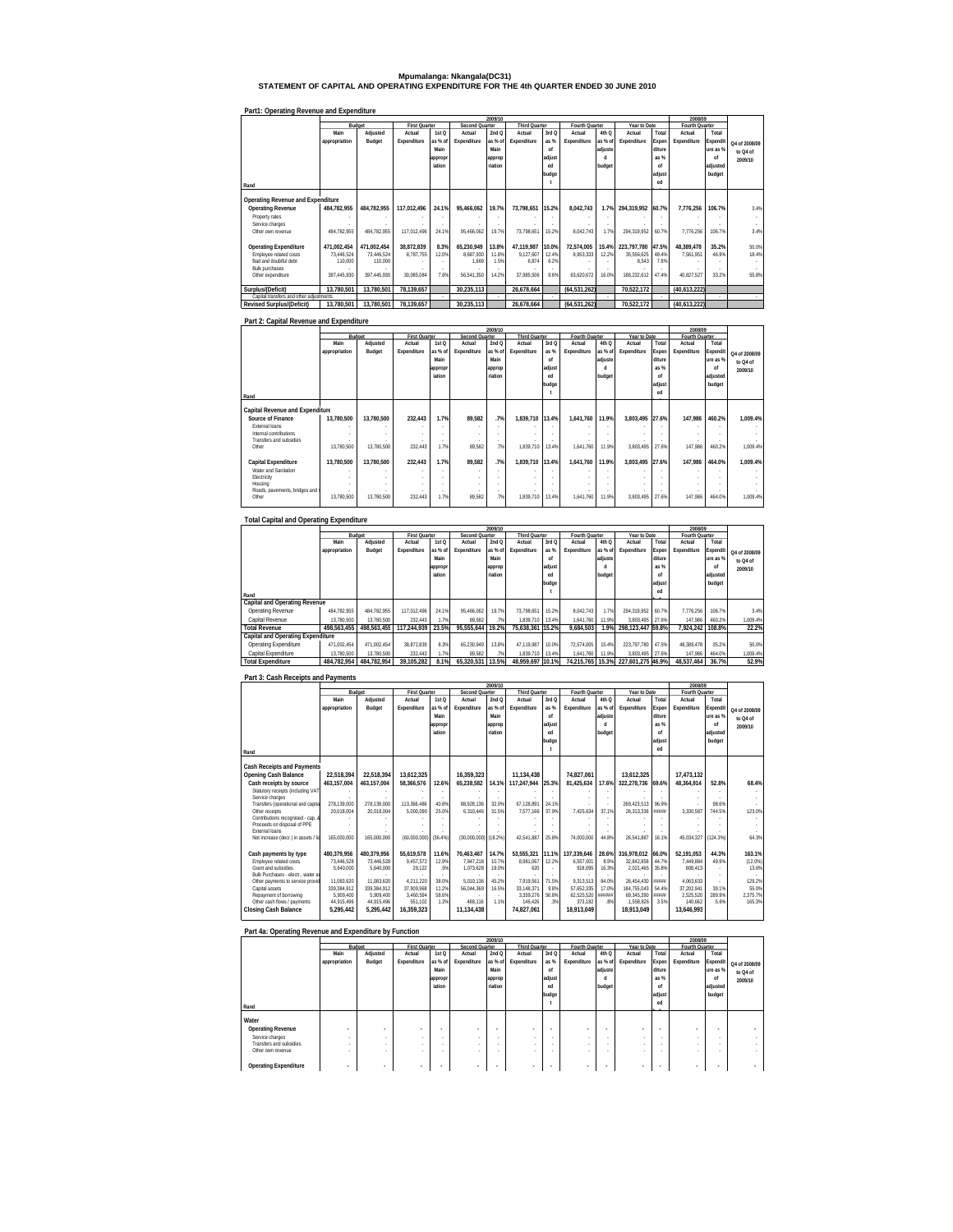| Employee related costs<br>Bad and doubtful debt<br><b>Bulk purchases</b><br>Other expenditure |  |  |  |  |  |  |  |  |
|-----------------------------------------------------------------------------------------------|--|--|--|--|--|--|--|--|
| Surplus/(Deficit)                                                                             |  |  |  |  |  |  |  |  |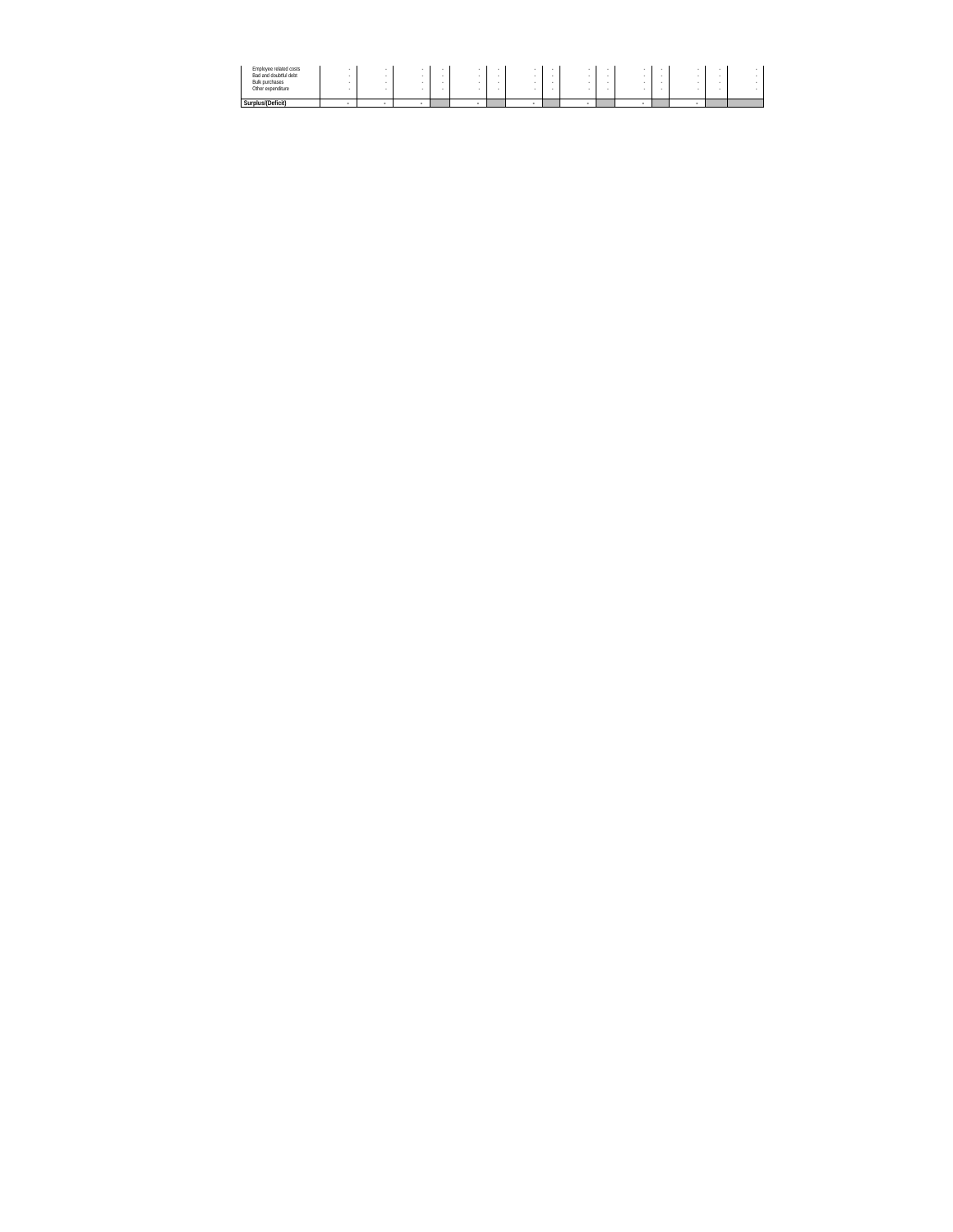|                              |                          |                          |                          |         |                          | 2009/10        |                      |                          |                          |         |                          |        | 2008/09                  |                          |                          |
|------------------------------|--------------------------|--------------------------|--------------------------|---------|--------------------------|----------------|----------------------|--------------------------|--------------------------|---------|--------------------------|--------|--------------------------|--------------------------|--------------------------|
|                              |                          | Budget                   | <b>First Quarter</b>     |         | Second Quarter           |                | <b>Third Quarter</b> |                          | Fourth Quarter           |         | Year to Date             |        | Fourth Quarter           |                          |                          |
|                              | Main                     | Adjusted                 | Actual                   | 1stQ    | Actual                   | 2ndQ           | Actual               | 3rd Q                    | Actual                   | 4th Q   | Actual                   | Total  | Actual                   | Total                    |                          |
|                              | appropriation            | Budget                   | Expenditure              | as % of | Expenditure              | as % of        | Expenditure          | as %                     | Expenditure              | as % of | Expenditure              | Expen  | Expenditure              | Expendit                 | Q4 of 2008/09            |
|                              |                          |                          |                          | Main    |                          | Main           |                      | of                       |                          | adjuste |                          | diture |                          | ure as %                 | to Q4 of                 |
|                              |                          |                          |                          | appropr |                          | approp         |                      | adjust                   |                          | d       |                          | as %   |                          | of                       | 2009/10                  |
|                              |                          |                          |                          | iation  |                          | riation        |                      | ed                       |                          | budget  |                          | nf     |                          | adjusted                 |                          |
|                              |                          |                          |                          |         |                          |                |                      | budge                    |                          |         |                          | adjust |                          | budget                   |                          |
|                              |                          |                          |                          |         |                          |                |                      |                          |                          |         |                          | ed     |                          |                          |                          |
| Rand                         |                          |                          |                          |         |                          |                |                      |                          |                          |         |                          |        |                          |                          |                          |
| Electricity                  |                          |                          |                          |         |                          |                |                      |                          |                          |         |                          |        |                          |                          |                          |
| <b>Operating Revenue</b>     | $\overline{a}$           | $\overline{\phantom{a}}$ | $\overline{\phantom{a}}$ | ٠       | $\overline{\phantom{a}}$ | $\blacksquare$ | ٠                    | $\overline{\phantom{a}}$ |                          | ٠       | $\overline{\phantom{a}}$ | ٠      | $\overline{\phantom{a}}$ |                          | $\overline{\phantom{a}}$ |
| Service charges              | $\sim$                   | $\overline{\phantom{a}}$ | $\sim$                   | ٠       | $\sim$                   |                | $\sim$               | $\sim$                   | $\sim$                   | ٠       | $\sim$                   | ٠      | ٠                        | $\overline{\phantom{a}}$ | $\sim$                   |
| Transfers and subsidies      | $\sim$                   | $\overline{\phantom{a}}$ | $\sim$                   |         | $\sim$                   |                | ×.                   | ٠                        | $\sim$                   | ٠       | $\overline{\phantom{a}}$ | ٠      | ٠                        | $\overline{\phantom{a}}$ | $\sim$                   |
| Other own revenue            |                          |                          |                          |         | $\sim$                   |                |                      |                          | $\sim$                   | ٠       | ٠                        |        | ٠                        |                          | $\sim$                   |
|                              |                          |                          |                          |         |                          |                |                      |                          |                          |         |                          |        |                          |                          |                          |
| <b>Operating Expenditure</b> | $\overline{a}$           | $\overline{\phantom{a}}$ | $\overline{\phantom{a}}$ | ٠       | ٠                        | $\blacksquare$ | ٠                    | $\overline{\phantom{a}}$ |                          | ٠       | $\overline{\phantom{a}}$ | ٠      | $\overline{\phantom{a}}$ |                          | $\overline{\phantom{a}}$ |
| Employee related costs       | $\sim$                   | $\overline{\phantom{a}}$ | $\sim$                   | ٠       | $\sim$                   | $\sim$         | $\sim$               | $\sim$                   | $\overline{\phantom{a}}$ | ٠       | $\sim$                   | ٠      | ٠                        | $\overline{\phantom{a}}$ | $\sim$                   |
| Bad and doubtful debt        | $\overline{\phantom{a}}$ | $\overline{\phantom{a}}$ | $\sim$                   | ٠       | $\sim$                   | $\sim$         | ×.                   | ٠                        | $\sim$                   | ٠       | $\sim$                   | ٠      | ٠                        | $\overline{\phantom{a}}$ | $\sim$                   |
| <b>Bulk purchases</b>        | $\overline{\phantom{a}}$ | $\overline{\phantom{a}}$ | $\sim$                   | ٠       | $\sim$                   | ٠              | ٠                    | ٠                        | $\sim$                   | ٠       | $\sim$                   | ٠      | ٠                        | J.                       | $\sim$                   |
| Other expenditure            | ٠                        | $\overline{\phantom{a}}$ | $\sim$                   |         | $\overline{\phantom{a}}$ |                | ٠                    | ٠                        | $\sim$                   | ٠       | $\sim$                   | ٠      | ٠                        | $\overline{\phantom{a}}$ | $\sim$                   |
| Surplus/(Deficit)            | ٠                        | ٠                        | ٠                        |         | ٠                        |                | ٠                    |                          | ٠                        |         | ٠                        |        | ٠                        |                          |                          |
|                              |                          |                          |                          |         |                          |                |                      |                          |                          |         |                          |        |                          |                          |                          |

**Part 4c: Operating Revenue and Expenditure by Function**

| Tan 40. Operating Revenue and Experience by Function |               |                          |                          |                          |                |                |                          |        |                |         |              |        |                |                          |               |
|------------------------------------------------------|---------------|--------------------------|--------------------------|--------------------------|----------------|----------------|--------------------------|--------|----------------|---------|--------------|--------|----------------|--------------------------|---------------|
|                                                      |               |                          |                          |                          |                | 2009/10        |                          |        |                |         |              |        | 2008/09        |                          |               |
|                                                      |               | Budget                   | <b>First Quarter</b>     |                          | Second Quarter |                | <b>Third Quarter</b>     |        | Fourth Quarter |         | Year to Date |        | Fourth Quarter |                          |               |
|                                                      | Main          | Adjusted                 | Actual                   | 1st <sub>Q</sub>         | Actual         | 2ndQ           | Actual                   | 3rd Q  | Actual         | 4th Q   | Actual       | Total  | Actual         | Total                    |               |
|                                                      | appropriation | Budget                   | Expenditure              | as % of                  | Expenditure    | as % of        | Expenditure              | as %   | Expenditure    | as % of | Expenditure  | Expen  | Expenditure    | Expendit                 |               |
|                                                      |               |                          |                          | Main                     |                | Main           |                          | of     |                | adjuste |              | diture |                | ure as %                 | Q4 of 2008/09 |
|                                                      |               |                          |                          |                          |                |                |                          |        |                | d       |              | as %   |                |                          | to Q4 of      |
|                                                      |               |                          |                          | appropr                  |                | approp         |                          | adjust |                |         |              |        |                | of                       | 2009/10       |
|                                                      |               |                          |                          | iation                   |                | riation        |                          | ed     |                | budget  |              | nf     |                | adjusted                 |               |
|                                                      |               |                          |                          |                          |                |                |                          | budge  |                |         |              | adjust |                | budget                   |               |
| Rand                                                 |               |                          |                          |                          |                |                |                          |        |                |         |              | ed     |                |                          |               |
|                                                      |               |                          |                          |                          |                |                |                          |        |                |         |              |        |                |                          |               |
| Waste Water Management                               |               |                          |                          |                          |                |                |                          |        |                |         |              |        |                |                          |               |
| <b>Operating Revenue</b>                             |               | ۰                        | $\overline{\phantom{a}}$ | ٠                        | ٠              | $\overline{a}$ | $\overline{\phantom{a}}$ | ٠      | ٠              | ٠       | ٠            |        |                |                          |               |
| Service charges                                      |               | $\sim$                   | $\sim$                   | ٠                        | ٠              | ٠              |                          | $\sim$ |                | $\sim$  |              |        |                | $\overline{\phantom{a}}$ |               |
| Transfers and subsidies                              |               |                          |                          |                          |                |                |                          | ٠      |                |         |              |        |                |                          |               |
| Other own revenue                                    |               |                          |                          |                          |                |                |                          | ٠      |                |         |              |        |                |                          |               |
|                                                      |               |                          |                          |                          |                |                |                          |        |                |         |              |        |                |                          |               |
| <b>Operating Expenditure</b>                         |               | $\overline{\phantom{a}}$ |                          | $\overline{\phantom{a}}$ |                | $\overline{a}$ |                          | ٠      | ٠              |         |              |        |                | ٠                        |               |
| Employee related costs                               |               |                          |                          |                          |                |                |                          | ٠      |                |         |              |        |                |                          |               |
| Bad and doubtful debt                                |               |                          |                          |                          |                |                |                          | ٠      |                |         |              |        |                |                          |               |
| <b>Bulk purchases</b>                                |               |                          |                          |                          |                |                |                          | ٠      |                | $\sim$  |              |        |                |                          |               |
| Other expenditure                                    |               |                          |                          |                          |                |                |                          | ٠      |                |         |              |        |                |                          |               |
|                                                      |               |                          |                          |                          |                |                |                          |        |                |         |              |        |                |                          |               |
| Surplus/(Deficit)                                    | ٠             | ٠                        | $\overline{\phantom{a}}$ |                          | ٠              |                | ٠                        |        | ٠              |         | ٠            |        | ٠              |                          |               |

**Part 4d: Operating Revenue and Expenditure by Function**

|                              |               | 2009/10                  |                          |                          |                          |                |                          |                |                |                          |                          |        | 2008/09                  |                          |               |
|------------------------------|---------------|--------------------------|--------------------------|--------------------------|--------------------------|----------------|--------------------------|----------------|----------------|--------------------------|--------------------------|--------|--------------------------|--------------------------|---------------|
|                              |               | Budget                   | <b>First Quarter</b>     |                          | Second Quarter           |                | <b>Third Quarter</b>     |                | Fourth Quarter |                          | Year to Date             |        | Fourth Quarter           |                          |               |
|                              | Main          | Adjusted                 | Actual                   | 1st <sub>O</sub>         | Actual                   | 2ndQ           | Actual                   | 3rd Q          | Actual         | 4th Q                    | Actual                   | Total  | Actual                   | Total                    |               |
|                              | appropriation | Budget                   | Expenditure              | as % of                  | Expenditure              | as % of        | Expenditure              | as %           | Expenditure    | as % of                  | Expenditure              | Expen  | Expenditure              | Expendit                 | Q4 of 2008/09 |
|                              |               |                          |                          | Main                     |                          | Main           |                          | of             |                | adjuste                  |                          | diture |                          | ure as %                 | to Q4 of      |
|                              |               |                          |                          | appropr                  |                          | approp         |                          | adjust         |                | d                        |                          | as %   |                          | of                       |               |
|                              |               |                          |                          | iation                   |                          | riation        |                          | ed             |                | budget                   |                          | of     |                          | adjusted                 | 2009/10       |
|                              |               |                          |                          |                          |                          |                |                          | budge          |                |                          |                          | adjust |                          | budget                   |               |
|                              |               |                          |                          |                          |                          |                |                          |                |                |                          |                          | ed     |                          |                          |               |
| Rand                         |               |                          |                          |                          |                          |                |                          |                |                |                          |                          |        |                          |                          |               |
| Waste Management             |               |                          |                          |                          |                          |                |                          |                |                |                          |                          |        |                          |                          |               |
|                              |               |                          |                          |                          |                          |                |                          |                |                |                          |                          |        |                          |                          |               |
| <b>Operating Revenue</b>     |               | ٠                        | $\overline{\phantom{a}}$ | $\overline{\phantom{a}}$ | ٠.                       | $\blacksquare$ | $\overline{\phantom{a}}$ | ٠              | ٠              | $\overline{\phantom{a}}$ | $\overline{\phantom{a}}$ | ٠      | ٠                        | $\overline{\phantom{a}}$ |               |
| Service charges              |               | ٠                        | $\sim$                   |                          | $\overline{\phantom{a}}$ | ٠              | ٠                        | ٠              | ٠              | ٠                        | ٠                        |        | ٠                        |                          |               |
| Transfers and subsidies      |               | ٠                        | ٠                        |                          | ٠                        |                | ٠                        | ٠              | ٠              | ٠                        | ٠                        |        |                          |                          |               |
| Other own revenue            |               | ٠                        |                          |                          | ٠                        |                | ٠                        |                | ٠              | ٠                        | ٠                        |        |                          |                          |               |
|                              |               |                          |                          |                          |                          |                |                          |                |                |                          |                          |        |                          |                          |               |
| <b>Operating Expenditure</b> |               | $\overline{\phantom{a}}$ | $\overline{\phantom{a}}$ | ٠                        | ÷                        | $\overline{a}$ | ٠                        | $\blacksquare$ | ٠              | ٠                        | $\overline{\phantom{a}}$ | ٠      | $\overline{\phantom{a}}$ | $\overline{\phantom{a}}$ |               |
| Employee related costs       |               | ٠                        | ۰                        |                          | ٠                        | ٠              | ٠                        | ٠              | ٠              | ٠                        | ٠                        |        |                          |                          |               |
| Bad and doubtful debt        |               | ٠                        | $\sim$                   |                          | $\overline{\phantom{a}}$ | $\sim$         | ٠                        | ٠              | ٠              | $\sim$                   | ٠                        | ٠      | ٠                        | $\sim$                   |               |
| <b>Bulk purchases</b>        |               | ٠                        | ٠                        |                          | $\overline{\phantom{a}}$ | ۰              | ٠                        | ٠              | ٠              | $\overline{\phantom{a}}$ | ٠                        | ٠      | ٠                        |                          |               |
| Other expenditure            |               | ٠                        | ۰                        |                          | ٠                        | ٠              | ٠                        | ٠              | ٠              | ٠                        | ٠                        |        | ٠                        |                          |               |
|                              |               |                          |                          |                          |                          |                |                          |                |                |                          |                          |        |                          |                          |               |
| Surplus/(Deficit)            | ٠             | ٠                        | ٠                        |                          | ٠                        |                | ٠                        |                | ٠              |                          | ٠                        |        | ٠                        |                          |               |

# **Part 5: Debtor Age Analysis**

|                                       |            | 0 - 30 Days | 30 - 60 Days |          | 60 - 90 Days |      | Over 90 Days |                 | Total             |       | <b>Written Off</b> |  |
|---------------------------------------|------------|-------------|--------------|----------|--------------|------|--------------|-----------------|-------------------|-------|--------------------|--|
| Rand                                  | Amount     |             | Amount       | $\alpha$ | Amount       | %    | Amount       | $\mathcal{U}_n$ | Amount            | $\%$  | Amount             |  |
| Debtor Age Analysis By Income Source  |            |             |              |          |              |      |              |                 |                   |       |                    |  |
| Water                                 |            |             |              |          |              |      |              |                 |                   |       |                    |  |
| Electricity                           |            |             |              |          |              |      |              |                 |                   |       |                    |  |
| Property Rates                        |            |             |              |          |              |      |              |                 |                   |       |                    |  |
| Sanitation                            |            |             |              |          |              |      |              |                 |                   |       |                    |  |
| Refuse Removal                        |            |             |              |          |              |      |              |                 |                   |       |                    |  |
| Other                                 | 26.648.603 | 99.3%       | 21.469       | 1%       | 21.469       | 1%   | 141.493      | .5%             | 26.833.034 100.0% |       |                    |  |
| <b>Total By Income Source</b>         | 26.648.603 | 99.3%       | 21.469       | .1%      | 21.469       | .1%  | 141.493      | .5%             | 26.833.034 #####  |       |                    |  |
| Debtor Age Analysis By Customer Group |            |             |              |          |              |      |              |                 |                   |       |                    |  |
| Government                            | 26.603.643 | 100.0%      |              |          |              |      |              |                 | 26.603.643        | 99.1% |                    |  |
| <b>Business</b>                       |            |             |              |          |              |      |              |                 |                   |       |                    |  |
| Households                            |            |             |              |          |              |      |              |                 |                   |       |                    |  |
| Other                                 | 44.960     | 19.6%       | 21.469       | 9.4%     | 21.469       | 9.4% | 141.493      | 61.7%           | 229.391           | .9%   |                    |  |
| <b>Total By Customer Group</b>        | 26.648.603 | 99.3%       | 21.469       | .1%      | 21.469       | .1%  | 141,493      | .5%             | 26.833.034 #####  |       |                    |  |
|                                       |            |             |              |          |              |      |              |                 |                   |       |                    |  |

#### **Part 6: Creditor Age Analysis**

|                                                                                                                                                                                                                              | 0 - 30 Days |                                            | 30 - 60 Days             |    | 60 - 90 Days |   | Over 90 Days |    | Total           |        |
|------------------------------------------------------------------------------------------------------------------------------------------------------------------------------------------------------------------------------|-------------|--------------------------------------------|--------------------------|----|--------------|---|--------------|----|-----------------|--------|
| Rand                                                                                                                                                                                                                         | Amount      | $\%$                                       | Amount                   | Q' | Amount       | ĸ | Amount       | Q' | Amount          | %      |
| <b>Creditor Age Analysis</b><br><b>Bulk Electricity</b><br><b>Bulk Water</b><br>PAYE deductions<br>VAT (output less input)<br>Pensinns / Retirement<br>Loan repayments<br><b>Trade Creditors</b><br>Auditor-General<br>Other | 5.965.511   | ٠<br>٠<br>ä,<br>٠<br>٠<br>$\sim$<br>100.0% |                          |    |              |   |              |    | 5.965.511       | 100.0% |
| Total                                                                                                                                                                                                                        | 5.965.511   | 100.0%                                     | $\overline{\phantom{a}}$ |    |              |   | ٠            |    | 5,965,511 ##### |        |

**Contact Details** Municipal Manager Financial Manager

T C Makola 013 249 2007 MJ Strydom 013 249 2111

Source Local Government Database

1. All figures in this report are unaudited

Date: Date:

Municpal Manager: Chief Financial Officer: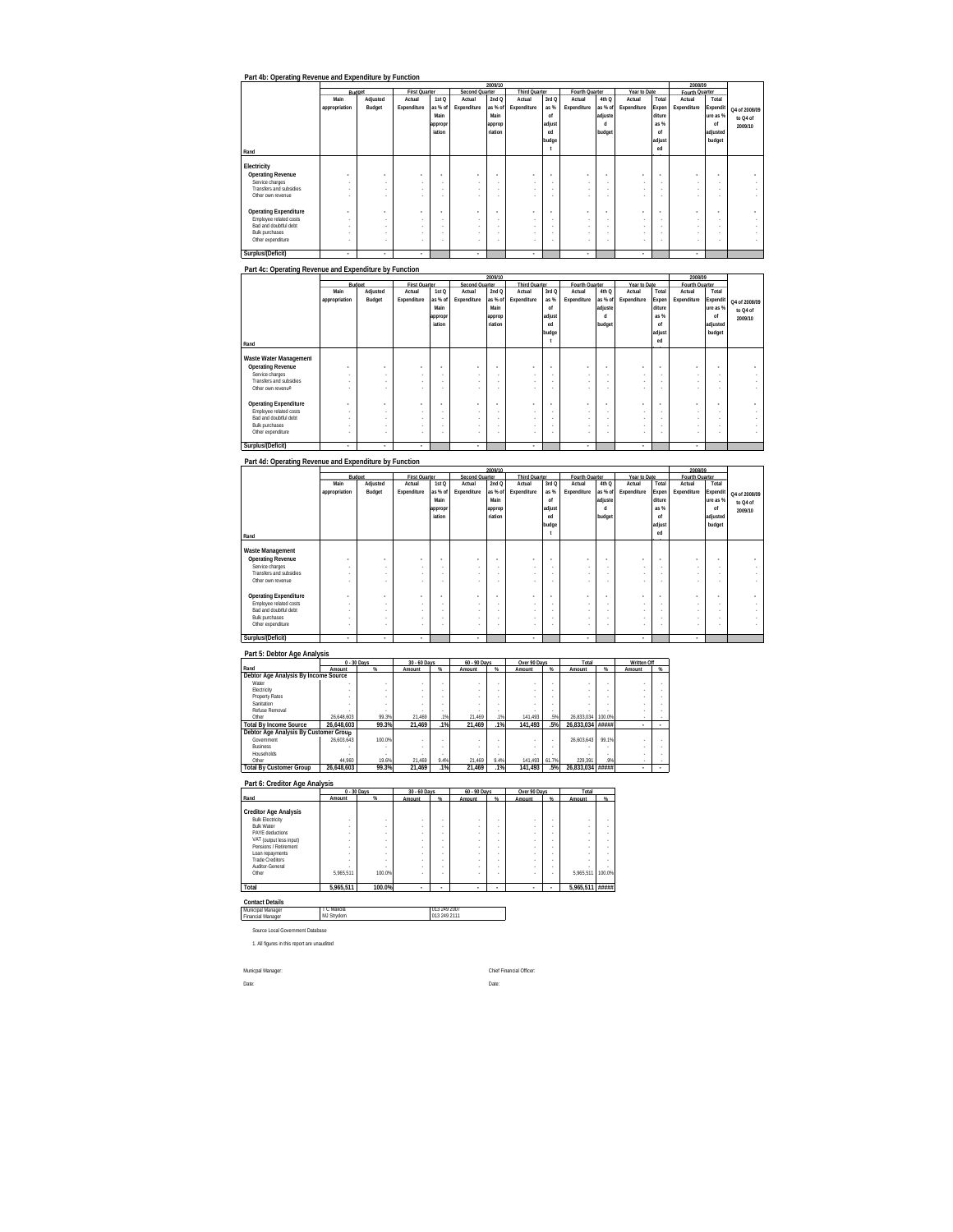# **Mpumalanga: Nkomazi(MP324) STATEMENT OF CAPITAL AND OPERATING EXPENDITURE FOR THE 4th QUARTER ENDED 30 JUNE 2010**

| Part1: Operating Revenue and Expenditure |               |             |                      |          |                |          |                      |          |                |          |              |                          |             |                |               |
|------------------------------------------|---------------|-------------|----------------------|----------|----------------|----------|----------------------|----------|----------------|----------|--------------|--------------------------|-------------|----------------|---------------|
|                                          |               |             |                      |          |                | 2009/10  |                      |          |                |          |              |                          |             | 2008/09        |               |
|                                          |               | Budget      | <b>First Quarter</b> |          | Second Quarter |          | <b>Third Quarter</b> |          | Fourth Quarter |          | Year to Date |                          |             | Fourth Quarter |               |
|                                          | Main          | Adjusted    | Actual               | 1st Q as | Actual         | 2ndQ     | Actual               | 3rd Q as | Actual         | 4th Q as | Actual       | Total                    | Actual      | Total          | Q4 of 2008/09 |
|                                          | appropriation | Budget      | Expenditure          | $%$ of   | Expenditure    | as % of  | Expenditure          | $%$ of   | Expenditure    | $%$ of   | Expenditure  | <b>Expendit</b>          | Expenditure | Expenditure as | to Q4 of      |
|                                          |               |             |                      | Main     |                | Main     |                      | adjusted |                | adjusted |              | ureas%                   |             | % of adjusted  | 2009/10       |
|                                          |               |             |                      | appropri |                | appropri |                      | budget   |                | budget   |              | nf                       |             | budget         |               |
| Rand                                     |               |             |                      | ation    |                | ation    |                      |          |                |          |              | adiusted                 |             |                |               |
|                                          |               |             |                      |          |                |          |                      |          |                |          |              |                          |             |                |               |
| Operating Revenue and Expenditure        |               |             |                      |          |                |          |                      |          |                |          |              |                          |             |                |               |
| <b>Operating Revenue</b>                 | 305.532.441   | 309.875.441 | 92.985.906           | 30.4%    | 33.014.947     | 10.8%    | 81.163.049           | 26.2%    | 36.860.382     | 11.9%    | 244.024.284  | 78.7%                    | 120.524.920 | 145.6%         | (69.4%)       |
| Property rates                           | 66.750.698    | 66.750.698  | 14.661.525           | 22.0%    | 15.046.085     | 22.5%    | 13.057.566           | 19.6%    | 13.121.979     | 19.7%    | 55.887.155   | 83.7%                    | 8.483.101   | 129.1%         | 54.7%         |
| Service charges                          | 60.770.000    | 60.770.000  | 9.962.126            | 16.4%    | 12.256.227     | 20.2%    | 12.053.491           | 19.8%    | 14 692 849     | 24.2%    | 48 964 693   | 80.6%                    | 8.483.101   | 91.8%          | 73.2%         |
| Other own revenue                        | 178.011.743   | 182.354.743 | 68.362.255           | 38.4%    | 5.712.635      | 3.2%     | 56.051.992           | 30.7%    | 9.045.554      | 5.0%     | 139.172.436  | 76.3%                    | 103.558.718 | 159.2%         | (91.3%)       |
|                                          |               |             |                      |          |                |          |                      |          |                |          |              |                          |             |                |               |
| <b>Operating Expenditure</b>             | 295.977.288   | 294.802.676 | 61.658.522           | 20.8%    | 62.036.377     | 21.0%    | 62.638.200           | 21.2%    | 59.771.549     | 20.3%    | 246.104.648  | 83.5%                    | 69.399.997  | 90.3%          | (13.9%)       |
| Employee related costs                   | 146.357.291   | 133.926.442 | 27.800.604           | 19.0%    | 37.236.132     | 25.4%    | 35.724.320           | 26.7%    | 32.080.135     | 24.0%    | 132.841.191  | 99.2%                    | 25.325.646  | 92.0%          | 26.7%         |
| Bad and doubtful debt                    |               |             |                      |          |                |          |                      |          |                |          |              | $\overline{\phantom{a}}$ |             |                |               |
| <b>Bulk purchases</b>                    | 39.100.000    | 39.100.000  | 7.556.637            | 19.3%    | 2.177.603      | 5.6%     | 5.997.578            | 15.3%    | 5.940.209      | 15.2%    | 21.672.027   | 55.4%                    | 11.012.852  | 84.2%          | (46.1%)       |
| Other expenditure                        | 110.519.997   | 121.776.234 | 26.301.281           | 23.8%    | 22.622.642     | 20.5%    | 20.916.302           | 17.2%    | 21.751.205     | 17.9%    | 91.591.430   | 75.2%                    | 33.061.499  | 92.0%          | (34.2%)       |
|                                          |               |             |                      |          |                |          |                      |          |                |          |              |                          |             |                |               |
| Surplus/(Deficit)                        | 9.555.153     | 15.072.765  | 31.327.384           |          | (29,021,430)   |          | 18.524.849           |          | (22.911.167)   |          | (2.080.364)  |                          | 51.124.923  |                |               |
| Capital transfers and other adjustments  |               |             |                      | $\sim$   |                |          |                      |          |                |          |              | $\overline{\phantom{a}}$ |             |                |               |
| <b>Revised Surplus/(Deficit)</b>         | 9.555.153     | 15.072.765  | 31.327.384           |          | (29.021.430)   |          | 18.524.849           |          | (22.911.167)   |          | (2.080.364)  |                          | 51.124.923  |                |               |

### **Part 2: Capital Revenue and Expenditure**

|                                          |               |             |                          |                  |                | 2009/10  |                      |          |                |                          |              |                                    |                | 2008/09        |               |
|------------------------------------------|---------------|-------------|--------------------------|------------------|----------------|----------|----------------------|----------|----------------|--------------------------|--------------|------------------------------------|----------------|----------------|---------------|
|                                          | Budget        |             | <b>First Quarter</b>     |                  | Second Quarter |          | <b>Third Quarter</b> |          | Fourth Quarter |                          | Year to Date |                                    | Fourth Quarter |                |               |
|                                          | Main          | Adjusted    | Actual                   | 1st Q as         | Actual         | 2ndQ     | Actual               | 3rd Q as | Actual         | 4th Q as                 | Actual       | Total                              | Actual         | Total          | Q4 of 2008/09 |
|                                          | appropriation | Budget      | Expenditure              | % of             | Expenditure    | as % of  | Expenditure          | % of     | Expenditure    | $%$ of                   | Expenditure  | Expendit                           | Expenditure    | Expenditure as | to Q4 of      |
|                                          |               |             |                          | Main             |                | Main     |                      | adjusted |                | adjusted                 |              | ure as %                           |                | % of adjusted  | 2009/10       |
|                                          |               |             |                          | appropri         |                | appropri |                      | budget   |                | budget                   |              | nf                                 |                | budget         |               |
| Rand                                     |               |             |                          | ation            |                | ation    |                      |          |                |                          |              | adiusted                           |                |                |               |
| Capital Revenue and Expenditure          |               |             |                          |                  |                |          |                      |          |                |                          |              |                                    |                |                |               |
| Source of Finance                        | 161.646.656   | 161.646.656 | 11.302.610               | 7.0%             | 28.466.342     | 17.6%    | 6.379.377            | 3.9%     | 14.682.818     | 9.1%                     | 60.831.147   | 37.6%                              | 38.091.771     | 68.8%          | (61.5%)       |
| External loans<br>Internal contributions | 16.500.000    | 16.500.000  | $\sim$<br>$\sim$         | $\sim$<br>$\sim$ |                |          |                      |          | ×.             | $\overline{\phantom{a}}$ | . .          | $\sim$<br>$\overline{\phantom{a}}$ | 23.414.000     | 100.0%         | (100.0%       |
| Transfers and subsidies                  | 89.826.000    | 89.826.000  | 8.260.864                | 9.2%             | 23.377.575     | 26.09    | 4.030.929            | 4.5%     | 9.249.297      | 10.3%                    | 44.918.665   | 50.0%                              | 14.677.771     | 85.39          | (37.0%)       |
| Other                                    | 55.320.656    | 55.320.656  | 3.041.746                | 5.5%             | 5.088.767      | 9.2%     | 2.348.448            | 4.2%     | 5.433.521      | 9.8%                     | 15.912.482   | 28.8%                              |                |                | (100.0%       |
| Capital Expenditure                      | 161.646.656   | 161.646.656 | 11.302.610               | 7.0%             | 28.466.342     | 17.6%    | 15.624.603           | 9.7%     | 14.682.818     | 9.1%                     | 70.076.373   | 43.4%                              | 17.277.770     | 61.1%          | $(15.0\%)$    |
| Water and Sanitation                     | 67.000.000    | 67.000.000  | 3,253.780                | 4.9%             | 16.879.832     | 25.2%    | 7.090.750            | 10.6%    | 5.502.005      | 8.2%                     | 32.726.367   | 48.8%                              | 8.833.268      | 63.7%          | (37.7%)       |
| Electricity                              | 37.198.500    | 37.198.500  | 4.878.311                | 13.1%            | 4.422.491      | 11.9%    | 4.535.878            | 12.2%    | 1.309.178      | 3.5%                     | 15.145.858   | 40.7%                              | 33.750         | 2 7%           | 3.779.0%      |
| Housing                                  | 3.585.000     | 3.585.000   | $\overline{\phantom{a}}$ | $\sim$           |                |          | 468.861              | 13.1%    | 352.337        | 9.8%                     | 821.198      | 22.9%                              |                |                | (100.0%       |
| Roads, payements, bridges and storm wa   | 7.300.000     | 7.300.000   |                          |                  | 807.355        | 11.1%    | 663.139              | 9.1%     | 1.148.328      | 15.7%                    | 2.618.822    | 35.9%                              |                | 28.5%          | (100.0%       |
| Other                                    | 46.563.156    | 46.563.156  | 3.170.519                | 6.8%             | 6.356.664      | 13.7%    | 2.865.975            | 6.2%     | 6.370.970      | 13.7%                    | 18.764.128   | 40.3%                              | 8.410.752      | 128.1%         | (24.3%)       |
|                                          |               |             |                          |                  |                |          |                      |          |                |                          |              |                                    |                |                |               |

### **Total Capital and Operating Expenditure**

|                                      |               |             |                      |          |                | 2009/10  |                      |          |                |          |              |          |                | 2008/09               |               |
|--------------------------------------|---------------|-------------|----------------------|----------|----------------|----------|----------------------|----------|----------------|----------|--------------|----------|----------------|-----------------------|---------------|
|                                      | Budget        |             | <b>First Quarter</b> |          | Second Quarter |          | <b>Third Quarter</b> |          | Fourth Quarter |          | Year to Date |          | Fourth Quarter |                       |               |
|                                      | Main          | Adiusted    | Actual               | 1st Q as | Actual         | 2ndQ     | Actual               | 3rd Q as | Actual         | 4th Q as | Actual       | Total    | Actual         | Total                 | Q4 of 2008/09 |
|                                      | appropriation | Budget      | Expenditure          | % of     | Expenditure    | as % of  | Expenditure          | % of     | Expenditure    | $%$ of   | Expenditure  | Expendit | Expenditure    | <b>Expenditure as</b> | to Q4 of      |
|                                      |               |             |                      | Main     |                | Main     |                      | adiusted |                | adiusted |              | ure as % |                | % of adjusted         | 2009/10       |
|                                      |               |             |                      | appropri |                | appropri |                      | budget   |                | budget   |              |          |                | budget                |               |
| Rand                                 |               |             |                      | ation    |                | ation    |                      |          |                |          |              | adiusted |                |                       |               |
| <b>Capital and Operating Revenue</b> |               |             |                      |          |                |          |                      |          |                |          |              |          |                |                       |               |
| Operating Revenue                    | 305.532.441   | 309.875.441 | 92.985.906           | 30.49    | 33.014.947     | 10.89    | 81.163.049           | 26.2%    | 36.860.382     | 11.9%    | 244.024.284  | 78.7%    | 120.524.920    | 145.6%                | (69.4%)       |
| Capital Revenue                      | 161.646.656   | 161.646.656 | 11.302.610           | 7.0%     | 28.466.342     | 17.6%    | 6.379.377            | 3.9%     | 14.682.818     | 9 1%     | 60.831.147   | 37.6%    | 38.091.771     | 68.8%                 | (61.5%)       |
| <b>Total Revenue</b>                 | 467.179.097   | 471.522.097 | 104.288.516          | 22.3%    | 61.481.289     | 13.0%    | 87.542.426           | 18.6%    | 51.543.200     | 10.9%    | 304.855.431  | 64.7%    | 158.616.691    | 119.4%                | (67.5%)       |
| Capital and Operating Expenditure    |               |             |                      |          |                |          |                      |          |                |          |              |          |                |                       |               |
| Operating Expenditure                | 295.977.288   | 294.802.676 | 61.658.522           | 20.8%    | 62.036.377     | 21.0%    | 62.638.200           | 21.2%    | 59.771.549     | 20.3%    | 246.104.648  | 83.5%    | 69.399.997     | 90.3%                 | (13.9%)       |
| Capital Expenditure                  | 161.646.656   | 161.646.656 | 11.302.610           | 7.0%     | 28.466.342     | 17.6%    | 15.624.603           | 9.7%     | 14.682.818     | 9.1%     | 70.076.373   | 43.4%    | 17.277.770     | 61.1%                 | (15.0%        |
| <b>Total Expenditure</b>             | 457.623.944   | 456.449.332 | 72.961.132           | 15.9%    | 90.502.719     | 19.8%    | 78.262.803           | 17.1%    | 74.454.367     | 16.3%    | 316.181.021  | 69.3%    | 86.677.767     | 80.6%                 | (14.1%)       |

| Part 3: Cash Receipts and Payments                    |                          |                          |                      |                          |                |          |                      |          |                |          |              |          |             |                |               |
|-------------------------------------------------------|--------------------------|--------------------------|----------------------|--------------------------|----------------|----------|----------------------|----------|----------------|----------|--------------|----------|-------------|----------------|---------------|
|                                                       |                          |                          |                      |                          |                | 2009/10  |                      |          |                |          |              |          |             | 2008/09        |               |
|                                                       |                          | Budget                   | <b>First Quarter</b> |                          | Second Quarter |          | <b>Third Quarter</b> |          | Fourth Quarter |          | Year to Date |          |             | Fourth Quarter |               |
|                                                       | Main                     | Adjusted                 | Actual               | 1st Q as                 | Actual         | 2ndQ     | Actual               | 3rd Q as | Actual         | 4th Q as | Actual       | Total    | Actual      | Total          | Q4 of 2008/09 |
|                                                       | appropriation            | Budget                   | Expenditure          | % of                     | Expenditure    | as % of  | Expenditure          | % of     | Expenditure    | $%$ of   | Expenditure  | Expendit | Expenditure | Expenditure as | to O4 of      |
|                                                       |                          |                          |                      | Main                     |                | Main     |                      | adjusted |                | adiusted |              | ure as % |             | % of adjusted  | 2009/10       |
|                                                       |                          |                          |                      | appropri                 |                | appropri |                      | budget   |                | budget   |              | nf       |             | budget         |               |
| Rand                                                  |                          |                          |                      | ation                    |                | ation    |                      |          |                |          |              | adiusted |             |                |               |
|                                                       |                          |                          |                      |                          |                |          |                      |          |                |          |              |          |             |                |               |
| <b>Cash Receipts and Payments</b>                     |                          |                          |                      |                          |                |          |                      |          |                |          |              |          |             |                |               |
| <b>Opening Cash Balance</b>                           | 19,998.102               | 19.998.102               | 19.998.102           |                          | 55.441.526     |          | (277, 318)           |          | 28.668.921     |          | 19.998.102   |          |             |                |               |
| Cash receipts by source                               | 305.532.436              | 305.532.436              | 131.822.357          | 43.1%                    | 80.667.282     | 26.4%    | 122,210,028          | 40.0%    | 95.562.619     | 31.3%    | 430.262.286  | 140.8%   | ٠.          |                | $(100.0\%)$   |
| Statutory receipts (including VAT)                    | 15,000,000               | 15.000.000               |                      |                          | 13.602.373     | 90.7%    |                      |          |                |          | 13.602.373   | 90.7%    |             |                |               |
| Service charges                                       | 92.794.176               | 92.794.176               | 11.375.223           | 12.3%                    | 7.274.590      | 7.8%     | 7.958.667            | 8.6%     | 9.821.977      | 10.69    | 36.430.457   | 39.3%    |             |                | (100.0%       |
| Transfers (operational and capital)                   | 178.321.960              | 178.321.960              | 112,826,435          | 63.3%                    | 34.540.631     | 19.4%    | 126.203.315          | 70.8%    | 3.565.000      | 2.0%     | 277.135.381  | 155.4%   |             |                | (100.0%       |
| Other receipts                                        | 19.416.300               | 19.416.300               | 5.694.149            | 29.3%                    | 322.231        | 17%      |                      |          | 4.172.106      | 21.5%    | 10.188.486   | 52.5%    |             |                | (100.0%       |
| Contributions recognised - cap. & contr. a            |                          |                          |                      |                          |                |          |                      |          |                |          |              |          |             |                |               |
| Proceeds on disposal of PPE                           |                          |                          |                      |                          |                |          |                      |          |                |          |              |          |             |                |               |
| <b>External loans</b>                                 |                          |                          |                      | $\overline{\phantom{a}}$ |                |          |                      | ٠        |                |          |              |          |             |                |               |
| Net increase (decr.) in assets / liabilities          |                          |                          | 1.926.550            | ×.                       | 24.927.457     |          | (11.951.954)         | ٠        | 78.003.536     | $\sim$   | 92.905.589   |          |             |                | (100.0%       |
|                                                       | 295.977.280              | 295.977.280              | 96.378.933           | 32.6%                    | 136.386.126    | 46.1%    | 93.263.789           | 31.5%    | 123.588.045    | 41.8%    | 449.616.893  | 151.9%   |             |                | $(100.0\%)$   |
| Cash payments by type                                 |                          |                          |                      |                          |                |          |                      |          |                |          |              |          |             |                |               |
| Employee related costs                                | 146.357.292              | 146.357.292              | 28.929.605           | 19.8%                    | 35.397.821     | 24.2%    | 34.387.877           | 23.5%    | 34.021.270     | 23.2%    | 132.736.573  | 90.7%    |             |                | (100.0%       |
| Grant and subsidies                                   |                          |                          | 4.204.558            | ×.                       | 3.668.446      | $\sim$   | 3.777.932            | ٠        | 3.787.656      | $\sim$   | 15.438.592   |          |             |                | (100.0%       |
| Bulk Purchases - electr., water and sewer             |                          |                          |                      | $\sim$                   |                |          |                      | ٠        |                |          |              |          |             |                |               |
| Other payments to service providers                   |                          | ×.                       | 38.997.769           | ×.                       | 66 648 063     | ÷.       | 31.793.266           | ÷        | 69.102.768     |          | 206 541 866  |          |             |                | (100.0%       |
| Capital assets                                        |                          |                          | 24.247.001           | ×.                       | 29.422.470     | и.       | 23.304.714           | $\sim$   | 16.301.433     |          | 93.275.618   |          |             |                | (100.0%       |
| Repayment of borrowing<br>Other cash flows / payments | 9.403.264<br>140.216.724 | 9.403.264<br>140.216.724 |                      | $\overline{\phantom{a}}$ | 1.249.326      | 13.3%    |                      |          | 374.918        | 4.0%     | 1.624.244    | 17.3%    |             |                | (100.0%       |
|                                                       |                          |                          |                      |                          |                |          |                      |          |                |          |              |          |             |                |               |
| <b>Closing Cash Balance</b>                           | 29,553,258               | 29.553.258               | 55.441.526           |                          | (277, 318)     |          | 28.668.921           |          | 643.495        |          | 643.495      |          |             |                |               |
|                                                       |                          |                          |                      |                          |                |          |                      |          |                |          |              |          |             |                |               |

| Part 4a: Operating Revenue and Expenditure by Function |               |             |                      |          |                |          |                      |          |                |          |              |          |             |                |               |
|--------------------------------------------------------|---------------|-------------|----------------------|----------|----------------|----------|----------------------|----------|----------------|----------|--------------|----------|-------------|----------------|---------------|
|                                                        |               |             |                      |          |                | 2009/10  |                      |          |                |          |              |          |             | 2008/09        |               |
|                                                        | Budget        |             | <b>First Quarter</b> |          | Second Quarter |          | <b>Third Quarter</b> |          | Fourth Quarter |          | Year to Date |          |             | Fourth Quarter |               |
|                                                        | Main          | Adjusted    | Actual               | 1st Q as | Actual         | 2ndQ     | Actual               | 3rd Q as | Actual         | 4th Q as | Actual       | Total    | Actual      | Total          | Q4 of 2008/09 |
|                                                        | appropriation | Budget      | Expenditure          | % of     | Expenditure    | as % of  | Expenditure          | % of     | Expenditure    | $%$ of   | Expenditure  | Expendit | Expenditure | Expenditure as | to Q4 of      |
|                                                        |               |             |                      | Main     |                | Main     |                      | adjusted |                | adiusted |              | ure as % |             | % of adjusted  | 2009/10       |
|                                                        |               |             |                      | appropri |                | appropri |                      | budget   |                | budget   |              | nf       |             | budget         |               |
| Rand                                                   |               |             |                      | ation    |                | ation    |                      |          |                |          |              | adjusted |             |                |               |
|                                                        |               |             |                      |          |                |          |                      |          |                |          |              |          |             |                |               |
| Water                                                  |               |             |                      |          |                |          |                      |          |                |          |              |          |             |                |               |
| <b>Operating Revenue</b>                               | 79.044.000    | 79.536.000  | 7.192.753            | 9.1%     | 7.014.510      | 8.9%     | 6.906.793            | 8.7%     | 13.383.984     | 16.8%    | 34.498.040   | 43.4%    | 7.586.453   |                | 76.4%         |
| Service charges                                        | 14.460.000    | 14.460.000  | 2.793.868            | 19.3%    | 2.392.027      | 16.5%    | 2.285.533            | 15.8%    | 6.175.633      | 42.79    | 13.647.061   | 94.4%    | 2.564.932   | ×.             | 140.8%        |
| Transfers and subsidies                                | 65.984.000    | 66.476.000  | 4.382.456            | 6.6%     | 4.598.246      | 7.0%     | 4.598.246            | 6.99     | 7.130.000      | 10.79    | 20.708.948   | 31.2%    | 4.996.000   |                | 42.7%         |
| Other own revenue                                      | (1,400,000)   | (1,400,000) | 16.429               | (1.2%)   | 24.237         | (1.7%)   | 23.014               | (1.6%)   | 78.351         | (5.6%)   | 142.031      | (10.1%   | 25.521      |                | 207.0%        |
|                                                        |               |             |                      |          |                |          |                      |          |                |          |              |          |             |                |               |
| <b>Operating Expenditure</b>                           | 68.970.986    | 72.442.350  | 18.432.677           | 26.7%    | 19.378.683     | 28.1%    | 18.330.850           | 25.3%    | 17.697.079     | 24.4%    | 73.839.289   | 101.9%   | 15.954.143  |                | 10.9%         |
| Employee related costs                                 | 35.896.986    | 32.986.950  | 8.670.745            | 24.2%    | 10.305.963     | 28.7%    | 8.957.978            | 27.2%    | 8.731.586      | 26.59    | 36.666.272   | 111.2%   | 7,253.812   | ×.             | 20.4%         |
| Bad and doubtful debt                                  |               |             |                      | $\sim$   |                |          |                      |          |                |          |              |          |             |                |               |
| <b>Bulk purchases</b>                                  | 1.100.000     | 1.100.000   | 238.559              | 21.7%    | 12.753         | 1.2%     | 202.481              | 18.4%    | 182.348        | 16.69    | 636.141      | 57.8%    | 103.918     |                | 75.5%         |
| Other expenditure                                      | 31.974.000    | 38.355.400  | 9.523.373            | 29.8%    | 9.059.967      | 28.3%    | 9.170.391            | 23.9%    | 8.783.145      | 22.9%    | 36.536.876   | 95.3%    | 8.596.413   |                | 2.2%          |
|                                                        |               |             |                      |          |                |          |                      |          |                |          |              |          |             |                |               |
| Surplus/(Deficit)                                      | 10.073.014    | 7.093.650   | (11, 239, 924)       |          | (12.364.173)   |          | (11.424.057)         |          | (4.313.095)    |          | (39.341.249) |          | (8.367.690) |                |               |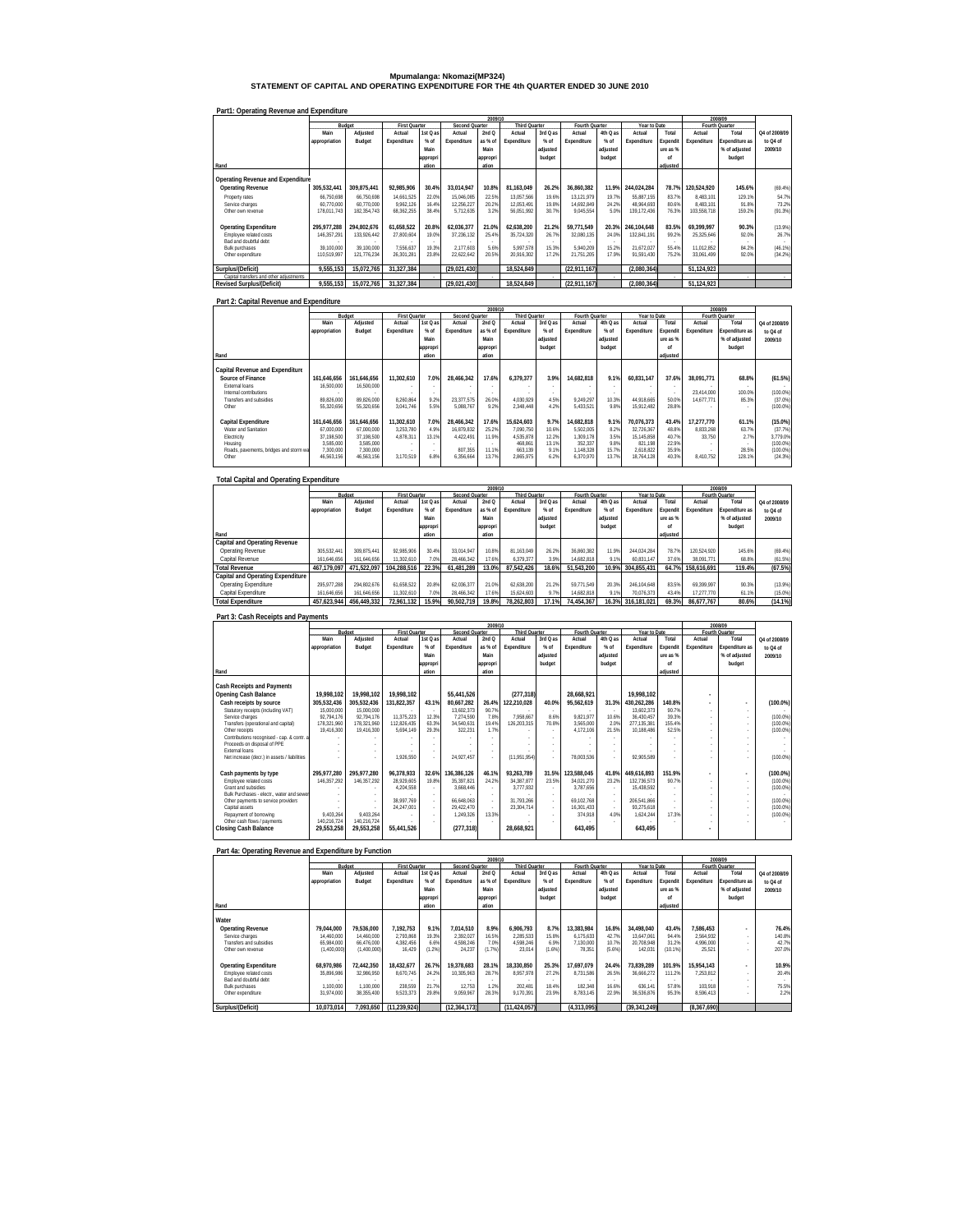| Part 4b: Operating Revenue and Expenditure by Function |               |               |                      |                          |                |          |                      |          |                |          |              |          |             |                |               |
|--------------------------------------------------------|---------------|---------------|----------------------|--------------------------|----------------|----------|----------------------|----------|----------------|----------|--------------|----------|-------------|----------------|---------------|
|                                                        |               |               |                      |                          |                | 2009/10  |                      |          |                |          |              |          |             | 2008/09        |               |
|                                                        |               | <b>Budget</b> | <b>First Quarter</b> |                          | Second Quarter |          | <b>Third Quarter</b> |          | Fourth Quarter |          | Year to Date |          |             | Fourth Quarter |               |
|                                                        | Main          | Adiusted      | Actual               | 1st Q as                 | Actual         | 2ndQ     | Actual               | 3rd Q as | Actual         | 4th Q as | Actual       | Total    | Actual      | Total          | Q4 of 2008/09 |
|                                                        | appropriation | Budget        | Expenditure          | % of                     | Expenditure    | as % of  | Expenditure          | $%$ of   | Expenditure    | $%$ of   | Expenditure  | Expendit | Expenditure | Expenditure as | to Q4 of      |
|                                                        |               |               |                      | Main                     |                | Main     |                      | adjusted |                | adiusted |              | ure as % |             | % of adjusted  | 2009/10       |
|                                                        |               |               |                      | appropri                 |                | appropri |                      | budget   |                | budget   |              | nf       |             | budget         |               |
| Rand                                                   |               |               |                      | ation                    |                | ation    |                      |          |                |          |              | adiusted |             |                |               |
|                                                        |               |               |                      |                          |                |          |                      |          |                |          |              |          |             |                |               |
| Electricity                                            |               |               |                      |                          |                |          |                      |          |                |          |              |          |             |                |               |
| <b>Operating Revenue</b>                               | 63.777.000    | 63.777.000    | 5.895.730            | 9.2%                     | 8.625.176      | 13.5%    | 8.622.032            | 13.5%    | 1.407.402      | 11.6%    | 30.550.340   | 47.9%    | 6.647.557   | ٠              | 11.4%         |
| Service charges                                        | 40.270.000    | 40.270.000    | 5.565.425            | 13.8%                    | 8.489.616      | 21.1%    | 8.322.230            | 20.7%    | 7.081.203      | 17.6%    | 29.458.474   | 73.2%    | 6.365.920   |                | 11.2%         |
| Transfers and subsidies.                               | 24.000.000    | 24.000.000    |                      |                          |                |          |                      |          |                |          |              |          |             | ٠              |               |
| Other own revenue                                      | (493,000)     | (493.000)     | 330.305              | (67.0%                   | 135,560        | (27.5%)  | 299.802              | (60.8%)  | 326.199        | (66.2%)  | 1.091.866    | (221.5%) | 281.637     |                | 15.8%         |
|                                                        |               |               |                      |                          |                |          |                      |          |                |          |              |          |             |                |               |
| <b>Operating Expenditure</b>                           | 54.674.540    | 50.595.640    | 8.489.484            | 15.5%                    | 4.104.393      | 7.5%     | 8.114.952            | 16.0%    | 9.160.424      | 18.1%    | 29.869.253   | 59.0%    | 7.273.266   | ٠              | 25.9%         |
| Employee related costs                                 | 8.022.786     | 3.722.786     | 701.829              | 8.7%                     | 932.419        | 11.6%    | 1,566,153            | 42.1%    | 1.048.775      | 28.2%    | 4.249.176    | 114.1%   | 658.260     |                | 59.3%         |
| Bad and doubtful debt                                  |               |               |                      | $\overline{\phantom{a}}$ |                |          |                      |          |                |          |              |          |             | ٠              |               |
| <b>Bulk purchases</b>                                  | 38.000.000    | 38.000.000    | 7.318.078            | 19.3%                    | 2.164.850      | 5.7%     | 5.795.097            | 15.3%    | 5.757.861      | 15.2%    | 21.035.886   | 55.4%    | 5.908.933   | ٠              | (2.6%)        |
| Other expenditure                                      | 8.651.754     | 8.872.854     | 469.577              | 5.4%                     | 1.007.124      | 11.6%    | 753.702              | 8.5%     | 2.353.788      | 26.5%    | 4.584.191    | 51.7%    | 706.073     |                | 233.4%        |
| Surplus/(Deficit)                                      | 9.102.460     | 13.181.360    | (2.593.754)          |                          | 4.520.783      |          | 507.080              |          | (1,753,022)    |          | 681.087      |          | (625, 709)  |                |               |
|                                                        |               |               |                      |                          |                |          |                      |          |                |          |              |          |             |                |               |

|                                            |               |             |                      |                                  |                | 2009/10  |               |          |                |          |              |          |                          | 2008/09        |               |
|--------------------------------------------|---------------|-------------|----------------------|----------------------------------|----------------|----------|---------------|----------|----------------|----------|--------------|----------|--------------------------|----------------|---------------|
|                                            | Budget        |             | <b>First Quarter</b> |                                  | Second Quarter |          | Third Quarter |          | Fourth Quarter |          | Year to Date |          |                          | Fourth Quarter |               |
|                                            | Main          | Adjusted    | Actual               | 1st Q as                         | Actual         | 2ndQ     | Actual        | 3rd Q as | Actual         | 4th Q as | Actual       | Total    | Actual                   | Total          | Q4 of 2008/09 |
|                                            | appropriation | Budget      | Expenditure          | % of                             | Expenditure    | as % of  | Expenditure   | % of     | Expenditure    | $%$ of   | Expenditure  | Expendit | Expenditure              | Expenditure as | to Q4 of      |
|                                            |               |             |                      | Main                             |                | Main     |               | adjusted |                | adjusted |              | ure as % |                          | % of adjusted  | 2009/10       |
|                                            |               |             |                      | appropri                         |                | appropri |               | budget   |                | budget   |              | of       |                          | budget         |               |
| Rand                                       |               |             |                      | ation                            |                | ation    |               |          |                |          |              | adiusted |                          |                |               |
| Waste Water Management                     |               |             |                      |                                  |                |          |               |          |                |          |              |          |                          |                |               |
| <b>Operating Revenue</b>                   | 2.412.000     | 2.412.000   | 597.202              | 24.8%                            | 597.686        | 24.8%    | 602.499       | 25.0%    | 603.281        | 25.0%    | 2.400.668    | 99.5%    |                          |                | (100.0%       |
| Service charges                            | 2.410.000     | 2,410,000   | 597.202              | 24.89                            | 597.686        | 24.8%    | 602.499       | 25.0%    | 603.281        | 25.0%    | 2.400.668    | 99.6%    |                          |                | (100.0%       |
| Transfers and subsidies                    |               |             |                      |                                  |                |          |               |          |                |          |              |          |                          |                |               |
| Other own revenue                          | 2.000         | 2.000       |                      |                                  |                |          |               |          |                |          |              |          |                          |                |               |
| <b>Operating Expenditure</b>               | 3.385.994     | 5.134.994   | 318.797              | 9.4%                             | 1.197.897      | 35.4%    | 1.103.862     | 21.5%    | 253.330        | 4.9%     | 2.873.886    | 56.0%    | $\overline{\phantom{a}}$ |                | $(100.0\%)$   |
| Employee related costs                     | 1.379.244     | 779.244     | 152.283              | 11.0%                            | 186.324        | 13.5%    | 178.062       | 22.9%    | 157.743        | 20.2%    | 674.412      | 86.5%    |                          |                | (100.0%       |
| Bad and doubtful debt                      |               |             |                      | $\overline{\phantom{a}}$         |                |          |               |          |                |          | ٠            |          |                          |                |               |
| <b>Bulk purchases</b><br>Other expenditure | 2.006.750     | 4.355.750   | 166.514              | $\overline{\phantom{a}}$<br>8.3% | 1.011.573      | 50.4%    | 925,800       | 21.3%    | 95.587         | 2.2%     | 2.199.474    | 50.5%    |                          |                | (100.0%       |
|                                            |               |             |                      |                                  |                |          |               |          |                |          |              |          |                          |                |               |
| Surplus/(Deficit)                          | (973.994)     | (2.722.994) | 278.405              |                                  | (600.211)      |          | (501.363)     |          | 349.951        |          | (473.218)    |          | ٠                        |                |               |

### **Part 4d: Operating Revenue and Expenditure by Function**

|                              |               |            |                      |          |                | 2009/10  |                      |          |                |          |              |                 |                          | 2008/09               |               |
|------------------------------|---------------|------------|----------------------|----------|----------------|----------|----------------------|----------|----------------|----------|--------------|-----------------|--------------------------|-----------------------|---------------|
|                              | Budget        |            | <b>First Quarter</b> |          | Second Quarter |          | <b>Third Quarter</b> |          | Fourth Quarter |          | Year to Date |                 |                          | Fourth Quarter        |               |
|                              | Main          | Adjusted   | Actual               | 1st Q as | Actual         | 2ndQ     | Actual               | 3rd Q as | Actual         | 4th Q as | Actual       | Total           | Actual                   | Total                 | Q4 of 2008/09 |
|                              | appropriation | Budget     | Expenditure          | % of     | Expenditure    | as % of  | Expenditure          | % of     | Expenditure    | $%$ of   | Expenditure  | <b>Expendit</b> | Expenditure              | <b>Expenditure as</b> | to Q4 of      |
|                              |               |            |                      | Main     |                | Main     |                      | adiusted |                | adjusted |              | ure as %        |                          | % of adjusted         | 2009/10       |
|                              |               |            |                      | appropri |                | appropri |                      | budget   |                | budget   |              | nf              |                          | budget                |               |
| Rand                         |               |            |                      | ation    |                | ation    |                      |          |                |          |              | adjusted        |                          |                       |               |
| Waste Management             |               |            |                      |          |                |          |                      |          |                |          |              |                 |                          |                       |               |
| <b>Operating Revenue</b>     | 15,600,000    | 15.600.000 | 830.209              | 5.3%     | 776.898        | 5.0%     | 843.229              | 5.4%     | 832.732        | 5.3%     | 3.283.068    | 21.0%           | ۰                        |                       | $(100.0\%)$   |
| Service charges              | 3.600.000     | 3,600,000  | 830.209              | 23.1%    | 776.898        | 21.6%    | 843.229              | 23.4%    | 832.732        | 23.1%    | 3.283.068    | 91.2%           |                          |                       | (100.0%       |
| Transfers and subsidies      | 12.000.000    | 12.000.000 |                      | $\sim$   |                | ٠        |                      |          |                |          |              |                 | $\sim$                   |                       |               |
| Other own revenue            |               |            |                      |          |                |          |                      |          |                |          |              |                 |                          |                       |               |
| <b>Operating Expenditure</b> | 16.231.409    | 16.123.409 | 2.923.634            | 18.0%    | 3.946.920      | 24.3%    | 4.380.961            | 27.2%    | 4.972.951      | 30.8%    | 16.224.466   | 100.6%          | $\overline{\phantom{a}}$ | $\overline{a}$        | $(100.0\%)$   |
| Employee related costs       | 12.366.082    | 12.386.082 | 2.563.325            | 20.7%    | 3.556.413      | 28.8%    | 3.681.635            | 29.7%    | 3.620.519      | 29.2%    | 13.421.892   | 108.4%          |                          |                       | (100.0%       |
| Bad and doubtful debt        |               |            |                      | $\sim$   |                |          |                      |          |                |          |              |                 |                          |                       |               |
| <b>Bulk purchases</b>        |               |            |                      |          |                |          |                      |          |                |          |              |                 |                          |                       |               |
| Other expenditure            | 3.865.327     | 3.737.327  | 360.309              | 9.3%     | 390.507        | 10.1%    | 699.326              | 18.7%    | 1.352.432      | 36.2%    | 2.802.574    | 75.0%           |                          |                       | (100.0%       |
| Surplus/(Deficit)            | (631.409)     | (523.409)  | (2.093.425)          |          | (3.170.022)    |          | (3.537.732)          |          | (4.140.219)    |          | (12.941.398) |                 | ٠                        |                       |               |

| Part 5: Debtor Age Analysis           | $0 - 30$ Days |       | $30 - 60$ Days |       | $60 - 90$ Days |      | Over 90 Days |       | Total      |        | Written Off |   |
|---------------------------------------|---------------|-------|----------------|-------|----------------|------|--------------|-------|------------|--------|-------------|---|
| Rand                                  | Amount        | %     | Amount         | $\%$  | Amount         | %    | Amount       | %     | Amount     | $\%$   | Amount      | % |
| Debtor Age Analysis By Income Source  |               |       |                |       |                |      |              |       |            |        |             |   |
| Water                                 | 923.799       | 28.8% | 718.459        | 22.4% | 201.883        | 6.3% | 1.366.400    | 42.6% | 3.210.541  | 10.7%  |             |   |
| Electricity                           | 2.082.631     | 55.6% | 733.798        | 19.6% | 273.938        | 7.3% | 655.633      | 17.5% | 3.746.000  | 12.5%  |             |   |
| Property Rates                        | 11.410.593    | 97.4% | 106.922        | .9%   | 94.743         | .8%  | 98.888       | .8%   | 11.711.146 | 39.1%  |             |   |
| Sanitation                            | 226.339       | 24.5% | 99.865         | 10.8% | 73.916         | 8.0% | 524.196      | 56.7% | 924.316    | 3.1%   |             |   |
| Refuse Removal                        | 302.514       | 18.6% | 162.611        | 10.0% | 104.854        | 6.5% | 1.055.068    | 64.9% | 1.625.047  | 5.4%   |             |   |
| Other                                 | (51.167)      | (.6%) | 712.258        | 8.2%  | 501.349        | 5.8% | 7.540.089    | 86.6% | 8.702.529  | 29.1%  |             |   |
| <b>Total By Income Source</b>         | 14.894.709    | 49.8% | 2.533.913      | 8.5%  | 1.250.683      | 4.2% | 11.240.274   | 37.6% | 29.919.579 | 100.0% | $\sim$      |   |
| Debtor Age Analysis By Customer Group |               |       |                |       |                |      |              |       |            |        |             |   |
| Government                            |               |       |                |       |                |      |              |       |            |        |             |   |
| <b>Business</b>                       |               |       |                |       |                |      |              |       |            |        |             |   |
| Households                            |               |       |                |       |                |      |              |       |            |        |             |   |
| Other                                 | 14.894.709    | 49.8% | 2.533.913      | 8.5%  | .250.683       | 4.2% | 11.240.274   | 37.6% | 29.919.579 | 100.0% |             |   |
| <b>Total By Customer Group</b>        | 14.894.709    | 49.8% | 2.533.913      | 8.5%  | 1.250.683      | 4.2% | 11.240.274   | 37.6% | 29.919.579 | 100.0% | $\sim$      |   |

**Part 6: Creditor Age Analysis**

|                                             |               | $0 - 30$ Days | 30 - 60 Days |              | 60 - 90 Days |   | Over 90 Days |        | Total      |        |
|---------------------------------------------|---------------|---------------|--------------|--------------|--------------|---|--------------|--------|------------|--------|
| Rand                                        | Amount        | %             | Amount       | %            | Amount       | % | Amount       | %      | Amount     | $\%$   |
| <b>Creditor Age Analysis</b>                |               |               |              |              |              |   |              |        |            |        |
| <b>Bulk Electricity</b>                     | 3.417.609     | 100.0%        |              | ٠            | ٠            |   | ٠            | ۰      | 3.417.609  | 12.4%  |
| <b>Bulk Water</b>                           | 5.031         | 100.0%        | ٠            | ٠            | ٠            |   |              | ۰      | 5.031      |        |
| PAYE deductions                             |               |               | ٠            | ٠            | ٠            |   | ٠            | ۰      |            |        |
| VAT (output less input)                     | ٠             |               | ٠            | ٠            | ٠            |   | ٠            | $\sim$ |            |        |
| Pensions / Retirement                       | 1.391.818     | 100.0%        | ٠            | ٠            |              |   | ٠            | ۰      | 1.391.818  | 5.0%   |
| Loan repayments                             | 374.918       | 100.0%        | ٠            | ٠            | ٠            |   | ٠            | ۰      | 374.918    | 1.4%   |
| <b>Trade Creditors</b>                      | 22.406.983    | 100.0%        | ٠            | ٠            | ٠            |   | ٠            | ۰      | 22.406.983 | 81.2%  |
| Auditor-General                             |               |               | ٠            | ٠            |              |   | ٠            | ۰      |            |        |
| Other                                       |               |               | ٠            | ٠            |              |   | ٠            | ٠      |            |        |
| Total                                       | 27.596.359    | 100.0%        |              | ÷            | ٠            | ٠ | ٠            | ٠      | 27,596,359 | 100.0% |
| <b>Contact Details</b><br>Municipal Manager | M R Mkhatshwa |               |              | 013 790 0386 |              |   |              |        |            |        |
| <b>Financial Manager</b>                    | S N N Mabaso  |               |              | 013 790 0386 |              |   |              |        |            |        |
|                                             |               |               |              |              |              |   |              |        |            |        |

Source Local Government Database 1. All figures in this report are unaudited

Municpal Manager: Chief Financial Officer:

Date: Date: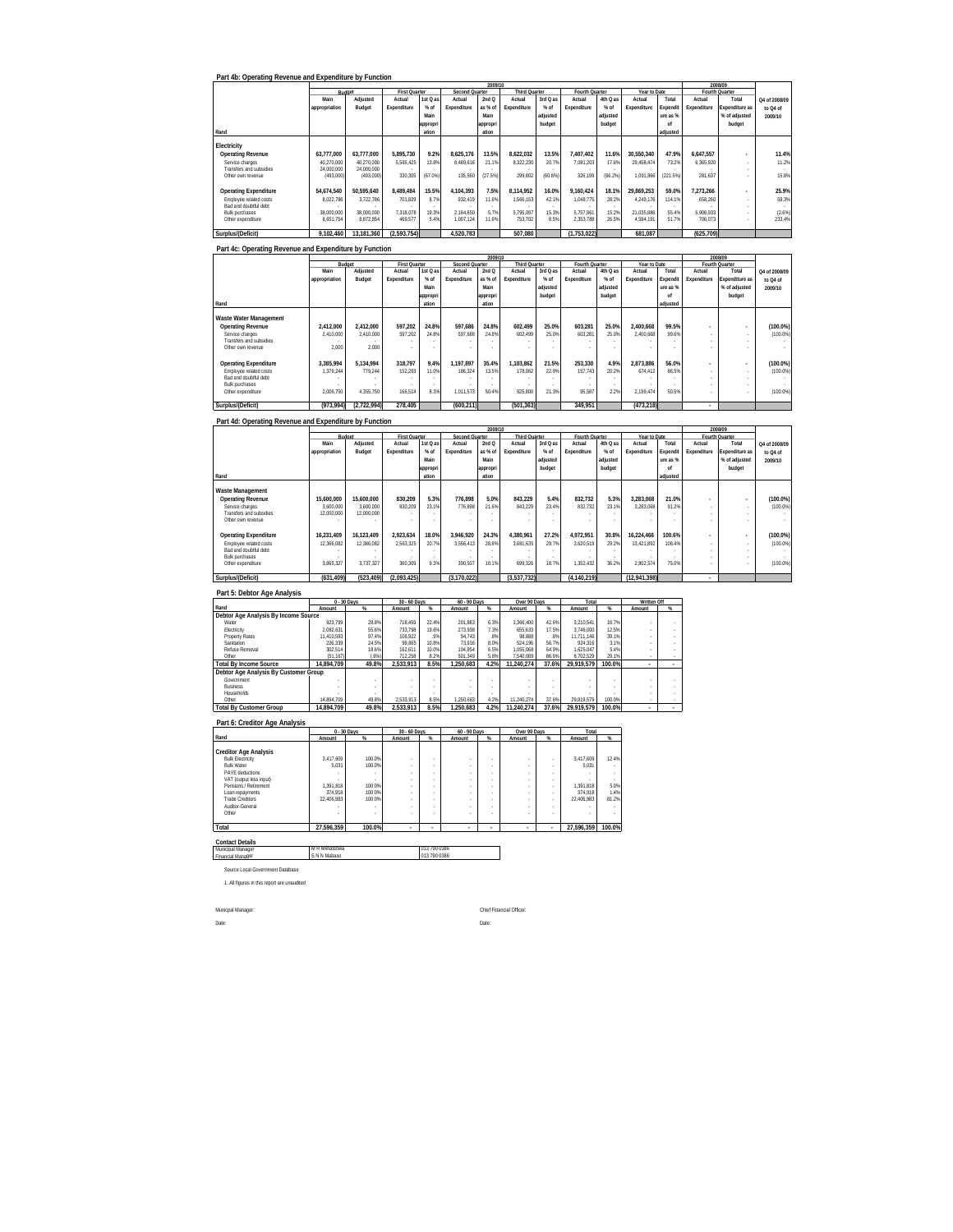# **Mpumalanga: Pixley Ka Seme(MP304) STATEMENT OF CAPITAL AND OPERATING EXPENDITURE FOR THE 4th QUARTER ENDED 30 JUNE 2010**

| Part1: Operating Revenue and Expenditure |  |
|------------------------------------------|--|

|                                         |               |                |                      |            |                |                          | 2009/10              |             |                |                |                 |                | 2008/09        |                          |            |
|-----------------------------------------|---------------|----------------|----------------------|------------|----------------|--------------------------|----------------------|-------------|----------------|----------------|-----------------|----------------|----------------|--------------------------|------------|
|                                         |               | Budget         | <b>First Quarter</b> |            | Second Quarter |                          | <b>Third Quarter</b> |             | Fourth Quarter |                | Year to Date    |                | Fourth Quarter |                          |            |
|                                         | Main          | Adjusted       | Actual               | 1st Q as % | Actual         | 2nd Q as %               | Actual               | 3rd Q as %  | Actual         | 4th Q as %     | Actual          | Total          | Actual         | Total                    | Q4 of      |
|                                         | appropriation | Budget         | Expenditure          | of Main    | Expenditure    | of Main                  | Expenditure          | of adjusted | Expenditure    | of adjusted    | Expenditure     | Expenditure as | Expenditure    | Expendit                 | 2008/09 to |
|                                         |               |                |                      | appropriat |                | appropriati              |                      | budget      |                | budget         |                 | % of adjusted  |                | ure as %                 | Q4 of      |
|                                         |               |                |                      | ion        |                | nn                       |                      |             |                |                |                 | budget         |                | nf                       | 2009/10    |
|                                         |               |                |                      |            |                |                          |                      |             |                |                |                 |                |                | adjusted                 |            |
| Rand                                    |               |                |                      |            |                |                          |                      |             |                |                |                 |                |                | budget                   |            |
| Operating Revenue and Expenditure       |               |                |                      |            |                |                          |                      |             |                |                |                 |                |                |                          |            |
|                                         |               |                |                      |            |                |                          |                      |             |                |                |                 |                |                |                          |            |
| <b>Operating Revenue</b>                | 130.477.623   | 130.477.623    | 1.555.499            | 1.2%       | ٠              |                          | ٠                    |             |                | $\sim$         | 1.555.499       | 1.2%           | 11.462.344     | 51.3%                    | (100.0%    |
| Property rates                          | 12.406        | 12.406         |                      | $\sim$     | $\sim$         |                          | ×.                   | $\sim$      | $\sim$         |                |                 | - 1            | 2.407.110      | 80.3%                    | (100.0%    |
| Service charges                         | 33.970.410    | 33.970.410     | 1,553,334            | 4.6%       |                |                          | ×.                   |             | $\sim$         | $\sim$         | 1.553.334       | 4.6%           | 8.648.622      | 71.5%                    | (100.0%    |
| Other own revenue                       | 96.494.807    | 96.494.807     | 2.165                |            |                |                          |                      |             | ۰              |                | 2.165           | $\sim$         | 406.612        | 36.0%                    | (100.0%    |
| <b>Operating Expenditure</b>            | 144.780.561   | 144.780.561    | 1.317.495.512        | 910.0%     | ٠              |                          | $\overline{a}$       |             |                | $\blacksquare$ | 1.317.495.512   | 910.0%         | 24.331.319     | 66.2%                    | (100.0%    |
| Employee related costs                  | 46.221.309    | 46.221.309     | 1,315,202,658        | 2.845.4%   | $\sim$         |                          | ×.                   |             | ×.             | $\sim$         | 1.315.202.658   | 2.845.4%       | 12.203.452     | 99.69                    | (100.0%    |
| Bad and doubtful debt                   |               |                |                      |            | $\sim$         |                          | ×.                   |             | $\sim$         |                |                 | $\sim$         | 8,240,279      | 392.2%                   | (100.0%    |
| <b>Bulk purchases</b>                   |               |                |                      |            |                |                          | ×.                   |             |                |                |                 |                |                |                          |            |
| Other expenditure                       | 98.559.252    | 98.559.252     | 2.292.854            | 2.3%       |                |                          | ×.                   |             | ٠              |                | 2.292.854       | 2.3%           | 3.887.588      | 38.4%                    | (100.0%    |
|                                         |               |                |                      |            |                |                          |                      |             |                |                |                 |                |                |                          |            |
| Surplus/(Deficit)                       | (14.302.938)  | (14.302.938)   | (1,315,940,013)      |            | ٠              |                          | ٠                    |             | $\mathbf{r}$   |                | (1.315.940.013) |                | (12.868.975)   |                          |            |
| Capital transfers and other adjustments |               |                |                      |            |                | $\overline{\phantom{a}}$ |                      |             |                |                |                 |                |                | $\overline{\phantom{a}}$ |            |
| <b>Revised Surplus/(Deficit)</b>        | (14.302.938)  | (14, 302, 938) | (1,315,940,013)      |            | ٠              |                          | ٠                    |             | $\mathbf{r}$   |                | (1,315,940,013) |                | (12.868.975)   |                          |            |

#### **Part 2: Capital Revenue and Expenditure**

|                                           |               |                          |                      |            |                          |                          | 2009/10                  |             |                          |                          |                          |                | 2008/09        |          |             |
|-------------------------------------------|---------------|--------------------------|----------------------|------------|--------------------------|--------------------------|--------------------------|-------------|--------------------------|--------------------------|--------------------------|----------------|----------------|----------|-------------|
|                                           |               | Budget                   | <b>First Quarter</b> |            | <b>Second Quarter</b>    |                          | Third Quarter            |             | Fourth Quarter           |                          | Year to Date             |                | Fourth Quarter |          |             |
|                                           | Main          | Adjusted                 | Actual               | 1st Q as % | Actual                   | 2nd Q as %               | Actual                   | 3rd Q as %  | Actual                   | 4th Q as %               | Actual                   | Total          | Actual         | Total    | Q4 of       |
|                                           | appropriation | Budget                   | Expenditure          | of Main    | Expenditure              | of Main                  | Expenditure              | of adjusted | Expenditure              | of adjusted              | Expenditure              | Expenditure as | Expenditure    | Expendit | 2008/09 to  |
|                                           |               |                          |                      | appropriat |                          | appropriati              |                          | budget      |                          | budget                   |                          | % of adjusted  |                | ure as % | Q4 of       |
|                                           |               |                          |                      | ion        |                          | on                       |                          |             |                          |                          |                          | budget         |                | of       | 2009/10     |
|                                           |               |                          |                      |            |                          |                          |                          |             |                          |                          |                          |                |                | adjusted |             |
| Rand                                      |               |                          |                      |            |                          |                          |                          |             |                          |                          |                          |                |                | budget   |             |
|                                           |               |                          |                      |            |                          |                          |                          |             |                          |                          |                          |                |                |          |             |
| Capital Revenue and Expenditure           |               |                          |                      |            |                          |                          |                          |             |                          |                          |                          |                |                |          |             |
| Source of Finance                         |               | $\overline{\phantom{a}}$ |                      |            | $\overline{\phantom{a}}$ |                          | $\sim$                   | ٠           | $\overline{\phantom{a}}$ | $\overline{\phantom{a}}$ | $\overline{\phantom{a}}$ |                | 1,878,679      | 24.4%    | $(100.0\%)$ |
| External loans                            |               | -                        |                      |            | $\sim$                   |                          | . .                      |             | . .                      | . .                      | $\sim$                   |                |                |          |             |
| Internal contributions                    | $\sim$        | -                        |                      |            | $\overline{\phantom{a}}$ | $\sim$                   | $\overline{\phantom{a}}$ |             | $\overline{\phantom{a}}$ | . .                      |                          |                |                |          |             |
| Transfers and subsidies                   |               |                          |                      |            | $\sim$                   | $\sim$                   | $\overline{\phantom{a}}$ |             | $\overline{\phantom{a}}$ | . .                      |                          |                | 358.179        | 18.19    | (100.0%     |
| Other                                     |               |                          |                      |            |                          |                          | $\sim$                   |             | . .                      |                          | $\sim$                   |                | 520,500        | 38.19    | (100.0%     |
|                                           |               |                          |                      |            |                          |                          |                          |             |                          |                          |                          |                |                |          |             |
| Capital Expenditure                       | 30,776,000    | 30,776,000               |                      |            | $\overline{\phantom{a}}$ | $\overline{\phantom{a}}$ | $\sim$                   |             | $\overline{\phantom{a}}$ | $\overline{\phantom{a}}$ | $\overline{\phantom{a}}$ |                | 1.879.179      | 24.4%    | $(100.0\%)$ |
| Water and Sanitation                      |               |                          |                      |            | $\sim$                   |                          | $\overline{\phantom{a}}$ |             | $\overline{\phantom{a}}$ | . .                      |                          |                |                | 5.8%     |             |
| Electricity                               | 100,000       | 100,000                  |                      |            | $\sim$                   | $\sim$                   | $\overline{\phantom{a}}$ | ٠           | . .                      | . .                      | $\sim$                   |                |                | 8.7%     |             |
| Housing                                   | $\sim$        |                          |                      |            | $\sim$                   | $\sim$                   | $\overline{\phantom{a}}$ | ٠           | $\overline{\phantom{a}}$ | . .                      |                          |                | 352,109        |          | (100.0%     |
| Roads, pavements, bridges and storm water | 8.000.000     | 8,000,000                |                      |            | $\sim$                   |                          | $\overline{\phantom{a}}$ |             | $\overline{\phantom{a}}$ | . .                      | $\sim$                   |                | 171,000        | 59.5%    | (100.0%     |
| Other                                     | 22,676,000    | 22,676,000               |                      |            |                          |                          | $\sim$                   |             |                          |                          | $\sim$                   |                | 1,356,070      | 34.29    | (100.0%     |
|                                           |               |                          |                      |            |                          |                          |                          |             |                          |                          |                          |                |                |          |             |

| <b>Total Capital and Operating Expenditure</b> |               |             |                      |            |                |             |                          |             |                |             |               |                |                |          |                |
|------------------------------------------------|---------------|-------------|----------------------|------------|----------------|-------------|--------------------------|-------------|----------------|-------------|---------------|----------------|----------------|----------|----------------|
|                                                |               |             |                      |            |                |             | 2009/10                  |             |                |             |               |                | 2008/09        |          |                |
|                                                |               | Budget      | <b>First Quarter</b> |            | Second Quarter |             | <b>Third Quarter</b>     |             | Fourth Quarter |             | Year to Date  |                | Fourth Quarter |          |                |
|                                                | Main          | Adjusted    | Actual               | 1st Q as % | Actual         | 2nd Q as %  | Actual                   | 3rd Q as %  | Actual         | 4th Q as %  | Actual        | Total          | Actual         | Total    | Q4 of          |
|                                                | appropriation | Budget      | Expenditure          | of Main    | Expenditure    | of Main     | Expenditure              | of adjusted | Expenditure    | of adjusted | Expenditure   | Expenditure as | Expenditure    | Expendit | 2008/09 to     |
|                                                |               |             |                      | appropriat |                | appropriati |                          | budget      |                | budget      |               | % of adiusted  |                | ure as % | Q4 of          |
|                                                |               |             |                      | ion        |                | on          |                          |             |                |             |               | budget         |                | of       | 2009/10        |
|                                                |               |             |                      |            |                |             |                          |             |                |             |               |                |                | adjusted |                |
| Rand                                           |               |             |                      |            |                |             |                          |             |                |             |               |                |                | budget   |                |
| Capital and Operating Revenue                  |               |             |                      |            |                |             |                          |             |                |             |               |                |                |          |                |
| Operating Revenue                              | 130.477.623   | 130.477.623 | 1.555.499            | 1.2%       |                |             |                          |             |                | ٠           | 1.555.499     | 1.2%           | 11.462.344     | 51.3%    | (100.0%        |
| Capital Revenue                                |               |             |                      |            |                | $\sim$      |                          |             | ٠.             |             | $\sim$        |                | 1.878.679      | 24.4%    | (100.0%        |
| <b>Total Revenue</b>                           | 130.477.623   | 130.477.623 | 1.555.499            | 1.2%       |                |             | $\overline{\phantom{a}}$ |             |                |             | 1.555.499     | 1.2%           | 13.341.023     |          | 45.2% (100.0%) |
| Capital and Operating Expenditure              |               |             |                      |            |                |             |                          |             |                |             |               |                |                |          |                |
| Operating Expenditure                          | 144.780.561   | 144.780.561 | 1.317.495.512        | 910.0%     |                |             |                          |             |                |             | 1.317.495.512 | 910.0%         | 24.331.319     | 66.2%    | (100.0%        |
| Capital Expenditure                            | 30,776,000    | 30.776.000  |                      |            | $\sim$         | $\sim$      | . .                      |             | ٠.             |             | $\sim$        |                | 1.879.179      | 24.4%    | (100.0%        |
| <b>Total Expenditure</b>                       | 175.556.561   | 175.556.561 | 1.317.495.512        | 750.5%     |                |             | $\overline{\phantom{a}}$ |             |                |             | 1.317.495.512 | 750.5%         | 26.210.498     |          | 56.7% (100.0%) |

#### **Part 3: Cash Receipts and Payments**

|                                                                                |               |             |                      |                |                       |                          | 2009/10       |                          |                          |                          |              |                | 2008/09                  |          |            |
|--------------------------------------------------------------------------------|---------------|-------------|----------------------|----------------|-----------------------|--------------------------|---------------|--------------------------|--------------------------|--------------------------|--------------|----------------|--------------------------|----------|------------|
|                                                                                | Budget        |             | <b>First Quarter</b> |                | <b>Second Quarter</b> |                          | Third Quarter |                          | Fourth Quarter           |                          | Year to Date |                | Fourth Quarter           |          |            |
|                                                                                | Main          | Adjusted    | Actual               | 1st $Q$ as $%$ | Actual                | 2nd Q as %               | Actual        | 3rd Q as %               | Actual                   | 4th Q as %               | Actual       | Total          | Actual                   | Total    | Q4 of      |
|                                                                                | appropriation | Budget      | Expenditure          | of Main        | Expenditure           | of Main                  | Expenditure   | of adjusted              | Expenditure              | of adjusted              | Expenditure  | Expenditure as | Expenditure              | Expendit | 2008/09 to |
|                                                                                |               |             |                      | appropriat     |                       | appropriati              |               | budget                   |                          | budget                   |              | % of adjusted  |                          | ure as % | Q4 of      |
|                                                                                |               |             |                      | ion            |                       | on                       |               |                          |                          |                          |              | budget         |                          | of       | 2009/10    |
|                                                                                |               |             |                      |                |                       |                          |               |                          |                          |                          |              |                |                          | adjusted |            |
| Rand                                                                           |               |             |                      |                |                       |                          |               |                          |                          |                          |              |                |                          | budget   |            |
|                                                                                |               |             |                      |                |                       |                          |               |                          |                          |                          |              |                |                          |          |            |
| <b>Cash Receipts and Payments</b>                                              |               |             |                      |                |                       |                          |               |                          |                          |                          |              |                |                          |          |            |
| Opening Cash Balance                                                           | 52,580,500    | 52,580,500  |                      |                | 20,775,122            |                          | 20,775,122    |                          | 20,775,122               |                          |              |                |                          |          |            |
| Cash receipts by source                                                        | 213,376,312   | 213,376,312 | 29,727,576           | 13.9%          |                       | $\overline{\phantom{a}}$ | ٠.            | $\overline{\phantom{a}}$ | $\overline{\phantom{a}}$ | $\overline{\phantom{a}}$ | 29.727.576   | 13.9%          | $\overline{\phantom{a}}$ |          |            |
| Statutory receipts (including VAT)                                             |               |             |                      |                |                       |                          | ×.            |                          |                          |                          |              |                |                          |          |            |
| Service charges                                                                | 122.337.312   | 122.337.312 |                      | $\sim$         |                       |                          | ×.            |                          |                          |                          |              |                |                          |          |            |
| Transfers (operational and capital)                                            | 91.039.000    | 91.039.000  | 26.013.323           | 28.6%          |                       |                          | ×.            |                          |                          | $\sim$                   | 26.013.323   | 28.6%          |                          |          |            |
| Other receipts                                                                 |               |             | 3,714,253            |                |                       |                          | ×.            |                          |                          |                          | 3.714.253    |                |                          |          |            |
| Contributions recognised - cap. & contr. assets<br>Proceeds on disposal of PPE |               |             |                      |                |                       |                          | $\sim$<br>×.  |                          |                          |                          |              |                |                          |          |            |
| <b>External Inans</b>                                                          |               |             |                      |                |                       |                          | $\sim$        |                          |                          |                          |              |                |                          |          |            |
| Net increase (decr.) in assets / liabilities                                   |               |             |                      |                |                       |                          | ٠             |                          |                          |                          |              |                |                          |          |            |
|                                                                                |               |             |                      |                |                       |                          |               |                          |                          |                          |              |                |                          |          |            |
| Cash payments by type                                                          | 143.891.808   | 143,891,808 | 8,952,454            | 6.2%           | ٠                     |                          |               |                          |                          |                          | 8.952.454    | 6.2%           |                          |          |            |
| Employee related costs                                                         | 46.217.808    | 46.217.808  | 5.446.888            | 11.8%          |                       |                          | ×.            |                          |                          |                          | 5.446.888    | 11.8%          |                          |          |            |
| Grant and subsidies                                                            |               |             |                      |                |                       |                          | $\sim$        |                          |                          |                          |              |                |                          |          |            |
| Bulk Purchases - electr., water and sewerage                                   |               |             |                      |                |                       |                          | $\sim$        |                          |                          |                          |              |                |                          |          |            |
| Other payments to service providers                                            | 35.303.580    | 35.303.580  |                      |                |                       |                          | $\sim$        |                          |                          |                          |              |                |                          |          |            |
| Capital assets<br>Repayment of borrowing                                       |               |             | 3.505.566            |                |                       |                          | $\sim$        |                          |                          |                          | 3.505.566    |                |                          |          |            |
| Other cash flows / payments                                                    | 62.370.420    | 62.370.420  |                      |                |                       |                          | $\sim$        |                          |                          |                          |              |                |                          |          |            |
| Closing Cash Balance                                                           | 122,065,004   | 122,065,004 | 20.775.122           |                | 20,775,122            |                          | 20,775,122    |                          | 20,775,122               |                          | 20,775,122   |                |                          |          |            |
|                                                                                |               |             |                      |                |                       |                          |               |                          |                          |                          |              |                |                          |          |            |
|                                                                                |               |             |                      |                |                       |                          |               |                          |                          |                          |              |                |                          |          |            |

#### **Part 4a: Operating Revenue and Expenditure by Function Rand Main appropriation Adjusted Budget Actual Expenditure 1st Q as % of Main appropriat ion Actual Expenditure 2nd Q as % of Main appropriati on Actual Expenditure 3rd Q as % of adjusted budget Actual Expenditure 4th Q as % of adjusted budget Actual Expenditure Total Expenditure as % of adjusted budget Actual Expenditure Total Expendit ure as % of adjusted budget Water<br>
Operating Revenue**<br>
Service charges<br>
Transfers and subsidies<br>
Other own revenue **Operating Revenue 13,166,900 13,166,900 - - - - - - - - - - 2,052,887 50.3% (100.0%)** Service charges 8,516,900 8,516,900 - - - - - - - - - - 2,052,887 125.5% (100.0%) Transfers and subsidies - - - - - - - - - - - - - - - Other own revenue 4,650,000 4,650,000 - - - - - - - - - - - - - **Operating Expenditure 8,023,970 8,023,970 218,190 2.7% - - - - - - 218,190 2.7% 1,511,656 48.1% (100.0%)** Employee related costs 1,989,400 1,989,400 62,234 3.1% - - - - - - 62,234 3.1% 532,963 72.2% (100.0%) Bad and doubtful debt - - - - - - - - - - - - 262,392 - (100.0%) Bulk purchases - - - - - - - - - - - - 43,270 4.6% (100.0%) Other expenditure | 6,034,570 | 6,034,570 | 155,956 | 2.6% | - - | - | - | - | - 155,956 | 2.6% | 673,031 | 38.2% | (100.0%) **Surplus/(Deficit) 5,142,93 5,142,93 0 (218,190 0 - ) - - (218,190 541,231 ) Fourth Quarter 2009/10 2008/09 Q4 of 2008/09 to Q4 of 2009/10 Budget First Quarter Second Quarter Third Quarter Fourth Quarter Number Sear to Date**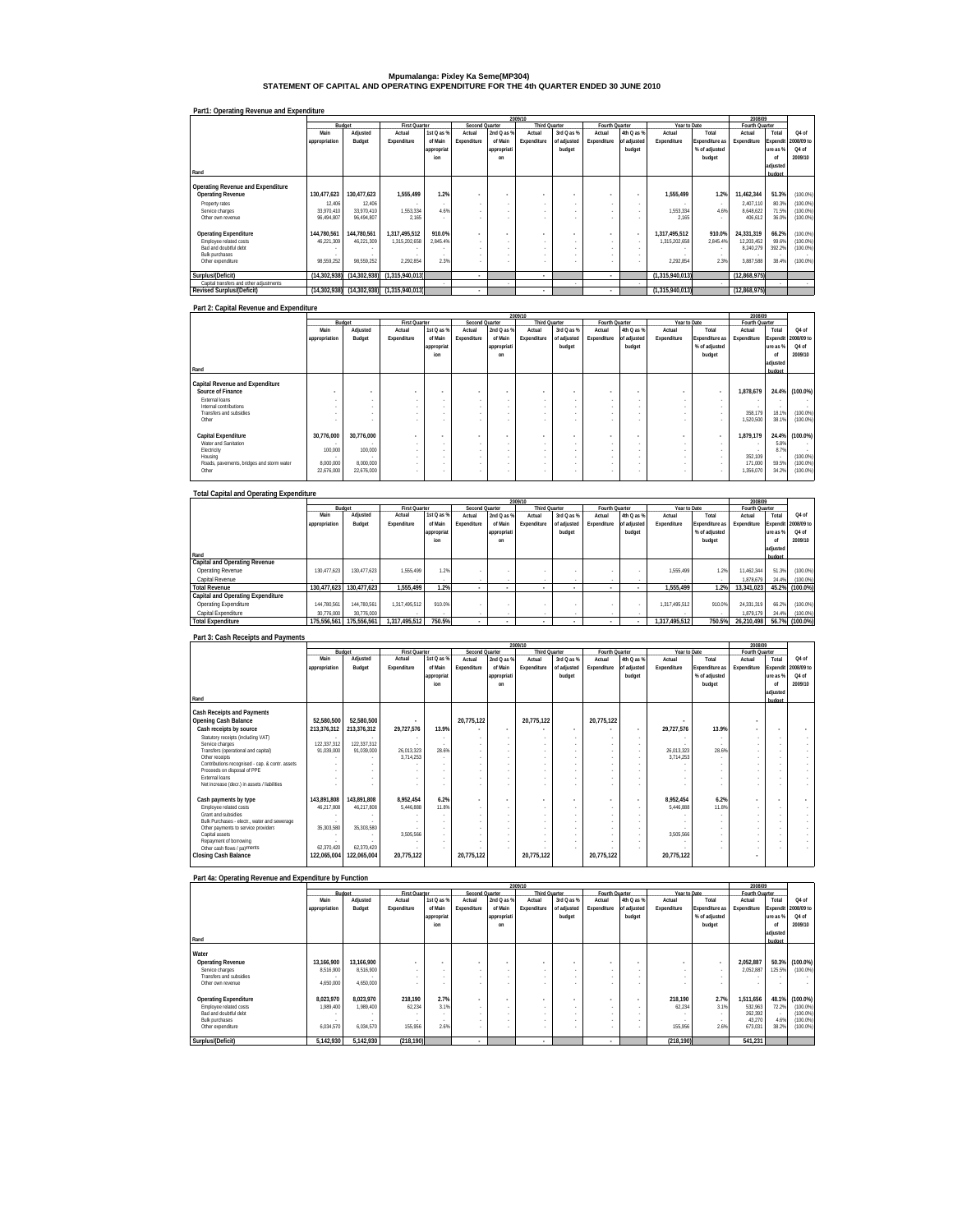|                              |               |            |                      |            |                          |                          | 2009/10                  |             |                          |                          |              |                | 2008/09        |          |                     |
|------------------------------|---------------|------------|----------------------|------------|--------------------------|--------------------------|--------------------------|-------------|--------------------------|--------------------------|--------------|----------------|----------------|----------|---------------------|
|                              |               | Budget     | <b>First Quarter</b> |            | <b>Second Quarter</b>    |                          | <b>Third Quarter</b>     |             | Fourth Quarter           |                          | Year to Date |                | Fourth Quarter |          |                     |
|                              | Main          | Adjusted   | Actual               | 1st Q as % | Actual                   | 2nd Q as %               | Actual                   | 3rd Q as %  | Actual                   | 4th Q as %               | Actual       | Total          | Actual         | Total    | Q4 of               |
|                              | appropriation | Budget     | Expenditure          | of Main    | Expenditure              | of Main                  | Expenditure              | of adjusted | Expenditure              | of adjusted              | Expenditure  | Expenditure as | Expenditure    |          | Expendit 2008/09 to |
|                              |               |            |                      | appropriat |                          | appropriati              |                          | budget      |                          | budget                   |              | % of adjusted  |                | ure as % | Q4 of               |
|                              |               |            |                      | ion        |                          | on                       |                          |             |                          |                          |              | budget         |                | of       | 2009/10             |
|                              |               |            |                      |            |                          |                          |                          |             |                          |                          |              |                |                | adjusted |                     |
| Rand                         |               |            |                      |            |                          |                          |                          |             |                          |                          |              |                |                | budget   |                     |
|                              |               |            |                      |            |                          |                          |                          |             |                          |                          |              |                |                |          |                     |
| Electricity                  |               |            |                      |            |                          |                          |                          |             |                          |                          |              |                |                |          |                     |
| Operating Revenue            | 23.661.510    | 23.661.510 | 1.553.334            | 6.6%       | $\overline{\phantom{a}}$ |                          | $\sim$                   |             | $\sim$                   | $\overline{\phantom{a}}$ | 1.553.334    | 6.6%           | 4.025.068      | 62.8%    | $(100.0\%)$         |
| Service charges              | 16,755,010    | 16,755,010 | 1,553,334            | 9.3%       |                          |                          | $\sim$                   |             | ×.                       | $\sim$                   | 1,553,334    | 9.3%           | 4,025,068      | 128.6%   | (100.0%             |
| Transfers and subsidies      |               |            |                      | $\sim$     |                          |                          | $\sim$                   | $\sim$      | ×.                       | $\sim$                   |              |                |                |          |                     |
| Other own revenue            | 6.906.500     | 6.906.500  |                      |            |                          |                          | $\sim$                   |             | $\sim$                   |                          |              |                |                |          |                     |
|                              |               |            |                      |            |                          |                          |                          |             |                          |                          |              |                |                |          |                     |
| <b>Operating Expenditure</b> | 22.995.740    | 22.995.740 | 1,661,206            | 7.2%       | $\sim$                   | $\overline{\phantom{a}}$ | $\overline{\phantom{a}}$ |             | $\overline{\phantom{a}}$ | $\overline{\phantom{a}}$ | 1.661.206    | 7.2%           | 4,549,373      | 84.4%    | $(100.0\%)$         |
| Employee related costs       | 1.923.840     | 1,923,840  | 109,565              | 5.7%       |                          |                          | $\sim$                   | $\sim$      | ×.                       | $\sim$                   | 109.565      | 5.7%           | 467,592        | 65.9%    | (100.0%             |
| Bad and doubtful debt        |               |            |                      | $\sim$     |                          |                          | $\sim$                   |             | ×.                       | $\sim$                   |              |                | 91.048         | . .      | (100.0%             |
| <b>Bulk purchases</b>        |               |            |                      | $\sim$     | $\sim$                   |                          | $\sim$                   |             | ×.                       | $\sim$                   |              | $\sim$         | 3.181.033      | 125.2%   | (100.0%             |
| Other expenditure            | 21.071.900    | 21.071.900 | 1,551,641            | 7.4%       |                          |                          | $\overline{\phantom{a}}$ |             | $\sim$                   | $\sim$                   | 1.551.641    | 7.4%           | 809,700        | 27.4%    | (100.0%             |
| Surplus/(Deficit)            | 665.770       | 665.770    | (107, 872)           |            |                          |                          |                          |             |                          |                          | (107, 872)   |                | (524, 305)     |          |                     |
|                              |               |            |                      |            | ٠                        |                          | $\mathbf{r}$             |             |                          |                          |              |                |                |          |                     |

|                              |               |            |                          |            |                          |                          | 2009/10                  |             |                          |             |                          |                          | 2008/09        |          |                     |
|------------------------------|---------------|------------|--------------------------|------------|--------------------------|--------------------------|--------------------------|-------------|--------------------------|-------------|--------------------------|--------------------------|----------------|----------|---------------------|
|                              | Budget        |            | <b>First Quarter</b>     |            | Second Quarter           |                          | <b>Third Quarter</b>     |             | Fourth Quarter           |             | Year to Date             |                          | Fourth Quarter |          |                     |
|                              | Main          | Adjusted   | Actual                   | 1st Q as % | Actual                   | 2nd Q as %               | Actual                   | 3rd Q as %  | Actual                   | 4th Q as %  | Actual                   | Total                    | Actual         | Total    | Q4 of               |
|                              | appropriation | Budget     | Expenditure              | of Main    | Expenditure              | of Main                  | Expenditure              | of adjusted | Expenditure              | of adjusted | Expenditure              | Expenditure as           | Expenditure    |          | Expendit 2008/09 to |
|                              |               |            |                          | appropriat |                          | appropriati              |                          | budget      |                          | budget      |                          | % of adjusted            |                | ure as % | Q4 of               |
|                              |               |            |                          | ion        |                          | on                       |                          |             |                          |             |                          | budget                   |                | of       | 2009/10             |
|                              |               |            |                          |            |                          |                          |                          |             |                          |             |                          |                          |                | adjusted |                     |
| Rand                         |               |            |                          |            |                          |                          |                          |             |                          |             |                          |                          |                | budget   |                     |
|                              |               |            |                          |            |                          |                          |                          |             |                          |             |                          |                          |                |          |                     |
| Waste Water Managemen        |               |            |                          |            |                          |                          |                          |             |                          |             |                          |                          |                |          |                     |
| <b>Operating Revenue</b>     | 11,932,565    | 11,932,565 |                          |            | $\overline{\phantom{a}}$ |                          | $\overline{\phantom{a}}$ |             | $\overline{\phantom{a}}$ |             | $\overline{\phantom{a}}$ | $\overline{\phantom{a}}$ |                |          |                     |
| Service charges              | 8,620,000     | 8,620,000  | $\sim$                   |            |                          | $\sim$                   |                          | ٠           |                          |             | $\overline{\phantom{a}}$ | $\sim$                   |                |          |                     |
| Transfers and subsidies      |               |            | $\sim$                   |            |                          | $\sim$                   |                          | ٠           |                          |             | $\sim$                   |                          |                |          |                     |
| Other own revenue            | 3.312.565     | 3.312.565  | $\sim$                   |            |                          | ٠                        |                          |             |                          |             |                          | ٠                        |                |          |                     |
|                              |               |            |                          |            |                          |                          |                          |             |                          |             |                          |                          |                |          |                     |
| <b>Operating Expenditure</b> | 5,663,785     | 5,663,785  |                          |            | $\overline{\phantom{a}}$ | $\overline{\phantom{a}}$ | $\overline{\phantom{a}}$ |             | $\overline{\phantom{a}}$ | $\bullet$   | $\overline{\phantom{a}}$ | $\overline{\phantom{a}}$ |                |          |                     |
| Employee related costs       | 3,020,920     | 3.020.920  | $\sim$                   |            |                          | $\sim$                   |                          | $\sim$      | $\sim$                   |             | . .                      | ×.                       |                |          |                     |
| Bad and doubtful debt        |               |            | $\overline{\phantom{a}}$ |            |                          | $\sim$                   |                          | ٠           |                          |             | $\overline{\phantom{a}}$ | ×.                       |                |          |                     |
| Bulk purchases               |               |            | $\sim$                   |            |                          | $\sim$                   |                          |             |                          |             | . .                      | ×.                       |                |          |                     |
| Other expenditure            | 2.642.865     | 2.642.865  | $\overline{\phantom{a}}$ |            |                          | ٠                        |                          |             |                          |             |                          | ٠                        |                |          |                     |
| Surplus/(Deficit)            | 6,268,780     | 6,268,780  |                          |            |                          |                          | $\mathbf{r}$             |             | ٠                        |             | $\sim$                   |                          |                |          |                     |

### **Part 4d: Operating Revenue and Expenditure by Function**

| Main          | Adjusted                                                      | Actual                                                                                            |         | Actual               | 2nd Q as %               | Actual                             | 3rd Q as %  | Actual                   |        | Actual                                      | Total         | Actual                                         | Total    | Q4 of                                             |
|---------------|---------------------------------------------------------------|---------------------------------------------------------------------------------------------------|---------|----------------------|--------------------------|------------------------------------|-------------|--------------------------|--------|---------------------------------------------|---------------|------------------------------------------------|----------|---------------------------------------------------|
| appropriation | Budget                                                        | Expenditure                                                                                       | of Main | Expenditure          | of Main                  | Expenditure                        | of adjusted | Expenditure              |        | Expenditure                                 |               | Expenditure                                    | Expendit | 2008/09 to                                        |
|               |                                                               |                                                                                                   |         |                      |                          |                                    | budget      |                          | budget |                                             | % of adjusted |                                                |          | Q4 of                                             |
|               |                                                               |                                                                                                   | ion     |                      | on                       |                                    |             |                          |        |                                             |               |                                                | of       | 2009/10                                           |
|               |                                                               |                                                                                                   |         |                      |                          |                                    |             |                          |        |                                             |               |                                                |          |                                                   |
|               |                                                               |                                                                                                   |         |                      |                          |                                    |             |                          |        |                                             |               |                                                | budget   |                                                   |
|               |                                                               |                                                                                                   |         |                      |                          |                                    |             |                          |        |                                             |               |                                                |          |                                                   |
|               |                                                               |                                                                                                   |         |                      |                          |                                    |             |                          |        |                                             |               |                                                |          |                                                   |
|               |                                                               |                                                                                                   |         | ۰                    | $\sim$                   |                                    |             | ۰                        |        | $\overline{\phantom{a}}$                    | ٠             |                                                |          |                                                   |
|               |                                                               | $\sim$                                                                                            |         |                      | $\sim$                   |                                    | ٠           |                          |        | . .                                         |               |                                                |          |                                                   |
|               |                                                               | $\sim$                                                                                            |         |                      | $\sim$                   |                                    | ٠           |                          |        | $\sim$                                      | ×.            |                                                |          |                                                   |
|               |                                                               | $\overline{\phantom{a}}$                                                                          |         |                      | ٠                        |                                    |             |                          |        | $\overline{\phantom{a}}$                    | ٠             |                                                |          |                                                   |
|               |                                                               |                                                                                                   |         |                      |                          |                                    |             |                          |        |                                             |               |                                                |          |                                                   |
|               |                                                               |                                                                                                   |         |                      | $\sim$                   | $\blacksquare$                     |             | $\overline{\phantom{a}}$ |        | $\overline{\phantom{a}}$                    | ٠             |                                                |          |                                                   |
|               |                                                               | $\sim$                                                                                            |         |                      | $\sim$                   |                                    | ٠           |                          |        | . .                                         |               |                                                |          |                                                   |
|               |                                                               | $\sim$                                                                                            |         |                      | $\sim$                   |                                    |             |                          |        | . .                                         |               |                                                |          |                                                   |
|               |                                                               | $\overline{\phantom{a}}$                                                                          |         |                      | $\overline{\phantom{a}}$ |                                    | ٠           |                          |        | $\overline{\phantom{a}}$                    | ×.            |                                                |          |                                                   |
|               |                                                               | $\sim$                                                                                            |         |                      |                          |                                    |             |                          |        | . .                                         |               |                                                |          |                                                   |
|               |                                                               | л.                                                                                                |         |                      |                          | $\sim$                             |             |                          |        | $\sim$                                      |               |                                                |          |                                                   |
|               | 8.039.158<br>8,039,158<br>6,328,142<br>5,014,934<br>1,313,208 | Budget<br>8.039.158<br>8.039.158<br>6.328.142<br>5.014.934<br>1,313,208<br>1,711,016<br>1,711,016 |         | <b>First Quarter</b> | 1st Q as %<br>appropriat | Second Quarter<br>appropriati<br>٠ | 2009/10     | <b>Third Quarter</b>     |        | Fourth Quarter<br>4th Q as %<br>of adjusted |               | Year to Date<br>Expenditure as<br>budget<br>×. |          | 2008/09<br>Fourth Quarter<br>ure as %<br>adjusted |

#### **Part 5: Debtor Age Analysis**

|                                       |        | 0 - 30 Days | 30 - 60 Days |          | 60 - 90 Days |          | Over 90 Days   | Total  |        | Written Off              |  |
|---------------------------------------|--------|-------------|--------------|----------|--------------|----------|----------------|--------|--------|--------------------------|--|
| Rand                                  | Amount |             | Amount       | $\alpha$ | Amount       | $\alpha$ | Amount         | Amount |        | Amount                   |  |
| Debtor Age Analysis By Income Source  |        |             |              |          |              |          |                |        |        |                          |  |
| Water                                 |        |             |              |          |              |          |                |        |        |                          |  |
| Electricity                           |        |             |              |          |              |          |                |        |        |                          |  |
| Property Rates                        |        |             |              |          |              |          |                |        |        |                          |  |
| Sanitation                            |        |             |              |          |              |          |                |        |        |                          |  |
| Refuse Removal                        |        |             |              |          |              |          |                |        |        |                          |  |
| Other                                 |        |             |              |          |              |          |                |        | . .    | $\sim$                   |  |
| <b>Total By Income Source</b>         |        |             |              |          | ٠            |          | $\blacksquare$ |        |        |                          |  |
| Debtor Age Analysis By Customer Group |        |             |              |          |              |          |                |        |        |                          |  |
| Government                            |        |             |              |          |              |          |                |        |        |                          |  |
| <b>Business</b>                       |        |             |              |          |              |          |                |        |        |                          |  |
| Households                            |        |             |              |          |              |          |                |        |        |                          |  |
| Other                                 |        |             |              |          |              |          |                |        | . .    | . .                      |  |
| <b>Total By Customer Group</b>        | ٠      | ٠           |              |          | $\sim$       |          |                |        | $\sim$ | $\overline{\phantom{a}}$ |  |

# **Part 6: Creditor Age Analysis Rand Amount % Amount % Amount % Amount % Amount %** Creditor App Analysis<br>
Bulk Electricity<br>
PANY Globalcotics<br>
PANY Globalcotics<br>
PANY Globalcotics<br>
Pany Globalcotics<br>
Pany Cloud Lectricity<br>
Pany Clobalcotics<br>
Trade Creditors<br>
Trade Creditors<br>
The Clobalcotics<br>
Pany Clobal  **Total 0 - 30 Days 30 - 60 Days 60 - 90 Days Over 90 Days**

**Total - - - - - - - - - -** 

**Contact Details** Municipal Manager Financial Manager

L de Jager 017 734 6100 J A Linde 017 734 6142

Source Local Government Database

1. All figures in this report are unaudited

Date: Date:

Municpal Manager: Chief Financial Officer: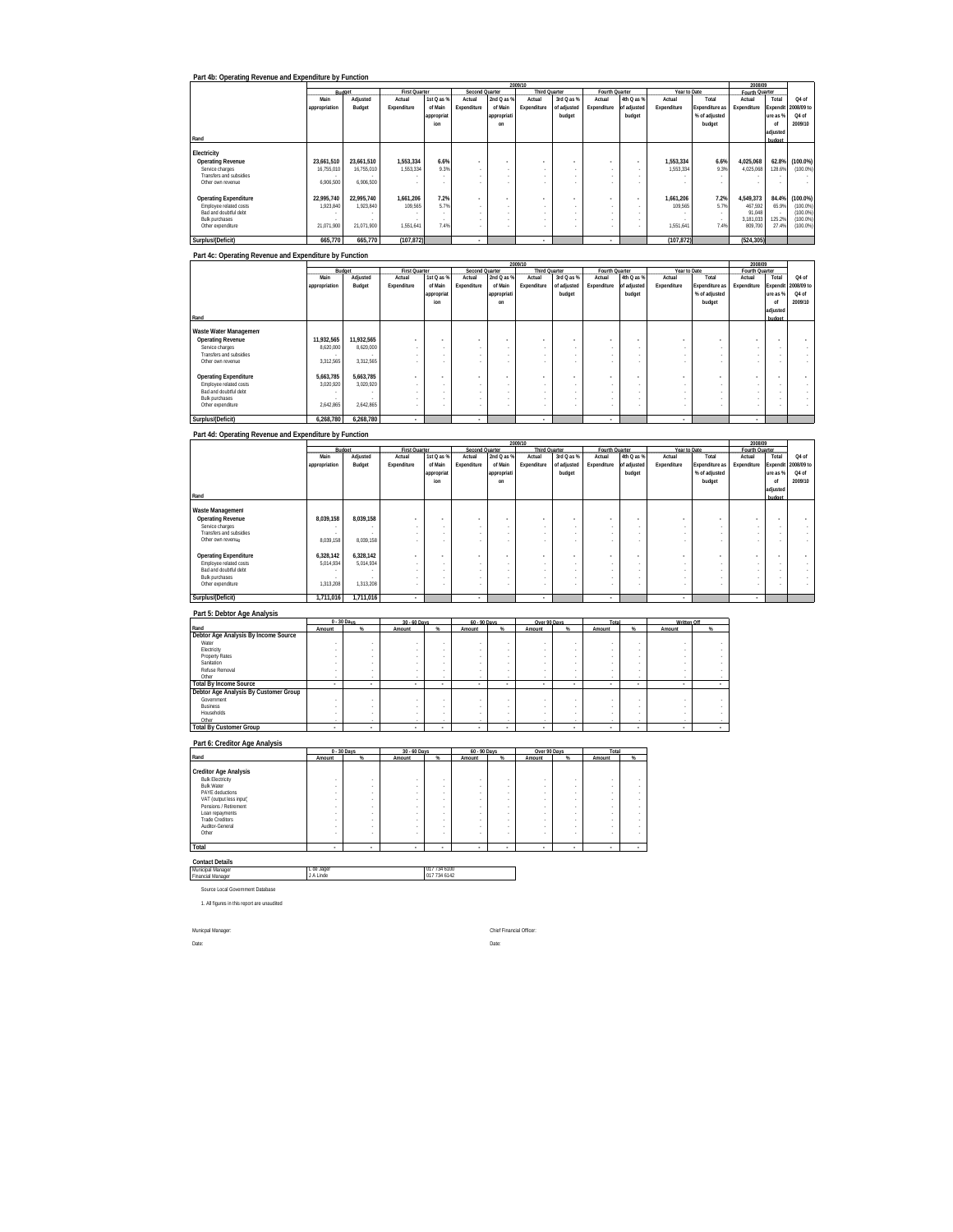# **Mpumalanga: Steve Tshwete(MP313) STATEMENT OF CAPITAL AND OPERATING EXPENDITURE FOR THE 4th QUARTER ENDED 30 JUNE 2010**

| Part1: Operating Revenue and Expenditure |               |              |                      |         |                       |          |                      |          |                |         |              |          |             |                |               |
|------------------------------------------|---------------|--------------|----------------------|---------|-----------------------|----------|----------------------|----------|----------------|---------|--------------|----------|-------------|----------------|---------------|
|                                          |               |              |                      |         |                       | 2009/10  |                      |          |                |         |              |          |             | 2008/09        |               |
|                                          |               | Budget       | <b>First Quarter</b> |         | <b>Second Quarter</b> |          | <b>Third Quarter</b> |          | Fourth Quarter |         | Year to Date |          |             | Fourth Quarter |               |
|                                          | Main          | Adjusted     | Actual               | 1stQ    | Actual                | 2nd Q    | Actual               | 3rd Q as | Actual         | 4th Q   | Actual       | Total    | Actual      | Total          | Q4 of 2008/09 |
|                                          | appropriation | Budget       | Expenditure          | as % of | Expenditure           | as % of  | Expenditure          | $%$ of   | Expenditure    | as % of | Expenditure  | Expendit | Expenditure | Expenditure as |               |
|                                          |               |              |                      | Main    |                       | Main     |                      | adjusted |                | adjust  |              | ure as % |             | % of adjusted  | to Q4 of      |
|                                          |               |              |                      | approp  |                       | appropri |                      | budget   |                | ed      |              | nf       |             | budget         | 2009/10       |
|                                          |               |              |                      | riation |                       | ation    |                      |          |                | budget  |              | adjusted |             |                |               |
| Rand                                     |               |              |                      |         |                       |          |                      |          |                |         |              | budget   |             |                |               |
|                                          |               |              |                      |         |                       |          |                      |          |                |         |              |          |             |                |               |
| Operating Revenue and Expenditure        |               |              |                      |         |                       |          |                      |          |                |         |              |          |             |                |               |
| <b>Operating Revenue</b>                 | 617.072.750   | 639.993.497  | 170.739.844          | 27.7%   | 151.247.854           | 24.5%    | 168.537.270          | 26.3%    | 146.563.312    | 22.9%   | 637.088.280  | 99.5%    | 138.012.946 | 98.2%          | 6.2%          |
|                                          |               |              |                      |         |                       |          |                      |          |                |         |              |          |             |                |               |
| Property rates                           | 191.818.897   | 141 913 475  | 37.173.103           | 19.4%   | 36.620.236            | 19.1%    | 37.586.483           | 26.5%    | 36.385.410     | 25.6%   | 147.765.232  | 104.1%   | 44.696.115  | 101.3%         | (18.6%)       |
| Service charges                          | 322.635.451   | 328.932.794  | 83.408.689           | 25.9%   | 83.564.550            | 25.9%    | 82.193.206           | 25.0%    | 88.823.303     | 27.0%   | 337.989.748  | 102.8%   | 75.198.700  | 105.4%         | 18.1%         |
| Other own revenue                        | 102.618.402   | 169.147.228  | 50.158.052           | 48.9%   | 31.063.068            | 30.3%    | 48.757.581           | 28.8%    | 21.354.599     | 12.6%   | 151.333.300  | 89.5%    | 18.118.131  | 80.6%          | 17.9%         |
|                                          |               |              |                      |         |                       |          |                      |          |                |         |              |          |             |                |               |
| <b>Operating Expenditure</b>             | 576.742.844   | 663.046.012  | 141.609.490          | 24.6%   | 134.179.899           | 23.3%    | 187.910.584          | 28.3%    | 169.932.356    | 25.6%   | 633.632.329  | 95.6%    | 115.508.516 | 90.6%          | 47.1%         |
| Employee related costs                   | 196.822.943   | 199.478.847  | 44,512,382           | 22.6%   | 51.198.768            | 26.09    | 50.321.356           | 25.2%    | 48.755.344     | 24.4%   | 194.787.850  | 97.69    | 41.971.165  | 95.4%          | 16.2%         |
| <b>Bad and doubtful debt</b>             | 3.893.005     | 3.893.005    | 973.251              | 25.0%   | 973.251               | 25.0%    | 973.251              | 25.0%    | 973.251        | 25.0%   | 3.893.004    | 100.0%   | 1.198.275   | 100.0%         | (18.8%)       |
| <b>Bulk purchases</b>                    | 146.883.706   | 148 226.556  | 48.238.784           | 32.8%   | 30.359.705            | 20.7%    | 28.581.137           | 19.3%    | 38.898.351     | 26.2%   | 146.077.977  | 98.69    | 22.686.135  | 84.4%          | 71.5%         |
| Other expenditure                        | 229.143.190   | 311.447.604  | 47.885.073           | 20.9%   | 51.648.175            | 22.59    | 108.034.840          | 34.7%    | 81.305.410     | 26.1%   | 288.873.498  | 92.8%    | 49.652.941  | 89.8%          | 63.7%         |
|                                          |               |              |                      |         |                       |          |                      |          |                |         |              |          |             |                |               |
| Surplus/(Deficit)                        | 40.329.906    | (23.052.515) | 29.130.354           |         | 17.067.955            |          | (19.373.314)         |          | (23.369.044)   |         | 3.455.951    |          | 22.504.430  |                |               |
| Capital transfers and other adjustments  | 12.730.573    | 74.684.777   | 3.154.410            | 24.8%   | 3.152.809             | 24.8%    | 51.231.772           | 68.6%    | 12.789.181     | 171%    | 70.328.172   | 94.2%    | (6.074.469) | 78.3%          | (310.5%)      |
| <b>Revised Surplus/(Deficit)</b>         | 53.060.479    | 51.632.262   | 32.284.764           |         | 20,220,764            |          | 31.858.458           |          | (10, 579, 863) |         | 73.784.123   |          | 16.429.961  |                |               |

#### **Part 2: Capital Revenue and Expenditure Rand Main appropriation Adjusted Budget Actual Expenditure 1st Q as % of Main approp riation Actual Expenditure 2nd Q as % of Main appropri ation Actual Expenditure 3rd Q as % of adjusted budget Actual Expenditure 4th Q as % of adjust ed budget Year to**<br>**Actual Expenditure Total Expendit ure as % of adjusted budget Actual Expenditure Fourth Quarter**<br> **ual** Total **Expenditure as % of adjusted budget**  Capital Revenue and Expenditure<br>
Experiment Capital 1990, 1990, 1990, 1990, 1990, 1990, 1990, 1990, 1990, 1990, 1990, 1990, 1990, 1990, 1990,<br>
Expendituding the state of the state of the state of the state of the state of **Capital Expenditure 368,084,192 355,399,382 7,413,815 2.0% 31,338,847 8.5% 37,714,707 10.6% 74,051,910 20.8% 150,519,279 42.4% 62,131,459 49.1% 19.2%** Water and Sanitation 19, 2006, 1006, 1006, 1006, 1006, 1006, 1006, 1007, 1006, 1007, 1007, 1007, 1007, 1007, 1007, 1007, 1007, 1007, 1007, 1007, 1007, 1007, 1007, 1007, 1007, 1007, 1007, 1007, 1007, 1007, 1007, 1007, 1007, Electricity 129,991,539 147,705,535 2,452,554 1.7% 9,487,259 6.4% 7,655,687 5.9% 23,494,316 18.1% 43,089,816 33.1% 40,046,663 43.0% (41.3%) Housing - - - - - - - - - - - - - - - Roads, pavements, bridges and storm water | 52,402,050 6,4980,452 1214,947 2.3% 6,449,034 12.3% 16,928,704 26.1% 26.78% 267.8% 48,489,111 74.6% 6,168,390 80.8% 287.4% Other 117,631,607 117,408,624 2,520,079 2.1% 12,007,686 10.2% 11,309,445 9.6% 22,623,960 19.3% 48,461,170 41.3% 8,250,650 41.9% 174.2%  **2009/10 2008/09 Q4 of 2008/09 to Q4 of 2009/10 Budget First Quarter Second Quarter Third Quarter Fourth Quarter Year to Date**

| <b>Total Capital and Operating Expenditure</b> |               |             |                      |         |                |          |                      |          |                               |         |              |          |             |                |               |
|------------------------------------------------|---------------|-------------|----------------------|---------|----------------|----------|----------------------|----------|-------------------------------|---------|--------------|----------|-------------|----------------|---------------|
|                                                |               |             |                      |         |                | 2009/10  |                      |          |                               |         |              |          |             | 2008/09        |               |
|                                                |               | Budget      | <b>First Quarter</b> |         | Second Quarter |          | <b>Third Quarter</b> |          | Fourth Quarter                |         | Year to Date |          |             | Fourth Quarter |               |
|                                                | Main          | Adjusted    | Actual               | 1stQ    | Actual         | 2ndQ     | Actual               | 3rd Q as | Actual                        | 4th Q   | Actual       | Total    | Actual      | Total          | Q4 of 2008/09 |
|                                                | appropriation | Budget      | Expenditure          | as % of | Expenditure    | as % of  | Expenditure          | $%$ of   | Expenditure                   | as % of | Expenditure  | Expendit | Expenditure | Expenditure as | to Q4 of      |
|                                                |               |             |                      | Main    |                | Main     |                      | adjusted |                               | adjust  |              | ure as % |             | % of adjusted  | 2009/10       |
|                                                |               |             |                      | approp  |                | appropri |                      | budget   |                               | ed      |              | nf       |             | budget         |               |
|                                                |               |             |                      | riation |                | ation    |                      |          |                               | budget  |              | adjusted |             |                |               |
| Rand                                           |               |             |                      |         |                |          |                      |          |                               |         |              | budget   |             |                |               |
| <b>Capital and Operating Revenue</b>           |               |             |                      |         |                |          |                      |          |                               |         |              |          |             |                |               |
| Operating Revenue                              | 617.072.750   | 639.993.497 | 170.739.844          | 27.7%   | 151,247.854    | 24.5%    | 168.537.270          | 26.3%    | 146.563.312                   | 22.9%   | 637.088.280  | 99.59    | 138.012.946 | 98.2%          | 6.2%          |
| Capital Revenue                                | 368.084.192   | 355.399.382 | 7.413.815            | 2.0%    | 31.338.907     | 8.5%     | 37.714.708           | 10.6%    | 74.051.908                    | 20.8%   | 150.519.338  | 42.49    | 62.131.458  | 49 1%          | 19.2%         |
| <b>Total Revenue</b>                           | 985.156.942   | 995.392.879 | 178.153.659          | 18.1%   | 182.586.761    | 18.3%    | 206.251.978          | 20.7%    | 220.615.220 22.2%             |         | 787.607.618  | 79.1%    | 200.144.404 | 80.9%          | 10.2%         |
| Capital and Operating Expenditure              |               |             |                      |         |                |          |                      |          |                               |         |              |          |             |                |               |
| Operating Expenditure                          | 576.742.844   | 663.046.012 | 141.609.490          | 24.6%   | 134.179.899    | 23.3%    | 187.910.584          | 28.3%    | 169.932.356                   | 25.6%   | 633.632.329  | 95.69    | 115.508.516 | 90.6%          | 47.1%         |
| Capital Expenditure                            | 368.084.192   | 355.399.382 | 7.413.815            | 2.0%    | 31.338.847     | 8.5%     | 37.714.707           | 10.6%    | 74.051.910                    | 20.8%   | 150.519.279  | 42.49    | 62.131.459  | 49.1%          | 19.2%         |
| <b>Total Expenditure</b>                       | 944.827.036   | *********** | 149.023.305          | 15.8%   | 165.518.746    | 16.3%    | 225.625.291          | 22.2%    | 243.984.266 24.0% 784.151.608 |         |              | 77.0%    | 177.639.975 | 74.6%          | 37.3%         |

| Part 3: Cash Receipts and Payments                                             |               |             |                      |         |                       |          |                      |          |                |         |              |          |                         |                  |               |
|--------------------------------------------------------------------------------|---------------|-------------|----------------------|---------|-----------------------|----------|----------------------|----------|----------------|---------|--------------|----------|-------------------------|------------------|---------------|
|                                                                                |               |             |                      |         |                       | 2009/10  |                      |          |                |         |              |          |                         | 2008/09          |               |
|                                                                                | Budget        |             | <b>First Quarter</b> |         | <b>Second Quarter</b> |          | <b>Third Quarter</b> |          | Fourth Quarter |         | Year to Date |          |                         | Fourth Quarter   |               |
|                                                                                | Main          | Adjusted    | Actual               | 1st Q   | Actual                | 2ndQ     | Actual               | 3rd Q as | Actual         | 4th Q   | Actual       | Total    | Actual                  | Total            | Q4 of 2008/09 |
|                                                                                | appropriation | Budget      | Expenditure          | as % of | Expenditure           | as % of  | Expenditure          | $%$ of   | Expenditure    | as % of | Expenditure  | Expendit | Expenditure             | Expenditure as   | to Q4 of      |
|                                                                                |               |             |                      | Main    |                       | Main     |                      | adjusted |                | adjust  |              | ure as % |                         | % of adjusted    |               |
|                                                                                |               |             |                      | approp  |                       | appropri |                      | budget   |                | ed      |              | of       |                         | budget           | 2009/10       |
|                                                                                |               |             |                      | riation |                       | ation    |                      |          |                | budget  |              | adiusted |                         |                  |               |
| Rand                                                                           |               |             |                      |         |                       |          |                      |          |                |         |              | hudget   |                         |                  |               |
|                                                                                |               |             |                      |         |                       |          |                      |          |                |         |              |          |                         |                  |               |
| <b>Cash Receipts and Payments</b>                                              |               |             |                      |         |                       |          |                      |          |                |         |              |          |                         |                  |               |
| Opening Cash Balance                                                           | 50.886.964    | 50.886.964  | 40.845.071           |         | 120.134.474           |          | 104.197.294          |          | 55.413.772     |         | 40.845.071   |          | 89.574.879              |                  |               |
| Cash receipts by source                                                        | 737.388.872   | 737.388.872 | 265.577.274          | 36.0%   | 171.942.975           | 23.3%    | 116.922.595          | 15.9%    | 243.114.035    | 33.0%   | 797,556,879  | 108.2%   | 147.862.201             | 98.8%            | 64.4%         |
| Statutory receipts (including VAT)                                             |               |             |                      |         |                       |          |                      |          |                |         |              |          |                         |                  |               |
| Service charges                                                                | 415.714.492   | 415.714.492 | 107.464.248          | 25.9%   | 105.701.457           | 25.4%    | 108.726.500          | 26.2%    | 115.978.328    | 27.9%   | 437.870.533  | 105.3%   | 133.255.999             | 158.6%           | $(13.0\%)$    |
| Transfers (operational and capital)                                            | 90.985.000    | 90.985.000  | 40.426.691           | 44.4%   | 25.586.406            | 28.1%    | 37.754.453           | 41.5%    | 4.399.762      | 4.8%    | 108.167.312  | 118.9%   | 7.030.388               | 114.2%           | (37.4%)       |
| Other receipts                                                                 | 83.446.207    | 83.446.207  | 63.171.176           | 75.7%   | 56.846.772            | 68.1%    | 42.086.464           | 50.4%    | 67.283.260     | 80.6%   | 229.387.672  | 274.9%   | 24.006.512              | 71.9%            | 180.3%        |
| Contributions recognised - cap. & contr. assets<br>Proceeds on disposal of PPE |               |             |                      |         |                       |          |                      |          |                |         |              |          |                         |                  |               |
| <b>External loans</b>                                                          | 53.171.600    | 53.171.600  | 35.000.000           | 65.8%   |                       |          |                      |          |                |         | 35,000.000   | 65.8%    |                         | 100.0%           |               |
| Net increase (decr.) in assets / liabilities                                   | 94.071.573    | 94.071.573  | 19.515.159           | 20.7%   | (16.191.660)          | (17.2%   | (71.644.822)         | (76.2%   | 55.452.685     | 58.9%   | (12.868.638) | (13.7%)  | (16.430.698)            | (36.4%)          | (437.5%)      |
|                                                                                |               |             |                      |         |                       |          |                      |          |                |         |              |          |                         |                  |               |
| Cash payments by type                                                          | 727.127.870   | 727.127.870 | 186.287.871          | 25.6%   | 187.880.155           | 25.8%    | 165.706.117          | 22.8%    | 241.329.461    | 33.2%   | 781.203.604  | 107.4%   | 196.592.009             | 97.2%            | 22.8%         |
| Employee related costs                                                         | 197.434.398   | 197.434.398 | 44.549.534           | 22.6%   | 50.541.314            | 25.6%    | 50.216.082           | 25.4%    | 48.754.233     | 24.7%   | 194.061.163  | 98.3%    | 34.089.408              | 76.5%            | 43.0%         |
| Grant and subsidies                                                            |               |             |                      |         |                       |          |                      |          |                |         |              |          | 14.605.701              | 82.2%            | $(100.0\%)$   |
| Bulk Purchases - electr., water and sewerage                                   |               |             |                      |         |                       |          |                      |          |                |         |              |          |                         |                  |               |
| Other payments to service providers                                            | 289.339.972   | 289.339.972 | 132.955.387          | 46.0%   | 97.562.976            | 33.7%    | 76.328.223           | 26.4%    | 109.885.024    | 38.0%   | 416.731.610  | 144.0%   | 73.970.600              | 186.7%           | 48.6%         |
| Capital assets                                                                 | 220.163.500   | 220.163.500 | 7.413.815            | 3.4%    | 31.338.907            | 14.2%    | 37.714.708           | 17.1%    | 74,051,910     | 33.6%   | 150.519.340  | 68.4%    | 56.853.069              | 52.4%            | 30.3%         |
| Repayment of borrowing                                                         | 20.190.000    | 20.190.000  | 1.369.135            | 6.8%    | 8,436,958             | 41.8%    | 1,447.104            | 7.2%     | 8,638,294      | 42.8%   | 19.891.491   | 98.5%    | 15.179.427<br>1,893,804 | 221.0%<br>118.6% | (43.1%)       |
| Other cash flows / payments<br><b>Closing Cash Balance</b>                     | 61.147.966    | 61.147.966  | 120.134.474          |         | 104.197.294           |          | 55.413.772           |          |                |         | 57.198.346   |          | 40.845.071              |                  | $(100.0\%)$   |
|                                                                                |               |             |                      |         |                       |          |                      |          | 57,198,346     |         |              |          |                         |                  |               |
|                                                                                |               |             |                      |         |                       |          |                      |          |                |         |              |          |                         |                  |               |

| Part 4a: Operating Revenue and Expenditure by Function |               |             |                      |         |                |          |                      |          |                |         |              |          |             |                |               |
|--------------------------------------------------------|---------------|-------------|----------------------|---------|----------------|----------|----------------------|----------|----------------|---------|--------------|----------|-------------|----------------|---------------|
|                                                        |               |             |                      |         |                | 2009/10  |                      |          |                |         |              |          |             | 2008/09        |               |
|                                                        | Budget        |             | <b>First Quarter</b> |         | Second Quarter |          | <b>Third Quarter</b> |          | Fourth Quarter |         | Year to Date |          |             | Fourth Quarter |               |
|                                                        | Main          | Adjusted    | Actual               | 1stQ    | Actual         | 2ndQ     | Actual               | 3rd Q as | Actual         | 4th Q   | Actual       | Total    | Actual      | Total          | Q4 of 2008/09 |
|                                                        | appropriation | Budget      | Expenditure          | as % of | Expenditure    | as % of  | Expenditure          | $%$ of   | Expenditure    | as % of | Expenditure  | Expendit | Expenditure | Expenditure as | to Q4 of      |
|                                                        |               |             |                      | Main    |                | Main     |                      | adjusted |                | adjust  |              | ure as % |             | % of adjusted  |               |
|                                                        |               |             |                      | approp  |                | appropri |                      | budget   |                | ed      |              | nf       |             | budget         | 2009/10       |
|                                                        |               |             |                      | riation |                | ation    |                      |          |                | budget  |              | adjusted |             |                |               |
| Rand                                                   |               |             |                      |         |                |          |                      |          |                |         |              | hudget   |             |                |               |
|                                                        |               |             |                      |         |                |          |                      |          |                |         |              |          |             |                |               |
| Water                                                  |               |             |                      |         |                |          |                      |          |                |         |              |          |             |                |               |
| <b>Operating Revenue</b>                               | 57.765.724    | 54.508.382  | 9.717.854            | 16.8%   | 10.929.427     | 18.9%    | 8.831.631            | 16.2%    | 8.977.571      | 16.5%   | 38.456.483   | 70.6%    | 8.424.755   | 85.9%          | 6.6%          |
| Service charges                                        | 43.479.279    | 43.441.589  | 10.704.879           | 24.6%   | 11.972.451     | 27.5%    | 10.392.437           | 23.9%    | 10.209.101     | 23.5%   | 43.278.868   | 99.6%    | 9.671.438   | 105.3%         | 5.6%          |
| Transfers and subsidies                                | 20.525.000    | 17.004.350  | 593.750              | 2.9%    | 355.778        | 1 7%     | 54.822               | 3%       |                |         | 1.004.350    | 5.9%     | 143.795     | 24.1%          | $(100.0\%)$   |
| Other own revenue                                      | (6.238.555)   | (5.937.557) | (1,580,775)          | 25.3%   | (1.398.802)    | 22.4%    | (1.615.628)          | 27.2%    | (1.231.530)    | 20.7%   | (5,826,735)  | 98.1%    | (1.390.478) | 117.9%         | (11.4%)       |
|                                                        |               |             |                      |         |                |          |                      |          |                |         |              |          |             |                |               |
| <b>Operating Expenditure</b>                           | 29.706.869    | 41.588.578  | 6.100.050            | 20.5%   | 7.623.586      | 25.7%    | 15.870.011           | 38.2%    | 9.841.845      | 23.7%   | 39.435.492   | 94.8%    | 7.093.384   | 90.3%          | 38.7%         |
| Employee related costs                                 | 7.944.367     | 8.002.104   | 1.824.835            | 23.0%   | 2.196.742      | 27.7%    | 2.097.139            | 26.2%    | 1.840.461      | 23.0%   | 7.959.177    | 99.5%    | 1.877.551   | 94.0%          | (2.0%)        |
| Bad and doubtful debt                                  | 388.330       | 388.330     | 97.083               | 25.0%   | 97.083         | 25.0%    | 97.083               | 25.0%    | 97.083         | 25.0%   | 388.332      | 100.0%   | 141.744     | 100.0%         | (31.5%)       |
| <b>Bulk purchases</b>                                  | 3.799.081     | 3.216.931   | 272.555              | 7.2%    | 880.291        | 23.2%    | 657.940              | 20.5%    | 705.962        | 21.9%   | 2.516.748    | 78.2%    | 1.006.395   | 71.2%          | (29.9%)       |
| Other expenditure                                      | 17.575.091    | 29.981.213  | 3.905.577            | 22.2%   | 4.449.470      | 25.3%    | 13.017.849           | 43.4%    | 7.198.339      | 24.0%   | 28.571.235   | 95.3%    | 4.067.694   | 92.2%          | 77.0%         |
|                                                        |               |             |                      |         |                |          |                      |          |                |         |              |          |             |                |               |
| Surplus/(Deficit)                                      | 28.058.855    | 12.919.804  | 3.617.804            |         | 3.305.841      |          | (7.038.380)          |          | (864.274)      |         | (979.009)    |          | 1.331.371   |                |               |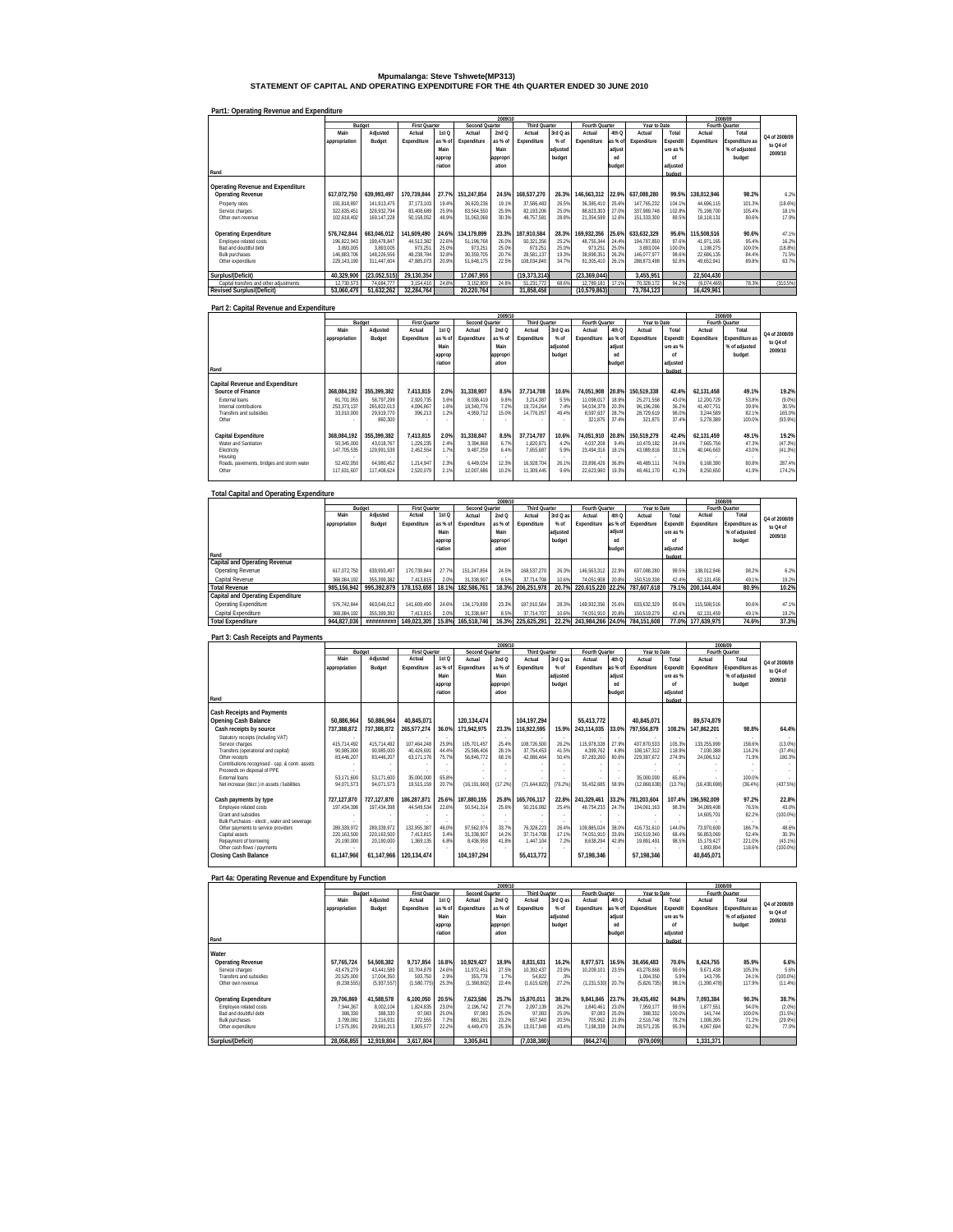| Part 4b: Operating Revenue and Expenditure by Function                 |                           |                           |                                |                   |                         |                          |                                |                |                          |                |                             |                          |                           |                 |                |
|------------------------------------------------------------------------|---------------------------|---------------------------|--------------------------------|-------------------|-------------------------|--------------------------|--------------------------------|----------------|--------------------------|----------------|-----------------------------|--------------------------|---------------------------|-----------------|----------------|
|                                                                        |                           | Budget                    | First Quarter                  |                   | <b>Second Quarter</b>   | 2009/1                   | <b>Third Quarter</b>           |                | Fourth Quarter           |                | Year to Date                |                          | 2008/09<br>Fourth Quarter |                 |                |
|                                                                        | Main                      | Adjusted                  | Actual                         | 1stQ              | Actual                  | 2ndQ                     | Actual                         | 3rd Q a        | Actual                   | 4th Q          | Actual                      | Total                    | Actual                    | Total           | Q4 of 2008/09  |
|                                                                        | appropriation             | Budget                    | Expenditure                    | as % of           | Expenditure             | as % of                  | Expenditure                    | $%$ of         | Expenditure              | as % of        | Expenditure                 | Expendit                 | Expenditure               | xpenditure as   | to Q4 of       |
|                                                                        |                           |                           |                                | Main              |                         | Main                     |                                | adjusted       |                          | adjus          |                             | ure as %                 |                           | % of adjusted   | 2009/10        |
|                                                                        |                           |                           |                                | approp            |                         | appropr                  |                                | budget         |                          | ed             |                             | of                       |                           | budget          |                |
| Rand                                                                   |                           |                           |                                | riation           |                         | ation                    |                                |                |                          | budge          |                             | adjusted<br>budget       |                           |                 |                |
|                                                                        |                           |                           |                                |                   |                         |                          |                                |                |                          |                |                             |                          |                           |                 |                |
| Electricity                                                            |                           |                           |                                |                   |                         |                          |                                |                |                          |                |                             |                          |                           |                 |                |
| <b>Operating Revenue</b>                                               | 232.466.217               | 236.932.704               | 66.887.036                     | 28.8%             | 57.383.770              | 24.7%                    | 58.098.800                     | 24.5%          | 63,349,755               | 26.7%          | 245.719.361                 | 103.7%                   | 51.834.003                | 105.2%          | 22.2%          |
| Service charges<br>Transfers and subsidies                             | 219,710,807<br>10,947,100 | 224,246,394<br>11,624,000 | 57,468,879<br>9,008,553        | 26.2%<br>82.3%    | 56,331,316<br>829,674   | 25.69<br>7.6%            | 56,412,141<br>1,785,701        | 25.2%<br>15.49 | 62,946,258               | 28.19          | 233, 158, 594<br>11,623,928 | 104.09<br>100.09         | 51,748,604                | 106.39<br>72.29 | 21.69          |
| Other own revenue                                                      | 1,808,310                 | 1,062,310                 | 409.604                        | 22.7%             | 222,780                 | 12.3%                    | (99, 042)                      | (9.3%          | 403.497                  | 38.0%          | 936,839                     | 88.2%                    | 85.399                    | 91.59           | 372.59         |
|                                                                        |                           |                           |                                |                   |                         |                          |                                |                |                          |                |                             |                          |                           |                 |                |
| <b>Operating Expenditure</b>                                           | 197,453,036               | 210,958,563               | 59,980,258                     | 30.4%             | 42,130,750              | 21.3%                    | 48,525,987                     | 23.0%          | 56,758,758               | 26.99          | 207,395,753                 | 98.3%                    | 34,090,783                | 87.6%           | 66.5%          |
| Employee related costs                                                 | 14.545.641                | 15,313,106                | 3.477.622                      | 23.9%             | 3.897.918               | 26.89                    | 3.818.092                      | 24 9%          | 3.873.829                | 25.39          | 15,067,461                  | 98.4%                    | 3.498.548                 | 102.39          | 10.7%          |
| Bad and doubtful debt                                                  | 1.384.850                 | 1,384,850                 | 346.212                        | 25.0%             | 346,212                 | 25.09                    | 346,212                        | 25.0%          | 346.212                  | 25.09          | 1,384,848                   | 100.0%                   | 389,667                   | 100.09          | (11.2%         |
| <b>Bulk purchases</b><br>Other expenditure                             | 142 865 500<br>38.657.045 | 144 790 500<br>49,470,107 | 47 952 873<br>8,203,551        | 33.6%<br>21.2%    | 29.455.981<br>8,430,639 | 20.69<br>21.8%           | 27 902 226<br>16,459,457       | 19 3%<br>33.3% | 38.179.652<br>14.359.065 | 26.49<br>29.0% | 143.490.732<br>47,452,712   | <b>QQ 1%</b><br>95.9%    | 21.648.193<br>8,554,375   | 84.8%<br>90.39  | 76.4%<br>67.9% |
|                                                                        |                           |                           |                                |                   |                         |                          |                                |                |                          |                |                             |                          |                           |                 |                |
| Surplus/(Deficit)                                                      | 35,013,181                | 25,974,141                | 6,906,778                      |                   | 15,253,020              |                          | 9,572,813                      |                | 6,590,997                |                | 38,323,608                  |                          | 17,743,220                |                 |                |
|                                                                        |                           |                           |                                |                   |                         |                          |                                |                |                          |                |                             |                          |                           |                 |                |
| Part 4c: Operating Revenue and Expenditure by Function                 |                           |                           |                                |                   |                         |                          |                                |                |                          |                |                             |                          |                           |                 |                |
|                                                                        |                           | Budget                    |                                |                   | <b>Second Quarter</b>   | 2009/1                   |                                |                |                          |                | Year to Date                |                          | 2008/09<br>Fourth Quarter |                 |                |
|                                                                        | Main                      | Adjusted                  | <b>First Quarter</b><br>Actual | 1st <sub>0</sub>  | Actual                  | 2nd Q                    | <b>Third Quarter</b><br>Actual | 3rd Q at       | Fourth Quarter<br>Actual | 4th O          | Actual                      | Total                    | Actual                    | Total           |                |
|                                                                        | appropriation             | Budget                    | Expenditure                    | as % o            | Expenditure             | as % of                  | Expenditure                    | $%$ of         | Expenditure              | as % ol        | Expenditure                 | Expendit                 | Expenditure               | xpenditure as   | Q4 of 2008/09  |
|                                                                        |                           |                           |                                | Main              |                         | Main                     |                                | adjusted       |                          | adjust         |                             | ure as %                 |                           | % of adjusted   | to Q4 of       |
|                                                                        |                           |                           |                                | approp            |                         | appropr                  |                                | budget         |                          | ed             |                             | of                       |                           | budget          | 2009/10        |
|                                                                        |                           |                           |                                | riation           |                         | ation                    |                                |                |                          | budge          |                             | adjusted                 |                           |                 |                |
| Rand                                                                   |                           |                           |                                |                   |                         |                          |                                |                |                          |                |                             | budget                   |                           |                 |                |
|                                                                        |                           |                           |                                |                   |                         |                          |                                |                |                          |                |                             |                          |                           |                 |                |
| Waste Water Management                                                 |                           |                           |                                |                   |                         |                          |                                |                |                          |                |                             |                          |                           |                 |                |
| <b>Operating Revenue</b>                                               | 40.554.285                | 34,701,101                | 8.617.378                      | 21.2%             | 7.598.016               | 18.7%                    | 8.508.317                      | 24.5%          | 6.304.274                | 18.2%          | 31.027.985                  | 89.4%                    | 5.414.140                 | 80.8%           | 16.4%          |
| Service charges<br>Transfers and subsidies                             | 29.700.065<br>16.713.640  | 30.185.55<br>10.750.000   | 7.486.283<br>2.672.350         | 25.29<br>16.0%    | 7,513,998<br>1.601.285  | 25.39<br>9.6%            | 7.577.075<br>2.476.365         | 25.1%<br>23.0% | 7,789,702                | 25.89          | 30.367.058<br>6.750.000     | 100.6%<br>62.8%          | 6,745,931                 | 103.69<br>48.99 | 15.59          |
| Other own revenue                                                      | (5.859.420)               | (6, 234, 450)             | (1,541,255)                    | 26.3%             | (1,517,267)             | 25.9%                    | (1,545,123)                    | 24.8%          | (1.485.428)              | 23.8%          | (6.089.073)                 | 97.7%                    | (1, 331, 791)             | 104.19          | 11.5%          |
|                                                                        |                           |                           |                                |                   |                         |                          |                                |                |                          |                |                             |                          |                           |                 |                |
| <b>Operating Expenditure</b>                                           | 25,777,289                | 33,256,315                | 6.002.870                      | 23.3%             | 7,109,255               | 27.6%                    | 11,029,778                     | 33.2%          | 7,994,313                | 24.0%          | 32,136,216                  | 96.6%                    | 5,713,722                 | 93.5%           | 39.9%          |
| Employee related costs                                                 | 14.163.518                | 14.637.195                | 3.107.074                      | 21.9%             | 3.967.688               | 28.09                    | 3.611.147                      | 24.7%          | 3.368.343                | 23.09          | 14.054.252                  | 96.0%                    | 3.039.840                 | 93.99           | 10.89          |
| Bad and doubtful debt                                                  | 247.800                   | 247.800                   | 61.950                         | 25.0%             | 61,950                  | 25.0%                    | 61.950                         | 25.0%          | 61.950                   | 25.0%          | 247,800                     | 100.0%                   | 133.356                   | 100.0%          | (53.5%)        |
| <b>Bulk purchases</b>                                                  | 49,375                    | 49,375                    | 7,433                          | 15.1%             | 7,674                   | 15.5%                    | 7,622                          | 15.4%          | 7,320                    | 14.8%          | 30,049                      | 60.9%                    | 8,331                     | 70.09           | (12.1%         |
| Other expenditure                                                      | 11,316,596                | 18,321,945                | 2,826,413                      | 25.0%             | 3,071,943               | 27.1%                    | 7,349,059                      | 40.1%          | 4,556,700                | 24.9%          | 17,804,115                  | 97.2%                    | 2,532,195                 | 92.99           | 80.0%          |
| Surplus/(Deficit)                                                      | 14,776,996                | 1,444,786                 | 2,614,508                      |                   | 488,761                 |                          | (2,521,461)                    |                | (1,690,039)              |                | (1.108.231)                 |                          | (299,582                  |                 |                |
|                                                                        |                           |                           |                                |                   |                         |                          |                                |                |                          |                |                             |                          |                           |                 |                |
| Part 4d: Operating Revenue and Expenditure by Function                 |                           |                           |                                |                   |                         |                          |                                |                |                          |                |                             |                          |                           |                 |                |
|                                                                        |                           |                           |                                |                   |                         | 2009/1                   |                                |                |                          |                |                             |                          | 2008/09                   |                 |                |
|                                                                        | Main                      |                           | First Qua                      |                   | Second Qr               | uarter                   | Third Ou                       |                | Fourth Ox                | rter           | Year to Dat                 |                          | <b>Fourth Quarter</b>     |                 |                |
|                                                                        |                           | Adjusted                  | Actual                         | 1st <sub>O</sub>  | Actual                  | 2nd Q                    | Actual<br>Expenditure          | 3rd Q as       | Actual                   | 4th Q          | Actual                      | Total                    | Actual                    | Total           | 04 of 2008/09  |
|                                                                        | appropriation             | Budget                    | Expenditure                    | as % o            | Expenditure             | as % of                  |                                | $%$ of         | Expenditure              | as % o         | Expenditure                 | Expendit                 | Expenditure               | xpenditure a    | to Q4 of       |
|                                                                        |                           |                           |                                | Main              |                         | Main                     |                                | adjusted       |                          | adjus          |                             | ure as %                 |                           | % of adjusted   | 2009/10        |
|                                                                        |                           |                           |                                | approp<br>riation |                         | appropr<br>ation         |                                | budget         |                          | ed<br>budge    |                             | of<br>adiusted           |                           | budget          |                |
| Rand                                                                   |                           |                           |                                |                   |                         |                          |                                |                |                          |                |                             | budget                   |                           |                 |                |
|                                                                        |                           |                           |                                |                   |                         |                          |                                |                |                          |                |                             |                          |                           |                 |                |
| Waste Management                                                       |                           |                           |                                |                   |                         |                          |                                |                |                          |                |                             |                          |                           |                 |                |
| <b>Operating Revenue</b>                                               | 30,500,680                | 31,927,260                | 9,402,943                      | 30.8%             | 8,020,276               | 26.3%                    | 8,596,576                      | 26.9%          | 6,060,513                | 19.0%          | 32,080,308                  | 100.5%                   | 5,535,755                 | 101.4%          | 9.5%           |
| Service charges                                                        | 29.745.300                | 31.059.260                | 7.748.648                      | 26.0%             | 7,746,785               | 26.0%                    | 7,811,553                      | 25.2%          | 7,878,242                | 25.4%          | 31.185.228                  | 100.49                   | 7,032,727                 | 101.69          | 12.0%          |
| Transfers and subsidies                                                | 7,826,685                 | 7,749,850                 | 3,261,119                      | 41.7%             | 1,954,078               | 25.0%                    | 2,534,653                      | 32.7%          |                          |                | 7,749,850                   | 100.0%                   |                           | 100.09          |                |
| Other own revenue                                                      | (7,071,305                | (6,881,850)               | (1,606,824)                    | 22.7%             | (1,680,58)              | 23.89                    | (1,749,630)                    | 25.4%          | (1,817,729)              | 26.49          | (6,854,770)                 | 99.6%                    | (1,496,972)               | 100.99          | 21.49          |
| <b>Operating Expenditure</b>                                           | 28,496,625                | 31,730,206                | 6,105,830                      | 21.4%             | 7,807,550               | 27.4%                    | 8,785,705                      | 27.7%          | 7,820,873                | 24.6%          | 30,519,958                  | 96.2%                    | 5,885,115                 | 95.7%           | 32.9%          |
| Employee related costs                                                 | 17,271,615                | 17,683,816                | 3.920.924                      | 22.7%             | 5,012,831               | 29.0%                    | 4,425,606                      | 25.0%          | 4,324,138                | 24.5%          | 17,683,499                  | 100.09                   | 3.860.557                 | 98.49           | 12.0%          |
| Bad and doubtful debt                                                  | 263,475                   | 263,475                   | 65,868                         | 25.09             | 65,868                  | 25.09                    | 65,868                         | 25.0%          | 65,868                   | 25.0           | 263,472                     | 100.09                   | 86,661                    | 100.09          | $(24.0\%$      |
| <b>Bulk purchases</b>                                                  | 131,250                   | 131,250                   | 2,019                          | 1.59              | 2,287                   | 1.79                     | 8,053                          | 6.19           |                          |                | 12,359                      | 9.49                     | 19,828                    | 69.19           | (100.0%        |
| Other expenditure                                                      | 10,830,285                | 13,651,665                | 2,117,019                      | 19.59             | 2,726,564               | 25.29                    | 4,286,178                      | 31.4%          | 3,430,867                | 25.19          | 12,560,628                  | 92.0%                    | 1,918,069                 | 91.75           | 78.9%          |
| Surplus/(Deficit)                                                      | 2,004,055                 | 197,054                   | 3,297,113                      |                   | 212,726                 |                          | (189, 129)                     |                | (1,760,360)              |                | 1,560,350                   |                          | (349, 360)                |                 |                |
|                                                                        |                           |                           |                                |                   |                         |                          |                                |                |                          |                |                             |                          |                           |                 |                |
| Part 5: Debtor Age Analysis                                            |                           |                           |                                |                   |                         |                          |                                |                |                          |                |                             |                          |                           |                 |                |
|                                                                        |                           | 0 - 30 Days               | 30 - 60 Days                   |                   | 60 - 90 Days            |                          | Over 90 Days                   |                | Total                    |                | Written Off                 |                          |                           |                 |                |
| Rand                                                                   | Amount                    |                           | Amount                         | %                 | Amount                  |                          | Amount                         |                | Amount                   |                | Amount                      |                          |                           |                 |                |
| Debtor Age Analysis By Income Source                                   |                           |                           |                                |                   |                         |                          |                                |                |                          |                |                             |                          |                           |                 |                |
| Water<br>Electricity                                                   | 518.929<br>1,379,717      | 22.3%<br>55.1%            | 277.803<br>282,801             | 12.0%<br>11.3%    | 124.696<br>101,454      | 5.4%<br>4.1%             | 1,400,947<br>738,949           | 60.3%<br>29.5% | 2.322.375<br>2,502,921   | 8.5%<br>9.19   |                             |                          |                           |                 |                |
| <b>Property Rates</b>                                                  | 1,525,314                 | 10.0%                     | 1,090,125                      | 7.19              | 707,625                 | 4.69                     | 11,931,473                     | 78.2%          | 15,254,537               | 55.69          |                             |                          |                           |                 |                |
| Sanitation                                                             | 352.316                   | 21.7%                     | 224 658                        | 13.9%             | 86.051                  | 5.3%                     | 957.734                        | 59.1%          | 1.620.759                | 5.99           |                             |                          |                           |                 |                |
| Refuse Removal                                                         | 270,616                   | 22.7%                     | 152,579                        | 12.8%             | 72,406                  | 6.1%                     | 697,301                        | 58.5%          | 1,192,902                | 4.3%           | $\overline{\phantom{a}}$    |                          |                           |                 |                |
| Other                                                                  | 398.710<br>4,445,602      | 8.89<br>16.2%             | 339 425<br>2,367,391           | 7.5%<br>8.6%      | 171 791<br>1,264,023    | 3.89<br>4.6%             | 3.640.492<br>19,366,896        | 80.0%<br>70.6% | 4 550 418<br>27,443,912  | 16.6%<br>***** |                             |                          |                           |                 |                |
| <b>Total By Income Source</b><br>Debtor Age Analysis By Customer Group |                           |                           |                                |                   |                         |                          |                                |                |                          |                |                             |                          |                           |                 |                |
| Government                                                             | 265.583                   | 24.8%                     | 104.448                        | 9.8%              | 91.687                  | 8.6%                     | 607.615                        | 56.8%          | 1.069.333                | 3.99           |                             |                          |                           |                 |                |
| Business                                                               | 1.348.955                 | 30.3%                     | 420.416                        | 9.4%              | 199.701                 | 4.5%                     | 2.485.341                      | 55.8%          | 4.454.413                | 16.2%          | ×                           |                          |                           |                 |                |
| Households                                                             | 2,074,989                 | 17.0%                     | 1,325,136                      | 10.8%             | 532,567                 | 4.4%                     | 8,290,819                      | 67.8%          | 12,223,511               | 44.5%          | $\cdot$                     | $\overline{\phantom{a}}$ |                           |                 |                |
| Other<br><b>Total By Customer Group</b>                                | 756.075<br>4.445.602      | 7.89<br>16.2%             | 517.391<br>2.367.391           | 5.3%<br>8.6%      | 440,06<br>1.264.023     | 4.59<br>4.6%             | 7,983,121<br>19.366.896        | 82.39<br>70.6% | 9,696,655<br>27.443.912  | 35.39<br>##### |                             |                          |                           |                 |                |
|                                                                        |                           |                           |                                |                   |                         |                          |                                |                |                          |                |                             |                          |                           |                 |                |
| Part 6: Creditor Age Analysis                                          |                           |                           |                                |                   |                         |                          |                                |                |                          |                |                             |                          |                           |                 |                |
|                                                                        | 0 - 30 Days               |                           | 30 - 60 Days                   |                   | 60 - 90 Days            |                          | Over 90 Days                   |                | Total                    |                |                             |                          |                           |                 |                |
| Rand                                                                   | Amount                    |                           | Amount                         | %                 | Amount                  |                          | Amount                         | $\alpha$       | Amount                   | -96            |                             |                          |                           |                 |                |
|                                                                        |                           |                           |                                |                   |                         |                          |                                |                |                          |                |                             |                          |                           |                 |                |
| <b>Creditor Age Analysis</b>                                           |                           |                           |                                |                   |                         |                          |                                |                |                          |                |                             |                          |                           |                 |                |
| <b>Bulk Electricity</b><br><b>Bulk Water</b>                           | 11.729.428                | 100.0%                    |                                |                   |                         |                          |                                |                | 11.729.428               | 16.1%          |                             |                          |                           |                 |                |
| PAYE deductions                                                        | 320.541<br>2.766.263      | 100.0%<br>100.0%          |                                | $\epsilon$        | k,                      |                          |                                |                | 320.541<br>2.766.263     | .4%<br>3.8%    |                             |                          |                           |                 |                |
| VAT (output less input)                                                |                           |                           |                                |                   |                         |                          |                                |                |                          |                |                             |                          |                           |                 |                |
| Pensions / Retirement                                                  | 2.482.594                 | 100.0%                    |                                | ×                 |                         | $\overline{\phantom{a}}$ |                                |                | 2,482,594                | 3.4%           |                             |                          |                           |                 |                |
| Loan repayments                                                        | 8,638,294                 | 100.0%                    |                                |                   |                         |                          |                                |                | 8,638,294                | 11.8%          |                             |                          |                           |                 |                |
| <b>Trade Creditors</b><br>Auditor-General                              | 45,114,228<br>467.744     | 100.0%<br>100.0%          |                                |                   |                         | ×                        |                                |                | 45,114,228<br>467.744    | 61.8%<br>6%    |                             |                          |                           |                 |                |
| Other                                                                  | 1,479,843                 | 100.0%                    |                                |                   |                         | ×                        |                                |                | 1.479.843                | 2.0%           |                             |                          |                           |                 |                |
|                                                                        |                           |                           |                                |                   |                         |                          |                                |                |                          |                |                             |                          |                           |                 |                |
| Total                                                                  | 72,998,935                | 100.0%                    |                                |                   |                         |                          |                                |                | 72,998,935               | #####          |                             |                          |                           |                 |                |
| <b>Contact Details</b>                                                 |                           |                           |                                |                   |                         |                          |                                |                |                          |                |                             |                          |                           |                 |                |
| Municipal Manager                                                      | <b>WD</b> Fouche          |                           |                                | 013 249 7263      |                         |                          |                                |                |                          |                |                             |                          |                           |                 |                |
| Financial Manage                                                       | F J Naude                 |                           |                                | 013 249 7108      |                         |                          |                                |                |                          |                |                             |                          |                           |                 |                |
|                                                                        |                           |                           |                                |                   |                         |                          |                                |                |                          |                |                             |                          |                           |                 |                |
| Source Local Government Database                                       |                           |                           |                                |                   |                         |                          |                                |                |                          |                |                             |                          |                           |                 |                |
| 1. All figures in this report are unaudited                            |                           |                           |                                |                   |                         |                          |                                |                |                          |                |                             |                          |                           |                 |                |

Date: Date:

Municpal Manager: Chief Financial Officer: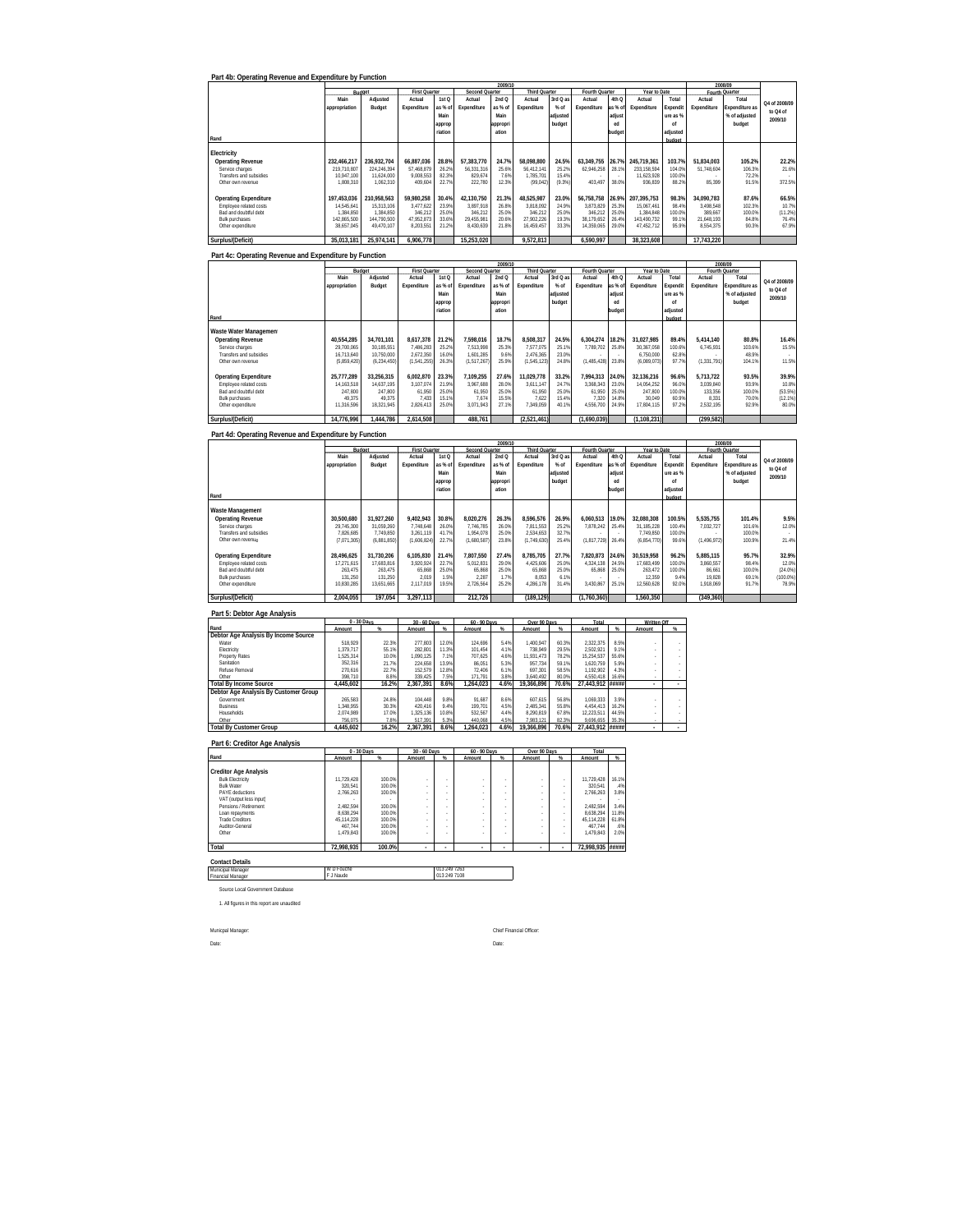# **Mpumalanga: Thaba Chweu(MP321) STATEMENT OF CAPITAL AND OPERATING EXPENDITURE FOR THE 4th QUARTER ENDED 30 JUNE 2010**

### **Part1: Operating Revenue and Expenditure**

|                                            |               |                          |                      |                          |                | 2009/10     |                          |                |                          |                                    |                          |                          |                        | 2008/09         |                 |
|--------------------------------------------|---------------|--------------------------|----------------------|--------------------------|----------------|-------------|--------------------------|----------------|--------------------------|------------------------------------|--------------------------|--------------------------|------------------------|-----------------|-----------------|
|                                            |               | Budget                   | <b>First Quarter</b> |                          | Second Quarter |             | <b>Third Quarter</b>     |                | Fourth Quarter           |                                    | Year to Date             |                          |                        | Fourth Quarter  |                 |
|                                            | Main          | Adjusted                 | Actual               | 1st Q as %               | Actual         | 2nd Q as    | Actual                   | 3rd Q as       | Actual                   | 4th Q as %                         | Actual                   | Total                    | Actual                 | Total           | Q4 of 2008/09   |
|                                            | appropriation | Budget                   | Expenditure          | of Main                  | Expenditure    | % of Main   | Expenditure              | $%$ of         | Expenditure              | of adjusted                        | Expenditure              | Expenditure              | Expenditure            | Expenditure as  | to Q4 of        |
|                                            |               |                          |                      | appropriati              |                | appropriati |                          | adjusted       |                          | budget                             |                          | as % of                  |                        | % of adjusted   | 2009/10         |
| Rand                                       |               |                          |                      | on                       |                | on          |                          | budget         |                          |                                    |                          | adjusted                 |                        | budget          |                 |
| Operating Revenue and Expenditure          |               |                          |                      |                          |                |             |                          |                |                          |                                    |                          |                          |                        |                 |                 |
| <b>Operating Revenue</b>                   |               | $\overline{\phantom{a}}$ |                      | $\overline{\phantom{a}}$ |                |             | $\blacksquare$           |                | 52.369.153               | $\overline{\phantom{a}}$           | 52.369.153               |                          | 34.240.321             | 96.8%           | 52.9%           |
| Property rates                             |               |                          | ×.                   |                          |                |             | $\sim$                   | $\sim$         | (190, 655)               | $\sim$                             | (190, 655)               | $\overline{\phantom{a}}$ | 6.874.024              | 138.0%          | (102.8%)        |
| Service charges                            |               | $\sim$                   |                      |                          |                |             | ×.                       | <b>м.</b>      | 17.877.761               | $\sim$                             | 17.877.761               | $\sim$                   | 20.237.420             | 115.2%          | (11.7%)         |
| Other own revenue                          |               |                          |                      |                          |                |             |                          |                | 34.682.047               |                                    | 34.682.047               |                          | 7.128.877              | 61.9%           | 386.5%          |
| <b>Operating Expenditure</b>               |               |                          |                      |                          |                |             | $\overline{a}$           | $\blacksquare$ | 69.450.278               | $\overline{\phantom{a}}$           | 69.450.278               |                          | 34.651.907             | 102.3%          | 100.4%          |
| Employee related costs                     |               |                          |                      |                          |                |             | $\sim$                   |                | 11,310,866               | $\sim$                             | 11,310,866               | . .                      | 16.486.104             | 95.3%           | (31.4%)         |
| Bad and doubtful debt                      |               |                          | ×.                   |                          |                |             | $\sim$                   | <b>м.</b>      |                          | $\sim$                             |                          | $\overline{\phantom{a}}$ |                        |                 |                 |
| <b>Bulk purchases</b><br>Other expenditure |               |                          | ×.                   |                          |                |             |                          | $\sim$         | 13.635.676<br>44.503.736 | $\sim$<br>$\overline{\phantom{a}}$ | 13.635.676<br>44.503.736 | $\overline{\phantom{a}}$ | 8.484.703<br>9.681.100 | 131.7%<br>93.7% | 60.7%<br>359.7% |
|                                            |               |                          |                      |                          |                |             |                          |                |                          |                                    |                          |                          |                        |                 |                 |
| Surplus/(Deficit)                          | ٠             | ٠                        | $\mathbf{r}$         |                          | ٠              |             | ٠                        |                | (17.081.125)             |                                    | (17.081.125)             |                          | (411,586)              |                 |                 |
| Capital transfers and other adjustments    |               |                          |                      |                          |                |             |                          | $\sim$         |                          |                                    |                          |                          |                        |                 |                 |
| <b>Revised Surplus/(Deficit)</b>           | ٠             | ٠                        | $\mathbf{r}$         |                          | ٠              |             | $\overline{\phantom{a}}$ |                | (17,081,125)             |                                    | (17,081,125)             |                          | (411,586)              |                 |                 |

#### **Part 2: Capital Revenue and Expenditure**

|                                        |                          |                          |                      |                          |                | 2009/10     |                          |                          |                |                          |              |             |                | 2008/09               |               |
|----------------------------------------|--------------------------|--------------------------|----------------------|--------------------------|----------------|-------------|--------------------------|--------------------------|----------------|--------------------------|--------------|-------------|----------------|-----------------------|---------------|
|                                        |                          | Budget                   | <b>First Quarter</b> |                          | Second Quarter |             | <b>Third Quarter</b>     |                          | Fourth Quarter |                          | Year to Date |             | Fourth Quarter |                       |               |
|                                        | Main                     | Adjusted                 | Actual               | 1st Q as %               | Actual         | 2nd Q as    | Actual                   | 3rd Q as                 | Actual         | 4th Q as %               | Actual       | Total       | Actual         | Total                 | Q4 of 2008/09 |
|                                        | appropriation            | Budget                   | Expenditure          | of Main                  | Expenditure    | % of Main   | Expenditure              | $%$ of                   | Expenditure    | of adjusted              | Expenditure  | Expenditure | Expenditure    | <b>Expenditure as</b> | to Q4 of      |
|                                        |                          |                          |                      | appropriati              |                | appropriati |                          | adjusted                 |                | budget                   |              | as % of     |                | % of adjusted         | 2009/10       |
| Rand                                   |                          |                          |                      | on                       |                | on          |                          | budget                   |                |                          |              | adjusted    |                | budget                |               |
|                                        |                          |                          |                      |                          |                |             |                          |                          |                |                          |              |             |                |                       |               |
| Capital Revenue and Expenditure        |                          |                          |                      |                          |                |             |                          |                          |                |                          |              |             |                |                       |               |
| Source of Finance                      | $\overline{\phantom{a}}$ | $\overline{\phantom{a}}$ | 3.884.617            | $\overline{\phantom{a}}$ |                | ٠           | $\overline{\phantom{a}}$ | $\overline{\phantom{a}}$ | 3.884.617      | $\overline{\phantom{a}}$ | 7.769.234    | $\sim$      | 2.085.493      | 45.4%                 | 86.3%         |
| External loans                         |                          |                          |                      | ٠                        |                | $\sim$      |                          | $\sim$                   |                | $\sim$                   | $\sim$       |             |                |                       |               |
| Internal contributions                 |                          | $\sim$                   |                      | ٠                        | $\sim$         | $\sim$      | $\sim$                   | ٠                        |                | $\sim$                   | $\sim$       | ×.          | 1.036.099      | <b>A</b>              | (100.0%       |
| Transfers and subsidies                |                          | $\sim$                   | 3.884.617            |                          |                |             |                          | $\sim$                   | 3.884.617      | $\sim$                   | 7.769.234    |             | 1.049.394      | <b>A</b>              | 270.2%        |
| Other                                  |                          |                          |                      |                          |                |             |                          |                          |                |                          |              | $\sim$      |                | 1.6%                  |               |
|                                        |                          |                          |                      |                          |                |             |                          |                          |                |                          |              |             |                |                       |               |
| <b>Capital Expenditure</b>             | ٠                        | $\overline{\phantom{a}}$ | 3.884.617            | $\overline{\phantom{a}}$ |                | ٠           | $\overline{\phantom{a}}$ | $\overline{\phantom{a}}$ | 22.845.519     | $\overline{\phantom{a}}$ | 26.730.136   | $\sim$      | 2.085.493      | 45.4%                 | 995.4%        |
| Water and Sanitation                   |                          | $\sim$                   | 77.726               |                          |                | $\sim$      |                          | $\sim$                   | 1,288.418      | $\sim$                   | 1.366.144    | $\sim$      | 897.451        | 144.8%                | 43.6%         |
| Electricity                            |                          | $\sim$                   | 1.603.301            |                          |                | -           | $\sim$                   | $\sim$                   | 4.026.345      | $\sim$                   | 5.629.646    |             | 206.504        | 21.5%                 | 1.849.8%      |
| Housing                                | $\sim$                   |                          |                      |                          | . .            | $\sim$      |                          | $\sim$                   |                | $\sim$                   |              | . .         | 629.433        | 139.5%                | (100.0%       |
| Roads, pavements, bridges and storm wa |                          | $\sim$                   | 1.774.052            |                          |                |             |                          | $\sim$                   | 13.865.225     | $\sim$                   | 15.639.277   | ×.          |                | 211.3%                | (100.0%       |
| Other                                  |                          |                          | 429.538              |                          |                |             |                          | ٠                        | 3,665,531      | $\sim$                   | 4.095.069    | $\sim$      | 352.105        | 33.0%                 | 941.0%        |
|                                        |                          |                          |                      |                          |                |             |                          |                          |                |                          |              |             |                |                       |               |

#### **Total Capital and Operating Expenditure Rand Capital and Operating Revenue** Operating Revenue - - - - - - - - 52,369,153 - 52,369,153 - 34,240,321 96.8% 52.9% Capital Revenue - - 3,884,617 - - - - - 3,884,617 - 7,769,234 - 2,085,493 45.4% 86.3%  **Main appropriation Adjusted Budget Actual Expenditure 1st Q as % of Main appropriati on Actual Expenditure 2nd Q as % of Main appropriati on Actual Expenditure 3rd Q as % of adjusted budget Actual Expenditure 4th Q as % of adjusted budget Actual Expenditure Total Expenditure as % of adjusted Actual Expenditure Total Expenditure as % of adjusted budget**   $\textbf{Total Revenue} \textbf{Document} \textbf{To} \textbf{a} \textbf{1} \textbf{1} \textbf{1} \textbf{2} \textbf{3} \textbf{4} \textbf{5} \textbf{5} \textbf{1} \textbf{2} \textbf{3} \textbf{1} \textbf{1} \textbf{2} \textbf{3} \textbf{3} \textbf{3} \textbf{4} \textbf{1} \textbf{1} \textbf{2} \textbf{3} \textbf{4} \textbf{3} \textbf{4} \textbf{5} \textbf{5} \textbf{4} \textbf{6} \textbf{6} \textbf{7} \textbf{1} \textbf$ Capital Expenditure - - - - - 3,884,617 - - - - - - - - 22,845,519 - 26,730,136 - 2,085,493 45.4% 995.4% **Total Expenditure - - 3,884,61 - 7 - - - - 92,295,79 - 7 96,180,41 - 4 36,737,40 94.1 0 % 151.2% Fourth Quarter 2009/10 2008/09 Q4 of 2008/09 to Q4 of 2009/10 Budget First Quarter Second Quarter Third Quarter Fourth Quarter Year to Date**

#### **Part 3: Cash Receipts and Payments**

|                                              |               |          |                      |                          |                | 2009/10                  |                      |                          |                |                          |              |             |             | 2008/09        |               |
|----------------------------------------------|---------------|----------|----------------------|--------------------------|----------------|--------------------------|----------------------|--------------------------|----------------|--------------------------|--------------|-------------|-------------|----------------|---------------|
|                                              | Budget        |          | <b>First Quarter</b> |                          | Second Quarter |                          | <b>Third Quarter</b> |                          | Fourth Quarter |                          | Year to Date |             |             | Fourth Quarter | O4 of 2008/09 |
|                                              | Main          | Adjusted | Actual               | 1st Q as %               | Actual         | 2nd Q as                 | Actual               | 3rd Q as                 | Actual         | 4th Q as %               | Actual       | Total       | Actual      | Total          |               |
|                                              | appropriation | Budget   | Expenditure          | of Main                  | Expenditure    | % of Main                | Expenditure          | $%$ of                   | Expenditure    | of adjusted              | Expenditure  | Expenditure | Expenditure | Expenditure as | to 04 of      |
|                                              |               |          |                      | appropriati              |                | appropriati              |                      | adiusted                 |                | budget                   |              | as % of     |             | % of adjusted  | 2009/10       |
| Rand                                         |               |          |                      | on                       |                | on                       |                      | budget                   |                |                          |              | adjusted    |             | budget         |               |
|                                              |               |          |                      |                          |                |                          |                      |                          |                |                          |              |             |             |                |               |
| <b>Cash Receipts and Payments</b>            |               |          |                      |                          |                |                          |                      |                          |                |                          |              |             |             |                |               |
| Opening Cash Balance                         |               |          | 1.758.947            |                          | 6.057.936      |                          | 1.879.720            |                          | 1,458,576      |                          | 1.758.947    |             |             |                |               |
| Cash receipts by source                      |               |          | 71,877,538           | $\overline{\phantom{a}}$ | 54,377,575     | $\overline{\phantom{a}}$ | 64,420,249           | $\overline{\phantom{a}}$ | 36,593,656     | $\overline{\phantom{a}}$ | 227,269,018  |             |             |                | $(100.0\%)$   |
| Statutory receipts (including VAT)           |               |          |                      | $\sim$                   |                |                          |                      | $\sim$                   |                | $\sim$                   |              |             |             |                |               |
| Service charges                              |               |          | 37.582.718           | <b>м.</b>                | 41.796.748     | $\sim$                   | 47.518.847           | ×.                       | 28.362.656     | $\sim$                   | 155,260.969  |             |             |                | (100.0%       |
| Transfers (operational and capital)          |               |          | 34.294.820           | $\sim$                   | 12.580.827     | $\sim$                   | 16.901.402           | $\sim$                   | 8.231.000      | $\sim$                   | 72.008.049   |             |             |                | (100.0%       |
| Other receipts                               |               |          |                      |                          |                |                          |                      |                          |                |                          |              |             |             |                |               |
| Contributions recognised - cap. & contr.     |               |          |                      |                          |                |                          |                      |                          |                |                          |              |             |             |                |               |
| Proceeds on disposal of PPE                  |               |          |                      |                          | ×.             |                          |                      |                          |                |                          |              |             |             |                |               |
| <b>External loans</b>                        |               |          |                      |                          |                |                          |                      |                          |                |                          |              |             |             |                |               |
| Net increase (decr.) in assets / liabilities |               |          |                      |                          |                |                          |                      |                          |                |                          |              |             |             |                |               |
| Cash payments by type                        |               |          | 67,578,549           | $\sim$                   | 58.555.791     | $\overline{\phantom{a}}$ | 64.841.393           | $\overline{\phantom{a}}$ | 36.443.875     | $\overline{\phantom{a}}$ | 227.419.608  |             |             |                | $(100.0\%)$   |
| Employee related costs                       |               |          | 14.939.177           | $\sim$                   | 15.384.320     |                          | 15.869.851           | $\sim$                   | 10.648.587     |                          | 56.841.935   |             |             |                | (100.0%       |
| Grant and subsidies                          |               |          |                      |                          |                |                          |                      |                          |                |                          |              |             |             |                |               |
| Bulk Purchases - electr., water and sewe     |               |          |                      |                          |                |                          |                      | $\sim$                   |                |                          |              |             |             |                |               |
| Other payments to service providers          |               |          | 51.856.945           | $\sim$                   | 43.171.471     | $\sim$                   | 48.658.571           | $\sim$                   | 25.795.288     | $\sim$                   | 169.482.275  |             |             |                | (100.0%       |
| Capital assets                               |               |          | 782.427              |                          |                |                          | 312.971              |                          |                |                          | 1,095,398    |             |             |                |               |
| Repayment of borrowing                       |               |          |                      |                          |                |                          |                      |                          |                |                          |              |             |             |                |               |
| Other cash flows / payments                  |               |          |                      |                          |                |                          |                      |                          |                |                          |              |             |             |                |               |
| <b>Closing Cash Balance</b>                  |               |          | 6.057.936            |                          | 1.879.720      |                          | 1.458.576            |                          | 1,608,357      |                          | 1.608.357    |             |             |                |               |
|                                              |               |          |                      |                          |                |                          |                      |                          |                |                          |              |             |             |                |               |

### **Part 4a: Operating Revenue and Expenditure by Function**

|                              |                          | 2009/10  |                      |              |                |                          |                      |                          |                |                          |              |                          |             | 2008/09        |               |
|------------------------------|--------------------------|----------|----------------------|--------------|----------------|--------------------------|----------------------|--------------------------|----------------|--------------------------|--------------|--------------------------|-------------|----------------|---------------|
|                              |                          | Budget   | <b>First Quarter</b> |              | Second Quarter |                          | <b>Third Quarter</b> |                          | Fourth Quarter |                          | Year to Date |                          |             | Fourth Quarter |               |
|                              | Main                     | Adjusted | Actual               | 1st Q as %   | Actual         | 2nd Q as                 | Actual               | 3rd Q as                 | Actual         | 4th Q as %               | Actual       | Total                    | Actual      | Total          | Q4 of 2008/09 |
|                              | appropriation            | Budget   | Expenditure          | of Main      | Expenditure    | % of Main                | Expenditure          | $%$ of                   | Expenditure    | of adjusted              | Expenditure  | Expenditure              | Expenditure | Expenditure as | to Q4 of      |
|                              |                          |          |                      | lappropriati |                | lappropriati             |                      | adjusted                 |                | budget                   |              | as % of                  |             | % of adjusted  | 2009/10       |
| Rand                         |                          |          |                      | on           |                | on                       |                      | budget                   |                |                          |              | adjusted                 |             | budget         |               |
|                              |                          |          |                      |              |                |                          |                      |                          |                |                          |              |                          |             |                |               |
| Water                        |                          |          |                      |              |                |                          |                      |                          |                |                          |              |                          |             |                |               |
| <b>Operating Revenue</b>     |                          |          |                      |              |                |                          |                      | $\sim$                   | 3.247.109      | $\overline{\phantom{a}}$ | 3.247.109    | $\overline{\phantom{a}}$ | 4.809.857   | 136.7%         | (32.5%)       |
| Service charges              |                          |          | ٠                    |              |                |                          |                      |                          | 3.247.109      | $\sim$                   | 3.247.109    | $\sim$                   | 4.809.857   | 107.5%         | (32.5%)       |
| Transfers and subsidies      |                          |          |                      |              |                |                          |                      |                          |                | $\sim$                   | $\sim$       |                          |             |                | $\sim$        |
| Other own revenue            |                          |          |                      |              |                |                          |                      |                          |                |                          |              |                          |             |                |               |
| <b>Operating Expenditure</b> | $\overline{\phantom{a}}$ |          |                      |              |                | $\overline{\phantom{a}}$ |                      | $\overline{\phantom{a}}$ | 1.107.666      | $\overline{\phantom{a}}$ | 1.107.666    | $\overline{\phantom{a}}$ | 1.957.468   | 77.6%          | (43.4%)       |
| Employee related costs       |                          |          | ٠                    |              |                |                          |                      | $\sim$                   | 864.152        | $\sim$                   | 864.152      | ×.                       | 938.992     | 94.7%          | (8.0%)        |
| Bad and doubtful debt        |                          |          |                      |              |                |                          |                      | ×.                       |                | $\sim$                   | ×.           | ×.                       |             |                |               |
| Bulk purchases               |                          |          | ٠                    |              |                |                          |                      |                          |                | $\sim$                   | ×.           | ×.                       |             |                |               |
| Other expenditure            |                          |          |                      |              |                |                          |                      |                          | 243.514        |                          | 243.514      | ×.                       | 1.018.476   | 62.6%          | $(76.1\%)$    |
|                              |                          |          |                      |              |                |                          |                      |                          |                |                          |              |                          |             |                |               |
| Surplus/(Deficit)            | ٠                        | ٠        |                      |              |                |                          |                      |                          | 2.139.443      |                          | 2.139.443    |                          | 2.852.389   |                |               |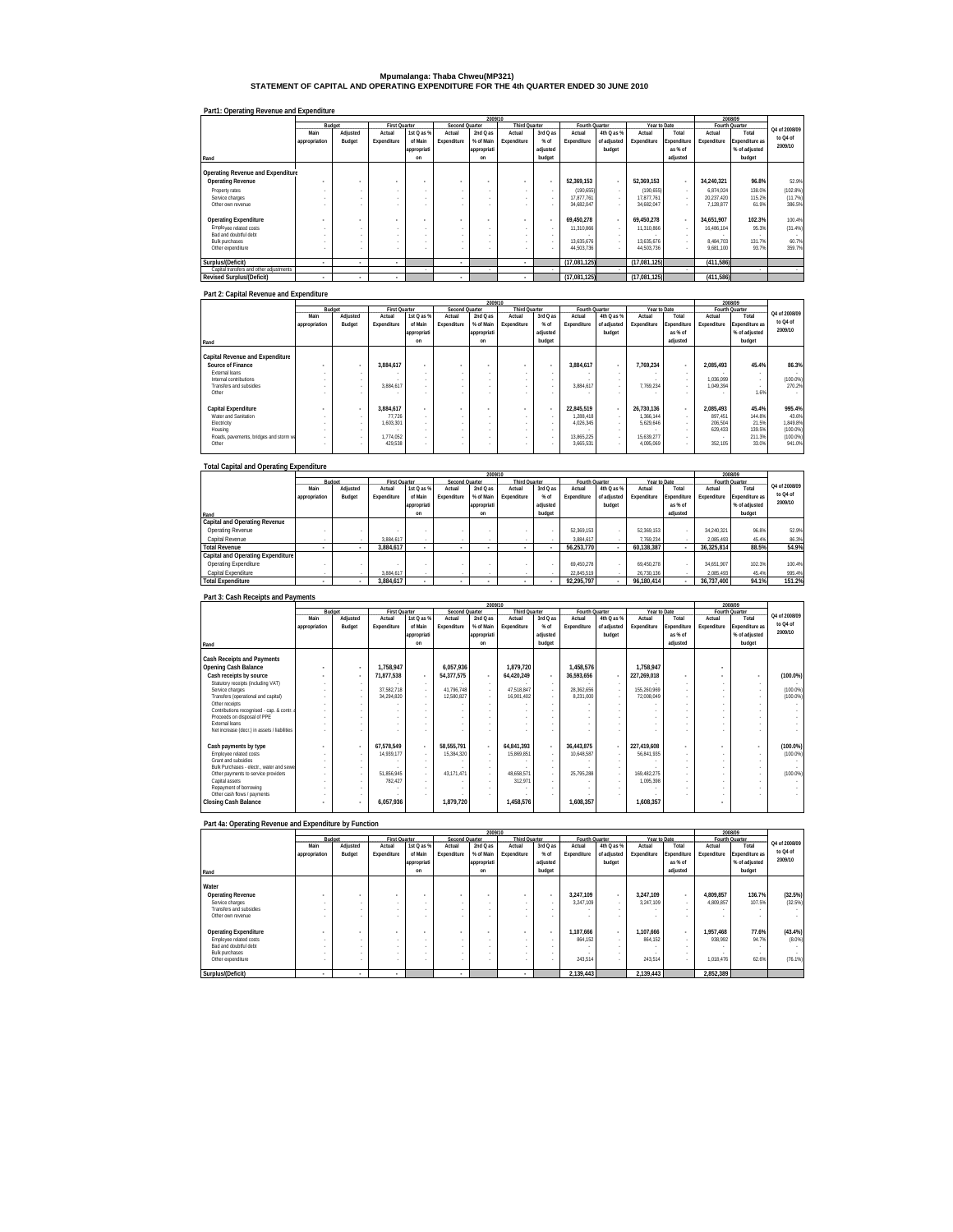|                              |               |          |               |             |                | 2009/10     |                          |                          |                |                          |              |                          |             | 2008/09        |               |
|------------------------------|---------------|----------|---------------|-------------|----------------|-------------|--------------------------|--------------------------|----------------|--------------------------|--------------|--------------------------|-------------|----------------|---------------|
|                              |               | Budget   | First Quarter |             | Second Quarter |             | <b>Third Quarter</b>     |                          | Fourth Quarter |                          | Year to Date |                          |             | Fourth Quarter |               |
|                              | Main          | Adjusted | Actual        | 1st Q as %  | Actual         | 2nd Q as    | Actual                   | 3rd Q as                 | Actual         | 4th Q as %               | Actual       | Total                    | Actual      | Total          | Q4 of 2008/09 |
|                              | appropriation | Budget   | Expenditure   | of Main     | Expenditure    | % of Main   | Expenditure              | % of                     | Expenditure    | of adjusted              | Expenditure  | Expenditure              | Expenditure | Expenditure as | to Q4 of      |
|                              |               |          |               | appropriati |                | appropriati |                          | adjusted                 |                | budget                   |              | as % of                  |             | % of adjusted  | 2009/10       |
| Rand                         |               |          |               | on          |                | on          |                          | budget                   |                |                          |              | adjusted                 |             | budget         |               |
|                              |               |          |               |             |                |             |                          |                          |                |                          |              |                          |             |                |               |
| Electricity                  |               |          |               |             |                |             |                          |                          |                |                          |              |                          |             |                |               |
| <b>Operating Revenue</b>     |               |          | ٠             |             |                |             | <b>Security</b>          | $\overline{\phantom{a}}$ | 9.573.847      | $\overline{\phantom{a}}$ | 9.573.847    | $\overline{\phantom{a}}$ | 10.129.253  | 90.4%          | (5.5%)        |
| Service charges              |               |          |               |             |                |             |                          |                          | 9.573.847      |                          | 9.573.847    |                          | 10.129.253  | 90.4%          | (5.5%)        |
| Transfers and subsidies      |               |          |               |             |                |             | . .                      |                          |                |                          | $\sim$       |                          |             |                |               |
| Other own revenue            |               |          |               |             | ×.             |             |                          |                          |                |                          |              |                          |             |                |               |
| <b>Operating Expenditure</b> |               |          | ٠             |             |                |             | $\overline{\phantom{a}}$ | $\overline{\phantom{a}}$ | 14.417.710     | . .                      | 14.417.710   | $\overline{\phantom{a}}$ | 10.826.386  | 124.8%         | 33.2%         |
| Employee related costs       |               |          |               |             | ×.             |             | $\sim$                   |                          | 431.033        | $\sim$                   | 431.033      |                          | 695.070     | 84.6%          | $(38.0\%)$    |
| Bad and doubtful debt        |               |          | ×.            |             | ×.             |             | . .                      |                          |                |                          |              |                          |             |                |               |
| <b>Bulk purchases</b>        |               |          |               |             | ×.             |             | . .                      | $\sim$                   | 13.635.676     | $\sim$                   | 13.635.676   |                          | 9.014.359   | 133.1%         | 51.3%         |
| Other expenditure            |               |          |               |             | ×.             |             |                          |                          | 351.001        |                          | 351.001      |                          | 1.116.957   | 90.0%          | (68.6%)       |
|                              |               |          |               |             |                |             |                          |                          |                |                          |              |                          |             |                |               |
| Surplus/(Deficit)            |               |          | ٠             |             |                |             | ٠                        |                          | (4,843,863)    |                          | (4,843,863)  |                          | (697.133)   |                |               |

### **Part 4c: Operating Revenue and Expenditure by Function**

|                              |                          | 2009/10      |                      |                          |                |                          |                      |                          |                |                          |              |                          |                          | 2008/09        |               |
|------------------------------|--------------------------|--------------|----------------------|--------------------------|----------------|--------------------------|----------------------|--------------------------|----------------|--------------------------|--------------|--------------------------|--------------------------|----------------|---------------|
|                              |                          | Budget       | <b>First Quarter</b> |                          | Second Quarter |                          | <b>Third Quarter</b> |                          | Fourth Quarter |                          | Year to Date |                          |                          | Fourth Quarter |               |
|                              | Main                     | Adjusted     | Actual               | 1st Q as %               | Actual         | 2nd Q as                 | Actual               | 3rd Q as                 | Actual         | 4th Q as %               | Actual       | Total                    | Actual                   | Total          | Q4 of 2008/09 |
|                              | appropriation            | Budget       | Expenditure          | of Main                  | Expenditure    | % of Main                | Expenditure          | $%$ of                   | Expenditure    | of adjusted              | Expenditure  | Expenditure              | Expenditure              | Expenditure as | to Q4 of      |
|                              |                          |              |                      | appropriati              |                | appropriati              |                      | adjusted                 |                | budget                   |              | as % of                  |                          | % of adjusted  | 2009/10       |
| Rand                         |                          |              |                      | on                       |                | on                       |                      | budget                   |                |                          |              | adjusted                 |                          | budget         |               |
|                              |                          |              |                      |                          |                |                          |                      |                          |                |                          |              |                          |                          |                |               |
| Waste Water Management       |                          |              |                      |                          |                |                          |                      |                          |                |                          |              |                          |                          |                |               |
| <b>Operating Revenue</b>     | $\overline{\phantom{a}}$ |              |                      | $\overline{\phantom{a}}$ |                | $\overline{\phantom{a}}$ | ٠                    | $\overline{\phantom{a}}$ | 1.587.900      | $\overline{\phantom{a}}$ | 1.587.900    | $\overline{\phantom{a}}$ | $\overline{\phantom{a}}$ | $\overline{a}$ | $(100.0\%)$   |
| Service charges              | ×.                       | ۰            |                      |                          |                | $\sim$                   |                      | $\sim$                   | 1.587.900      | $\overline{\phantom{a}}$ | 1.587.900    | . .                      |                          |                | (100.0%       |
| Transfers and subsidies      |                          |              |                      |                          |                |                          |                      |                          |                |                          |              |                          |                          |                |               |
| Other own revenue            |                          |              |                      |                          |                |                          |                      |                          |                |                          |              |                          |                          |                |               |
|                              |                          |              |                      |                          |                |                          |                      |                          |                |                          |              |                          |                          |                |               |
| <b>Operating Expenditure</b> | ۰                        |              |                      | $\bullet$                |                | ۰                        |                      | $\overline{\phantom{a}}$ | 264,247        | $\overline{\phantom{a}}$ | 264.247      | $\overline{\phantom{a}}$ | $\overline{\phantom{a}}$ | $\overline{a}$ | $(100.0\%)$   |
| Employee related costs       |                          | ۰            | ٠                    |                          |                | $\sim$                   |                      |                          | 167.696        | $\sim$                   | 167.696      | . .                      |                          |                | (100.0%       |
| Bad and doubtful debt        |                          | ۰            | ٠                    |                          |                |                          |                      |                          |                | $\sim$                   | $\sim$       | . .                      |                          |                |               |
| <b>Bulk purchases</b>        |                          |              |                      |                          |                |                          |                      |                          |                |                          |              |                          |                          |                |               |
| Other expenditure            |                          |              |                      |                          |                |                          |                      |                          | 96.551         |                          | 96.551       |                          |                          |                | (100.0%       |
|                              |                          |              |                      |                          |                |                          |                      |                          |                |                          |              |                          |                          |                |               |
| Surplus/(Deficit)            | ٠                        | $\mathbf{r}$ | $\sim$               |                          |                |                          |                      |                          | 1.323.653      |                          | 1,323,653    |                          | ٠                        |                |               |

### **Part 4d: Operating Revenue and Expenditure by Function**

|                              |               | 2009/10  |                      |              |                |              |                      |                          |                |                          |              |             |                          | 2008/09        |               |
|------------------------------|---------------|----------|----------------------|--------------|----------------|--------------|----------------------|--------------------------|----------------|--------------------------|--------------|-------------|--------------------------|----------------|---------------|
|                              | Budget        |          | <b>First Quarter</b> |              | Second Quarter |              | <b>Third Quarter</b> |                          | Fourth Quarter |                          | Year to Date |             |                          | Fourth Quarter |               |
|                              | Main          | Adjusted | Actual               | 1st Q as %   | Actual         | 2nd Q as     | Actual               | 3rd Q as                 | Actual         | 4th Q as %               | Actual       | Total       | Actual                   | Total          | Q4 of 2008/09 |
|                              | appropriation | Budget   | Expenditure          | of Main      | Expenditure    | % of Main    | Expenditure          | $%$ of                   | Expenditure    | of adjusted              | Expenditure  | Expenditure | Expenditure              | Expenditure as | to Q4 of      |
|                              |               |          |                      | lappropriati |                | lappropriati |                      | adjusted                 |                | budget                   |              | as % of     |                          | % of adjusted  | 2009/10       |
| Rand                         |               |          |                      | on           |                | on           |                      | budget                   |                |                          |              | adjusted    |                          | budget         |               |
|                              |               |          |                      |              |                |              |                      |                          |                |                          |              |             |                          |                |               |
| Waste Management             |               |          |                      |              |                |              |                      |                          |                |                          |              |             |                          |                |               |
| <b>Operating Revenue</b>     |               |          | $\bullet$            | $\bullet$    |                |              | <b>Security</b>      | $\overline{\phantom{a}}$ | 1.401.861      | $\overline{\phantom{a}}$ | 1.401.861    | ٠           | $\overline{\phantom{a}}$ |                | $(100.0\%)$   |
| Service charges              |               |          |                      |              |                |              |                      |                          | 1.401.861      | $\sim$                   | 1.401.861    | $\sim$      |                          |                | (100.0%       |
| Transfers and subsidies      |               |          |                      |              |                |              |                      |                          | ٠              | $\sim$                   | ٠            | $\sim$      |                          | ٠              |               |
| Other own revenue            |               |          | $\sim$               |              | ×.             |              |                      |                          | ×.             |                          |              |             |                          |                |               |
|                              |               |          |                      |              |                |              |                      |                          |                |                          |              |             |                          |                |               |
| <b>Operating Expenditure</b> |               |          | $\blacksquare$       | $\sim$       |                |              | <b>Security</b>      | $\overline{\phantom{a}}$ | 1.320.782      | $\overline{\phantom{a}}$ | 1.320.782    | ٠           | $\overline{\phantom{a}}$ | ٠              | $(100.0\%)$   |
| Employee related costs       | $\sim$        |          | . .                  |              | $\sim$         |              | $\sim$               |                          | 980.431        | $\sim$                   | 980.431      |             |                          |                | (100.0%       |
| Bad and doubtful debt        |               |          | . .                  |              | ×.             |              | . .                  |                          | $\sim$         | $\sim$                   | $\sim$       | $\sim$      |                          |                |               |
| <b>Bulk purchases</b>        |               |          | . .                  |              | $\sim$         |              | $\sim$               |                          | $\sim$         | $\sim$                   | $\sim$       | $\sim$      | $\sim$                   | ٠              |               |
| Other expenditure            |               |          |                      |              |                |              |                      |                          | 340.351        | $\sim$                   | 340.351      |             | $\sim$                   | ٠              | (100.0%       |
| Surplus/(Deficit)            |               |          | ٠                    |              | ٠              |              | ٠                    |                          | 81.079         |                          | 81.079       |             |                          |                |               |

# **Part 5: Debtor Age Analysis**

|                                       |            | $0 - 30$ Days | 30 - 60 Days |       | 60 - 90 Days |       | Over 90 Days |       | Total       |        | Written Off |   |
|---------------------------------------|------------|---------------|--------------|-------|--------------|-------|--------------|-------|-------------|--------|-------------|---|
| Rand                                  | Amount     | $\%$          | Amount       | 吆     | Amount       | %     | Amount       | %     | Amount      | ж.     | Amount      | % |
| Debtor Age Analysis By Income Source  |            |               |              |       |              |       |              |       |             |        |             |   |
| Water                                 | 11.257.971 | 27.2%         | 1.350.478    | 3.3%  | 399.581      | 1.0%  | 28.452.516   | 68.6% | 41.460.546  | 39.1%  |             |   |
| Electricity                           | 3.201.122  | 13.1%         | 4.027.073    | 16.5% | 365.820      | 1.5%  | 16.808.031   | 68.9% | 24.402.046  | 23.0%  |             |   |
| <b>Property Rates</b>                 | 2.421.741  | 11.0%         | 1.911.989    | 8.7%  | 1.269.238    | 5.8%  | 16.446.157   | 74.6% | 22.049.125  | 20.8%  |             |   |
| Sanitation                            |            |               |              |       |              |       |              |       |             |        |             |   |
| Refuse Removal                        |            |               |              |       |              |       |              |       |             |        |             |   |
| Other                                 | 2.824.285  | 15.69         | 5.487.350    | 30.3% | 933.241      | 5.1%  | 8.888.183    | 49.0% | 18.133.059  | 17.1%  |             |   |
| <b>Total By Income Source</b>         | 19.705.119 | 18.6%         | 12.776.890   | 12.0% | 2.967.880    | 2.8%  | 70.594.887   | 66.6% | 106.044.776 | 100.0% |             |   |
| Debtor Age Analysis By Customer Group |            |               |              |       |              |       |              |       |             |        |             |   |
| Government                            |            |               |              |       |              |       |              |       |             |        |             |   |
| <b>Business</b>                       | 3.249.547  | 31.3%         | 2.970.397    | 28.6% | 1.034.563    | 10.0% | 3.125.176    | 30.1% | 10.379.683  | 9.8%   |             |   |
| Households                            | 16.009.741 | 16.9%         | 9.593.607    | 10.1% | 1.561.105    | 1.6%  | 67.469.711   | 71.3% | 94.634.164  | 89.2%  |             |   |
| Other                                 | 445.831    | 43.2%         | 212.886      | 20.6% | 372.212      | 36.1% |              |       | 1 030 929   | 1.0%   |             |   |
| <b>Total By Customer Group</b>        | 19.705.119 | 18.6%         | 12.776.890   | 12.0% | 2.967.880    | 2.8%  | 70.594.887   | 66.6% | 106.044.776 | 100.0% |             |   |

### **Part 6: Creditor Age Analysis**

|                              | 0 - 30 Days |           | 30 - 60 Days |           | 60 - 90 Days |          | Over 90 Days |       | Total      |        |
|------------------------------|-------------|-----------|--------------|-----------|--------------|----------|--------------|-------|------------|--------|
| Rand                         | Amount      | $\propto$ | Amount       | $\propto$ | Amount       | $\alpha$ | Amount       | 96    | Amount     |        |
|                              |             |           |              |           |              |          |              |       |            |        |
| <b>Creditor Age Analysis</b> |             |           |              |           |              |          |              |       |            |        |
| <b>Bulk Electricity</b>      | 5.292.998   | 48.3%     | 37.423       | .3%       | 3.630.948    | 33.1%    | 1.995.608    | 18.2% | 10.956.977 | 39.7%  |
| <b>Bulk Water</b>            |             | ٠         |              |           |              |          |              |       |            |        |
| PAYE deductions              | 464.325     | 36.4%     | 371.911      | 29.2%     | 438.783      | 34.4%    |              |       | 1.275.019  | 4.6%   |
| VAT (output less input)      |             |           |              |           |              |          |              |       |            |        |
| Pensions / Retirement        | 918.314     | 100.0%    |              |           |              |          |              |       | 918.314    | 3.3%   |
| Loan repayments              | 322.817     | 57.9%     |              |           | 101.042      | 18.1%    | 134.009      | 24.0% | 557.868    | 2.0%   |
| Trade Creditors              | 6.227.679   | 47.7%     | 2.138.691    | 16.4%     | 2.866.179    | 21.9%    | 1.825.996    | 14.0% | 13.058.545 | 47.3%  |
| Auditor-General              | 15.919      | 1.9%      | 3.293        | .4%       | 725.420      | 87.5%    | 84.772       | 10.2% | 829.404    | 3.0%   |
| Other                        |             |           |              |           |              |          |              |       |            |        |
|                              |             |           |              |           |              |          |              |       |            |        |
| Total                        | 13.242.052  | 48.0%     | 2.551.318    | 9.2%      | 7.762.372    | 28.1%    | 4.040.385    | 14.6% | 27.596.127 | 100.0% |

**ntact De** Municipal Manager Financial Manager

I Moshoadiba 013 235 7108 P Mpele 013 235 7072

Source Local Government Database

1. All figures in this report are unaudited

Municpal Manager: Chief Financial Officer:

Date: Date: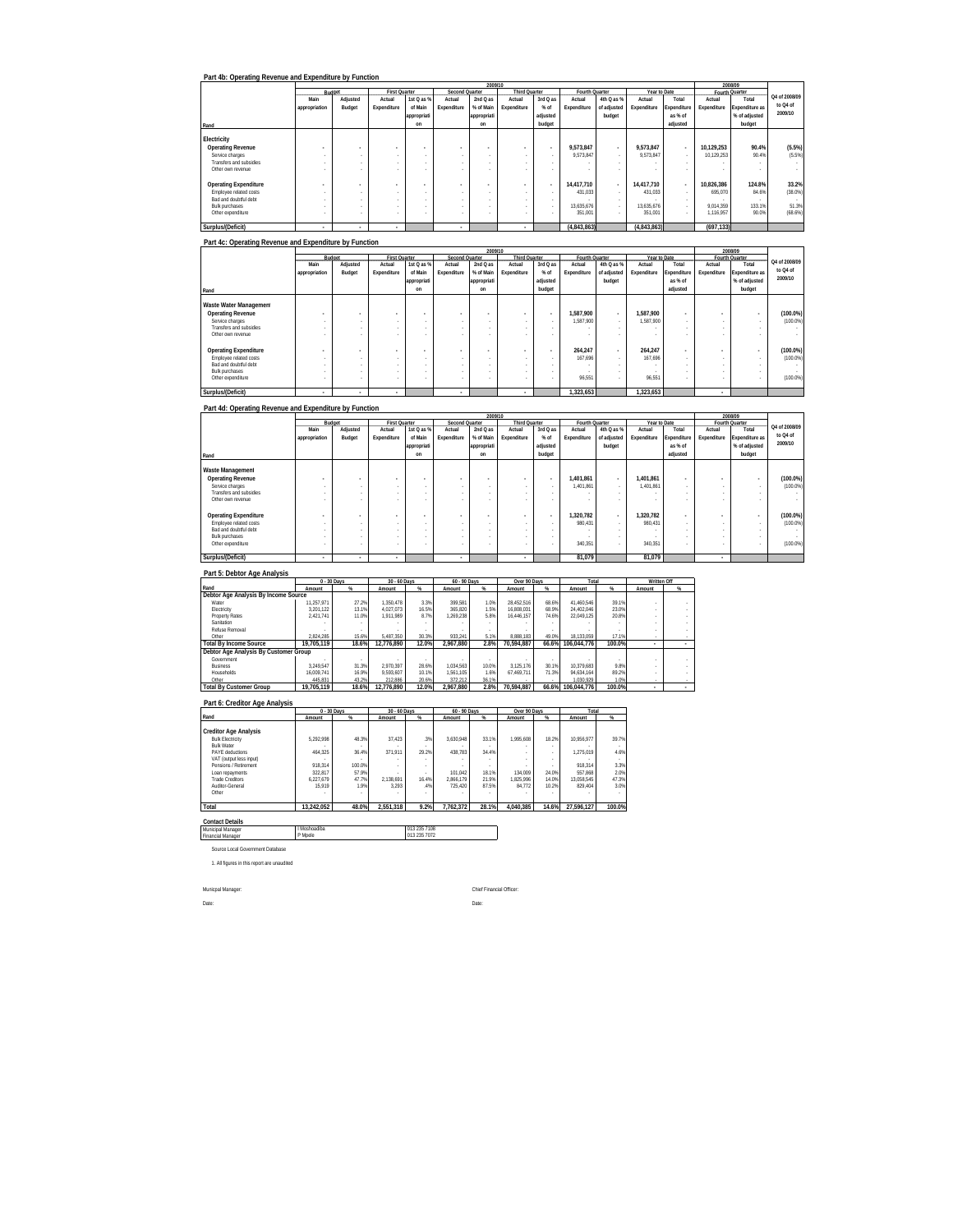# **Mpumalanga: Thembisile(MP315) STATEMENT OF CAPITAL AND OPERATING EXPENDITURE FOR THE 4th QUARTER ENDED 30 JUNE 2010**

| Part1: Operating Revenue and Expenditure |               |             |                      |                  |                          |                          |                          |                |                          |                          |              |          |                          |                |               |
|------------------------------------------|---------------|-------------|----------------------|------------------|--------------------------|--------------------------|--------------------------|----------------|--------------------------|--------------------------|--------------|----------|--------------------------|----------------|---------------|
|                                          |               |             |                      |                  |                          | 2009/10                  |                          |                |                          |                          |              |          |                          | 2008/09        |               |
|                                          |               | Budget      | <b>First Quarter</b> |                  | Second Quarter           |                          | <b>Third Quarter</b>     |                | Fourth Quarter           |                          | Year to Date |          |                          | Fourth Quarter |               |
|                                          | Main          | Adjusted    | Actual               | 1st <sub>O</sub> | Actual                   | 2nd Q as                 | Actual                   | 3rd Q as %     | Actual                   | 4th Q as                 | Actual       | Total    | Actual                   | Total          |               |
|                                          | appropriation | Budget      | Expenditure          | as % of          | Expenditure              | % of Main                | Expenditure              | of adjusted    | Expenditure              | $%$ of                   | Expenditure  | Expend   | Expenditure              | Expenditure as | Q4 of 2008/09 |
|                                          |               |             |                      | Main             |                          | appropriat               |                          | budget         |                          | adjusted                 |              | iture as |                          | % of adjusted  | to Q4 of      |
|                                          |               |             |                      |                  |                          |                          |                          |                |                          |                          |              | $%$ of   |                          |                | 2009/10       |
|                                          |               |             |                      | appropr          |                          | ion                      |                          |                |                          | budget                   |              |          |                          | budget         |               |
|                                          |               |             |                      | iation           |                          |                          |                          |                |                          |                          |              | adjuste  |                          |                |               |
| Rand                                     |               |             |                      |                  |                          |                          |                          |                |                          |                          |              |          |                          |                |               |
| Operating Revenue and Expenditure        |               |             |                      |                  |                          |                          |                          |                |                          |                          |              |          |                          |                |               |
|                                          | 269.854.044   | 269.854.044 | 64.666.565           | 24.0%            |                          |                          |                          |                |                          |                          |              | 24.0%    |                          |                |               |
| <b>Operating Revenue</b>                 |               |             |                      |                  | $\overline{a}$           | $\overline{\phantom{a}}$ | $\overline{\phantom{a}}$ |                | $\overline{\phantom{a}}$ | $\overline{\phantom{a}}$ | 64,666,565   |          |                          |                |               |
| Property rates                           |               |             |                      |                  | $\sim$                   |                          | $\sim$                   | ×.             | $\sim$                   | ×.                       |              |          | ×.                       |                |               |
| Service charges                          | 11.186.900    | 11.186.900  | 1.884.925            | 16.8%            | $\sim$                   |                          | . .                      |                |                          | ×.                       | 1.884.925    | 16.8%    |                          |                |               |
| Other own revenue                        | 258.667.144   | 258.667.144 | 62.781.640           | 24.3%            | ×.                       |                          | $\overline{\phantom{a}}$ |                |                          | ×.                       | 62,781,640   | 24.3%    |                          |                |               |
|                                          |               |             |                      |                  |                          |                          |                          |                |                          |                          |              |          |                          |                |               |
| <b>Operating Expenditure</b>             | 269.661.793   | 269.661.793 | 5.997.938            | 2.2%             | $\overline{\phantom{a}}$ | $\overline{\phantom{a}}$ | $\overline{\phantom{a}}$ | $\overline{a}$ | ٠                        | $\overline{\phantom{a}}$ | 5.997.938    | 2.2%     | $\overline{\phantom{a}}$ |                |               |
| Employee related costs                   | 58,013,518    | 58.013.518  | 2.840.055            | 4.9%             | $\sim$                   |                          | $\overline{\phantom{a}}$ | ×.             | $\sim$                   | ×.                       | 2.840.055    | 4.9%     | ×.                       |                |               |
| Bad and doubtful debt                    |               |             |                      |                  |                          |                          | . .                      |                |                          |                          |              |          |                          |                |               |
| <b>Bulk purchases</b>                    | 44.000.000    | 44.000.000  |                      |                  |                          |                          | . .                      |                |                          |                          |              |          |                          |                |               |
| Other expenditure                        | 167.648.275   | 167.648.275 | 3.157.883            | 1.9%             | ×.                       |                          | $\overline{\phantom{a}}$ |                |                          | ×.                       | 3.157.883    | 1.9%     |                          |                |               |
|                                          |               |             |                      |                  |                          |                          |                          |                |                          |                          |              |          |                          |                |               |
| Surplus/(Deficit)                        | 192.251       | 192.251     | 58.668.627           |                  | $\overline{\phantom{a}}$ |                          | $\overline{\phantom{a}}$ |                | ۰.                       |                          | 58.668.627   |          | ٠                        |                |               |
| Capital transfers and other adjustments  |               |             |                      |                  |                          |                          |                          | ٠              |                          |                          |              |          |                          |                | $\sim$        |
| <b>Revised Surplus/(Deficit)</b>         | 192,251       | 192,251     | 58,668,627           |                  | $\overline{\phantom{a}}$ |                          | ٠                        |                | ٠                        |                          | 58,668,627   |          | ٠                        |                |               |

### **Part 2: Capital Revenue and Expenditure**

|                                     |               |                          |                      |                          |                          | 2009/10                  |                          |             |                          |          |                          |                          |                          | 2008/09        |                          |
|-------------------------------------|---------------|--------------------------|----------------------|--------------------------|--------------------------|--------------------------|--------------------------|-------------|--------------------------|----------|--------------------------|--------------------------|--------------------------|----------------|--------------------------|
|                                     |               | Budget                   | <b>First Quarter</b> |                          | Second Quarter           |                          | <b>Third Quarter</b>     |             | Fourth Quarter           |          | Year to Date             |                          |                          | Fourth Quarter |                          |
|                                     | Main          | Adjusted                 | Actual               | 1st <sub>O</sub>         | Actual                   | $2ndQ$ as                | Actual                   | 3rd Q as %  | Actual                   | 4th Q as | Actual                   | Total                    | Actual                   | Total          | Q4 of 2008/09            |
|                                     | appropriation | Budget                   | Expenditure          | as % of                  | Expenditure              | % of Main                | Expenditure              | of adjusted | Expenditure              | $%$ of   | Expenditure              | Expend                   | Expenditure              | Expenditure as |                          |
|                                     |               |                          |                      | Main                     |                          | appropriat               |                          | budget      |                          | adjusted |                          | iture as                 |                          | % of adjusted  | to Q4 of                 |
|                                     |               |                          |                      | appropr                  |                          | ion                      |                          |             |                          | budget   |                          | $%$ of                   |                          | budget         | 2009/10                  |
|                                     |               |                          |                      | iation                   |                          |                          |                          |             |                          |          |                          | adjuste                  |                          |                |                          |
| Rand                                |               |                          |                      |                          |                          |                          |                          |             |                          |          |                          |                          |                          |                |                          |
|                                     |               |                          |                      |                          |                          |                          |                          |             |                          |          |                          |                          |                          |                |                          |
| Capital Revenue and Expenditure     |               |                          |                      |                          |                          |                          |                          |             |                          |          |                          |                          |                          |                |                          |
| Source of Finance                   | $\sim$        | $\overline{\phantom{a}}$ | $\sim$               | $\overline{\phantom{a}}$ | $\blacksquare$           | ٠                        | $\overline{\phantom{a}}$ |             | $\overline{\phantom{a}}$ |          |                          | $\overline{\phantom{a}}$ | ۰                        |                | $\overline{\phantom{a}}$ |
| External loans                      |               | $\sim$                   | . .                  | $\overline{\phantom{a}}$ | ٠                        | $\sim$                   | ×.                       | ×.          | $\sim$                   | ×.       | ×.                       | - 1                      | $\sim$                   |                | ٠                        |
| Internal contributions              |               | $\sim$                   |                      | $\sim$                   | ٠                        | $\sim$                   | ×.                       |             | $\sim$                   |          | $\sim$                   |                          | $\sim$                   |                |                          |
| Transfers and subsidies             |               | $\sim$                   |                      | $\overline{\phantom{a}}$ | ٠                        | $\sim$                   | ×.                       | ×.          | $\sim$                   | ×.       | ×.                       | - 1                      | $\sim$                   |                | ×.                       |
| Other                               |               |                          |                      | $\sim$                   | ٠                        | $\sim$                   | $\sim$                   |             |                          |          |                          |                          | ٠                        |                | ÷.                       |
|                                     |               |                          |                      |                          |                          |                          |                          |             |                          |          |                          |                          |                          |                |                          |
| Capital Expenditure                 |               | $\overline{\phantom{a}}$ | $\sim$               | ٠                        | $\overline{\phantom{a}}$ | $\overline{\phantom{a}}$ | $\overline{\phantom{a}}$ |             | $\overline{\phantom{a}}$ |          | $\overline{\phantom{a}}$ | $\blacksquare$           | $\overline{\phantom{a}}$ | ٠              | $\overline{\phantom{a}}$ |
| Water and Sanitation                |               | ٠                        | . .                  | $\sim$                   | ٠                        | $\sim$                   | $\sim$                   |             | $\sim$                   |          | $\sim$                   |                          | $\sim$                   |                | ۰                        |
| Electricity                         |               | $\sim$                   |                      | $\overline{\phantom{a}}$ | ٠                        | $\sim$                   | ×.                       |             |                          |          | $\sim$                   |                          | $\sim$                   |                | $\sim$                   |
| Housing                             |               |                          | . .                  | $\sim$                   | ٠                        | $\sim$                   |                          |             |                          |          | $\sim$                   |                          | $\sim$                   |                | ۰                        |
| Roads, pavements, bridges and storm |               |                          | $\sim$               | $\sim$                   | ٠                        | $\sim$                   | ×.                       |             |                          |          | $\sim$                   |                          | $\sim$                   |                | ×.                       |
| Other                               |               |                          |                      | ٠                        |                          |                          | $\sim$                   |             |                          |          |                          |                          | ٠                        |                | ×.                       |
|                                     |               |                          |                      |                          |                          |                          |                          |             |                          |          |                          |                          |                          |                |                          |

| <b>Total Capital and Operating Expenditure</b> |               |             |                      |                  |                |            |                      |             |                |          |              |          |             |                |               |
|------------------------------------------------|---------------|-------------|----------------------|------------------|----------------|------------|----------------------|-------------|----------------|----------|--------------|----------|-------------|----------------|---------------|
|                                                |               |             |                      |                  |                | 2009/10    |                      |             |                |          |              |          |             | 2008/09        |               |
|                                                |               | Budget      | <b>First Quarter</b> |                  | Second Quarter |            | <b>Third Quarter</b> |             | Fourth Quarter |          | Year to Date |          |             | Fourth Quarter |               |
|                                                | Main          | Adjusted    | Actual               | 1st <sub>O</sub> | Actual         | 2nd Q as   | Actual               | 3rd Q as %  | Actual         | 4th Q as | Actual       | Total    | Actual      | Total          | Q4 of 2008/09 |
|                                                | appropriation | Budget      | Expenditure          | as % of          | Expenditure    | % of Main  | Expenditure          | of adjusted | Expenditure    | $%$ of   | Expenditure  | Expend   | Expenditure | Expenditure as |               |
|                                                |               |             |                      | Main             |                | appropriat |                      | budget      |                | adjusted |              | iture as |             | % of adjusted  | to Q4 of      |
|                                                |               |             |                      | appropr          |                | inn        |                      |             |                | budget   |              | $%$ of   |             | budget         | 2009/10       |
|                                                |               |             |                      | iation           |                |            |                      |             |                |          |              | adjuste  |             |                |               |
| Rand                                           |               |             |                      |                  |                |            |                      |             |                |          |              |          |             |                |               |
| Capital and Operating Revenue                  |               |             |                      |                  |                |            |                      |             |                |          |              |          |             |                |               |
| Operating Revenue                              | 269.854.044   | 269.854.044 | 64.666.565           | 24.0%            |                |            |                      |             |                |          | 64.666.565   | 24.0%    |             |                |               |
| Capital Revenue                                |               |             |                      |                  |                |            |                      |             |                | $\sim$   |              |          |             |                |               |
| <b>Total Revenue</b>                           | 269.854.044   | 269.854.044 | 64.666.565           | 24.0%            | $\mathbf{r}$   | ٠          | ٠                    | ٠           |                |          | 64.666.565   | 24.0%    |             |                |               |
| Capital and Operating Expenditure              |               |             |                      |                  |                |            |                      |             |                |          |              |          |             |                |               |
| Operating Expenditure                          | 269.661.793   | 269.661.793 | 5.997.938            | 2.2%             |                |            |                      |             |                |          | 5.997.938    | 2.2%     |             |                |               |
| Capital Expenditure                            |               |             |                      |                  |                |            | . .                  |             |                | $\sim$   |              |          | $\sim$      |                |               |
| <b>Total Expenditure</b>                       | 269.661.793   | 269.661.793 | 5.997.938            | 2.2%             | $\mathbf{r}$   |            | ٠                    | ٠           |                |          | 5.997.938    | 2.2%     | ٠           |                |               |

### **Part 3: Cash Receipts and Payments**

|                                             |               |          |                      |                          |                | 2009/10                  |                      |             |                |          |              |                | 2008/09        |                |               |
|---------------------------------------------|---------------|----------|----------------------|--------------------------|----------------|--------------------------|----------------------|-------------|----------------|----------|--------------|----------------|----------------|----------------|---------------|
|                                             | Budget        |          | <b>First Quarter</b> |                          | Second Quarter |                          | <b>Third Quarter</b> |             | Fourth Quarter |          | Year to Date |                | Fourth Quarter |                |               |
|                                             | Main          | Adjusted | Actual               | 1st Q                    | Actual         | $2ndQ$ as                | Actual               | 3rd Q as %  | Actual         | 4th Q as | Actual       | Total          | Actual         | Total          | O4 of 2008/09 |
|                                             | appropriation | Budget   | Expenditure          | as % of                  | Expenditure    | % of Main                | Expenditure          | of adjusted | Expenditure    | $%$ of   | Expenditure  | Expend         | Expenditure    | Expenditure as |               |
|                                             |               |          |                      | Main                     |                | appropriat               |                      | budget      |                | adjusted |              | iture as       |                | % of adjusted  | to Q4 of      |
|                                             |               |          |                      |                          |                | ion                      |                      |             |                | budget   |              | $%$ of         |                | budget         | 2009/10       |
|                                             |               |          |                      | appropr                  |                |                          |                      |             |                |          |              |                |                |                |               |
| Rand                                        |               |          |                      | iation                   |                |                          |                      |             |                |          |              | adjuste        |                |                |               |
|                                             |               |          |                      |                          |                |                          |                      |             |                |          |              |                |                |                |               |
| <b>Cash Receipts and Payments</b>           |               |          |                      |                          |                |                          |                      |             |                |          |              |                |                |                |               |
|                                             |               |          |                      |                          |                |                          |                      |             |                |          |              |                |                |                |               |
| Opening Cash Balance                        |               |          | ٠                    |                          | 32,755,339     |                          | 32,755,339           |             | 32,755,339     |          |              |                |                |                |               |
| Cash receipts by source                     |               | ٠        | 68,566,205           | $\overline{a}$           |                | $\overline{\phantom{a}}$ |                      |             |                |          | 68,566,205   | $\overline{a}$ |                |                |               |
| Statutory receipts (including VAT)          |               | ÷.       |                      | ×.                       |                |                          | ×.                   |             |                |          |              |                |                |                |               |
| Service charges                             |               | ×.       | 4.552.628            |                          |                |                          |                      |             |                |          | 4.552.628    |                |                |                |               |
| Transfers (operational and capital)         |               |          | 63.144.096           |                          |                |                          | ×.                   |             |                |          | 63.144.096   |                |                |                |               |
| Other receipts                              |               |          | 869.481              |                          |                |                          | ×.                   |             |                |          | 869.481      |                |                |                |               |
| Contributions recognised - cap. & cont      |               |          |                      |                          |                |                          |                      |             |                |          |              |                |                |                |               |
| Proceeds on disposal of PPE                 |               |          |                      |                          |                |                          |                      |             |                |          |              |                |                |                |               |
| External loans                              |               |          |                      |                          |                |                          |                      |             |                |          |              |                |                |                |               |
| Net increase (decr.) in assets / liabilitie |               |          |                      |                          |                |                          |                      |             |                |          |              |                |                |                |               |
|                                             |               |          |                      |                          |                |                          |                      |             |                |          |              |                |                |                |               |
| Cash payments by type                       |               | ٠        | 35,810,866           | $\overline{\phantom{a}}$ |                | ÷                        |                      |             |                |          | 35,810,866   | $\overline{a}$ |                |                |               |
| Employee related costs                      |               |          | 17,805.947           | ×.                       |                |                          | ×.                   |             |                |          | 17.805.947   |                |                |                |               |
| Grant and subsidies                         |               |          | 3.961.077            |                          |                |                          | ×.                   |             |                |          | 3.961.077    |                |                |                |               |
| Bulk Purchases - electr., water and sev     |               |          |                      | $\sim$                   |                |                          | $\sim$               |             |                |          |              |                |                |                |               |
| Other payments to service providers         |               |          |                      |                          |                |                          |                      |             |                |          |              |                |                |                |               |
| Capital assets                              |               |          | 278.165              |                          |                |                          |                      |             |                |          | 278,165      |                |                |                |               |
| Repayment of borrowing                      |               |          |                      |                          |                |                          |                      |             |                |          |              |                |                |                |               |
| Other cash flows / payments                 |               |          | 13.765.677           |                          |                |                          |                      |             |                |          | 13.765.677   |                |                |                |               |
| Closing Cash Balance                        |               |          | 32,755,339           |                          | 32,755,339     |                          | 32,755,339           |             | 32,755,339     |          | 32,755,339   |                |                |                |               |
|                                             |               |          |                      |                          |                |                          |                      |             |                |          |              |                |                |                |               |

| Part 4a: Operating Revenue and Expenditure by Function |               |              |                      |                          |                          |                          |                          |             |                          |                          |              |          |                          |                |               |
|--------------------------------------------------------|---------------|--------------|----------------------|--------------------------|--------------------------|--------------------------|--------------------------|-------------|--------------------------|--------------------------|--------------|----------|--------------------------|----------------|---------------|
|                                                        |               |              |                      |                          |                          | 2009/10                  |                          |             |                          |                          |              |          |                          | 2008/09        |               |
|                                                        | Budget        |              | <b>First Quarter</b> |                          | Second Quarter           |                          | <b>Third Quarter</b>     |             | Fourth Quarter           |                          | Year to Date |          |                          | Fourth Quarter |               |
|                                                        | Main          | Adjusted     | Actual               | 1st <sub>O</sub>         | Actual                   | 2nd Q as                 | Actual                   | 3rd Q as %  | Actual                   | 4th Q as                 | Actual       | Total    | Actual                   | Total          |               |
|                                                        | appropriation | Budget       | Expenditure          | as % of                  | Expenditure              | % of Main                | Expenditure              | of adjusted | Expenditure              | $%$ of                   | Expenditure  | Expend   | Expenditure              | Expenditure as | Q4 of 2008/09 |
|                                                        |               |              |                      | Main                     |                          | lappropriat              |                          | budget      |                          | adjusted                 |              | iture as |                          | % of adjusted  | to Q4 of      |
|                                                        |               |              |                      |                          |                          | ion                      |                          |             |                          | budget                   |              | $%$ of   |                          | budget         | 2009/10       |
|                                                        |               |              |                      | appropr                  |                          |                          |                          |             |                          |                          |              |          |                          |                |               |
|                                                        |               |              |                      | iation                   |                          |                          |                          |             |                          |                          |              | adjuste  |                          |                |               |
| Rand                                                   |               |              |                      |                          |                          |                          |                          |             |                          |                          |              |          |                          |                |               |
| Water                                                  |               |              |                      |                          |                          |                          |                          |             |                          |                          |              |          |                          |                |               |
| <b>Operating Revenue</b>                               | 25.412.890    | 25.412.890   | 3.650.624            | 14.4%                    | $\overline{\phantom{a}}$ | $\overline{\phantom{a}}$ | $\sim$                   |             | ٠                        | $\overline{\phantom{a}}$ | 3.650.624    | 14.4%    | ٠                        |                |               |
| Service charges                                        | 8.316.000     | 8.316.000    | 1.288.968            | 15.5%                    | <b>м.</b>                | $\sim$                   | ×.                       | $\sim$      | $\sim$                   | . .                      | 1,288.968    | 15.5%    | $\overline{\phantom{a}}$ |                |               |
| Transfers and subsidies                                |               |              | 2.359.456            | $\overline{\phantom{a}}$ | <b>м.</b>                | $\sim$                   | $\sim$                   |             | $\sim$                   | ×.                       | 2.359.456    |          | $\overline{\phantom{a}}$ |                |               |
| Other own revenue                                      | 17.096.890    | 17.096.890   | 2.200                |                          |                          |                          | $\sim$                   |             |                          |                          | 2.200        |          | ٠                        |                |               |
|                                                        |               |              |                      |                          |                          |                          |                          |             |                          |                          |              |          |                          |                |               |
| <b>Operating Expenditure</b>                           | 60.453.698    | 60.453.698   | 682.464              | 1.1%                     | $\overline{\phantom{a}}$ | ÷                        | $\overline{\phantom{a}}$ | ٠           | $\overline{\phantom{a}}$ | $\overline{\phantom{a}}$ | 682.464      | 1.1%     | ٠                        |                |               |
| Employee related costs                                 | 10.385.169    | 10.385.169   | 682.464              | 6.6%                     | <b>м.</b>                | $\sim$                   | $\sim$                   | ×.          | $\overline{\phantom{a}}$ | ×.                       | 682.464      | 6.6%     | $\overline{\phantom{a}}$ |                |               |
| Rad and doubtful debt                                  |               |              | ٠                    | $\overline{\phantom{a}}$ | <b>м.</b>                | $\sim$                   | ×.                       | ×.          | $\sim$                   | ×.                       |              |          | $\overline{\phantom{a}}$ |                |               |
| <b>Bulk purchases</b>                                  | 44.000.000    | 44.000.000   | ٠                    |                          |                          |                          | $\sim$                   |             |                          |                          |              |          | ٠                        |                |               |
| Other expenditure                                      | 6.068.529     | 6.068.529    | ٠                    |                          |                          |                          | $\sim$                   |             |                          |                          |              |          | ٠                        |                |               |
|                                                        |               |              |                      |                          |                          |                          |                          |             |                          |                          |              |          |                          |                |               |
| Surplus/(Deficit)                                      | (35.040.808)  | (35.040.808) | 2.968.160            |                          | $\mathbf{r}$             |                          | $\sim$                   |             | ٠                        |                          | 2.968.160    |          |                          |                |               |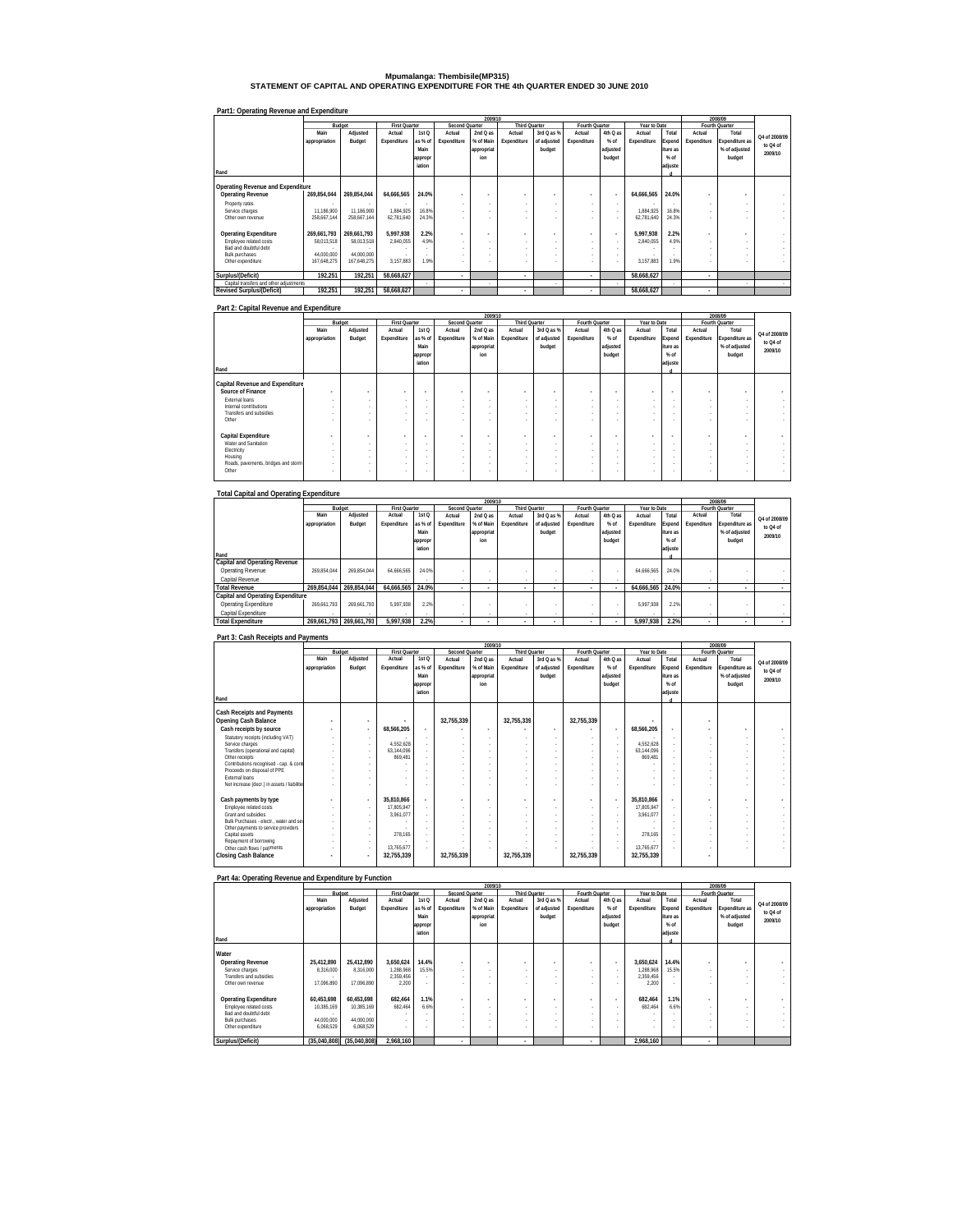| Part 4b: Operating Revenue and Expenditure by Function |               |                          |                          |                          |                |                          |                      |             |                          |          |              |                          |             |                |               |
|--------------------------------------------------------|---------------|--------------------------|--------------------------|--------------------------|----------------|--------------------------|----------------------|-------------|--------------------------|----------|--------------|--------------------------|-------------|----------------|---------------|
|                                                        |               |                          |                          |                          |                | 2009/10                  |                      |             |                          |          |              |                          |             | 2008/09        |               |
|                                                        |               | Budget                   | <b>First Quarter</b>     |                          | Second Quarter |                          | <b>Third Quarter</b> |             | Fourth Quarter           |          | Year to Date |                          |             | Fourth Quarter |               |
|                                                        | Main          | Adjusted                 | Actual                   | 1st <sub>O</sub>         | Actual         | $2ndQ$ as                | Actual               | 3rd Q as %  | Actual                   | 4th Q as | Actual       | Total                    | Actual      | Total          | Q4 of 2008/09 |
|                                                        | appropriation | Budget                   | Expenditure              | as % of                  | Expenditure    | % of Main                | Expenditure          | of adjusted | Expenditure              | $%$ of   | Expenditure  | Expend                   | Expenditure | Expenditure as |               |
|                                                        |               |                          |                          | Main                     |                | appropriat               |                      | budget      |                          | adjusted |              | iture as                 |             | % of adjusted  | to Q4 of      |
|                                                        |               |                          |                          | appropr                  |                | ion                      |                      |             |                          | budget   |              | $%$ of                   |             | budget         | 2009/10       |
|                                                        |               |                          |                          | iation                   |                |                          |                      |             |                          |          |              | adjuste                  |             |                |               |
| Rand                                                   |               |                          |                          |                          |                |                          |                      |             |                          |          |              |                          |             |                |               |
| Electricity                                            |               |                          |                          |                          |                |                          |                      |             |                          |          |              |                          |             |                |               |
| <b>Operating Revenue</b>                               |               | $\overline{\phantom{a}}$ | $\overline{\phantom{a}}$ | $\overline{\phantom{a}}$ |                | $\overline{\phantom{a}}$ | $\overline{a}$       |             | $\overline{\phantom{a}}$ |          |              | $\overline{\phantom{a}}$ |             | ٠              |               |
| Service charges                                        |               | $\sim$                   | ×.                       | ×.                       | ×.             | $\sim$                   | ×.                   |             |                          | $\sim$   |              | $\sim$                   | $\sim$      |                |               |
| Transfers and subsidies                                |               |                          |                          | ×.                       |                | -                        | $\sim$               |             |                          |          |              |                          | $\sim$      |                |               |
| Other own revenue                                      |               |                          |                          |                          |                |                          | ٠                    |             |                          |          |              |                          |             |                |               |
|                                                        |               |                          |                          |                          |                |                          |                      |             |                          |          |              |                          |             |                |               |
| <b>Operating Expenditure</b>                           | 15,540,000    | 15,540,000               | $\overline{\phantom{a}}$ | $\overline{\phantom{a}}$ |                | $\overline{\phantom{a}}$ | $\overline{a}$       |             |                          |          |              | $\blacksquare$           |             | ٠              |               |
| Employee related costs                                 |               |                          |                          | ٠                        |                | -                        | $\sim$               |             |                          |          |              |                          | $\sim$      |                |               |
| Bad and doubtful debt                                  |               |                          | ×.                       | ×.                       | ×.             | $\sim$                   | $\sim$               |             |                          |          |              |                          | $\sim$      |                |               |
| <b>Bulk purchases</b>                                  |               |                          | ×.                       | $\overline{\phantom{a}}$ | ×.             | $\sim$                   | $\sim$               |             |                          |          |              | ٠.                       | $\sim$      |                |               |
| Other expenditure                                      | 15.540.000    | 15.540.000               |                          | ٠                        |                | ٠                        | $\sim$               |             |                          |          |              |                          |             |                |               |
| Surplus/(Deficit)                                      | (15.540.000)  | (15,540,000)             | $\mathbf{r}$             |                          | ٠              |                          |                      |             | ٠                        |          | ٠            |                          |             |                |               |

|                              |               |          |                          |                          |                | 2009/10                  |                      |             |                |          |                          |                          |             | 2008/09                  |                          |
|------------------------------|---------------|----------|--------------------------|--------------------------|----------------|--------------------------|----------------------|-------------|----------------|----------|--------------------------|--------------------------|-------------|--------------------------|--------------------------|
|                              |               | Budget   | <b>First Quarter</b>     |                          | Second Quarter |                          | <b>Third Quarter</b> |             | Fourth Quarter |          | Year to Date             |                          |             | Fourth Quarter           |                          |
|                              | Main          | Adjusted | Actual                   | 1st Q                    | Actual         | 2nd Q as                 | Actual               | 3rd Q as %  | Actual         | 4th Q as | Actual                   | Total                    | Actual      | Total                    | Q4 of 2008/09            |
|                              | appropriation | Budget   | Expenditure              | as % of                  | Expenditure    | % of Main                | Expenditure          | of adjusted | Expenditure    | $%$ of   | Expenditure              | Expend                   | Expenditure | Expenditure as           |                          |
|                              |               |          |                          | Main                     |                | appropriat               |                      | budget      |                | adjusted |                          | iture as                 |             | % of adjusted            | to Q4 of                 |
|                              |               |          |                          | appropr                  |                | ion                      |                      |             |                | budget   |                          | $%$ of                   |             | budget                   | 2009/10                  |
|                              |               |          |                          | iation                   |                |                          |                      |             |                |          |                          |                          |             |                          |                          |
| Rand                         |               |          |                          |                          |                |                          |                      |             |                |          |                          | adjuste                  |             |                          |                          |
|                              |               |          |                          |                          |                |                          |                      |             |                |          |                          |                          |             |                          |                          |
| Waste Water Management       |               |          |                          |                          |                |                          |                      |             |                |          |                          |                          |             |                          |                          |
| <b>Operating Revenue</b>     |               | ۰        | $\overline{\phantom{a}}$ | $\overline{\phantom{a}}$ | $\sim$         | $\overline{\phantom{a}}$ | $\sim$               |             | $\sim$         |          | $\sim$                   | $\overline{\phantom{a}}$ |             | $\overline{\phantom{a}}$ | $\overline{\phantom{a}}$ |
| Service charges              | $\sim$        | . .      | . .                      | ٠.                       |                | $\sim$                   | $\sim$               |             | $\sim$         |          | . .                      |                          | $\sim$      |                          |                          |
| Transfers and subsidies      | $\sim$        | . .      | $\sim$                   | ٠.                       |                | $\sim$                   | ×.                   |             |                |          |                          |                          |             |                          | ÷.                       |
| Other own revenue            |               |          |                          | ٠                        | ٠              | ٠                        | $\sim$               |             |                |          |                          |                          |             |                          |                          |
|                              |               |          |                          |                          |                |                          |                      |             |                |          |                          |                          |             |                          |                          |
| <b>Operating Expenditure</b> | ۰             | ۰        | $\overline{\phantom{a}}$ | $\overline{\phantom{a}}$ |                | $\overline{\phantom{a}}$ | $\sim$               |             |                |          |                          | $\overline{\phantom{a}}$ | ۰           | ۰                        | $\overline{\phantom{a}}$ |
| Employee related costs       | $\sim$        | . .      |                          | ٠.                       |                | $\sim$                   | ×.                   |             | $\sim$         |          |                          |                          | ×.          |                          | ٠                        |
| Bad and doubtful debt        | $\sim$        |          |                          | ٠.                       | ×.             | $\sim$                   | $\sim$               |             |                | $\sim$   |                          |                          | $\sim$      |                          | ٠                        |
| <b>Bulk purchases</b>        | $\sim$        |          |                          | ٠.                       |                | $\sim$                   | ×.                   |             |                |          |                          |                          | $\sim$      |                          | ۰                        |
| Other expenditure            |               |          | $\sim$                   | ٠                        |                | -                        | ×.                   |             |                |          |                          |                          |             |                          |                          |
|                              |               |          |                          |                          |                |                          |                      |             |                |          |                          |                          |             |                          |                          |
| Surplus/(Deficit)            | ٠             | ٠        | ٠                        |                          | ٠              |                          |                      |             |                |          | $\overline{\phantom{a}}$ |                          | ٠           |                          |                          |

### **Part 4d: Operating Revenue and Expenditure by Function**

|                              |                          |           |                      |                  |                          | 2009/10                  |                          |             |                          |                          |              |          |                          | 2008/09        |               |
|------------------------------|--------------------------|-----------|----------------------|------------------|--------------------------|--------------------------|--------------------------|-------------|--------------------------|--------------------------|--------------|----------|--------------------------|----------------|---------------|
|                              | Budget                   |           | <b>First Quarter</b> |                  | Second Quarter           |                          | <b>Third Quarter</b>     |             | Fourth Quarter           |                          | Year to Date |          |                          | Fourth Quarter |               |
|                              | Main                     | Adjusted  | Actual               | 1st <sub>O</sub> | Actual                   | $2ndQ$ as                | Actual                   | 3rd Q as %  | Actual                   | 4th Q as                 | Actual       | Total    | Actual                   | Total          | Q4 of 2008/09 |
|                              | appropriation            | Budget    | Expenditure          | as % of          | Expenditure              | % of Main                | Expenditure              | of adjusted | Expenditure              | $%$ of                   | Expenditure  | Expend   | Expenditure              | Expenditure as |               |
|                              |                          |           |                      | Main             |                          | appropriat               |                          | budget      |                          | adjusted                 |              | iture as |                          | % of adjusted  | to Q4 of      |
|                              |                          |           |                      | appropr          |                          | ion                      |                          |             |                          | budget                   |              | $%$ of   |                          | budget         | 2009/10       |
|                              |                          |           |                      | iation           |                          |                          |                          |             |                          |                          |              | adjuste  |                          |                |               |
| Rand                         |                          |           |                      |                  |                          |                          |                          |             |                          |                          |              |          |                          |                |               |
|                              |                          |           |                      |                  |                          |                          |                          |             |                          |                          |              |          |                          |                |               |
| Waste Management             |                          |           |                      |                  |                          |                          |                          |             |                          |                          |              |          |                          |                |               |
| <b>Operating Revenue</b>     | 1.830.620                | 1.830.620 | 200.939              | 11.0%            | $\overline{\phantom{a}}$ | ٠                        | $\overline{\phantom{a}}$ |             |                          | $\overline{\phantom{a}}$ | 200.939      | 11.0%    | $\overline{\phantom{a}}$ |                |               |
| Service charges              | 1.817.900                | 1.817.900 | 200,807              | 11.0%            | ×.                       | $\sim$                   | $\sim$                   |             | $\sim$                   |                          | 200.807      | 11.0%    | ×.                       | ٠              |               |
| Transfers and subsidies.     |                          |           |                      | $\sim$           | ×.                       | $\overline{\phantom{a}}$ | $\overline{\phantom{a}}$ | $\sim$      | $\overline{\phantom{a}}$ | ×.                       |              |          | ×.                       | ٠              |               |
| Other own revenue            | 12.720                   | 12.720    | 132                  | 1.0%             | ×.                       |                          | $\sim$                   |             |                          |                          | 132          | 1.0%     |                          |                |               |
|                              |                          |           |                      |                  |                          |                          |                          |             |                          |                          |              |          |                          |                |               |
| <b>Operating Expenditure</b> | 1.779.052                | 1.779.052 | 590.133              | 33.2%            | $\overline{\phantom{a}}$ | ٠                        | $\overline{\phantom{a}}$ |             | $\sim$                   | $\overline{\phantom{a}}$ | 590.133      | 33.2%    | ٠                        |                |               |
| Employee related costs       | ٠                        |           |                      | $\sim$           |                          | $\sim$                   | $\sim$                   |             | $\sim$                   |                          |              |          | ×.                       | ٠              |               |
| Bad and doubtful debt        | $\overline{\phantom{a}}$ |           | ×.                   | $\sim$           | ×.                       | $\sim$                   | $\sim$                   | $\sim$      | $\sim$                   |                          |              |          | ×.                       |                |               |
| <b>Bulk purchases</b>        |                          |           |                      | $\sim$           | ×.                       | ٠                        | $\overline{\phantom{a}}$ |             | $\sim$                   |                          |              |          | ×.                       | ٠              |               |
| Other expenditure            | 1.779.052                | 1.779.052 | 590,133              | 33.2%            |                          |                          | $\sim$                   |             |                          |                          | 590,133      | 33.2%    | ×.                       |                |               |
| Surplus/(Deficit)            | 51.568                   | 51.568    | (389.194)            |                  | ٠                        |                          | ٠                        |             |                          |                          | (389.194)    |          |                          |                |               |

### **Part 5: Debtor Age Analysis**

|                                       |        | 0 - 30 Days | 30 - 60 Days |        | 60 - 90 Days |        | Over 90 Days |   | Total  |    | <b>Written Off</b>       |          |
|---------------------------------------|--------|-------------|--------------|--------|--------------|--------|--------------|---|--------|----|--------------------------|----------|
| Rand                                  | Amount |             | Amount       |        | Amount       |        | Amount       |   | Amount | Q' | Amount                   | $\alpha$ |
| Debtor Age Analysis By Income Source  |        |             |              |        |              |        |              |   |        |    |                          |          |
| Water                                 |        |             |              |        |              |        |              |   |        |    |                          |          |
| Electricity                           |        |             | ٠            |        | ٠            |        |              |   |        |    |                          |          |
| <b>Property Rates</b>                 |        |             |              |        | ٠            |        |              |   |        |    |                          |          |
| Sanitation                            |        |             |              |        | ٠            |        |              |   |        |    |                          |          |
| Refuse Removal                        |        |             |              |        |              |        |              |   |        |    |                          |          |
| Other                                 |        |             | ٠            | ٠      |              | $\sim$ | ٠            |   | $\sim$ |    |                          |          |
| <b>Total By Income Source</b>         |        | ٠           | ٠            |        |              | ٠      |              | ٠ |        |    | $\overline{\phantom{a}}$ |          |
| Debtor Age Analysis By Customer Group |        |             |              |        |              |        |              |   |        |    |                          |          |
| Government                            |        |             |              |        |              |        |              |   |        |    |                          |          |
| <b>Business</b>                       |        |             |              |        | ٠            |        |              |   |        |    |                          |          |
| Households                            |        |             |              |        | ٠            |        |              |   |        |    |                          |          |
| Other                                 |        |             | ٠.           | $\sim$ | ٠            | $\sim$ | ٠            |   | $\sim$ |    |                          |          |
| <b>Total By Customer Group</b>        | ٠      | ٠           | ٠            |        | ٠            | ٠      | ٠            |   | ٠      | ٠  | ٠                        |          |

### **Part 6: Creditor Age Analysis**

|                                                                                                                                                                                                                              |        | 0 - 30 Days                | 30 - 60 Days                                                                 |                                                          | 60 - 90 Days |        | Over 90 Days                              |    | Total                           |                |
|------------------------------------------------------------------------------------------------------------------------------------------------------------------------------------------------------------------------------|--------|----------------------------|------------------------------------------------------------------------------|----------------------------------------------------------|--------------|--------|-------------------------------------------|----|---------------------------------|----------------|
| Rand                                                                                                                                                                                                                         | Amount | ٩ċ                         | Amount                                                                       | %                                                        | Amount       | 化      | Amount                                    | qc | Amount                          | $\mathsf{Q}_n$ |
| <b>Creditor Age Analysis</b><br><b>Bulk Electricity</b><br><b>Bulk Water</b><br>PAYE deductions<br>VAT (output less input)<br>Pensions / Retirement<br>Loan repayments<br><b>Trade Creditors</b><br>Auditor-General<br>Other |        | ٠<br>٠<br>٠<br>٠<br>٠<br>٠ | ٠<br>$\sim$<br>$\sim$<br>$\sim$<br>$\sim$<br>$\sim$<br>$\sim$<br>$\sim$<br>٠ | ٠<br>٠<br>$\sim$<br>٠<br>٠<br>$\sim$<br>$\sim$<br>٠<br>٠ | ٠            | ٠<br>٠ | ٠<br>٠<br>٠<br>٠<br>٠<br>٠<br>٠<br>٠<br>٠ |    | ٠<br>٠<br>٠<br>٠<br>٠<br>٠<br>٠ |                |
| Total                                                                                                                                                                                                                        |        | ٠                          | ٠                                                                            | ٠                                                        | ٠            | ٠      | ٠                                         | ٠  | ٠                               | $\sim$         |

#### **Contact Details** Municipal Manager

Financial Man W K Mahlangu 013 986 9115 J Lynch 013 986 9103

Source Local Government Database

1. All figures in this report are unaudited

Municpal Manager: Chief Financial Officer: Date: Date: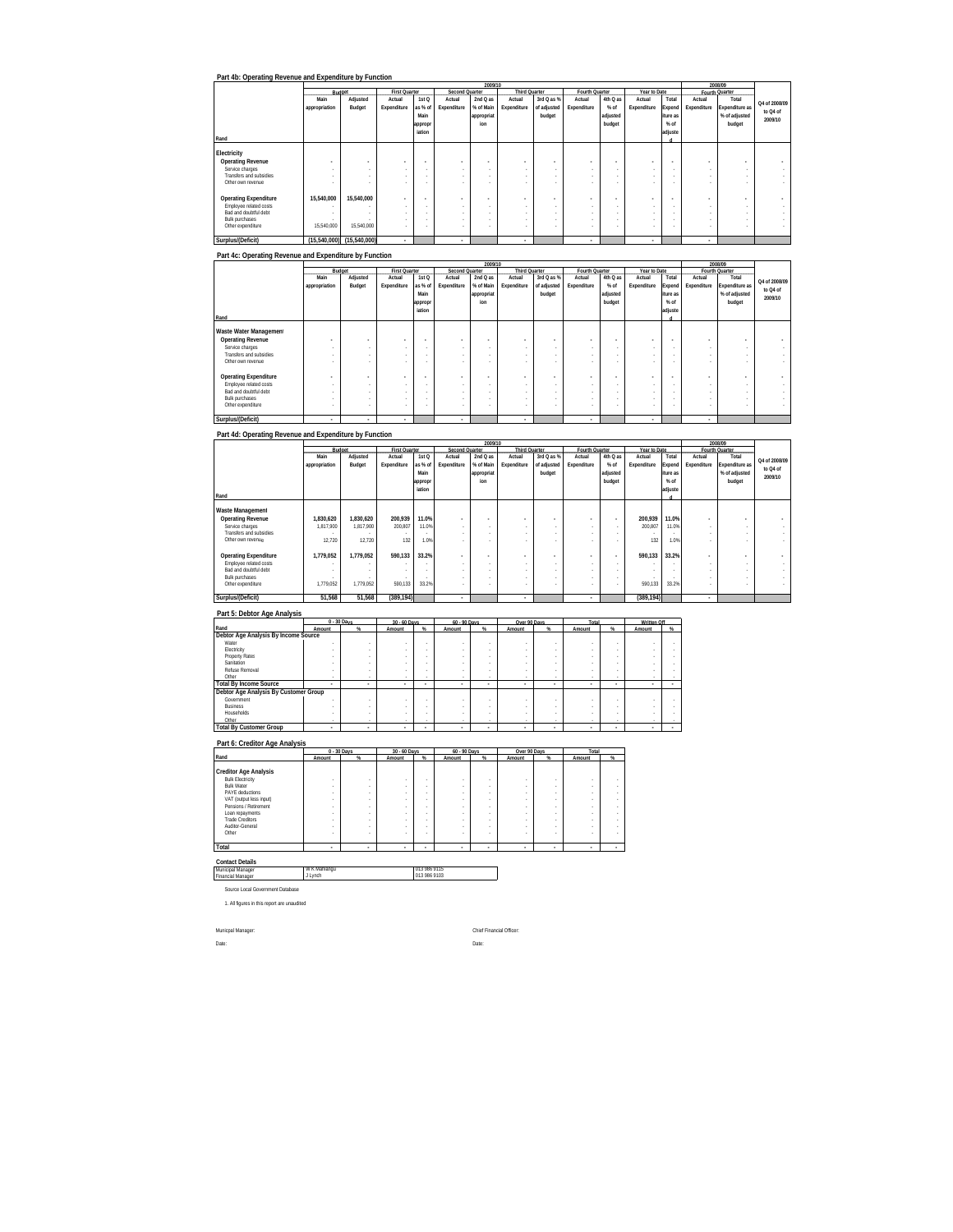# **Mpumalanga: Umjindi(MP323) STATEMENT OF CAPITAL AND OPERATING EXPENDITURE FOR THE 4th QUARTER ENDED 30 JUNE 2010**

#### **Part1: Operating Revenue and Expenditure**

|                                         |               |              |                      |          |                | 2009/10 |                      |          |                |         |              |         |             | 2008/09        |               |
|-----------------------------------------|---------------|--------------|----------------------|----------|----------------|---------|----------------------|----------|----------------|---------|--------------|---------|-------------|----------------|---------------|
|                                         | Budget        |              | <b>First Quarter</b> |          | Second Quarter |         | <b>Third Quarter</b> |          | Fourth Quarter |         | Year to Date |         |             | Fourth Quarter |               |
|                                         | Main          | Adjusted     | Actual               | 1st Q as | Actual         | 2ndQ    | Actual               | 3rd Q as | Actual         | 4th Q   | Actual       | Total   | Actual      | Total          | Q4 of 2008/09 |
|                                         | appropriation | Budget       | Expenditure          | % of     | Expenditure    | as % of | Expenditure          | $%$ of   | Expenditure    | as % of | Expenditure  | Expendi | Expenditure | Expenditure as |               |
|                                         |               |              |                      | Main     |                | Main    |                      | adjusted |                | adjuste |              | ture as |             | % of adjusted  | to Q4 of      |
|                                         |               |              |                      | appropr  |                | approp  |                      | budget   |                |         |              | $%$ of  |             | budget         | 2009/10       |
|                                         |               |              |                      | iation   |                | riation |                      |          |                | budget  |              | adjuste |             |                |               |
| Rand                                    |               |              |                      |          |                |         |                      |          |                |         |              |         |             |                |               |
|                                         |               |              |                      |          |                |         |                      |          |                |         |              |         |             |                |               |
| Operating Revenue and Expenditure       |               |              |                      |          |                |         |                      |          |                |         |              |         |             |                |               |
| <b>Operating Revenue</b>                | 181.020.021   | 155.557.495  | 43.194.947           | 23.9%    | 39.379.467     | 21.8%   | 35.795.951           | 23.0%    | 29.437.160     | 18.9%   | 147.807.525  | 95.0%   | 19.691.745  | 81.2%          | 49.5%         |
| Property rates                          | 14.630.875    | 14.630.875   | 1.373.738            | 9.4%     | 1.632.772      | 11.2%   | 3.727.178            | 25.5%    | 3.246.413      | 22.2%   | 9.980.101    | 68.2%   | 2.918.259   | 100.9%         | 11.2%         |
| Service charges                         | 68.838.317    | 68.838.317   | 16.098.301           | 23.4%    | 16.979.281     | 24.7%   | 15.347.045           | 22.3%    | 19.109.249     | 27.8%   | 67.533.876   | 98.1%   | 14.159.649  | 94.3%          | 35.0%         |
| Other own revenue                       | 97.550.829    | 72.088.303   | 25.722.908           | 26.4%    | 20.767.414     | 21.3%   | 16.721.728           | 23.2%    | 7.081.498      | 9.8%    | 70.293.548   | 97.5%   | 2.613.837   | 63.5%          | 170.9%        |
| <b>Operating Expenditure</b>            | 175.079.747   | 170.174.344  | 31.881.313           | 18.2%    | 26.451.406     | 15.1%   | 29.223.662           | 17.2%    | 33.610.365     | 19.8%   | 121.166.746  | 71.2%   | 29.102.708  | 90.5%          | 15.5%         |
| Employee related costs                  | 54.275.464    | 54.275.464   | 11.931.745           | 22.0%    | 10.974.329     | 20.2%   | 11.984.246           | 22.1%    | 12.301.167     | 22.7%   | 47.191.487   | 86.9%   | 10.605.224  | 89.7%          | 16.0%         |
| Bad and doubtful debt                   |               |              | 892.497              |          | 892.497        |         | 892.497              |          | 892.497        | $\sim$  | 3.569.988    |         | 871.992     | 100.0%         | 2.4%          |
| <b>Bulk purchases</b>                   | 24.170.416    | 24.170.416   | 7.168.747            | 29.7%    | 5.845.625      | 24.2%   | 5.677.201            | 23.5%    | 9.373.833      | 38.8%   | 28.065.406   | 116.1%  | 6.753.898   | 105.6%         | 38.8%         |
| Other expenditure                       | 96.633.867    | 91.728.464   | 11.888.324           | 12.3%    | 8.738.955      | 9.0%    | 10.669.718           | 11.6%    | 11.042.868     | 12.0%   | 42.339.865   | 46.2%   | 10.871.594  | 85.4%          | 1.6%          |
|                                         |               |              |                      |          |                |         |                      |          |                |         |              |         |             |                |               |
| Surplus/(Deficit)                       | 5.940.274     | (14.616.849) | 11.313.634           |          | 12.928.061     |         | 6.572.289            |          | (4.173.205)    |         | 26.640.779   |         | (9,410,963) |                |               |
| Capital transfers and other adjustments |               | 28.470.956   | 7,205,533            |          | 7.118.238      |         | 7.117.710            | 25.0%    | 7.117.710      | 25.0%   | 28.559.191   | 100.3%  |             |                | (100.0%       |
| <b>Revised Surplus/(Deficit)</b>        | 5.940.274     | 13.854.107   | 18.519.167           |          | 20.046.299     |         | 13.689.999           |          | 2.944.505      |         | 55.199.970   |         | (9.410.963) |                |               |

#### **Part 2: Capital Revenue and Expenditure**

|                                       |                          |            |                      |                          |                | 2009/10    |                      |          |                          |           |              |         |             | 2008/09        |                    |
|---------------------------------------|--------------------------|------------|----------------------|--------------------------|----------------|------------|----------------------|----------|--------------------------|-----------|--------------|---------|-------------|----------------|--------------------|
|                                       | Budget                   |            | <b>First Quarter</b> |                          | Second Quarter |            | <b>Third Quarter</b> |          | Fourth Quarter           |           | Year to Date |         |             | Fourth Quarter |                    |
|                                       | Main                     | Adjusted   | Actual               | 1st Q as                 | Actual         | 2ndQ       | Actual               | 3rd Q as | Actual                   | 4th Q     | Actual       | Total   | Actual      | Total          | Q4 of 2008/09      |
|                                       | appropriation            | Budget     | Expenditure          | $%$ of                   | Expenditure    | as % of    | Expenditure          | $%$ of   | Expenditure              | as % of   | Expenditure  | Expendi | Expenditure | Expenditure as | to Q4 of           |
|                                       |                          |            |                      | Main                     |                | Main       |                      | adjusted |                          | adjuste   |              | ture as |             | % of adjusted  |                    |
|                                       |                          |            |                      | appropr                  |                | approp     |                      | budget   |                          |           |              | $%$ of  |             | budget         | 2009/10            |
|                                       |                          |            |                      | iation                   |                | riation    |                      |          |                          | budget    |              | adjuste |             |                |                    |
| Rand                                  |                          |            |                      |                          |                |            |                      |          |                          |           |              |         |             |                |                    |
|                                       |                          |            |                      |                          |                |            |                      |          |                          |           |              |         |             |                |                    |
| Capital Revenue and Expenditure       |                          |            |                      |                          |                |            |                      |          |                          |           |              |         |             |                |                    |
| Source of Finance                     | $\overline{\phantom{a}}$ | 41.814.100 | 8.073.547            | $\overline{\phantom{a}}$ | 14.405.216     | $\sim$     | 8.283.534            | 19.8%    | 720.500                  | 1.7%      | 31.482.797   | 75.3%   | 2.587.293   | 76.5%          | (72.2%)            |
| External loans                        | ٠                        |            |                      | $\sim$                   | ×.             | $\sim$     |                      |          | $\overline{\phantom{a}}$ | $\sim$    |              |         |             |                |                    |
| Internal contributions                | ٠                        | 13.000     |                      | $\sim$                   |                | $\sim$     |                      |          |                          | $\sim$    |              |         | 514.001     | 60.7%          | $(100.0\%)$        |
| Transfers and subsidies               | ٠                        | 33.513.800 | 7.378.169            | ×.                       | 11.590.930     |            | 7.681.347            | 22.9%    | 522.642                  | 1.6%      | 27.173.088   | 81.1%   | 2.073.292   | 100.1%         | (74.8%)            |
| Other                                 |                          | 8.287.300  | 695.378              | $\sim$                   | 2.814.286      | . .        | 602.187              | 7.3%     | 197.858                  | 2.4%      | 4.309.709    | 52.0%   |             |                | $(100.0\%)$        |
| Capital Expenditure                   | ٠                        | 41.814.100 | 8.274.450            | $\overline{\phantom{a}}$ | 14.405.216     |            | 8.283.534            | 19.8%    | 467.817                  | 1.1%      | 31.431.017   | 75.2%   | 2.587.293   | 76.5%          | (81.9%)            |
| Water and Sanitation                  |                          | 10.234.408 | 471.101              |                          | 8.356.868      |            | 87.843               | .9%      | 219.585                  | 2.1%      | 9.135.397    | 89.3%   | 1.652.288   | 211.1%         |                    |
| Electricity                           | ٠<br>٠                   | 15.592.800 | 98.632               | $\sim$<br>$\sim$         | 5.218.679      | . .<br>. . | 7.594.498            | 48.7%    | 15.760                   | .1%       | 12.927.569   | 82.9%   | 935.005     | 102.2%         | (86.7%)<br>(98.3%) |
| Housing                               | ٠                        |            |                      | $\sim$                   | $\sim$         | $\sim$     |                      |          | $\overline{\phantom{a}}$ | $\sim$    |              |         |             |                |                    |
| Roads, pavements, bridges and storm w | ×.                       | 7.146.042  | 6.545.042            | $\sim$                   |                |            |                      |          | $\overline{\phantom{a}}$ | <b>м.</b> | 6.545.042    | 91.6%   |             | 13.6%          |                    |
| Other                                 |                          | 8,840,850  | 1,159,675            | $\sim$                   | 829.669        |            | 601.193              | 6.8%     | 232.472                  | 2.6%      | 2,823,009    | 31.9%   |             | 25.0%          | $(100.0\%)$        |
|                                       |                          |            |                      |                          |                |            |                      |          |                          |           |              |         |             |                |                    |

#### **Total Capital and Operating Expenditure Rand Capital and Operating Revenue Main appropriation Adjusted Budget Actual Expenditure 1st Q as % of Main appropr iation Actual Expenditure 2nd Q as % of Main approp riation Actual Expenditure 3rd Q as % of adjusted budget Actual Expenditure 4th Q as % of adjuste d budget Actual Expenditure Total Expendi ture as % of adjuste d**   $\overline{A}$ **Expenditure Total Expenditure as % of adjusted budget**  Operating Revenue | 181,020,021 155,557,495 43,194,947 23.9% 39,379,467 21.8% 35,795,951 23.0% 29,437,160 18.9% 147,807,525 95.0% 19,691,745 81.2% 49.5% Capital Revenue 41,814,100 | 8,073,547 | 14,405,216 | 8,283,534 19.8% 720,500 1.7% 31,482,797 75.3% 2,587,293 76.5% (72.2%) 1810/02/02/1 1810/02021 197,371,595 51,268,494 28.3% 53,784,683 27.3% 44,079,485 22.3% 30,157,660 15.3% 179,290,322 90.8% 22,279,038 80.2% 35.4%<br>Capital and Operating Expenditure | 175,079,70 170,174,344 31,881,313 18.2% Capital Expenditure 41,814,100 | 8,274,450 | | 14,405,216 | | 8,283,534 | 19.8% | 46,817 | 11% | 31,431,017 | 75.2% | 2,587,293 | 76.5% | (81.9%) Total Expenditure 175,079,747 211,988,444 40,155,763 22.9% 40,856,622 19.3% 37,507,196 17.7% 34,078,182 16.1% 152,597,763 72.0% 31,690,001 87.4% 7.5%  **Fourth Quarter 2009/10 2008/09 Q4 of 2008/09 to Q4 of 2009/10 Budget First Quarter Second Quarter Third Quarter Fourth Quarter Year to Date**

| Part 3: Cash Receipts and Payments                                      |                          |                          |                      |                          |                |         |                      |                          |                |                          |                |         |             |                |               |
|-------------------------------------------------------------------------|--------------------------|--------------------------|----------------------|--------------------------|----------------|---------|----------------------|--------------------------|----------------|--------------------------|----------------|---------|-------------|----------------|---------------|
|                                                                         |                          |                          |                      |                          |                | 2009/10 |                      |                          |                |                          |                |         |             | 2008/09        |               |
|                                                                         |                          | Budget                   | <b>First Quarter</b> |                          | Second Quarter |         | <b>Third Quarter</b> |                          | Fourth Quarter |                          | Year to Date   |         |             | Fourth Quarter |               |
|                                                                         | Main                     | Adjusted                 | Actual               | 1st Q as                 | Actual         | 2ndQ    | Actual               | $3rd$ $0$ as             | Actual         | 4thO                     | Actual         | Total   | Actual      | Total          | O4 of 2008/09 |
|                                                                         | appropriation            | Budget                   | Expenditure          | % of                     | Expenditure    | as % of | Expenditure          | $%$ of                   | Expenditure    | as % of                  | Expenditure    | Expendi | Expenditure | Expenditure as | to 04 of      |
|                                                                         |                          |                          |                      | Main                     |                | Main    |                      | adjusted                 |                | adjuste                  |                | ture as |             | % of adjusted  |               |
|                                                                         |                          |                          |                      | appropr                  |                | approp  |                      | budget                   |                |                          |                | $%$ of  |             | budget         | 2009/10       |
|                                                                         |                          |                          |                      | iation                   |                | riation |                      |                          |                | budget                   |                | adjuste |             |                |               |
| Rand                                                                    |                          |                          |                      |                          |                |         |                      |                          |                |                          |                |         |             |                |               |
|                                                                         |                          |                          |                      |                          |                |         |                      |                          |                |                          |                |         |             |                |               |
| <b>Cash Receipts and Payments</b>                                       |                          |                          |                      |                          |                |         |                      |                          |                |                          |                |         |             |                |               |
| Opening Cash Balance                                                    | ٠                        | $\overline{\phantom{a}}$ | (15,882,349)         |                          | (8, 218, 403)  |         | (10,637,311)         |                          | (12,054,262)   |                          | (15,882,349)   |         | ٠           |                |               |
| Cash receipts by source                                                 | $\overline{\phantom{a}}$ | $\overline{\phantom{a}}$ | 36.415.363           | $\overline{\phantom{a}}$ | 30.748.054     |         | 30.121.384           | $\overline{\phantom{a}}$ | 16.522.289     | $\overline{\phantom{a}}$ | 113.807.090    |         | ٠           |                | $(100.0\%)$   |
| Statutory receipts (including VAT)                                      |                          |                          |                      |                          | 1.054.992      |         | 28.220               |                          |                | $\overline{\phantom{a}}$ | 1.083.212      |         |             |                |               |
| Service charges                                                         |                          | ×,                       |                      |                          | 9.571.286      | ÷.      | 17.825.676           | ٠                        | 16.475.653     | $\sim$                   | 43.872.615     |         |             |                | $(100.0\%)$   |
| Transfers (operational and capital)                                     |                          | ×,                       | 22.989.798           | ×.                       | 10.668.400     | ÷.      | 7.751.268            | ×.                       |                | $\sim$                   | 41.409.466     |         |             |                |               |
| Other receipts                                                          |                          |                          | 20.741.578           |                          | 6.839.636      | ÷.      | 4.464.737            |                          |                |                          | 32.045.951     |         |             |                |               |
| Contributions recognised - cap. & contr.<br>Proceeds on disposal of PPE |                          |                          |                      |                          |                |         |                      |                          |                |                          |                |         |             |                |               |
| <b>External Inans</b>                                                   |                          |                          |                      |                          |                |         |                      |                          |                |                          |                |         |             |                |               |
| Net increase (decr.) in assets / liabilities                            |                          |                          | (7.316.013)          |                          | 2.613.740      |         | 51.483               |                          | 46.636         |                          | (4.604.154)    |         |             |                | $(100.0\%)$   |
|                                                                         |                          |                          |                      |                          |                |         |                      |                          |                |                          |                |         |             |                |               |
| Cash payments by type                                                   |                          | $\overline{\phantom{a}}$ | 28.751.417           | $\overline{a}$           | 33.166.962     |         | 31.538.335           |                          | 20.617.394     | ×                        | 114.074.108    |         |             |                | $(100.0\%)$   |
| Employee related costs                                                  |                          |                          | 11.169.981           |                          | 10 072 119     | ÷.      | 11 044 477           | ٠                        | 7.825.514      | $\sim$                   | 40.112.091     |         | ä,          |                | $(100.0\%)$   |
| Grant and subsidies                                                     |                          |                          | 2.969.681            |                          | 272.174        | ÷.      | 192.234              |                          |                | $\overline{\phantom{a}}$ | 3.434.089      |         |             |                |               |
| Bulk Purchases - electr., water and sewe                                |                          |                          |                      |                          |                |         |                      |                          |                | $\overline{\phantom{a}}$ |                |         |             |                |               |
| Other payments to service providers                                     |                          |                          | 6.197.798            |                          | 17.073.634     |         | 10.944.073           |                          | 12.124.286     | ×.                       | 46.339.791     |         |             |                | $(100.0\%)$   |
| Capital assets                                                          |                          |                          |                      |                          |                |         |                      |                          |                |                          |                |         |             |                |               |
| Repayment of borrowing                                                  |                          |                          | 743.095              |                          | 96.927         |         |                      |                          |                |                          | 840.022        |         |             |                |               |
| Other cash flows / payments                                             |                          |                          | 7.670.862            |                          | 5.652.108      |         | 9.357.551            |                          | 667.594        |                          | 23.348.115     |         |             |                | (100.0%       |
| Closing Cash Balance                                                    |                          | ٠                        | (8, 218, 403)        |                          | (10,637,311)   |         | (12,054,262)         |                          | (16, 149, 367) |                          | (16, 149, 367) |         |             |                |               |
|                                                                         |                          |                          |                      |                          |                |         |                      |                          |                |                          |                |         |             |                |               |

#### **Part 4a: Operating Revenue and Expenditure by Function Rand Main appropriation Adjusted Budget Actual Expenditure 1st Q as % of Main appropr iation Actual Expenditure 2nd Q as % of Main approp riation Actual Expenditure 3rd Q as % of adjusted budget Actual Expenditure 4th Q as % of adjuste d budget Actual Expenditure Total Expendi ture as % of adjuste d Actual Expenditure Total Expenditure as % of adjusted budget Water<br>
Operating Revenue**<br>
Service charges<br>
Transfers and subsidies<br>
Other own revenue **Operating Revenue 27,447,676 25,572,542 8,545,735 31.1% 8,737,816 31.8% 7,715,282 30.2% 6,481,891 25.3% 31,480,724 123.1% 3,775,315 - 71.7%** Service charges 17,206,995 17,206,995 4,443,951 25.8% 3,689,219 21.4% 3,171,595 18.4% 3,467,416 20.2% 14,772,181 85.8% 3,707,751 - (6.5%) Transfers and subsidies | 10,111,242 8,236,108 4,061,037 40.2% 5,028,436 49.7% 4,523,038 54.9% 3,000,000 36.4% 16,612,511 201.7% | - | (100.0%) Other own revenue 129,439 129,439 40,747 31.5% 20,161 15.6% 20,649 16.0% 14,475 11.2% 96,032 74.2% 67,564 - (78.6%) **Operating Expenditure 10,154,271 5,415,051 1,483,822 14.6% 1,942,856 19.1% 1,606,859 29.7% 1,905,393 35.2% 6,938,930 128.1% 2,281,886 - (16.5%)** Employee related costs 2,981,971 2,981,971 868,710 29.1% 704,599 23.6% 898,564 30.1% 1,076,861 36.1% 3,548,734 119.0% 725,134 - 48.5% Bad and doubtful debt - - - - - - - - - - - - - - - Bulk purchases - - - - - - - - - - - - - - - Other expenditure 7,172,300 2,433,080 615,112 8.6% 1,238,257 17.3% 708,295 29.1% 828,532 34.1% 3,390,196 139.3% 1,556,752 - (46.8%) **Surplus/(Deficit) 17,293,40 20,157,491 5 7,061,91 6,794,96 3 6,108,42 0 4,576,49 3 24,541,79 8 1,493,42 4 9 Fourth Quarter 2009/10 2008/09 Q4 of 2008/09 to Q4 of 2009/10 Budget First Quarter Second Quarter Third Quarter Fourth Quarter Year to Date**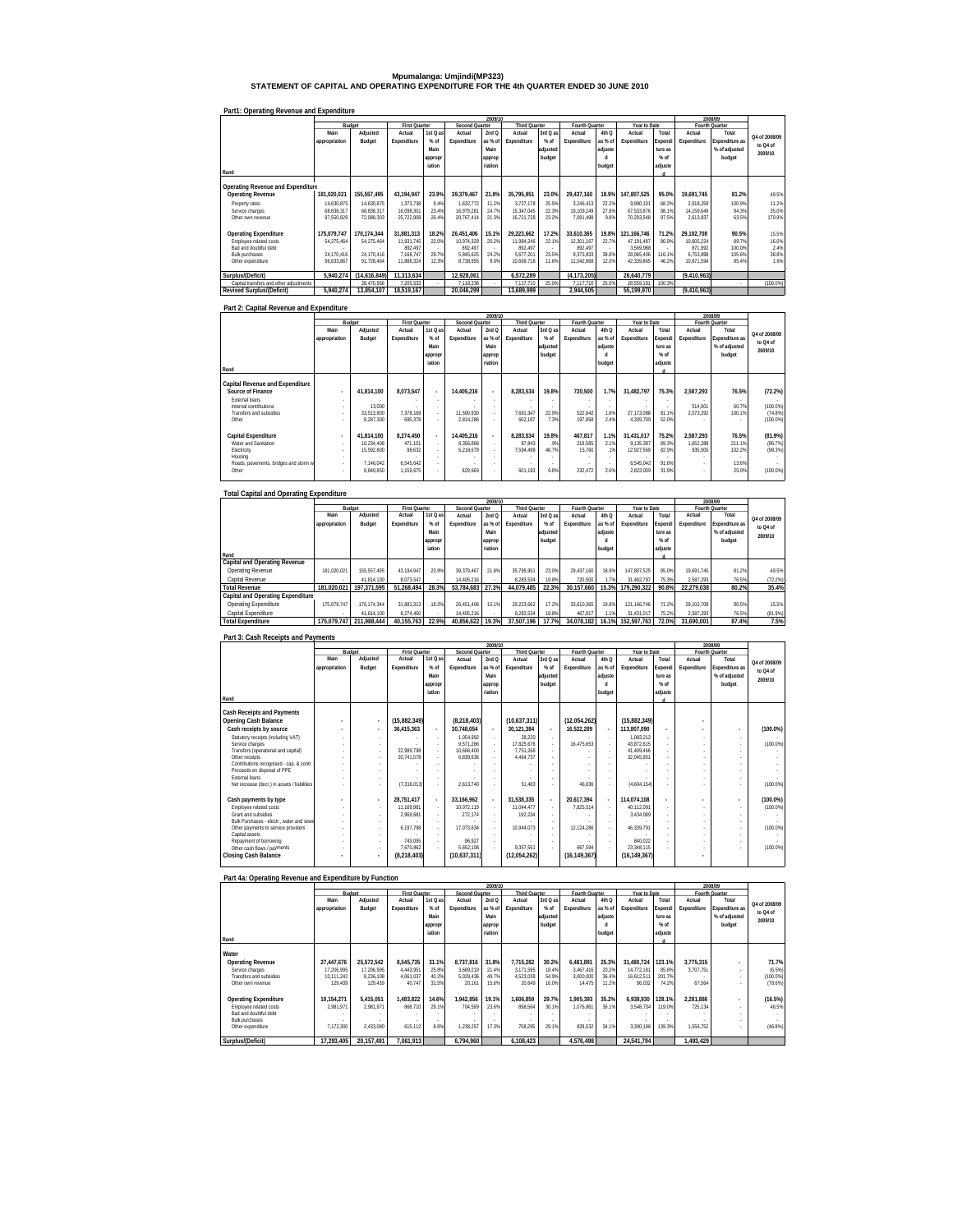|  | Part 4b: Operating Revenue and Expenditure by Function |  |
|--|--------------------------------------------------------|--|

|                              |               |            |                      |          |                | 2009/10 |               |          |                |         |              |         |             | 2008/09                  |               |
|------------------------------|---------------|------------|----------------------|----------|----------------|---------|---------------|----------|----------------|---------|--------------|---------|-------------|--------------------------|---------------|
|                              | Budget        |            | <b>First Quarter</b> |          | Second Quarter |         | Third Quarter |          | Fourth Quarter |         | Year to Date |         |             | Fourth Quarter           |               |
|                              | Main          | Adjusted   | Actual               | 1st Q as | Actual         | 2ndQ    | Actual        | 3rd Q as | Actual         | 4th Q   | Actual       | Total   | Actual      | Total                    | Q4 of 2008/09 |
|                              | appropriation | Budget     | Expenditure          | $%$ of   | Expenditure    | as % of | Expenditure   | $%$ of   | Expenditure    | as % of | Expenditure  | Expendi | Expenditure | Expenditure as           |               |
|                              |               |            |                      | Main     |                | Main    |               | adjusted |                | adjuste |              | ture as |             | % of adjusted            | to Q4 of      |
|                              |               |            |                      | appropr  |                | approp  |               | budget   |                |         |              | $%$ of  |             | budget                   | 2009/10       |
|                              |               |            |                      | iation   |                | riation |               |          |                | budget  |              | adjuste |             |                          |               |
| Rand                         |               |            |                      |          |                |         |               |          |                |         |              |         |             |                          |               |
|                              |               |            |                      |          |                |         |               |          |                |         |              |         |             |                          |               |
| Electricity                  |               |            |                      |          |                |         |               |          |                |         |              |         |             |                          |               |
| <b>Operating Revenue</b>     | 51.462.516    | 49.262.516 | 14.918.923           | 29.0%    | 12.569.766     | 24.4%   | 11.231.768    | 22.8%    | 11.885.770     | 24.1%   | 50.606.227   | 102.7%  | 8.032.980   | ٠                        | 48.0%         |
| Service charges              | 39.845.690    | 39.845.690 | 9.081.800            | 22.8%    | 10.715.891     | 26.9%   | 9.584.153     | 24.1%    | 11.796.461     | 29.6%   | 41.178.305   | 103.3%  | 7.912.521   |                          | 49.1%         |
| Transfers and subsidies      | 8.960.000     | 8.960.000  | 5.800.000            | 64.7%    | 1.720.000      | 19.2%   | 1.440.000     | 16.1%    |                | $\sim$  | 8.960.000    | 100.0%  |             |                          |               |
| Other own revenue            | 2.656.826     | 456.826    | 37.123               | 1.4%     | 133.875        | 5.0%    | 207.615       | 45.4%    | 89.309         | 19.5%   | 467.922      | 102.4%  | 120.459     |                          | (25.9%)       |
|                              |               |            |                      |          |                |         |               |          |                |         |              |         |             |                          |               |
| <b>Operating Expenditure</b> | 34.404.806    | 32.274.503 | 8.060.350            | 23.4%    | 6.868.292      | 20.0%   | 8.234.999     | 25.5%    | 10.821.333     | 33.5%   | 33.984.974   | 105.3%  | 7.429.524   | $\overline{\phantom{a}}$ | 45.7%         |
| Employee related costs       | 4.579.739     | 4.579.739  | 513.354              | 11.2%    | 555.810        | 12.1%   | 801.732       | 17.5%    | 833.335        | 18.2%   | 2.704.231    | 59.0%   | 606.641     |                          | 37.4%         |
| Bad and doubtful debt        |               |            |                      |          |                |         |               |          |                | $\sim$  |              |         |             |                          |               |
| <b>Bulk purchases</b>        | 24.170.416    | 24.170.416 | 7.168.747            | 29.7%    | 5.845.625      | 24.2%   | 5.677.201     | 23.5%    | 9.373.833      | 38.8%   | 28.065.406   | 116.1%  | 6.753.900   |                          | 38.8%         |
| Other expenditure            | 5.654.651     | 3.524.348  | 378.249              | 6.7%     | 466.857        | 8.3%    | 1,756,066     | 49.8%    | 614,165        | 17.4%   | 3.215.337    | 91.2%   | 68.983      |                          | 790.3%        |
| Surplus/(Deficit)            | 17.057.710    | 16.988.013 | 6.858.573            |          | 5.701.474      |         | 2.996.769     |          | 1.064.437      |         | 16.621.253   |         | 603.456     |                          |               |

|                              |               |           |                      |          |                | 2009/10 |                      |          |                |         |              |         |             | 2008/09                  |               |
|------------------------------|---------------|-----------|----------------------|----------|----------------|---------|----------------------|----------|----------------|---------|--------------|---------|-------------|--------------------------|---------------|
|                              | Budget        |           | <b>First Quarter</b> |          | Second Quarter |         | <b>Third Quarter</b> |          | Fourth Quarter |         | Year to Date |         |             | Fourth Quarter           |               |
|                              | Main          | Adjusted  | Actual               | 1st Q as | Actual         | 2ndQ    | Actual               | 3rd Q as | Actual         | 4th Q   | Actual       | Total   | Actual      | Total                    | Q4 of 2008/09 |
|                              | appropriation | Budget    | Expenditure          | $%$ of   | Expenditure    | as % of | Expenditure          | $%$ of   | Expenditure    | as % of | Expenditure  | Expendi | Expenditure | Expenditure as           |               |
|                              |               |           |                      | Main     |                | Main    |                      | adjusted |                | adjuste |              | ture as |             | % of adjusted            | to Q4 of      |
|                              |               |           |                      | appropr  |                | approp  |                      | budget   |                |         |              | $%$ of  |             | budget                   | 2009/10       |
|                              |               |           |                      | iation   |                | riation |                      |          |                | budget  |              | adjuste |             |                          |               |
| Rand                         |               |           |                      |          |                |         |                      |          |                |         |              |         |             |                          |               |
|                              |               |           |                      |          |                |         |                      |          |                |         |              |         |             |                          |               |
| Waste Water Management       |               |           |                      |          |                |         |                      |          |                |         |              |         |             |                          |               |
| Operating Revenue            | 4.767.084     | 4.767.084 | 1.149.078            | 24.1%    | 1.139.295      | 23.9%   | 1.146.181            | 24.0%    | 1.545.824      | 32.4%   | 4.980.378    | 104.5%  | 1.065.117   | $\overline{\phantom{a}}$ | 45.1%         |
| Service charges              | 4.757.040     | 4.757.040 | 1.147.640            | 24.1%    | 1,138,630      | 23.9%   | 1,145,632            | 24.1%    | 1,543,764      | 32.5%   | 4.975.666    | 104.6%  | 1.063.899   |                          | 45.1%         |
| Transfers and subsidies      |               |           |                      |          |                |         |                      |          |                |         |              |         |             |                          |               |
| Other own revenue            | 10.044        | 10.044    | 1.438                | 14.3%    | 665            | 6.6%    | 549                  | 5.5%     | 2.060          | 20.5%   | 4.712        | 46.9%   | 1.218       |                          | 69.1%         |
|                              |               |           |                      |          |                |         |                      |          |                |         |              |         |             |                          |               |
| <b>Operating Expenditure</b> | 6.104.166     | 2.683.783 | 470.864              | 7.7%     | 247.545        | 4.1%    | 564.887              | 21.0%    | 600.256        | 22.4%   | 1.883.552    | 70.2%   | 1.033.878   | $\overline{\phantom{a}}$ | (41.9%)       |
| Employee related costs       | 1.187.544     | 1,187,544 | 198.966              | 16.8%    | 216.320        | 18.2%   | 253,966              | 21.4%    | 248.822        | 21.0%   | 918.074      | 77.3%   | 206.963     |                          | 20.2%         |
| Bad and doubtful debt        |               |           |                      |          |                |         |                      |          |                | ×.      |              |         |             |                          |               |
| <b>Bulk purchases</b>        |               |           |                      |          |                |         |                      |          |                |         |              |         |             |                          |               |
| Other expenditure            | 4.916.622     | 1.496.239 | 271.898              | 5.5%     | 31.225         | 6%      | 310.921              | 20.8%    | 351.434        | 23.5%   | 965.478      | 64.5%   | 826.915     |                          | (57.5%)       |
| Surplus/(Deficit)            | (1.337.082)   | 2.083.301 | 678.214              |          | 891.750        |         | 581.294              |          | 945.568        |         | 3.096.826    |         | 31.239      |                          |               |

### **Part 4d: Operating Revenue and Expenditure by Function**

|                                            |               |           |                      |          |                | 2009/10 |               |          |                |         |              |         |             | 2008/09                  |               |
|--------------------------------------------|---------------|-----------|----------------------|----------|----------------|---------|---------------|----------|----------------|---------|--------------|---------|-------------|--------------------------|---------------|
|                                            | Budget        |           | <b>First Quarter</b> |          | Second Quarter |         | Third Quarter |          | Fourth Quarter |         | Year to Date |         |             | Fourth Quarter           |               |
|                                            | Main          | Adjusted  | Actual               | 1st Q as | Actual         | 2ndQ    | Actual        | 3rd Q as | Actual         | 4th Q   | Actual       | Total   | Actual      | Total                    | Q4 of 2008/09 |
|                                            | appropriation | Budget    | Expenditure          | % of     | Expenditure    | as % of | Expenditure   | $%$ of   | Expenditure    | as % of | Expenditure  | Expendi | Expenditure | Expenditure as           | to Q4 of      |
|                                            |               |           |                      | Main     |                | Main    |               | adjusted |                | adjuste |              | ture as |             | % of adjusted            |               |
|                                            |               |           |                      | appropr  |                | approp  |               | budget   |                |         |              | $%$ of  |             | budget                   | 2009/10       |
|                                            |               |           |                      | iation   |                | riation |               |          |                | budget  |              | adjuste |             |                          |               |
| Rand                                       |               |           |                      |          |                |         |               |          |                |         |              |         |             |                          |               |
| Waste Management                           |               |           |                      |          |                |         |               |          |                |         |              |         |             |                          |               |
| <b>Operating Revenue</b>                   | 7.053.881     | 7.053.881 | 1.424.910            | 20.2%    | 1.435.541      | 20.4%   | 1.485.024     | 21.1%    | 2.325.584      | 33.0%   | 6.671.059    | 94.6%   | 1,475,515   | $\overline{\phantom{a}}$ | 57.6%         |
| Service charges                            | 7.028.592     | 7.028.592 | 1.424.910            | 20.3%    | 1.435.541      | 20.4%   | 1.445.665     | 20.6%    | 2.301.608      | 32.7%   | 6.607.724    | 94.0%   | 1.475.472   |                          | 56.0%         |
| Transfers and subsidies                    |               |           |                      |          |                |         |               |          |                |         |              |         |             |                          |               |
| Other own revenue                          | 25.289        | 25.289    |                      |          |                |         | 39.359        | 155.6%   | 23.976         | 94.8%   | 63.335       | 250.4%  | 43          |                          | 55.658.1%     |
|                                            |               |           |                      |          |                |         |               |          |                |         |              |         |             |                          |               |
| <b>Operating Expenditure</b>               | 5.877.838     | 4.425.759 | 960.753              | 16.3%    | 1.387.218      | 23.6%   | 1.646.191     | 37.2%    | 1.510.390      | 34.1%   | 5.504.552    | 124.4%  | 1.250.491   | $\overline{\phantom{a}}$ | 20.8%         |
| Employee related costs                     | 3.669.012     | 3.669.012 | 855.000              | 23.3%    | 840.303        | 22.9%   | 891.844       | 24.3%    | 872.641        | 23.8%   | 3.459.788    | 94.3%   | 809.303     |                          | 7.8%          |
| Bad and doubtful debt                      |               |           |                      |          |                |         |               |          |                | $\sim$  |              |         |             |                          |               |
| <b>Bulk purchases</b><br>Other expenditure | 2.208.826     | 756.747   | 105.753              | 4.8%     | 546.915        | 24.8%   | 754.347       | 99.7%    | 637.749        | 84.3%   | 2.044.764    | 270.2%  | 441.188     |                          | 44.6%         |
|                                            |               |           |                      |          |                |         |               |          |                |         |              |         |             |                          |               |
|                                            | 1.176.043     | 2.628.122 |                      |          |                |         |               |          | 815.194        |         | 1.166.507    |         | 225.024     |                          |               |
| Surplus/(Deficit)                          |               |           | 464,157              |          | 48,323         |         | (161, 167)    |          |                |         |              |         |             |                          |               |

 $\overline{\mathbf{r}}$ 

#### **Part 5: Debtor Age Analysis**

|                                       |        | 0 - 30 Days | 30 - 60 Days |           | 60 - 90 Days |                 | Over 90 Days |          | Total  |               | <b>Written Off</b> |   |
|---------------------------------------|--------|-------------|--------------|-----------|--------------|-----------------|--------------|----------|--------|---------------|--------------------|---|
| Rand                                  | Amount |             | Amount       | $\propto$ | Amount       | $\mathcal{U}_n$ | Amount       | $\alpha$ | Amount | QC            | Amount             | 化 |
| Debtor Age Analysis By Income Source  |        |             |              |           |              |                 |              |          |        |               |                    |   |
| Water                                 | 1.516  | 25.4%       | 275          | 4.6%      | 242          | 4.1%            | 3.941        | 66.0%    | 5.974  | 16.5%         |                    |   |
| Electricity                           | 1.041  | 30.1%       | 356          | 10.3%     | 322          | 9.3%            | 1.741        | 50.3%    | 3.460  | 9.5%          |                    |   |
| Property Rates                        | 766    | 14.1%       | 283          | 5.2%      | 275          | 5.1%            | 4.104        | 75.6%    | 5.428  | 15.0%         |                    |   |
| Sanitation                            | 321    | 12.0%       | 131          | 4.9%      | 126          | 4.7%            | 2.103        | 78.4%    | 2.681  | 7.4%          |                    |   |
| Refuse Removal                        | 375    | 10.9%       | 153          | 4.4%      | 140          | 4.1%            | 2.781        | 80.6%    | 3.449  | 9.5%          | ٠                  |   |
| Other                                 | 887    | 5.8%        | 538          | 3.5%      | 365          | 2.4%            | 13.520       | 88.3%    | 15.310 | 42.2%         |                    |   |
| <b>Total By Income Source</b>         | 4.906  | 13.5%       | 1.736        | 4.8%      | .470         | 4.0%            | 28.190       | 77.7%    |        | 36.302 100.0% |                    |   |
| Debtor Age Analysis By Customer Group |        |             |              |           |              |                 |              |          |        |               |                    |   |
| Government                            | 1.058  | 58.3%       | 221          | 12.2%     | 141          | 7.8%            | 396          | 21.8%    | 1.816  | 5.0%          |                    |   |
| <b>Business</b>                       | 53     | 68.8%       |              | 6.5%      |              | 5.2%            | 15           | 19.5%    | 77     | .2%           |                    |   |
| Households                            | 3.795  | 71.5%       | 1.510        | 28.5%     |              |                 |              |          | 5.305  | 14.6%         | ٠                  |   |
| Other                                 |        |             |              |           | .325         | 4.6%            | 27.779       | 95.4%    | 29.104 | 80.2%         |                    |   |
| <b>Total By Customer Group</b>        | 4.906  | 13.5%       | 1.736        | 4.8%      | 1.470        | 4.0%            | 28.190       | 77.7%    |        | 36.302 100.0% |                    |   |

|                              | 0 - 30 Days |           | 30 - 60 Days |        | 60 - 90 Days |          | Over 90 Days |          | Total  |               |
|------------------------------|-------------|-----------|--------------|--------|--------------|----------|--------------|----------|--------|---------------|
| Rand                         | Amount      | $\propto$ | Amount       | %      | Amount       | $\alpha$ | Amount       | $\gamma$ | Amount | $\%$          |
| <b>Creditor Age Analysis</b> |             |           |              |        |              |          |              |          |        |               |
| <b>Bulk Electricity</b>      |             | ٠         | ٠            | ٠      |              |          |              |          |        |               |
| <b>Bulk Water</b>            |             | ٠         |              | $\sim$ | ٠            |          | ٠            | ٠        |        |               |
| PAYE deductions              |             | ٠         | ٠            | $\sim$ | ٠            |          | ٠            | ٠        |        |               |
| VAT (output less input)      | ٠           | ٠         | ٠            | $\sim$ | ٠            |          | ٠            | ٠        |        |               |
| Pensions / Retirement        | ٠           | ٠         | ٠            | $\sim$ | ٠            |          | ٠            | ٠        |        |               |
| Loan repayments              | ٠           | ٠         |              | $\sim$ | ٠            |          | ٠            | ٠        |        |               |
| <b>Trade Creditors</b>       | ٠           | ٠         | ٠            | $\sim$ | ٠            |          |              | ٠        |        |               |
| Auditor-General              | ٠           | ٠         | ٠            | -      | ٠            |          | ٠            | ٠        |        |               |
| Other                        | 37.787      | 100.0%    | ٠            | ٠      | ٠            |          | ٠            | ٠        | 37.787 | 100.0%        |
| Total                        | 37.787      | 100.0%    | ٠            | ٠      | ٠            |          | ٠            |          |        | 37.787 100.0% |

# **Contact Details** Municipal Manager Financial Manager

Miss Sibongile Mnisi 013 712 8800 Miss Mosa Tlali 013 712 8814

Source Local Government Database

1. All figures in this report are unaudited

Date: Date:

Municpal Manager: Chief Financial Officer: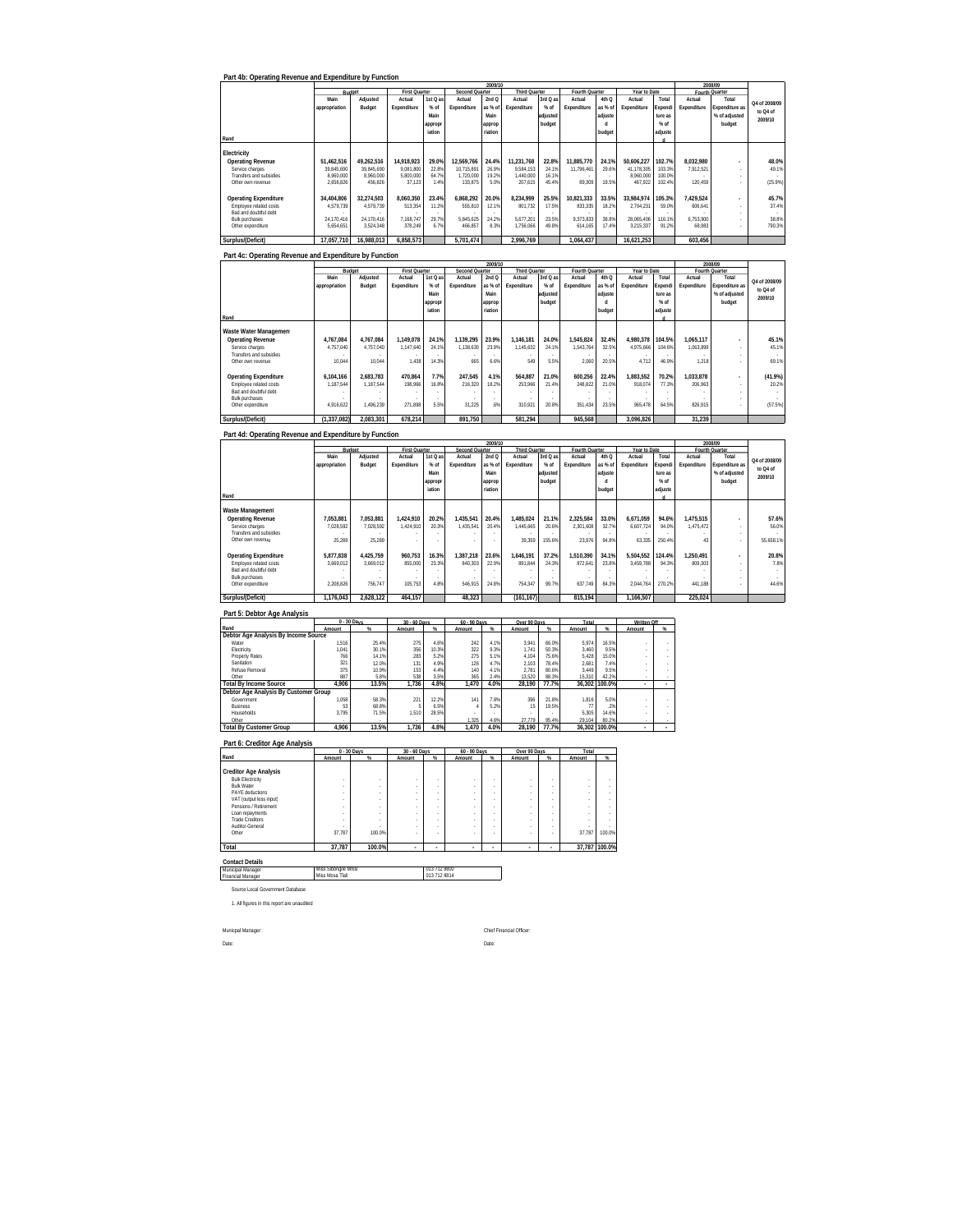# **Mpumalanga: Victor Khanye(MP311) STATEMENT OF CAPITAL AND OPERATING EXPENDITURE FOR THE 4th QUARTER ENDED 30 JUNE 2010**

|                                         |               |             |                      |          |                | 2009/10 |                      |         |                |          |              |          | 2008/09        |          |               |
|-----------------------------------------|---------------|-------------|----------------------|----------|----------------|---------|----------------------|---------|----------------|----------|--------------|----------|----------------|----------|---------------|
|                                         |               | Budget      | <b>First Quarter</b> |          | Second Quarter |         | <b>Third Quarter</b> |         | Fourth Quarter |          | Year to Date |          | Fourth Quarter |          |               |
|                                         | Main          | Adjusted    | Actual               | 1st Q as | Actual         | 2nd Q   | Actual               | 3rd Q   | Actual         | 4th Q as | Actual       | Total    | Actual         | Total    | Q4 of 2008/09 |
|                                         | appropriation | Budget      | Expenditure          | $%$ of   | Expenditure    | as % of | Expenditure          | as % of | Expenditure    | $%$ of   | Expenditure  | Expendit | Expenditure    | Expendit |               |
|                                         |               |             |                      | Main     |                | Main    |                      | adjuste |                | adjuste  |              | ure as % |                | ure as % | to Q4 of      |
|                                         |               |             |                      | appropr  |                | appropr |                      | d       |                |          |              | nf       |                | nf       | 2009/10       |
|                                         |               |             |                      | iation   |                | iation  |                      | budget  |                | budget   |              | adjusted |                | adiusted |               |
| Rand                                    |               |             |                      |          |                |         |                      |         |                |          |              | budget   |                | budget   |               |
|                                         |               |             |                      |          |                |         |                      |         |                |          |              |          |                |          |               |
| Operating Revenue and Expenditure       |               |             |                      |          |                |         |                      |         |                |          |              |          |                |          |               |
| <b>Operating Revenue</b>                | 154.692.371   | 154.692.371 | 50.591.671           | 32.7%    | 42.764.654     | 27.6%   | 43.756.370           | 28.3%   | 64.044.783     | 41.4%    | 201.157.478  | 130.0%   | 28.160.889     | 117.5%   | 127.4%        |
| Property rates                          | 25.455.858    | 25.455.858  | 5.202.253            | 20.4%    | 6.298.014      | 24.7%   | 6.989.794            | 27.5%   | 5.244.840      | 20.6%    | 23.734.901   | 93.2%    | 4.649.281      | 93.7%    | 12.8%         |
| Service charges                         | 85.489.878    | 85.489.878  | 22.856.663           | 26.7%    | 20.574.108     | 24.1%   | 24.321.351           | 28.4%   | 24.619.221     | 28.8%    | 92.371.343   | 108.0%   | 16.045.081     | 104.0%   | 53.4%         |
| Other own revenue                       | 43,746,635    | 43,746,635  | 22,532,755           | 51.5%    | 15,892,532     | 36.3%   | 12.445.225           | 28.4%   | 34.180.722     | 78.1%    | 85.051.234   | 194.4%   | 7.466.527      | 155.6%   | 357.8%        |
|                                         |               |             |                      |          |                |         |                      |         |                |          |              |          |                |          |               |
| <b>Operating Expenditure</b>            | 154.659.769   | 154.659.769 | 40.955.810           | 26.5%    | 37.324.774     | 24.1%   | 36.383.928           | 23.5%   | 60.108.019     | 38.9%    | 174.772.531  | 113.0%   | 29.438.921     | 95.9%    | 104.2%        |
| Employee related costs                  | 31.533.704    | 31.533.704  | 8.075.543            | 25.6%    | 8.390.784      | 26.6%   | 8.777.111            | 27.8%   | 8.615.983      | 27.3%    | 33.859.421   | 107.4%   | 9.744.270      | 116.3%   | (11.6%)       |
| Bad and doubtful debt                   | 18.000.001    | 18.000.001  | 4.506.002            | 25.0%    | 4.488.001      | 24.9%   | 4.500.003            | 25.0%   | 5.997.000      | 33.3%    | 19.491.006   | 108.3%   | 3.249.994      | 100.0%   | 84.5%         |
| <b>Bulk purchases</b>                   | 38.063.000    | 38.063.000  | 7.812.064            | 20.5%    | 7.032.971      | 18.5%   | 8.391.790            | 22.0%   | 8.912.989      | 23.4%    | 32.149.814   | 84.5%    | 6.810.906      | 98.4%    | 30.9%         |
| Other expenditure                       | 67.063.064    | 67.063.064  | 20,562,201           | 30.7%    | 17.413.018     | 26.0%   | 14.715.024           | 21.9%   | 36.582.047     | 54.5%    | 89.272.290   | 133.1%   | 9.633.751      | 79.8%    | 279.7%        |
|                                         |               |             |                      |          |                |         |                      |         |                |          |              |          |                |          |               |
| Surplus/(Deficit)                       | 32.602        | 32.602      | 9.635.861            |          | 5.439.880      |         | 7.372.442            |         | 3.936.764      |          | 26.384.947   |          | (1.278.032)    |          |               |
| Capital transfers and other adjustments |               |             |                      |          |                |         |                      |         |                | $\sim$   |              | $\sim$   |                |          | $\sim$        |
| <b>Revised Surplus/(Deficit)</b>        | 32.602        | 32.602      | 9.635.861            |          | 5.439.880      |         | 7.372.442            |         | 3.936.764      |          | 26.384.947   |          | (1.278.032)    |          |               |

#### **Part1: Operating Revenue and Expenditure**

#### **Part 2: Capital Revenue and Expenditure Rand Main appropriation Adjusted Budget Actual Expenditure 1st Q as % of Main appropr iation Actual Expenditure 2nd Q as % of Main appropr iation Actual Expenditure 3rd Q as % of adjuste d budget Actual Expenditure 4th Q as % of adjuste d budget Actual Expenditure Total Expendit ure as % of adjusted budget Actual Fourth Quarter Expenditure** uarter<br>Total **Expendit ure as % of adjusted budget**   $\text{Capital Revenue} \xspace{ \textcolor{red}{ \textbf{Output}} \xspace{ \textcolor{red}{ \textbf{Output}} \xspace{ \textcolor{red}{ \textbf{Output}} \xspace{ \textcolor{red}{ \textbf{Output}} \xspace{ \textcolor{red}{ \textbf{Output}} \xspace{ \textcolor{red}{ \textbf{Output}} \xspace{ \textcolor{red}{ \textbf{Output}} \xspace{ \textcolor{red}{ \textbf{Output}} \xspace{ \textcolor{red}{ \textbf{Output}} \xspace{ \textcolor{red}{ \textbf{Output}} \xspace{ \textcolor{red}{ \textbf{Output}} \xspace{ \textcolor{red}{ \textbf{Output}} \xspace{ \textcolor{red}{ \textbf{Output}} \xspace{ \text$ Other | 13,719,978 13,719,978 | | 190,201 | 1.4% 84,903 | .6% 119,123 | .9% | 394,227 | 2.9% 69.9% (100.0%) **Capital Expenditure 45,262,978 45,262,978 - - 4,943,501 10.9% 84,903 .2% 119,123 .3% 5,147,527 11.4% - 53.0% (100.0%)** - Water and Sanitation 1 | 15,323,000 | 15,323,000 | - | - | 2,481,719 | 16.2% | - | - | 2,481,719 | 16.2% | -Electricity 3,760,000 3,760,000 - - 2,184,421 58.1% - - - - 2,184,421 58.1% - - - Housing - - - - - - - - - - - - - - - Roads, pavements, bridges and sto 9,650,000 9,650,000 - - - - - - - - - - - 38.1% - Other 16,529,978 16,529,978 - - 277,361 1.7% 84,903 .5% 119,123 .7% 481,387 2.9% - 76.1% (100.0%)  **2009/10 2008/09 Q4 of 2008/09 to Q4 of 2009/10 Budget First Quarter Second Quarter Third Quarter Fourth Quarter Year to Date**

| <b>Total Capital and Operating Expenditure</b> |               |             |                      |          |                |         |                      |         |                |          |              |          |                |          |                     |
|------------------------------------------------|---------------|-------------|----------------------|----------|----------------|---------|----------------------|---------|----------------|----------|--------------|----------|----------------|----------|---------------------|
|                                                |               |             |                      |          |                | 2009/10 |                      |         |                |          |              |          | 2008/09        |          |                     |
|                                                |               | Budget      | <b>First Quarter</b> |          | Second Quarter |         | <b>Third Quarter</b> |         | Fourth Quarter |          | Year to Date |          | Fourth Quarter |          |                     |
|                                                | Main          | Adjusted    | Actual               | 1st Q as | Actual         | 2ndQ    | Actual               | 3rd Q   | Actual         | 4th Q as | Actual       | Total    | Actual         | Total    | Q4 of 2008/09       |
|                                                | appropriation | Budget      | Expenditure          | $%$ of   | Expenditure    | as % of | Expenditure          | as % of | Expenditure    | $%$ of   | Expenditure  | Expendit | Expenditure    | Expendit |                     |
|                                                |               |             |                      | Main     |                | Main    |                      | adjuste |                | adjuste  |              | ure as % |                | ure as % | to Q4 of<br>2009/10 |
|                                                |               |             |                      | appropr  |                | appropr |                      |         |                | п        |              | nf       |                | of       |                     |
|                                                |               |             |                      | iation   |                | iation  |                      | budget  |                | budget   |              | adiusted |                | adiusted |                     |
| Rand                                           |               |             |                      |          |                |         |                      |         |                |          |              | budget   |                | budget   |                     |
| Capital and Operating Revenue                  |               |             |                      |          |                |         |                      |         |                |          |              |          |                |          |                     |
| Operating Revenue                              | 154.692.371   | 154.692.371 | 50.591.671           | 32.7%    | 42.764.654     | 27.6%   | 43.756.370           | 28.3%   | 64.044.783     | 41.4%    | 201.157.478  | 130.0%   | 28.160.889     | 117.5%   | 127.4%              |
| Capital Revenue                                | 45.262.978    | 45.262.978  |                      |          | 4.943.501      | 10.99   | 84.903               | 2%      | 119.123        | .3%      | 5.147.527    | 11.4%    |                | 53.0%    | $(100.0\%)$         |
| Total Revenue                                  | 199.955.349   | 199.955.349 | 50.591.67            | 25.3%    | 47.708.155     | 23.9%   | 43.841.273 21.9%     |         | 64.163.906     | 32.1%    | 206.305.005  | 103.2%   | 28.160.889     | 104.2%   | 127.8%              |
| <b>Capital and Operating Expenditure</b>       |               |             |                      |          |                |         |                      |         |                |          |              |          |                |          |                     |
| Operating Expenditure                          | 154.659.769   | 154.659.769 | 40.955.810           | 26.5%    | 37.324.774     | 24.1%   | 36.383.928           | 23.5%   | 60.108.019     | 38.9%    | 174.772.531  | 113.0%   | 29.438.921     | 95.9%    | 104.2%              |
| Capital Expenditure                            | 45.262.978    | 45.262.978  |                      |          | 4.943.501      | 10.9%   | 84.903               | 2%      | 119.123        | .3%      | 5.147.527    | 11.4%    |                | 53.0%    | $(100.0\%)$         |
| <b>Total Expenditure</b>                       | 199.922.747   | 199.922.747 | 40.955.810           | 20.5%    | 42.268.275     | 21.1%   | 36.468.831           | 18.2%   | 60.227.142     | 30.1%    | 179.920.058  | 90.0%    | 29.438.921     | 87.0%    | 104.6%              |

#### **Part 3: Cash Receipts and Payments**

|                                                       |               |                          |                      |                          |                | 2009/10                  |                      |         |                |                          |              |          | 2008/09        |                |               |
|-------------------------------------------------------|---------------|--------------------------|----------------------|--------------------------|----------------|--------------------------|----------------------|---------|----------------|--------------------------|--------------|----------|----------------|----------------|---------------|
|                                                       | Budget        |                          | <b>First Quarter</b> |                          | Second Quarter |                          | <b>Third Quarter</b> |         | Fourth Quarter |                          | Year to Date |          | Fourth Quarter |                |               |
|                                                       | Main          | Adjusted                 | Actual               | $1st$ Q as               | Actual         | 2ndQ                     | Actual               | 3rdQ    | Actual         | 4th Q as                 | Actual       | Total    | Actual         | Total          | Q4 of 2008/09 |
|                                                       | appropriation | Budget                   | Expenditure          | $%$ of                   | Expenditure    | as % of                  | Expenditure          | as % of | Expenditure    | $%$ of                   | Expenditure  | Expendit | Expenditure    | Expendit       | to Q4 of      |
|                                                       |               |                          |                      | Main                     |                | Main                     |                      | adiuste |                | adjuste                  |              | ure as % |                | ure as %       | 2009/10       |
|                                                       |               |                          |                      | appropr                  |                | appropr                  |                      |         |                |                          |              | nf       |                | nf             |               |
|                                                       |               |                          |                      | iation                   |                | iation                   |                      | budget  |                | budget                   |              | adiusted |                | adjusted       |               |
| Rand                                                  |               |                          |                      |                          |                |                          |                      |         |                |                          |              | budget   |                | budget         |               |
| <b>Cash Receipts and Payments</b>                     |               |                          |                      |                          |                |                          |                      |         |                |                          |              |          |                |                |               |
| Opening Cash Balance                                  | 11.130.505    | 11.130.505               | 11.130.505           |                          | 17.394.780     |                          | 13.097.601           |         | 24.750.316     |                          | 11.130.505   |          |                |                |               |
| Cash receipts by source                               |               | ۰.                       | 50,708,595           | ٠                        | 42,818,489     | $\overline{\phantom{a}}$ | 53,827,063           | ٠.      | 31,127,418     | ٠                        | 178,481,565  |          |                | ٠              | $(100.0\%)$   |
| Statutory receipts (including VAT)                    |               | ×.                       |                      | $\overline{\phantom{a}}$ |                | $\sim$                   |                      | $\sim$  |                |                          |              |          |                |                |               |
| Service charges                                       |               | ×.                       | 23.808.041           | ÷.                       | 22 280 889     | ×.                       | 25.596.807           |         | 25.299.932     | ×.                       | 96.985.669   |          |                |                | $(100.0\%)$   |
| Transfers (operational and capital)                   |               | $\sim$                   | 22.303.000           | $\sim$                   | 10.531.699     | $\sim$                   | 12.238.774           | ×.      |                | ×.                       | 45.073.473   |          |                |                |               |
| Other receipts<br>Contributions recognised - cap. & c |               | ×.                       | 4.597.554            | ×<br>$\sim$              | 10.005.901     | ×.<br>×.                 | 15.991.482           |         | 5.827.486      |                          | 36.422.423   |          |                |                | (100.0%       |
| Proceeds on disposal of PPE                           |               |                          |                      |                          |                |                          |                      |         |                |                          |              |          |                |                |               |
| <b>External loans</b>                                 |               |                          |                      |                          |                |                          |                      |         |                |                          |              |          |                |                |               |
| Net increase (decr.) in assets / liab                 |               |                          |                      |                          |                |                          |                      |         |                |                          |              |          |                |                |               |
|                                                       |               |                          |                      |                          |                |                          |                      |         |                |                          |              |          |                |                |               |
| Cash payments by type                                 |               | $\overline{\phantom{a}}$ | 44,444,320           | $\overline{a}$           | 47.115.668     | $\overline{a}$           | 42.174.348           |         | 31.681.206     | $\overline{\phantom{a}}$ | 165.415.542  |          |                | $\overline{a}$ | $(100.0\%)$   |
| Employee related costs                                |               | ×.                       | 10.914.054           | ×                        | 11.075.048     | $\sim$                   | 10.959.193           | ×.      | 10.600.847     | ×.                       | 43.549.142   |          |                |                | (100.0%       |
| Grant and subsidies                                   |               | ×.                       | (205.723)            | ÷                        | (1.242.732)    | ×.                       | 474.184              | ×.      | (2.162.148)    | ×.                       | (3.136.419)  |          |                |                | (100.0%       |
| Bulk Purchases - electr., water and                   |               |                          |                      | $\sim$                   |                | $\sim$                   |                      | ÷.      |                | $\sim$                   |              |          |                |                |               |
| Other payments to service provider<br>Capital assets  |               | ×.                       | 40.426.429           | $\sim$                   | 45.318.718     | ×.                       | 38.870.820           | ×.      | 31.618.033     | ×.                       | 156,234,000  |          |                |                | $(100.0\%)$   |
| Repayment of borrowing                                |               |                          | 173,709              | ٠                        |                | $\sim$                   |                      |         | 772.152        |                          | 945.861      |          |                |                | (100.0%       |
| Other cash flows / payments                           |               |                          | (6.864.149)          |                          | (8.035.366)    |                          | (8.129.849)          |         | (9, 147, 678)  |                          | (32.177.042) |          |                |                | (100.0%       |
| <b>Closing Cash Balance</b>                           | 11.130.505    | 11.130.505               | 17.394.780           |                          | 13.097.601     |                          | 24.750.316           |         | 24.196.528     |                          | 24.196.528   |          |                |                |               |
|                                                       |               |                          |                      |                          |                |                          |                      |         |                |                          |              |          |                |                |               |

#### **Part 4a: Operating Revenue and Expenditure by Function Rand Main appropriation Adjusted Budget Actual Expenditure 1st Q as % of Main appropr iation Actual Expenditure 2nd Q as % of Main appropr iation Actual Expenditure 3rd Q as % of adjuste d budget Actual Expenditure 4th Q as % of adjuste d budget Actual Expenditure Total Expendit ure as % of adjusted budget Actual Expenditure Total Expendit ure as % of adjusted budget Water Coperating Revenue 45,312,731 45,312,731 14,668,846 32.4% 7,987,524 17.6% 10,97,422 22.5% 29,07,199 64.2% 335.731 14,524 335.737 111.7% 335.737 11.7% 335.737 11.7% 335.737 11.7% 335.737 11.7% 335.737 11.7% 335.7% 61,000** Service charges 28,829,596 28,829,596 6,982,552 24.2% 6,417,050 22.3% 6,143,046 21.3% 9,574,227 33.2% 29,116,875 101.0% 6,609,856 118.4% 44.8% Transfers and subsidies | 16,208,235 16,208,235 | 6,753,452 41.7% 554,922 3.4% 4,052,071 25.0% 18,541,161 114.4% 29,901,606 184.5% | 100.0% (100.0%) Other own revenue 274,900 274,900 932,842 339.3% 1,015,552 369.4% 2,305 .8% 961,811 349.9% 2,912,510 1,059.5% 63,931 38.4% 1,404.5% **Operating Expenditure 29,499,014 29,499,014 7,673,647 26.0% 8,594,043 29.1% 6,238,327 21.1% 21,521,589 73.0% 44,027,606 149.3% 6,057,488 97.5% 255.3% 6,067,488 97.5% 21.7.370 2.21.7.370 168.07 2.21.7.370 168.07 2.21.7.370** Employee related costs 2,217,307 2,217,307 617,325 27.8% 616,543 27.8% 636,331 28.7% 603,590 27.2% 2,473,789 111.6% 573,819 102.9% 5.2% Bad and doubtful debt 9,969,931 9,969,931 2,492,484 25.0% 2,492,483 25.0% 2,492,481 25.0% 3,323,310 33.3% 10,800,758 108.3% 1,800,128 100.0% 84.6% Bulk purchases 5,635,000 5,635,000 1,209,439 21.5% 651,876 11.6% 1,329,134 23.6% 1,548,344 27.5% 4,738,793 84.1% 1,302,002 111.0% 18.9% Other expenditure 11,676,776 11,676,776 3,354,399 28.7% 4,833,141 41.4% 1,780,381 15.2% 16,046,345 137.4% 26,014,266 222.8% 2,381,539 87.2% 573.8% **Surplus/(Deficit) 15,813,71 15,813,71 7 6,995,19 7 (606,519 9 3,959,09 ) 7,555,61 5 17,903,38 0 616,29 5 9 Fourth Quarter 2009/10 2008/09 Q4 of 2008/09 to Q4 of 2009/10 Budget First Quarter Second Quarter Third Quarter Fourth Quarter Year to Date**